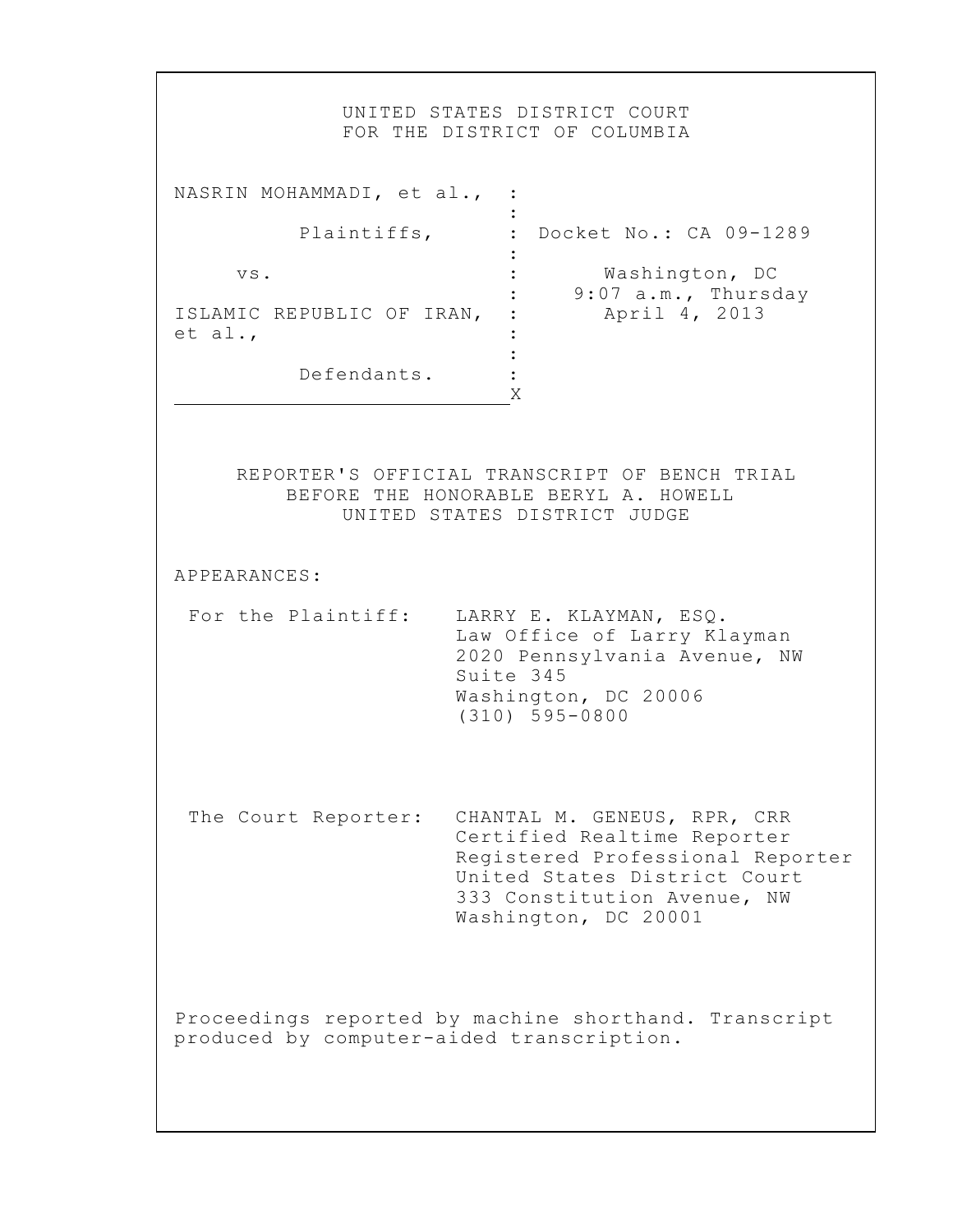| $\mathbf 1$    |                                                                     |      |
|----------------|---------------------------------------------------------------------|------|
|                | I N D E X                                                           |      |
| $\overline{2}$ |                                                                     |      |
| 3              | WITNESSES:                                                          | PAGE |
| 4              | MANOUCHEHR MOHAMMADI                                                |      |
| 5              | DIRECT EXAMINATION BY MR. KLAYMAN                                   | 28   |
| 6              | NASRIN MOHAMMADI                                                    |      |
| $\overline{7}$ | DIRECT EXAMINATION BY MR. KLAYMAN                                   | 86   |
| 8              | ROBERT JAMES WOOLSEY, JR.,                                          |      |
| 9              | DIRECT EXAMINATION BY MR. KLAYMAN                                   | 114  |
| 10             | KENNETH R. TIMMERMAN                                                |      |
| 11             | DIRECT EXAMINATION BY MR. KLAYMAN                                   | 122  |
| 12             | NASRIN MOHAMMADI                                                    |      |
| 13             | DIRECT EXAMINATION (RESUMED)                                        | 160  |
| 14             | BY MR. KLAYMAN                                                      |      |
| 15             |                                                                     |      |
| 16             | EXHIBITS                                                            |      |
| 17             | PLF.S'                                                              |      |
| 18             | $\overline{\text{NO}}$ .<br>DESCRIPTION<br>MARKED ADMITTED          |      |
| 19             | Video of Akbar's body<br>63<br>$\mathbf 1$                          |      |
| 20             | $\mathbf{2}$<br>Amnesty International report<br>96                  | 98   |
| 21             | 3<br>Book entitled, "Ideas and Lashes"<br>111<br>by Akbar Mohammadi | 113  |
| 22             | 5<br>Four photographs<br>145                                        | 147  |
| 23             | Affidavit of Mr. Timmerman<br>153<br>4                              | 153  |
| 24             |                                                                     |      |
| 25             |                                                                     |      |
|                |                                                                     |      |

2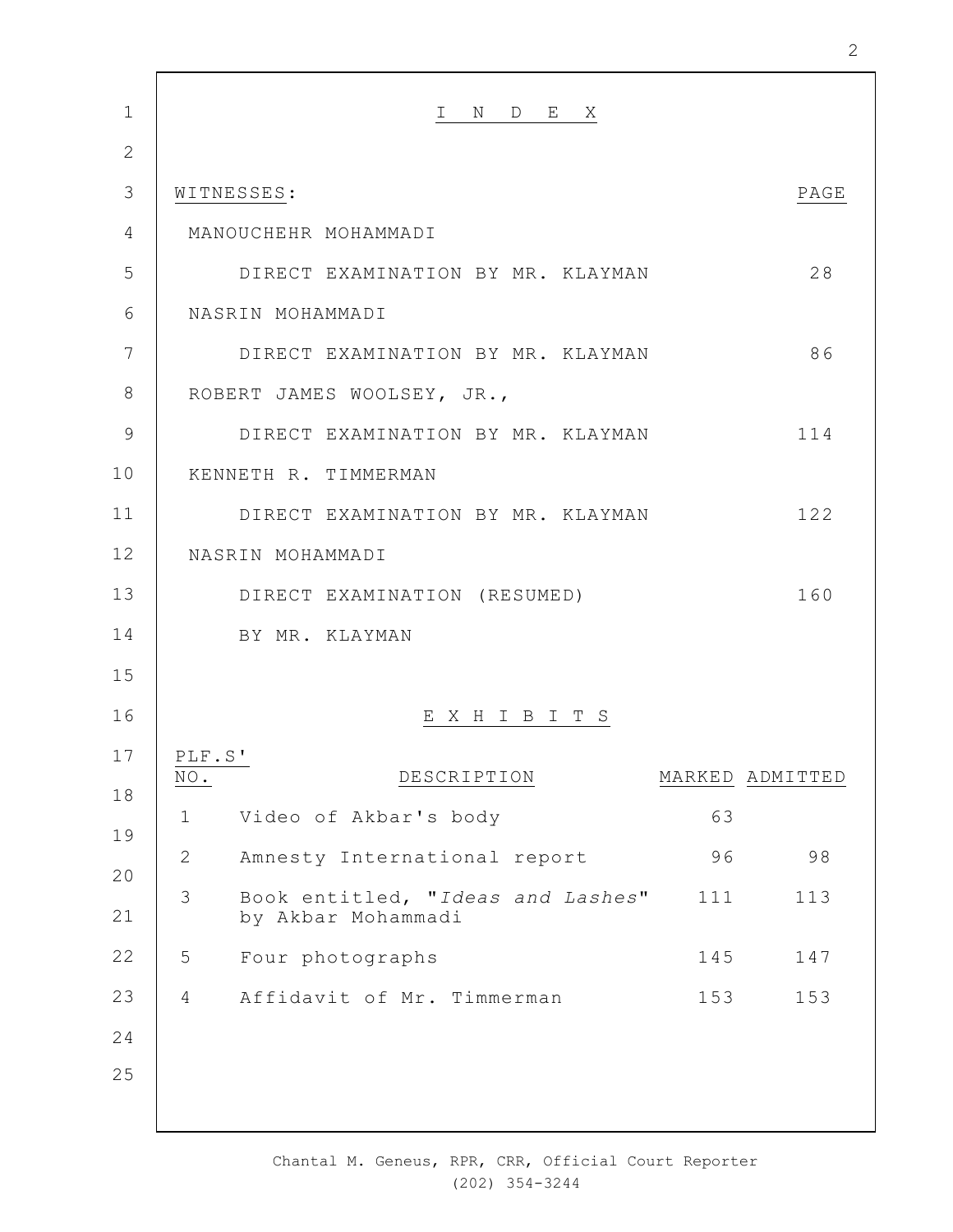1 2 3 4 5 6 7 8 9 10 11 12 13 14 15 16 17 18 19  $20$ 21 22 23 24 25 P R O C E E D I N G S (Whereupon, at 9:07 a.m. the proceedings commenced and the following ensued:) THE COURTROOM DEPUTY: Matter before the Court, Civil Action Number 09-1289, *Manouchehr Mohammadi, et al. versus Islamic Republic of Iran, et al.* Counsel, please come forward and identify yourselves for the record. MR. KLAYMAN: Thank you, Your Honor. Nice to meet you. THE COURT: Good morning, Mr. Klayman. Yes, nice to see you in person. We've only had telephonic conferences so far. MR. KLAYMAN: I appreciate your accommodating us on the dates. THE COURT: Yes. MR. KLAYMAN: This is Mr. Mohammadi sitting on my left, and he's the plaintiff, and our interpreter, Mr. Mohammad Moslehi, our translator. THE COURTROOM DEPUTY: Your Honor, the interpreter has been sworn. THE COURT: Thank you. So for the record, the interpreter has been sworn in.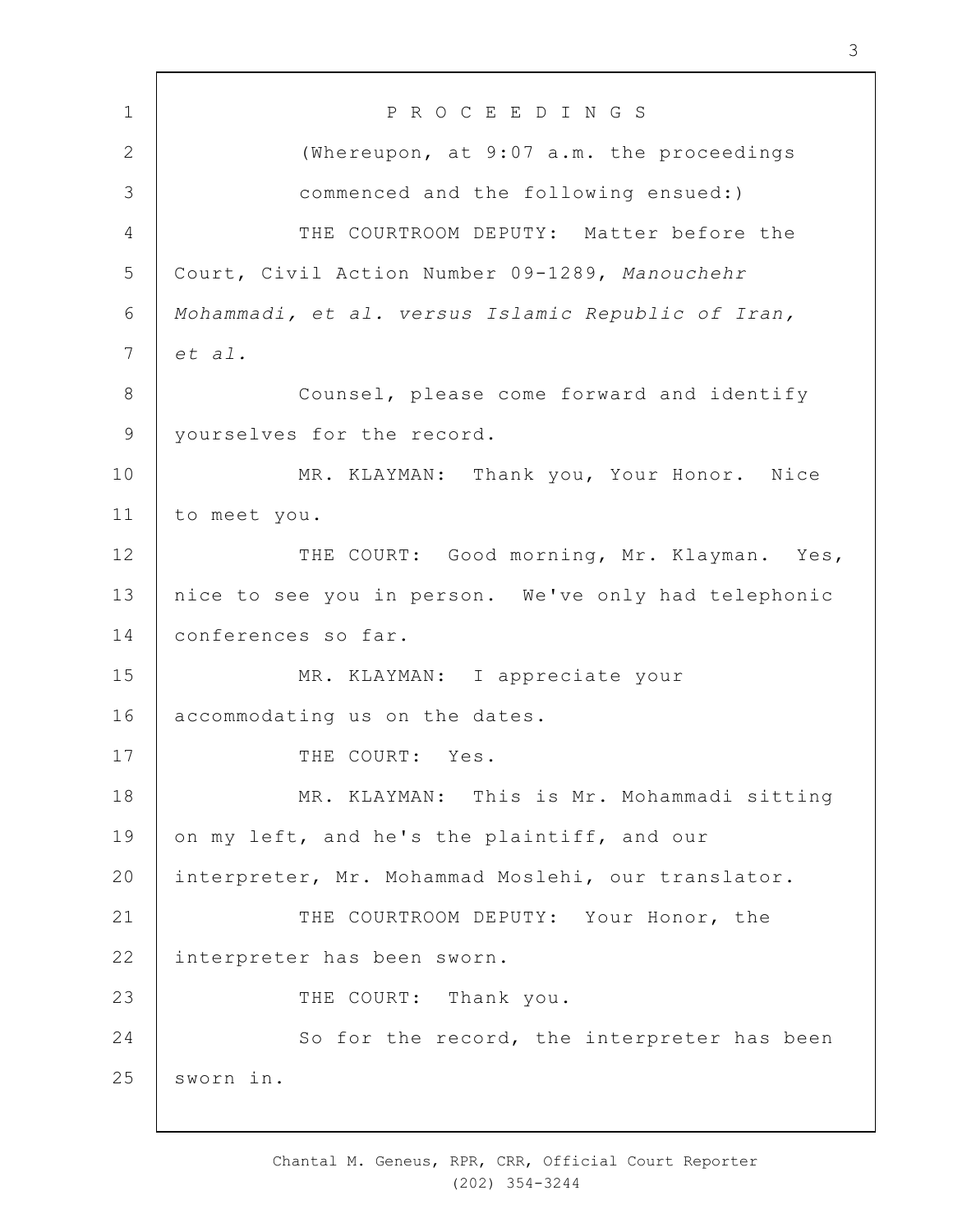1 2 3 4 5 6 7 8 9 10 11 12 13 14 15 16 17 18 19  $20$ 21 22 23 24 25 Is Mr. Mohammadi fairly fluent in English or really not very fluent? MR. KLAYMAN: Not very fluent. THE COURT: I see. All right. So, Mr. Klayman, thank you very much. I got your bench memo this morning, which was a quick turnaround, given my questions about jurisdictional issues in this case. So if you don't mind, I'd like to go through some of my questions because your bench memo, while helpful, didn't answer all of them. So I'd like to start with that. MR. KLAYMAN: Okay. THE COURT: First, I just want to put on the record at the beginning of this bench trial something that we discussed at our telephonic conference about the scope of the claims here -- MR. KLAYMAN: Yes. THE COURT: -- and make sure that my understanding, based on that telephonic conference, is correct that this case, although originally brought on behalf of a class, is no longer being pursued as a class action at all. The only plaintiffs who are seeking any relief in this case are the four plaintiffs named in the second amended complaint.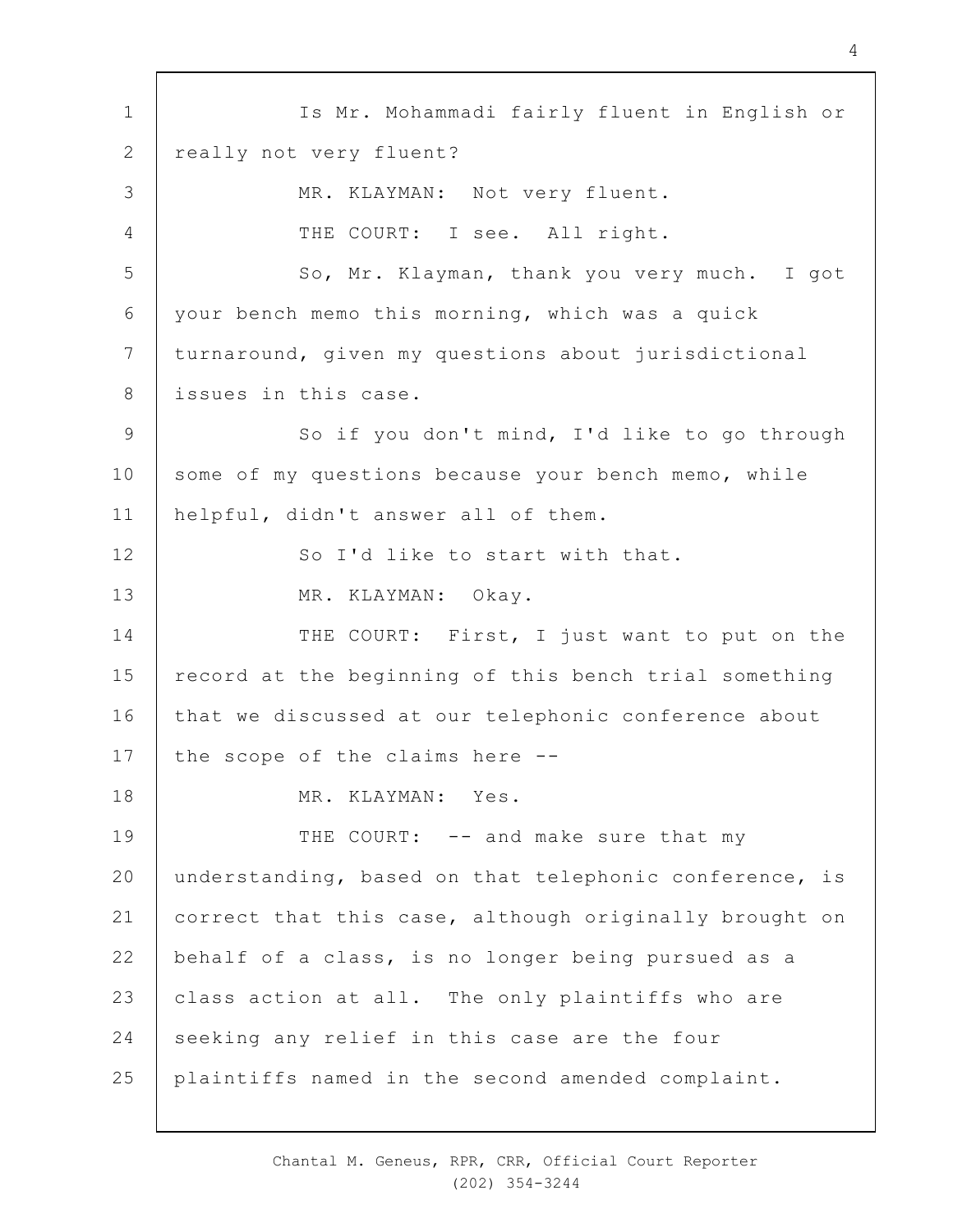1 2 3 4 5 6 7 8 9 10 11 12 13 14 15 16 17 18 19  $20$ 21 22 23 24 25 Am I correct on that? MR. KLAYMAN: That is correct. Right. THE COURT: Now, my next question has to do with whether or not each of the four plaintiffs is seeking relief under each of the four claims in the second amended complaint. MR. KLAYMAN: They are. THE COURT: Including for assault and battery? MR. KLAYMAN: Yes. THE COURT: Okay. So each of the four plaintiffs are subject to assault and battery? It wasn't clear from the complaint. MR. KLAYMAN: They are actually still being subjected to that. They are being threatened by telephone, by Internet, with serious bodily injury, and death. They're activists. They're out there speaking on behalf of the Iranian freedom movement. So even to this day -- that's one of the things I put into the memo this morning -- they continue to be harassed, in effect, mentally tortured and harmed. THE COURT: All right. Let me just ask you. I mean, I saw it in the memo today. Is that the second amended complaint allegation?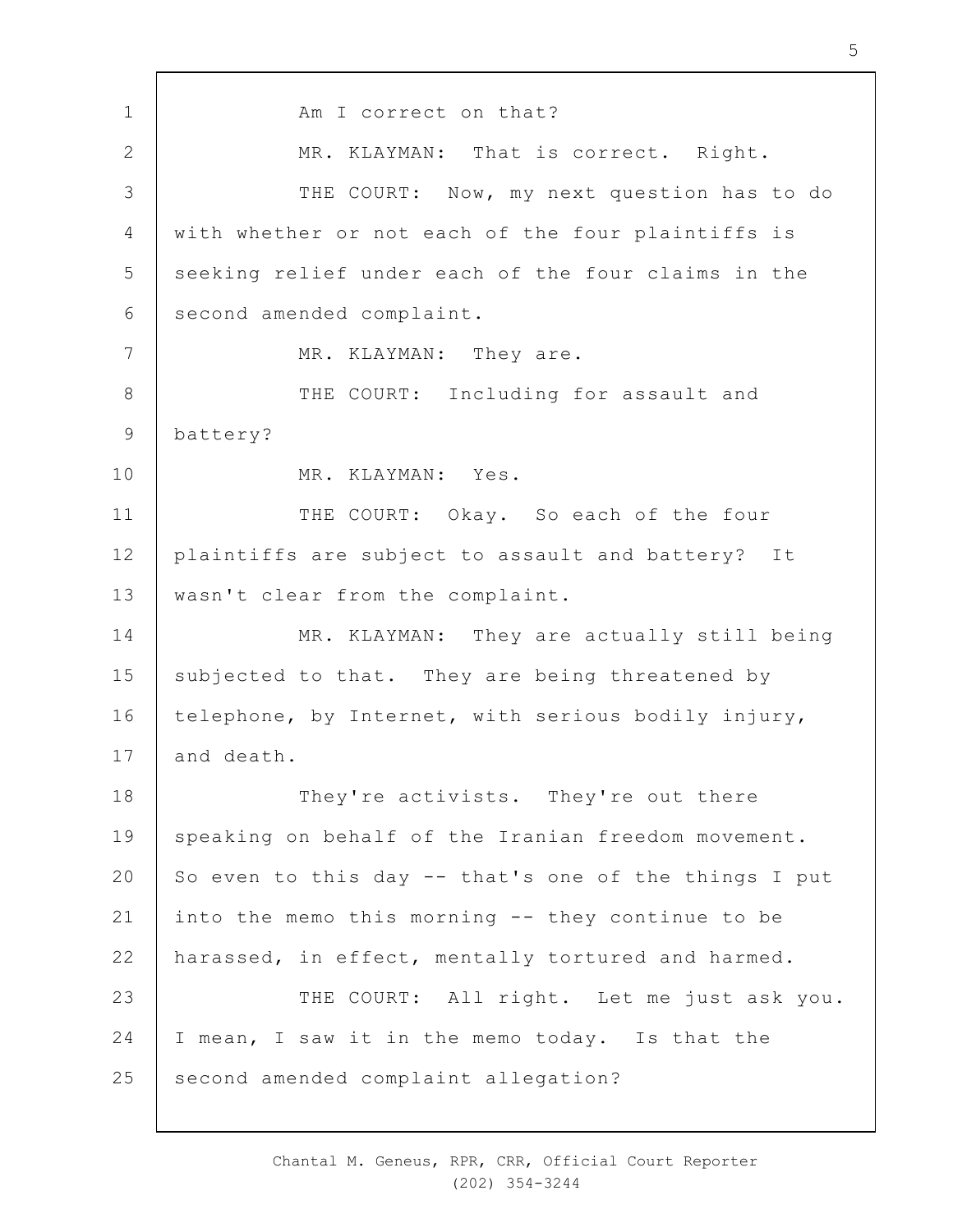1 2 3 4 5 6 7 8 9 10 11 12 13 14 15 16 17 18 19  $20$ 21 22 23 24 25 MR. KLAYMAN: Which allegation? THE COURT: The allegation of continued harassment, which was the term I think you used in your bench memo. MR. KLAYMAN: Yeah. I haven't gone through that, Your Honor. I can go through it at lunchtime. But certainly, either explicitly or implicitly, that these acts continue. We can just do this in English right now. THE COURT: All right. MR. KLAYMAN: And we have live testimony with respect to that. THE COURT: I've looked at the second amended complaint, and there's no allegation that I could see about this continuing once the plaintiffs reached the United States. You've also sought punitive damages, and I have some concern about the scope of my authority to provide for, you know, punitive damages. So could you just explain to me what the basis is for the plaintiffs being entitled to punitive damages against all four defendants. There are four defendants in the second amended complaint, right? MR. KLAYMAN: The same basis, Your Honor.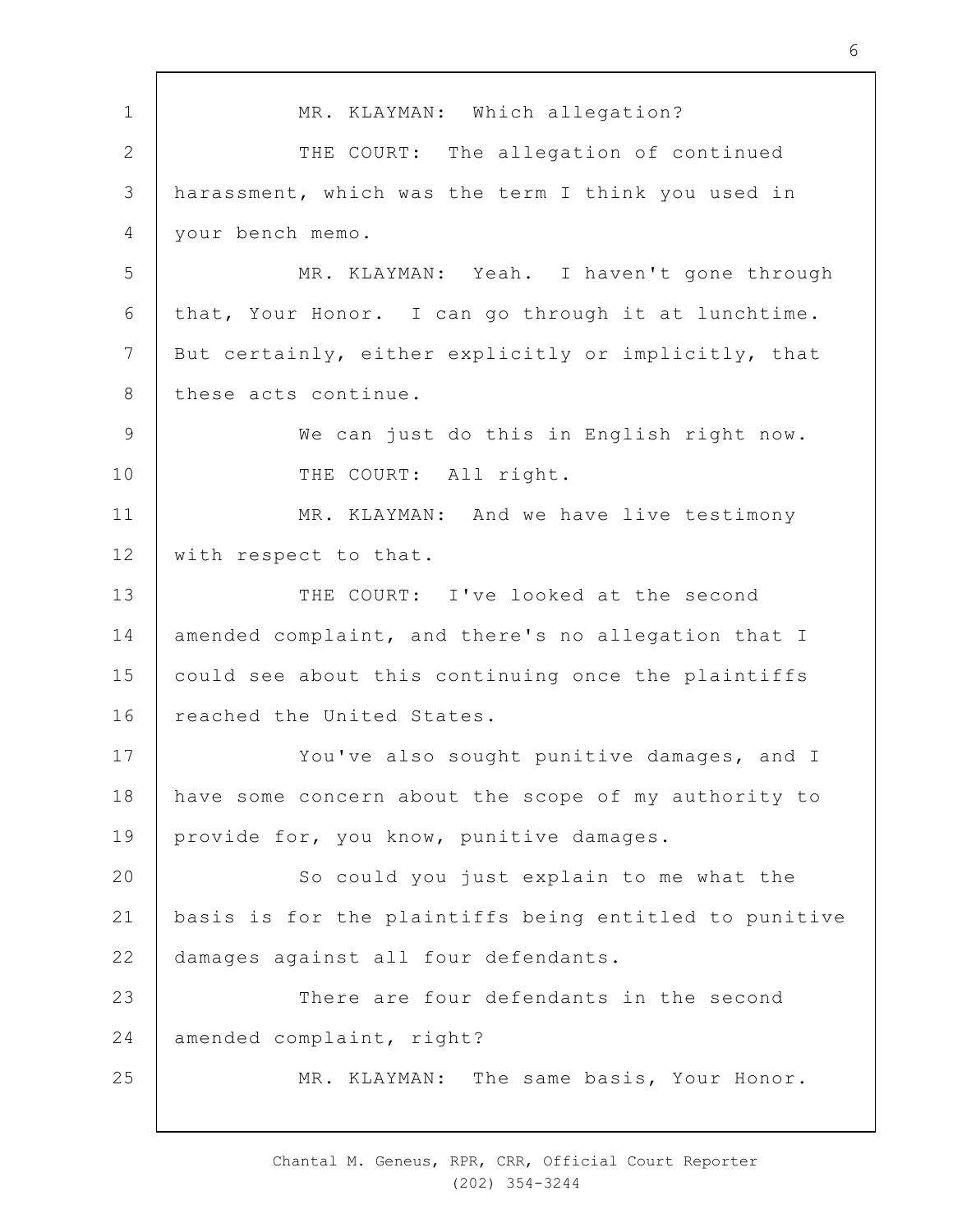1 2 3 4 5 6 7 8 9 10 11 12 13 14 15 16 17 18 19  $20$ 21 22 23 24 25 THE COURT: For, you know, in particular, punitive damages on the common law claims? MR. KLAYMAN: It would be the outrageous nature of the behavior, extreme behavior. I can brief this further, Your Honor. I did not look at that today. However, we have Judge Lamberth's recent decisions with regard to the Foreign Sovereign Immunity Act and the Alien Tort Claims Act, and he did grant punitive damages to the defendants [sic], who were in a similar position to our plaintiffs in this case. So the punitives certainly are applicable under the statutory claims. THE COURT: Are you referring to the *Bodoff v. Iran* case? MR. KLAYMAN: The *O'Brien versus Islamic Republic of Iran*, if Your Honor would like a copy. THE COURT: No. I think I've got it here. MR. KLAYMAN: That is one measure of damages. And Judge Lamberth ordered a substantial amount of punitive damages in that case. THE COURT: All right. Well, let's now turn to what our -- what are, to me, the more significant subject matter jurisdictional issues here. I understand from your bench memo that,

> Chantal M. Geneus, RPR, CRR, Official Court Reporter (202) 354-3244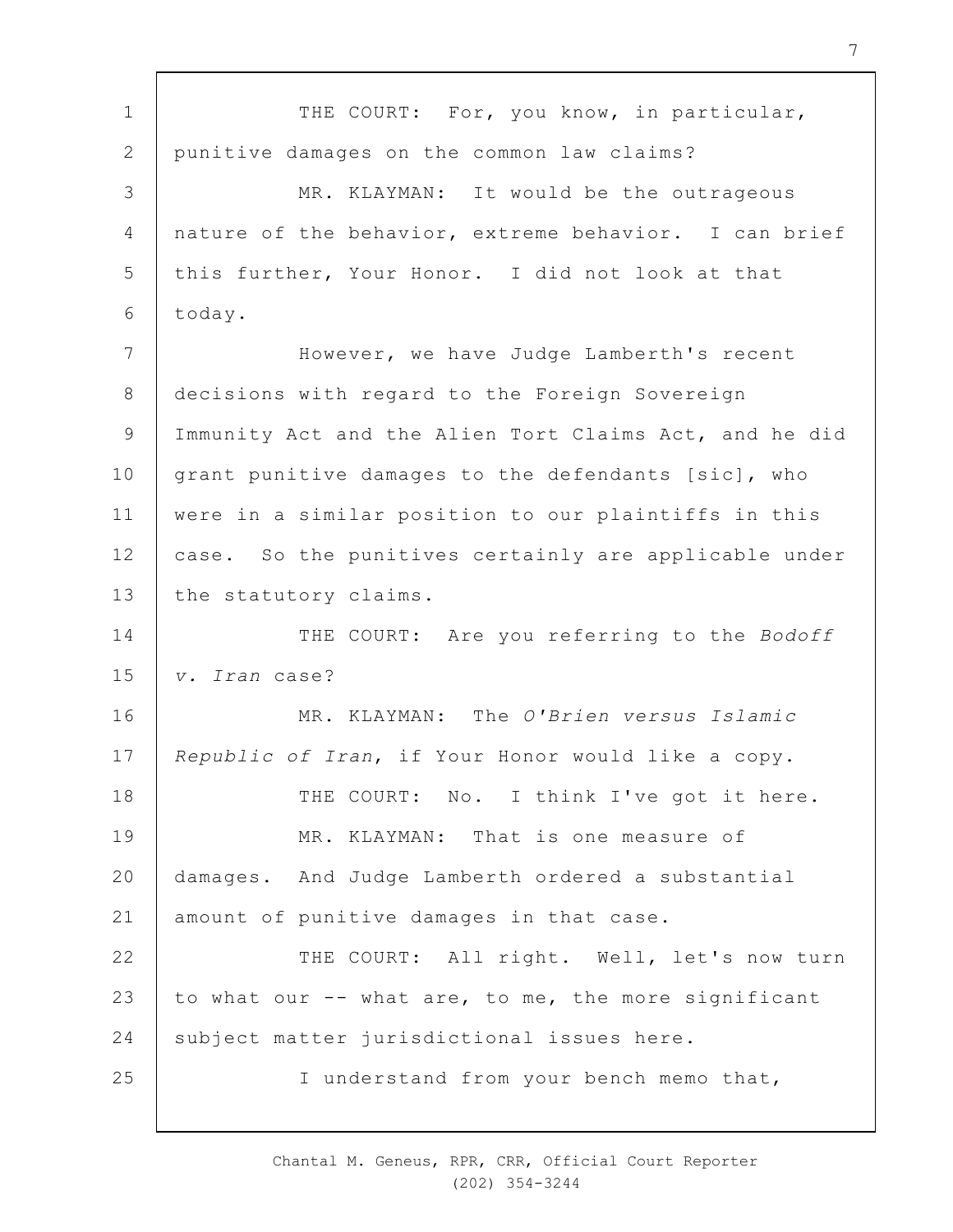1 2 3 4 5 6 7 8 9 10 11 12 13 14 15 16 17 18 19  $20$ 21 22 23 24 25 through your reference to, you know, the "FSIA, et seq.," that you were also meaning to incorporate Section 1605(a). MR. KLAYMAN: Correct. THE COURT: And in particular with 1605(a), the state-sponsored terrorism provision requires for this Court to exercise subject matter jurisdiction is something that you have outlined. It's not paginated, I quess. Page 4 --MR. KLAYMAN: I apologize. We did this quickly traveling to DC. THE COURT: No. I appreciate that. Where you say on the top of the page: "There are three requirements: One, state sponsor of terrorism." I don't think there's any question here that that requirement is met in this case. MR. KLAYMAN: Correct. THE COURT: Second, the claimant is a national of the United States, as you stated in your bench memo. And, three, the foreign state is afforded the opportunity to arbitrate. Now, before going to the second requirement, which I think is the one that is most troubling to me here, let me just turn quickly to the arbitration, you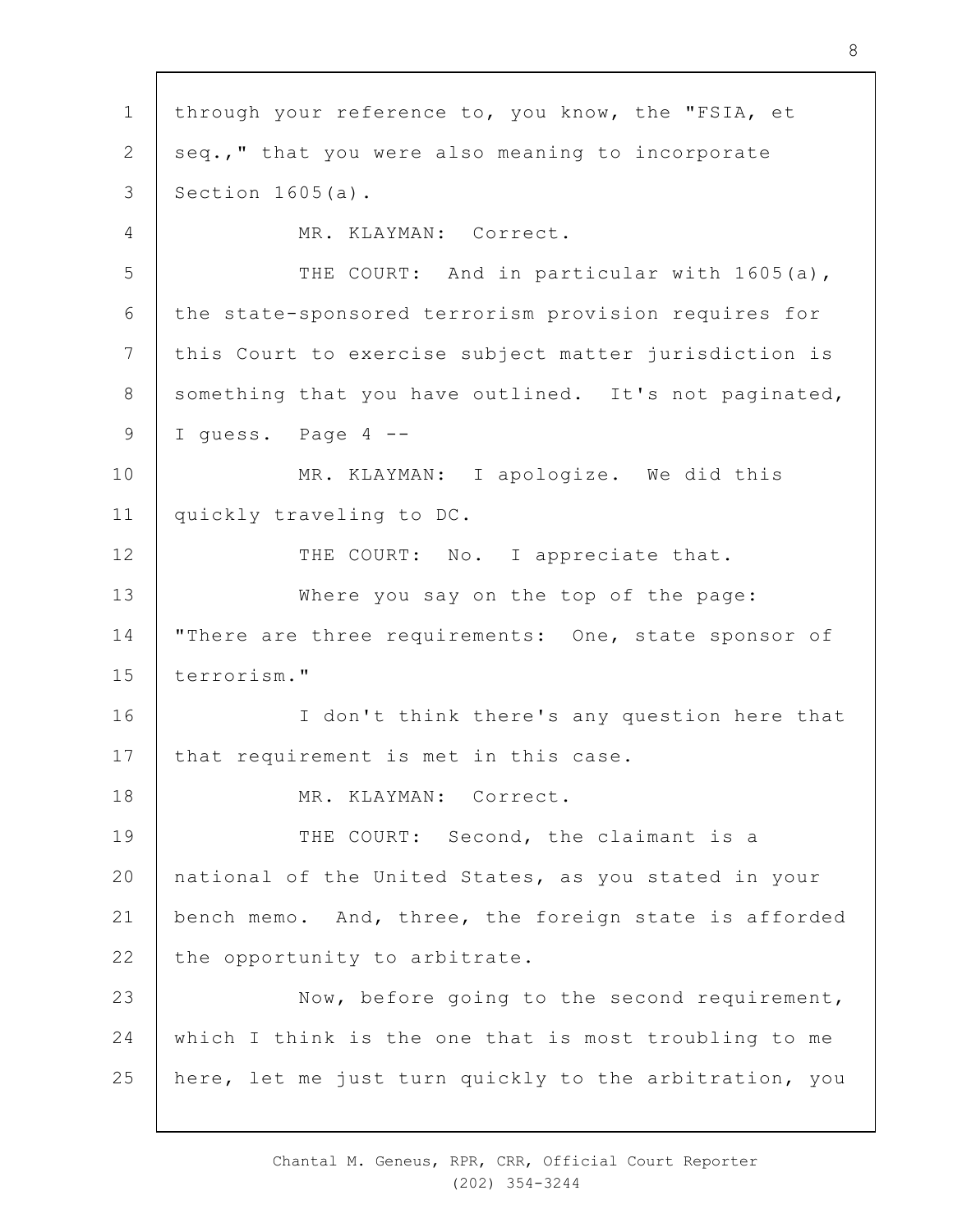1 2 3 4 5 6 7 8 9 10 11 12 13 14 15 16 17 18 19  $20$ 21 22 23 24 25 know, requirement. I guess it's your position that the fact that you filed a complaint and received no - and served the complaint and summons on Iran here with no response is sufficient to meet the requirement of the arbitration -- MR. KLAYMAN: Correct. THE COURT: -- requirement? MR. KLAYMAN: Correct. THE COURT: And do you have case law on that? MR. KLAYMAN: Well, the same thing occurred with regard to the Judge Lamberth decision, the *O'Brien* case. There was no response at all. And there's been a whole series of cases out there -- we can brief this further if Your Honor would like - where the same thing has happened. Iran never responds to anything. So consequently, it was hard to get dialogue with them or have them assert any right to arbitrate. THE COURT: Right. Well, I'm going to -- I will ask you to supplement your briefing on that point -- MR. KLAYMAN: Sure. THE COURT: -- so that I can be assured that merely ignoring a summons and complaint is sufficient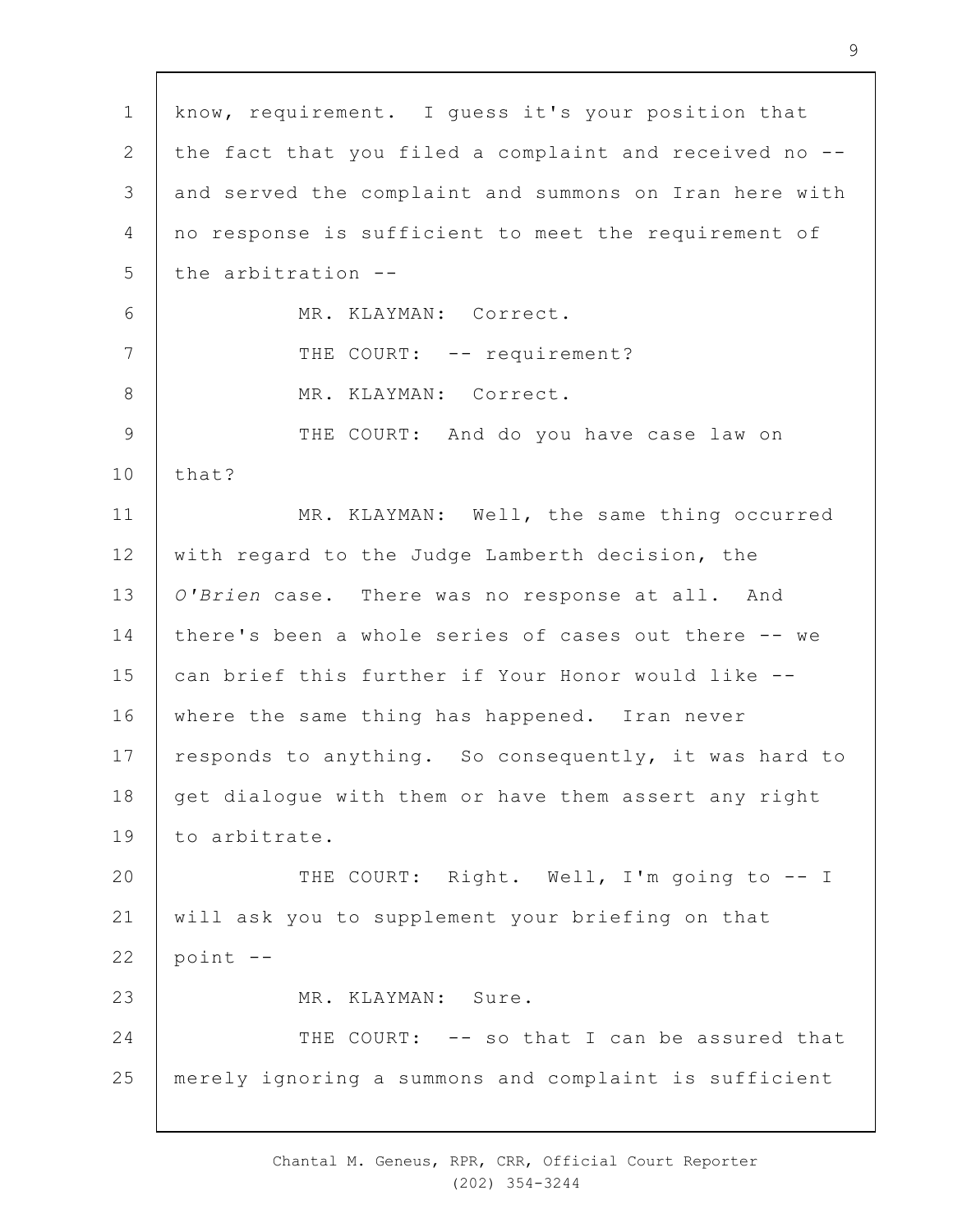1 2 3 4 5 6 7 8 9 10 11 12 13 14 15 16 17 18 19  $20$ 21 22 23 24 25 to meet the requirement of affording a foreign state the opportunity to arbitrate. If the cover letter, for example, for the summons and complaint doesn't say something as simple as if you want to arbitrate these claims, we're willing to, or let us know, or something like that -- you know, some more explicit offer to arbitrate. So if you would educate me on that, Mr. Klayman, I invite you to do so. MR. KLAYMAN: Okay. THE COURT: Another person just walked in. Do you want to introduce this person sitting at counsel table. MR. KLAYMAN: This is Miss Nasrin Mohammadi. She's another plaintiff. THE COURT: Good morning, Miss Mohammadi. MS. MOHAMMADI: Good morning. THE COURT: All right. Are there any other plaintiff parties who you are expecting to arrive? MR. KLAYMAN: Not who would testify here today. THE COURT: All right. Okay. MR. KLAYMAN: Today, Your Honor, we'll have Mr. Manouchehr Mohammadi testify. He may not finish. He's going to be the primary witness in this case,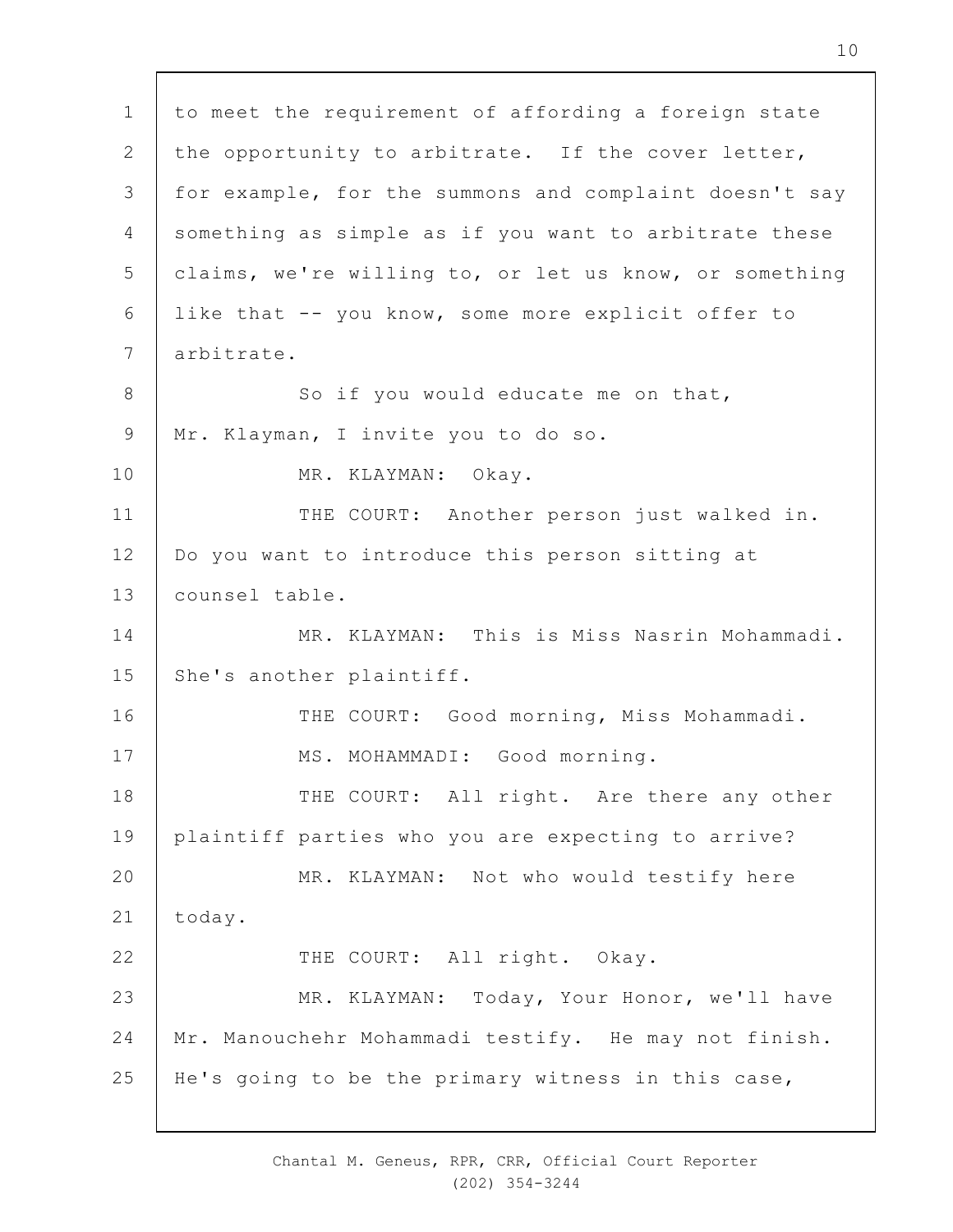1 2 3 4 5 6 7 8 9 10 11 12 13 14 15 16 17 18 19  $20$ 21 22 23 24 25 along with Ms. Nasrin Mohammadi. And at 2 p.m., we have Mr. Ken Timmerman, who will be here, and then former CIA director Jim Woolsey will be here at 3. THE COURT: All right. So let me turn to the provision on subject matter jurisdiction which gives me the most concern, which is, in your formulation, the claimant is a national of the United States. I do appreciate that the Mohammadis -- are now citizens of the United States. MR. KLAYMAN: Miss Nasrin Mohammadi is a citizen. Mr. Manouchehr Mohammadi is a permanent resident. The sister, Simin, who is actually a plaintiff -- we're going to offer testimony through these two witnesses here -- she's a citizen of the United States. And the two parents are permanent residents of the United States. THE COURT: Okay. So are permanent residents -- in your view, do permanent residents qualify to meet this requirement? MR. KLAYMAN: Yes, they do. THE COURT: And I'll ask you to provide case law on that. MR. KLAYMAN: Okay. I know from talking with my associate, who I left back in the office, that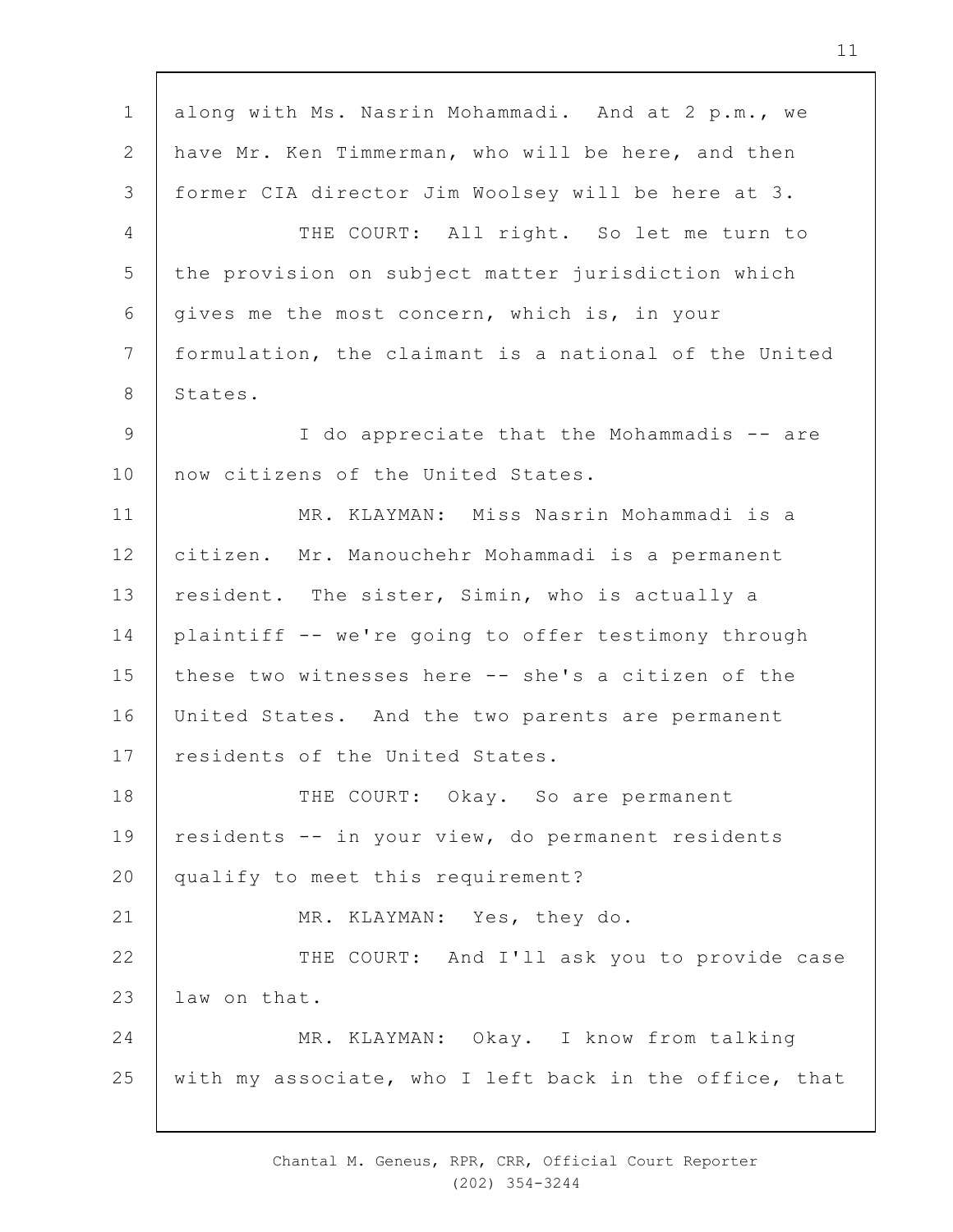1 2 he researched that yesterday. So we'll give you some  $--$ 

3 4 5 6 7 8 9 10 11 12 13 14 15 16 17 THE COURT: All right. The one important part that you left out of the second requirement, or your summary of it where you state the claimant is a national of the United States under  $1605(a)(c)$ , which is the provision you're relying on for subject matter jurisdiction, the claimant or the victim has to have been a national of the United States at the time of the acts described in Paragraph 1, which is at the time of the acts -- of the state-sponsored terrorism. So based on what -- it's not clear from your complaint exactly when the plaintiffs became nationals and whether they became nationals at the time they were subjected to the state-sponsored terrorism in Iran or not, which is what I'd like you to address now.

18 19  $20$ 21 22 23 24 And how do you -- how do you satisfy the requirement under 1605(a) that they were nationals of the United States, even if I presume right now that being a permanent resident qualifies as a national - that they were enjoying that status at the time described in Paragraph 1, which is what 1605(a) requires?

25

MR. KLAYMAN: What we're looking for right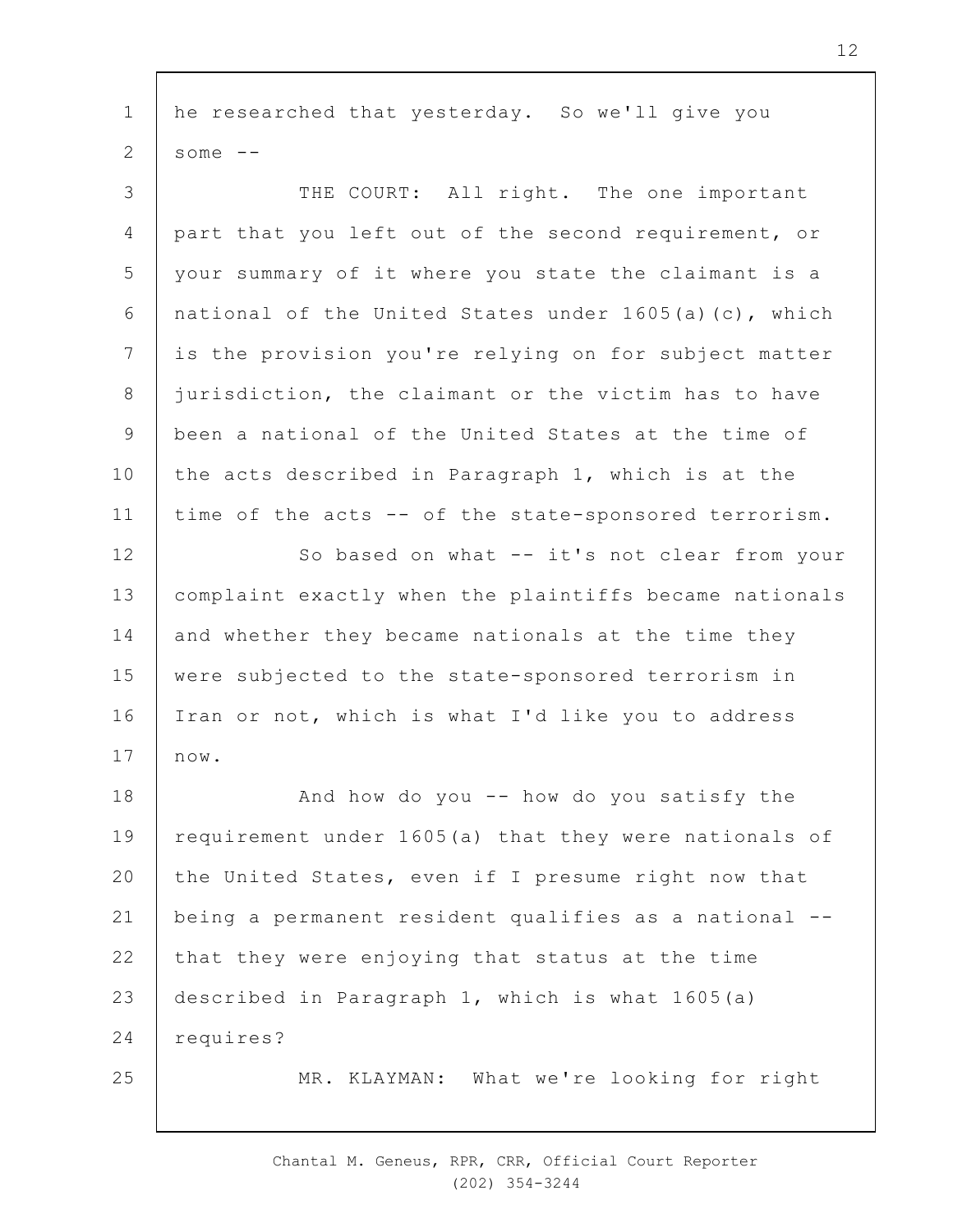1 2 3 4 5 6 7 8 9 10 11 now, Your Honor -- we're actually continuing our research efforts here, because you have situations where people who are refugees or have been politically persecuted pledge their allegiance to the United States without having a formal declaration at that time of permanent residency or citizenship -- is that, number one, I believe the definition in the context of the Foreign Sovereign Immunities Act is somewhat broader than it would be just in the immigration context, in that we have a situation here where -- and we're going to offer testimony to this effect.

12 13 14 15 16 17 18 For instance, Mr. Manouchehr Mohammadi came to the United States; he was speaking out on freedom before, in fact, the acts occurred with regard to his imprisonment. When he arrived back in Iran, when he was imprisoned, he was accused of being a CIA agent, and that testimony will show that today. We're going to go through that.

19  $20$ 21 22 23 24 At that point, he pledged his allegiance to the United States. He knew that he had no longer any allegiance to the regime. It was something that he pledged in his actions and in his deeds, but there was not a formal application for residency or citizenship at that time.

25

And we believe that the definition in the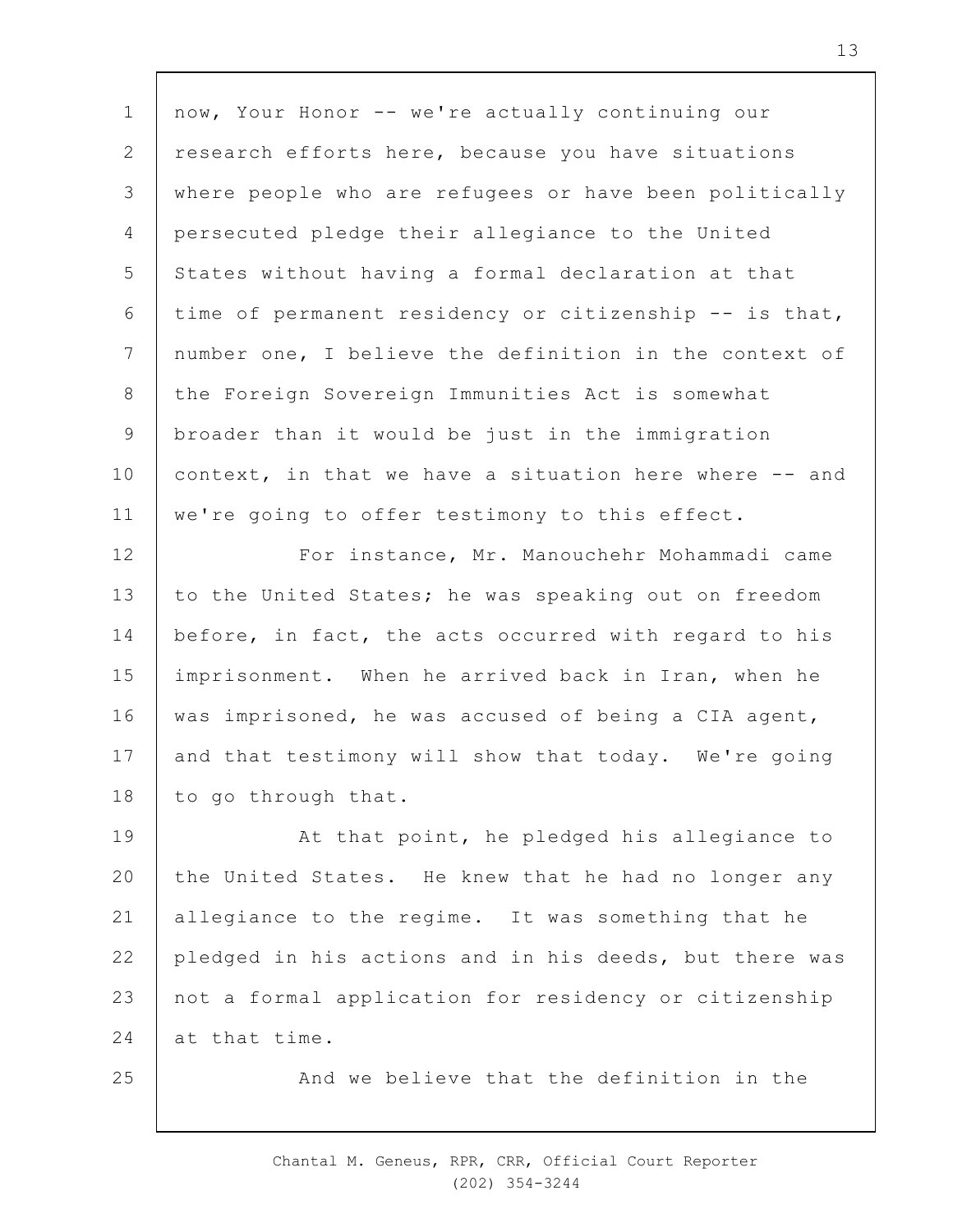1 2 3 4 5 6 7 8 9 10 11 12 13 14 15 16 17 18 19  $20$ 21 22 23 24 25 Foreign Sovereign Immunities Act can be read more broadly than in the simple context of applying for residency or citizenship in the United States. That being said, Your Honor, with regard to the acts that are continuing, and there is proof of it, we are going to offer testimony that it has continued. Miss Nasrin Mohammadi has had her website hacked. I'm proffering the testimony that she'll provide. She's been threatened with death. Mr. Manouchehr Mohammadi gets calls where he's threatened with death if he continues to talk. So it has continued. And --THE COURT: Well, this is my --MR. KLAYMAN: And I understand Your Honor is looking for it in the complaint, but -- THE COURT: Yes. MR. KLAYMAN: -- we believe it's --THE COURT: It's not in the complaint. But even if what you just said were elaborated on in the complaint, I'm not sure that cures your subject matter jurisdiction issue, Mr. Klayman, and this is why: Under 1605(a)(c), not only does the plaintiff have to be a national of the United States -- and I understand that you're trying to broaden what that definition of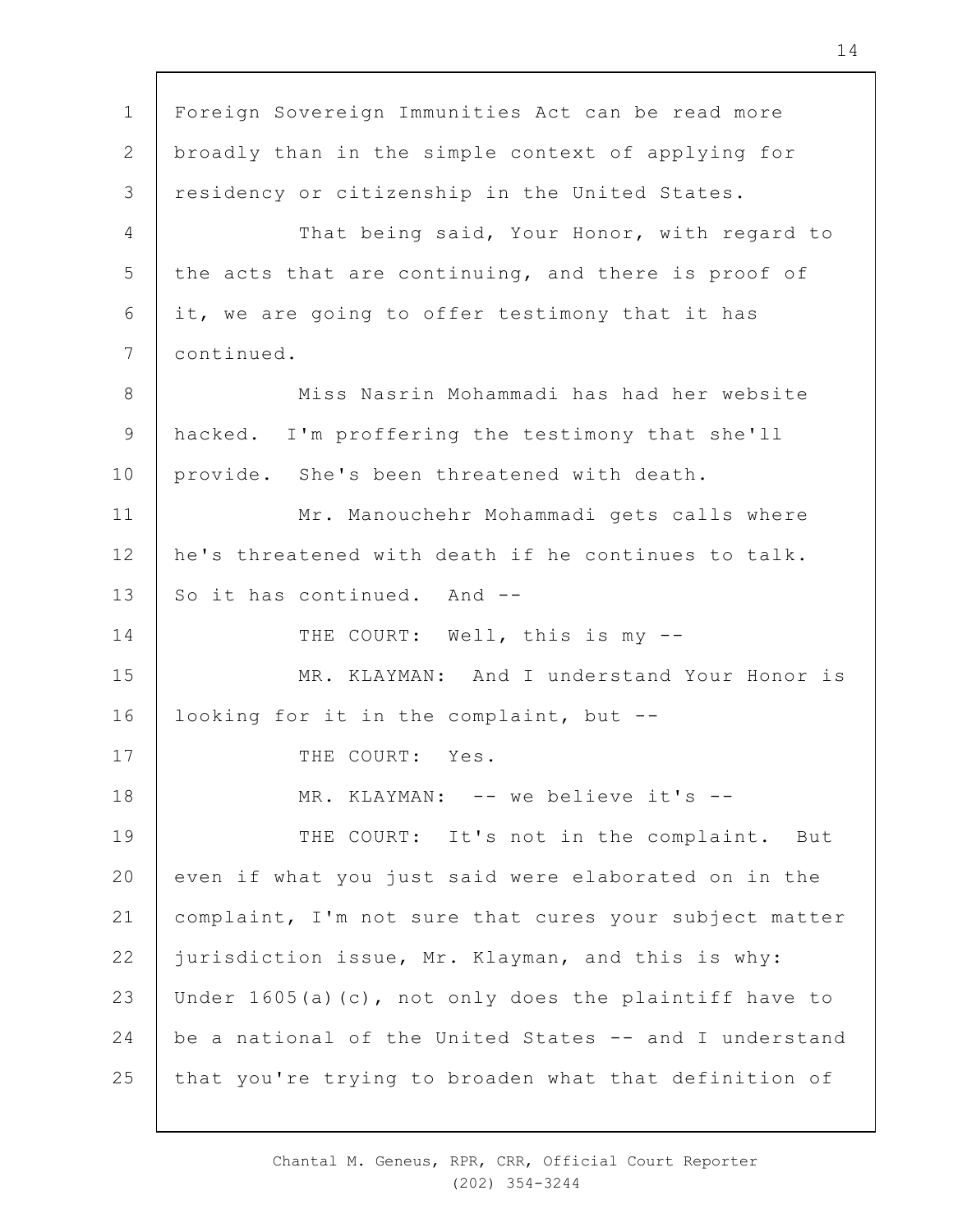1 2 3 4 5 6 7 8 9 "national" means in this context -- but even in order to bring them within the rubric of this provision and satisfy the fact that they have to be a national at the time of the acts, the state-sponsored terrorism, occurred. And as I understand it, your alternative position is that -- it's not alternative -- additional position is that once they did become nationals, they were subject to some kind of continuing harassment here in the United States.

10 11 12 13 14 15 16 17 18 19  $20$ 21 And if I credit -- assume it's true until I hear the testimony, that that involved telephone calls, hacking of websites, threats communicated verbally over the phone, and other kinds of activities at a time when they -- at least two of the plaintiffs were clearly U.S. citizens who were involved under the protection of the statute, my question is: How does that qualify as the acts of state-sponsored terrorism, which (c) specifically is predicated on, because it says in the first line of  $(c)$ : "A foreign state that is or was a state sponsor of terrorism as described in Subsection  $A(2)$   $(A)$   $(i)$  ".

22 23 24 25 And that -- the nature of state-sponsored terrorism is clearly defined within that provision to be "personal injury or death caused by an act of torture, extrajudicial killing, aircraft sabotage,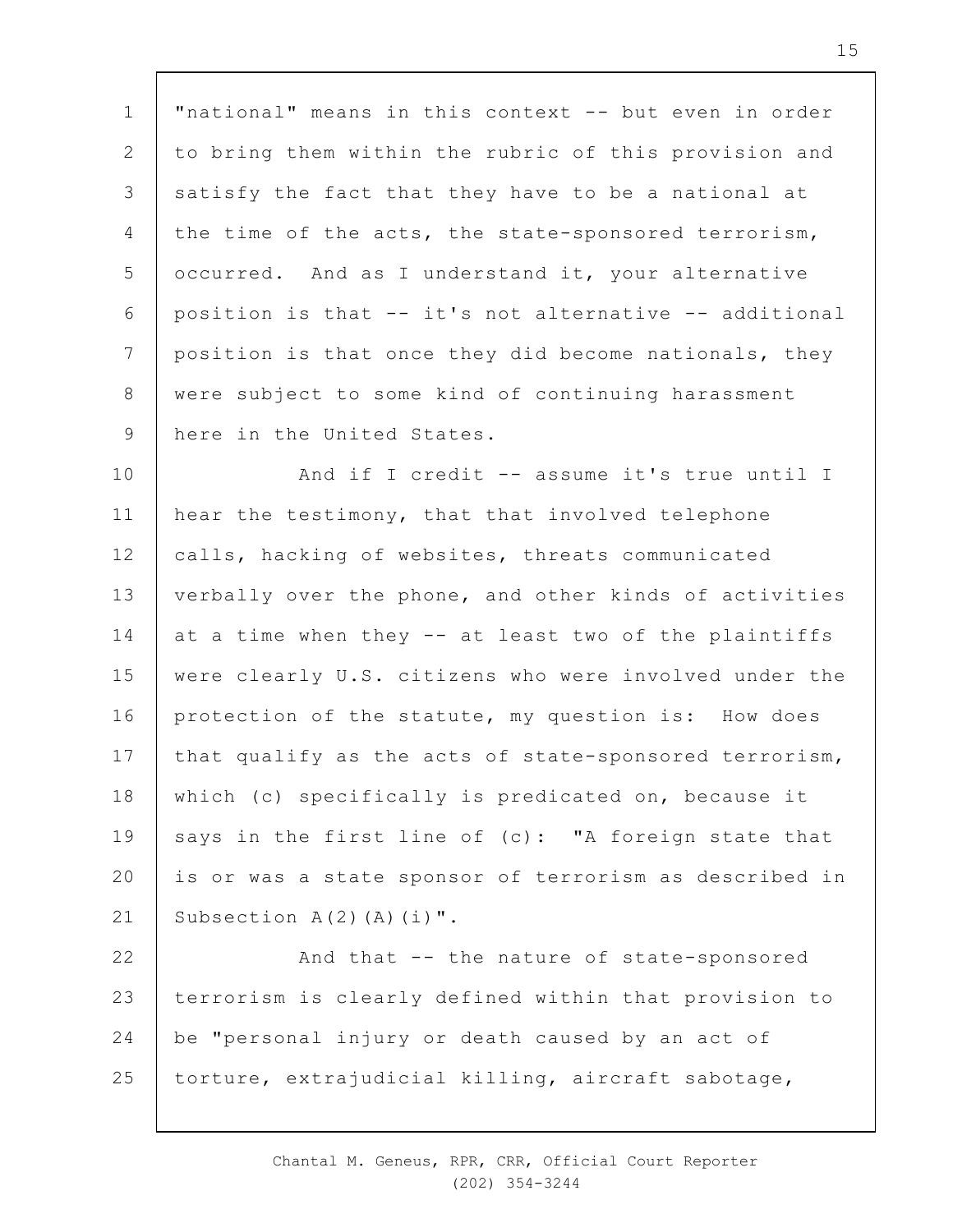1 2 hostage taking, or the provision of material support or resources for such an act."

3 4 5 And I don't see even how hacking a website, even telephonic threats, constitute even one of those limited acts of state-sponsored terrorism.

6 7 8 9 10 11 12 MR. KLAYMAN: We would submit that continuing death threats, that you continue to speak out and you will be kidnapped, tortured -- killed does fall within that definition of "torture." That is a type of torture, particularly given what happened before with regard to the considerable torture that we're going to testify to, physical torture.

13 14 15 16 17 It is clear that you can have an assault, I have other cases to this effect -- you can have an assault through a physical -- through an oral communication. That can be a type of assault - threaten someone with serious bodily injury or death.

18 19  $20$ 21 22 23 So consequently, that is a form of continuing torture, particularly under the medical conditions that they're in today, which these two are basket cases, in effect. And you'll see that through the testimony, since they can't even work. That's how much they've been terrorized.

24 25 THE COURT: And the FSIA -- does it have a definition of "torture" in it? It's the same as in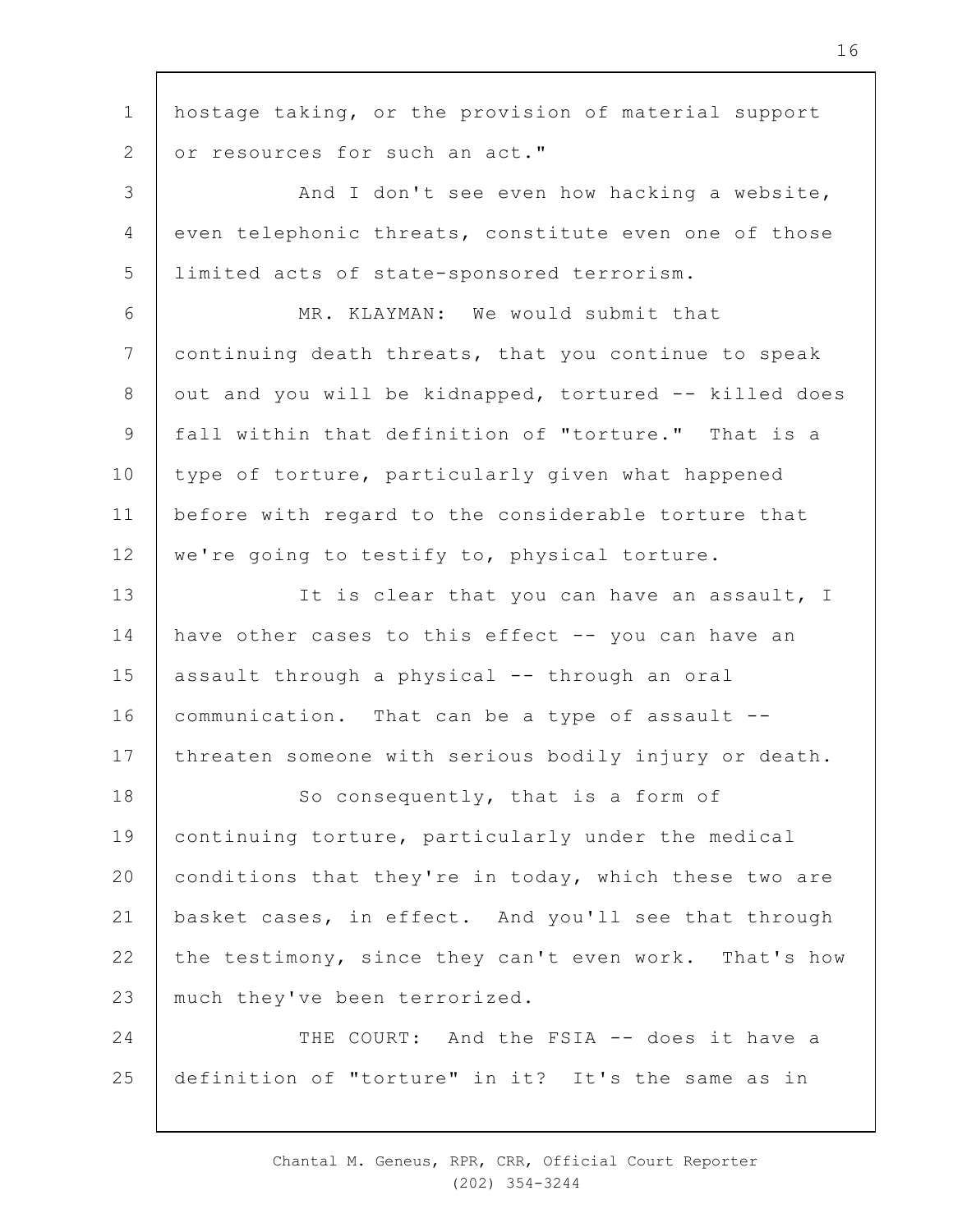1 the Torture Victim Protection Act.

| $\overline{2}$ | MR. KLAYMAN: I don't mean to interrupt,                |
|----------------|--------------------------------------------------------|
| $\mathfrak{Z}$ | Your Honor, but we use that form of torture, too,      |
| $\overline{4}$ | effectively, sometimes. We threaten people with        |
| 5              | confinement. We threaten them with water-boarding, we  |
| 6              | threaten them with other things. What we do is minor   |
| $7\phantom{.}$ | compared to what has been done with Iran, and we do it |
| $\,8\,$        | with a justifiable basis. It wasn't justified in       |
| $\mathcal{G}$  | Iran.                                                  |
| 10             | Given the nature of these plaintiffs, given            |
| 11             | their high profile -- Akbar Mohammadi and Manouchehr   |
| 12             | Mohammadi are major figures in the Iranian freedom     |
| 13             | movement. They were the founders of that freedom       |
| 14             | movement. They are on the line. They are within the    |
| 15             | line of fire. And as you'll see -- and I have a video  |
| 16             | here today. You'll see that the level of torture was   |
| 17             | so brutal that it even makes a Hollywood horror movie  |
| 18             | look like child's play.                                |
| 19             | THE COURT: Excuse me, Mr. Klayman. I meant             |
| 20             | to bring out the Torture Protection Act.               |
| 21             | Could you get it?                                      |
| 22             | I'm just going to ask my law clerk to bring            |
| 23             | it out for me so that I can look at that specific      |
| 24             | definition of what "torture" means, because it         |
| 25             | sounds --                                              |

Chantal M. Geneus, RPR, CRR, Official Court Reporter (202) 354-3244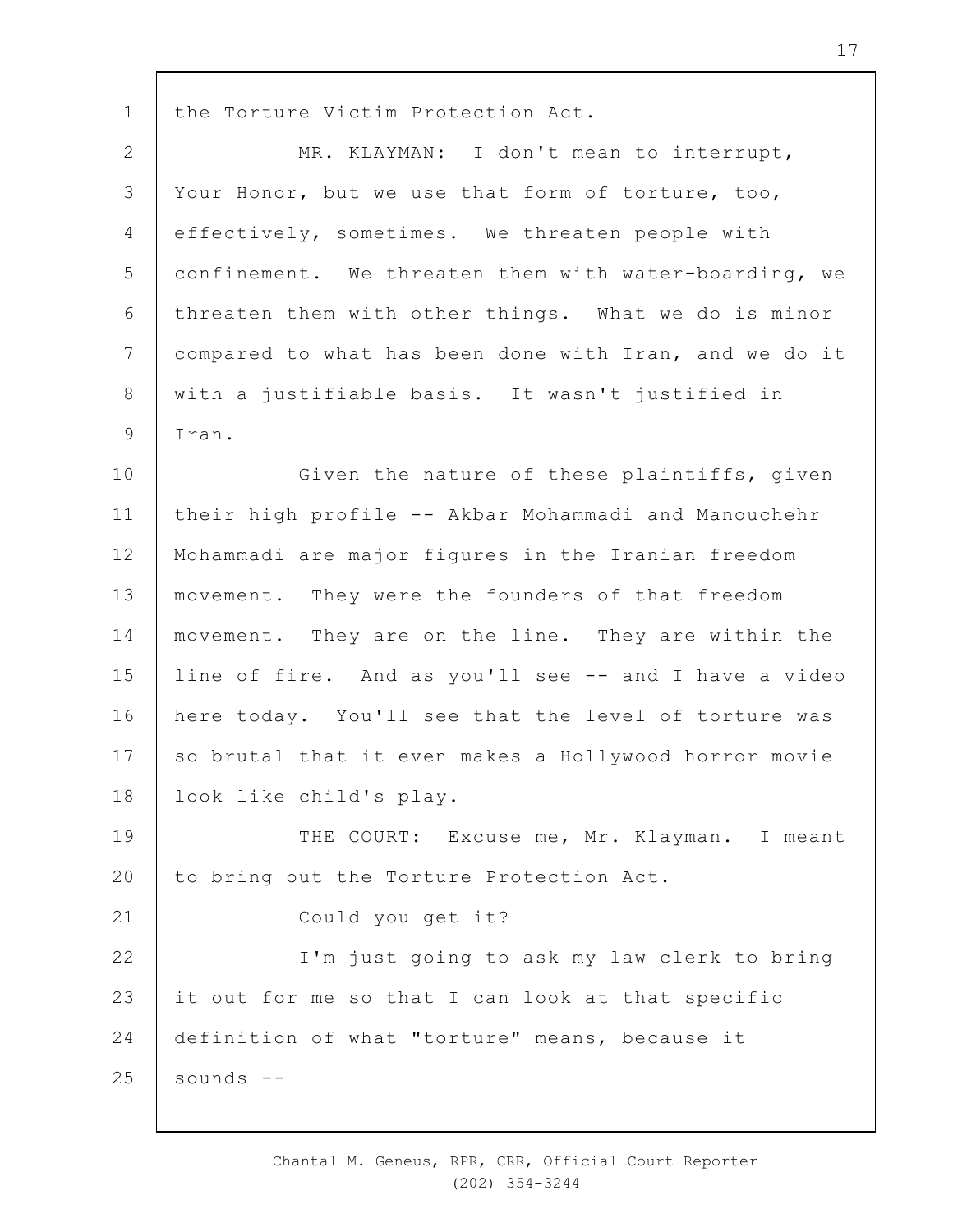1 2 3 4 5 6 7 8 9 10 11 12 13 14 15 16 17 18 19  $20$ 21 22 23 24 25 THE LAW CLERK: I think it should be in here. It's 28 U.S.C. -- THE COURT: 1350? THE LAW CLERK: -- 1350. THE COURT: Just so I'm understanding what you're requesting in terms of stretching the law here, Mr. Klayman, you're requesting, one, that I interpret the definition of "national" to be so broad as to cover permanent residents; two, you're asking me to interpret "torture" to cover some of the harassing incidents that have occurred to the plaintiffs during the time that at least two of them were U.S. citizens here in the United States. MR. KLAYMAN: And the parents, Your Honor, who are permanent residents. They're back in Tehran with their permanent residency. They can't get out. And they are constantly under threats, followed, threatened, you know, emotionally beaten. It's a type of torture. The parents are there, and they're hostage, in effect, in Tehran. THE COURT: All right. MR. KLAYMAN: It's not the ordinary situation where you have Iranians that have parents back in Tehran. I have many people to that effect. THE COURT: All right. So until I get the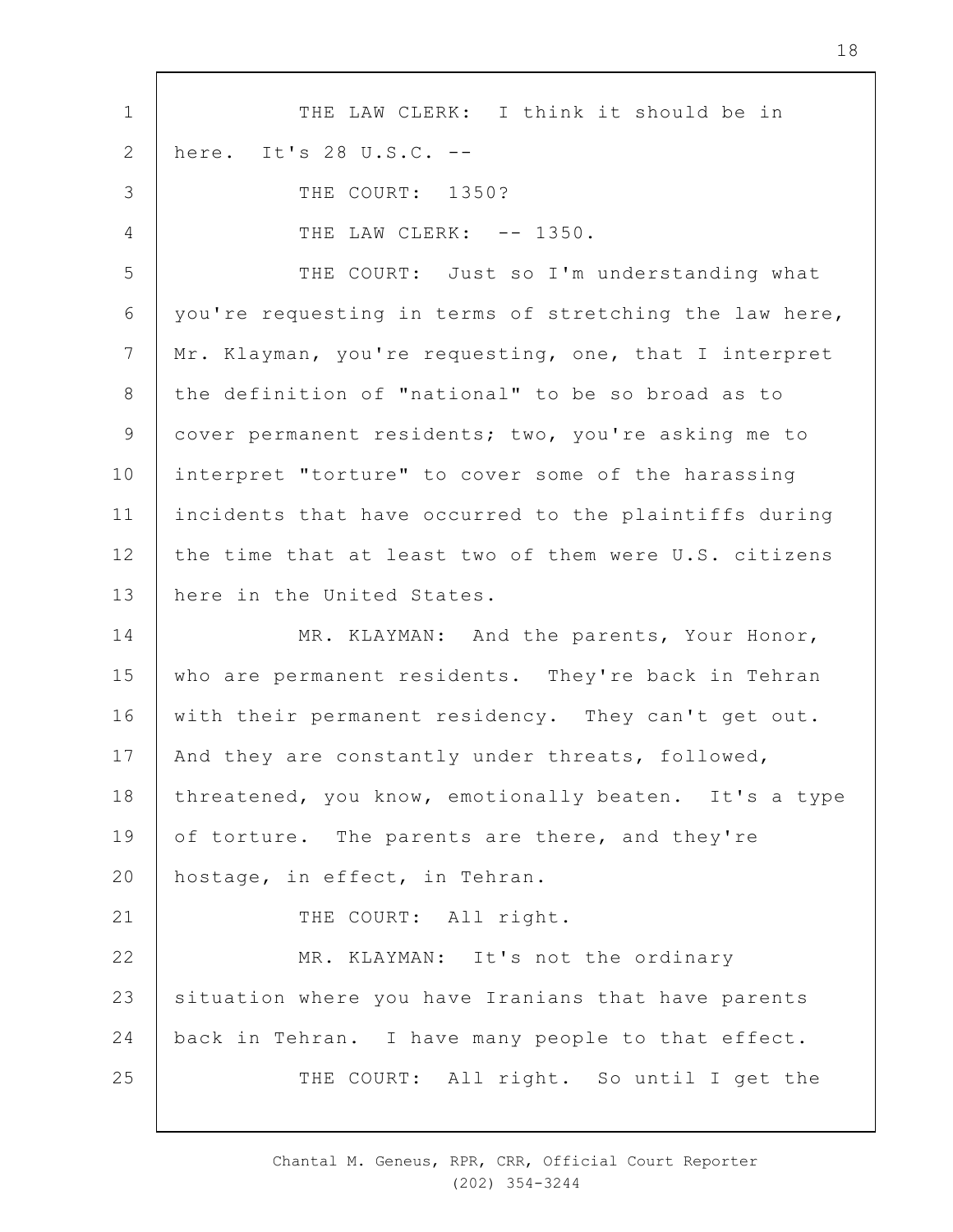1 2 3 4 5 6 7 8 9 10 11 12 13 14 15 16 17 18 19  $20$ 21 22 23 24 25 Torture Protection Act, I'll turn to the torture issue. MR. KLAYMAN: And we may be creating some precedent here, with Your Honor's permission, because I don't think the situation has arisen before in this context, factually, looking at the cases. THE COURT: All right. Well, that's been my -- in preparation for this bench trial, as I puzzled over exactly how I have subject matter jurisdiction here, I would think that you're right, and I just want to be absolutely clear on where whatever decisions you're asking me to make might be precedential-setting. So let me just proceed to the personal -- All right. The term "torture" is defined in the Torture Victim Protection Act, which is incorporated in the FSIA, as -- means "any act directed against an individual in the offender's custody or physical control" -- which is one significant requirement -- "by which severe pain or suffering, whether physical or mental, is intentionally inflicted on that individual for such purposes as obtaining from that individual or a third person information or a confession punishing that individual for an act that individual or a third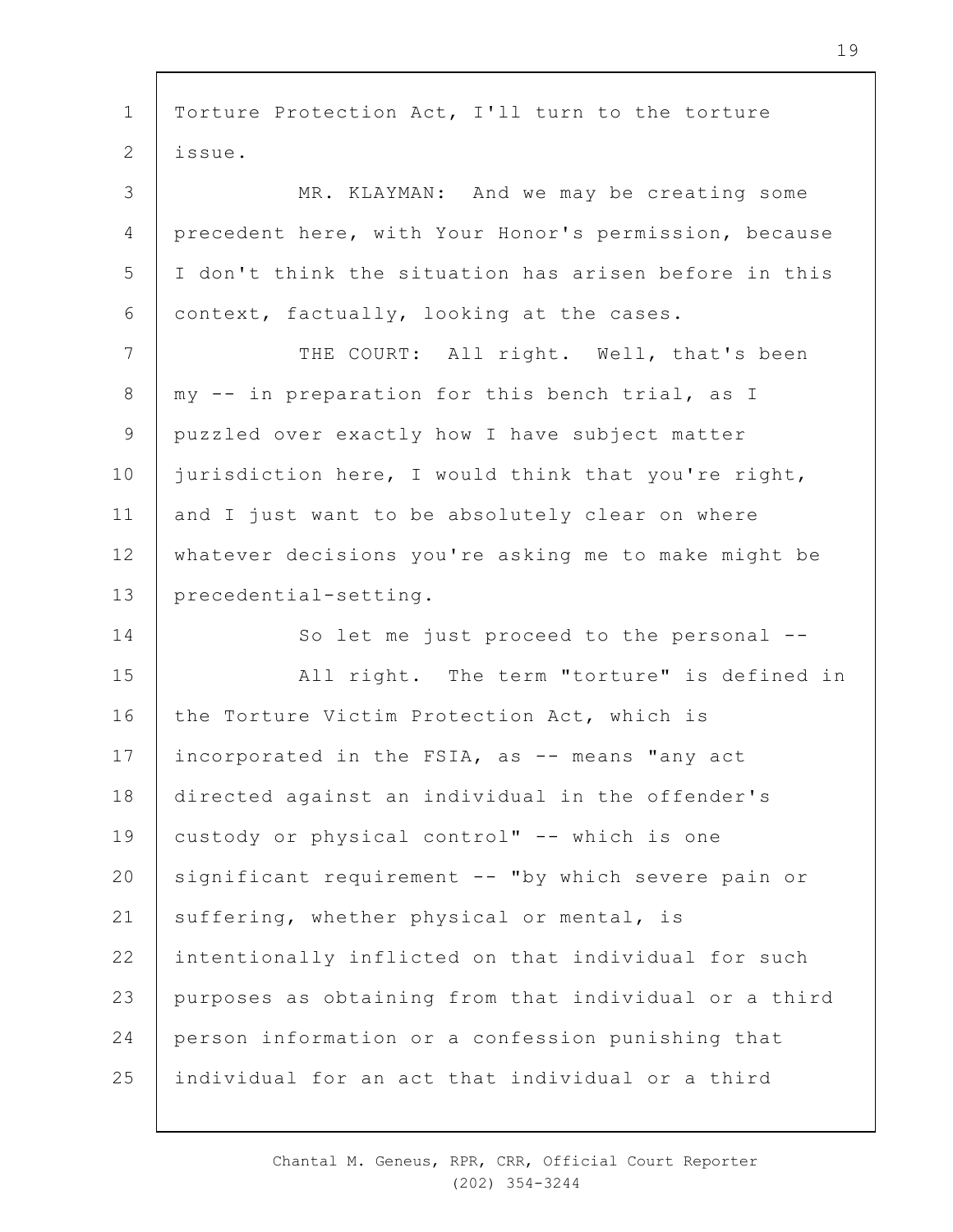1 2 3 4 5 6 7 8 9 10 11 12 13 14 15 16 17 18 19  $20$ 21 22 23 24 25 person has committed or is suspected of having committed, intimidating or coercing that individual or third person, or for any reason based on discrimination of any kind." And then it goes on to describe the mental pain and suffering. But even with a broad reading of the mental pain and suffering, the question here is how phone calls with -- even horrible ones that contain death threats, meet the definitional requirement that the individual must be in the offender's custody or physical control, let alone how a website hacking could meet that specific requirement for "torture." MR. KLAYMAN: Well, there are, in this country, Your Honor, a significant number of agents of the Iranian regime, particularly in Los Angeles, where they live. And in fact, the FBI has a separate section that's dedicated just to Iran in Los Angeles. And one can conclude that they are, in effect, still within the custody in a broader sense of this regime, which is threatening to kill them. And people do, and have done it, not just elsewhere in this country, but in this city, in Washington, by that regime. In fact, the Saudi ambassador -- just about a year and a half ago, it was uncovered there was a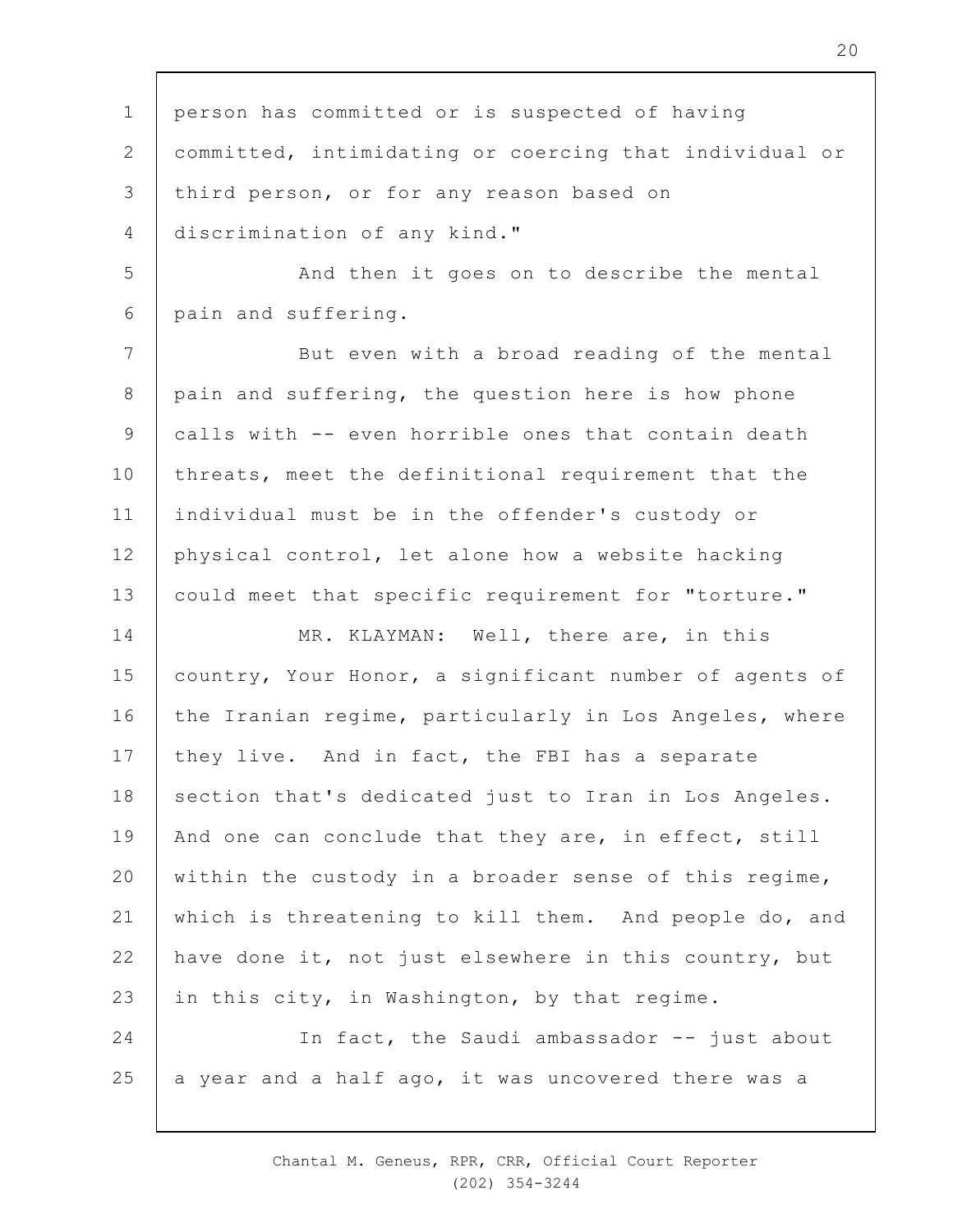1 2 3 4 5 6 plot here in Washington to kill him. And one could maintain that he was, in effect, with the agents that they have here, in Iran. It's not farfetched, even in this country. They're still effectively, in part, in the custody of this regime because they're being followed, they're being threatened.

7 8 9 10 11 12 13 14 Yes, they're operating in this country, and they operate in other countries. Iran is notorious for being very sophisticated. We are not talking about an unsophisticated, third world country, but having agents which can actually create a situation of custody in a foreign sovereign state. So I would read that somewhat more broadly than just to say they have to be in a prison cell.

15 16 17 THE COURT: I think far more broadly than the language would allow. But I'll permit you to address that question --

18 19 MR. KLAYMAN: I'll re-brief that, Your Honor.

 $20$ 21 22 23 24 25 THE COURT: -- in a supplemental briefing. MR. KLAYMAN: Okay. Sure. THE COURT: All right. Some additional questions that I have about subject matter jurisdiction here -- actually, not subject matter jurisdiction. It's really about -- it's interrelated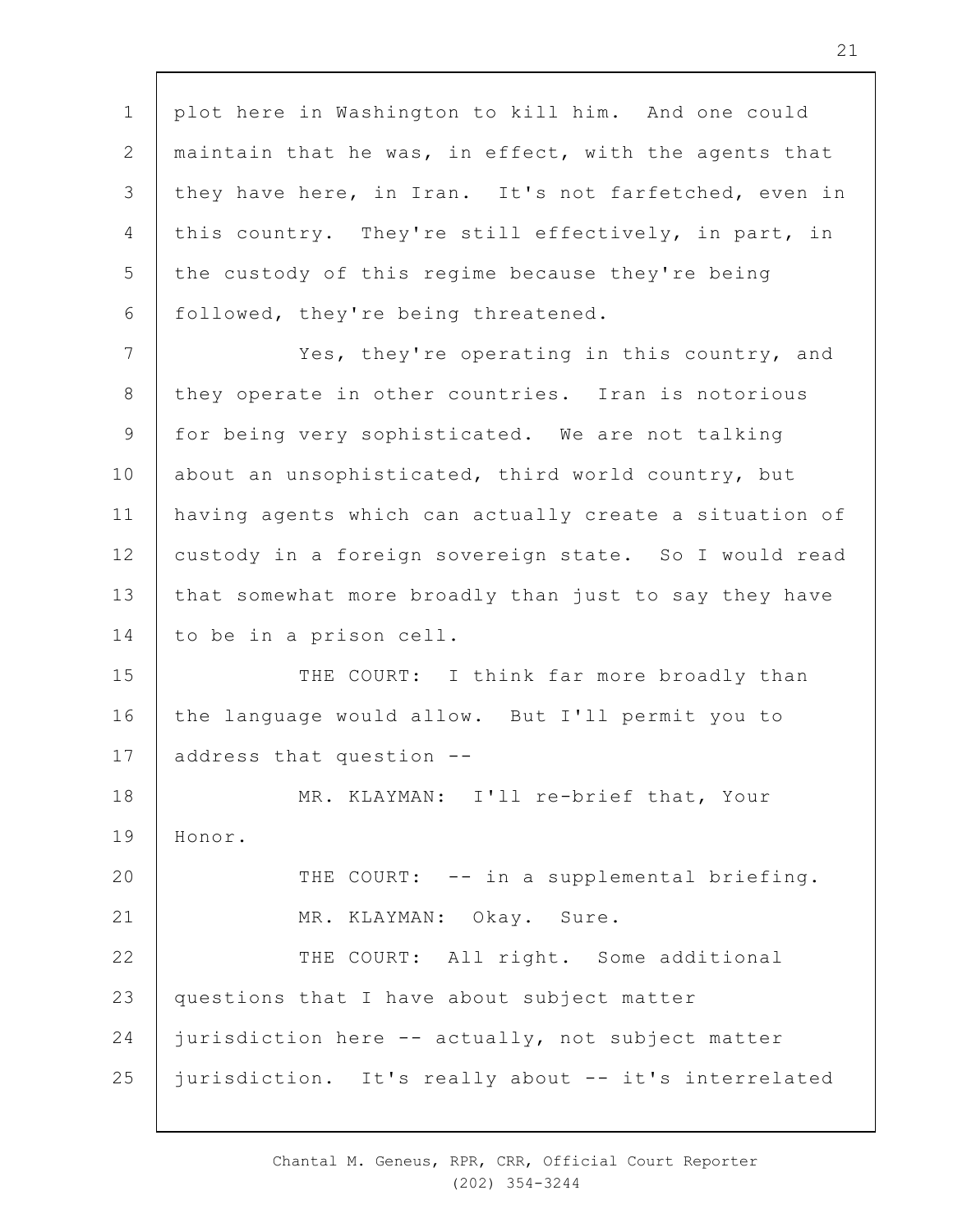1 2 3 4 5 6 7 8 9 10 11 12 13 14 15 16 17 18 19  $20$ 21 22 23 24 25 with the scope of the claims here, and it has to do with the defendant -- individual defendants Khamenei and  $--$ MR. KLAYMAN: Ahmadinejad. THE COURT: Right. Ahmadinejad. All right. How -- under what provision of law do I have any jurisdiction to evaluate claims or hear claims against those two individuals? MR. KLAYMAN: That was the last part of our brief. The case proceeds independently on alternative grounds. In *Samantar versus Yousuf,* Supreme Court, 130 Supreme Court 2278 (2010), the Court held that the Foreign Sovereign Immunity Act does not preclude actions brought under the Alien Tort Claims Act, nor the Torture Victim Protection Act. And the Court ruled that a case could proceed against the Somalian prime minister. Your Honor will hear testimony from a number of experts -- THE COURT: Before you leave *Samantar*, as I read *Samantar*, it did say that, but it also made clear that even if there was appropriate service in the exercise of jurisdiction under the FSIA against a state or an organ or instrumentality of the state, that did not provide -- it didn't bar a suit against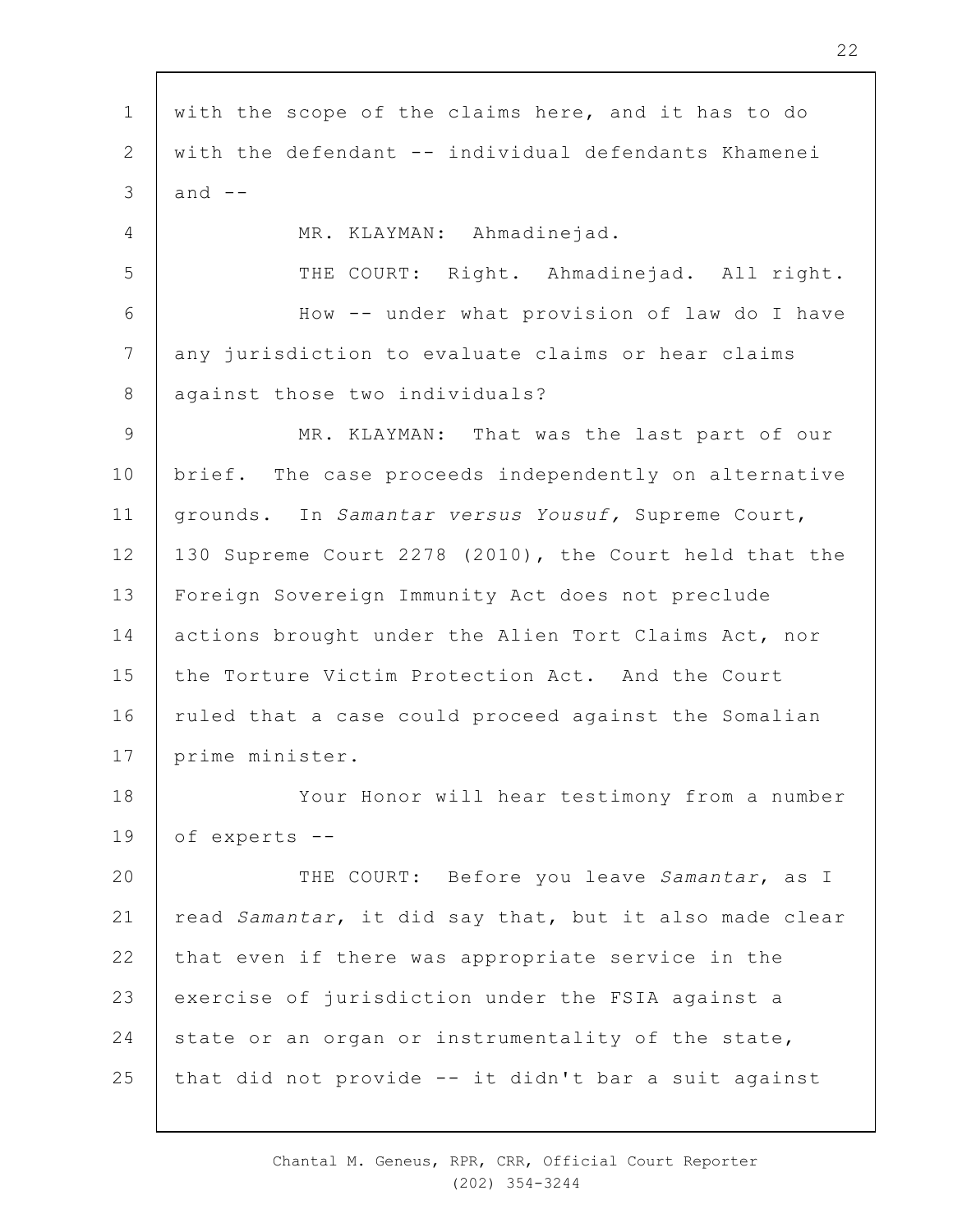1 2 3 4 5 officials who may have been acting in their official capacity as individuals, but as -- before a suit could proceed against those individuals, the court, by necessity -- hornbook law -- had to have personal jurisdiction over those two individuals:

6 7 8 9 10 11 12 13 14 15 16 17 And I'm reading from Footnote 20 of the Supreme Court's case where it says, "a plaintiff seeking to sue a foreign official will not be able to rely on the Act's" -- meaning the SFIA's service of process and jurisdictional provisions. "Thus the plaintiff will have to establish that the District Court has personal jurisdiction over an official without the benefit of the FSIA provision that makes personal jurisdiction over a foreign state automatic when an exception to immunity applies, and service of process has been accomplished in accordance with 28 USC Section 1608."

18 19  $20$ 21 22 23 24 So on what basis are you asserting that I have any authority to exercise personal jurisdiction over the two individual defendants in this case, even if I have subject matter jurisdiction and, as a consequence, personal jurisdiction over Iran and the Revolutionary Guard, if I accept your broad reading of different provisions of the FSIA?

25

MR. KLAYMAN: First of all, you're going to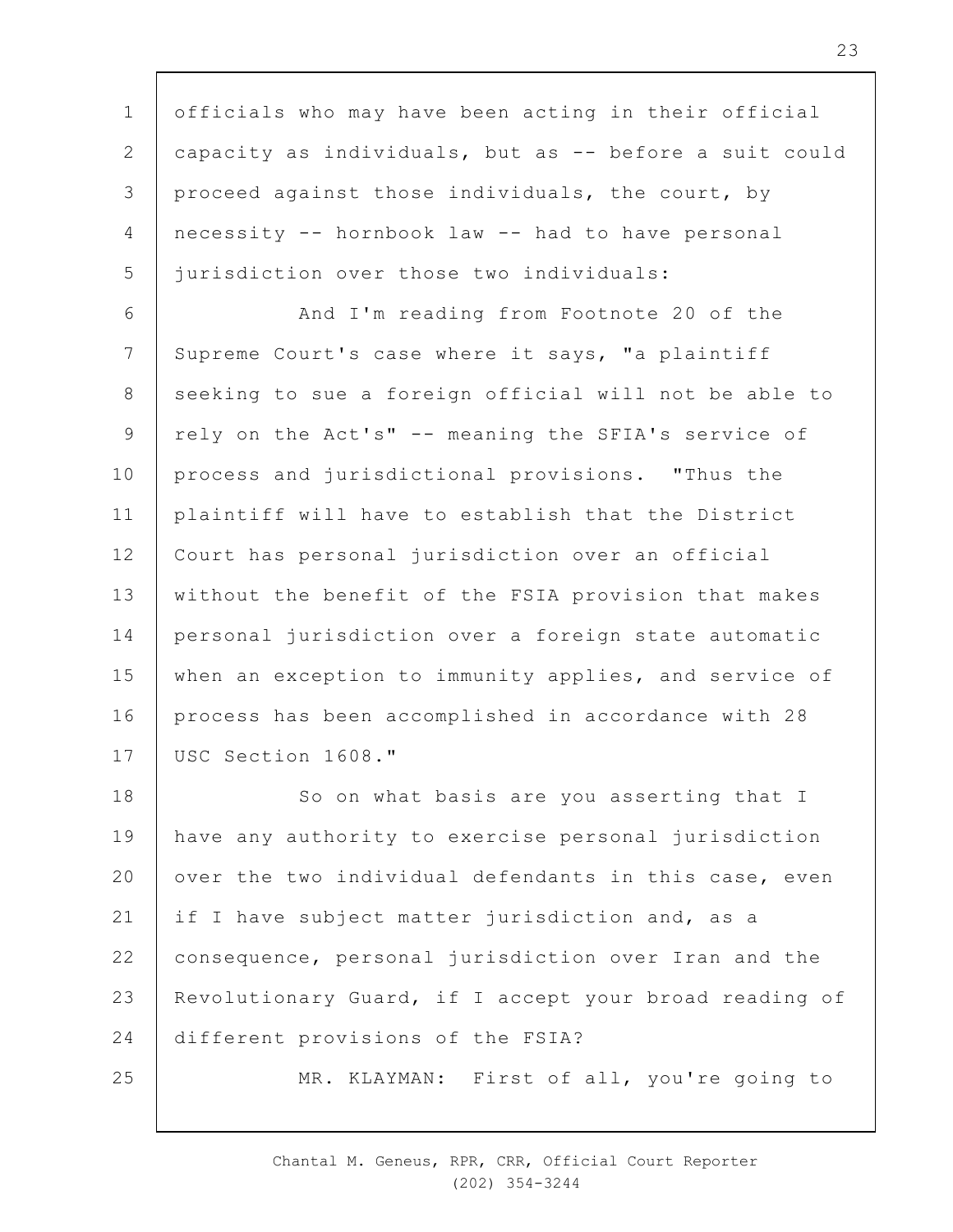1 2 3 4 5 6 7 8 9 hear testimony from lay witnesses and from experts, and there have been affidavits put in the record already that these actions that were taking place and are taking place against the plaintiffs are at the direction and authority of Khamenei, the Ayatollah, and Ahmadinejad. They don't happen without their authorization, particularly at this high a level, with these kind of dissidents that we're talking about here.

10 11 12 13 THE COURT: Well, that could provide -- that could provide some vicarious liability to the state for those actions, but that doesn't give me personal jurisdiction over those two individual officials.

14 15 16 17 18 19  $20$ MR. KLAYMAN: Tortious acts, as Your Honor knows, would inure not just to an entity; it would inure to the individual. For instance, to use a rough analogy outside of the area of terrorism, is that if you're suing a law firm for malpractice, for instance, it's not just the law firm that you sue, but the individual lawyers.

21 22 23 24 25 THE COURT: Well, I'm glad you brought that up, because if I follow that -- if that's the basis for my exercise of personal jurisdiction, which is the tortious acts of these officials, then aren't I required to look to the DC Long-Arm Statute and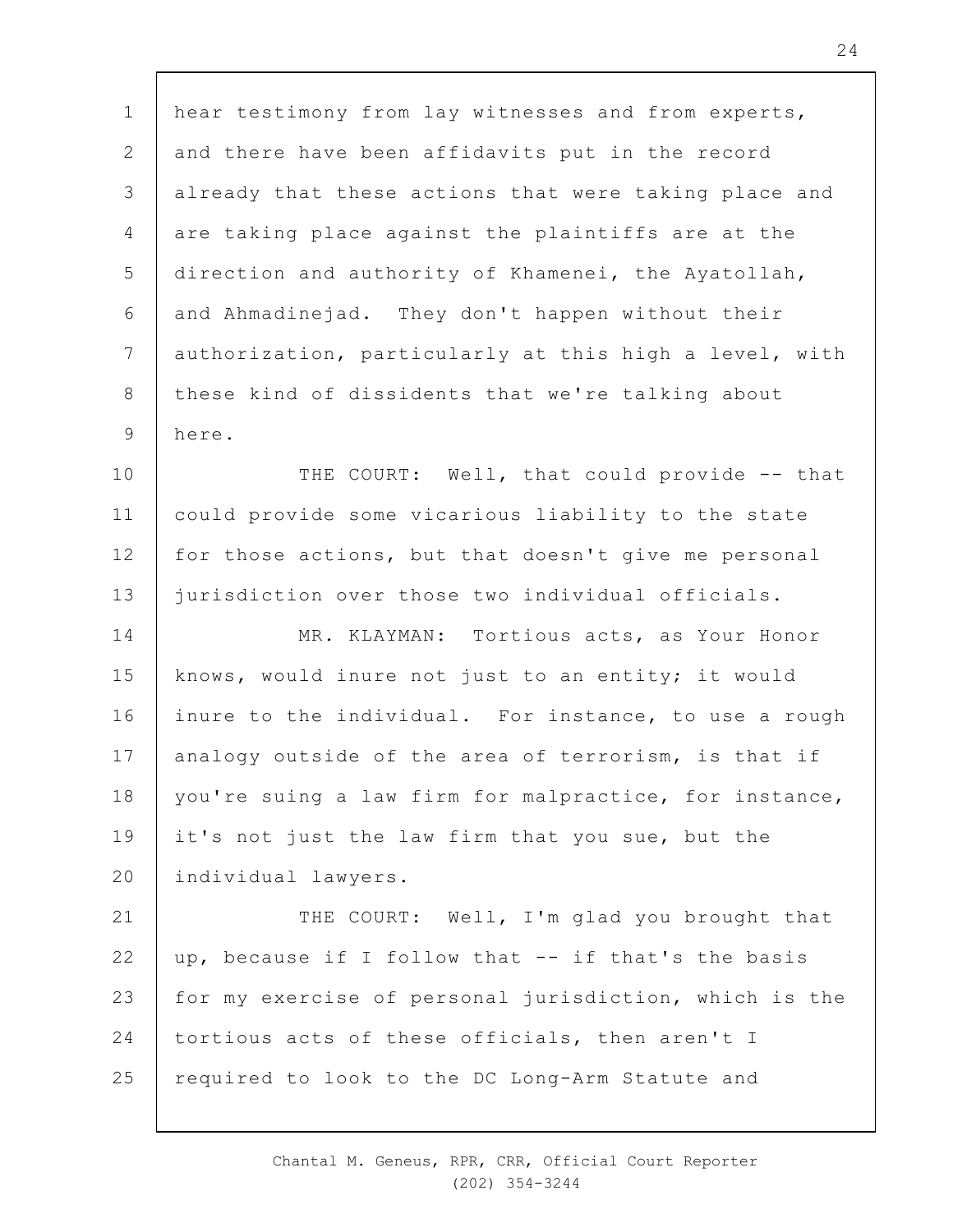1 2 3 4 5 6 7 8 9 10 11 12 13 14 15 16 17 18 19  $20$ 21 22 23 24 25 evaluate the minimum contacts that these two individuals have with this jurisdiction -- MR. KLAYMAN: There is a --THE COURT: -- in order -- before I can exercise personal jurisdiction over them? MR. KLAYMAN: Well, there is a -- and we didn't have time to research this and put this in there, but acts of terrorism, human rights violations, crimes against humanity, they're under international law, which the United States recognizes. You have worldwide jurisdiction. I'm going to give you an example. THE COURT: Well, I know I was powerful. I didn't know I was quite that powerful. MR. KLAYMAN: You are powerful, Your Honor. General Pinochet, for instance, a while back, from Chilé, was indicted under Spanish law even though he committed no acts in Spain. In fact, he was arrested when he went to Europe, taken into custody, tried in Spain. He was convicted. And yet none of his acts actually took place in Spain, because acts of terrorism, foreign acts, are under Europe personal jurisdiction and it goes to those individuals. The Alien Tort Claims Act was, in fact, enacted just for that reason. In fact, we brought the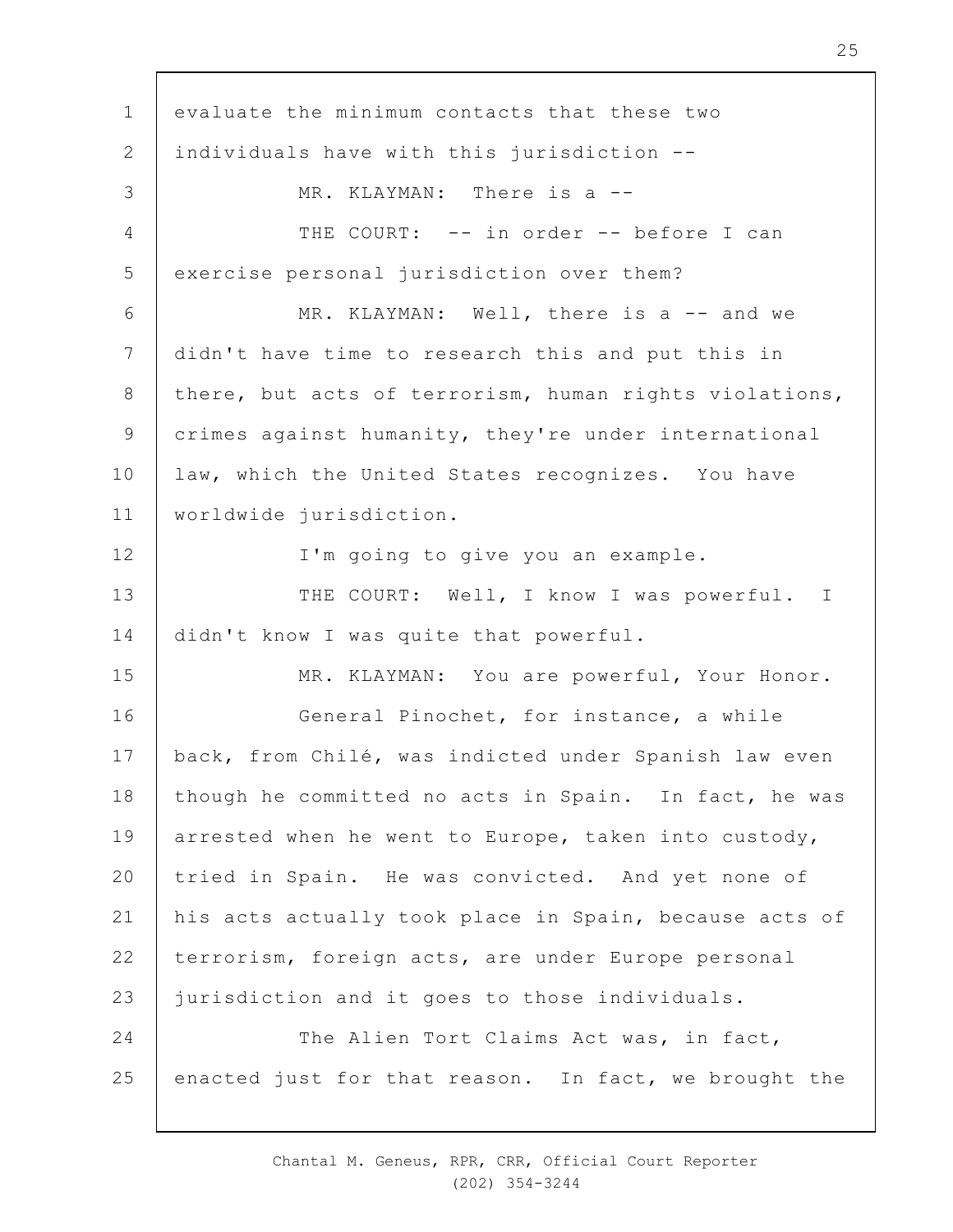1 2 3 4 5 6 7 8 9 10 11 12 13 14 15 16 17 18 19  $20$ 21 22 23 24 25 case against the Supreme Leader and Ahmadinejad under the Alien Tort Claims Act as well. This act came - arose during the time of the Barbary pirates down in the Caribbean and elsewhere who were kidnapping family members and torturing them and violating their human rights and doing all kinds of things. The acts occurred outside the territorial waters of the United States. And the Alien Tort Claims Act gives personal jurisdiction in American courts for that law. And that's in accordance with international law. THE COURT: Well --MR. KLAYMAN: I can brief that further, too. THE COURT: Well, I'm not convinced of that point, nor the other points, Mr. Klayman. But -- and as you can tell from both my order and my questions this morning, I am not fully persuaded yet that I have either subject matter jurisdiction to hear these claims, nor personal jurisdiction over the two individual officials in order to enter any form of default judgment against any four of the defendants, particularly on -- based on the allegations in the second amended complaint, which do not as fully comport with the allegations you've set forth in both your trial memo, your bench memo and in your oral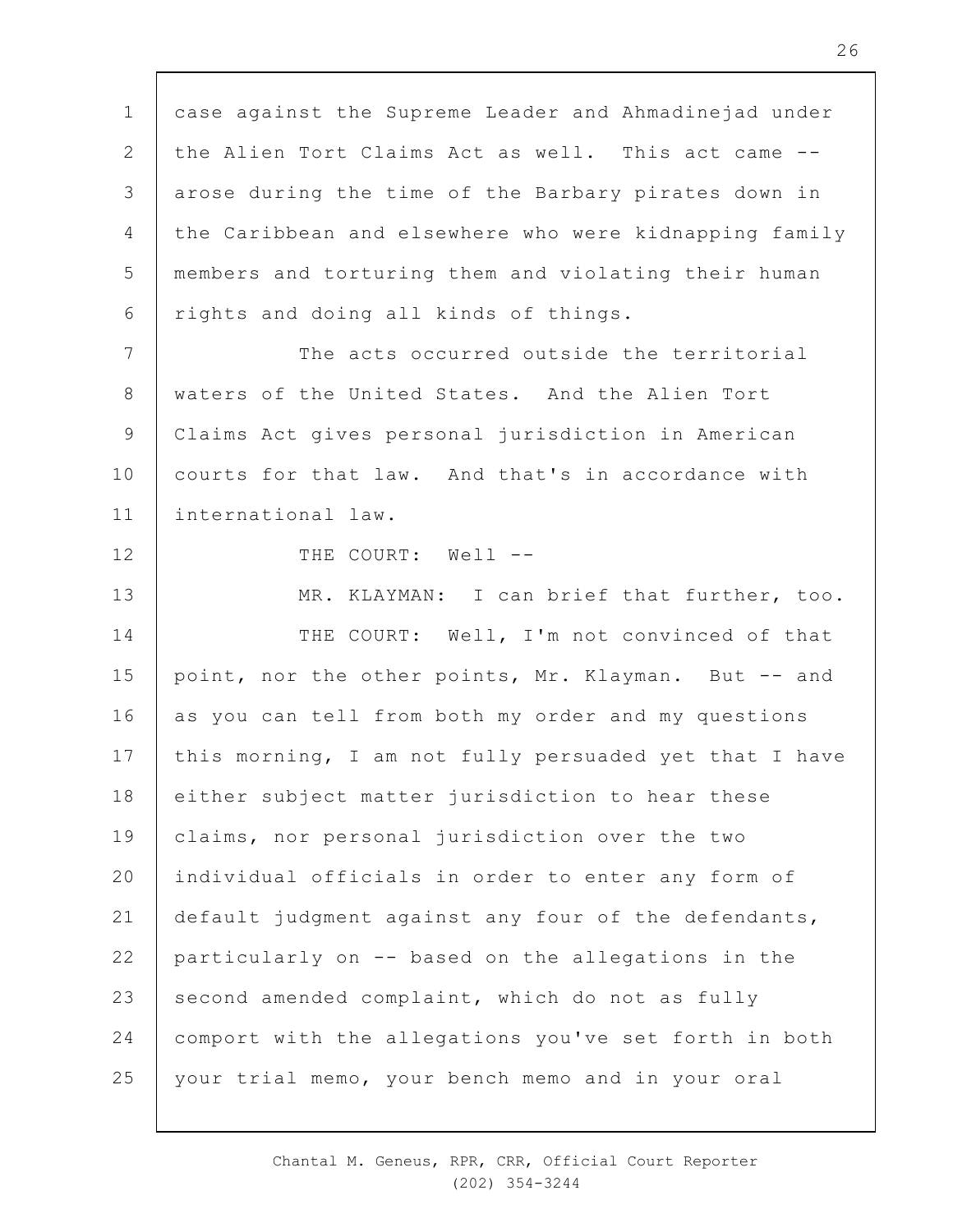1 2 3 4 5 6 7 8 9 10 11 12 13 14 15 16 17 18 19  $20$ 21 22 23 24 25 argument this morning to support your views of how far the law can be stretched to provide any relief to the plaintiffs here for what are clearly horrible acts. But this Court is a court of limited jurisdiction, and I cannot exceed my jurisdictional bounds. So I am going to hear testimony today, but I don't want you or your clients to be under any misimpression about my continuing feelings of being quite troubled by the jurisdictional -- both subject matter and personal jurisdictional issues raised by the -- by these claims. And I will permit supplemental briefing and give you time to think about how much time you will need to provide that. Since the plaintiffs have been waiting for some time now to tell their story, to have their claims heard, I'm not going to deny them that opportunity now, and we'll give you sufficient time to try and persuade me of your very creative interpretations of both the "torture" definition and the scope and reach of the FSIA. MR. KLAYMAN: Thank you, Your Honor. THE COURT: All right. With that, could you please call your first witness. MR. KLAYMAN: Yes. We call to the stand Manouchehr Mohammadi.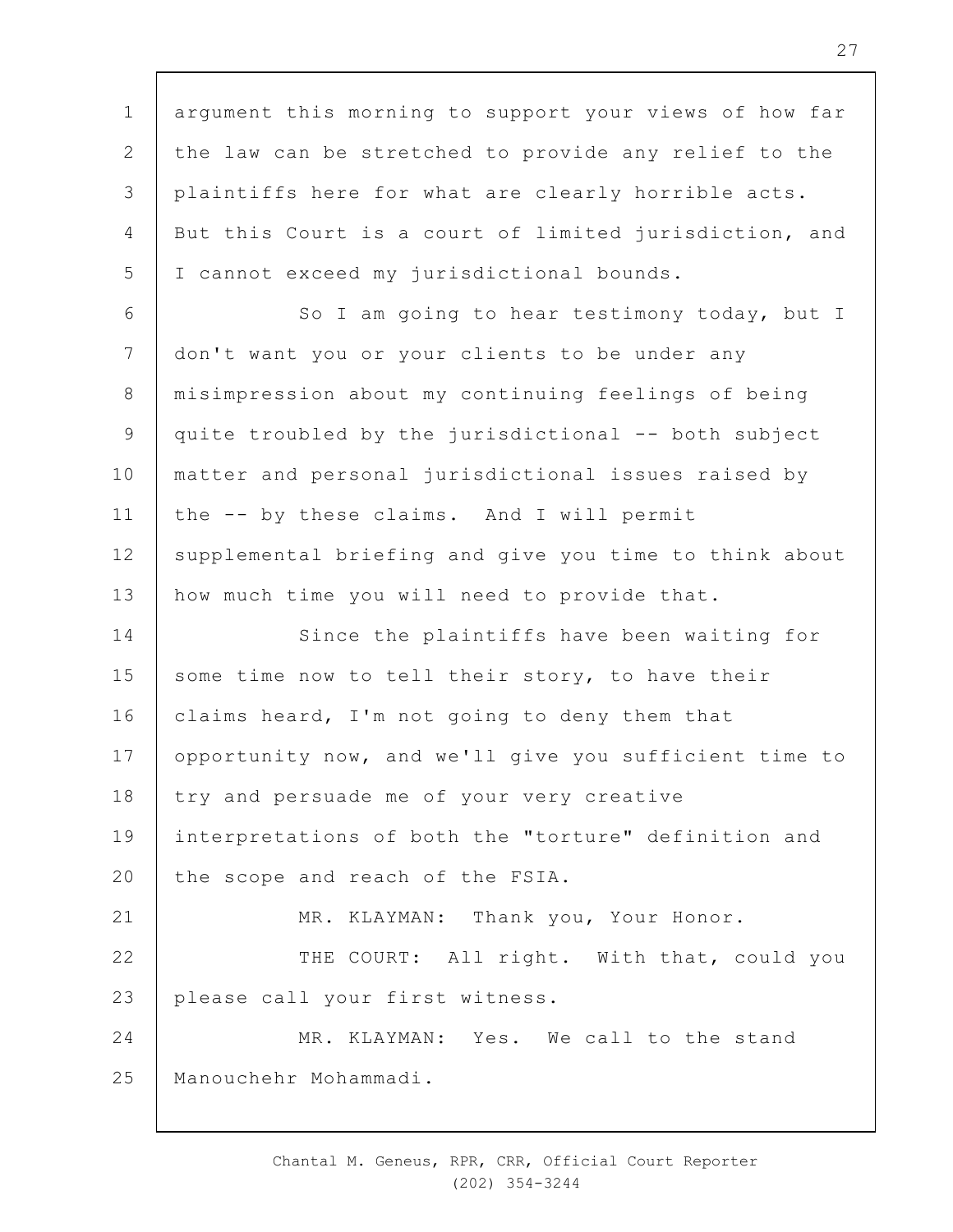| $\mathbf 1$    | MANOUCHEHR MOHAMMADI,                                |
|----------------|------------------------------------------------------|
| $\mathbf{2}$   | a witness produced on call of the plaintiff, having  |
| 3              | first been duly sworn, was examined and testified    |
| 4              | through the interpreter as follows:                  |
| 5              | THE COURT: Good morning, Mr. Mohammadi.              |
| 6              | MR. MOHAMMADI: Good morning. Thank you               |
| $\overline{7}$ | very much.                                           |
| $8\,$          | THE COURT: Please proceed, Mr. Klayman.              |
| $\mathcal{G}$  | DIRECT EXAMINATION                                   |
| 10             | BY MR. KLAYMAN:                                      |
| 11             | Would you please state your name.<br>$Q$ .           |
| 12             | My name is Manouchehr Mohammadi [in<br>Α.            |
| 13             | English].                                            |
| 14             | MR. KLAYMAN: He can speak some English.              |
| 15             | Okay.                                                |
| 16             | BY MR. KLAYMAN:                                      |
| 17             | Q. Where were you born?                              |
| 18             | I don't -- I don't see.<br>Α.                        |
| 19             | Iran, Amol City.                                     |
| 20             | When were you born?<br>Q.                            |
| 21             | THE COURT: Mr. Klayman, if you could, for            |
| 22             | the benefit of my court reporter and the clarity of  |
| 23             | the record, on some of these names that are unusual, |
| 24             | could you ask the witness to please spell the names. |
| 25             | MR. KLAYMAN: Yes.                                    |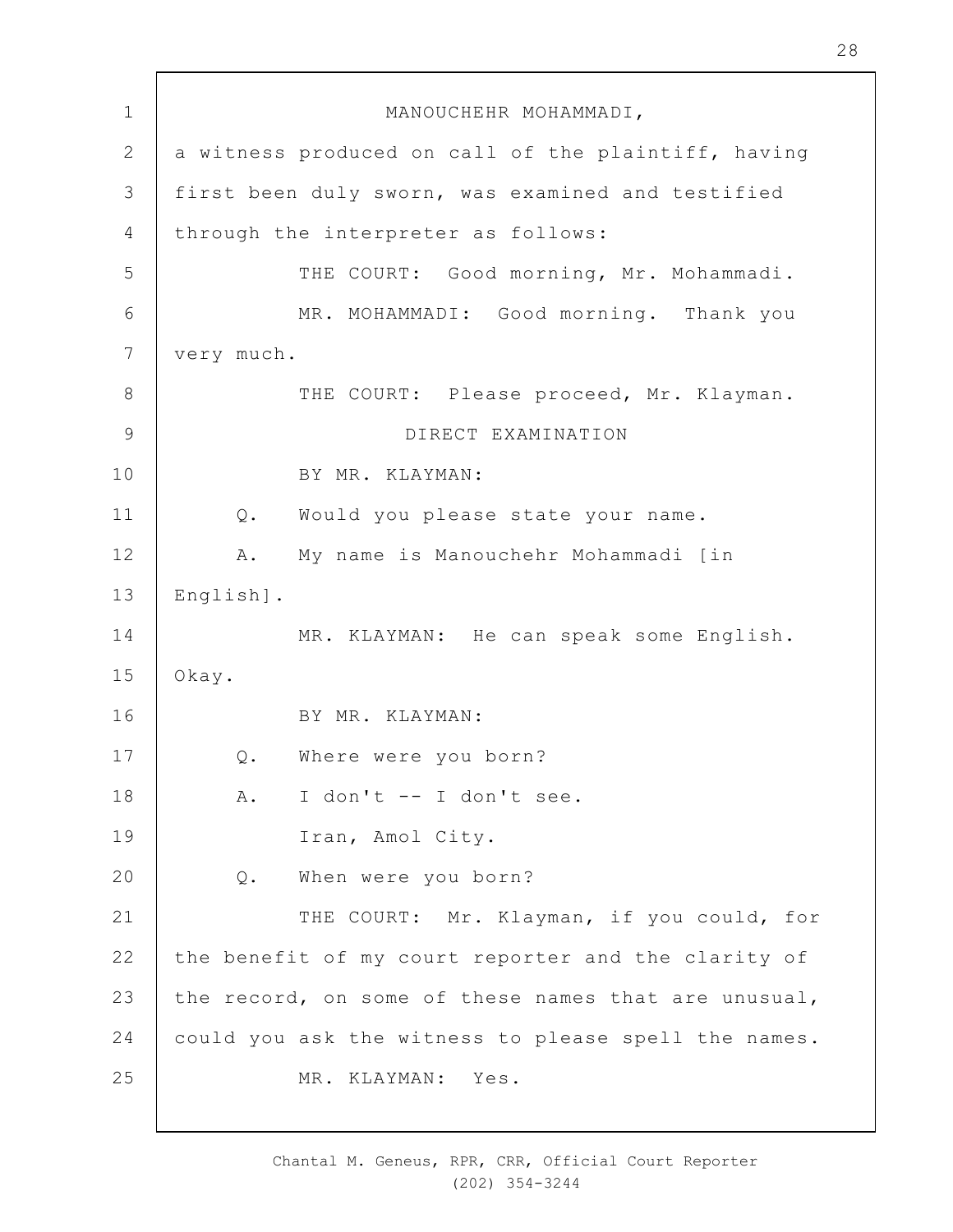1 2 3 4 5 6 7 8 9 10 11 12 13 14 15 16 17 18 19  $20$ 21 22 23 24 25 BY MR. KLAYMAN: Q. Would you please spell the name of the city where you were born.  $A.$  In  $A-M-O-L.$ Q. In what year were you born? A. August 29, 1967. Q. How old are you now? A. Forty-four years [sic]. Q. Can you please describe for the Court your educational background. A. I was -- I was a student in the field of economics, University of Tehran, and also I was a student, law student of Payam Mour. Payam, P-A-Y-A-M,  $M-O-U-R$ . MR. KLAYMAN: By the way, Your Honor, just as an aside, we have his affidavit in the record, too, so I'll try not to be too duplicative of that. THE COURT: If you could skip over some of this. I mean, I appreciate setting -- giving some basic factual background, but I have the affidavits. MR. KLAYMAN: Sure. BY MR. KLAYMAN: Q. When -- in 1994, did you form and participate in any student organizations? A. In 1994, yes. Yes. The name of the

> Chantal M. Geneus, RPR, CRR, Official Court Reporter (202) 354-3244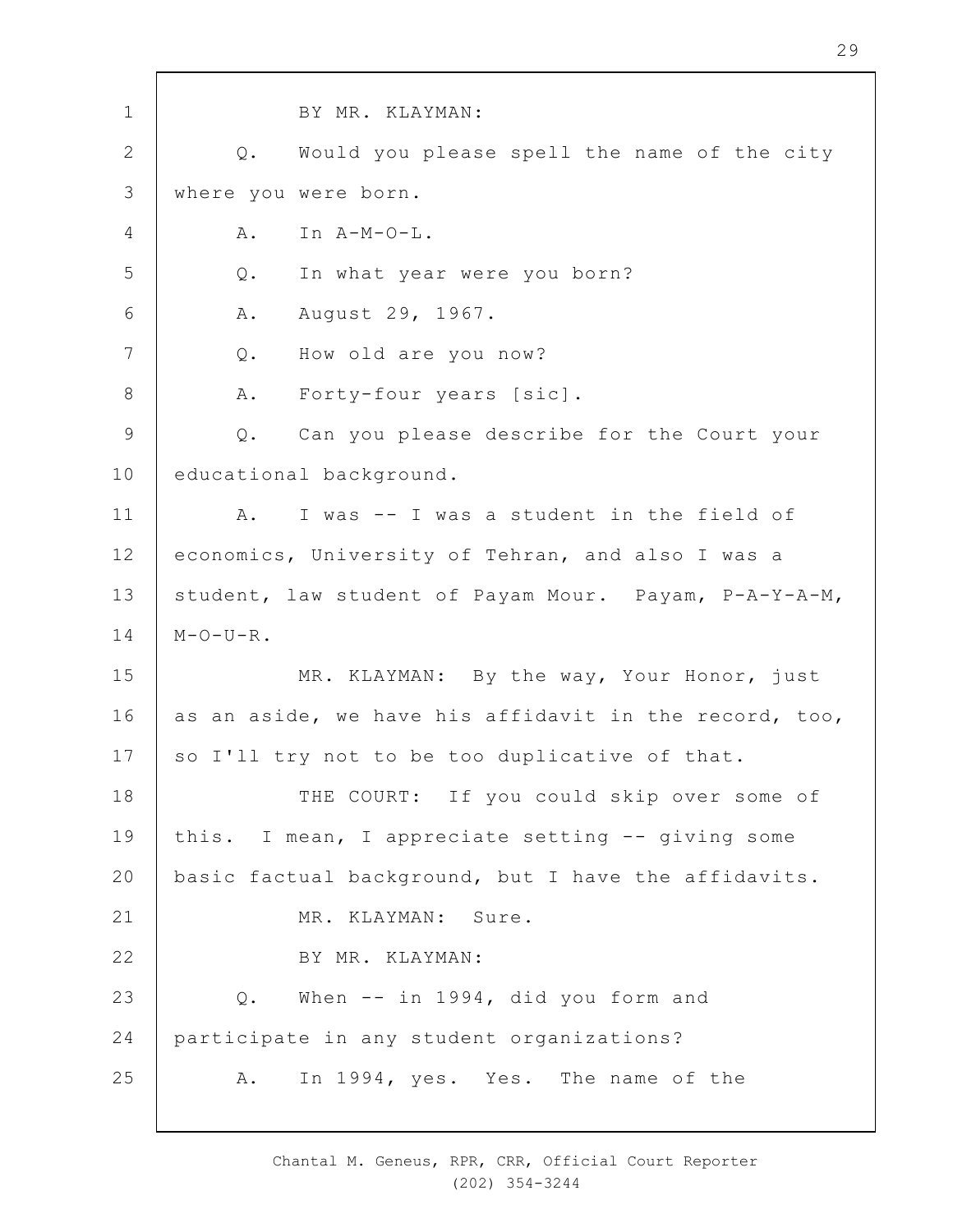1 2 3 4 5 6 7 8 9 10 11 12 13 14 15 16 17 18 19  $20$ 21 22 23 24 25 organization was the Students Independent Clear -- Independent Clear -- not related to the government. That was belief in separation of religion and government, but the style of fighting and the way for fighting the government was peaceful, never believing in harsh ways. THE COURT: And what was the name of the student group? THE WITNESS: The Organization of the Students -- Clear Thinker of the Students of Iran. This was a political organization. Also, it was also a human -- a human rights organization, which was named Committee of Defending Students From -- For the Political Prisoners. BY MR. KLAYMAN: Q. Tell the Court what happened to you and your brother Akbar -- let me back up. Was Akbar part of that group? A. Yes. Q. Tell the Court what you and Akbar did with regard to that group and what the government did in response. A. The time that nobody would be allowed to breed dictatorship and govern -- THE COURT: Excuse me just one second.

> Chantal M. Geneus, RPR, CRR, Official Court Reporter (202) 354-3244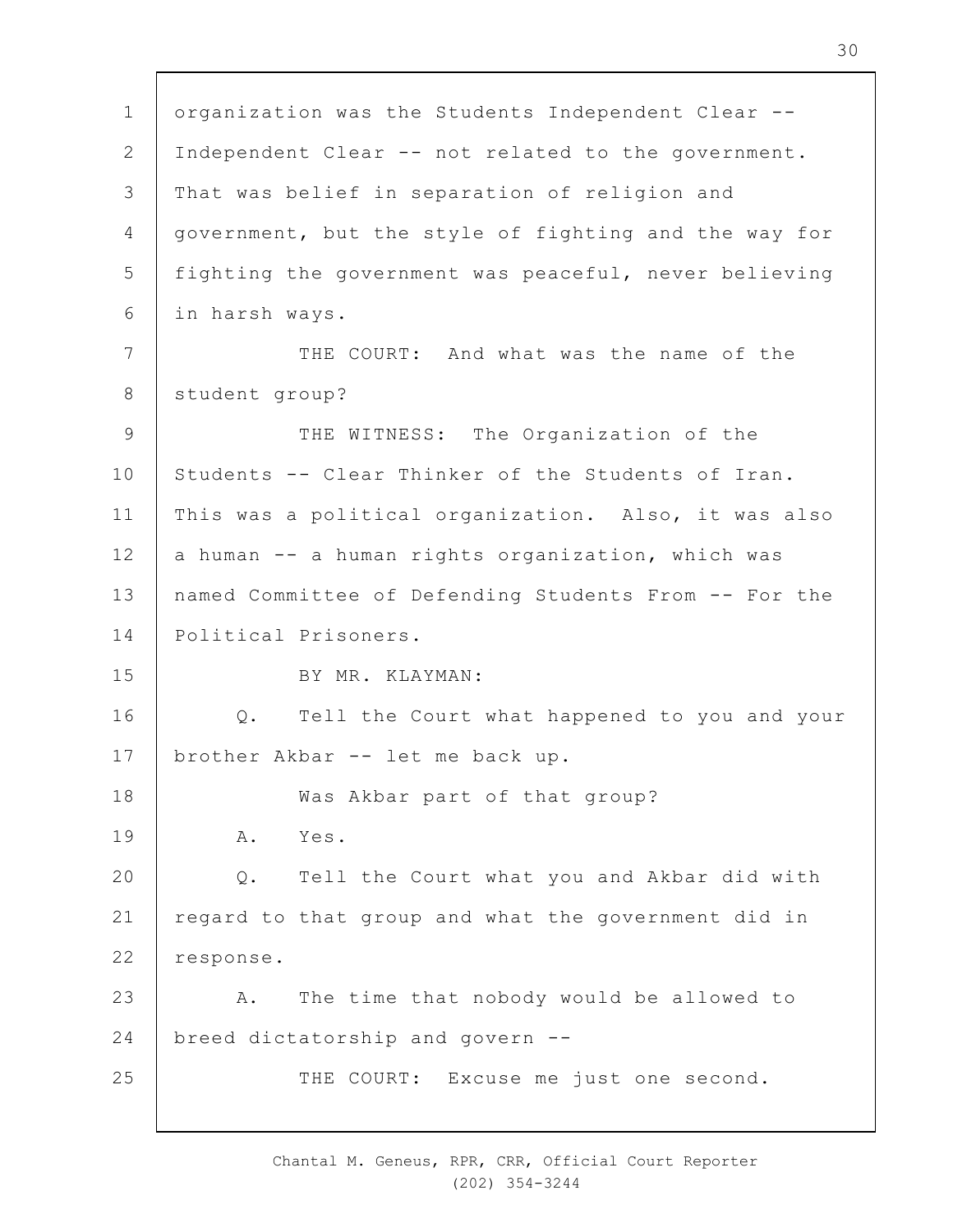1 2 3 4 5 6 7 8 9 10 11 12 13 14 15 16 17 18 19  $20$ 21 22 23 24 25 Mr. Klayman, if you could direct the witness to say something and then let the interpreter interpret it, because the talking over them is making it very difficult for me to hear, and if I can't hear, I am confident my court reporter is having some difficulty as well. So he should just pause. It's a little clumsy, but it's necessary. BY MR. KLAYMAN: Q. Mr. Mohammadi, please keep your answers short to give the interpreter a chance to translate, and then after the interpreter translates, you can continue your response. But pause -- stop to give him a chance to translate. Continue. A. At the time that nobody had the time or the chance -- myself and a group of students, my brother, we formed a political student organization at the university, of course, and also formed a human rights group. We started fighting -- defending the political prisoners. We brought up our ideas, that there is no freedom in Iran. Political policy of Islamic Republic is a terroristic one, and the rulers of Iran have isolated themselves and also the Iranian people. We were being paid attention by the Iranian people and also foreign media. They paid attention to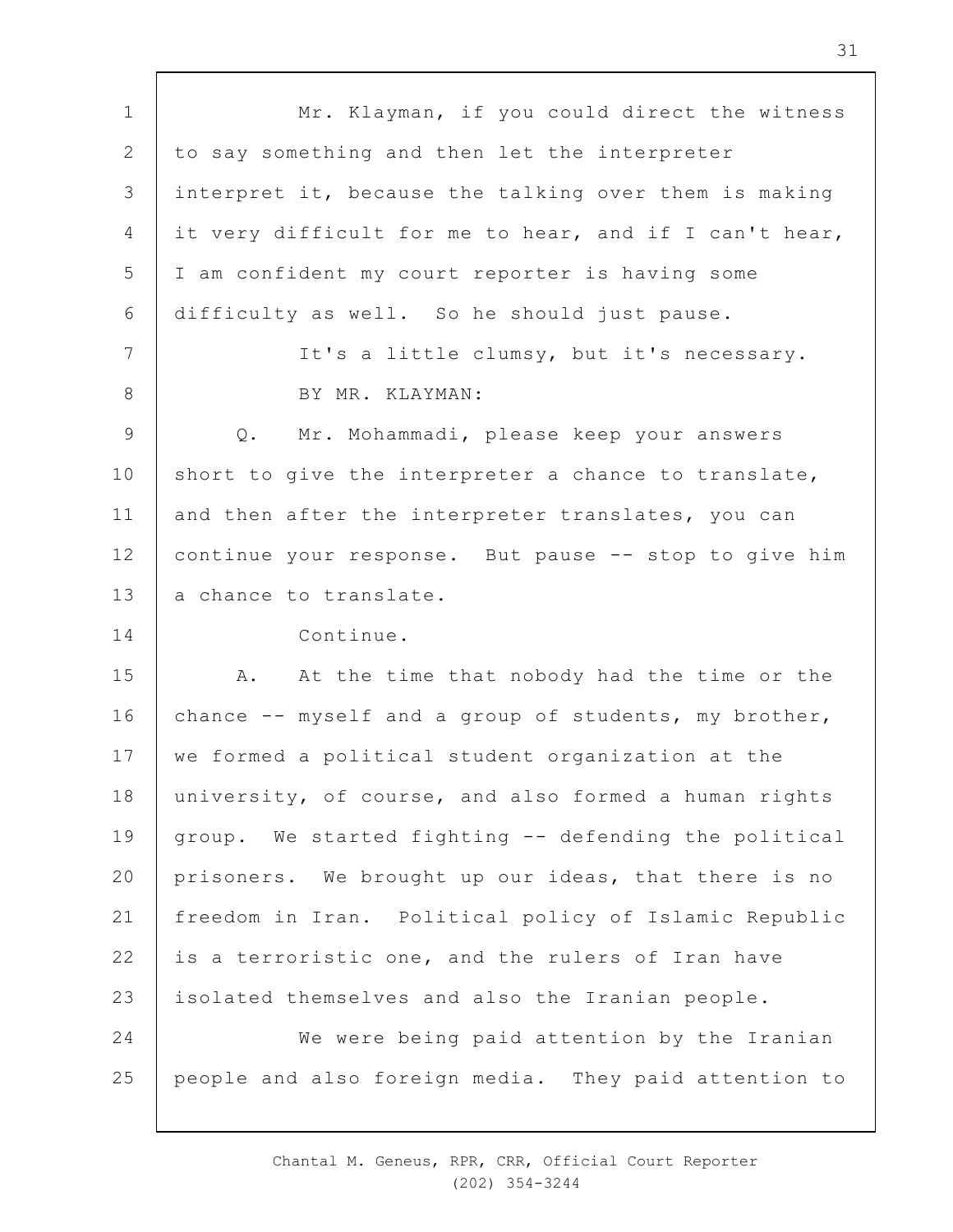1 2 3 4 5 6 7 8 9 10 11 12 13 14 15 16 17 18 19  $20$ 21 22 23 24 25 us, and especially the ones located in the United States, such as the Voice of America, which is a public radio, was transmitting our words and always were calling us on the phone, interviewing us, and also a group of TV stations located in Los Angeles, who are private. And these caused us, that the world pay attention to us, and the sensitivity of the regime was elevated against us because, after a while, we were being loved by the Iranian people. The regime didn't like this; therefore, invitations from the American organizations and university, and also the European ones, started coming for us. I had a three-month trip to the United States. I gave a lecture at Columbia University, New York, as well as UC Berkeley, as well as many political Iranian organizations, as well as University of Chicago, also other universities. When I went to Germany, there the Green Party in Germany, the government Green Party welcomed us, as well as the universities. Therefore, this was not welcomed by the Islamic Republic, and it brought an excuse against us, against my foreign travels and started filing a dossier, tapping our telephones. The MOI, Ministry of Intelligence, was recording our interviews since we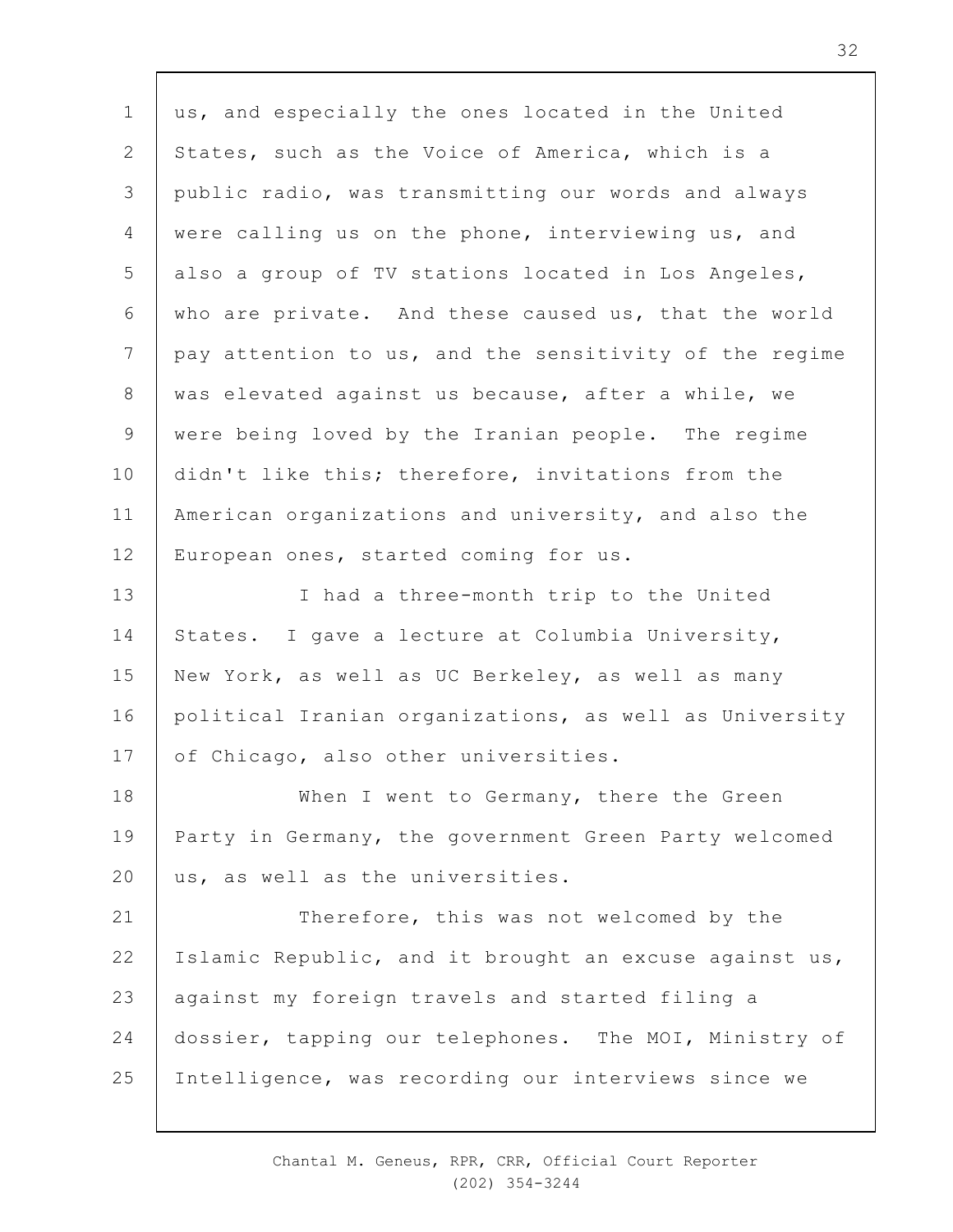| $\mathbf 1$ | were being broadcasted by the radios.                  |
|-------------|--------------------------------------------------------|
| 2           | THE COURT: Mr. Klayman -- excuse me.                   |
| 3           | Mr. Mohammadi, did you travel by yourself on           |
| 4           | this three-month tour or -- and was your brother Akbar |
| 5           | with you?                                              |
| 6           | THE WITNESS: No. My brother was in Iran,               |
| 7           | was having the leadership of the students. I was       |
| 8           | traveling with an individual named Reza Mohajerinejad, |
| 9           | M-O-H-A-J-E-R-I-N-E-J-A-D. He lives in San Francisco.  |
| 10          | He graduated with Master's degree from the political   |
| 11          | science and recently had written a book about this --  |
| 12          | wrote a letter concerning the tortures, that Mr. Larry |
| 13          | has a copy of it.                                      |
| 14          | When we returned to Iran, the greatest                 |
| 15          | student movement and organization was formed. It was   |
| 16          | named, at Tehran University, 18th of Tir -- I don't    |
| 17          | know exactly the calendar, what 18 of Tir is, 1999.    |
| 18          | What month? Larry has the Christian equivalent date.   |
| 19          | Then the Islamic Republic brought an excuse            |
| 20          | against the 18th of Tir movement, arrested myself and  |
| 21          | my brother. And they arrested hundreds of our          |
| 22          | followers, collectively arrested thousands of people.  |
| 23          | In our group only, hundreds of people were arrested,   |
| 24          | and they tortured us.                                  |
| 25          | BY MR. KLAYMAN:                                        |
|             |                                                        |

Chantal M. Geneus, RPR, CRR, Official Court Reporter (202) 354-3244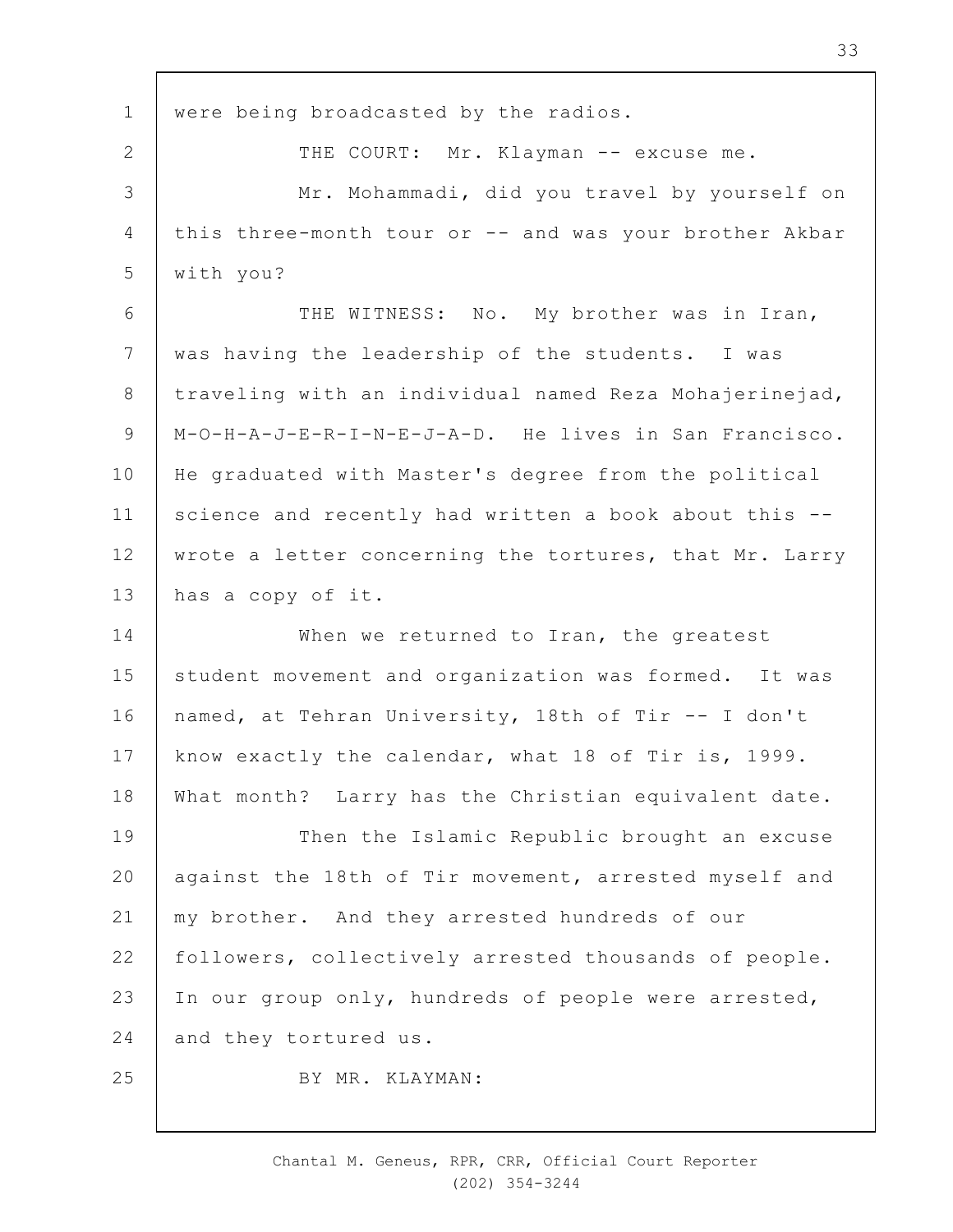Q. Let me stop you.

2 3 4 5 6 7 8 9 10 11 12 13 14 15 16 17 18 19  $20$ 21 22 23 24 25 Based on your experience and knowledge, were the arrest orders at the direction of the Supreme Leader Khamenei, President Ahmadinejad? A. Order of -- above the order of the President, he's the Supreme Leader, and the leadership imposes his own wills. Anybody who wants to oppose the leadership cannot become the president. Q. My question is -- A. The president and his government obeys the rules and orders of the leader. Q. But the orders were issued as a direction of the Supreme Leader and the President? A. Both. We know it exactly, that he was issued by the Supreme Leader and also as well as Ahmadinejad. Q. Okay. A. That the MOI, the Ministry of Intelligence executes them or implements them. Since we had questioned the leadership in our interviews, myself and my brother, both, when we were arrested, they started torturing us. They told us that you have to give interviews, you have to tell us that we were ordered by the United States -- we were ordered by the CIA to create this movement to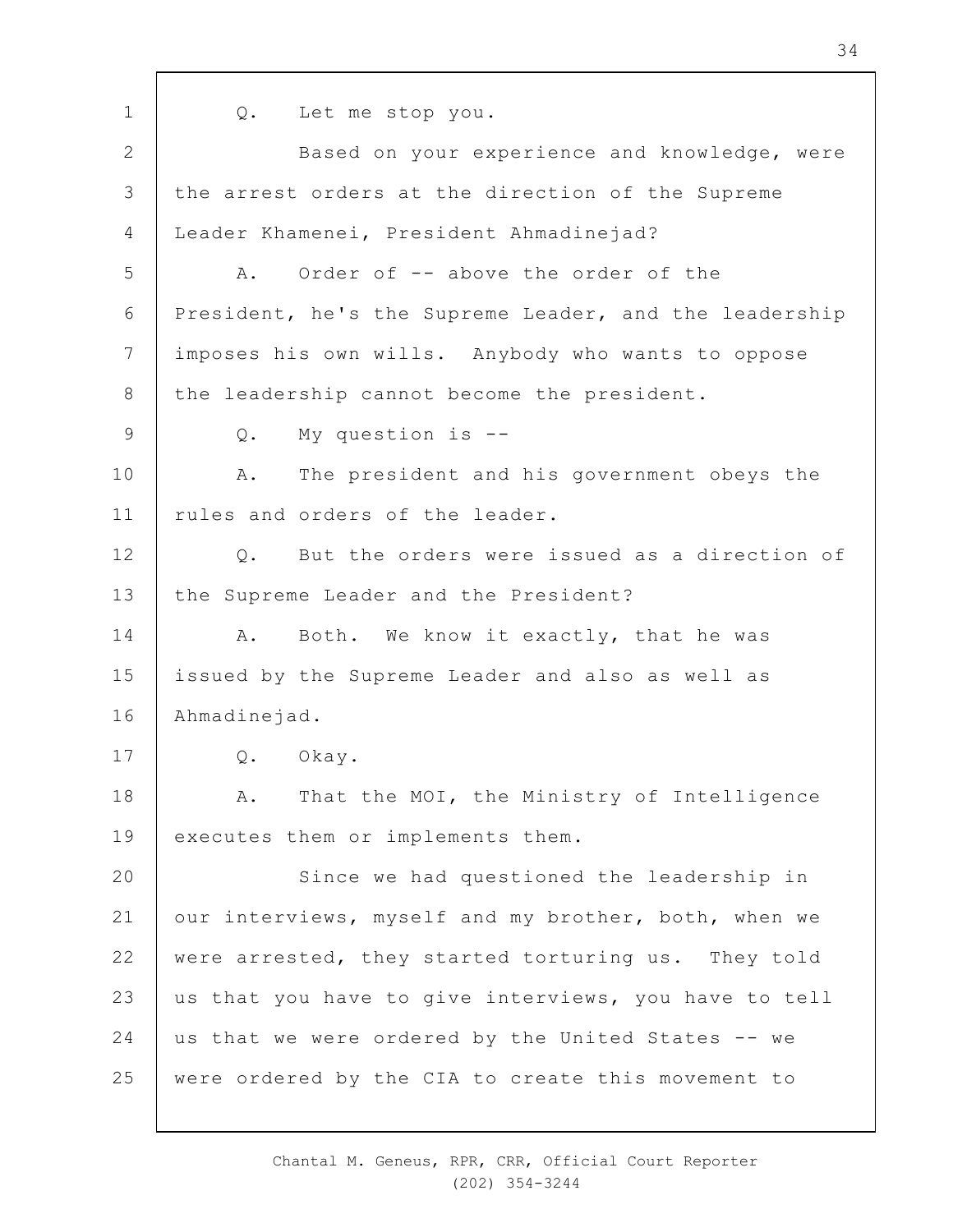1 2 3 4 5 6 7 8 9 10 11 12 13 14 15 16 17 18 19  $20$ 21 22 23 24 25 overthrow the body of Valifheih government, and they wrote that we have to memorize these and tell them on TVs; otherwise, we would be executed. Akbar did not do this. Whatever they did, he did not obey. But I gave interviews. I told them that our aim was -- I told them that I was not instructed by the CIA, since it was not true, but whatever was true, I told them. Our goal was overthrowing the Valifheih, V-A-L-I-F-H-E-I-H, government. The film was broadcasted over Iranian TV over an hour and forty minutes. I have it in my possession. I can give it to Mr. Larry to give to Your Honor, but how they tried over on TV -- deceive the people that Mohammadi is an American agent, invited him to the U.S., brainwashed him, and they gave -- the plan to overthrow the regime was given to him, and then he was sent to Iran to implement this overthrowing plan. But the people of Iran will not believe whatever the regime says since they know the regime is a liar, since they know that it's an oppressor. This not only did not cost me, I benefited from it. It was for me, not against me. For months, these TVs and radios were

> Chantal M. Geneus, RPR, CRR, Official Court Reporter (202) 354-3244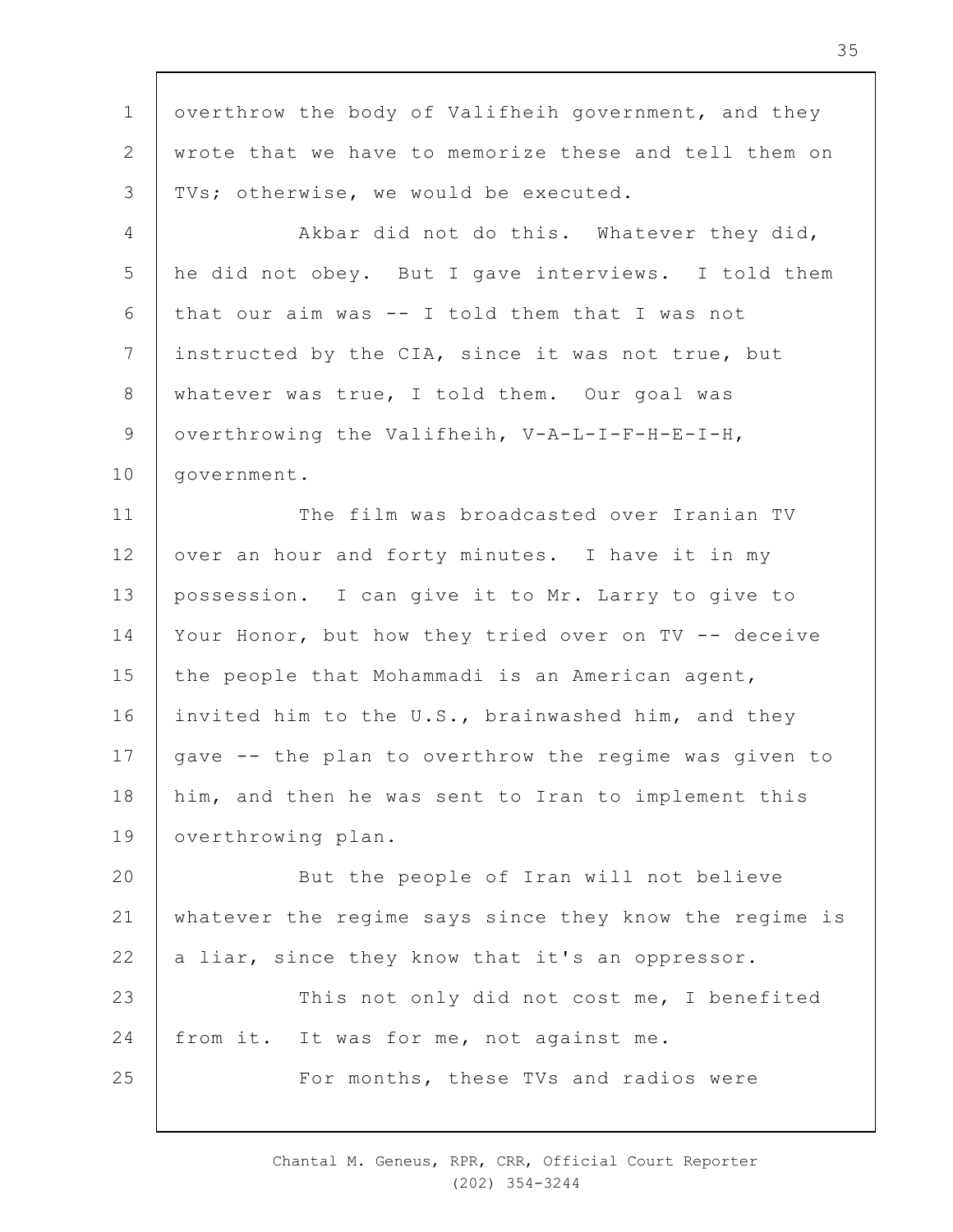1 2 3 4 5 6 7 8 9 10 11 12 13 14 15 16 17 18 19  $20$ 21 22 23 24 25 advertising against us, but they got not the result that they anticipated, but otherwise. They were advertising, but on the other hand, my brother and I were under torture. Q. Let me stop you here. At this point in time, did you change your allegiance to the United States rather than Iran? A. Yes. When I saw the freedom in America and the freedom for the people in America, I came to the conclusion that my homeland is where that respects our freedom. Consequently, I went against the Mullahcracy regime; therefore, I became for the freedom in the United States, and I had made a decision to stay here, to become a citizen and go to school here. But I felt that I have to free the Iranian people. I would reach out. I decided to start a public uprising, but we were suppressed and oppressed in a harsh way. Q. Now, did Akbar feel the same way that you  $f \ominus 1 + 2$ A. Absolutely. Q. He also pledged his permanent allegiance to the United States at that time? A. Yes, absolutely. The people of Iran do not know themselves as Iranian people. Iran belongs to a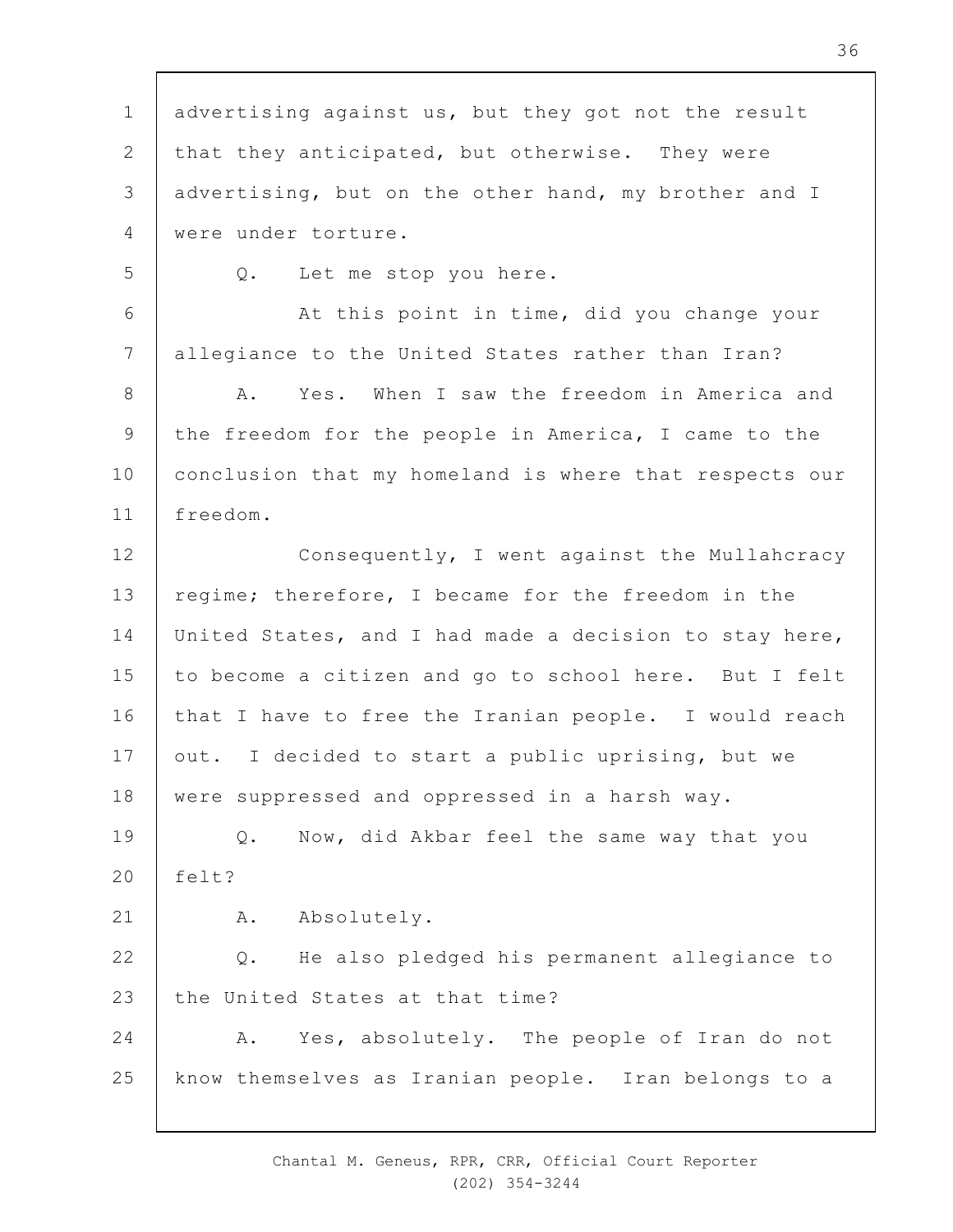1 2 3 4 5 6 7 8 9 10 11 12 13 14 15 16 17 18 19  $20$ 21 22 23 24 25 bunch of mullahs. They have killed, as much as they have been able to, thousands of people. Nobody has security, freedom; doesn't have freedom. And I would be tortured in front of my brother and my brother would be tortured before my eyes. Q. We're going to get into the torture. Before we do that, who are your brothers and sisters? A. Nasrin -- I have two sisters, Nasrin N-A-S-R-I-N, and Simin, S-I-M-I-N. Simin was taken into custody. She was threatened to be raped, and they damaged her psychology. She has been growing now -- hates intimacy with men and hates to pick up a boyfriend after these threats -- not happy or doesn't want to pick up a boyfriend or choose a boyfriend since the threat of being raped was being done in solitary confinement cells. My father was arrested. My mother was arrested. They tortured, then when they saw that all of us are fighting the regime, they set fire on our house, and the plan to terror my brother Reza, who now is in the United States. They wanted to kidnap him twice, to kill him, but others -- other people rescued my brother. He was fired from work. We -- my father, my mom, my brother, my sister, and I were in jail at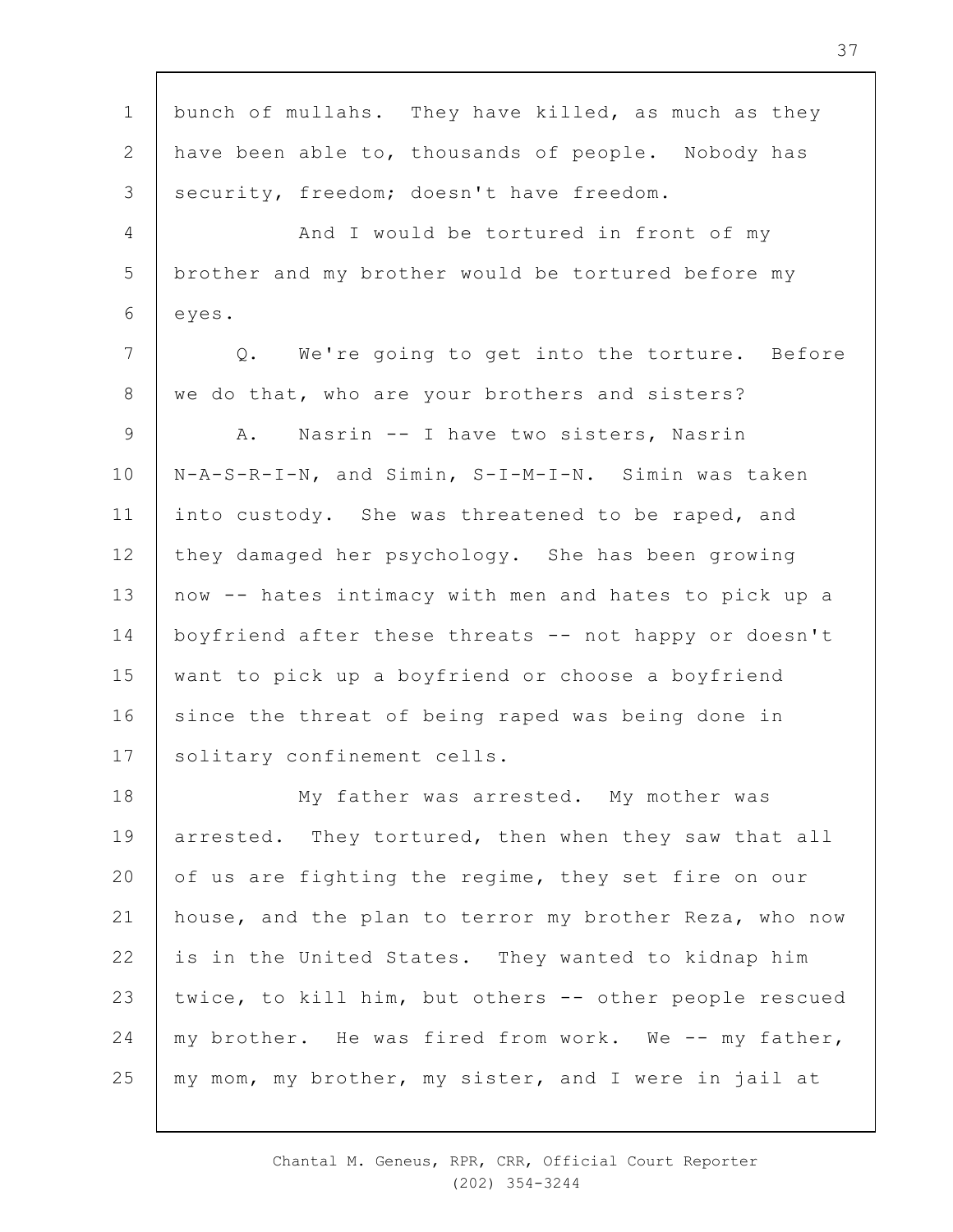1 the same time, five of us.

| $\mathbf{2}$   | THE COURT: Okay. Mr. Klayman, I want to                |
|----------------|--------------------------------------------------------|
| 3              | know -- when you ask him, and he so clearly says that  |
| 4              | he pledged his allegiance to the United States, both   |
| 5              | he and Akbar, I want to know precisely what steps they |
| 6              | took to effectuate that. It's not clear to me from     |
| $7\phantom{.}$ | his testimony where and when these incidents involving |
| 8              | his brother occurred, whether they occurred here in    |
| $\mathcal{G}$  | the United States, whether they occurred in Iran, when |
| 10             | they occurred, where he was fired from his job.        |
| 11             | Could you please -- sometimes, just letting            |
| 12             | a witness proceed like this leaves lots of -- lack of  |
| 13             | clarity of what, when, where -- questions that are     |
| 14             | critical to having his testimony at all useful.        |
| 15             | MR. KLAYMAN: I agree with you. I was going             |
| 16             | to go back and clean it up.                            |
| 17             | THE COURT: Why don't you start now.                    |
| 18             | MR. KLAYMAN: The affidavit is more specific            |
| 19             | with dates and times and places. It's fairly lengthy,  |
| 20             | with attachments. The affidavit is eleven pages long.  |
| 21             | BY MR. KLAYMAN:                                        |
| 22             | Can you tell us -- let me just ask these<br>$Q$ .      |
| 23             | general questions first, and I'll get back and ask     |
| 24             | those questions.                                       |
| 25             | Reza, is he a citizen now of the United                |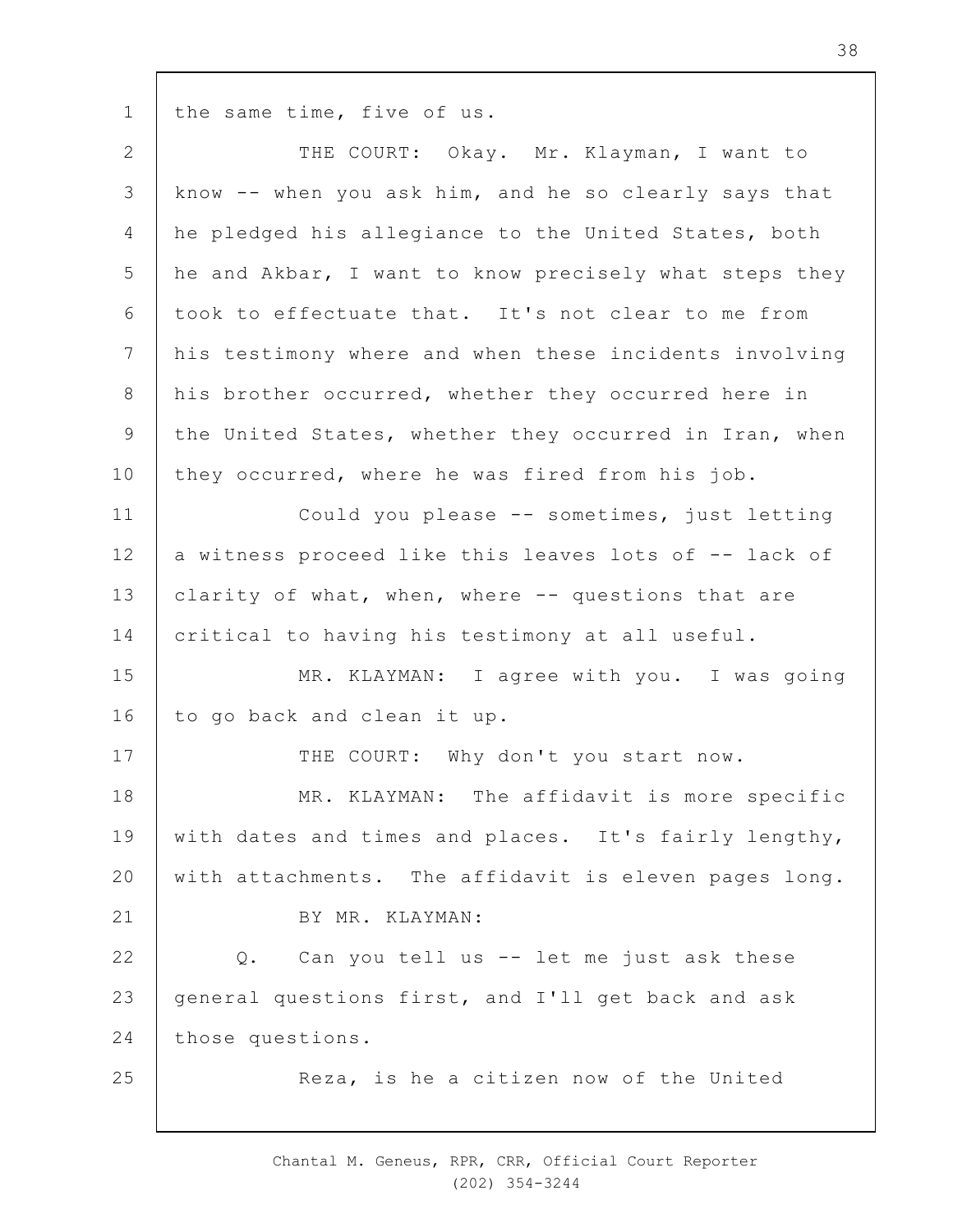1 2 3 4 5 6 7 8 9 10 11 12 13 14 15 16 17 18 19  $20$ 21 22 23 24 25 States? A. Reza is citizen right now. His wife is a citizen right now. Q. Where does Reza live? A. Lives in Fresno, California. Himself and his wife are both students. Q. Okay. At the time that the torture began with regard to you, Akbar, Simin, when was that? A. In 1999, I was arrested, and Akbar. Both of us were in jail for seven years and two months. When we were both arrested, at the time that we were both arrested, they started torturing us. Simin was arrested three years later. I don't know if -- I don't know exactly -- exactly, but it was after we were arrested. My parents were arrested after us. Of course, prior to our arrest, our father was arrested. I have to tell you this. I am telling about the prison that I spent plenty of time over there, but prior to that time I was arrested for a few days or a few weeks, but the pressure of the media caused President Ahmadinejad to intervene to free me promptly. But student movement of Tehran University, that after I was in jail, had spent time in jail for seven years and two months, regime -- since the regime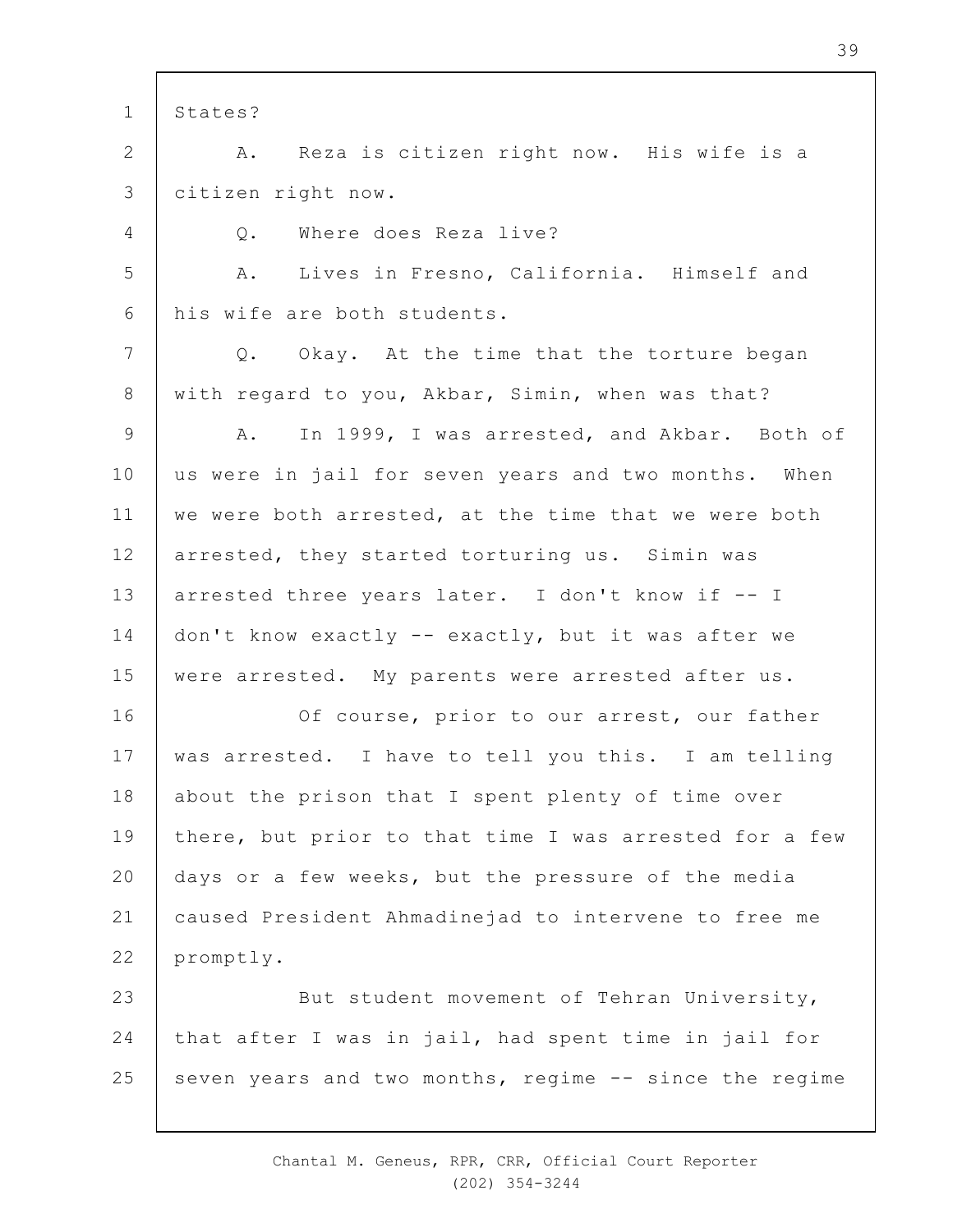1 2 3 4 5 6 7 8 9 10 11 12 13 14 15 16 17 18 19  $20$ 21 22 23 24 25 believed our efforts was to overthrow the regime, both the leadership, Supreme Leader and the presidency, cooperated to take us to jail. Q. Let me stop you there. At the time that you and Akbar declared your permanent allegiance to the United States and intended to come here, what steps did you take after that to put that plan into effect? A. We were freed. Undoubtedly because we have been under torture so much, we would definitely come to the United States. When we were under torture, then -- then we realized what the difference between the United States and Iran is and how far. Then I swear that if this time I would be free, we wouldn't -- if both of us would be freed, we wouldn't stay in Iran at all, directly come to the U.S. and become a citizen of the United States. And it was then and there we were wishing -- I wish -- we wish the Iranian people had a government such as the United States. And then we were wishing that -- wished to have freedom like the people in the -- of the United States. Then I swore I would travel to the United States and become a citizen of the United States. MR. KLAYMAN: Your Honor, let me just ask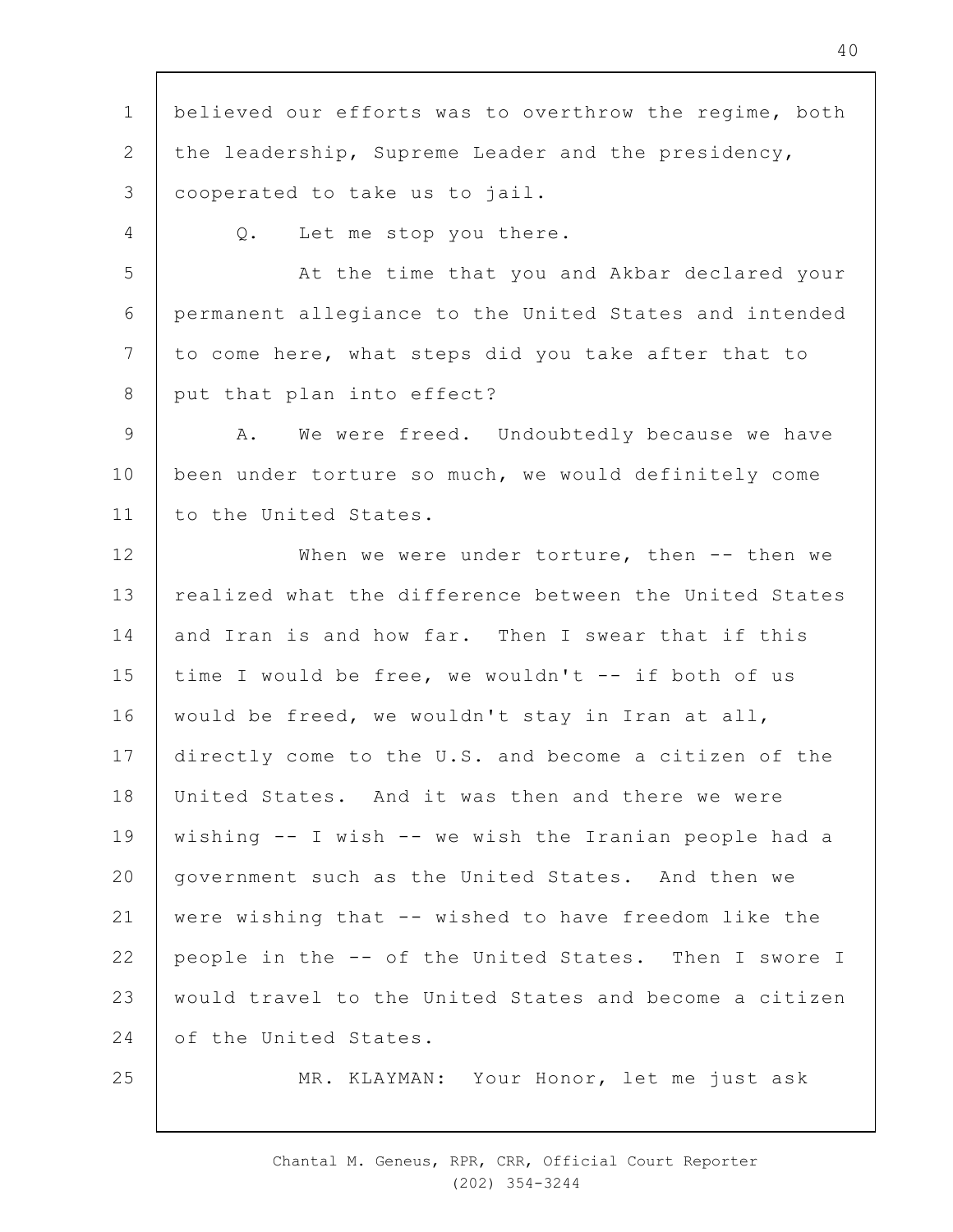1 him to stop right now.

2 3 4 5 6 7 8 9 10 11 12 13 14 15 16 17 18 19  $20$ 21 22 23 24 25 Would you like me to get into the steps right now or take it in order? Because there's a progression here of his torture and his escape and his coming to the United States, so we can take it in order when he formally applied and became a permanent resident. THE COURT: Could you just clarify all the details about when he became -- when he came - because I want to know when he did come to the United States, and how many years ago that was. And he's not a citizen now; am I correct, Mr. Klayman? MR. KLAYMAN: Permanent resident. THE COURT: He's just a permanent resident? MR. KLAYMAN: Yeah. THE COURT: So let's get that clarified first before we then return back to Iran. MR. KLAYMAN: I would provide the law, but I did have my associate check yesterday that permanent residency is treated the same as citizenship for that definition. At least that's what he told me on the phone. THE COURT: I'm going to await your briefing. MR. KLAYMAN: Okay.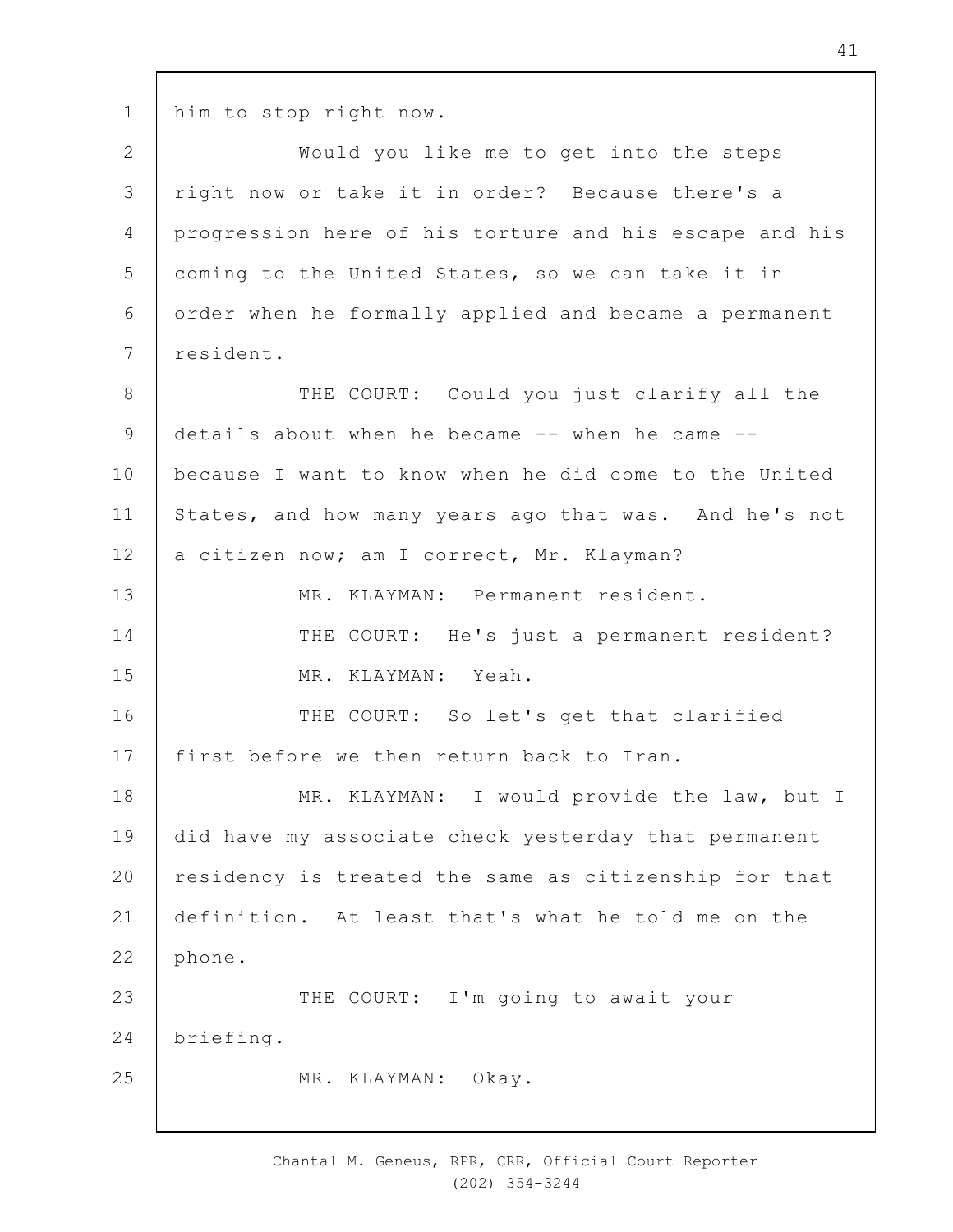1 2 3 4 5 6 7 8 9 10 11 12 13 14 15 16 17 18 19  $20$ 21 22 23 24 25 Do you want him to get to that now, or could we get through the progression of his torture and him getting out of prison and coming here? How would you like that handled? THE COURT: I'd actually like to just have it -- you can go back to this, but I'd really like to know, when did he finally come to the United States? When did he become a permanent resident? Is he proceeding to move forward with attaining citizenship? MR. KLAYMAN: Okay. And we're going to get testimony later today from Michael Ledeen, who was the National Security Adviser under President Reagan, who actually assisted him in coming here. So we'll get more testimony at that time -- and other family members. BY MR. KLAYMAN: Q. Mr. Mohammadi, when did you come to the United States and apply for permanent residency? A. Approximately, I had come to the U.S. six years prior to that. Q. Prior to what? A. After my brother Akbar was killed, the pressure -- the world pressure and also the rights organization, the statement from the European Union and the State Department caused that I would be given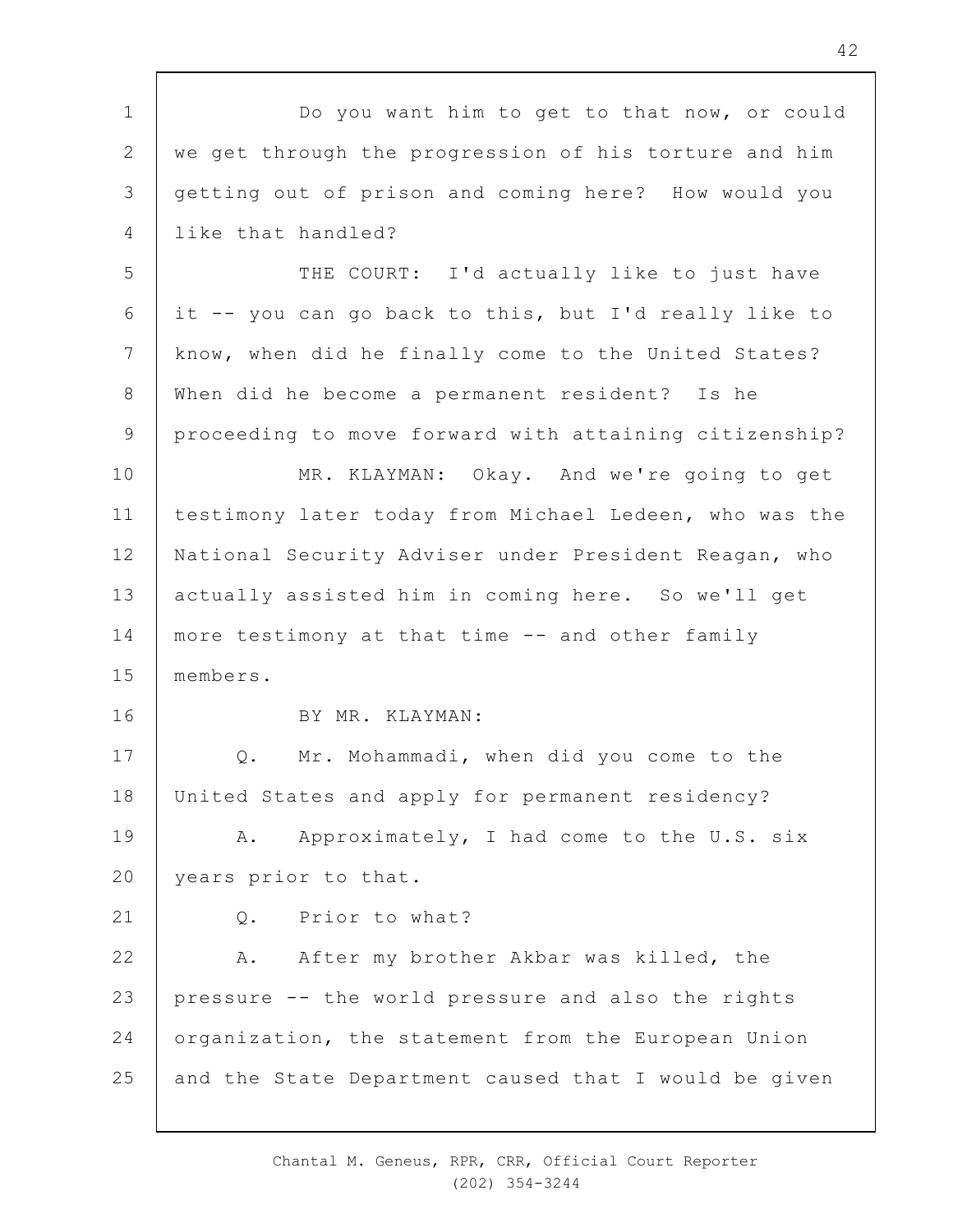1 2 3 4 5 6 7 8 9 vacation. I used the opportunity, assisted by the Democratic Party of Iran -- station being Iraq -- they planned the operation. I was taken out of Iran from the mountains, took me to their bases in Iraq. From there, Mr. Richard Perle and Michael Ledeen helped me, told the Iraqi government, take care of me, to bring me to the United States. Finally, the U.S. Army was instructed to Kurdistan, Iraqi Kurdistan, to bring me to the United States.

10 11 12 13 Of course, prior to the event that Mr. Michael Ledeen and Richard Perle intervened, Iraq was trying to deport me to Iran -- put pressure on the Kurdish people or the party to take me to Turkey.

14 15 16 17 18 19  $20$ I suffered plenty of dangers in the mountains or through the mountains. I entered Turkey. I was arrested by the Turkish police at the airport. I was taken to jail. Then the State Department of the United States intervened, talked to the Turkish government so that the U.S. Army in Iraq could take custody of me.

21 22 23 24 25 Therefore, this was done. I was -- boarded a plane from Turkey. I was taken to Iraq, and from there, I was brought to  $--$  by the military plane, the American military plane, to Germany. From the U.S. Air Force base in Germany, I was boarded on another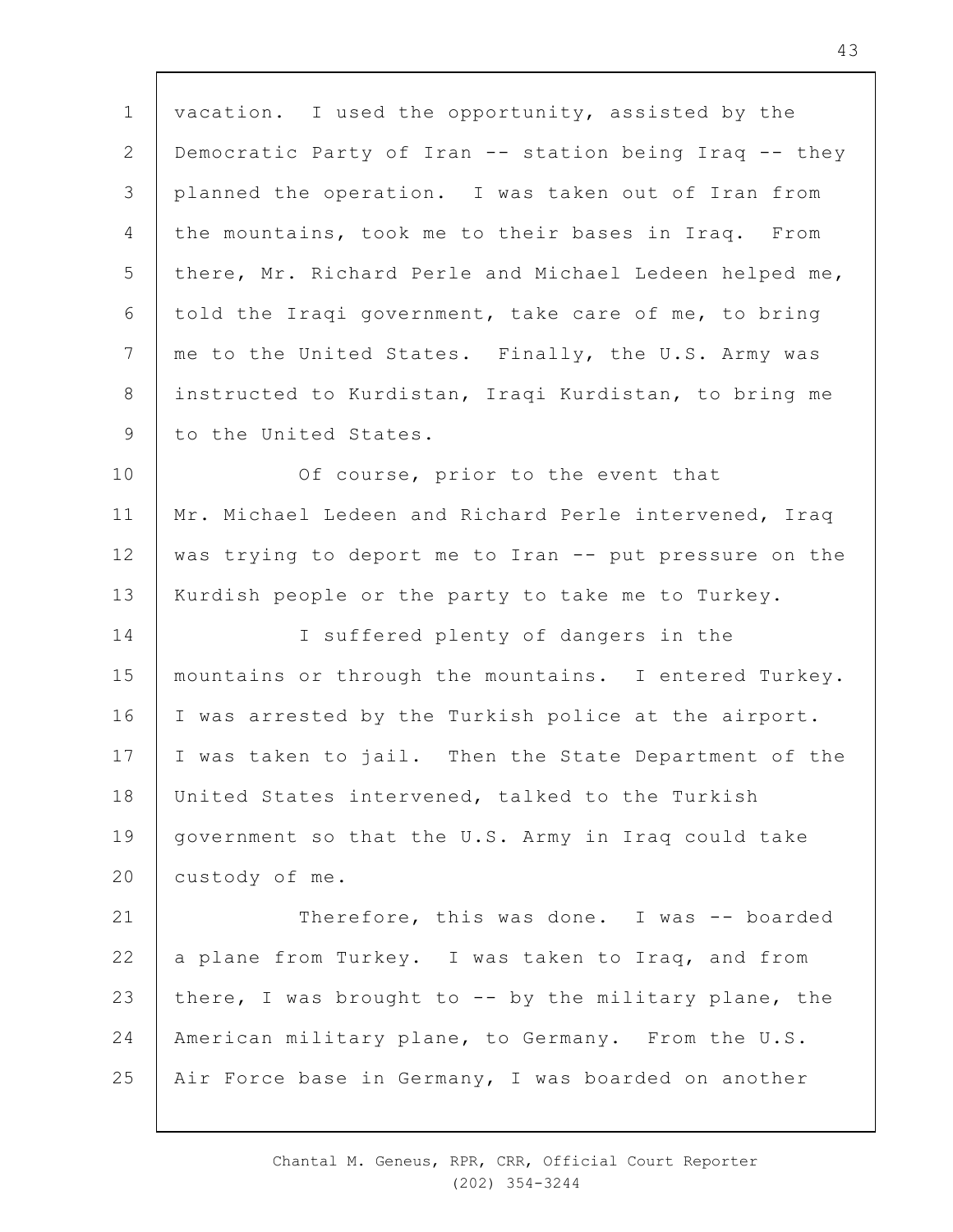1 2 3 4 5 6 7 8 9 10 11 12 13 14 15 16 17 18 19  $20$ 21 22 23  $24$ 25 military plane. I was brought into U.S. Air Force base in the United States. Then after, I had a visit with all the undersecretaries of the states, as well as the Assistant to the National Security of the United States. THE COURT: What year were you brought to the United States? THE WITNESS: It's approximately seven years ago, between six or seven years. BY MR. KLAYMAN: Q. And what steps were taken to gain your entry in terms of visas or applications for permanent residency, things like that? A. Indeed, I owe my life to the United States. I know the United States my real country, my homeland. This was why twice I decided to be faithful with my allegiance, to remain faithful. First time -- the first time was when I came to the United States for the first time. And the second time I decided to be faithful with my, you know, allegiance, when I was arrested, when I was under torture -- when I was under torture. Q. Okay. A. I decided to be faithful to the United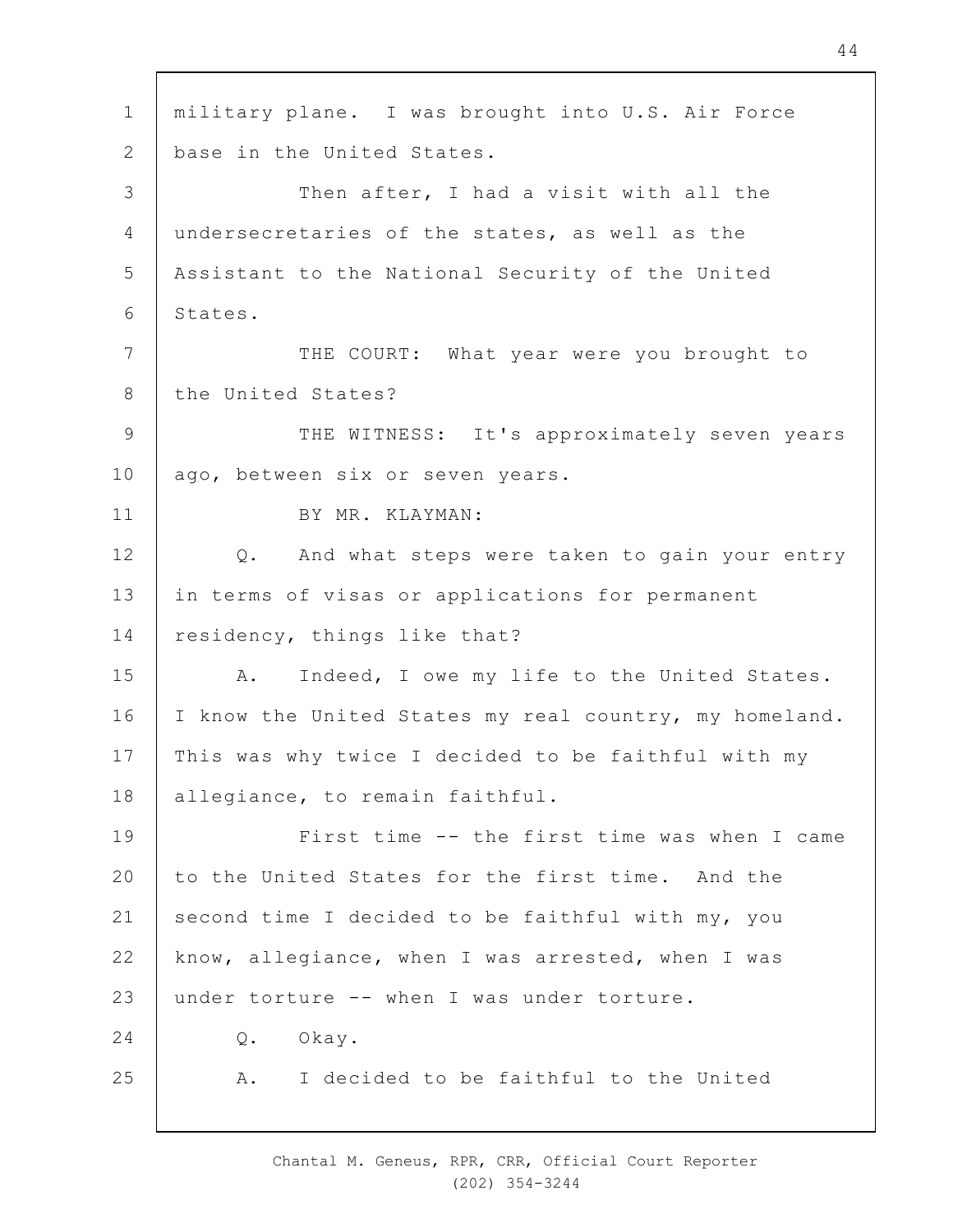1 2 3 4 5 6 7 8 9 10 11 12 13 14 15 16 17 18 19  $20$ 21 22 23 24 25 States and United States to be my homeland. How can I love Iran and the rulers of Iran are destroying the people of Iran? What should I be proud of Iran for? Q. What steps were taken to get your permanent residency? Is that what Your Honor wanted to ask? THE COURT: Let me ask. When did you first apply for permanent residency in the United States? THE WITNESS: Approximately, I think, three years ago, I obtained my permanent residency since I was constantly changing addresses. My mails were going to different address that I wouldn't know for two years. At one time -- one time, I found out after a year where my mails were going. Since I didn't know the system, how the system would work, I didn't know. The reason why I was -- my -- I was shocked psychologically and damaged psychologically. I cannot concentrate well. THE COURT: Okay. Mr. Klayman, I would like you to supplement the affidavits -- MR. KLAYMAN: Okay. THE COURT: -- of all four of the plaintiffs, providing details -- MR. KLAYMAN: I think that's easier.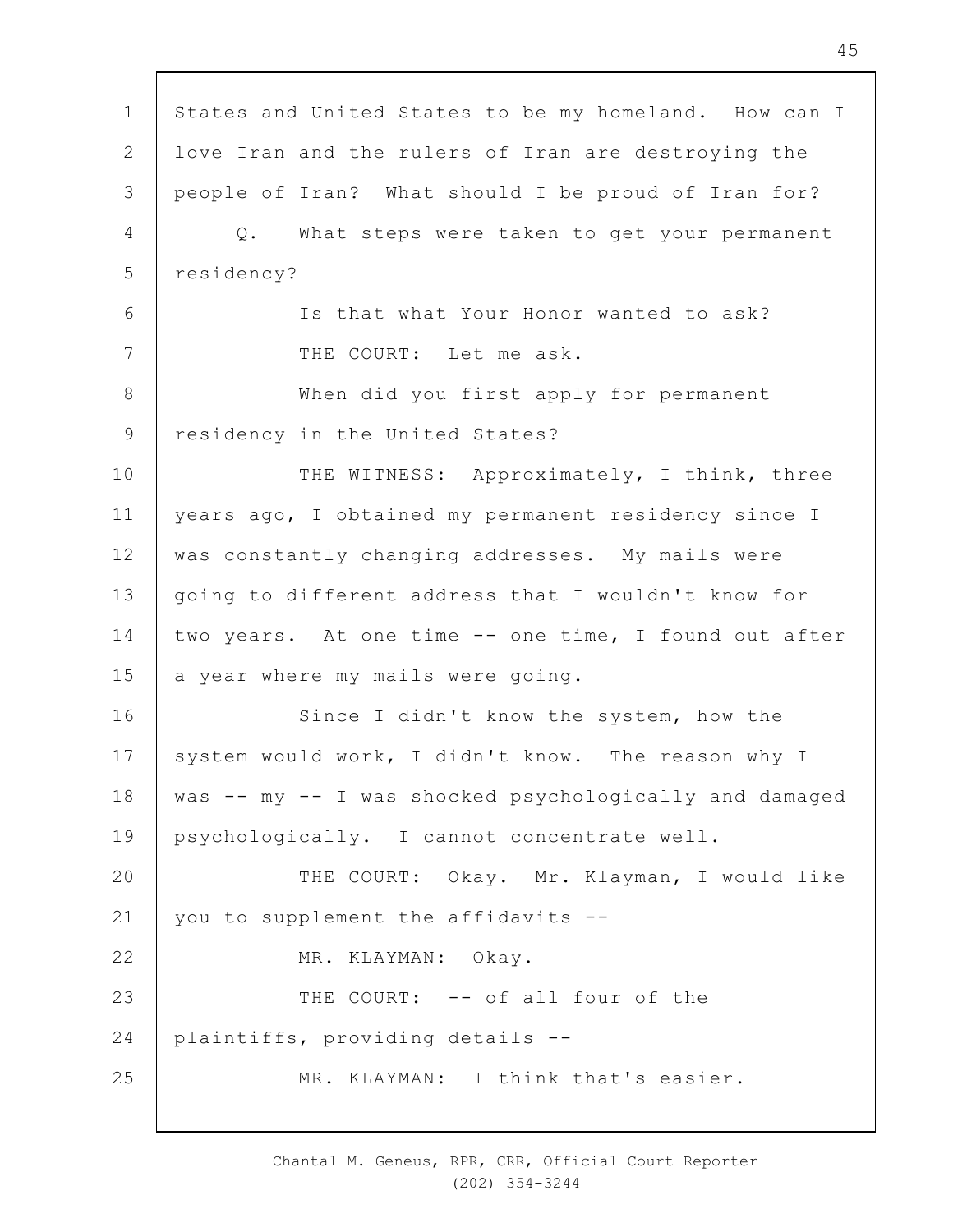1 2 3 4 5 6 7 8 9 10 11 12 13 14 15 16 17 18 19  $20$ 21 22 23 24 25 THE COURT: -- exactly what their status is, when they obtained that status, when they started the application process for the status. You could add that to the paperwork you're providing. In addition, I'd like the similar the paperwork regarding the parents. Mr. Mohammadi, when did your parents become permanent residents of the United States? THE WITNESS: My parents obtained their permanent residency two years ago. When they returned to Iran the second time, since my -- one of my brothers lives with his family. When they wanted to return to the U.S., their passports were seized at the airport, and they were assaulted. They were told that your kids, your daughters, your son are being interviewed by media in the U.S. You're antirevolutionary, and now you want to go to the U.S. We will not let you go. We will do something with -that you stay here and die here. Right now, my mom cannot stand up on his [sic] feet, and my father is taking care of her. Because of suffering, pain from being kept far away from us, they are suffering psychologically. Any moment we can anticipate the death of my mom. THE COURT: Why don't we take a break for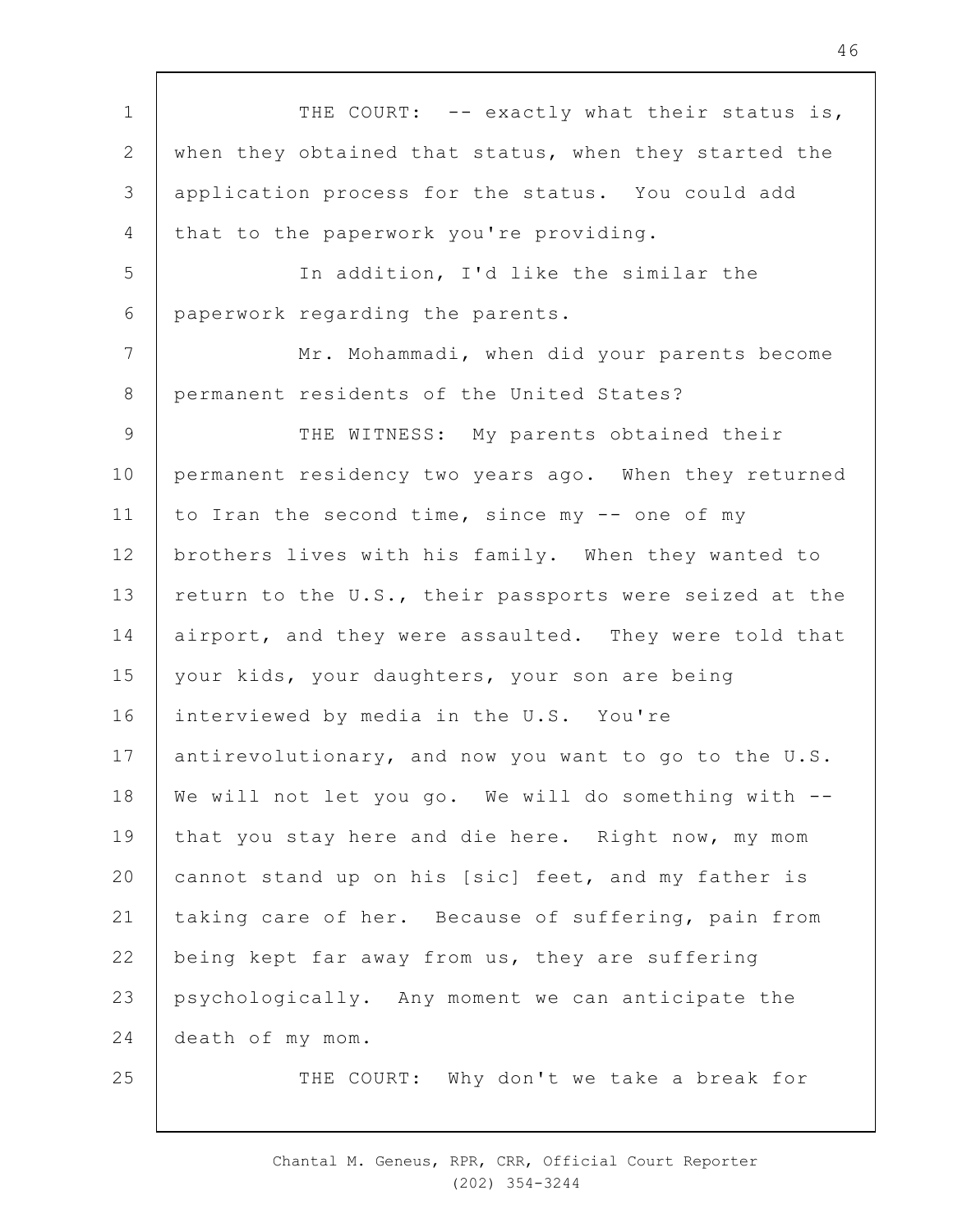1 2 3 4 5 6 7 8 9 10 11 12 13 14 15 16 17 18 19  $20$ 21 22 23 24 25 ten minutes now. (Whereupon, at 10:38 a.m. a recess was taken and at 10:47 a.m. the following ensued:) MR. KLAYMAN: By the way, Miss Mohammadi speaks English. THE COURT: Thank you. Please proceed, Mr. Klayman. BY MR. KLAYMAN: Q. Tell us exactly how you were tortured, how Akbar was tortured leading up to Akbar's death and your escape from Iran. A. When Akbar and I were arrested, they were torturing us separately. And when they were seeing our resistance, they came to the conclusion to torture us separately before each other's eyes in order to force us to break down. I have a question for Your Honor. When two people have the same complaints simultaneously, does the judge come and slap on the face of the person who is being charged? And the chief of the law enforcement in Tehran -- When Akbar and I were arrested, each of us were taken blindfolded to separate cells. And they asked us to open up the blindfold, and twelve prosecutors were behind me. When I opened the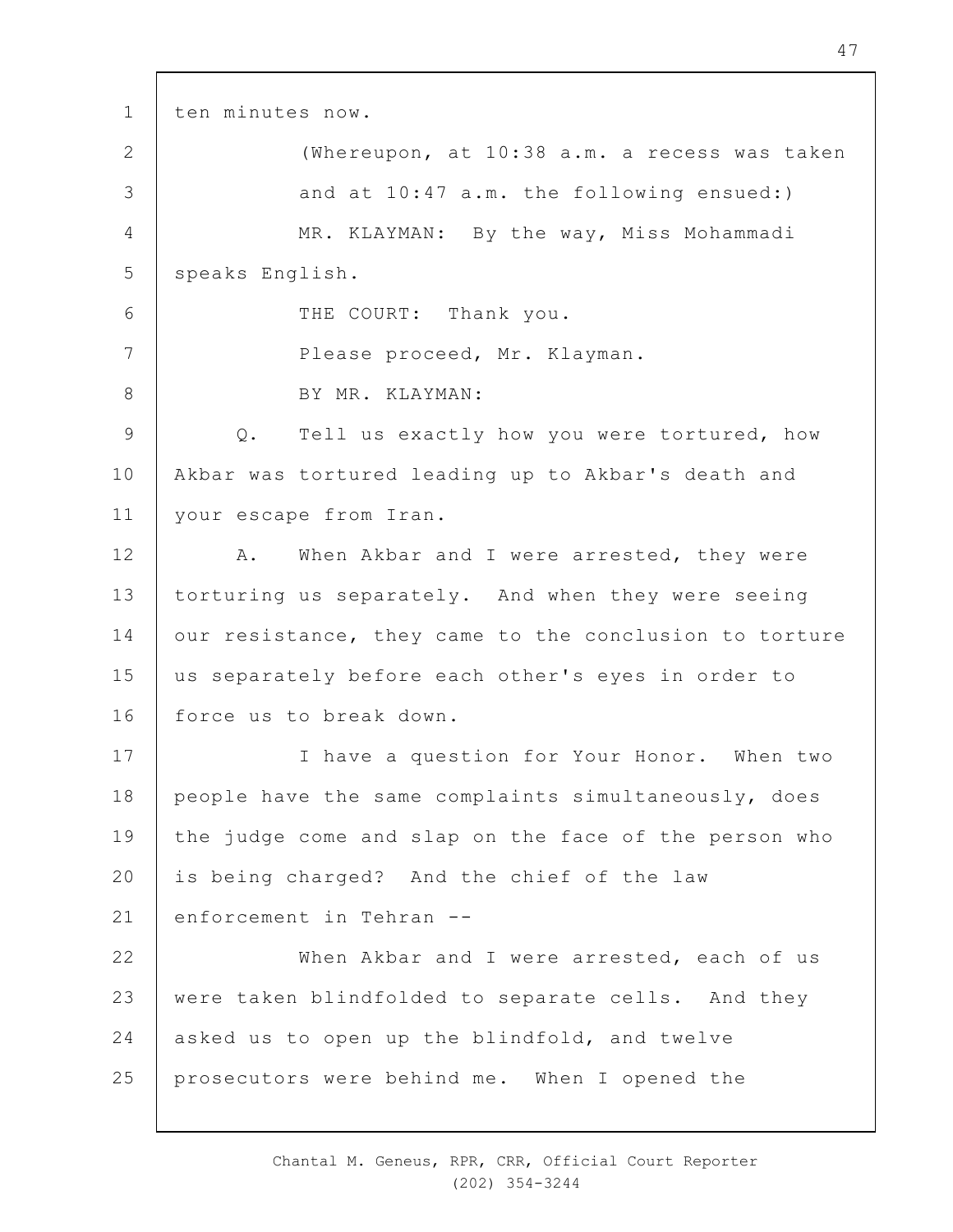| $\mathbf 1$    | blindfold, I saw a clergyman in front of me, and he    |
|----------------|--------------------------------------------------------|
| $\mathbf{2}$   | asked me whether I know him. His face was not          |
| 3              | familiar to me, but his name was familiar. I told him  |
| $\overline{4}$ | no, I don't know you, and he told me that he is        |
| 5              | Mr. Rahbarpour.                                        |
| 6              | THE INTERPRETER: I will spell it out.                  |
| $\overline{7}$ | $R - A - H - B - A - R - P - O - U - R$ .              |
| $8\,$          | THE WITNESS: He said that I'm                          |
| $\mathsf 9$    | Mr. Rahbarpour. I told him, now I know you. You are    |
| 10             | the chief prosecutor of the province of Tehran.        |
| 11             | And he told me that I think the country                |
| 12             | doesn't have owner or leadership, and he slapped me on |
| 13             | my face, and he told the twelve prosecutors who were   |
| 14             | standing behind me that I will render my judgment for  |
| 15             | Manouchehr's execution. Take him to the rooftop blind  |
| 16             | and hang him right there, and now lead me to Akbar's   |
| 17             | cell. And he did the same thing to Akbar.              |
| 18             | Consequently, when they wanted to break us             |
| 19             | psychologically down, and five times there was         |
| 20             | semi-execution were conducted to us, it's being        |
| 21             | called. It's very popular, being called, to force you  |
| 22             | to fear execution.                                     |
| 23             | THE COURT: Mr. Mohammadi, were you a                   |
| 24             | witness to what they did to your brother Akbar at this |
| 25             | time?                                                  |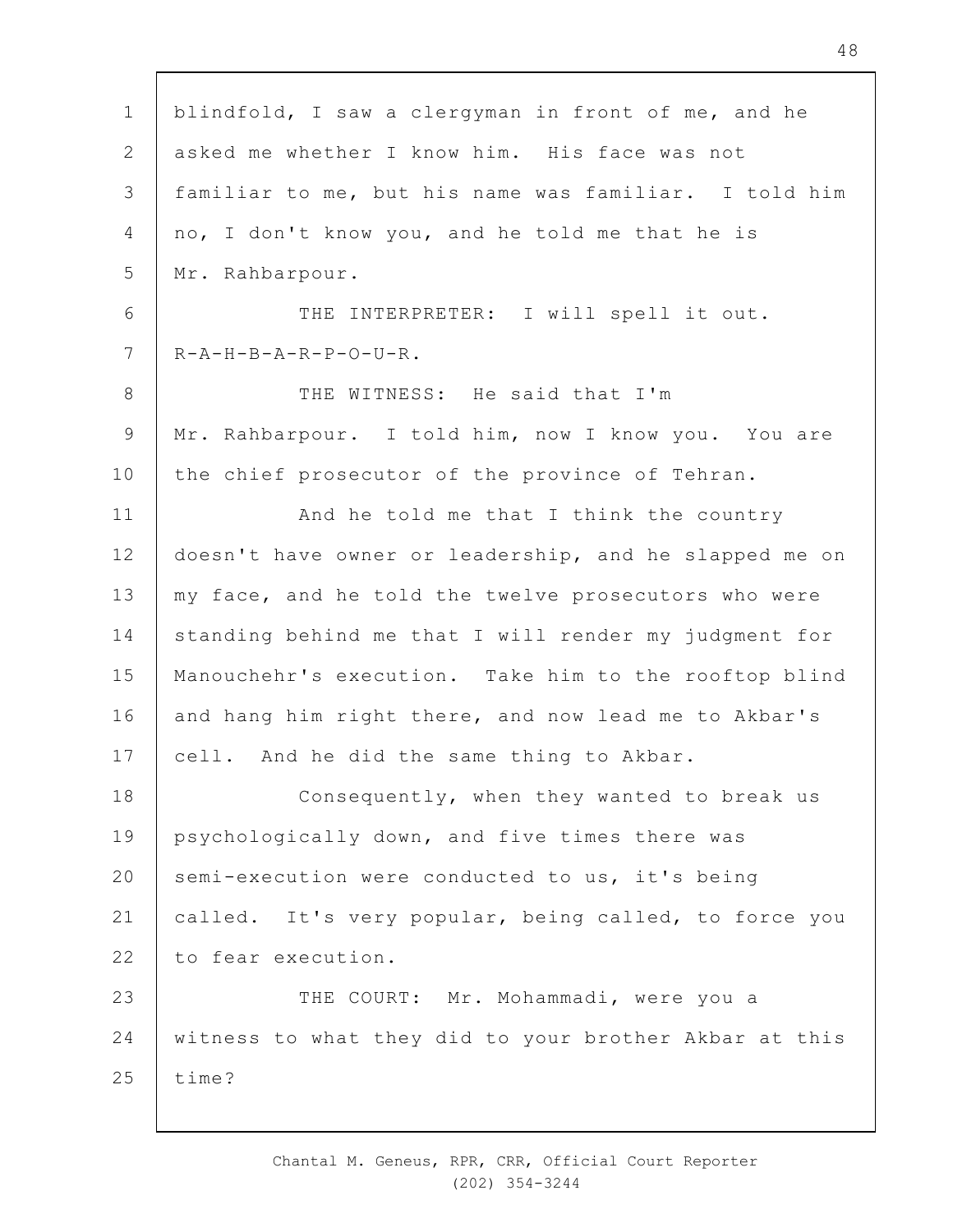1 2 3 4 5 6 7 8 9 10 11 12 13 14 15 16 17 18 19  $20$ 21 22 23 24 25 THE WITNESS: Yes. Akbar was being tortured before my eyes, and I was being tortured before Akbar's eyes. And we were taken to the rooftop five times, and there was a rope, also a gallow. Ask us to write our will, we want to execute you. This was a fear execution. They really didn't want to execute us. And the reason was that we were resisting physical tortures, but resisting psychological tortures is very hard and very difficult. Five times we were taken on the rooftops with different excuses, and then they were returning us to the solitary confinement, solitary cells. We were hearing my father's cries and mother's cries while we were being told that we have arrested your parents. So they were kind of imitating their voices and screams, but actually they were not arrested at that moment and time. They were not under arrest. They wanted us -- to break us psychologically, since whole time we were hearing the screams of our parents being under torture, although after a few years, my parents were arrested. The psychological torture exists a lot. They have done something that now that I'm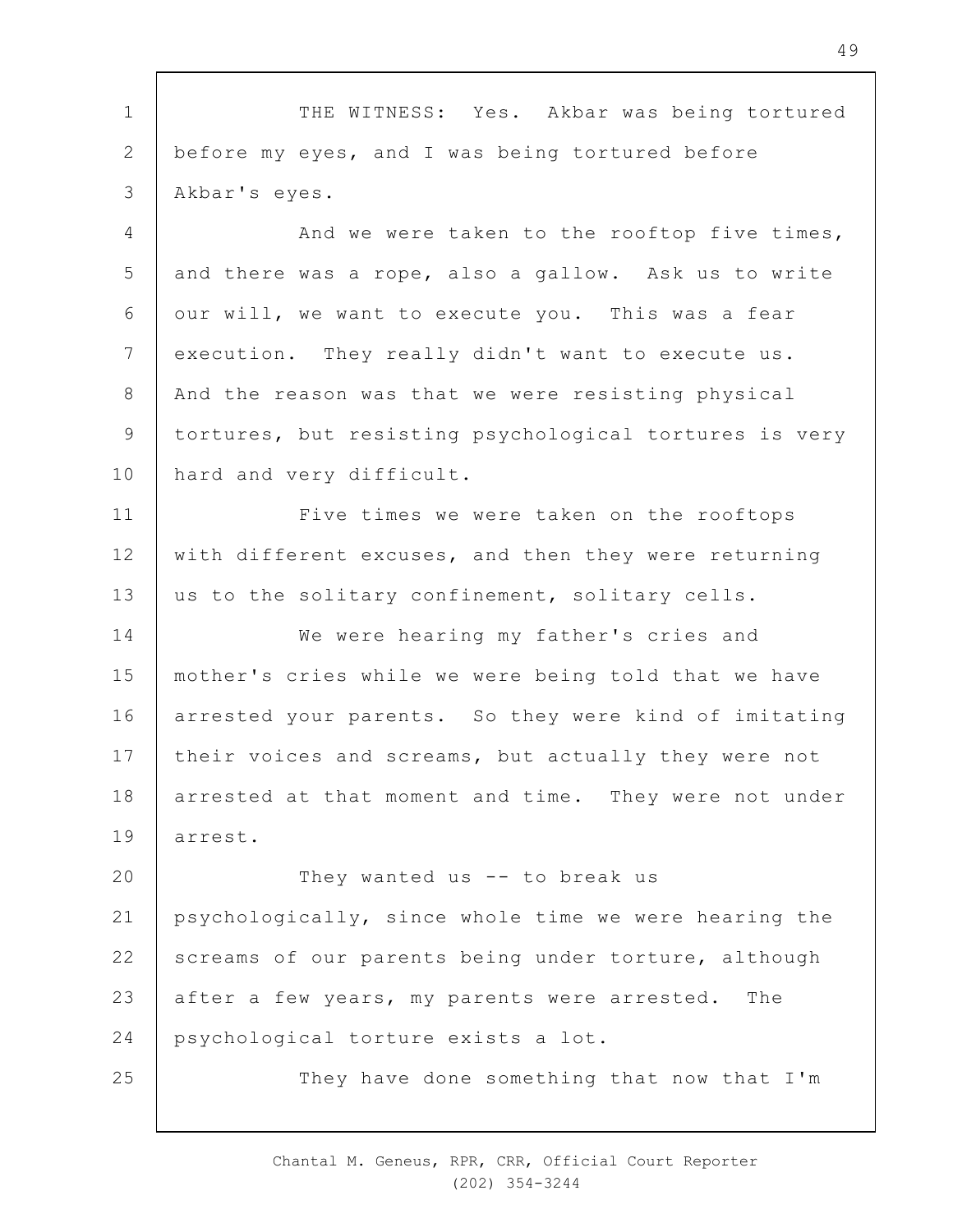1 2 3 4 5 6 7 8 9 10 11 12 13 14 15 16 17 18 19  $20$ 21 22 23 24 25 here in your presence, there is not a time that I would not remember Akbar and he being under torture. I don't enjoy the beauties, any beauties in the nature, either the ocean nor the nature, since Akbar comes to my mind, since Akbar fought to gain freedom, but he was killed. How can I go to -- how can I go to the seaside and enjoy it? My psychological -- I've been damaged psychologically. I -- I love to be tortured physically all my life, but not psychologically. It is too difficult to suffer and resist that. If they give me billions of dollars and the world, I don't like it, but I like to gain my psychology, but I can't. I'm unable to -- I'm just a body. I don't enjoy the beauties and the nature. It's been six and a half years since I've been here, but I'm unable to learn English. Psychological pressure is on me. While -- when I was a student at the university, I was among the best of the students. I was the brains, one of the brains. When I look to what our family are going through, they have disintegrated the families. I know I'm unable to see my parents. And sooner or later, they are going to pass away, and I'm suffering from being far away from my mom.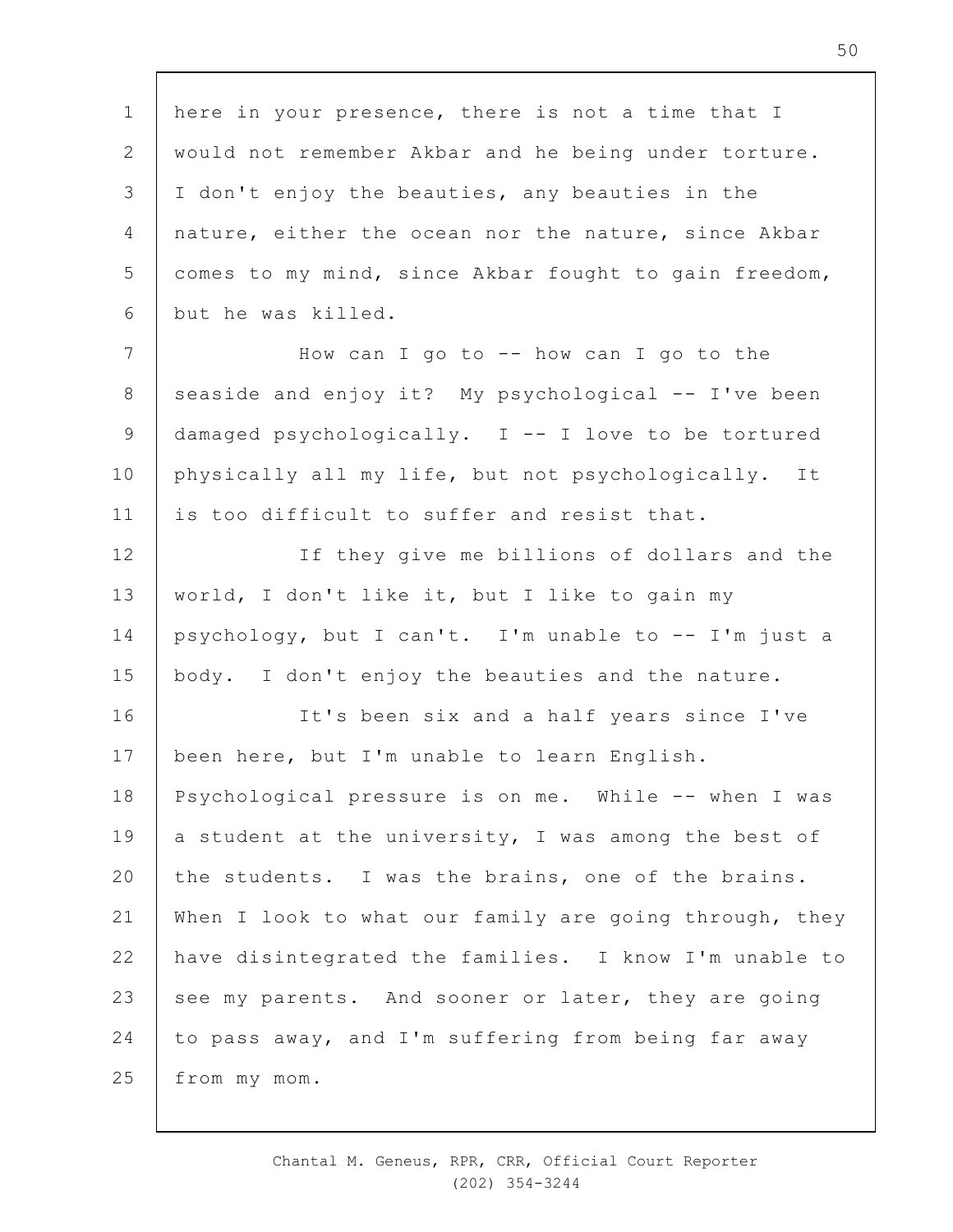| $\mathbf 1$    | BY MR. KLAYMAN:                                        |
|----------------|--------------------------------------------------------|
| $\mathbf{2}$   | Tell us about how it has affected your<br>$Q$ .        |
| 3              | relationships with women and your sex life, and what   |
| $\overline{4}$ | happened to you in that regard.                        |
| 5              | I didn't want to bring -- it's too harsh for<br>Α.     |
| 6              | me to bring it up and explain. My genital was burned   |
| 7              | by a cigarette lighter. Every once in a while,         |
| 8              | because of the scar and the injuries, blood comes out  |
| $\mathcal{G}$  | of it. And whenever I use shampoo, it gets wounded.    |
| 10             | Everything had been taken away from me.                |
| 11             | I answered Mr. Larry's question.                       |
| 12             | Q. And are there any other forms of torture            |
| 13             | that you haven't described yet that were performed on  |
| 14             | you and Akbar?                                         |
| 15             | There were so many tortures. Which one of<br>Α.        |
| 16             | them do you want me to explain?                        |
| 17             | Go through them all.<br>Q.                             |
| 18             | They were laying us on a bed, tying our<br>Α.          |
| 19             | hands with special cables, and also they were tying    |
| 20             | our legs, tying us face down, and they started beating |
| 21             | us with cable, beginning -- beginning with our feet    |
| 22             | and beating us with a cable our entire body. It was    |
| 23             | in such a case that we could neither stand on our feet |
| 24             | nor lay down. This was one kind of torture, and this   |
| 25             | was being repeated every day.                          |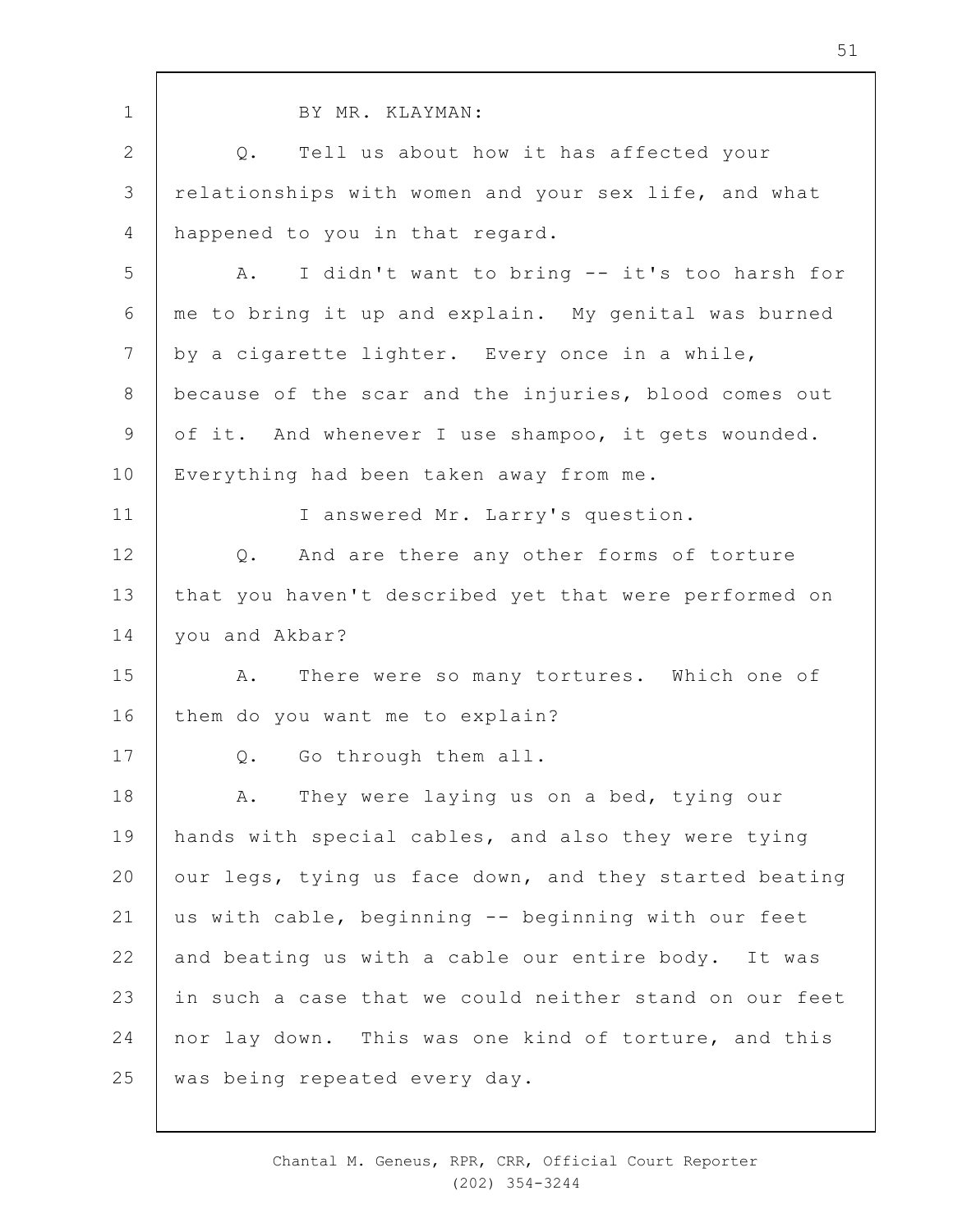1 2 3 4 5 6 7 The other kind of torture was being called weighing type. A rope was in the ceiling, hanging from the ceiling, and tying our hands in the back, and then pulling us up to the ceiling and then bringing us down and pulling us back up again. You would feel that your both arms are being separated from your body.

8 9 10 11 12 13 14 15 16 The other kind of torture was laying you in a coffin, taking you into a very dark room. And it was so dark that you wouldn't see anything, just darkness. The drops of cold, so cold water was being dropped on you, your head and your body. You would feel that you are dead. Since you were in a coffin, you are feeling that you're dead. And for hours, the water was dropping on you. This was one of the kinds of torture methods.

17 18 19 The other methods were with boots that were -- nails on them. They would beat you up, they would kick you on your legs.

 $20$ 21 22 23 24 25 The other kind of torture was that you had to stand on one leg for hours and you -- they would tell you prior to this kind of a torture, if you put your other foot down, we would lay you down and we would jump on your body. So standing on one foot for hours, we would lose the resistance. So then they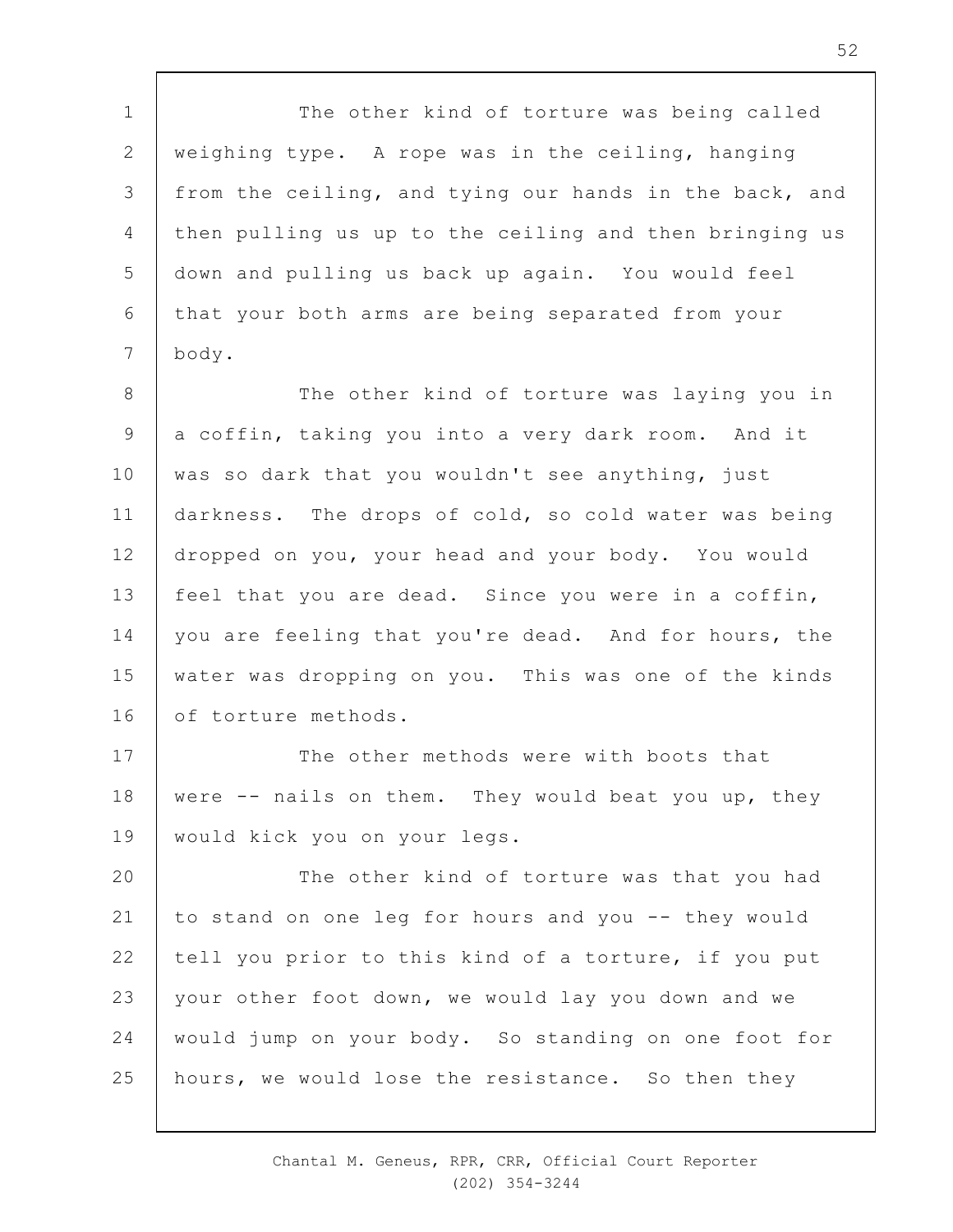1 would lay us down --

2 3 4 5 6 7 THE INTERPRETER: I'm just trying to --THE WITNESS: -- on your back. Lay back, lay down on your back, and then they would jump on you and kick you on both sides of your body, ribs, so you would become unconscious. Most of us, we would become unconscious.

8 9 10 11 And the other type was cross type of torture. They would -- they would tie us up to a cross, nude, and then they would tie you up to a cross and then they would pour cold water on your body.

12 13 14 15 16 17 18 19  $20$ 21 The other kind, the other method was in the solitary cells, there was a lock. There was a chain connected to the lock. They would crush your both arms and legs and then tie it up to the chain when you were bending with your knees. They were playing with us with their knees and kicking us with their knees, and they were laughing and they were telling us that Mohammadi has to dance, and they were just ridiculing us. At the time when both hands were tied to a chain, how could I move?

22 23 24 25 And I mentioned all kinds of methods of torture. Punching on my face. Nine of my teeth were broken. Then when  $I$  -- when I was released from jail, I pulled those nine teeth. I can show you that my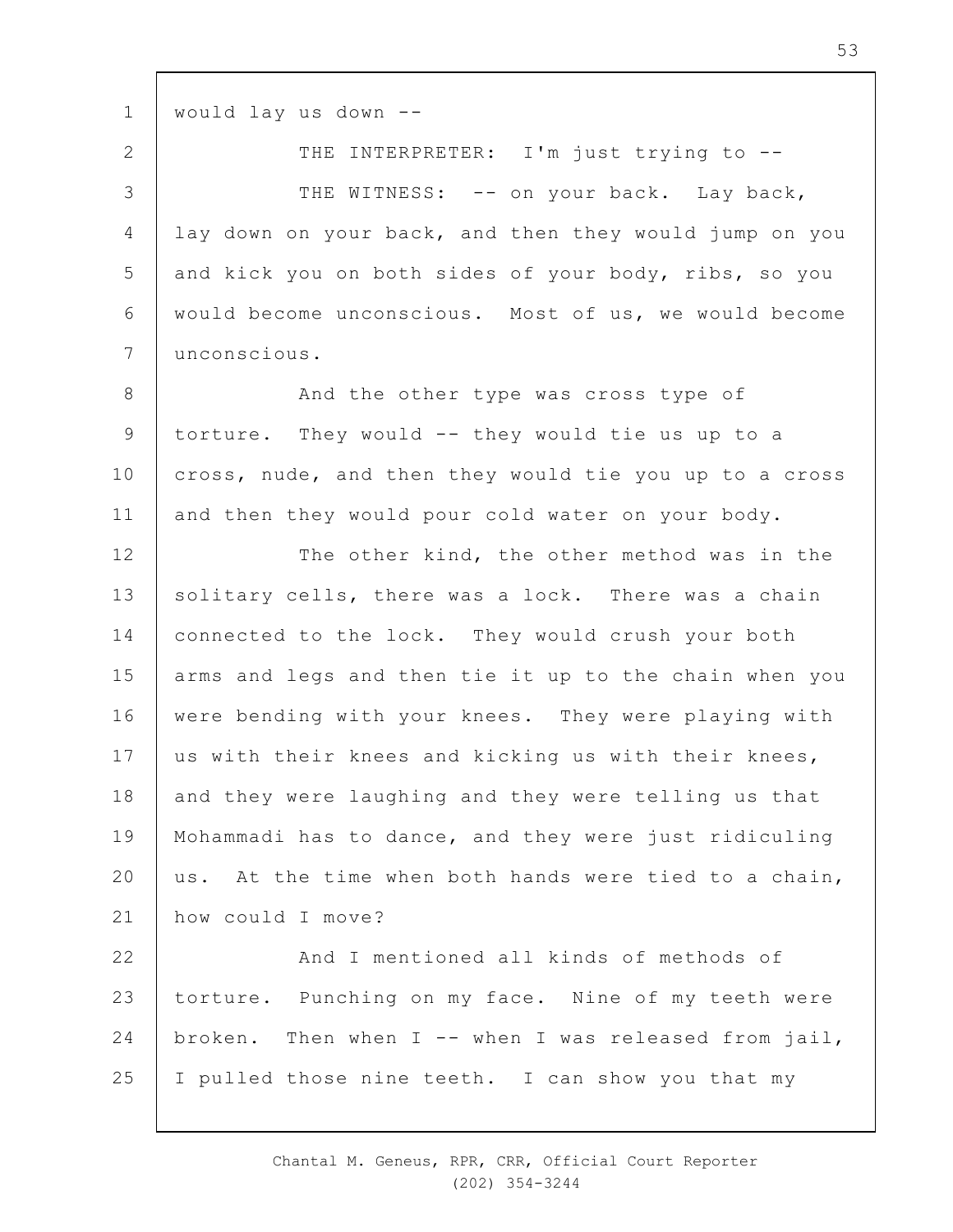1 2 3 4 5 6 7 8 9 10 11 12 13 14 15 16 17 18 19  $20$ 21 22 23 24 25 gums have gone backwards and the roots, and my upper gum and lower gum on my face. It's quite obvious and clear. When my teeth were broken, I had to pull them. Now I can show you, display (indicating). THE COURT: Let the record reflect that the witness was showing the Court his teeth and gums. THE WITNESS: Solitary confinement. They were taking us to solitary confinement. The windows were broken. In the winter, when it was windy and stormy and rainy, rain was coming inside. In that cell, there was only -- we were being given only one blanket. The blanket was both your mattress, your pillow, and also your cover. Then, because of the severe cold, you would become unconscious and you couldn't move. Would take you to the clinic or the -- it's clinic. In jail, it's called a clinic. Then they would take you back to that cell. And this method was being repeated constantly. Especially when it was a stormy and rainy evening, we were, you know, suffering because -- because the windows were broken and the window -- the windows were broken and the rain was coming inside. They would break the windows intentionally so that to make us suffer.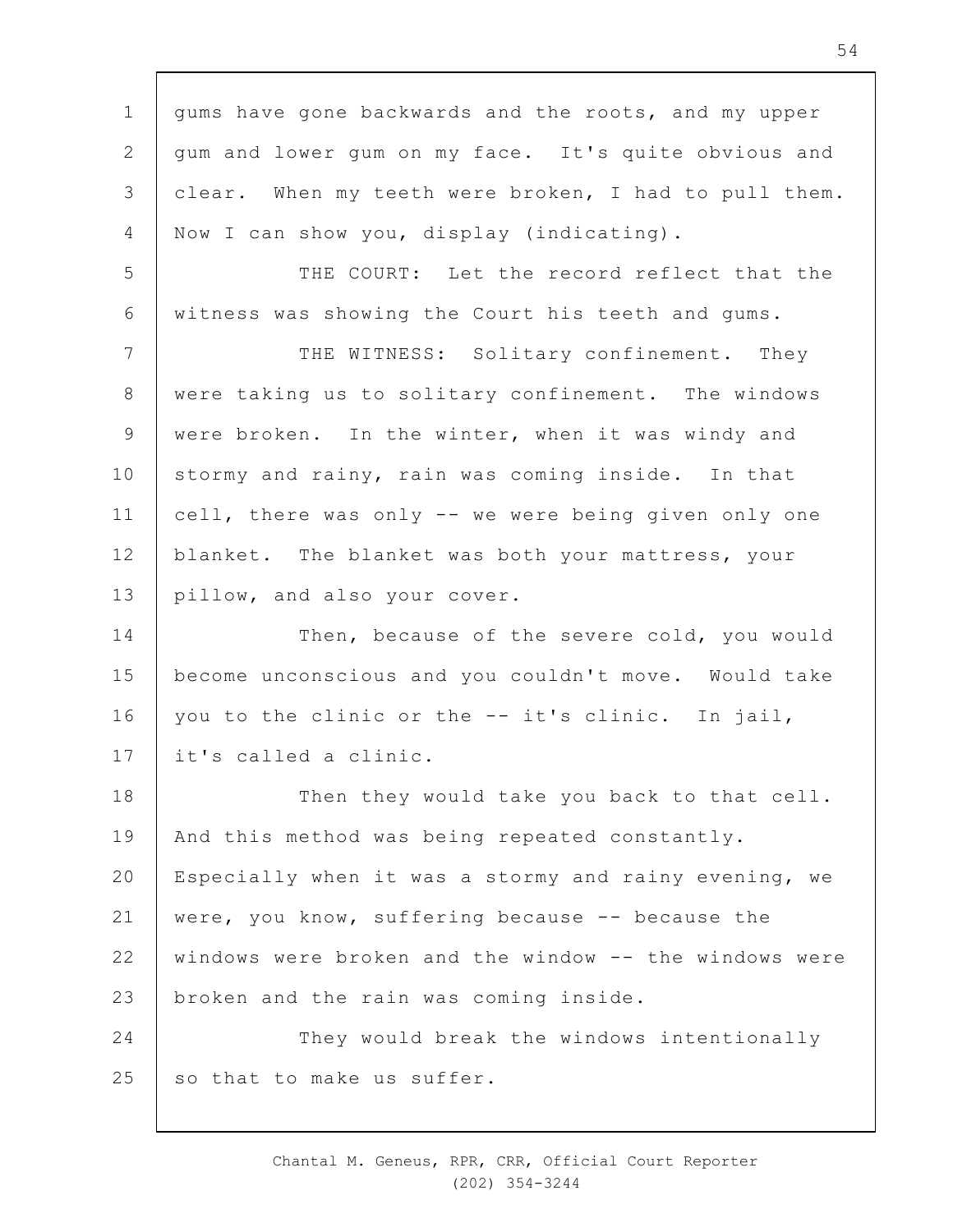1 2 3 4 5 6 7 8 9 10 11 12 13 14 15 16 17 18 19  $20$ 21 22 23 24 25 THE COURT: Mr. Klayman, do you have another question? MR. KLAYMAN: Yes. BY MR. KLAYMAN: Q. Why is it that Akbar was killed and you were not? A. The reason that Akbar was killed, because of his resistance. All the executions and killings are being instructed by the Supreme Leader. It comes directly from the leadership. Secondly, it comes from the President. Then the MOI, Minister of Intelligence, is the executioner of both the President and also the Supreme Leader's instructions. He was resisting in the jail. He took the resistance from out of the jail to inside the jail and, therefore, he went on hunger strike. And when you come to a deadlock and you don't have any other ways to resist, so you go on hunger strike. Since you find no legal or way to defend, that's how you go on hunger strike. When he was -- when he was on hunger strike, he was forcibly taken to the clinic. When they take you to the clinic, they have to inject you with IV, but instead of IV, his both legs were tied to a chain.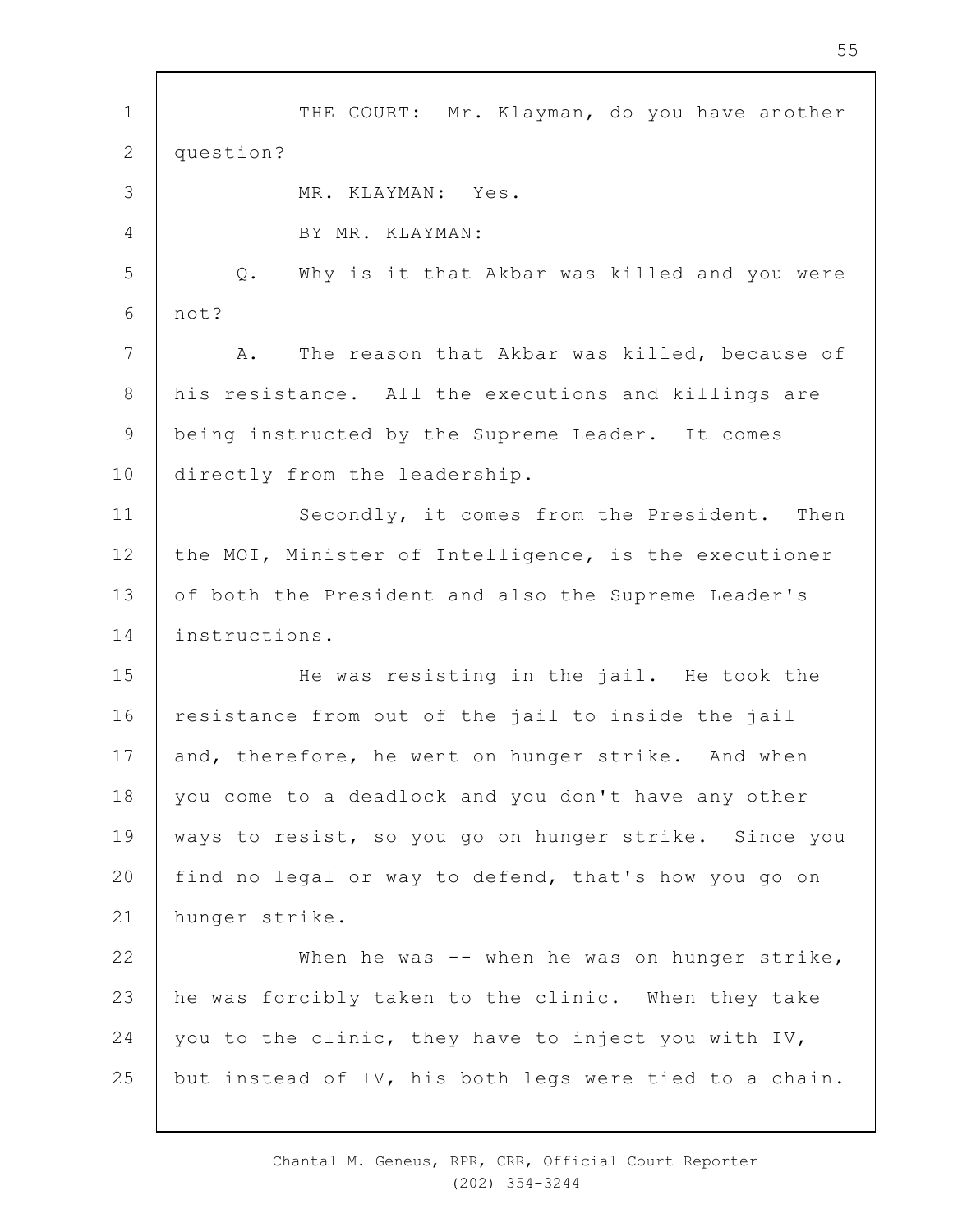1 2 3 4 5 6 7 8 9 10 11 12 13 14 15 16 17 18 19  $20$ 21 22 23 24 25 When they tie you up to a chain, you become bent. And once -- one end of the chain was tied to the bed, and then with baton and punches, he was beaten up so much that his body, his entire body was bleeding and also as well as his ears. Okay. They -- his ears were plugged by cotton to prevent bleeding. Then five days, he was under hunger -- he was on hunger strike in his cell and three days in the clinic. After three days, suspicious people come to the clinic. They tell among each other that Hajagha -- --THE INTERPRETER: H-A-J-A-G-H-A. That's a type -- it's a title. It's not a name. It's a title, just like "sir," "lord." THE WITNESS: -- finish it up. Finish up the business. THE INTERPRETER: Let me explain. "Finish up the business" means kill them. Definition. THE WITNESS: We don't have to stay longer in the clinic, hajagha, since they had a reason to implement their plan. Now I'm going to tell what the plan was. Akbar mentioned it. They left, those people. Those suspicious people left, and a few soldiers entered the clinic. They put Akbar on a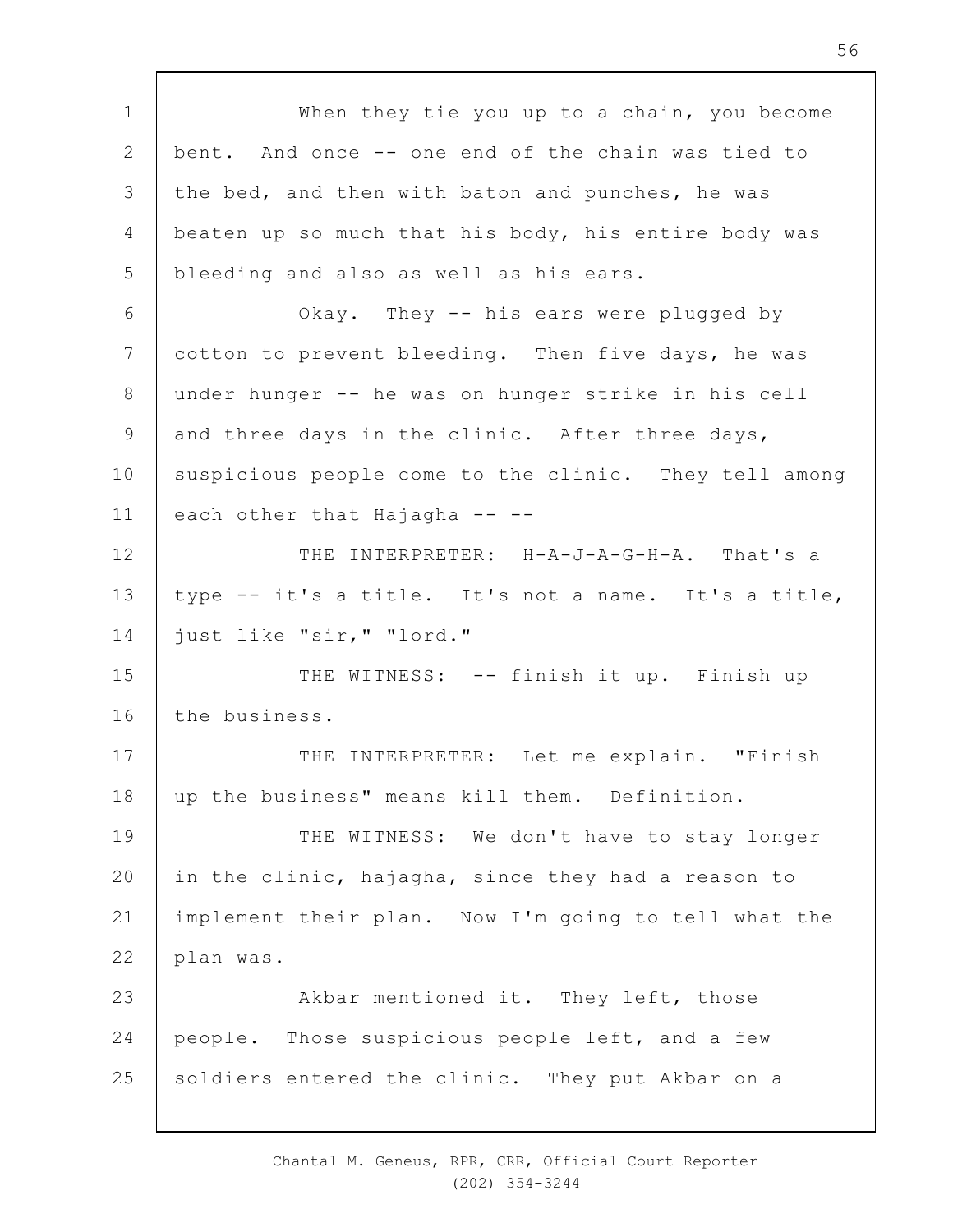1 2 3 4 5 6 7 8 9 10 11 12 13 14 15 16 17 18 19  $20$ 21 22 23 24 25 gurney. His -- he didn't have any movement. He couldn't move. THE COURT: And, Mr. Mohammadi, were you there seeing this? THE WITNESS: I'm going to tell you why -how it happened. I have to explain to you, and it will come to an answer. When they carried Akbar on a gurney, his body didn't have any movement since it was all bloody, unconscious. Only his eyes were moving and his lips were moving. His voice was barely coming out, was hearable. Then the authorities of the jail told the soldiers, take him to the prison ward and jail so that he would howl like a dog and die. Then I -- the political prisoners -- then the political prisoners surround Akbar. There is a special cell which was allocated for the political prisoners. This was done because -- to frighten the political prisoners, to be a lesson for them so that it would stop their political activities inside the jail. Then when the cotton were taken off of Akbar's ears, removed the cotton, and his body was bleeding. You know, his body started bleeding. It started bleeding.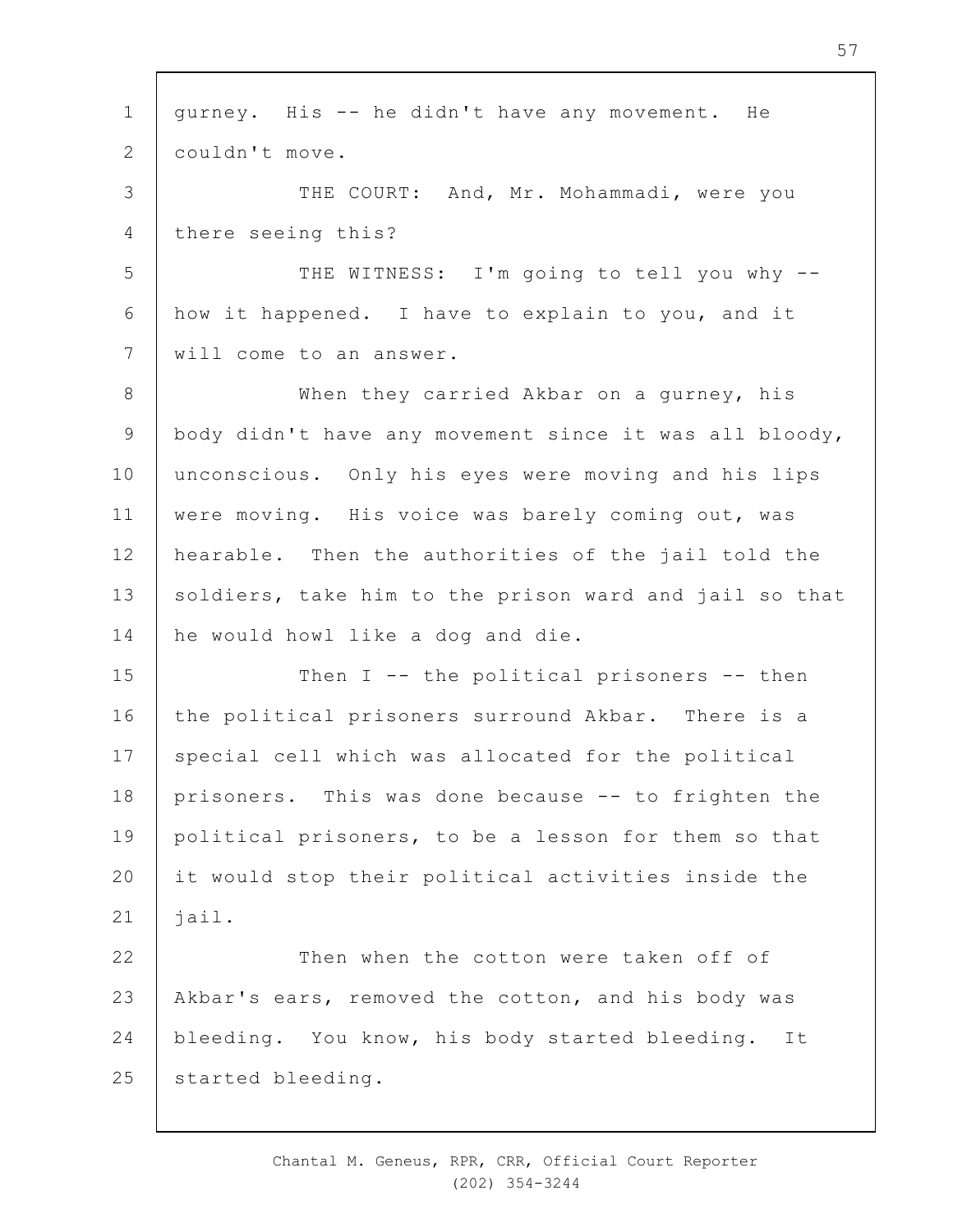1 2 3 4 5 6 7 8 9 10 11 12 13 14 15 16 17 18 19  $20$ 21 22 23 24 25 After forty minutes, took a deep breath, and the other political prisoners lift the gurney. Then they wanted -- when they wanted to take him to the clinic again to see what has happened to him, he took a second deeper breath and dies. There is two questions here. Number one, question number one, before I respond, I have another answer. When Akbar -- when twelve people come to -when Akbar was surrounded by other political prisoners, he explain what went on in the jail's clinic. He asked them to bring their ears to his lips so that he could -- so that they could hear him. He told them that how they handcuff me and tied my legs, and the evening that those hajis came to my cell, they said there's a probable -- it's probably those hajis sprayed a kind of dust to destroy me since I wouldn't be destroyed or die under torture. Since I was resisting and I am physically strong, this was the plan to destroy me, and they were suspicious that evening. Consequently, I think that that dust or spray was the type that would cause you a heart attack. After forty minutes, took the first deep breath, and then he was over the hands of the other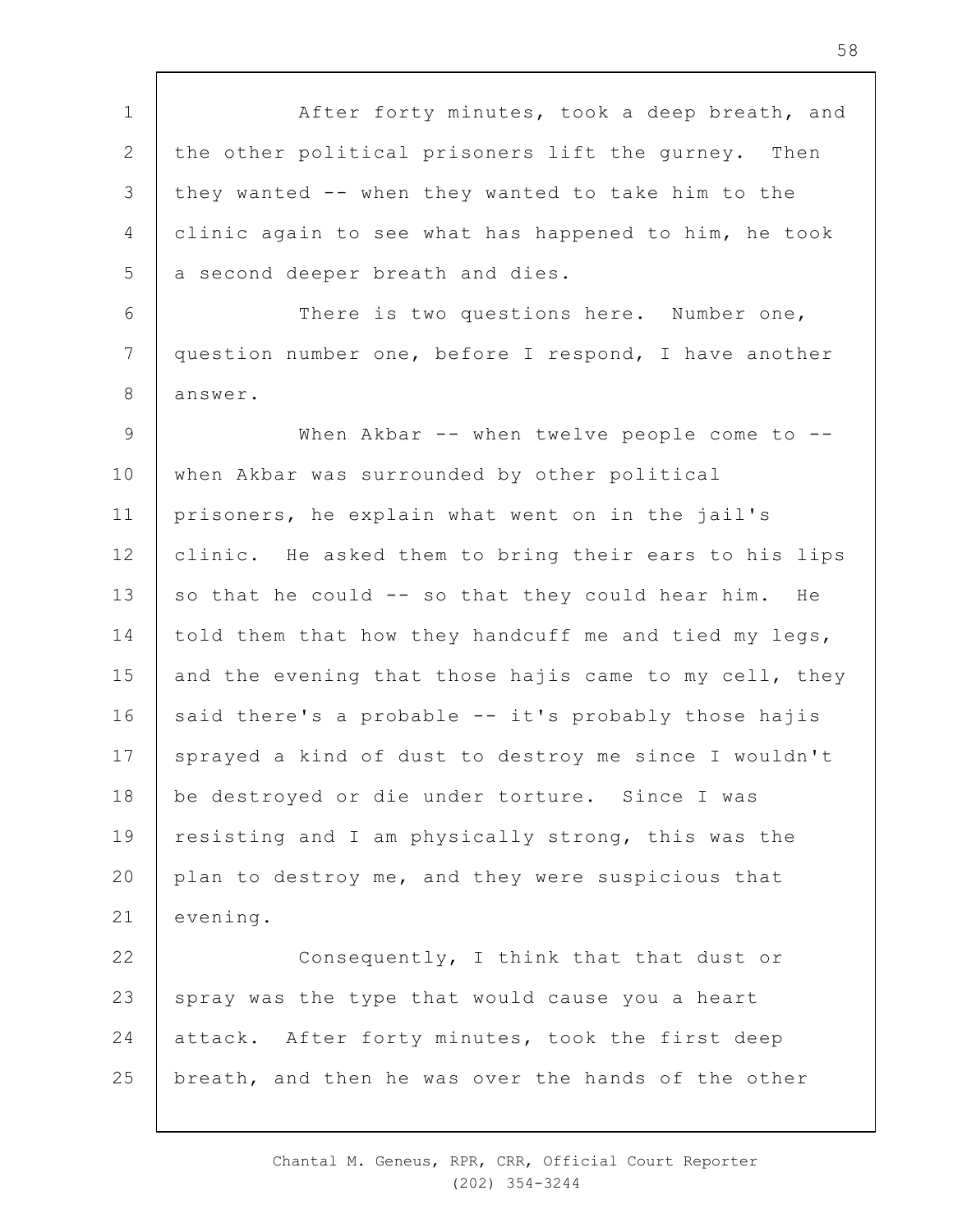1 2 3 4 5 6 7 8 9 10 11 12 13 14 15 16 17 18 19  $20$ 21 22 23 24 25 political prisoners, then takes the second deep breath and then dies. All of the things that he had told the other political prisoners came to be true. Then I want to tell you something. In a case that Akbar wouldn't die under torture or with that dust that was sprayed, my question is that -- do they have to take you to a clinic or somewhere else to treat you? So I come to the conclusion that leader --Supreme Leader is a murderer. In a way, the regime is responsible for his death. They were not holding - they were not being responsible -- you know, holding themselves. Today, the clinics and the hospitals, the jail in Iran are murder chambers of political prisoners. Akbar is one of the -- among the -- one of the thousands of political prisoners who were killed in the regime. Since Akbar was a well-known guy, there was noise. He got attention. There are people who are unknown and are being killed, but nobody knows who they are, just the people of Iran. 200,000 people have been executed and killed this way. THE COURT: Mr. Klayman --MR. KLAYMAN: Yeah.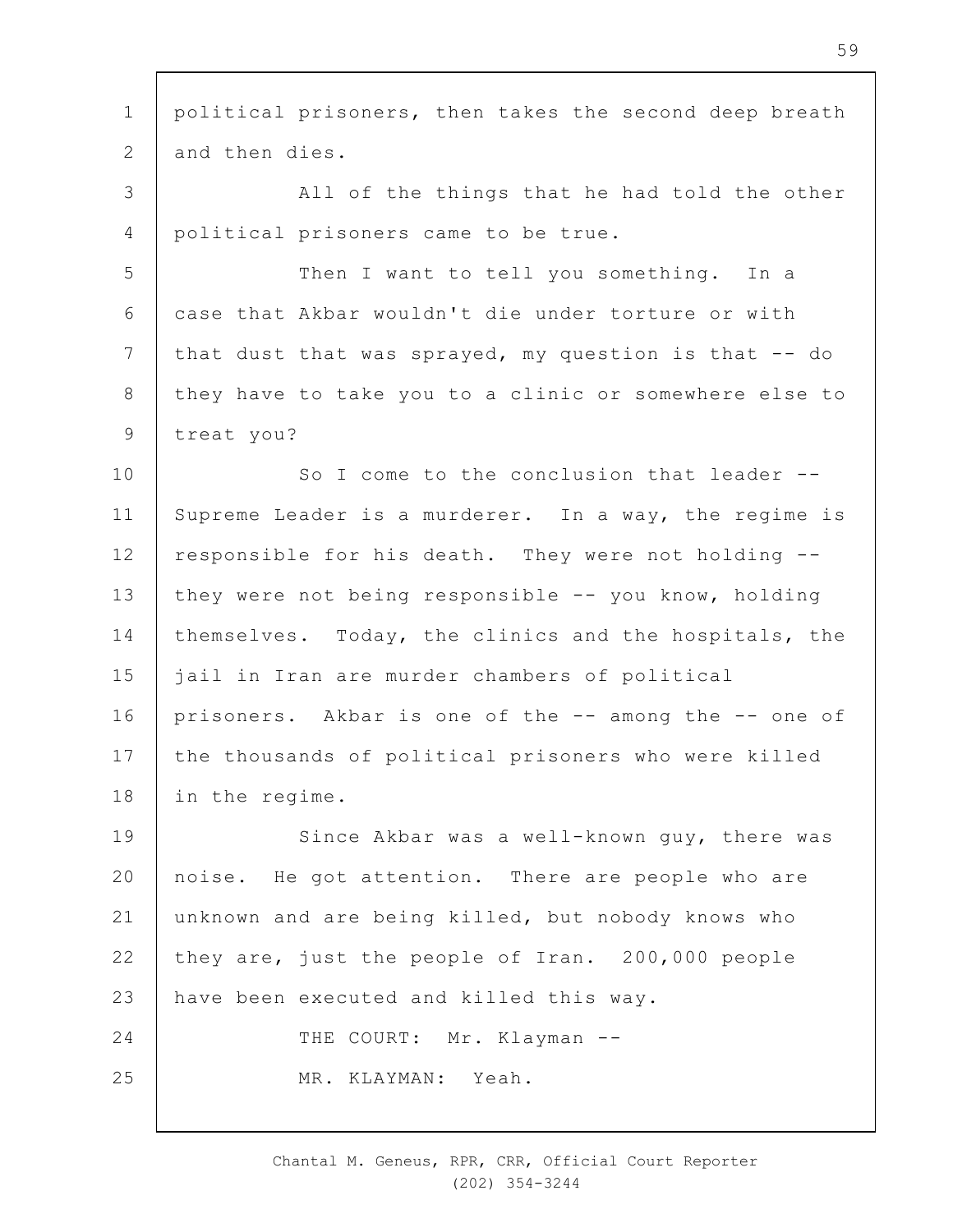| $\mathbf 1$     | THE WITNESS: 200,000.                                 |
|-----------------|-------------------------------------------------------|
| $\mathbf{2}$    | BY MR. KLAYMAN:                                       |
| $\mathcal{S}$   | Mr. Mohammadi, what happened to Akbar's body<br>Q.    |
| 4               | when he was killed?                                   |
| 5               | The authorities of Mazanderan,<br>Α.                  |
| 6               | M-A-Z-A-N-D-E-R-I-A-N [sic]-- the province of         |
| $7\phantom{.0}$ | Mazanderan, his state, his home state -- the          |
| $8\,$           | authorities of Mazanderan, they dug a grave for him.  |
| $\mathsf 9$     | Then it was supposed that we had -- we were -- it was |
| 10              | supposed that we would bury him somewhere. But they   |
| 11              | tell us that, take him to Amol and bury him, but they |
| 12              | went to a village and dug a grave. Since they have -- |
| 13              | since they were in possession of the body, they took  |
| 14              | him to that village.                                  |
| 15              | And then my parents were called: Come to              |
| 16              | the village. We have dug a grave and we want to bury  |
| 17              | your son. While the people had gone to the cemetery   |
| 18              | of the city, the small group of the people with my    |
| 19              | parents in the village saw Akbar for the last time.   |
| 20              | Then they would bury him themselves. The regime       |
| 21              | buries him.                                           |
| 22              | For months, the elements of the regime would          |
| 23              | guard so that -- so nobody would steal the buried     |
| 24              | body. This is very important --                       |
| 25              | Okay.<br>Q.                                           |
|                 |                                                       |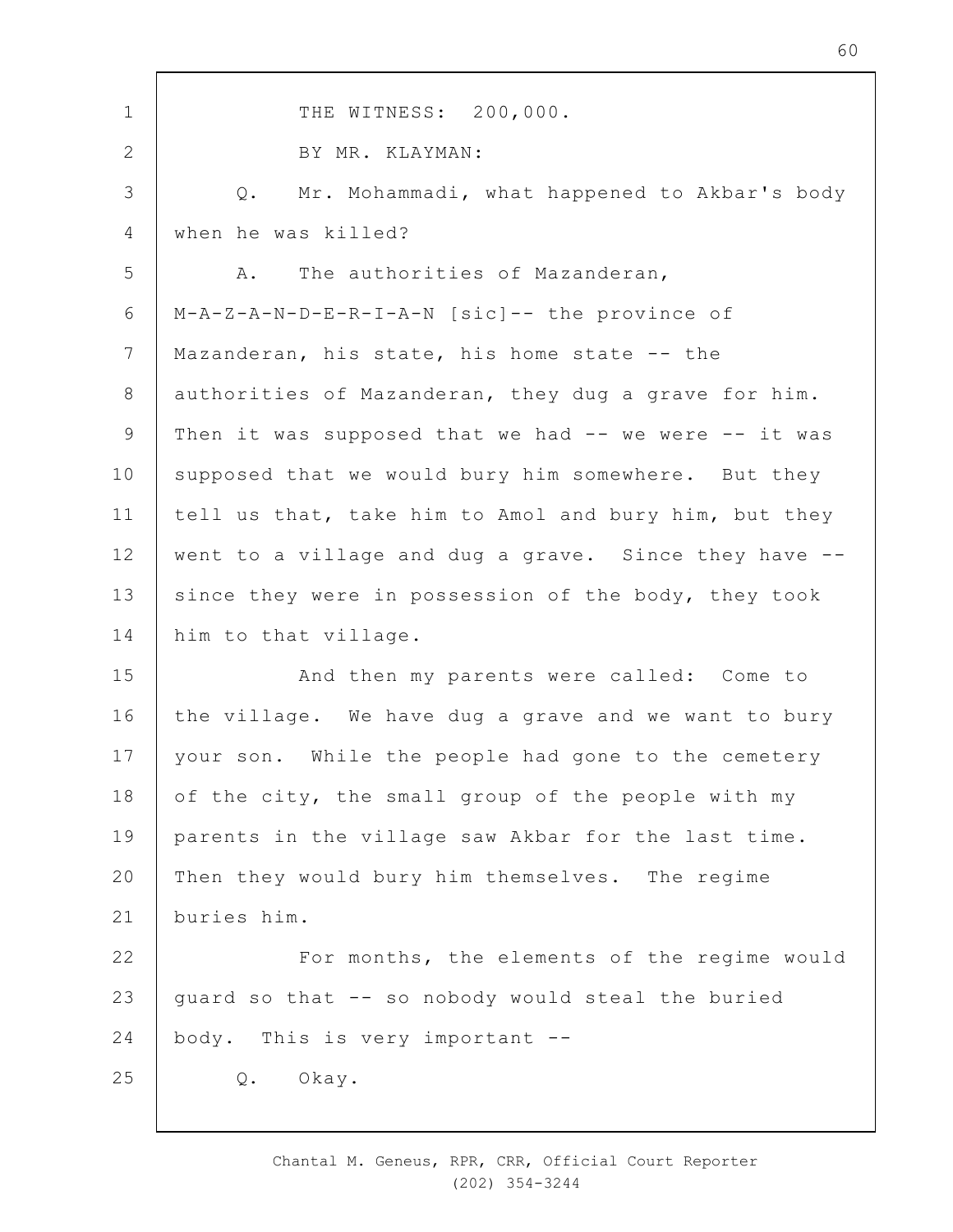1 2 3 4 5 6 7 8 9 10 11 12 13 14 15 16 17 18 19  $20$ 21 22 23 24 25 A. -- since my parents had said several times that his body must be autopsied, his body must be autopsied. But the Islamic body did not issue a permission or did not allow. But I have to tell how Akbar was killed in prison. Twenty-seven people -- twenty-seven political prisoners, of the political prisoners who were with Akbar wrote a letter how Akbar was killed. It has been translated into English and Mr. Larry has it. This is the greatest witness and the best witnesses that exist. Q. I'm going to now show the video of Akbar's body, and I want you to explain the circumstance of that body being displayed. THE COURT: How long is this video, Mr. Klayman? MR. KLAYMAN: Not very long, Your Honor. THE COURT: "Not very long" means less than five minutes? MR. KLAYMAN: About five. We have two, but we'll just show one right now. Does Your Honor want to take a break? THE COURT: No. MR. KLAYMAN: Okay. THE WITNESS: I have to explain this, of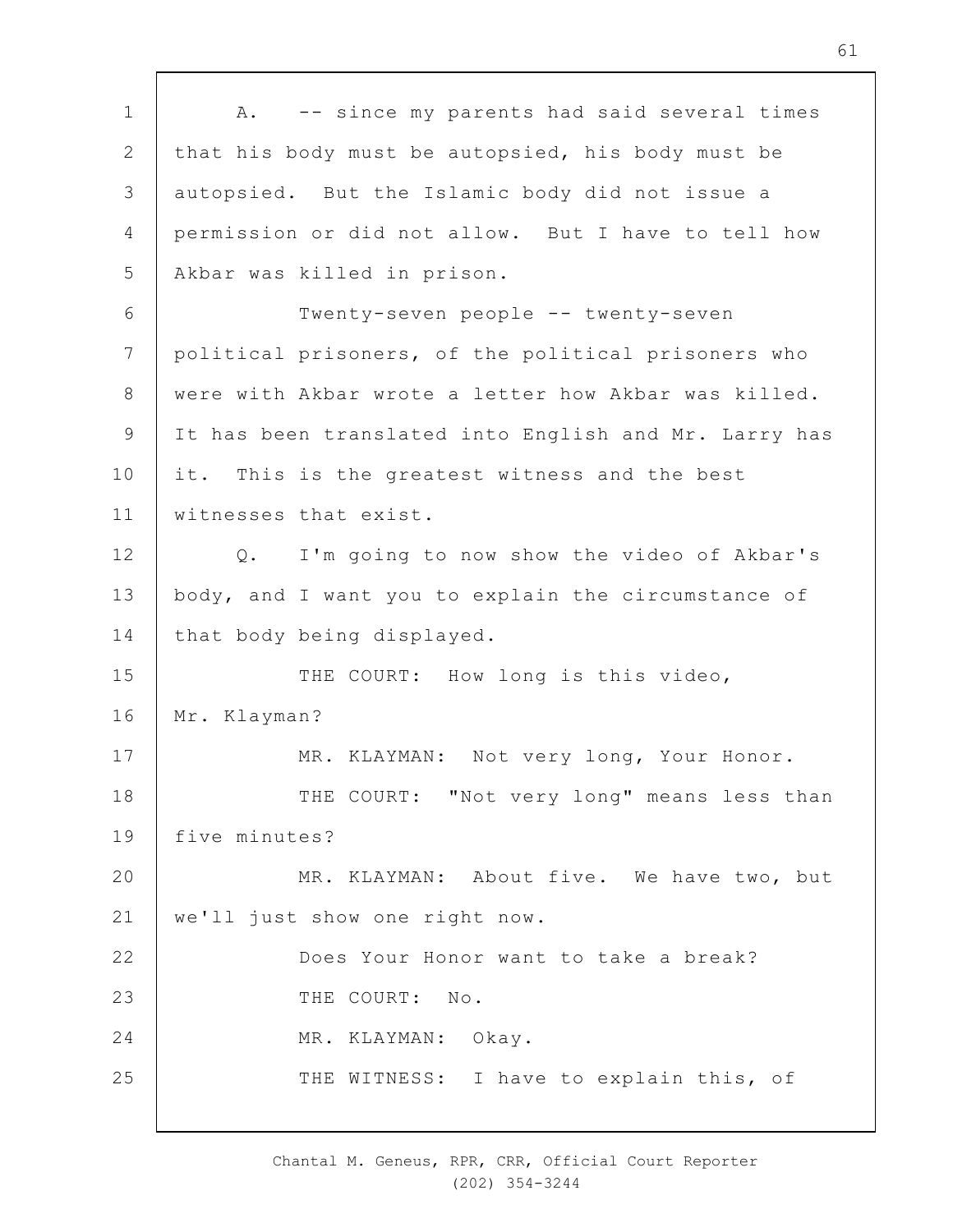1 2 3 4 5 6 7 8 9 10 11 12 13 14 15 16 17 18 19  $20$ 21 22 23 24 25 course. The video that -- MR. KLAYMAN: At least ten minutes. THE WITNESS: -- that's going to be displayed, the one -- the person who is crying over the body is me, because the world pressure caused that I was released from jail to go to Akbar's grave, but we used the opportunity, dug Akbar's grave. Then we did not know that there were -- they were eavesdropping and hearing devices there that the Ministry of Intelligence people had planted there. And they wanted to find out and observe the condition of Akbar and prevent us from stealing the body. They were afraid that we were going to take his body and take it out of the country discreetly for autopsy. But since there were hearing devices over there, the MOI Department of Amol called my father, that Manouchehr and some kids had dug the grave. I mean, what kind of plan do they have? And my father has asked them, how do they know -- how do you know? He was responded that we have hearing devices installed. Then my father called me on my mobile and asked me, are you at the graveyard -- at the grave site of Akbar? I answered him yes. Why did you dig the grave? And the MOI, Ministry of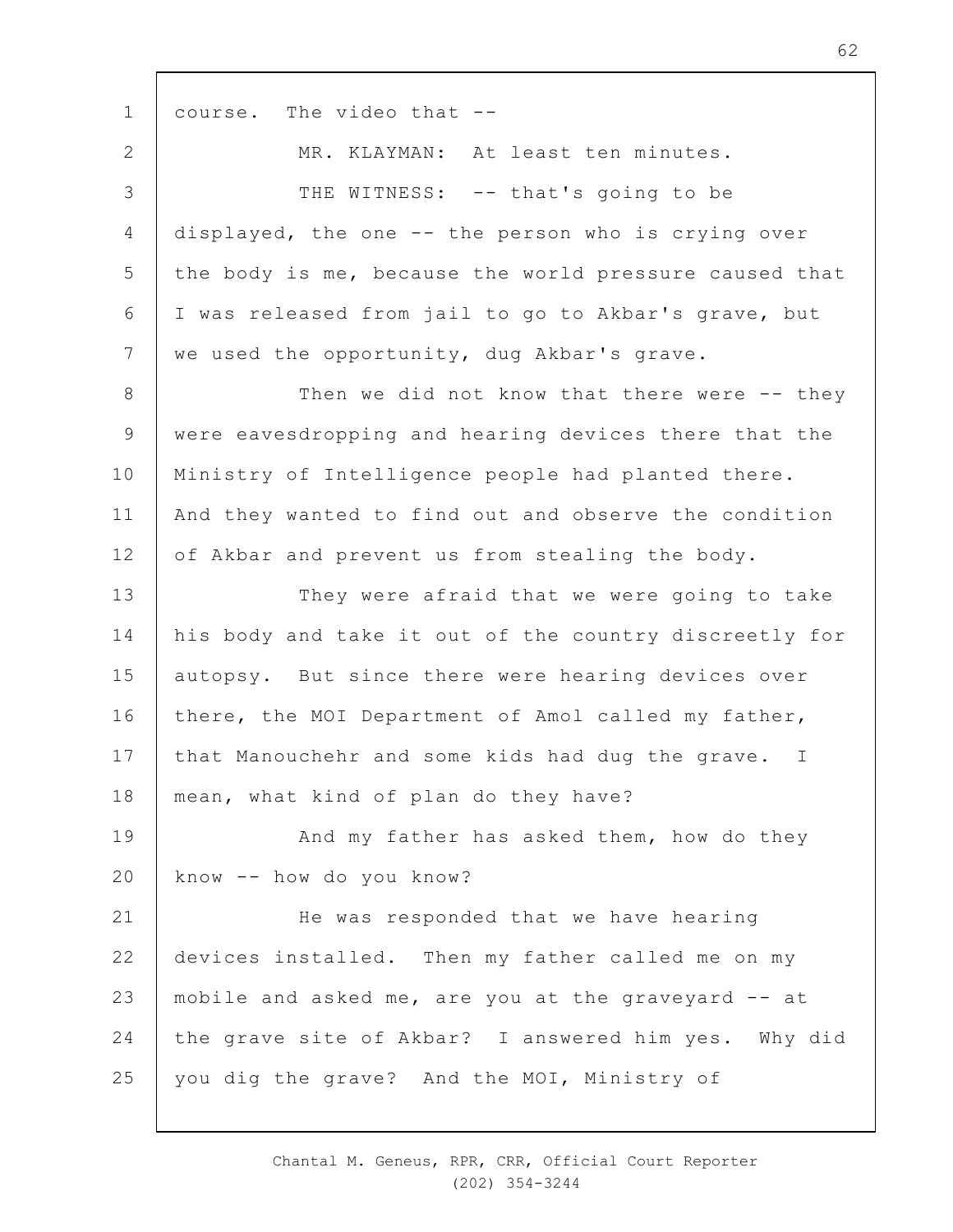1 2 3 4 5 6 7 8 9 10 11 12 13 14 15 16 17 18 19  $20$ 21 22 23 24 25 Intelligence in Amol, asking us why Manouchehr has dug the grave. Since I was missing Akbar and haven't seen his body, I wanted to see and inspect his body. The moment that I became unconscious -- and when -- when we inspected -- I inspected the body, I noticed that there was so much powder poured into his body that if we wanted to take it out, it would disintegrate. MR. KLAYMAN: Let me play the video. THE COURT: Mr. Klayman, before you play the video. Let's follow proper procedure. I need to know who took the video. I need it authenticated, when it is, where it is. I -- I still don't know what it is. I need to know who made the video, how he knows this is the video. And it needs to be marked as an exhibit at the trial. MR. KLAYMAN: Yes. I'm going to mark it as Exhibit 1, Your Honor. Plaintiffs' Exhibit 1. (Plaintiffs' Exhibit Number 1 was marked for identification.) BY MR. KLAYMAN: Q. Can you please tell us who made the video and when it was taken. A. Our friends with their mobiles. THE COURT: Mr. Klayman, your client is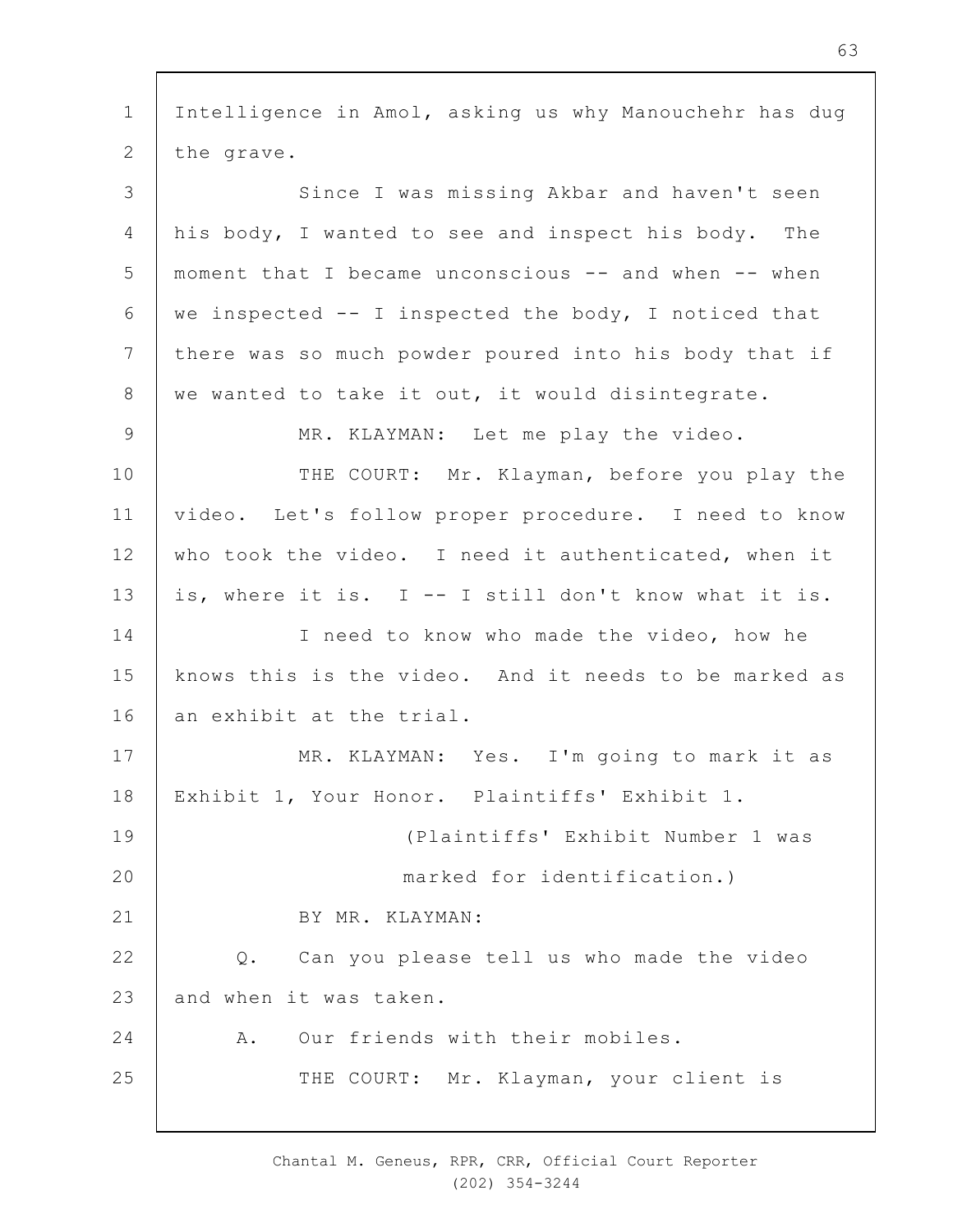| $\mathbf 1$     | wishing to speak to you. So why don't you speak to   |
|-----------------|------------------------------------------------------|
| $\mathbf{2}$    | your client.                                         |
| 3               | MS. MOHAMMADI: Your Honor, I --                      |
| $\overline{4}$  | THE COURT: Don't speak to me. Speak to               |
| 5               | your lawyer.                                         |
| $6\,$           | (Discussion held off the record.)                    |
| $7\phantom{.0}$ | BY MR. KLAYMAN:                                      |
| $\,8\,$         | Did a cousin of yours take the video?<br>Q.          |
| $\mathsf 9$     | THE INTERPRETER: Excuse me?                          |
| 10              | BY MR. KLAYMAN:                                      |
| 11              | Did a cousin of yours take the video?<br>$Q$ .       |
| 12              | MS. MOHAMMADI: [In Farsi].                           |
| 13              | Yes.                                                 |
| 14              | BY MR. KLAYMAN:                                      |
| 15              | Did he take it with a cell phone?<br>Q.              |
| 16              | A. Yes.                                              |
| 17              | When was it taken?<br>Q.                             |
| 18              | A. Exactly three days after -- three or four         |
| 19              | days after the burial. I don't know exactly how many |
| 20              | days. Three or four days, I think. I don't know      |
| 21              | exactly.                                             |
| 22              | THE COURT: I'm sorry. Three or four days             |
| 23              | after what?                                          |
| 24              | THE INTERPRETER: Burial.                             |
| 25              | THE COURT: Three or four days after the              |

 $\overline{\phantom{a}}$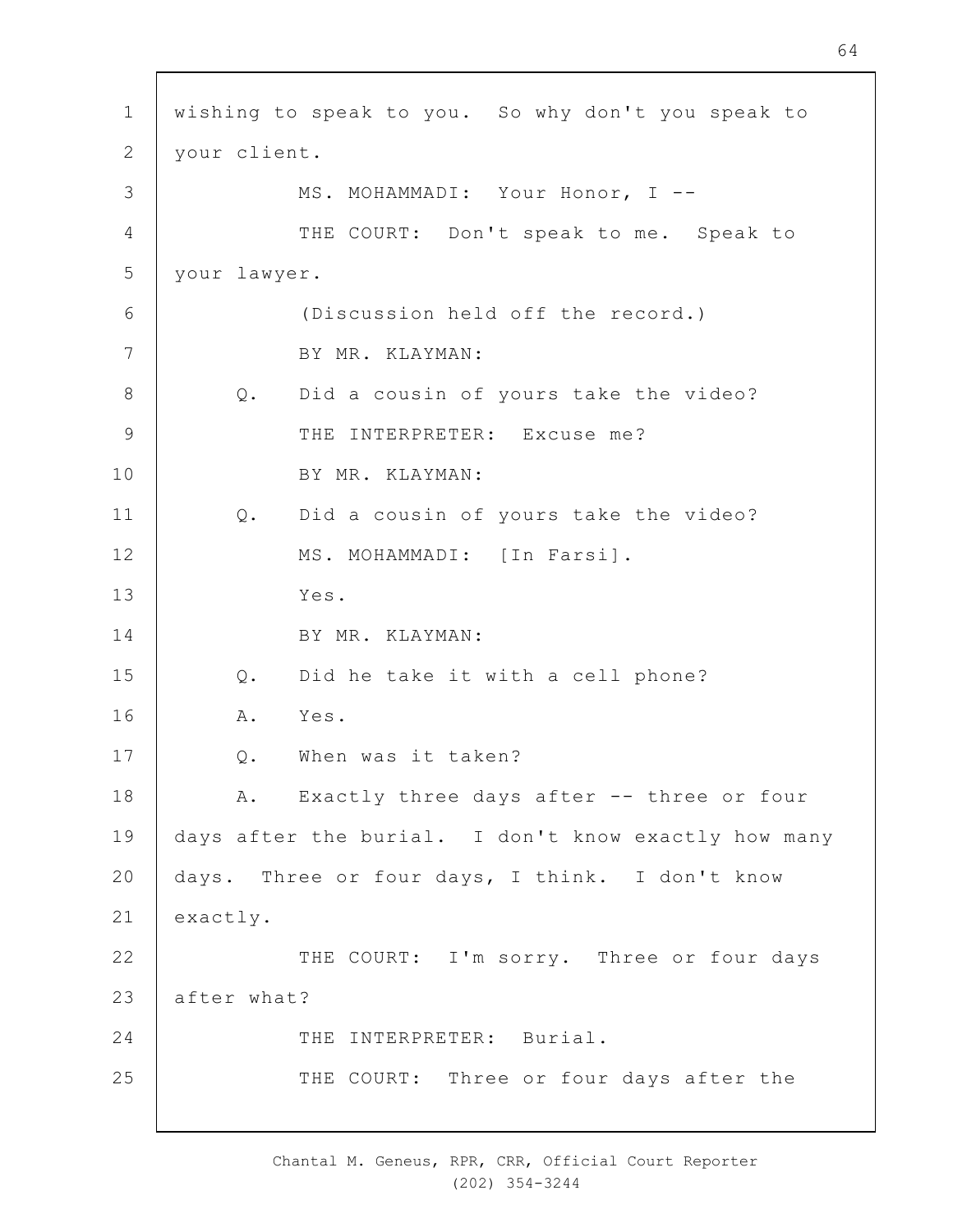1 2 3 4 5 6 7 8 9 10 11 12 13 14 15 16 17 18 19  $20$ 21 22 23 24 25 burial. And how long -- how long after Akbar's death did the burial occur? THE WITNESS: My parents were in Turkey. Two to three days after my parents arrived. Two to three days. BY MR. KLAYMAN: Q. Okay. So the video was taken how long after Akbar died? THE INTERPRETER: He says, "I don't know when he was buried." BY MR. KLAYMAN: Q. Generally speaking. A. I was in jail. Q. Days. Days. A. I don't know exactly. I don't know exactly when he was buried. Was three or four days. I don't know exactly. THE COURT: And what year was it, if you don't know the exact date? THE WITNESS: Seven years ago. Approximately seven years ago. Between seven - between seven to eight years ago. THE COURT: Is there any marking on the videotape that indicates the date that it was taken? THE WITNESS: It -- I can -- it's not in my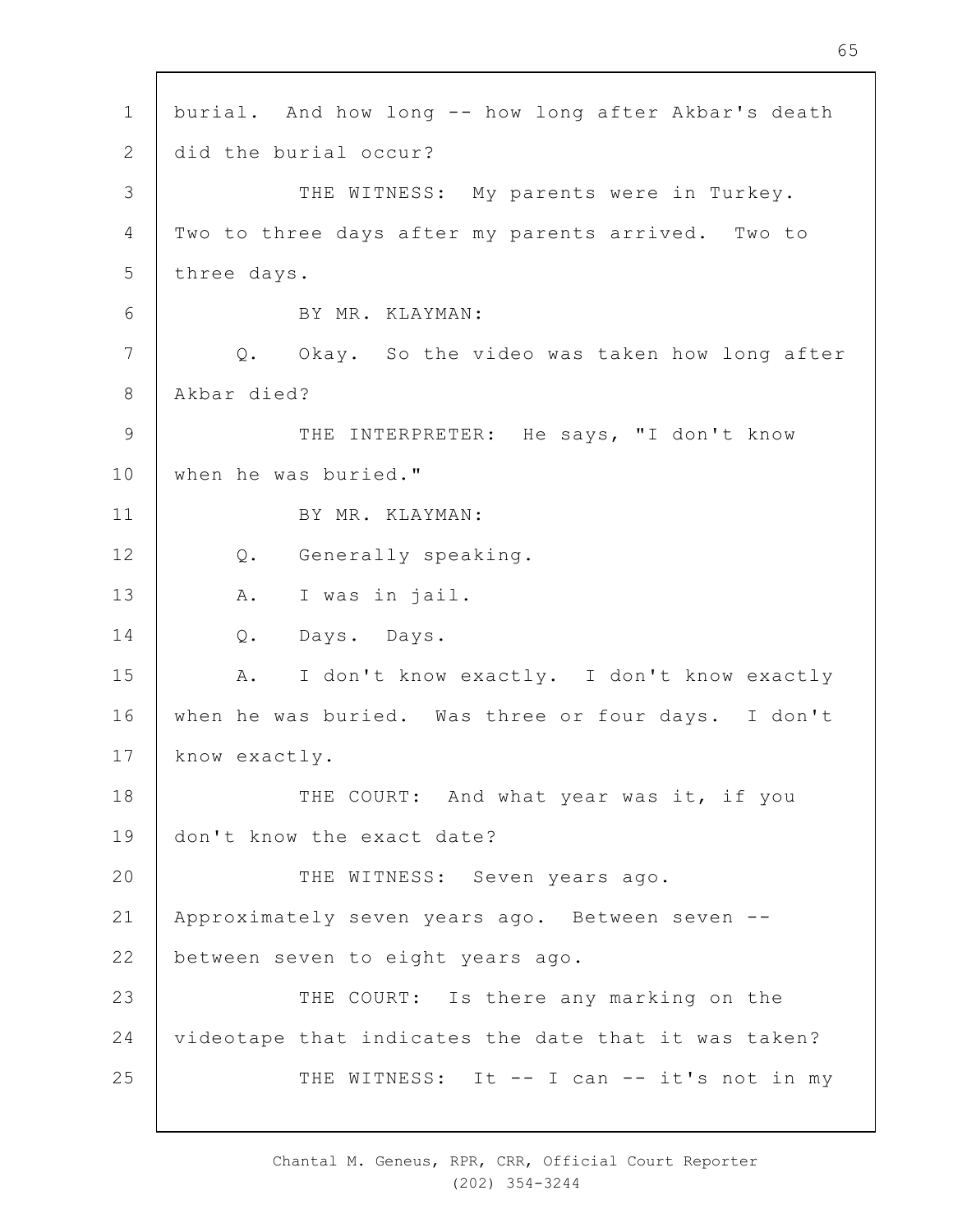1 2 3 4 5 6 7 8 9 10 11 12 13 14 15 16 17 18 19  $20$ 21 22 23 24 25 memory, but it's over in the documents. I don't know the dates. BY MR. KLAYMAN: Q. Is there any marking -- A. Seven years ago [in English]. Q. Is there any marking in the video as to when it was taken? A. Yes, it does have a marking. The video has a marking. Q. Okay. MR. KLAYMAN: Shall I play it, Your Honor. THE COURT: Can you look -- is the video -is the marking of the date on the display of the videotape, or is it outside the videotape? THE WITNESS: I only saw one time. Ever since, I cannot look at it, you know. I cannot. THE COURT: Mr. Klayman --THE WITNESS: I cannot look at it. I don't know. THE COURT: -- you looked at the videotape. Does it have a marking on the images? MR. KLAYMAN: I don't recollect, Your Honor. THE COURT: And on the outside of the videotape, does it have an indication? MR. KLAYMAN: Your Honor, this is taken off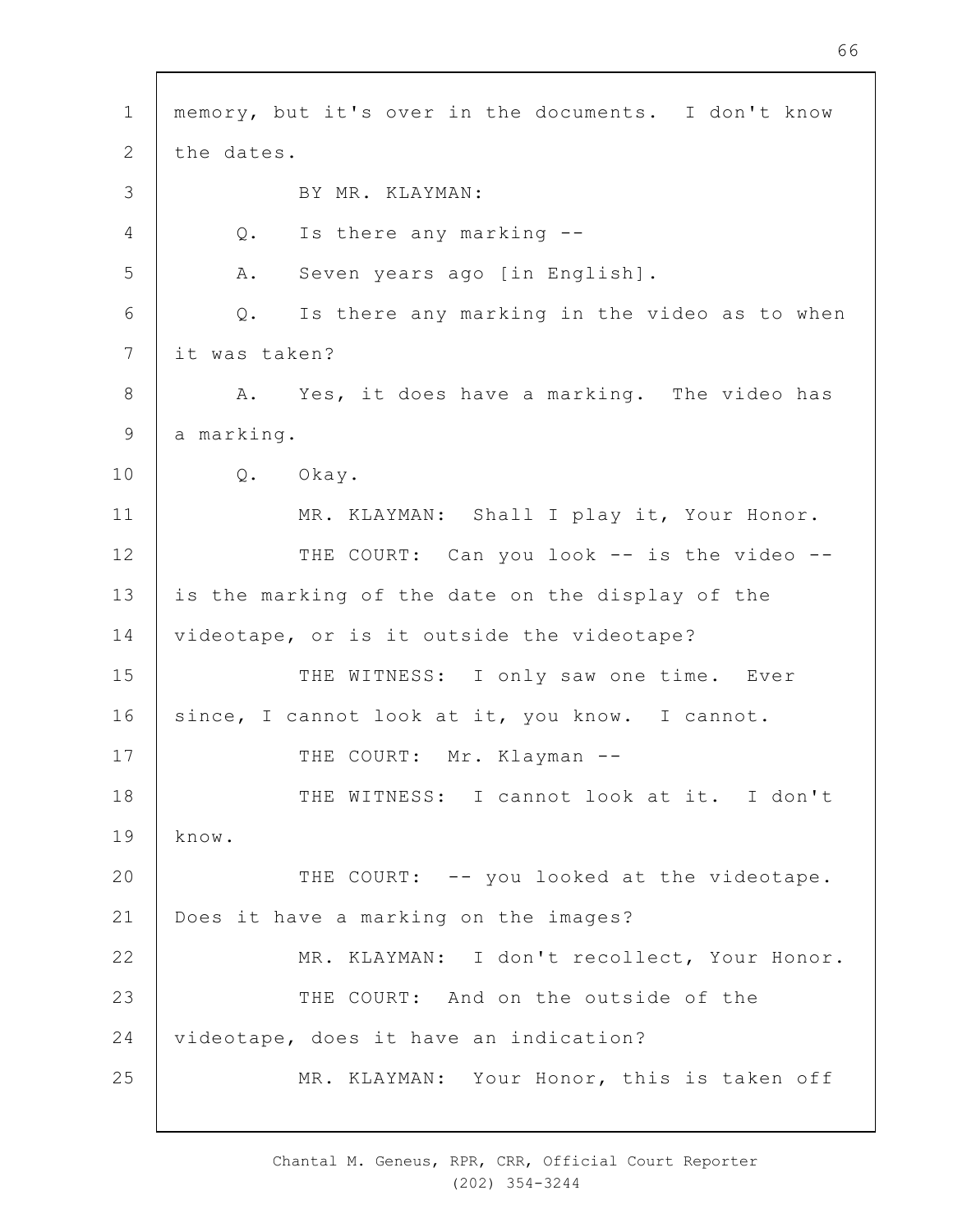1 2 3 4 5 6 7 8 9 10 11 12 13 14 15 16 17 18 19  $20$ 21 22 23 24 25 of YouTube. It's on YouTube, the video. THE COURT: I see. Okay. MR. KLAYMAN: But Miss Mohammadi can also testify to this. She has more exact knowledge. THE COURT: All right. Okay. Proceed. (Whereupon, the video was played.) THE COURT: And who is present? Was Mr. Mohammadi present during this? Who was present? Stop this. MR. KLAYMAN: He was and the cousin. THE COURT: It looks like a lot of footage. Could you stop the playing of this. I would like it authenticated first. So now we know that it's a vague date about seven years ago. This witness was there. His cousin was making the videotape on the cell phone. We see lots of other people around. Who were all -- what is the context for this? BY MR. KLAYMAN: Q. Who was present when this video -- MR. KLAYMAN: I'm sorry, Your Honor. I don't mean to interrupt. BY MR. KLAYMAN: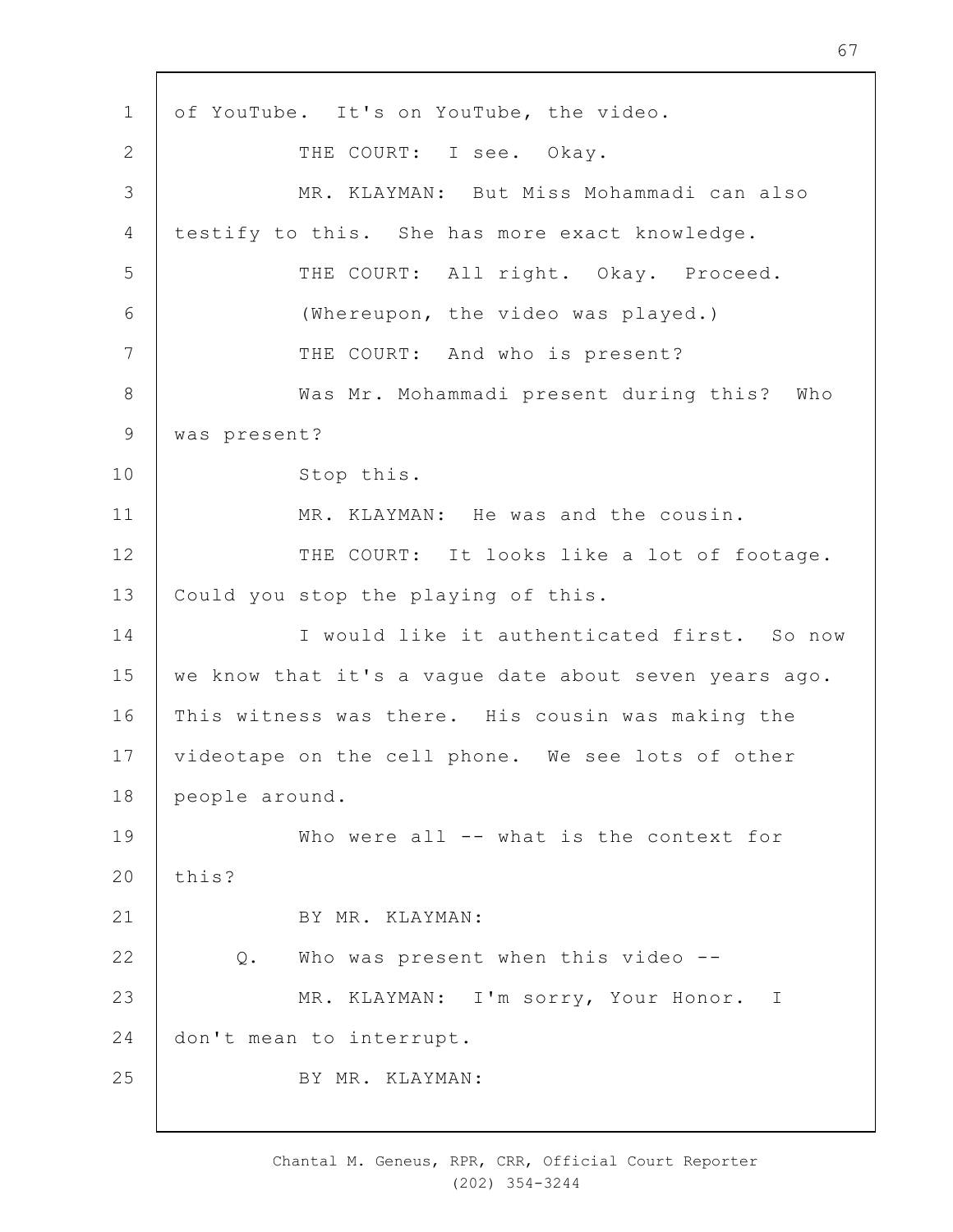1 2 3 4 5 6 7 8 9 10 11 12 13 14 15 16 17 18 19  $20$ 21 22 23 24 25 Q. Who was present when the video was taken? A. We were eight to ten people. We went and dug the grave. We were -- our intention was to steal the body and we -- when we noticed that there were so much dust displayed on the body, and we thought that he would disintegrate and fall apart. My cousin asked me to come and see Akbar for the last time. And I said that since I haven't seen the body, okay, I will. That moment, all the young people have mobile. My cousin videoed it with the mobile. THE INTERPRETER: "Mobile" is a cell phone. THE WITNESS: I don't know who exactly videoed it, but I knew that someone among those people, among the kids, since I was so unconscious and crying, I did not know where I was. You can see me crying. MR. KLAYMAN: Is that sufficient, Your Honor? THE COURT: All right. Go ahead. MR. KLAYMAN: He can identify that these events occurred. THE COURT: All right. Proceed. MR. KLAYMAN: Thank you. (Whereupon, the video was played.) MR. KLAYMAN: This is another video, Your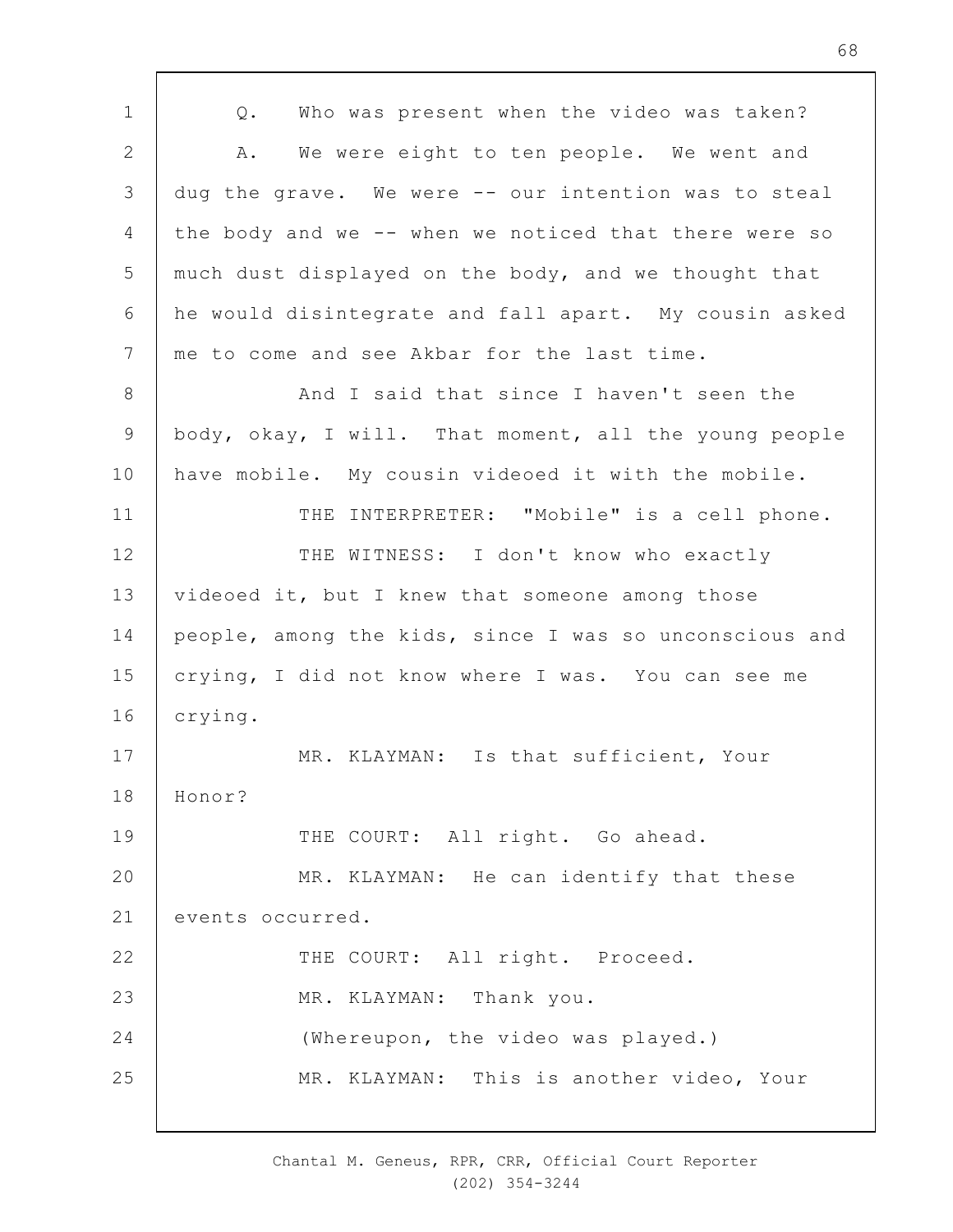1 2 3 4 5 6 7 8 9 10 11 12 13 14 15 16 17 18 19  $20$ 21 22 23 24 25 Honor. I can stop and ask questions. THE COURT: Stop it, please. What is the next video you're going to be playing, Mr. Klayman? MR. KLAYMAN: The burial of Mr. Akbar. The burial. MS. MOHAMMADI: Yes. The regime tortured him, showing the body. There's like a bone under the skin. It's not like my brother. My mother, you know, hardly recognized him. It's really -- THE COURT: All right. So just a second. So the first we saw, with a group of men who went at some date about seven years ago after he was buried, that was Plaintiffs' Exhibit 1. MR. KLAYMAN: Correct. Right. THE COURT: Is this part of the same videotape or a separate videotape? MR. KLAYMAN: It's a second video. THE COURT: Okay. So you have to establish what this is, what it is we're looking at and what the exhibit number is. MR. KLAYMAN: Okay. BY MR. KLAYMAN: Q. Let's just go back. The video you just saw was taken just a few days after Akbar was killed,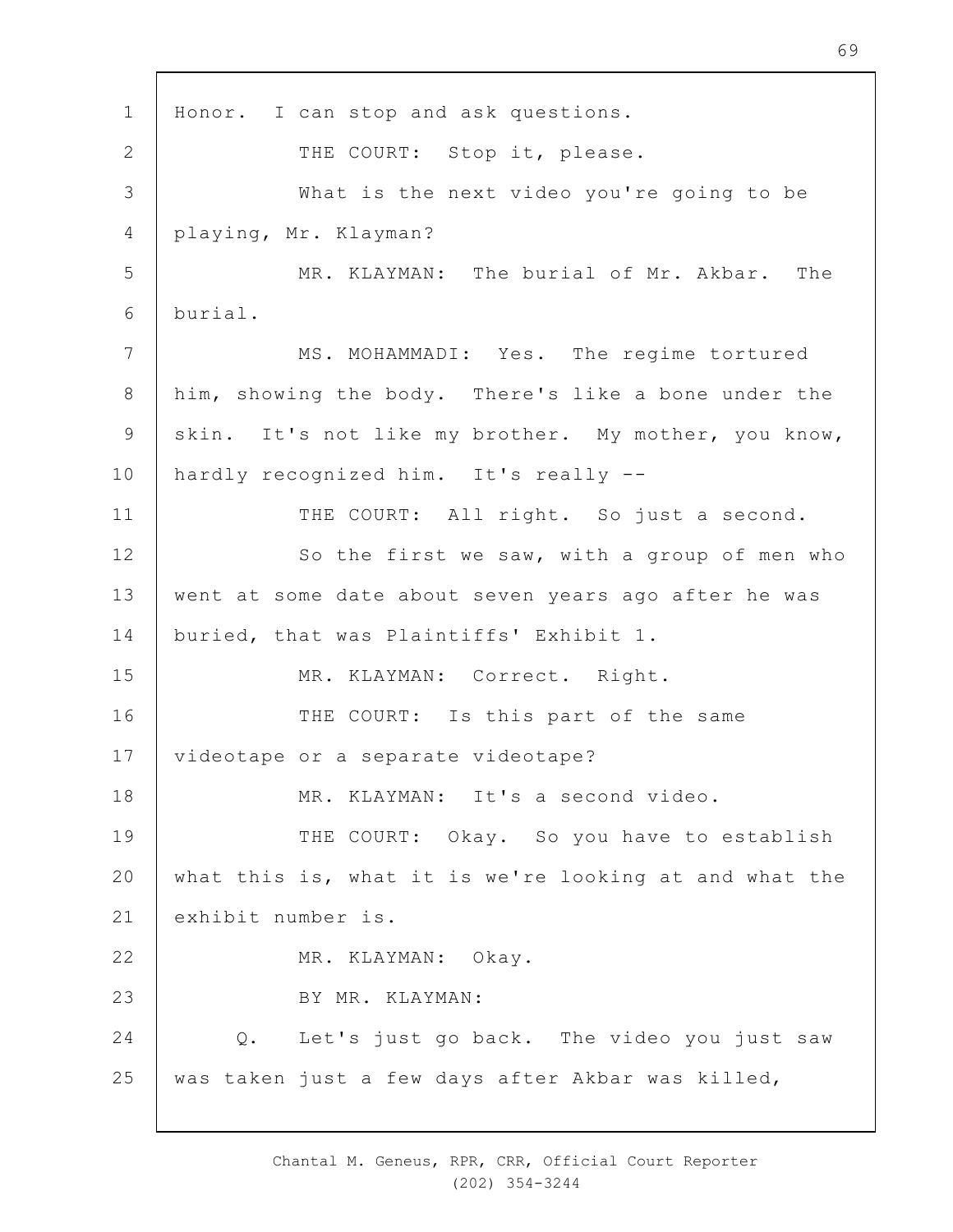1 2 3 4 5 6 7 8 9 10 11 12 13 14 15 16 17 18 19  $20$ 21 22 23 24 25 correct? A. Yes. Q. And that is a picture of you in the video crying over Akbar's body? THE COURT: You have to speak, Mr. Mohammadi. THE WITNESS: Yes. BY MR. KLAYMAN: Q. And you were able to recognize this scene in this video as having taken place with you there and your cousin filming it? A. Exactly, yes. Yes, of me. Q. Were you present on any other occasion when a video was made of Akbar's body? A. No. That's the only one. MR. KLAYMAN: Okay. We'll introduce the other one with Miss Mohammadi. THE COURT: That would be appropriate. MR. KLAYMAN: Okay. BY MR. KLAYMAN: Q. How is it that you came to be present a few days after Akbar was killed? How is it that you came to be out of the prison? A. I was in jail. Then the Farsi media pressure incurred on -- also the newspapers inside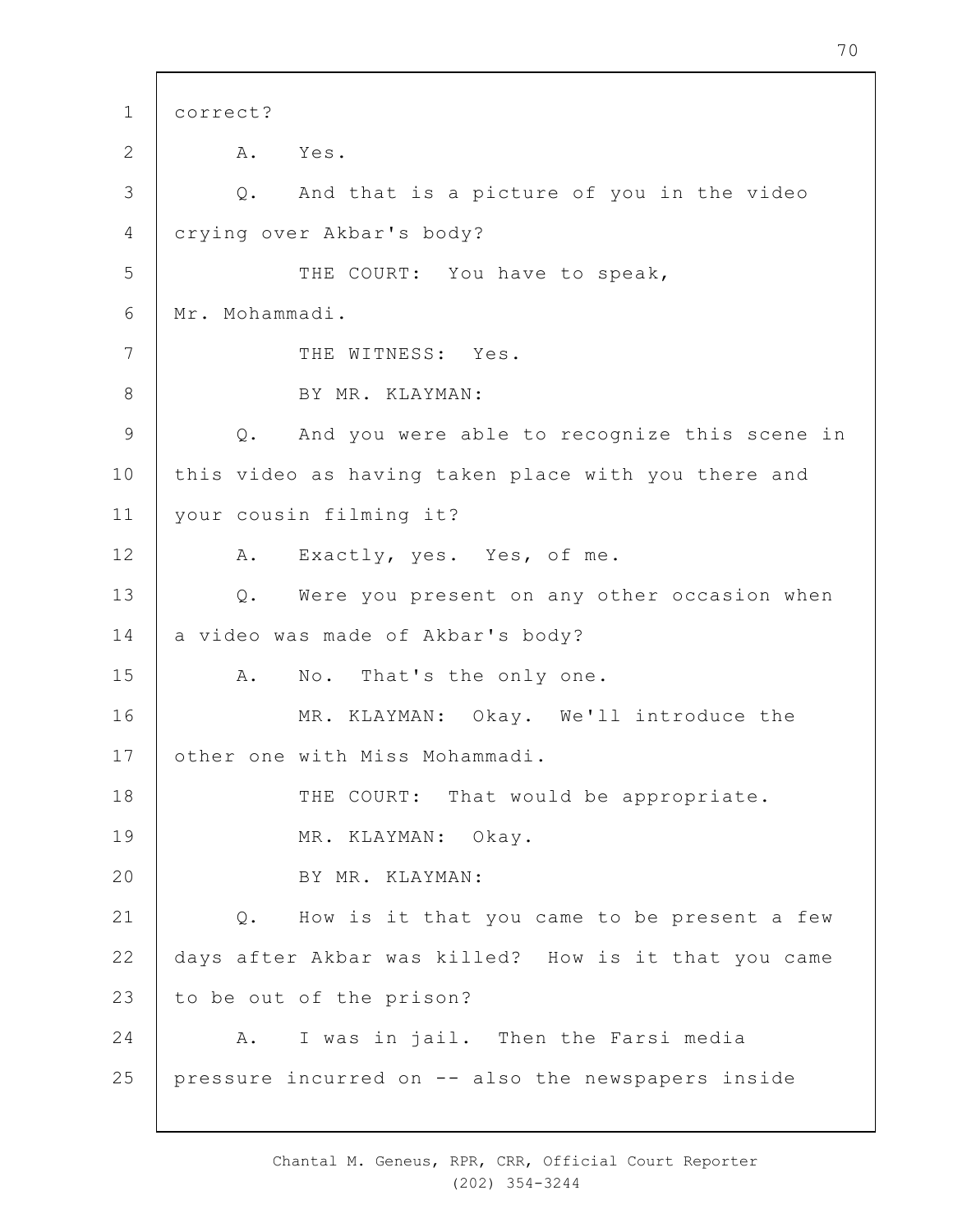1 2 3 4 5 6 7 8 9 10 11 12 13 14 15 16 17 18 19  $20$ 21 22 23 24 25 Iran were so-called the reformists and critical of the regime; Amnesty International, the Human Rights Watch, then European Union; also the State Department of the United States officially brought up my name that Manouchehr is sick or -- and have to be given a few days release time so that he can go and cure himself. And the regime was under pressure, under one condition agreed to release me from jail to participate in the burial service of my brother under the condition that when I was released, I wouldn't give any interviews to the media, no interview being given to any media. Any radio and TV call me, I shouldn't answer them. I accepted. But when I was released, I heard that my brother had been buried a few days ago. Then we decided to steal his body, three very friendly friends, one of them my uncle. Q. We testified to this already. I believe we testified -- THE COURT: So what is your next question? MR. KLAYMAN: Okay. BY MR. KLAYMAN: Q. What happened to you after you saw the body? What -- where did you go? A. I didn't go anywhere. MOI, Ministry of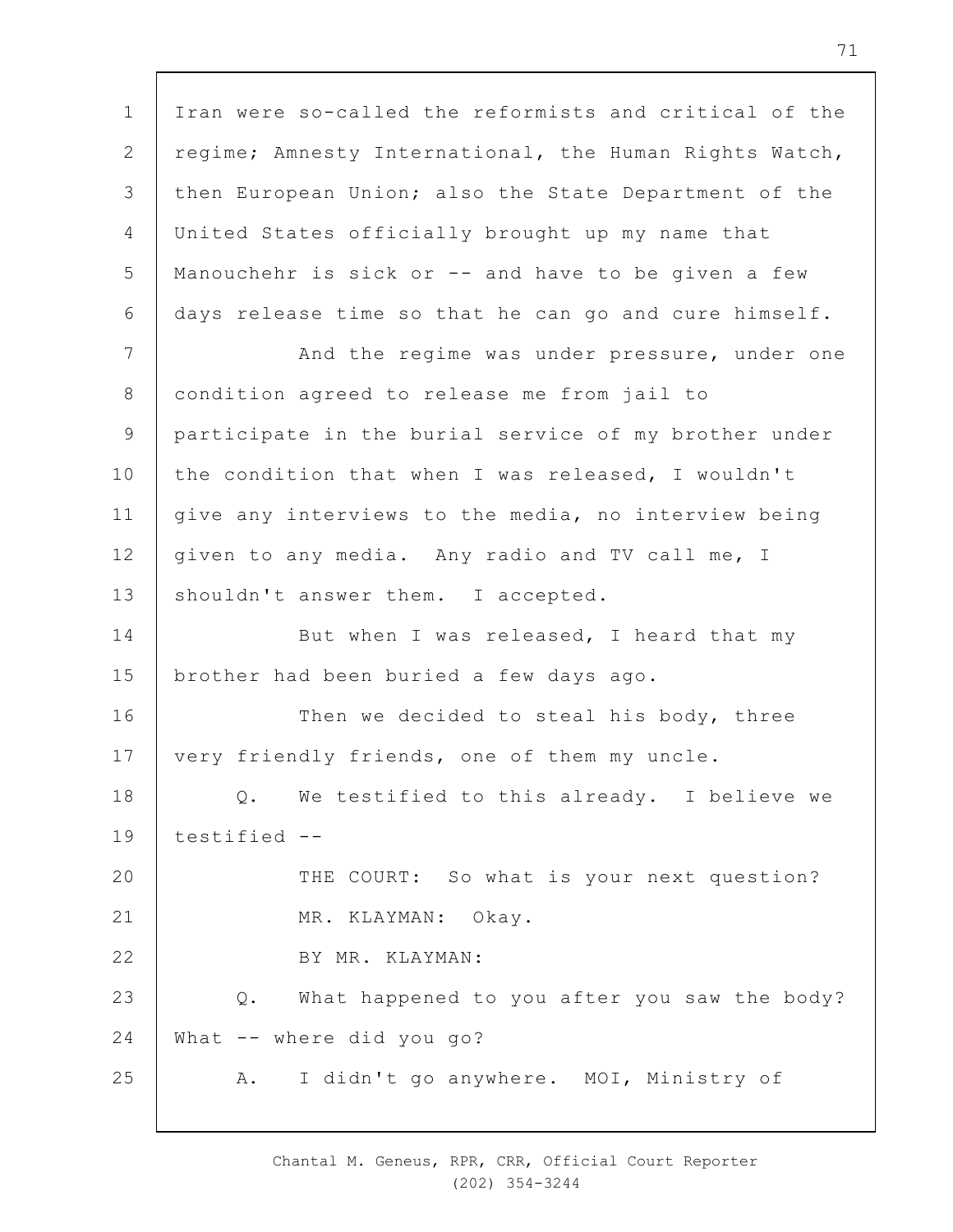1 2 3 4 5 6 7 8 9 10 11 12 13 14 15 16 17 18 19  $20$ 21 22 23 24 25 Intelligence, was informed and wanted to take me to jail; we want to know why you dug the grave. They wanted -- since I was missing my brother, I did unearth the grave. I didn't tell them that we had intention of stealing the body and taking it out of the country. Then they accepted. Since then, a few days later, I escaped, since they intended to take me back to jail. But I had explained -- I explained to you how -- why the Democratic Party, Kurdish Democratic Party of Iran, based in Iraq, took me out of the country. THE COURT: Mr. Klayman, you --THE WITNESS: I testified about that. THE COURT: -- ask your next question. MR. KLAYMAN: All right. BY MR. KLAYMAN: Q. When you were -- before you were arrested in Iran, did you own certain property of a bakery or something like that? A. Yes. Family type bakery. Q. Yeah. What did the bakery do? A. We were managing it. It was the largest productive bakery in the city, and we would cover all the stores. And I was a teacher as well -- I was a student as well.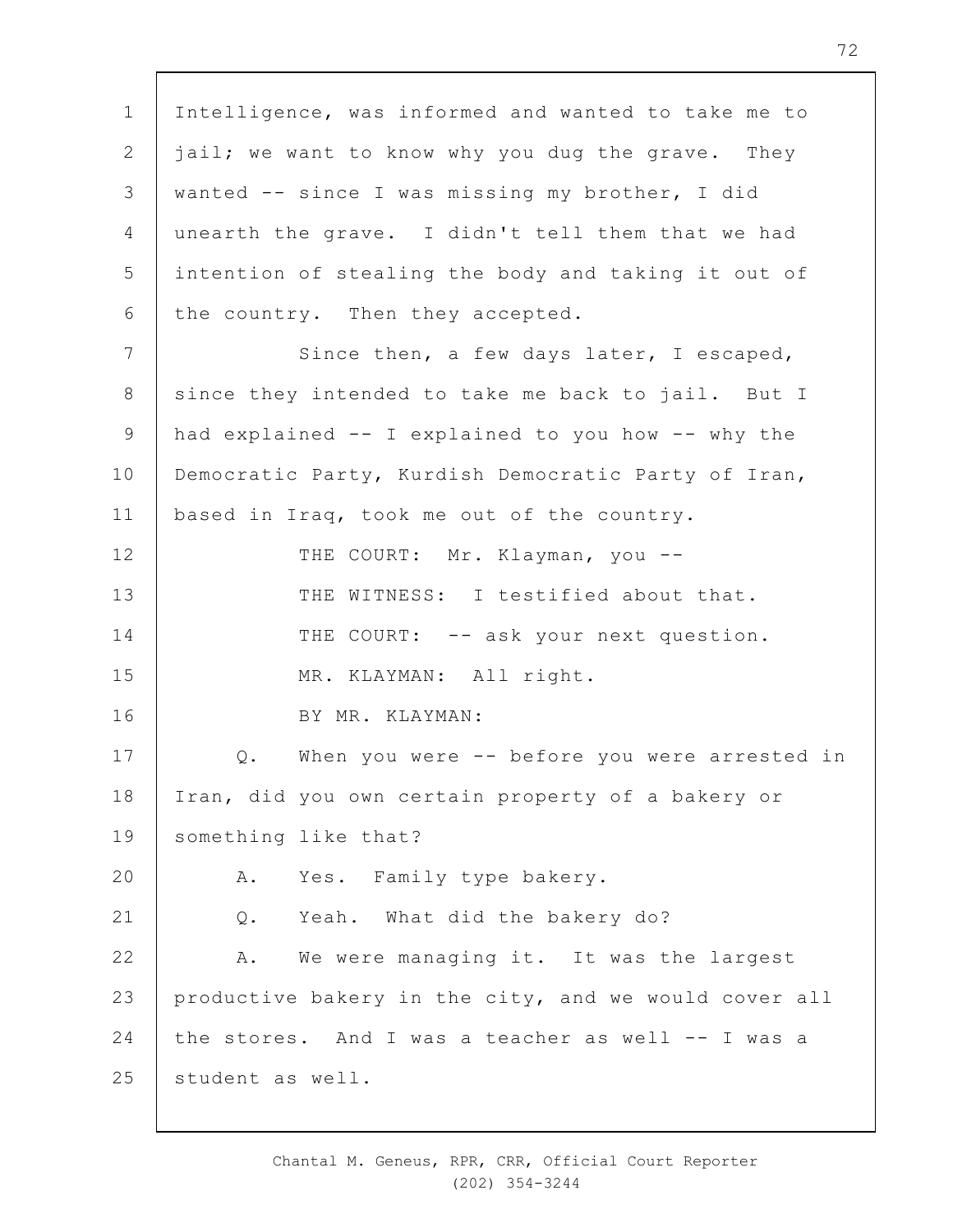| $1\,$          | Q. Yesterday, I asked you to calculate what             |
|----------------|---------------------------------------------------------|
| $\mathbf{2}$   | economic -- what economic damage you have suffered as   |
| 3              | a result of what happened to you, as caused by the      |
| 4              | regime.                                                 |
| 5              | I suffered the most psychologically.<br>Α.              |
| 6              | What do you $-$<br>Q.                                   |
| $7\phantom{.}$ | They set our house on fire.<br>Α.                       |
| $8\,$          | $Q$ .<br>Yes. We've been through this. But I want       |
| $\mathsf 9$    | to know what you have lost in terms of money from the   |
| 10             | point that you were arrested to today.                  |
| 11             | Too much. If I was -- today, I was in Iran,<br>Α.       |
| 12             | it was the most productive plant and covering all the   |
| 13             | stores. We would -- my share, calculating it based on   |
| 14             | dollars, it would be \$10 million from the bakery since |
| 15             | we were covering all the city stores, the bakeries,     |
| 16             | our product.                                            |
| 17             | THE COURT: Was this a family-owned bakery?              |
| 18             | THE WITNESS: Yes. It was family-owned                   |
| 19             | bakery.                                                 |
| 20             | THE COURT: So did your parents own it?                  |
| 21             | THE WITNESS: Yes, but we were all together.             |
| 22             | Together [in English].                                  |
| 23             | BY MR. KLAYMAN:                                         |
| 24             | Did you have an ownership share as well?<br>$Q$ .       |
| 25             | Did you have an ownership share as well?                |
|                |                                                         |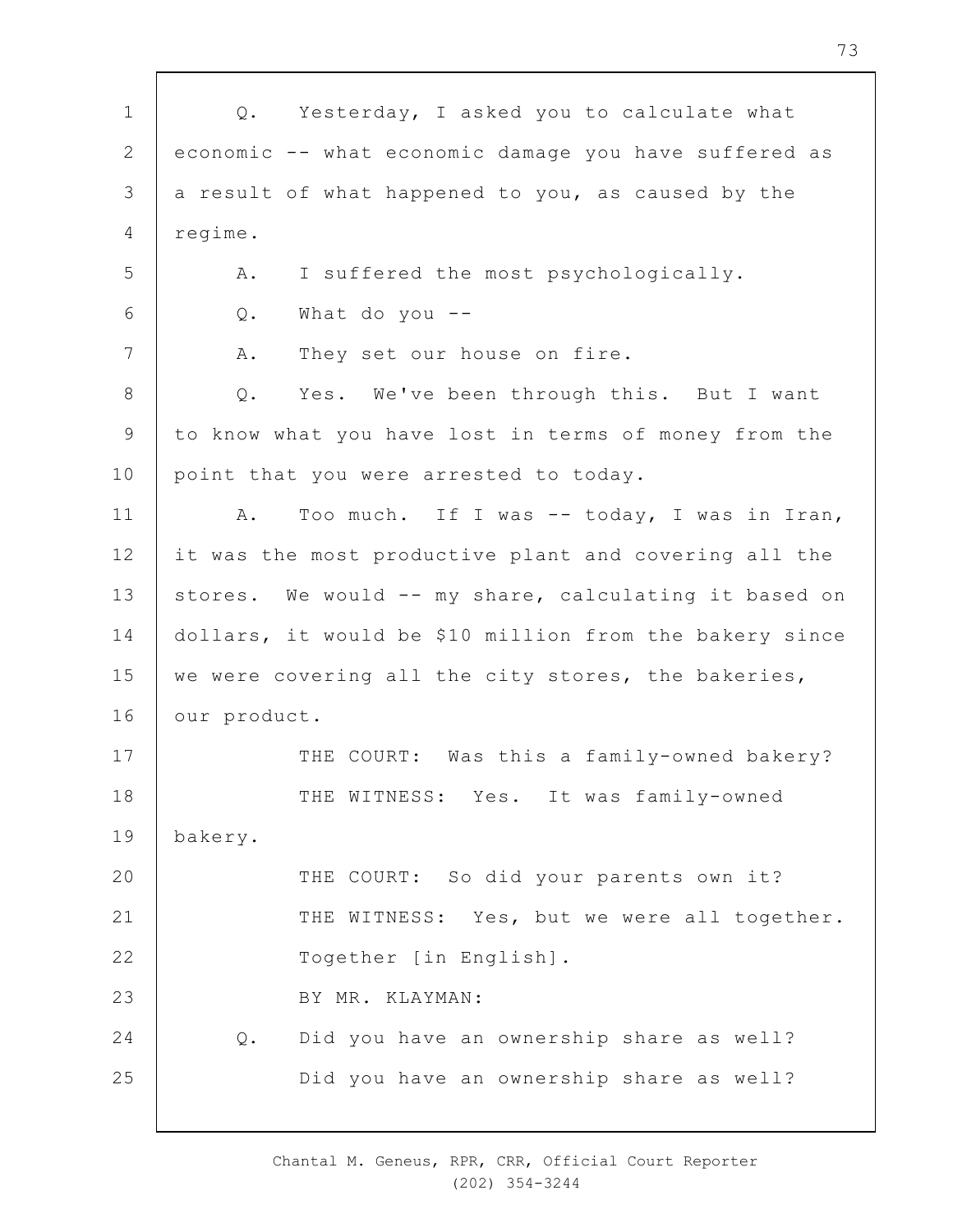| $\mathbf 1$     | Yes, I have ownership share.<br>Α.                      |
|-----------------|---------------------------------------------------------|
| $\mathbf{2}$    | And that was worth \$10 million?<br>Q.                  |
| $\mathcal{S}$   | Until now, yes, \$10 million from being as an<br>Α.     |
| 4               | instructor, from that aspect, since then they fired me  |
| 5               | from that position as a teacher.                        |
| 6               | Okay. Are you --<br>Q.                                  |
| $7\phantom{.0}$ | 10 million.<br>Α.                                       |
| $8\,$           | So your ownership share was worth \$10<br>Q.            |
| $\mathsf 9$     | million?                                                |
| 10              | A.<br>Yes.                                              |
| 11              | THE COURT: Mr. Klayman, you need to                     |
| 12              | establish how long the bakery has been in existence,    |
| 13              | what its annual revenue was, how many people owned a    |
| 14              | share of the bakery. I really don't have a -- where     |
| 15              | does he come up with \$10 million? Is that \$10 million |
| 16              | his share of the revenue over the past ten years? I'm   |
| 17              | not understanding where he gets the \$10 million        |
| 18              | figure. You just have to establish that.                |
| 19              | BY MR. KLAYMAN:                                         |
| 20              | Can you address the Judge's question?<br>Q.             |
| 21              | About sixteen years ago, from then onward.<br>Α.        |
| 22              | THE COURT: Let me just ask the question.                |
| 23              | How long has the bakery been in existence?              |
| 24              | THE INTERPRETER: I'm asking, he says.                   |
| 25              | THE WITNESS: Five, six years prior to being             |
|                 |                                                         |

- 11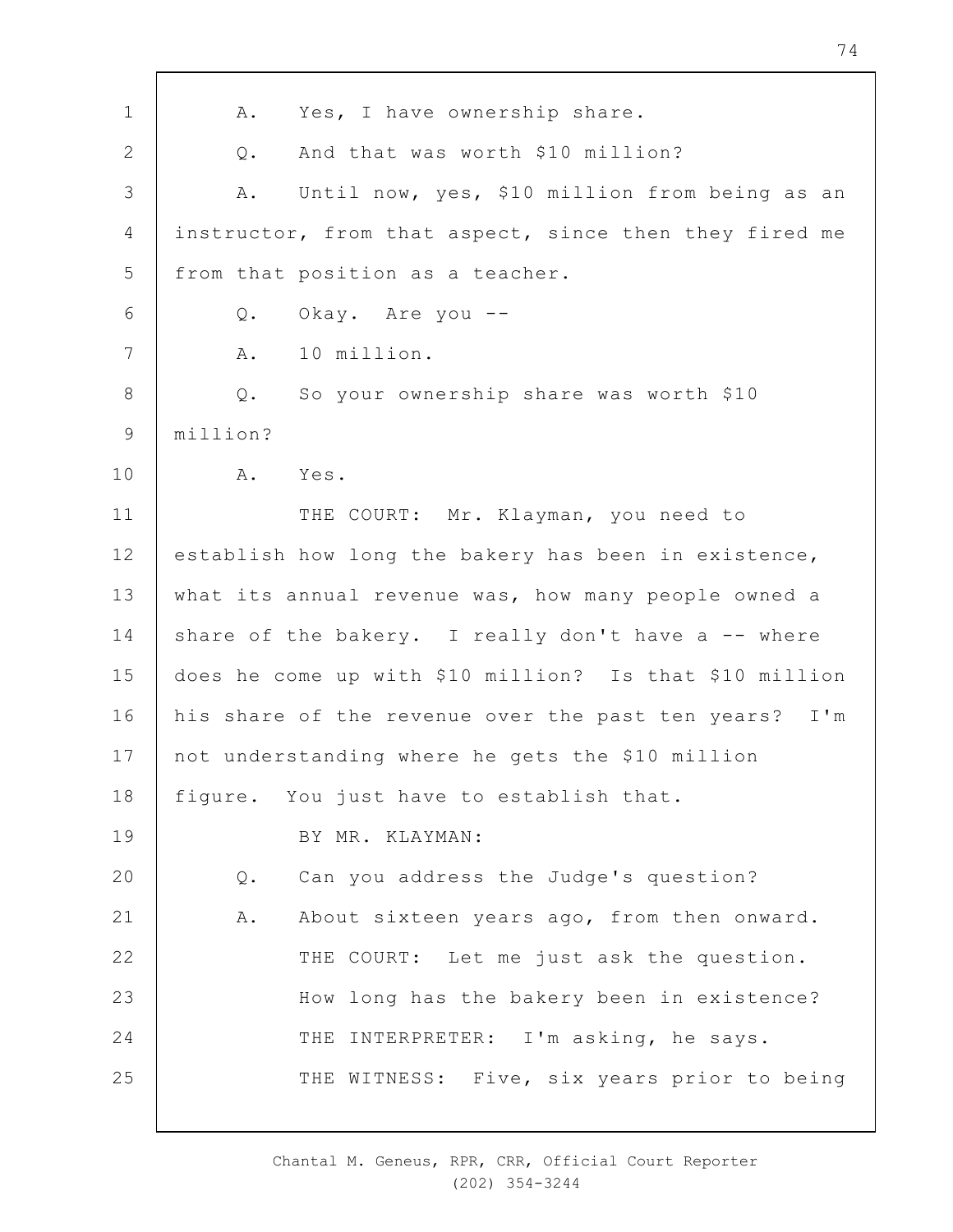1 2 3 4 5 6 7 8 9 10 11 12 13 14 15 16 17 18 19  $20$ 21 22 23 24 25 arrested. THE INTERPRETER: I'm asking him when was that? The year. Give me a year. And he says -- THE WITNESS: -- fifteen years ago. BY MR. KLAYMAN: Q. And was the bakery established by members of your family? THE INTERPRETER: I asked him, give me a time and a date exactly. THE WITNESS: It was established in 1999. The bakery was established in 1999. THE COURT: And who established the bakery? THE INTERPRETER: Pardon me? THE COURT: Who established the bakery? THE WITNESS: It was established by the family, parents, Akbar, and myself. But the main role -- everybody was a participant, but the main role, we had the main role. Myself and Akbar had the main role. THE COURT: And what was the revenue of the bakery on an annual basis? THE WITNESS: Sometimes the revenue was one million toman per day. THE INTERPRETER: I have to calculate it. MR. KLAYMAN: Spell "toman."

> Chantal M. Geneus, RPR, CRR, Official Court Reporter (202) 354-3244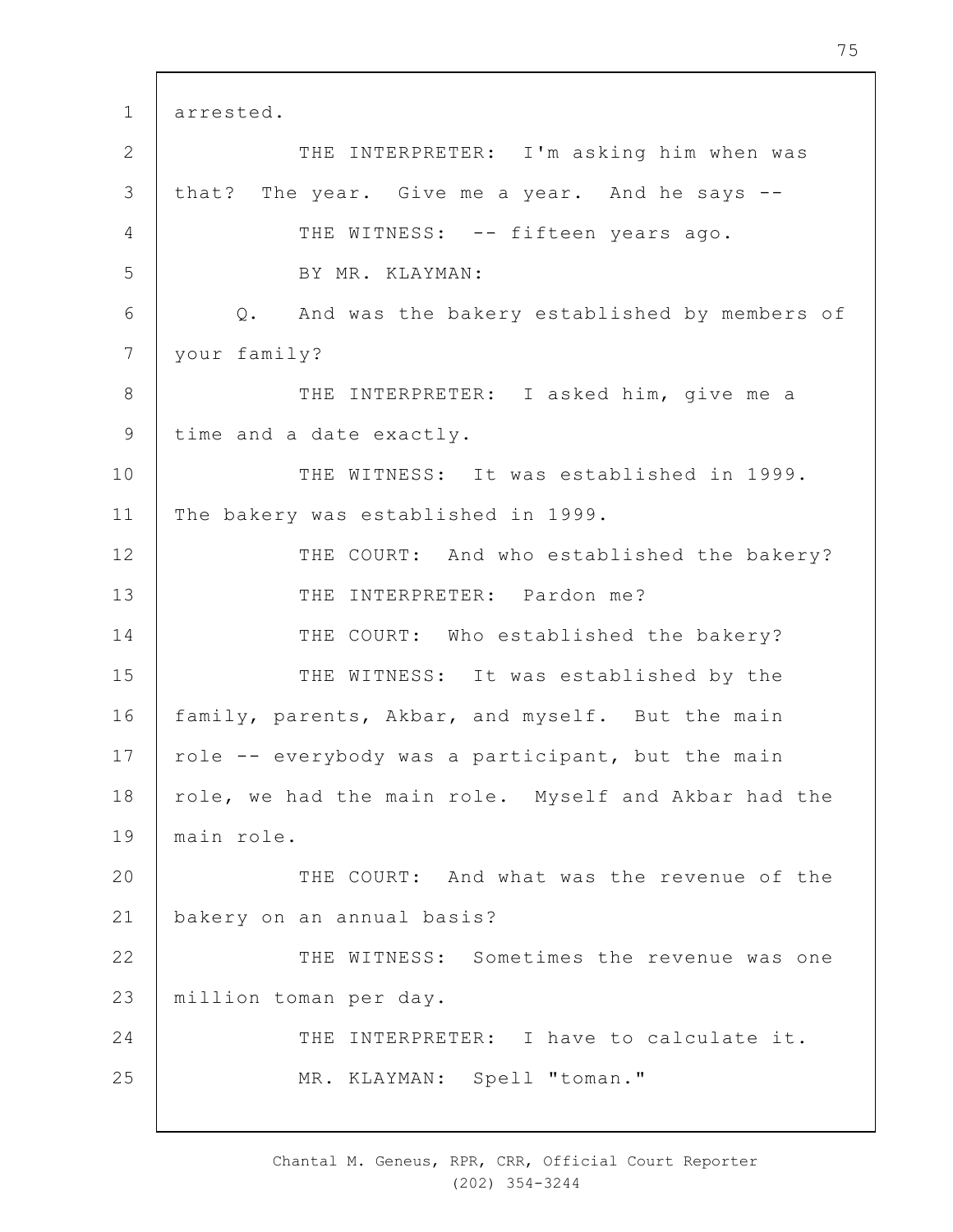1 2 3 4 5 6 7 8 9 10 11 12 13 14 15 16 17 18 19  $20$ 21 22 23 24 25 THE INTERPRETER: Toman is right now every dollar is 35 -- 3,500 tomans now, right now, today. A few months ago, it was 4,000 tomans per dollar. THE COURT: All right. THE INTERPRETER: In 1979, prior to 1979, every dollar was worth 7 tomans. THE COURT: All right. That's okay. So starting in 1999, the bakery made one million toman per day? THE INTERPRETER: Occasionally. That was the revenue, yes. Occasionally. MR. KLAYMAN: "Occasionally" mean generally? Ask him the question. THE INTERPRETER: Yes. THE WITNESS: We were God in those days. THE INTERPRETER: This is not the answer. THE COURT: All right. Let's move on. THE WITNESS: The high time and the low time -- MR. KLAYMAN: Your Honor, I can supplement the affidavits with this. THE WITNESS: One million toman. THE COURT: Okay. You're going to damages, and just saying, owned a bakery and worth \$10 million and that's how much I lost, it really doesn't give me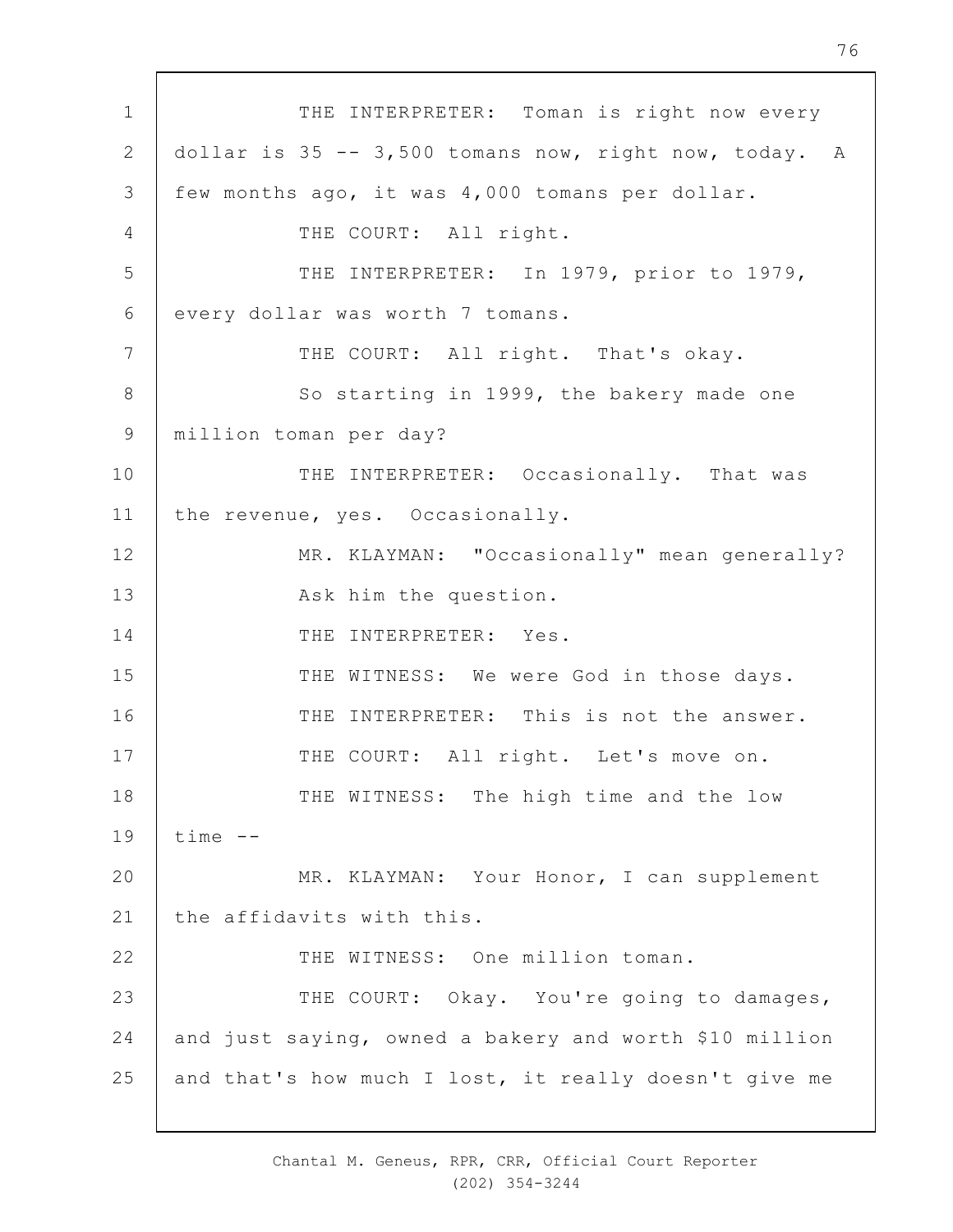1 2 3 4 5 6 7 8 9 10 11 12 13 14 15 16 17 18 19  $20$ 21 22 23 24 25 a foundation that's satisfactory to justify that as an economic damage, so you're welcome to try and supplement that. Let's move on. MR. KLAYMAN: Just so, Your Honor, I'm sure you're aware, because of his emotional state, it's hard for him to focus. We have to sit down with him on that. You ask one question, and it's going in one ear -- BY MR. KLAYMAN: Q. Are you currently employed? A. No. Q. If you had been living in Iran and nothing had happened -- A. I was a most successful person. Q. Yeah. How much -- if you were still back in Iran and you hadn't been a political activist and you hadn't been tortured and your brother hadn't been killed and parents persecuted, just living in Iran, based on your expertise, how much would you have been making per year? A. Look, at that time, I had three sets of buildings that you would be calculating, based on dollar value, would be 7-, \$800,000. Q. A year?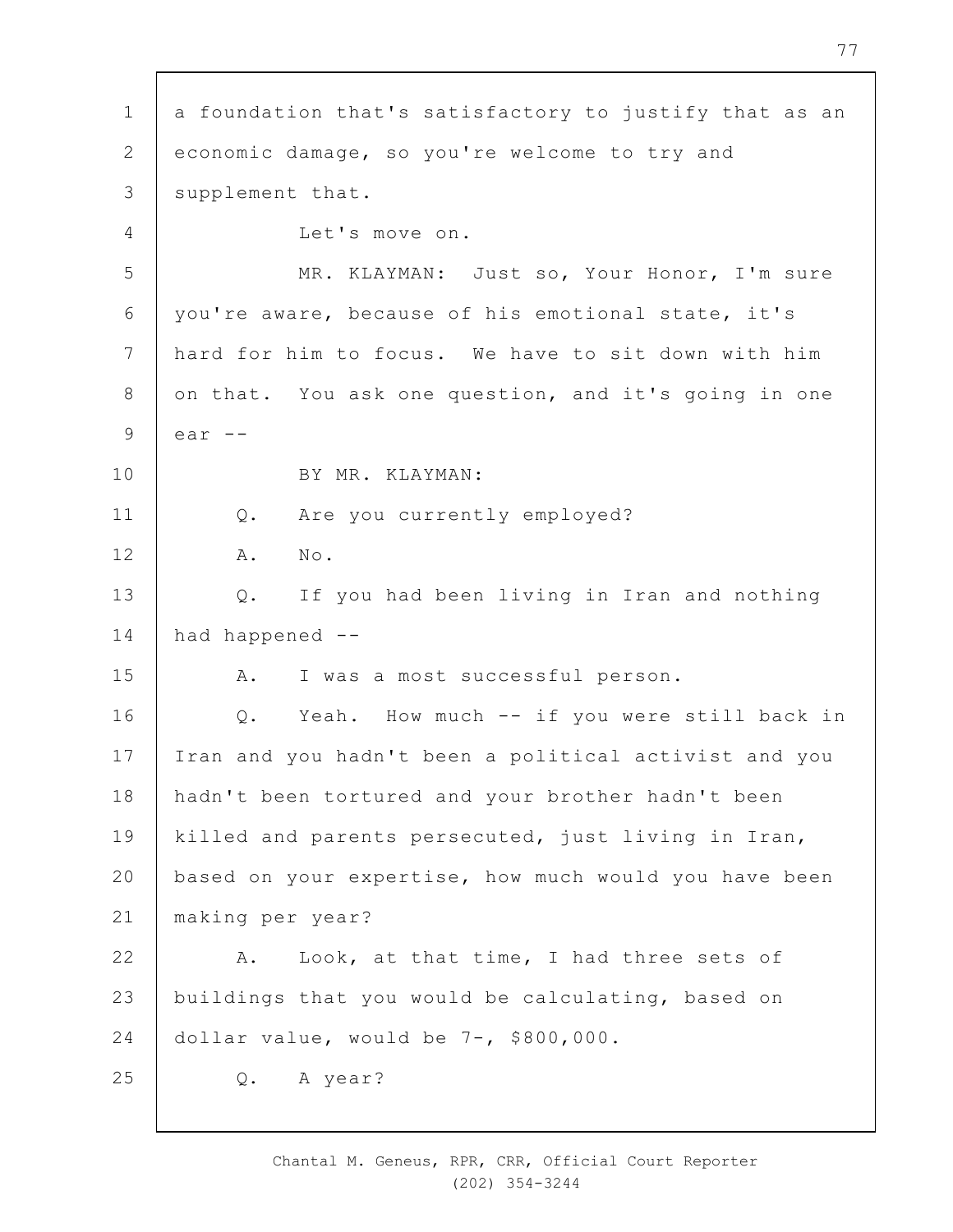1 2 3 4 5 6 7 8 9 10 11 12 13 14 15 16 17 18 19  $20$ 21 22 23 24 25 A. No. Those three buildings that they had would be worth 7- to \$800,000 -- I'm sorry -- 7- to \$800 million -- 7- to \$800,000. The three houses that I owned. Therefore -- or, consequently, with the income that I had, I would buy more houses. The value of the houses in the United States compared with the houses in Iran have no difference. It's the same price, since I always had in mind to invest and buy more houses. Q. Okay. How much money would you be earning in Iran today if all these events hadn't happened, given your background? A. I think to now, minimum, would own twenty sets of houses. Each building would cost \$700,000, and now you calculate what the income be in the houses. THE COURT: Mr. Klayman, what other areas do you have for this witness? MR. KLAYMAN: Get into his medical condition and what happened after he became a permanent resident. THE COURT: All right. Let's move on. MR. KLAYMAN: We'll be able to wrap it up pretty quickly after lunch, if you wanted to break now  $or$   $--$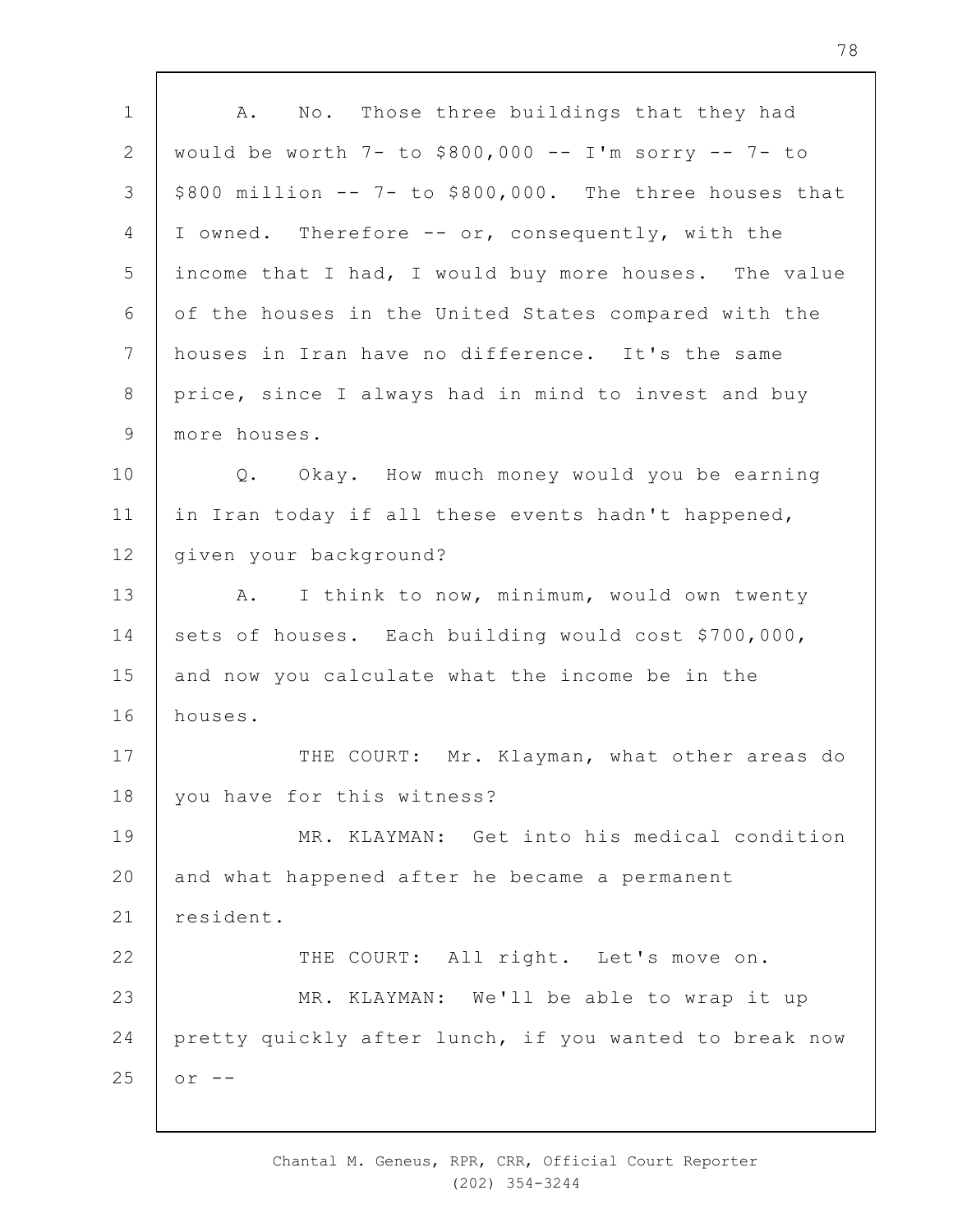1 2 3 4 5 6 7 8 9 10 11 12 13 14 15 16 17 18 19  $20$ 21 22 23 24 25 THE COURT: No. I usually break at 1:00. MR. KLAYMAN: Okay. BY MR. KLAYMAN: Q. Tell us -- since you have become a permanent resident, describe for us the acts of harassment and continued threats. A. It still continues. Q. Tell us specifically what continues. A. They threaten. They threaten me to death. Before they take my parents as a hostage, they were threatening us that we were outside the country, and they were calling us from inside Iran, telling us that -- don't think that you don't have anybody. We can kill you right where you are, the same method that we killed your brother. THE COURT: Mr. Mohammadi, when is the last time you received such a phone call? THE WITNESS: I think it was seventeen to eighteen days ago. Since, when we call, our phone back in Iran is being tapped, and when we -- based on the conditions, our mom is -- the phones are under control. Purposely, I said on the phone to my mom, if some day you pass away, you have to see me twenty-four -- around the clock, you know, give interviews to the media in the U.S. about your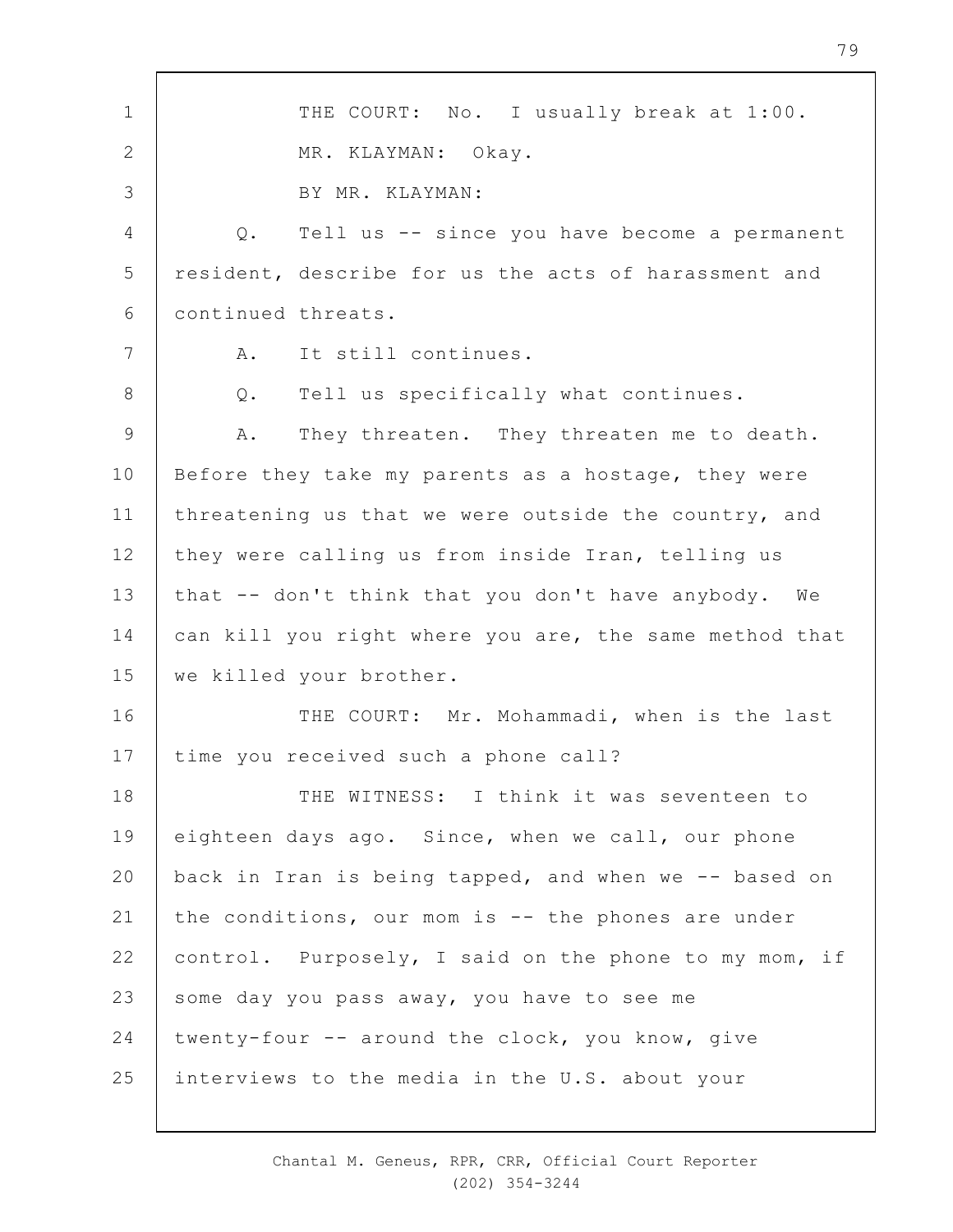1 situation.

2 3 4 5 6 7 8 9 10 11 12 13 14 15 16 17 18 19  $20$ 21 22 23 24 25 When I said this, two days later, I was called. I was told that, well, don't make a mistake, think about your parents. Then  $I$  -- we can destroy you right where you are, so don't think that you are in the U.S. -- in the U.S., we can destroy you better than any other country in the world. And I get threats or receive threats from inside the United States as well. E-mail has basically been hacked. THE COURT: Let me just -- Mr. Mohammadi, so this phone call that you received seventeen days ago where somebody on the other line made that statement, were you able to see the origination of the call from caller ID? THE WITNESS: No. THE COURT: Do you have caller ID on your phone? THE INTERPRETER: He doesn't know what caller ID is. I'm telling him. THE COURT: I see. So for the phone call that you received, did you -- where did you understand that phone call was originating from. THE INTERPRETER: Now he knows what caller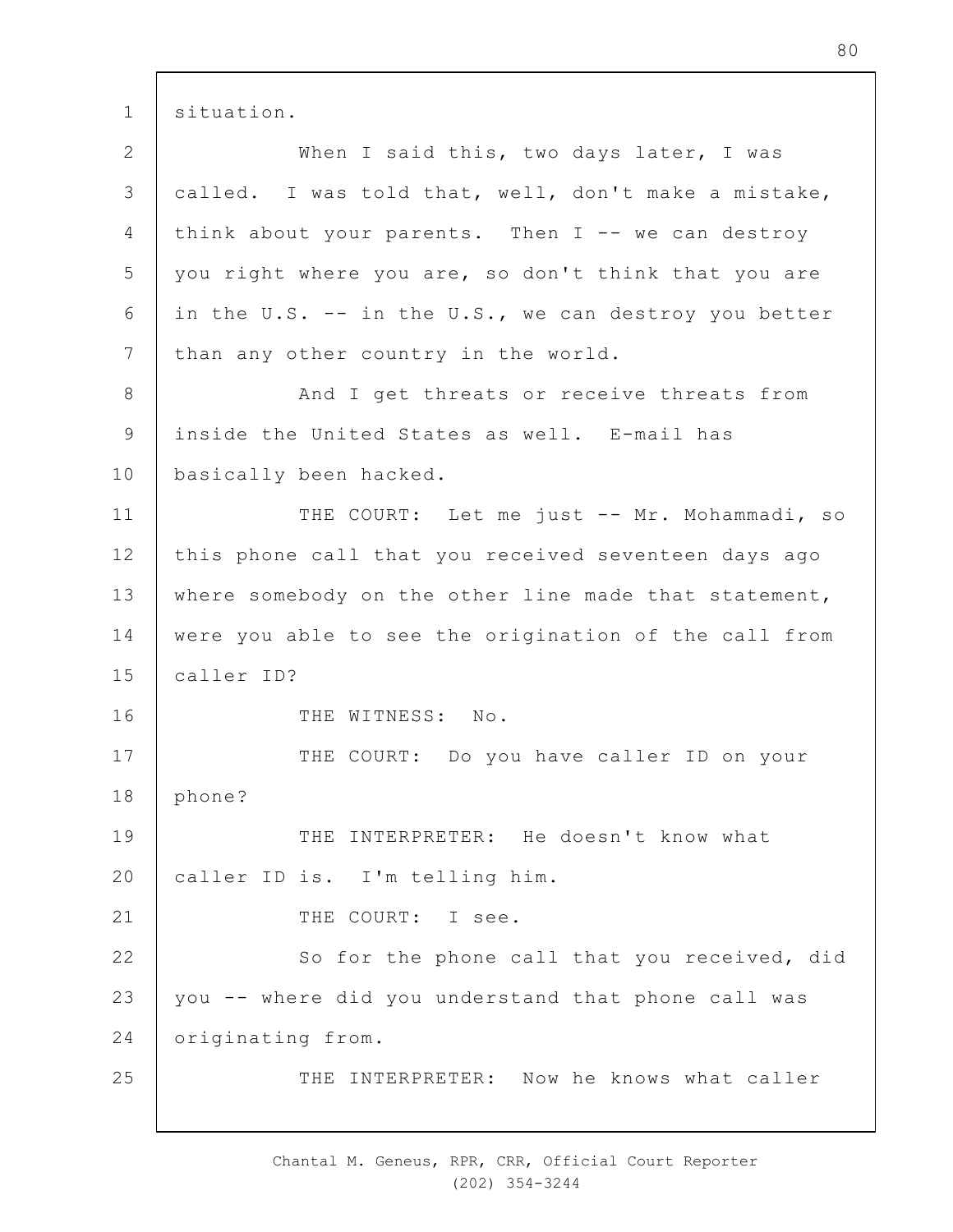1 2 3 4 5 6 7 8 9 10 11 12 13 14 15 16 17 18 19  $20$ 21 22 23 24 25 ID is. Okay. The numbers that appears on the caller ID, he can recognize through that that the call comes from Iran. THE COURT: I see. Okay. BY MR. KLAYMAN: Q. Were these threats consistent with the types of threats you were getting in prison, similar threats? A. Yes, similar. THE COURT: And how frequently do you receive the phone call from -- originating from Iran with similar kinds of threats? THE WITNESS: Since the cards are recognizable, sometimes -- okay. There are telephone cards that you can use here and over there. Through the cards, the telephone cards that my parents use, they use the same thing. But basically, they identified themselves and tell me who they are, and they basically tell me that they are calling from MOI, Ministry of Intelligence. They announce. They have nothing to hide. THE COURT: And how frequently has he received phone calls from MOI since January of this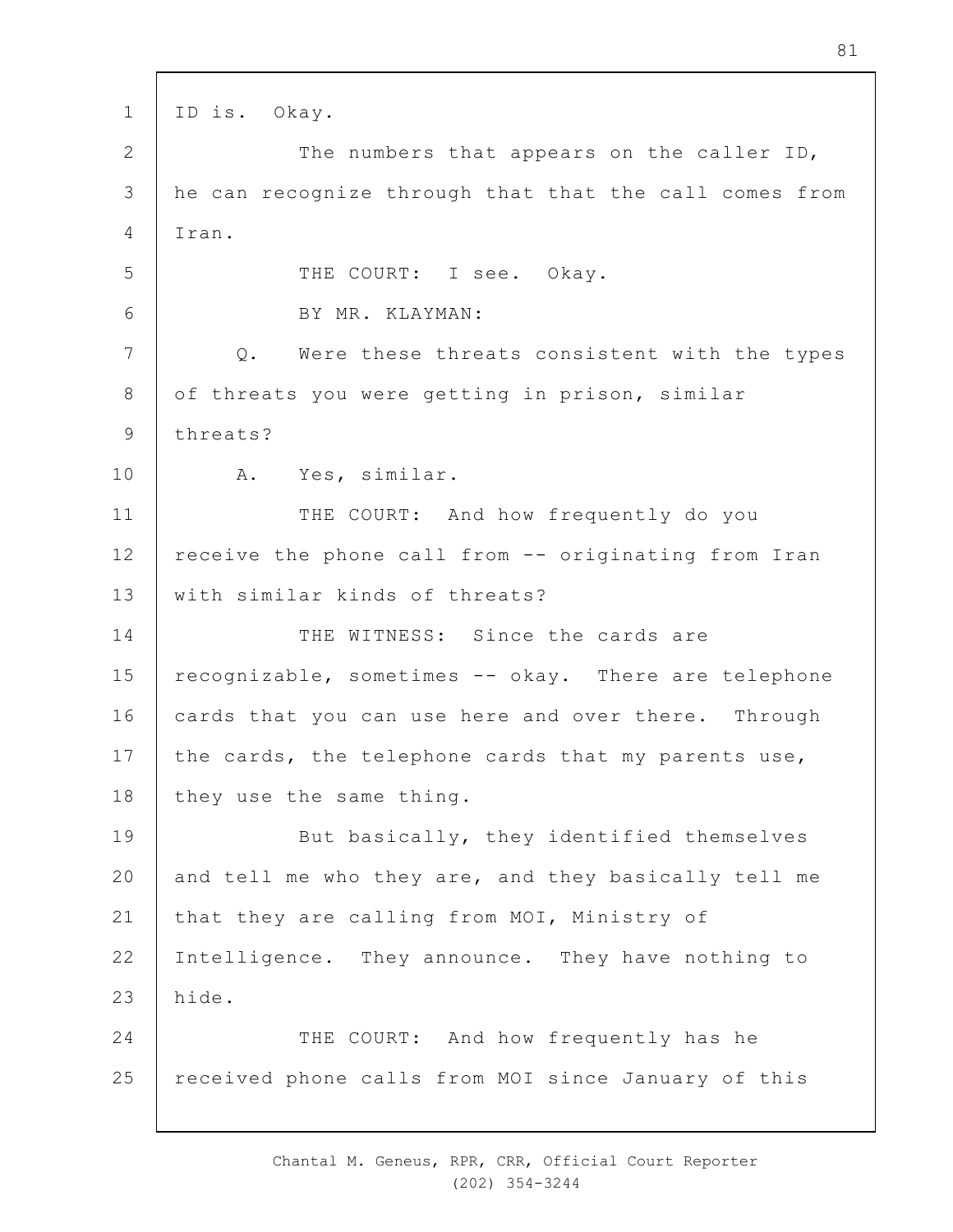1 2 3 4 5 6 7 8 9 10 11 12 13 14 15 16 17 18 19  $20$ 21 22 23 24 25 year? THE WITNESS: I think I have two -- three or four calls since. THE COURT: In the last three months? THE WITNESS: In the last three months, yes. THE COURT: All right. Proceed, Mr. Klayman. BY MR. KLAYMAN: Q. Before the last three months, were you also receiving these calls? A. Many. Q. What was the frequency? A. The time that we were giving interviews, it was frequent. But since my mom, we are not giving interviews now, so they have subsided. The phone calls are not frequent and have subsided. Q. Not as frequent? THE INTERPRETER: Huh? BY MR. KLAYMAN: Q. They are not as frequent? THE COURT: Would you like, Mr. Klayman, to repeat the question? MR. KLAYMAN: Yes. THE INTERPRETER: I have to explain to him. He answers something differently. He doesn't get the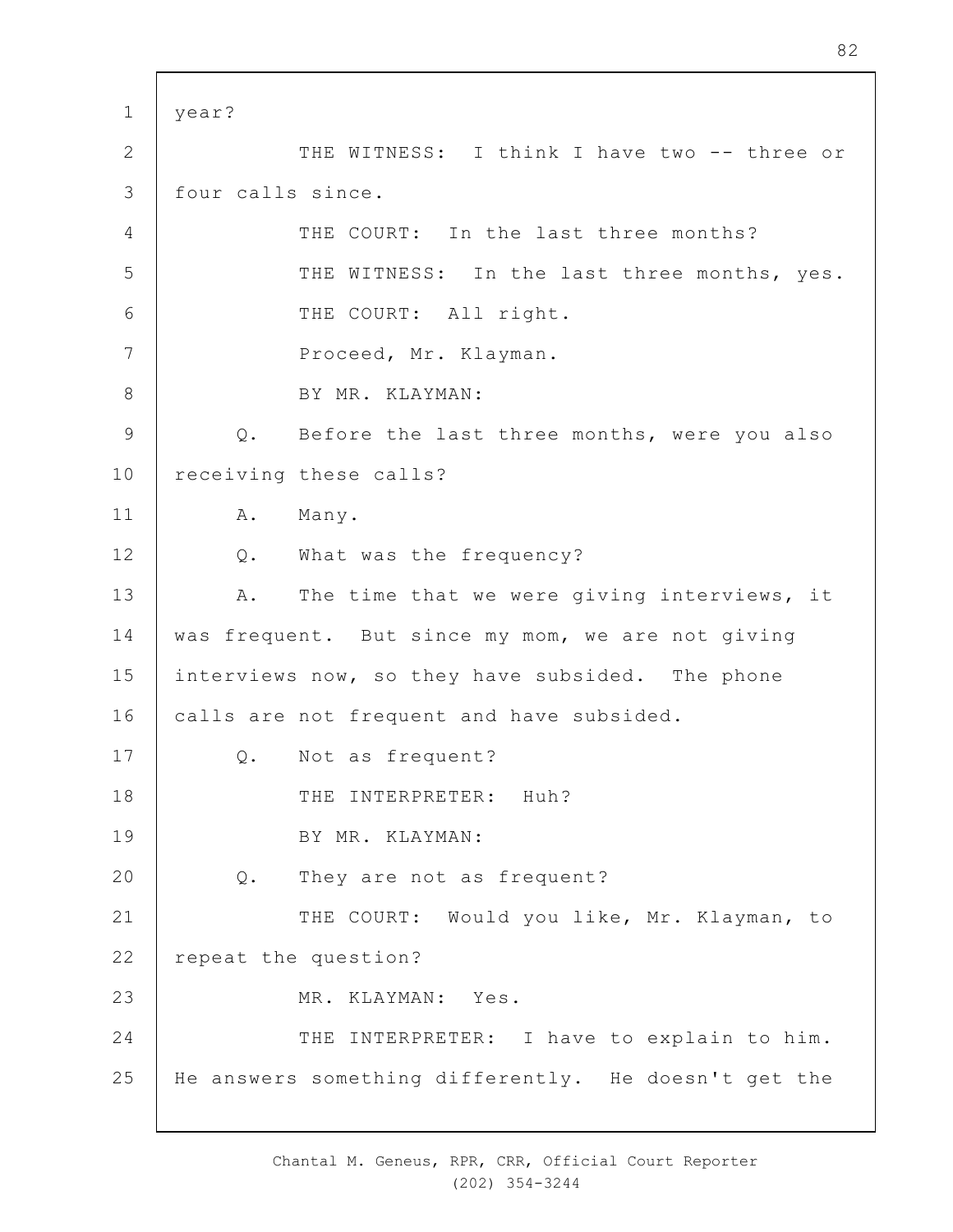1 2 3 4 5 6 7 8 9 10 11 12 13 14 15 16 17 18 19  $20$ 21 22 23  $24$ 25 question. I'm trying to explain to him the question. THE WITNESS: No, they are not as frequent as before. BY MR. KLAYMAN: Q. But these calls that you've described for the Judge in the last three months, is it your reasoned opinion that the calls now are picking up again because of this case going to trial? Do you have reason to believe it's because this case goes to trial? THE INTERPRETER: Well, he says that since he's not giving interviews, the phone calls are not as frequent and have reduced, subsided. THE WITNESS: If this Court -- actually, the press announces or writes reports about this Court, then the threats will be more frequent and we'll receive more phone calls. THE COURT: Okay. Mr. Klayman, you want to proceed? BY MR. KLAYMAN: Q. Can you tell us what effect what happened to you and Akbar had on your sister Nasrin, based on your personal observation? THE COURT: Isn't Miss Nasrin going to be testifying?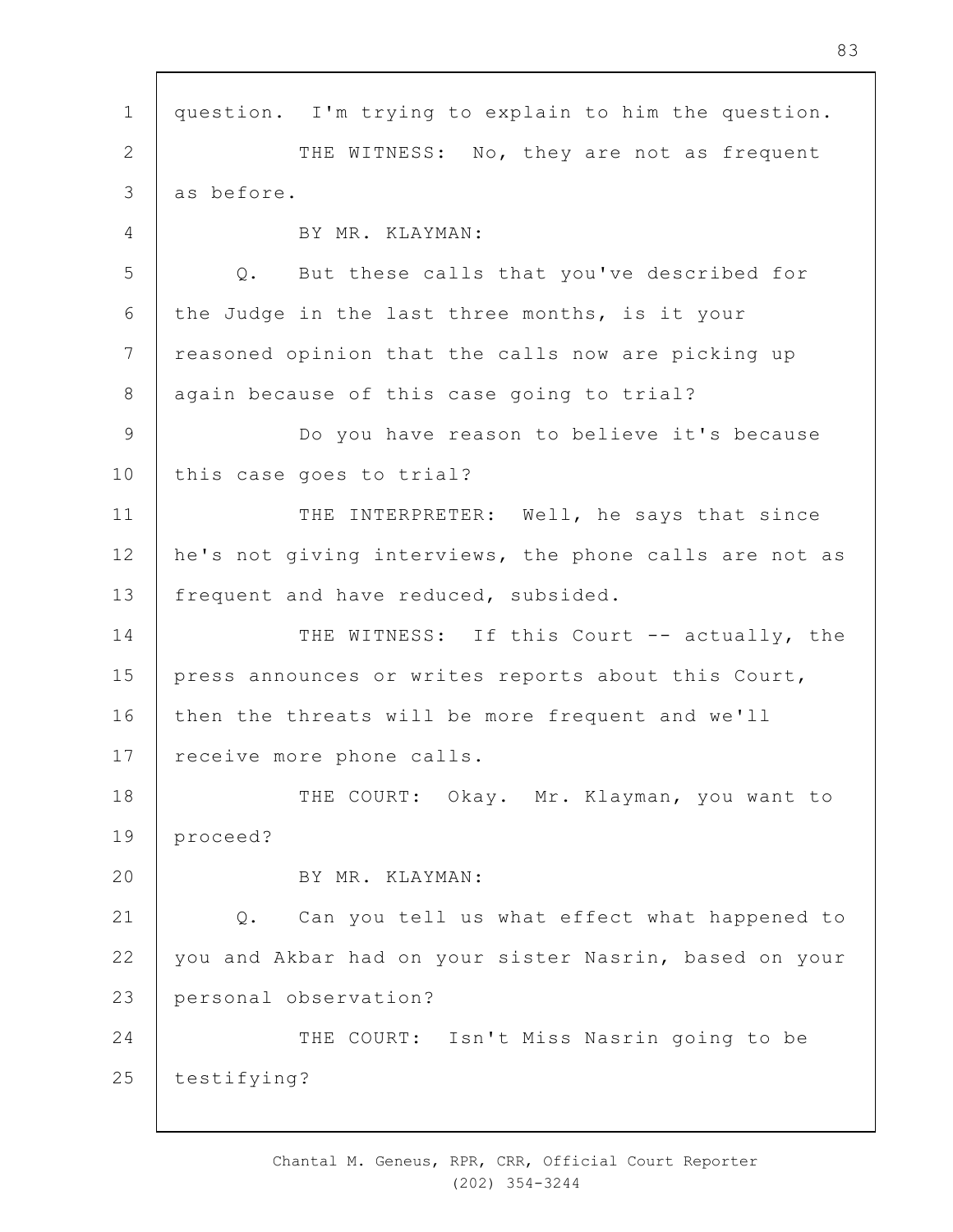1 2 3 4 5 6 7 8 9 10 11 12 13 14 15 16 17 18 19  $20$ 21 22 23 24 25 MR. KLAYMAN: Yes. I just thought you might want some corroboration here. THE COURT: All right. THE WITNESS: They all suffered. Nasrin, Simin, they all have suffered. It was a grieving place. Our house was a grieving place. The atmosphere was very bad. And always my parents were spending times in the hospital since the Islamic Republic's television were showing myself and Akbar all the time. Mostly, they were showing me because they were seeing us, and they wanted to find out whether we were going to be executed or not. The television were saying that since these are the elements, the agents of the CIA, consequently on TV, they were saying that they were -- the Islamic Republic of Iran's  $TV$ , saying that  $-$ - stating that we are pagans, so, consequently, we have to be executed. MR. KLAYMAN: Your Honor, we'll pick anything up in a supplemental affidavit. We can stop now, if that's okay. THE COURT: Okay. MR. KLAYMAN: I'll call Miss Nasrin Mohammadi to the stand. THE COURT: Mr. Mohammadi, before you leave the stand, how are you supporting yourself in the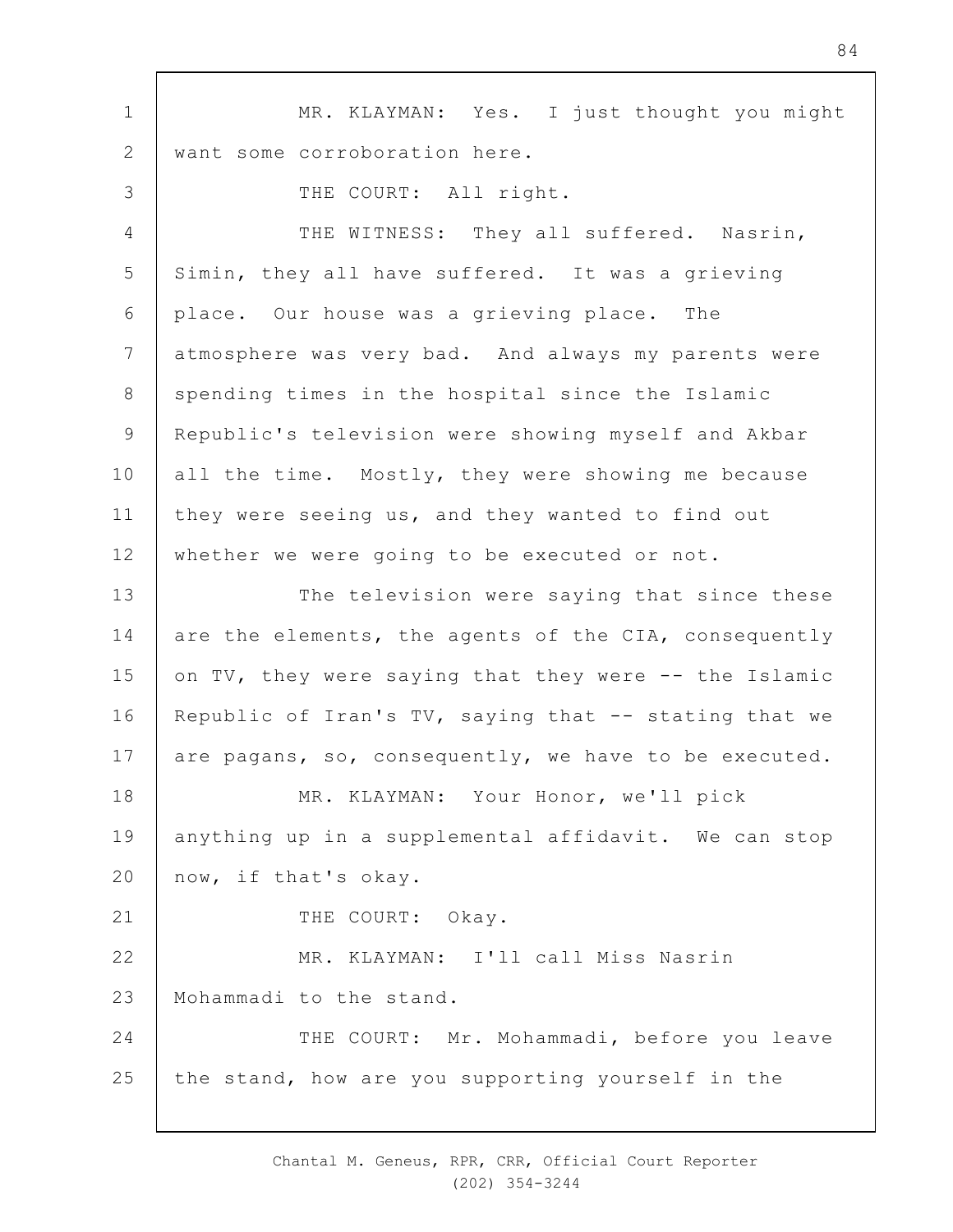1 United States?

| $\mathbf{2}$   | THE WITNESS: I owe 200- to \$300,000. I               |
|----------------|-------------------------------------------------------|
| $\mathcal{S}$  | cannot -- I don't know English. I can't find a job,   |
| 4              | and I owe a lot. You won't believe it, when I was     |
| 5              | coming here, my brother got me the airplane ticket,   |
| 6              | the one who lives in Fresno. I didn't go to a         |
| $\overline{7}$ | hotel -- hostel. I'm paying \$46 per night. If I stay |
| $8\,$          | in the hostel, I don't have -- I can't pay \$46.      |
| $\mathsf 9$    | I had in mind to go to a friend's house.              |
| 10             | I'm suffering from financial pains. We have credits.  |
| 11             | The people help us, but we don't want to borrow since |
| 12             | we thinking that we're abusing them. We don't want    |
| 13             | them to think that. I'm shying.                       |
| 14             | THE COURT: All right. Thank you. You are              |
| 15             | excused, Mr. Mohammadi.                               |
| 16             | MR. KLAYMAN: Thank you.                               |
| 17             | We now call Nasrin Mohammadi to the stand.            |
| 18             | THE COURT: You may leave the witness stand.           |
| 19             | Your sister is going to come up.                      |
| 20             | Thank you very much.<br>THE WITNESS:                  |
| 21             | MR. KLAYMAN: Thank you for your patience,             |
| 22             | Your Honor.                                           |
| 23             | THE INTERPRETER: She speaks good English.             |
| 24             | THE COURT: And you can take a break.                  |
| 25             | Miss Mohammadi, could you stand and raise             |
|                |                                                       |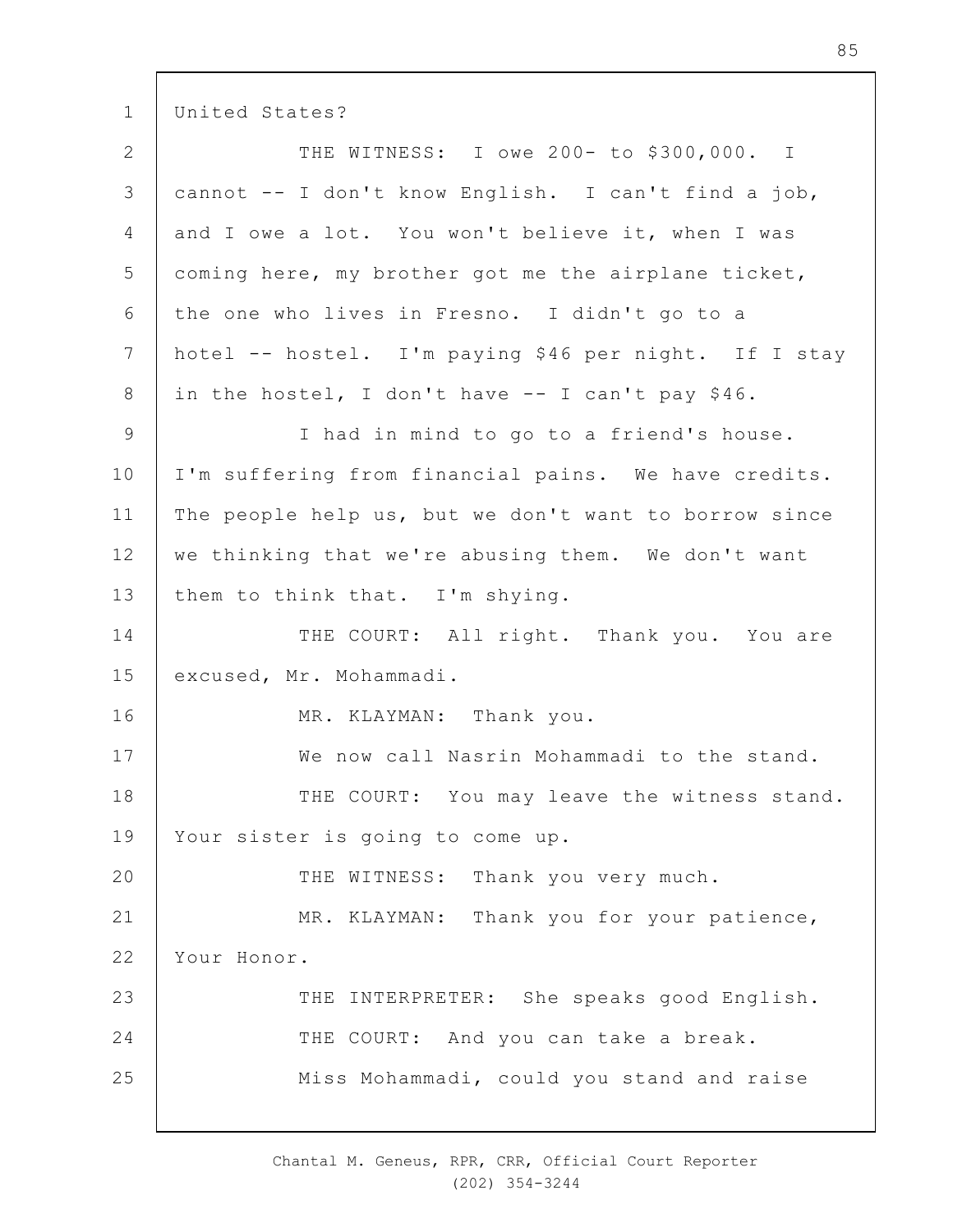| $\mathbf 1$     | your right hand.                                      |
|-----------------|-------------------------------------------------------|
| $\overline{2}$  | NASRIN MOHAMMADI,                                     |
| 3               | a witness produced on call of the plaintiff, having   |
| $\overline{4}$  | first been duly sworn, was examined and testified as  |
| 5               | follows:                                              |
| 6               |                                                       |
| $7\phantom{.0}$ | DIRECT EXAMINATION                                    |
| $8\,$           | BY MR. KLAYMAN:                                       |
| $\mathsf 9$     | Q.<br>Please state your name.                         |
| 10              | Nasrin Mohammadi.<br>Α.                               |
| 11              | How do you spell "Nasrin"?<br>$Q$ .                   |
| 12              | N-A-S-R-I-N, Nasrin. Last name, Mohammadi,<br>Α.      |
| 13              | $M-O-H-A-M-M-A-D-I$ .                                 |
| 14              | Q.<br>When were you born?                             |
| 15              | $04/27/74$ .<br>A.                                    |
| 16              | Q. Where were you born?                               |
| 17              | In Iran, Amol, north of Iran, next to<br>Α.           |
| 18              | Caspian Sea.                                          |
| 19              | Describe for us your educational background.<br>Q.    |
| 20              | When I went in Iran -- I was in Iran, I got<br>Α.     |
| 21              | two bachelor's degrees, Farsi literature and          |
| 22              | English -- sorry -- and journalism. And I was -- at   |
| 23              | the same time, I was a reporter. I was working for    |
| 24              | magazine, economy magazine. At that time, my brothers |
| 25              | were in the jail, and then when they understood I'm   |

 $\mathsf{r}$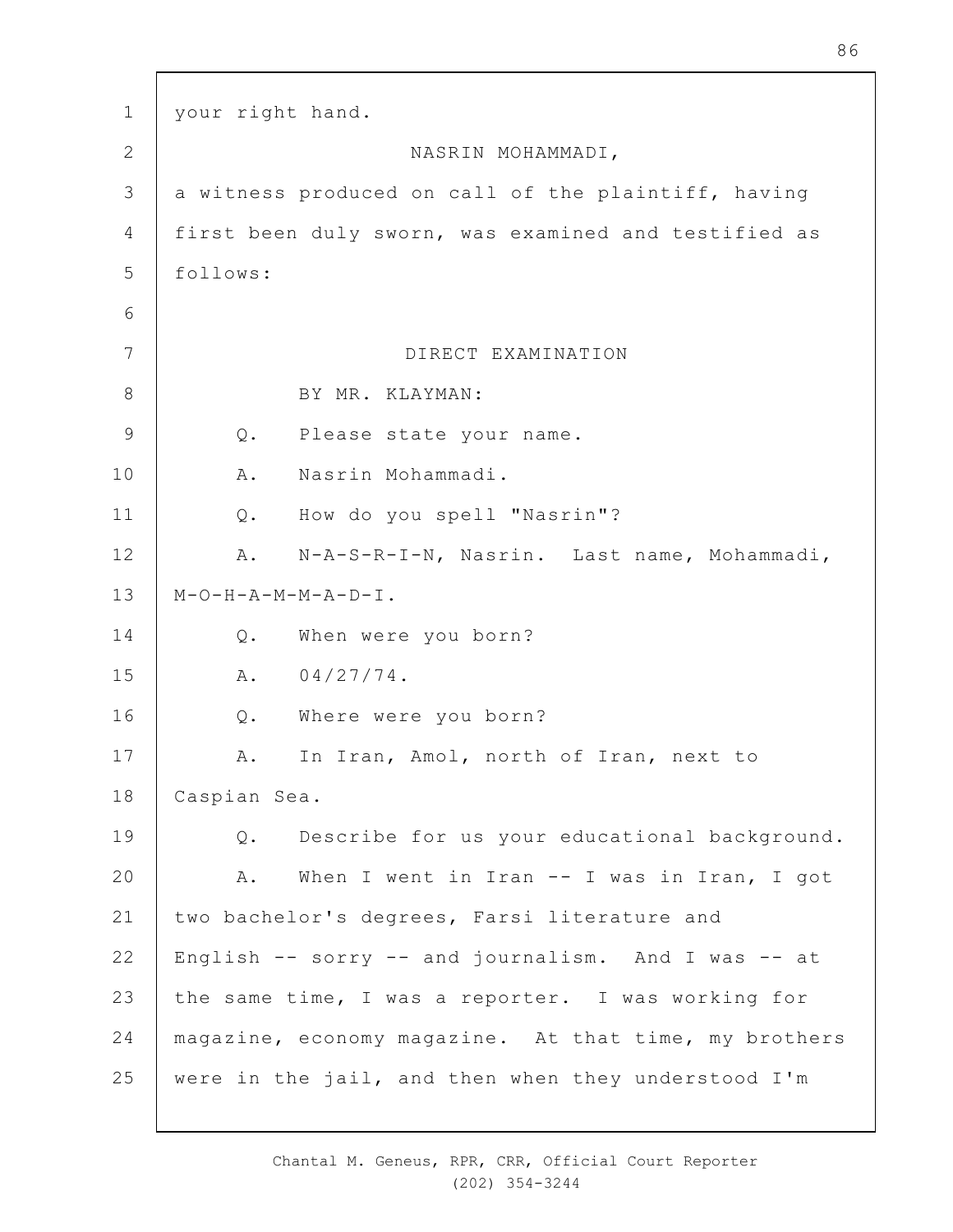1 2 3 4 5 6 7 8 9 10 11 12 13 14 15 16 17 18 19  $20$ 21 22 23 24 25 from that family, after that, they fire me. Q. How much money were you making each year in your profession at that time? A. In that time? Q. Yes. A. I remember in toman, 500,000 toman, something like that. Q. How much would that be in American dollars, generally speaking? A. In -- if comparing that time, \$500. Q. Yes. At that time. A. Not this time. I don't know. Q. At that time? A. Yeah. \$500 per month. Q. \$500 per month? A. Yes. Q. Okay. Did you have other sources of income at that time? A. My brothers. I don't know. Q. Okay. Describe for us what you have personal knowledge of in terms of what happened to your brothers, Manouchehr and Akbar. THE COURT: Well, first, could we just establish when you came to the United States? MR. KLAYMAN: Sure.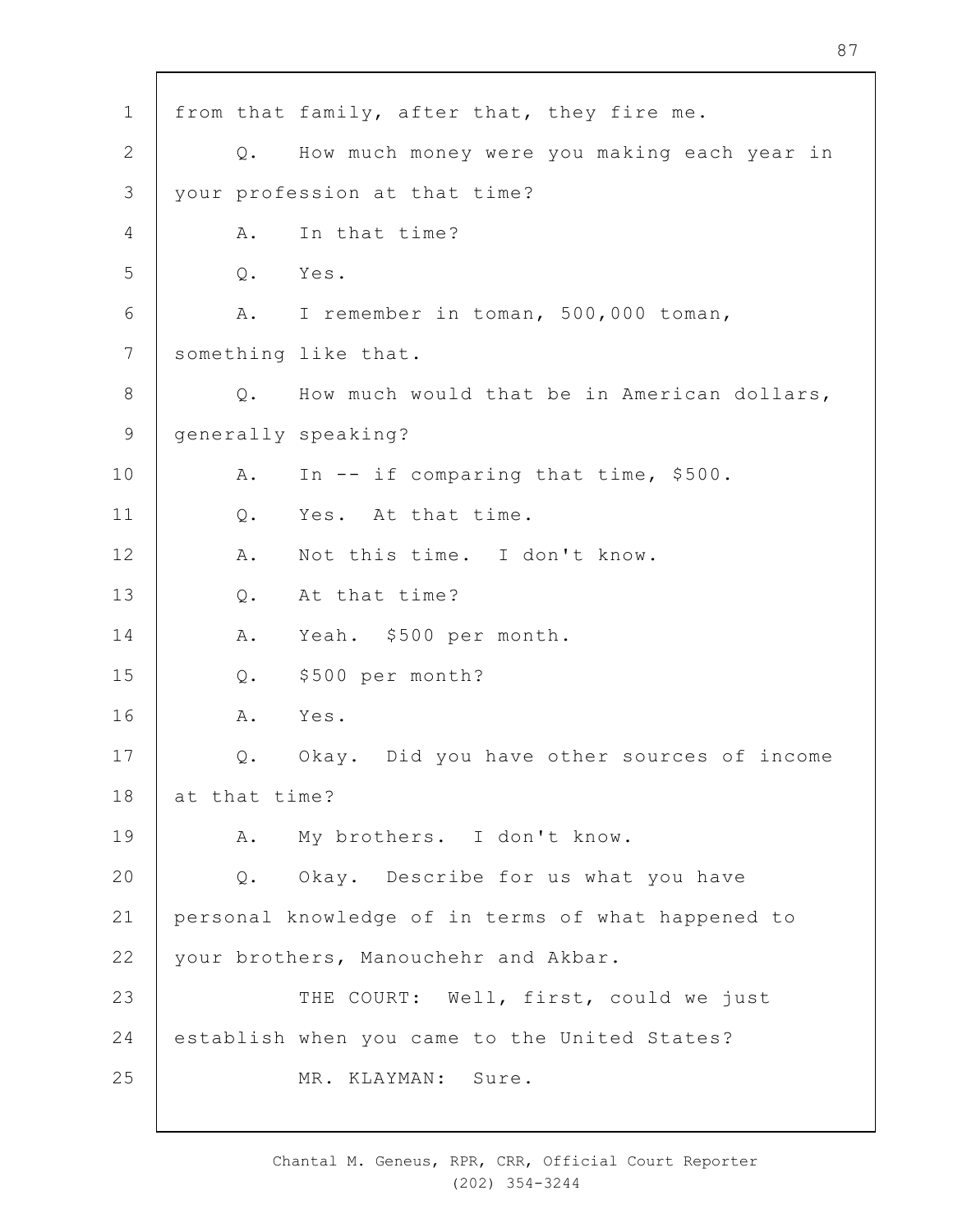1 2 3 4 5 6 7 8 9 10 11 12 13 14 15 16 17 18 19  $20$ 21 22 23 24 25 THE COURT: Could we establish some of the jurisdictional facts first? MR. KLAYMAN: Okay. THE WITNESS: When did I come to the United States? BY MR. KLAYMAN: Q. When did you come to the United States? A. I think in 2004. Q. And how is it that you came to the United States? How did you get here? A. I was in Germany. From Germany, I got visa as a reporter, and I came to the United States. And when I came to here, first I became permanent resident, green card, and then became citizen. THE COURT: And when did you become a citizen? THE WITNESS: About three years ago. BY MR. KLAYMAN: Q. Why is it that you found yourself in Germany before you came to the United States? A. You know, I was a reporter in Iran, and then the consul from Germany, he help me. The President give me visa, and he helped me. I got a visa and I - you know, I kind of like came from Iran, because I want to be voice of all student, you know, political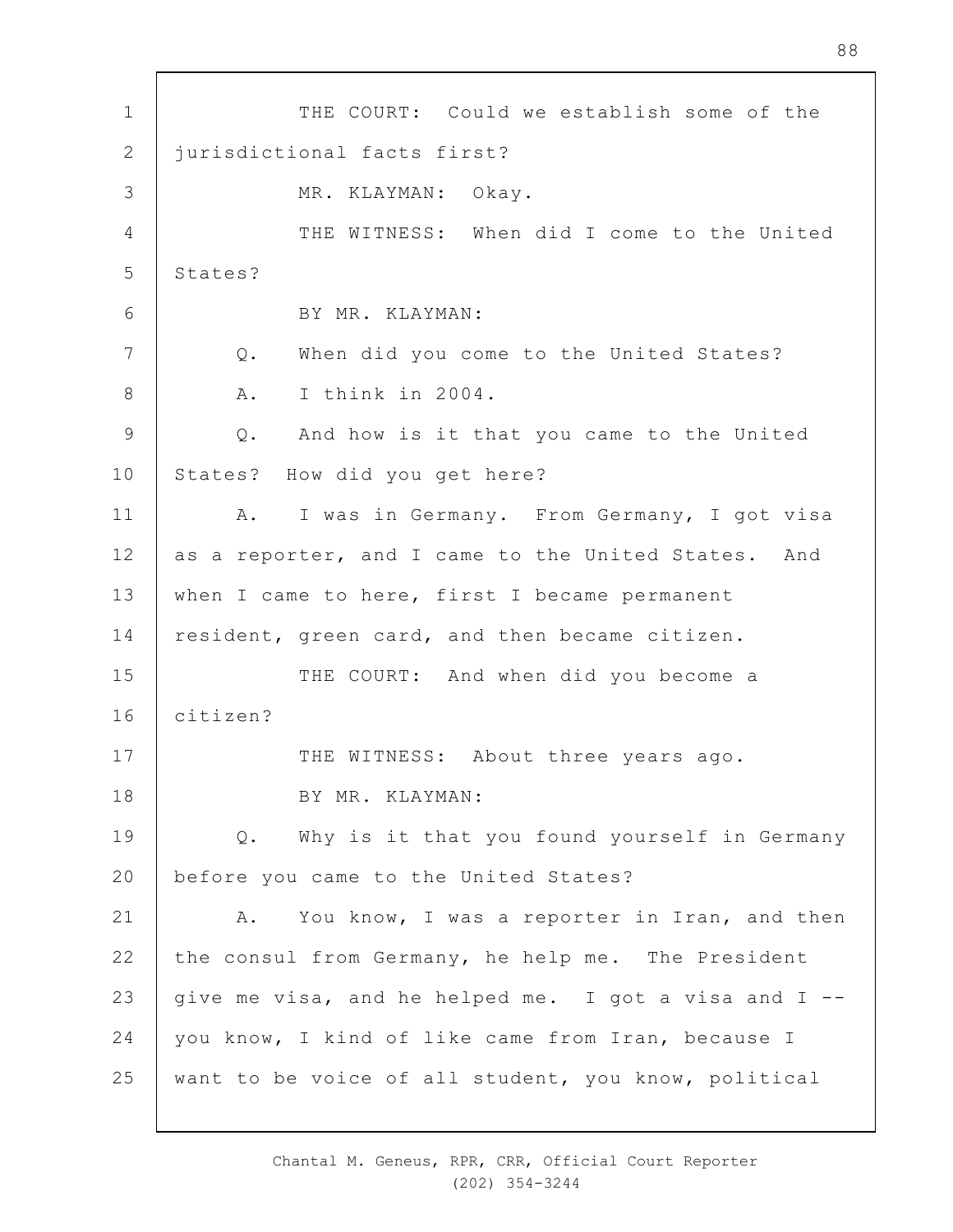1 2 3 4 5 6 7 8 9 10 11 12 13 14 15 16 17 18 19  $20$ 21 22 23 24 25 activists in prison, and I didn't want to be arrested in prison. That is an escape. And then, when I come to Germany, I was always, you know, as a political activist and human rights activist. I went to many countries in Europe and I have many speech over there. And I was one time -- one agent, he tried -- I gave you, from Amnesty International. One time, agent from regime, he tried to kill me by medicine. Mr. Larry Klayman has it. Amnesty International read about that -- read about me, what he wrote about me, and he has -- THE COURT: If you could just slow down. So a member of the Iranian regime tried to kill you? THE WITNESS: Yes. THE COURT: And when was that? THE WITNESS: I think 2001 -- sorry -- 2002, 2003. I don't remember something, the date, but in that letter, Amnesty International wrote the date. Everything was there, because -- THE COURT: Where did that occur? When you were in Germany? THE WITNESS: I was in Germany, and I was a political -- you know, I got the political -- the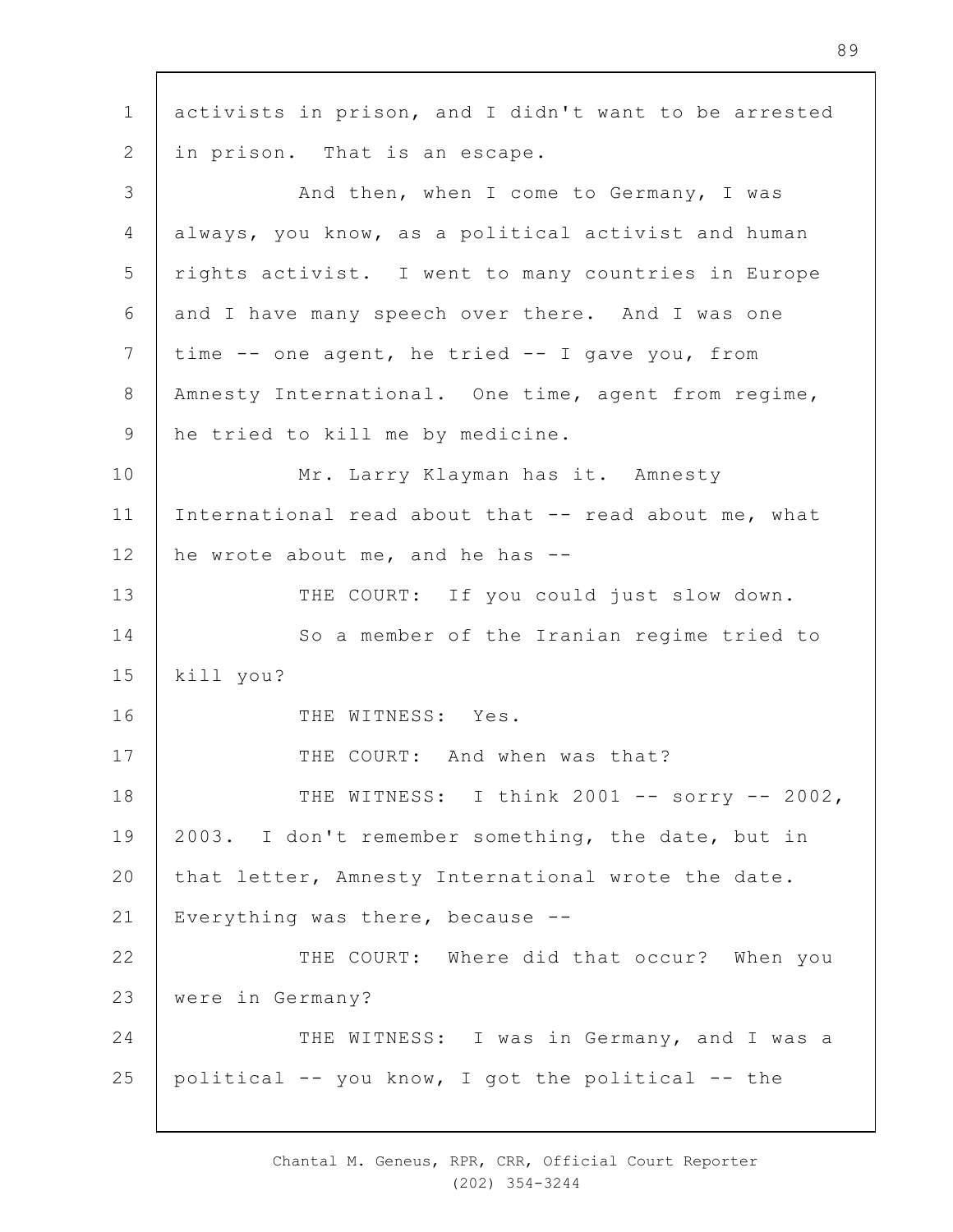1 2 3 4 5 6 7 8 9 10 11 12 13 14 15 16 17 18 19  $20$ 21 22 23 24 25 number sixteen, the highest, you know, the political, they give the people. I don't know the name. Sixteen, as a political, you know, refugee. I got it. THE COURT: Political asylum for being a political -- THE WITNESS: Yes, they gave me. But before, the regime tried to kill me. I was still activist. I was having many speeches. I went to Brussels, to -- I was seeing Amnesty International. I had a hunger strike in London. And I had many student, you know, rally. And I mean, I was so active. I was seeing many senators in Europe. And the regime told one day -- one time my mom called me. Her voice -- her voice was shaking, and she told me, Nasrin, be careful, because the regime -- agent of regime told us, and they were going to kill you. Nasrin, we are worried for you. I told them, don't worry, this is Germany. I'm not in Iran. I'm safe. And then after months, my parents  $--$  my mom and my parents called me again, and they were so worried and told me again, Attorney General of the regime came to their house and told them, tell Nasrin, shut up; otherwise, we are going to shut her mouth up. We're going to kill her. We are not joking. We are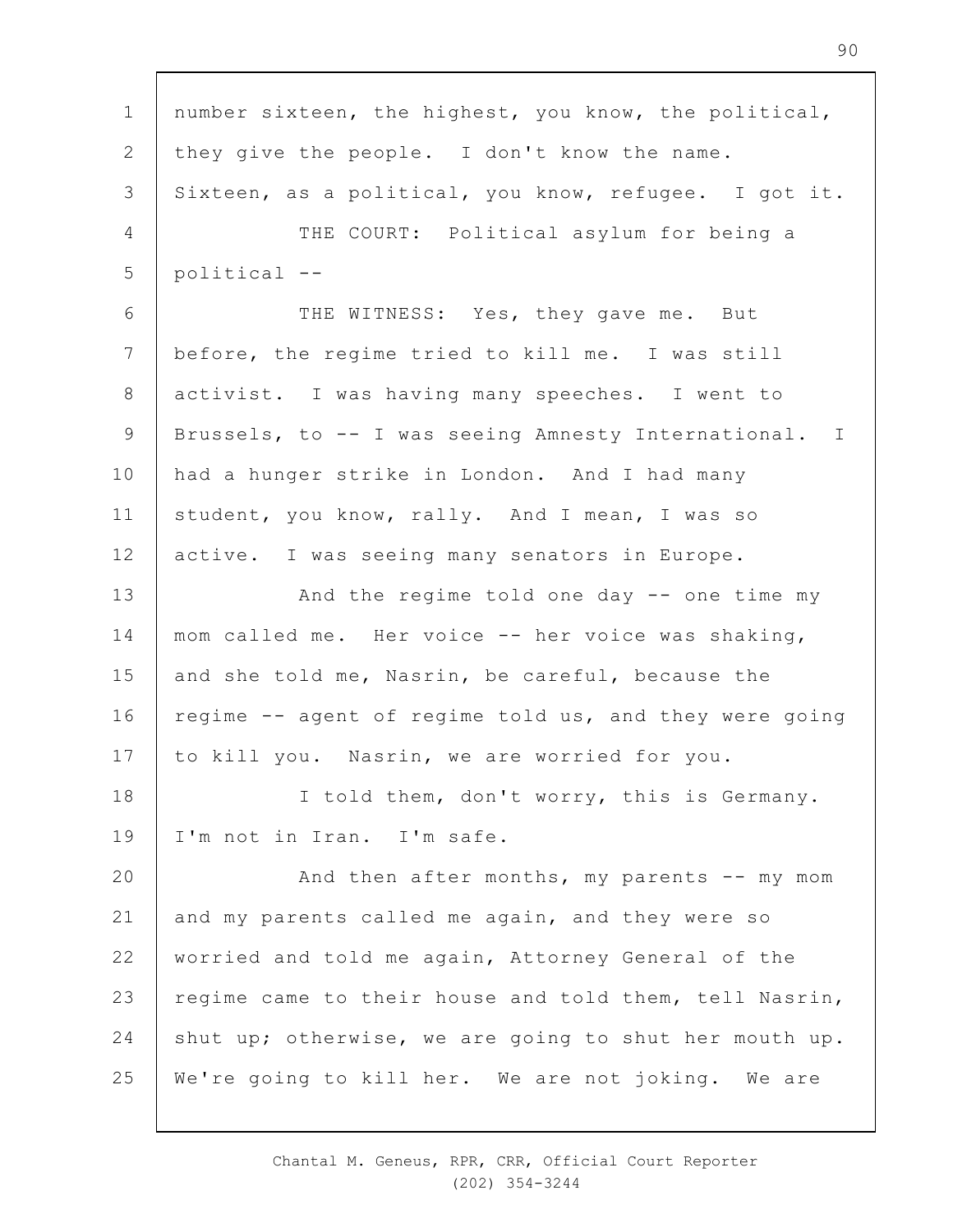1

so serious about that.

2 3 4 5 6 7 8 9 10 11 12 13 14 15 16 17 18 19  $20$ 21 22 23 24 25 I don't know. I was coughing a lot, you know, because of stress. I was okay, because of stress caused me to cough a lot. I'm sorry. I'm a little bit excited. I went to -- when I went to London, I had a hunger strike because -- defend my brother and all prisoners. I have a picture. I have everything that you want. I have everything. Five days hunger strike, next to Amnesty International in London, Mr. Drewery Dyke. He's a member -- he's working the Iranian desk. THE COURT: How do you spell his name? THE WITNESS: D-R-E-W-E-R-Y, and then last name, I think, D-Y-K-E. And he knows about this. When I came to Germany, after two weeks, middle age guy, about sixty-five, something like that, he came to me: Nasrin, I'm -- he was a medical doctor. And he said, I have some medicine for you. And I trust him. You know, I was suffering from cough. I couldn't talk. I couldn't sleep. And then he said, I'm going to give you this medicine. Tonight, twenty drops you taking, and one pill. I took the drops, twenty drops, and I took the pill. Finally, I slept, you know. After ten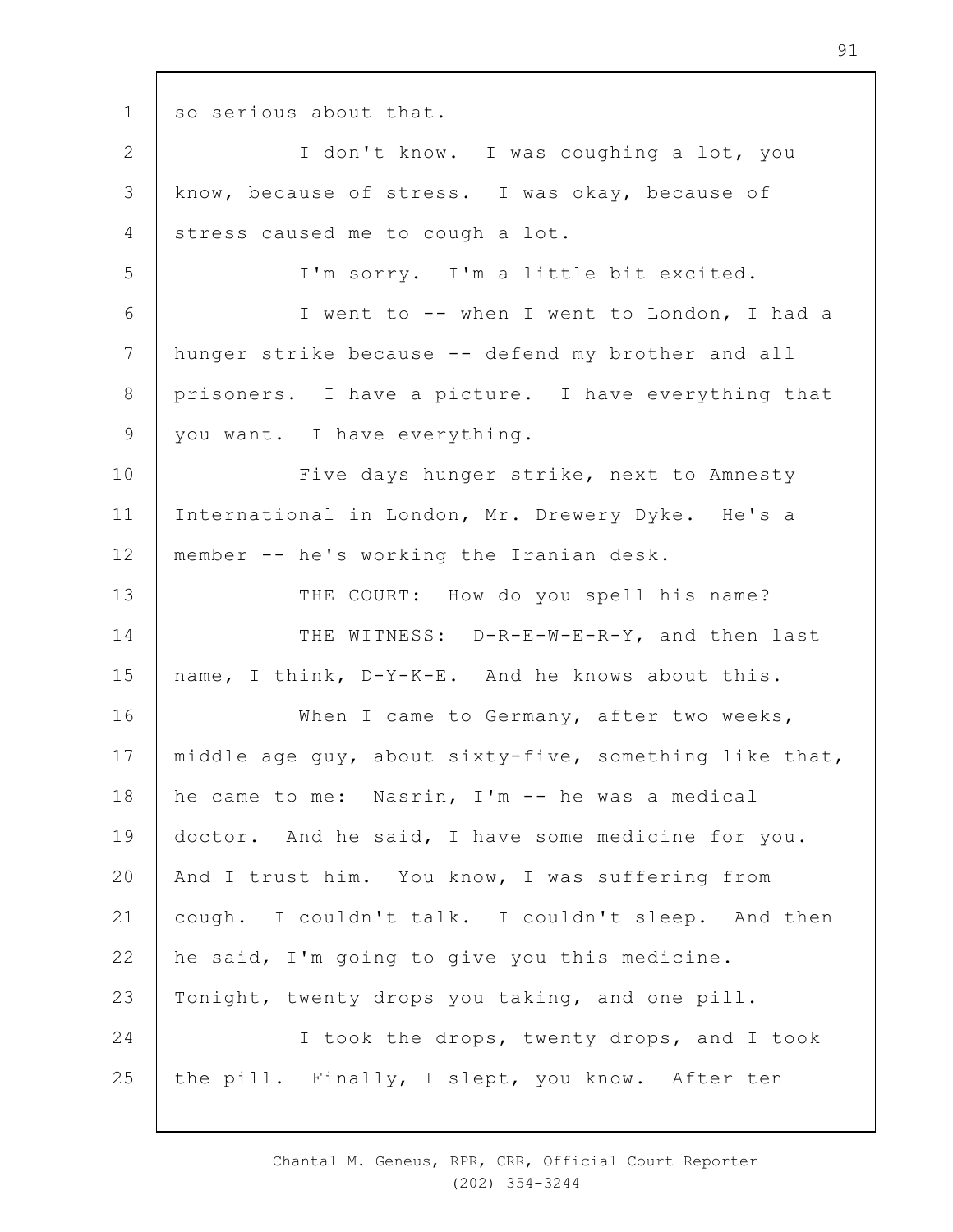1 2 3 4 5 6 7 8 9 10 11 12 13 14 15 16 17 18 19  $20$ 21 22 23 24 25 minutes, I felt asleep. When I woke up in the morning, I want to take a shower and I saw my face in the mirror. Oh, my God, I couldn't believe it. It wasn't my face. I look red. It was like not normal. And I called my friend, close friend, and he took me, you know, to my medical doctor. And I showed my doctor my medicine. And he said, who gave you this medicine? I said a friend. He gave me this medicine to help me. He said, I look internal. The reason -- you cannot find in any pharmacy this medicine. We have in the hospital some special patient, just one or two drops you are giving them. Each drop is -- the dose of each drop is stronger than morphine. God help you. And I don't know how you are alive. Nasrin, you are lucky because you are alive today. And he gave me several tests, blood tests and everything. The doctor wanted to make sure I don't have any problem, kidney problem or heart problem because I took the pills. But I was okay. I was healthy, just thanks God. I think God helped me. And that was -- he said you should, you know, sue that guy. He tried to kill you. THE COURT: How did you meet the fellow who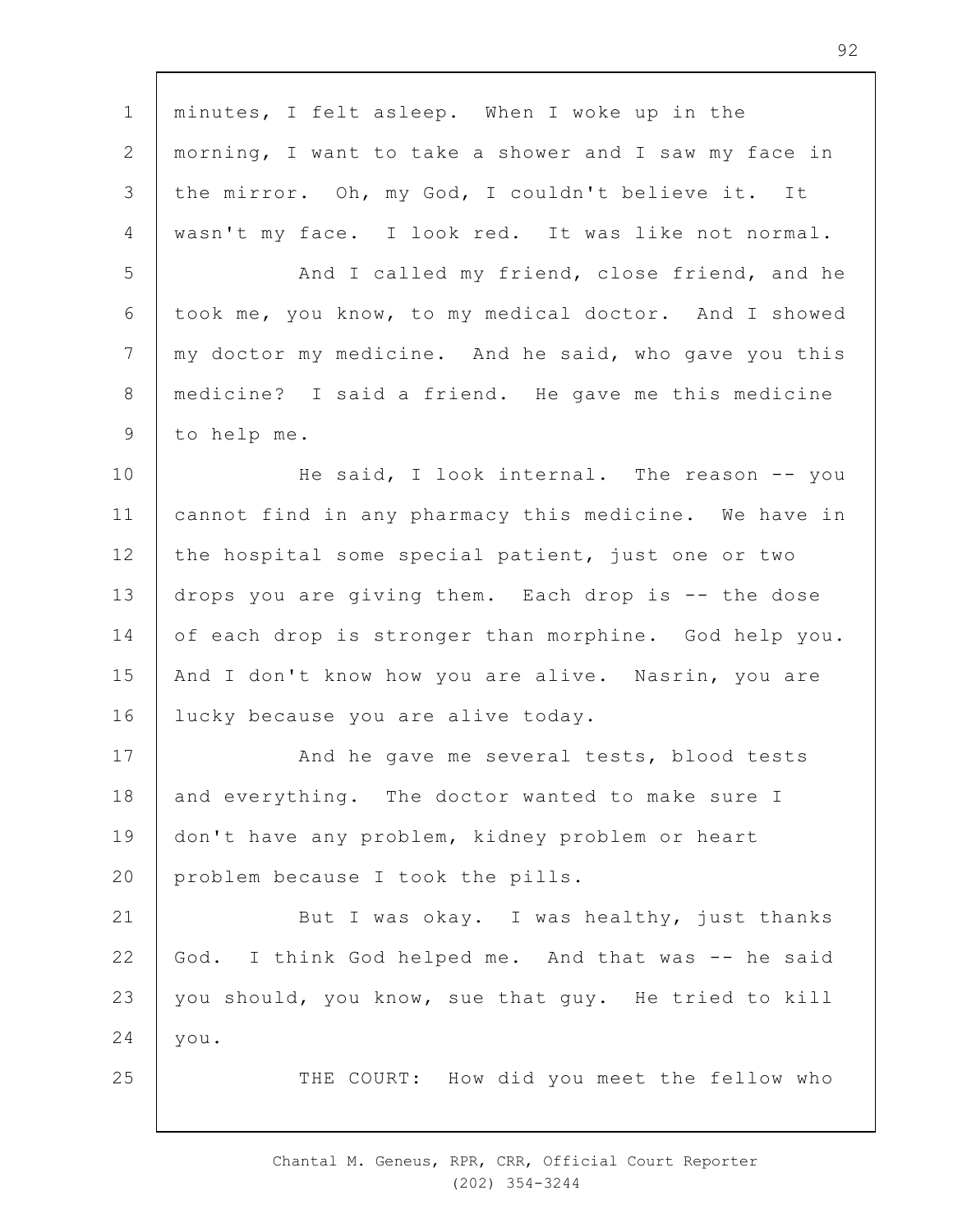gave this to you?

1

| THE WITNESS: The guy? The guy, because                 |
|--------------------------------------------------------|
| many Iranian people, they know me and my family before |
| I come to Los Angeles. They know me. When I went       |
| to -- I was in Germany, many family, they came to me   |
| and they told me, ah, we are like your father; we are, |
| again, your mother. You are like our daughter. And     |
| then they invited me to, you know, their house. I      |
| trust them. I was so naive, you know, when I came      |
| from Iran to Germany. I was accepting them. You        |
| know, I trust them. I trust this guy.                  |
| And he had -- he was married with a lady               |
| from Germany. His wife was from Germany, you know,     |
| but not Persian. And I trust him. He sometimes         |
| invited me, and his wife was so nice to me. And I      |
| took those pills. And I don't know -- thanks God.      |
| I have a video I gave to Mr. Larry Klayman,            |
| and he watched that video. My mom, dad, they're        |
| talking, and they're talking, you know, Nasrin's life  |
| is in danger in Germany, because regime said that, you |
| know, we are going to kill her.                        |
| BY MR. KLAYMAN:                                        |
| Who took that video?<br>Q.                             |
| Two people, they took that video. When I<br>Α.         |
| came to the United States, I didn't know English, and  |
|                                                        |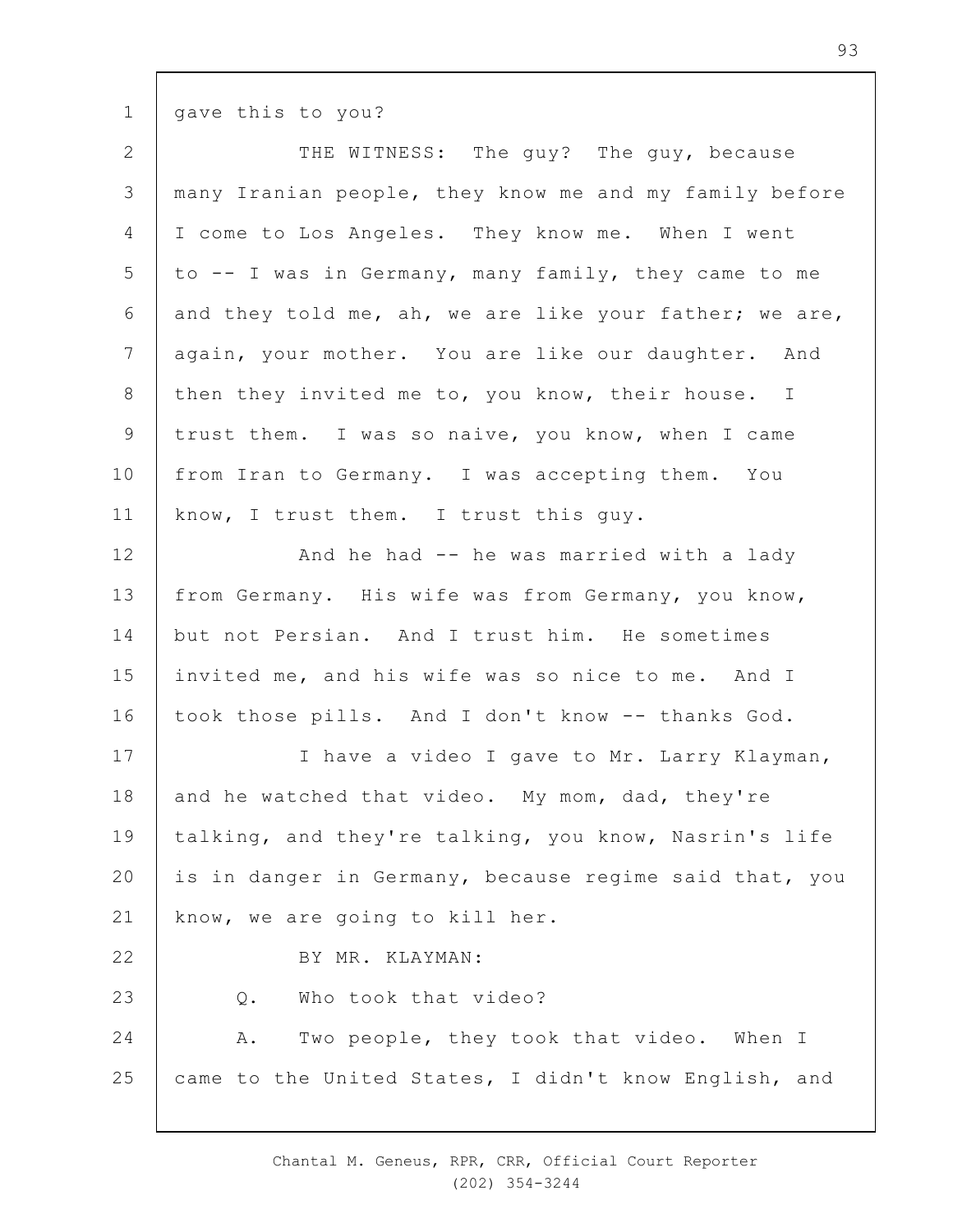| $\mathbf 1$ | then I gave my friend -- he's in Canada -- you know,   |
|-------------|--------------------------------------------------------|
| 2           | he translated to English with another young lady.      |
| 3           | If I show you that video, can you identify<br>Q.       |
| 4           | your parents from that video?                          |
| 5           | I give to you, yes. You have it.<br>Α.                 |
| 6           | Yes. If I show this to the Court, would you<br>Q.      |
| 7           | be able to identify your parents?                      |
| 8           | Α.<br>Yes.                                             |
| 9           | Do you know when the video was taken?<br>$Q$ .         |
| 10          | The video?<br>Α.                                       |
| 11          | Yes.<br>Q.                                             |
| 12          | The video, you know, my parents -- the day,<br>Α.      |
| 13          | about, I think -- I don't remember the date. But my    |
| 14          | parents, they want you -- they ask the people in the   |
| 15          | world to hear their voice, and they ask the human      |
| 16          | rights -- human rights, and then the people, you know, |
| 17          | hearing their voice and to help their children because |
| 18          | they are talking about Manouchehr and Akbar. They're   |
| 19          | kind of -- you know, many -- a lot of torture the      |
| 20          | regime did to them. And they were crying and they      |
| 21          | talk about Manouchehr and Akbar and the different jail |
| 22          | in Iran.                                               |
| 23          | When my parents met them, you know, they               |
| 24          | were so sick, and that they saw that sign of torture   |
| 25          | in their body. And my -- the video, I think            |
|             |                                                        |

 $\overline{\phantom{a}}$ 

Chantal M. Geneus, RPR, CRR, Official Court Reporter (202) 354-3244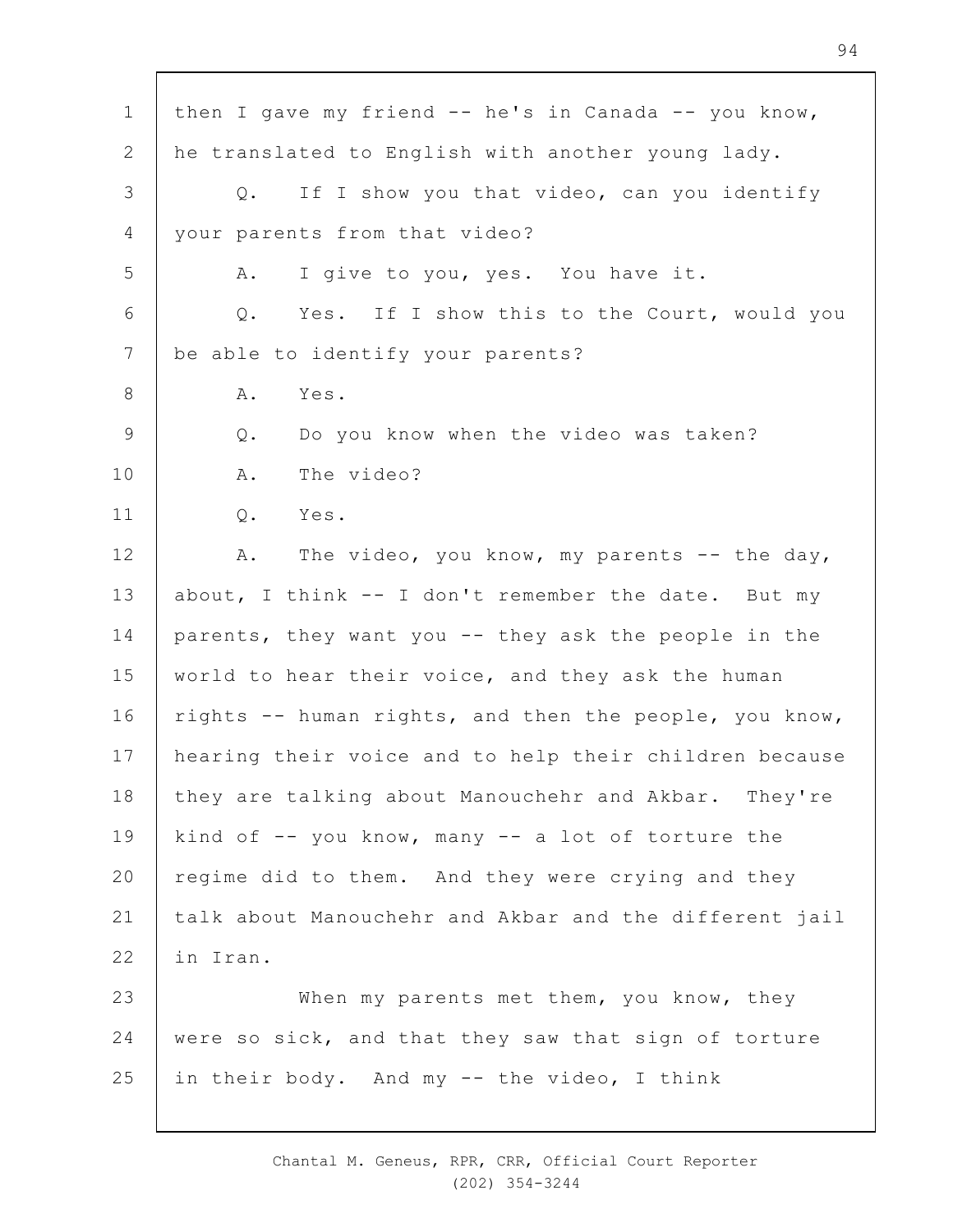1 2 3 4 5 6 7 8 9 10 11 12 13 14 15 16 17 18 19  $20$ 21 22 23 24 25 forty-five minutes. If you watch them on video, you can understand a lot. You can -- there are many detail in this video. MR. KLAYMAN: Your Honor, it was part of Exhibit 1, but the part that was authenticated earlier was just the first video that you saw. But on the same disk is the second video. So to try to streamline things, if Your Honor would prefer, I don't need to necessarily show it. THE COURT: I'm not going to watch a forty-five-minute video. MR. KLAYMAN: Right. THE COURT: Okay. MR. KLAYMAN: We can have the translator --THE COURT: Particularly if it's not translated. You can prepare a transcript of it in English -- THE WITNESS: It's in English. THE COURT: -- for the Court's review. THE WITNESS: It's in English. Didn't you watch it? It's in English. MR. KLAYMAN: Okay. But it will have to be done by a translator. I'm going to show you what I'll ask the court reporter to mark as Plaintiffs' Exhibit 2.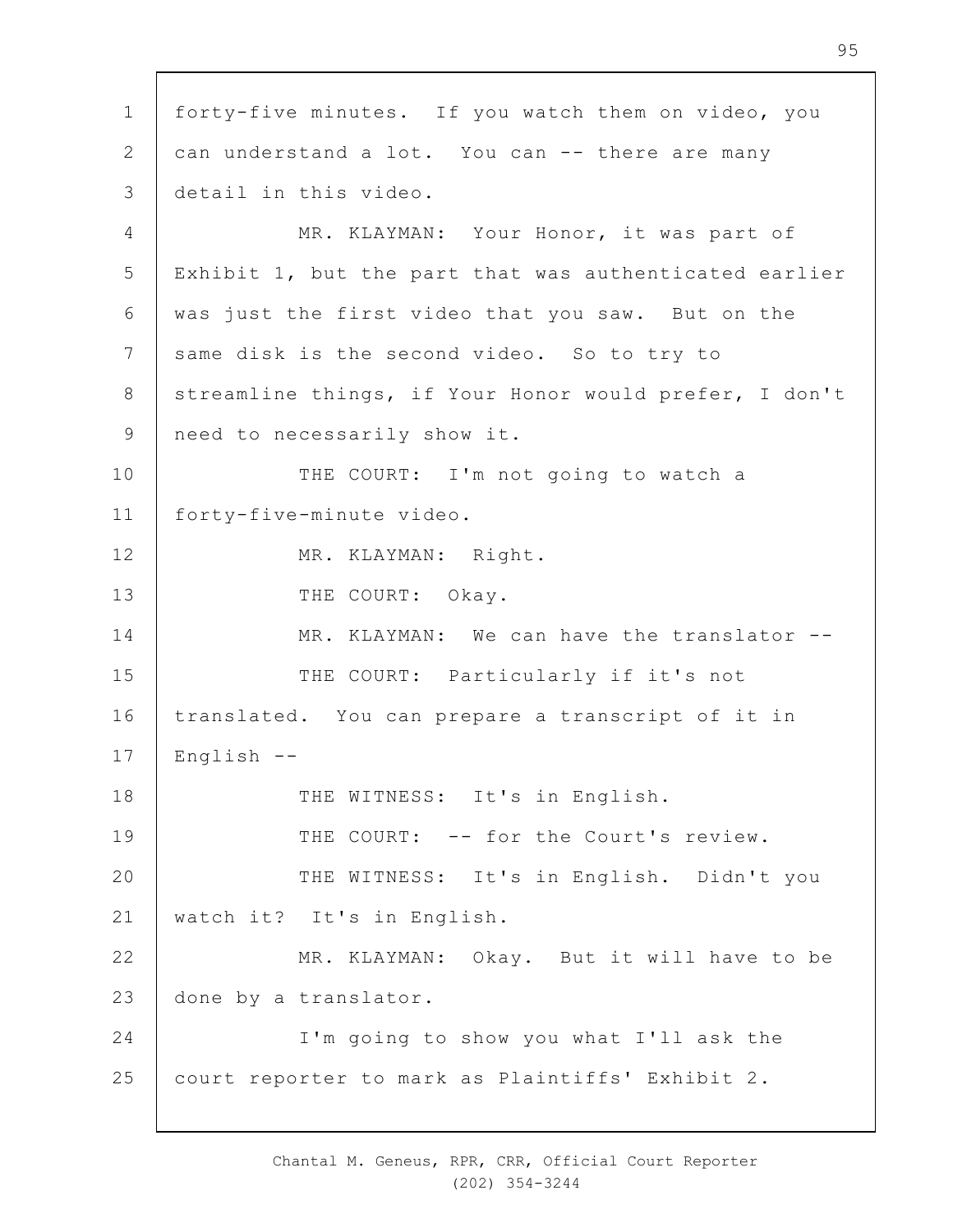1 2 3 4 5 6 7 8 9 10 11 12 13 14 15 16 17 18 19  $20$ 21 22 23 24 25 THE COURT: You can give it to my courtroom deputy and she'll hand it up to me. (Plaintiffs' Exhibit Number 2 was marked for identification.) BY MR. KLAYMAN: Q. Looking at Exhibit 2 -- THE COURT: This is not marked. Would you mark this, Mr. Klayman, with an exhibit sticker. MR. KLAYMAN: Yes. THE COURT: And please make sure that the videotape is actually marked with a sticker. MR. KLAYMAN: Yes. THE COURT: All right. Now you're ready to proceed. BY MR. KLAYMAN: Q. What is Exhibit 2, Miss Mohammadi? A. That page -- Q. What is Exhibit 2? Describe what it is. A. Should I explain about the -- Q. No. Is this a report that was prepared by Amnesty International? A. Yes, Amnesty International. Q. When did this report get prepared? A. When I went to Germany, I think around ten years ago. Ten years ago.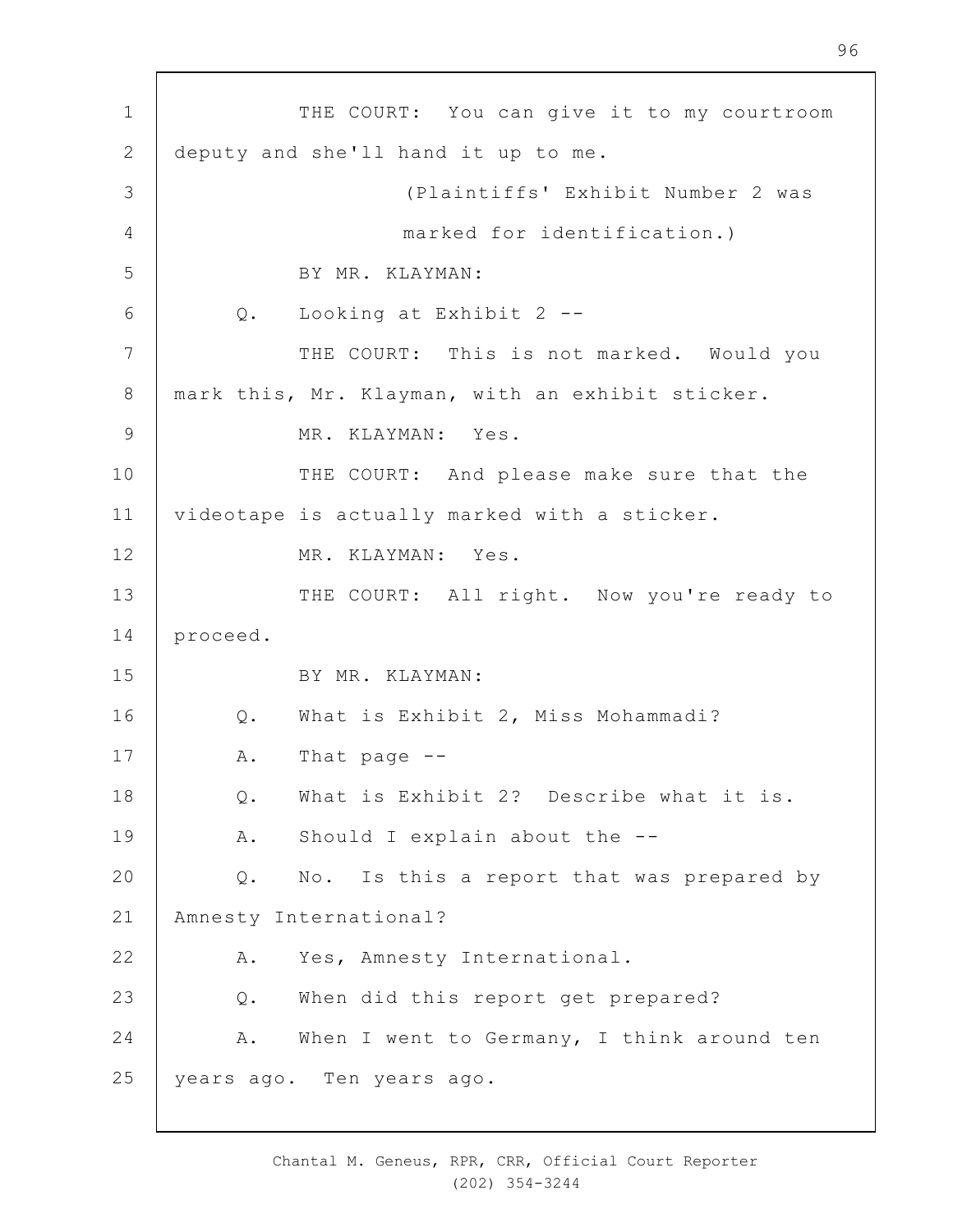1 2 3 4 5 6 7 8 9 10 11 12 13 14 15 16 17 18 19  $20$ 21 22 23 24 25 Q. Are you familiar with what's in the report? A. Yes. I read before. Q. Is it accurate? A. She wrote about my work and she mentioned about my -- you know, the agent of regime tried to kill me. Q. What I'm asking you: Is what was recorded here recorded accurately? A. Mm-hmm. Q. "Yes"? A. Yes. Q. Okay. Is there anything in here which is incorrect? A. No, it is not. Q. Okay. MR. KLAYMAN: I would move this into evidence. THE COURT: It will be admitted. (Plaintiffs' Exhibit Number 2, previously marked for identification, was received in evidence.) BY MR. KLAYMAN: Q. Could you describe for me what happened, your observations, your experience with what happened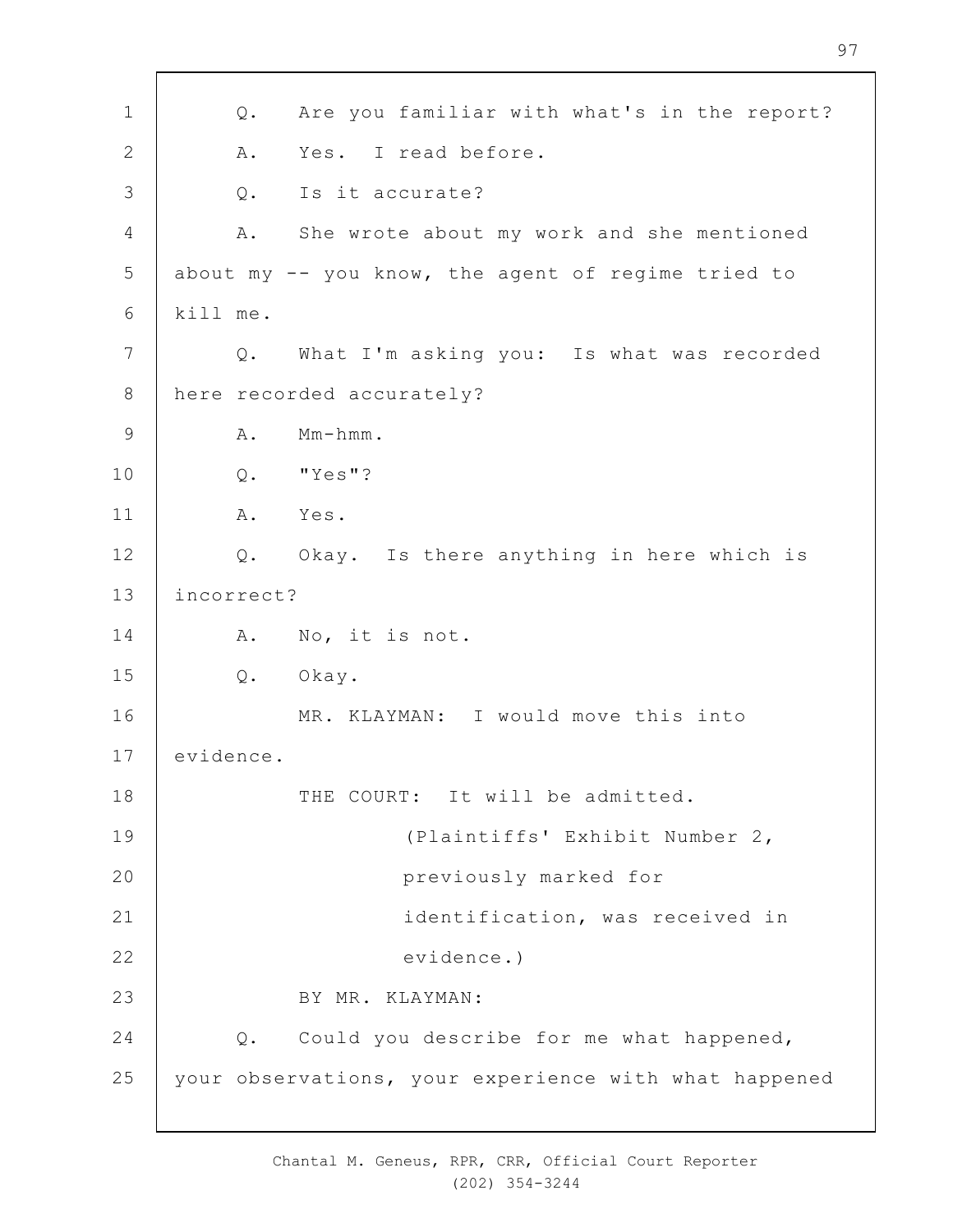1 2 3 4 5 6 7 8 9 10 11 12 13 14 15 16 17 18 19  $20$ 21 22 23 24 25 to Manouchehr and Akbar and where you were at the time that these things occurred. A. It's a long story. I don't know. I'm so speechless. From Iran explain to you, or from when I left Iran? Q. Let's talk about when you were in Iran. A. Okay. Q. When were you in Iran? A. When I went to Iran, you know, first time when I was watching TV, the anchor, anchor person on the TV said -- talk, you know, about my brother, Akbar, Manouchehr, I was shocked. And then my parents, they were shocked. My sister Simin was shocked. My brother, oldest brother, Rahmat, he wasn't at home, and my sister Simin and my parents were at home. And then my parents and my mom, dad, they were shocked. We don't know, what should I do at that time. And they were crying. And then I called my oldest brother, Rahmat: Please, where are you? He was working. And they said hurry up, come on to home. He said, what happened? I told him, I need your help. Our brothers were arrested by the regime, we don't know what happened. We don't know if they are alive or not.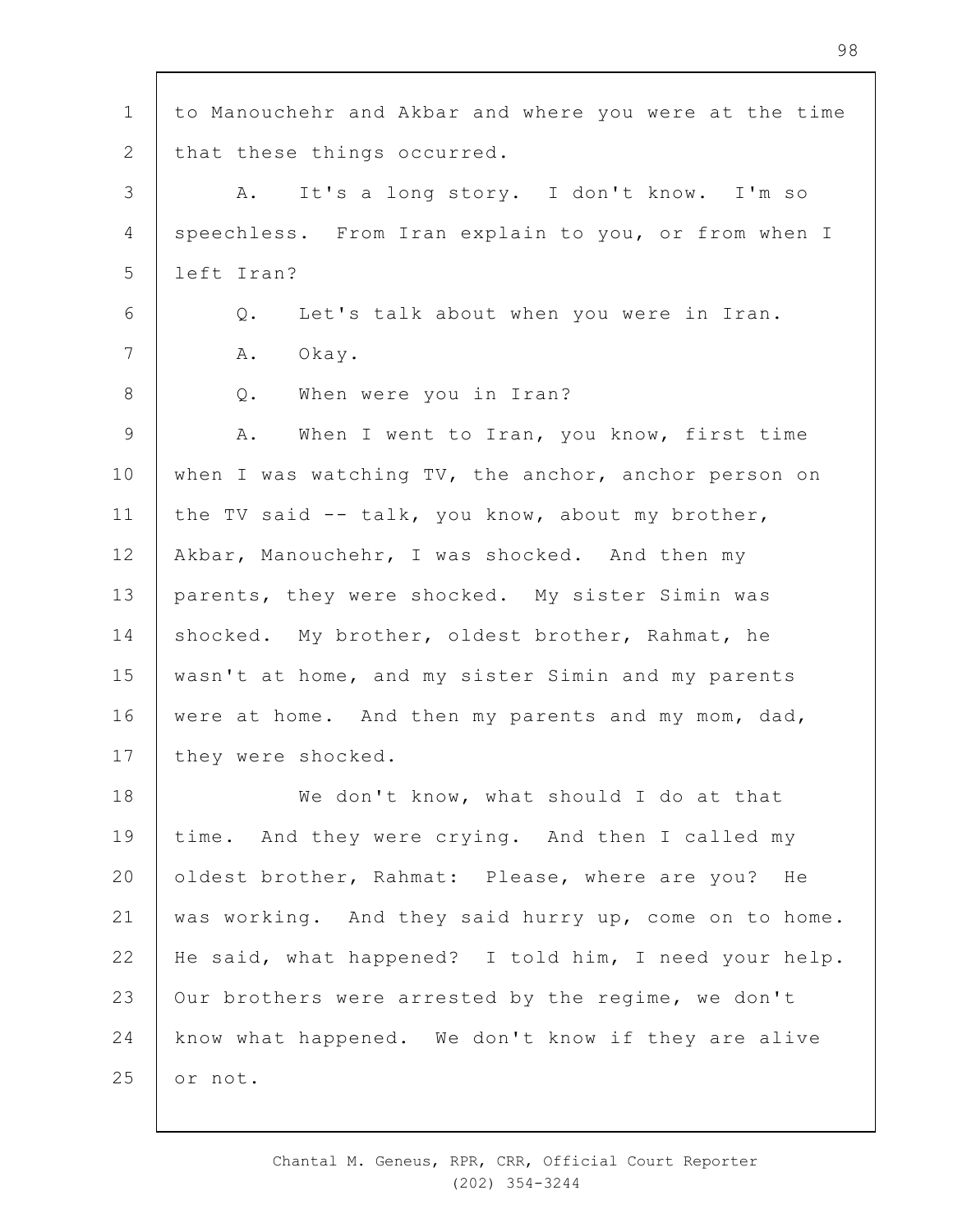| $\mathbf 1$    | He came. My sister came to our home. When              |
|----------------|--------------------------------------------------------|
| $\overline{2}$ | they came, I don't know how can I describe that night. |
| 3              | It was like a nightmare, you know. Everybody was       |
| 4              | crying, and then whole night without a break until     |
| 5              | morning, I'm crying.                                   |
| 6              | Miss Mohammadi, was this the event when<br>Q.          |
| 7              | Iranian television was announcing your brother's       |
| 8              | arrest? Is that what was being announced on            |
| $\mathsf 9$    | television?                                            |
| 10             | This -- yeah. They are from CIA Mossad --<br>A.        |
| 11             | agent of CIA Mossad. We arrest them.                   |
| 12             | But a week or somewhere next after that,               |
| 13             | they wrote in some newspaper they were executed --     |
| 14             | some newspaper that said -- they wrote, we don't know  |
| 15             | what happened to them. Some of the newspaper wrote     |
| 16             | they are going to be, you know, executed. They are     |
| 17             | going to kill them. Regime going to kill them.         |
| 18             | Because newspaper, they were from regime, you know,    |
| 19             | the government.                                        |
| 20             | And my parents and we were all shocked. We             |
| 21             | didn't know, what should we do. My mom, dad -- you     |
| 22             | $know --$                                              |
| 23             | THE COURT: Before that --                              |
| 24             | THE WITNESS: -- tragedy.                               |
| 25             | THE COURT: Miss Mohammadi, before that                 |
|                |                                                        |

Chantal M. Geneus, RPR, CRR, Official Court Reporter (202) 354-3244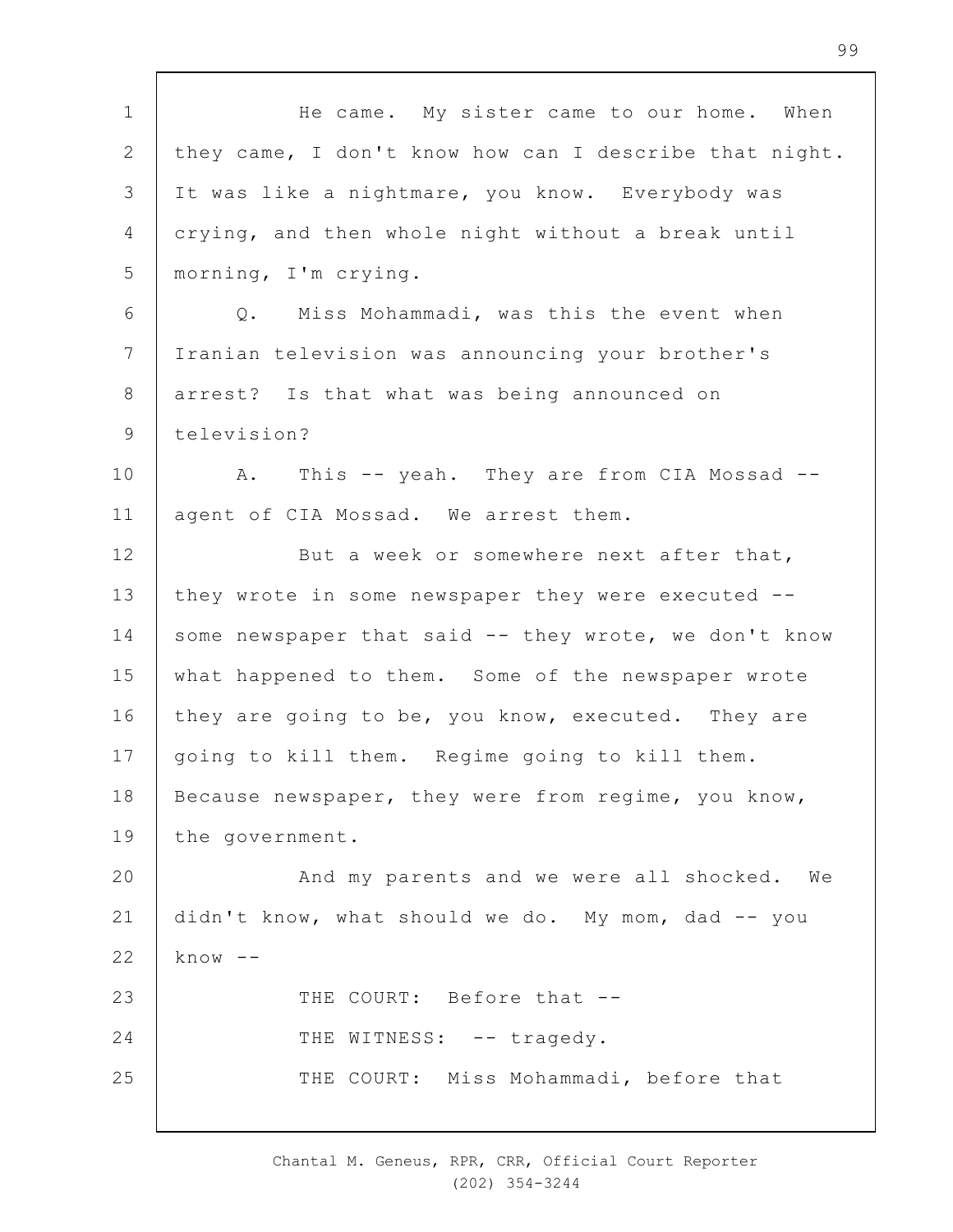1 2 3 4 5 6 7 8 9 10 11 12 13 14 15 16 17 18 19  $20$ 21 22 23 24 25 time -- Could you just move the microphone away from your mouth. Just move it away a little bit. It's echoing. Miss Mohammadi, before you heard that television report, were you aware that your brothers had been involved in political activity? THE WITNESS: Yes. THE COURT: All right. Mr. Klayman, please proceed. BY MR. KLAYMAN: Q. Okay. You mentioned Mossad. It's spelled M-O-S-S-A-D. A. Yes. From Israeli Mossad. Q. Is that the Israeli intelligence service? A. Yes. Q. So your brothers were accused of being agents from Mossad? A. Yes. Q. And CIA? A. Yes. THE COURT: What is your family's religious affiliation? THE WITNESS: Religious, they believe just God, you know. They are not religious, because they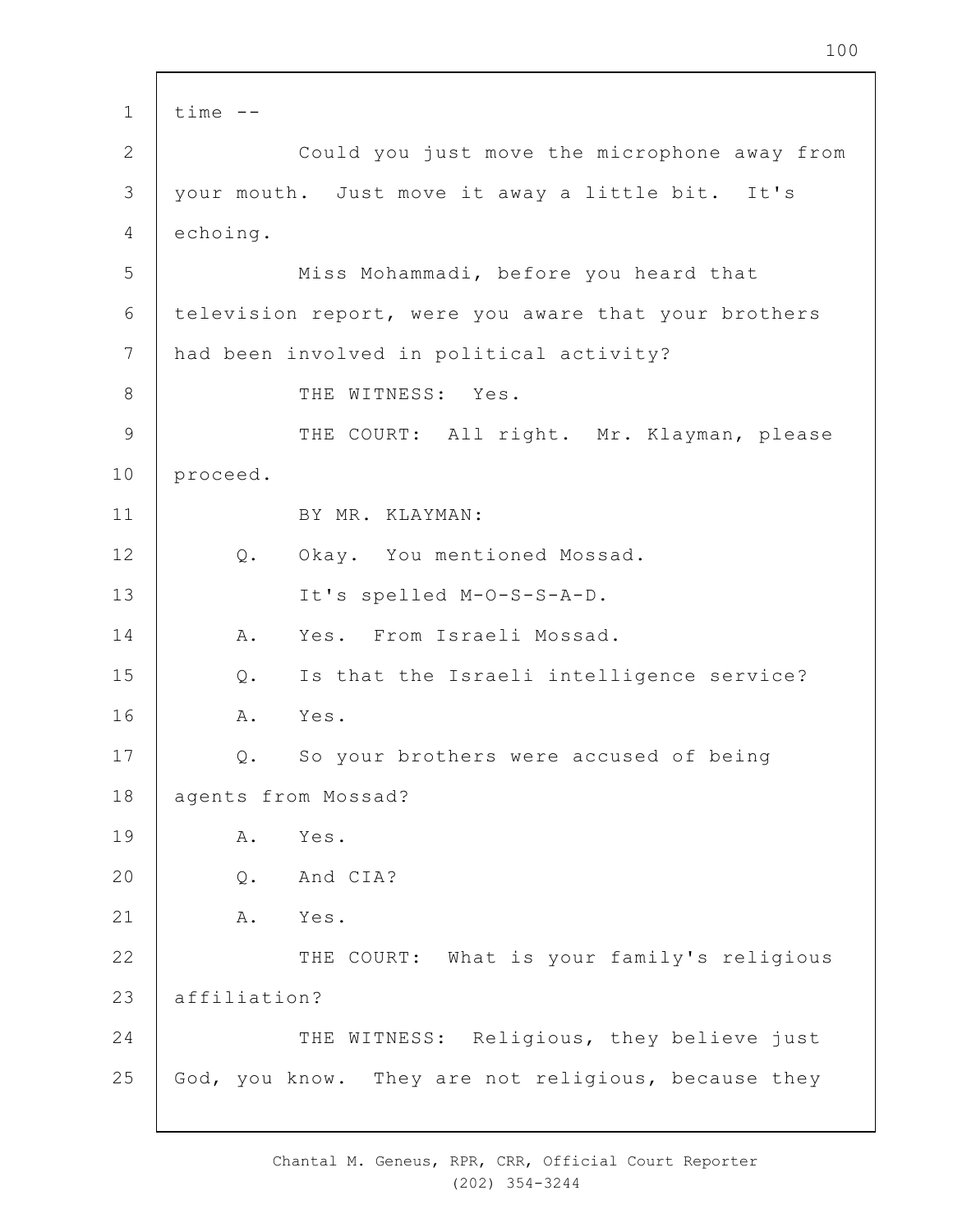1 2 3 4 5 6 7 8 9 10 11 12 13 14 15 16 17 18 19  $20$ 21 22 23 24 25 were born Muslim, but they don't believe Islam, because the Islamic government killing. They don't have mercy. How could they believe Islam? They just believe God. They are not practicing. THE COURT: I was just curious. THE WITNESS: No. No. It's okay. THE COURT: With the mention of Mossad, I was wondering if you had a Jewish affiliation. I was curious about that. THE WITNESS: Your Honor, I want to tell you, because I am so sorry. I respect all religion, but when  $I$  -- you know, the hate, you know, Islam regime, I became Christian. I was baptized two years ago because I didn't want, you know, to tell me, you're born Muslim. I hate the Muslim, Iranian. The answer became they change their religion. They are not practicing. I am not practicing. I never practiced. My parents never practicing. But I was baptized to be a Christian two years ago. THE COURT: Thank you. Proceed, Mr. Klayman. BY MR. KLAYMAN: Q. What is it that you're wearing? A. This one (indicating)?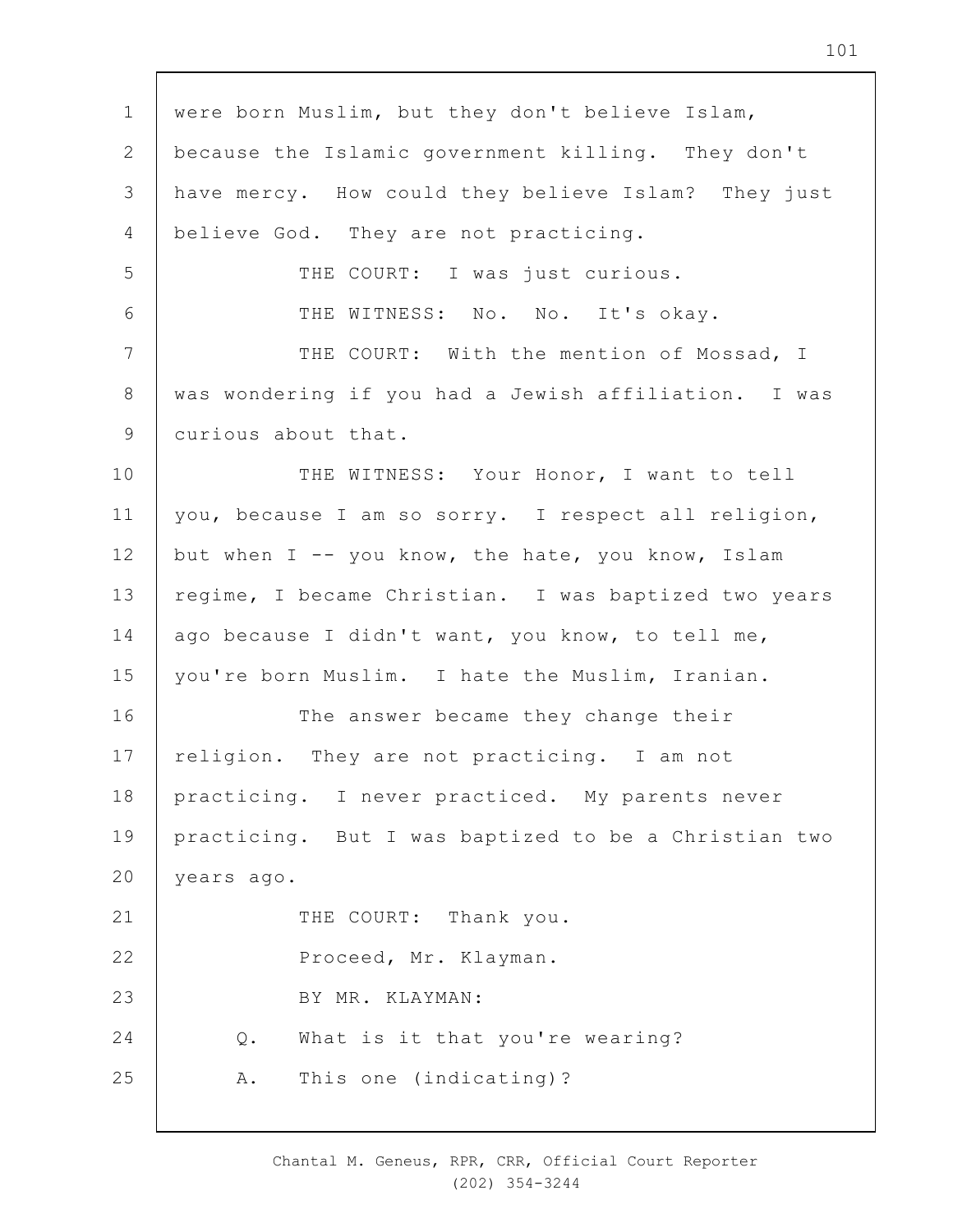1 2 3 4 5 6 7 8 9 10 11 12 13 14 15 16 17 18 19  $20$ 21 22 23 24 25 Q. Yes, that. A. Zoroastrian. Q. Yes. Is that a Zoroastrian -- A. This is from my late brother. He gave to me the sign of Zoroastrian, sign of good things, good behavior, good acts. Q. Zoroastrian is a religion? A. Yes. Old Iranian religion, yes. MR. KLAYMAN: Just as an aside, it's an interesting story, but you don't want to hear it. THE COURT: I don't. MR. KLAYMAN: Okay. BY MR. KLAYMAN: Q. So what happened after your brothers were arrested that you actually have personal knowledge of? A. You know, I'm going to shortly explain what happened. Q. Yes. A. You know, my mom, dad -- my mom always were sitting at our house, my parents' house. It's a townhouse. And she was sitting on the stair, and then -- and looking out the window and for months and months and months, from morning until evening. I have a picture of her, and many people told. And she was waiting for her children to come back, knock the door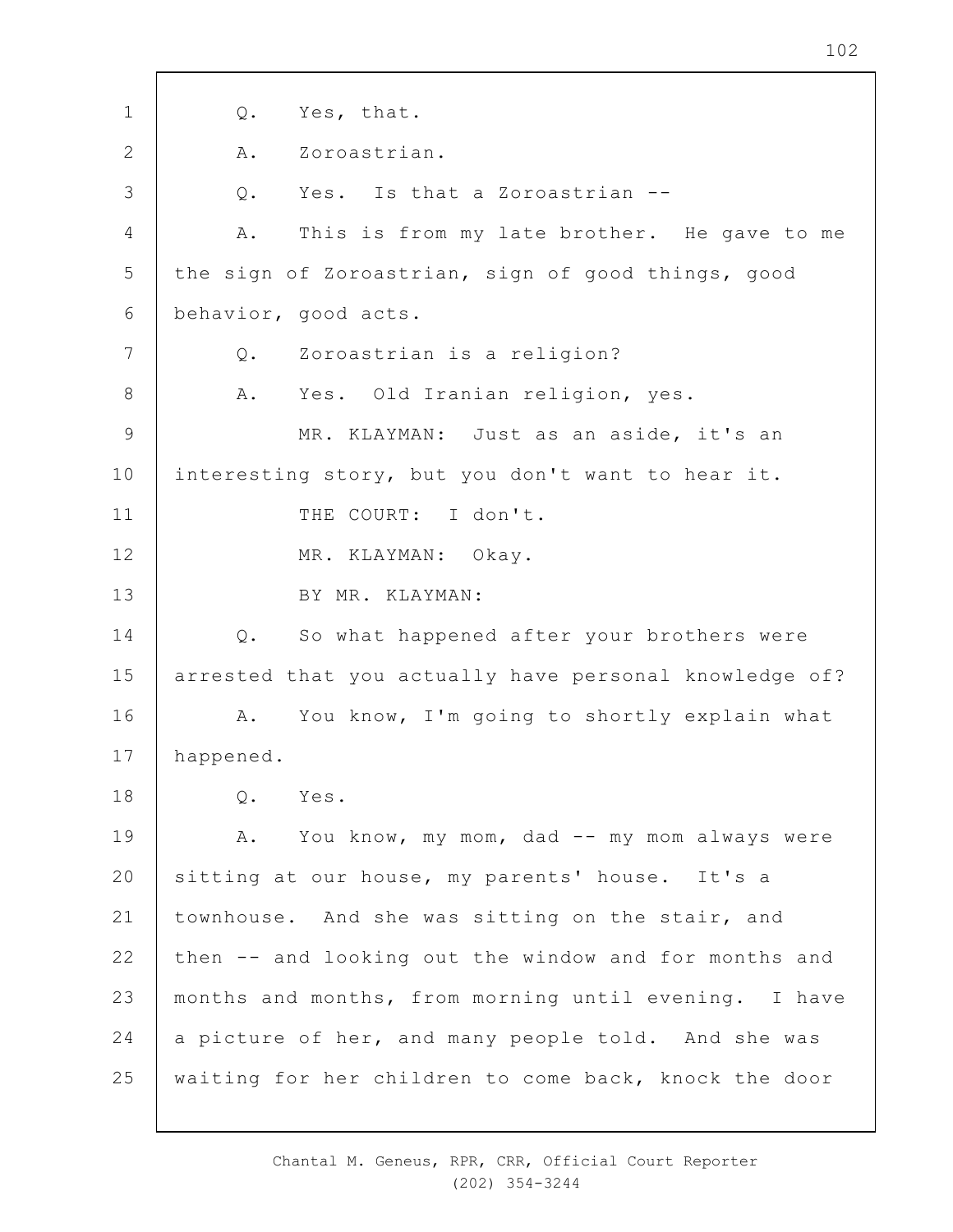1

and come back to home.

| 2               | And then my mom, dad -- this is not a life.            |
|-----------------|--------------------------------------------------------|
| 3               | After a while, my brothers -- you know, when I went to |
| 4               | prison to see them, visit them behind the glasses --   |
| 5               | you know, the glasses, and they show me: "Nasrin,      |
| 6               | leave Iran." The piece of paper my late brother        |
| $7\phantom{.0}$ | wrote: "Nasrin, leave Iran."                           |
| 8               | I left Iran. I came to Germany to be voice             |
| 9               | of my brother and all prisoners.                       |
| 10              | When did you leave Iran?<br>Q.                         |
| 11              | When?<br>Α.                                            |
| 12              | Q. Yes.                                                |
| 13              | 2008 -- I think 2002 I left Iran. And then<br>Α.       |
| 14              | I came to Germany. When I went to Germany, I was in    |
| 15              | Germany, and I wasn't -- because always, I was         |
| 16              | traveling as a -- what you call it -- activist,        |
| 17              | because I want to tell -- tell them what happened to   |
| 18              | my brothers and all prisoners, young student, you      |
| 19              | know, that went to jail, and tell them.                |
| 20              | And I went to Brussels. I went to France.              |
| 21              | I went to many countries -- more countries in Europe.  |
| 22              | I met Amnesty International and senators in Europe,    |
| 23              | and I had many speeches.                               |
| 24              | And then finally, I left Germany where the             |
| 25              | regime tried to kill me. I left Germany and I came to  |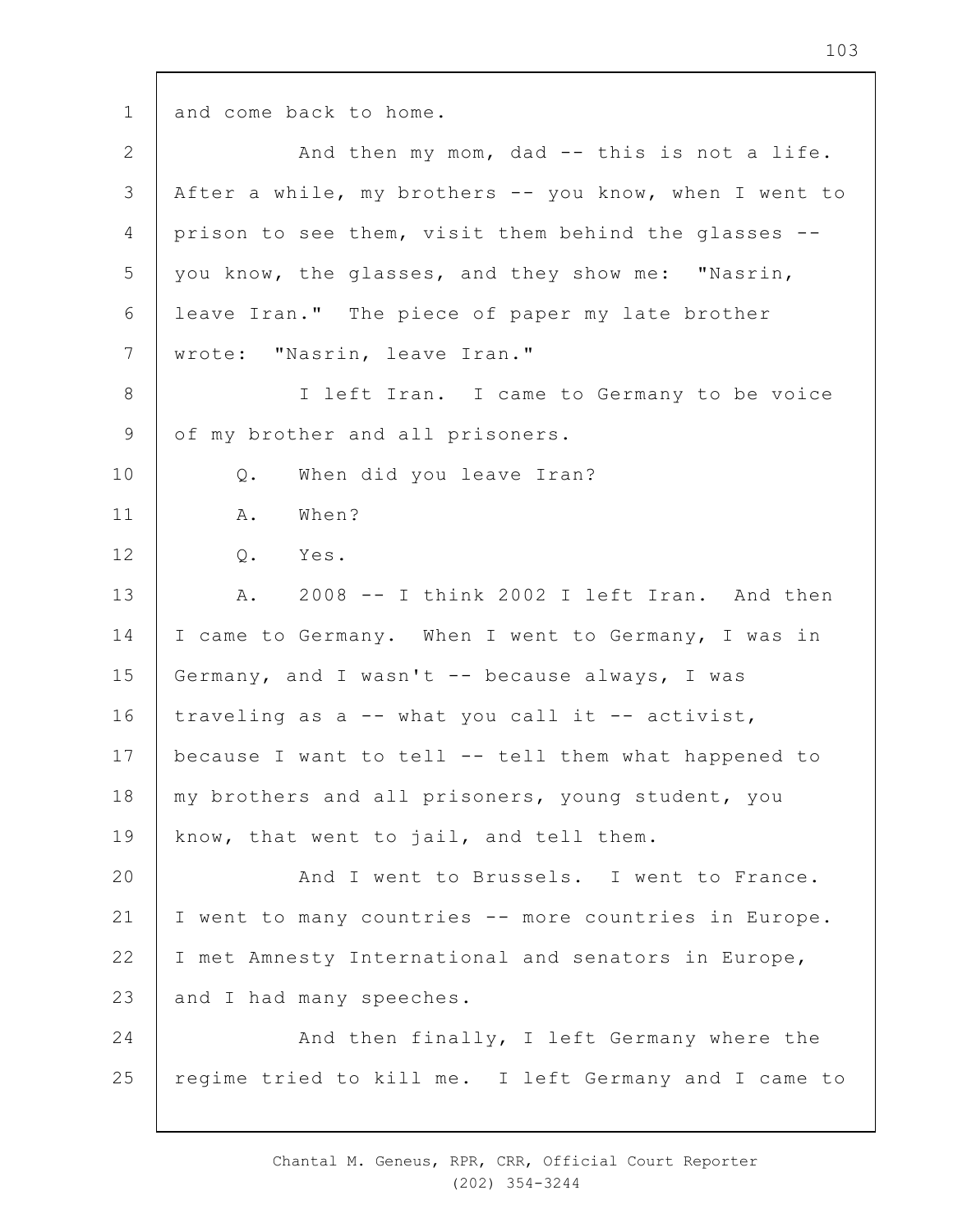1 2 3 4 5 6 7 8 9 10 11 12 13 14 15 16 17 18 19  $20$ 21 22 23 24 25 the United States. But when I came to here, still, until from that day until today, I didn't stop, you know, as a - you know, be political activist and human rights. And I'm against the regime. I hope regime in Iran one day be changed. And if you want to explain about my brother Akbar, when I went to Turkey or anything, Your Honor -- Q. So you left Iran in what year? A. When did I leave Iran? Q. Yes. When did you leave? A. I left Iran, I told you, 2002, I think. Q. 2002? A. Yeah, I think. Q. Okay. At what point did you -- did it reach a point in time when you no longer felt Iranian, where your permanent allegiance was to the United States? Was there a point in time that that occurred? A. The point in time when? Q. When you felt allegiance to the United States. A. Yes. Because, you know, that reason I left Germany, I came to here. Q. Okay.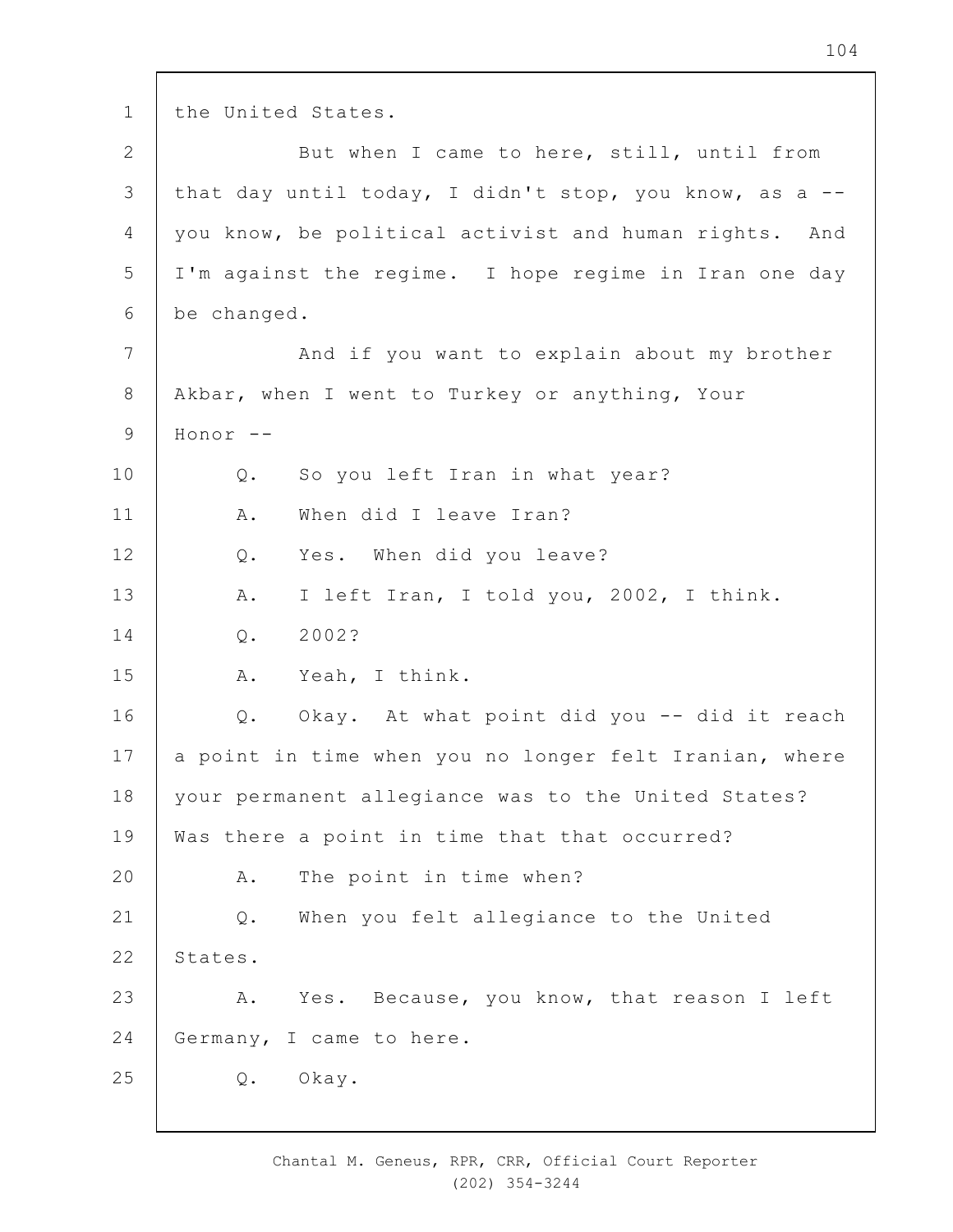1 2 3 4 5 6 7 8 9 10 11 12 13 14 15 16 17 18 19  $20$ 21 22 23 24 25 THE INTERPRETER: Let me translate. THE WITNESS: Yes. Faithful, that means. I love this country. I love -- I'm afraid for -- it was a long time. When I went to Iran, I was faithful. I love American people. I love this country. I stay rest of my life to this country. I kiss this land. This is my land. Iran is not my country. I wasn't safe in Iran. Nobody is safe in Iran. I'm afraid for -- I'm a loyal this country. I swore -- I can vow again. I will, you know, for the rest of my life, I be faithful to this country. In Iran, from Iran. BY MR. KLAYMAN: Q. Can you describe your relationship with Akbar before you left Iran. A. Yes. Q. Your personal relationship with your brother. A. Yes. Can I ask you a favor? I want to explain, you know, what a faithful and loyal -- about the American people. Akbar, Manouchehr -- forgot to tell you. In September -- Q. We'll get to that. Let's get to this first. A. It's so important.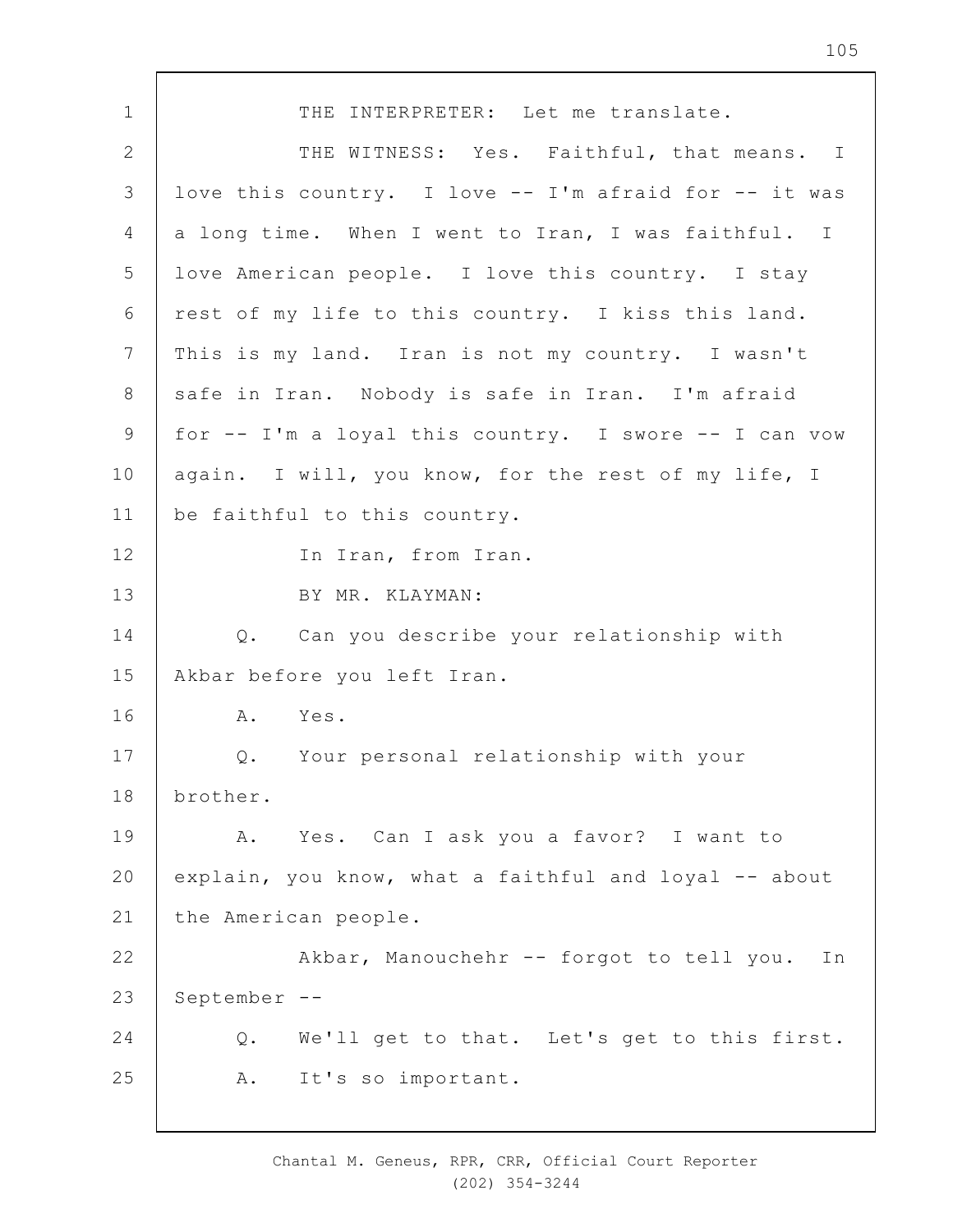1 2 3 4 5 6 7 8 9 10 11 12 13 14 15 16 17 18 19  $20$ 21 22 23 24 25 MR. KLAYMAN: Can she, Your Honor? THE COURT: I'm sorry. What? MR. KLAYMAN: She wants to talk about the United States now. THE COURT: You should answer the question. BY MR. KLAYMAN: Q. Tell us what your relationship was with Akbar personally, your close relationship. A. I was so close to my brother, late brother. He wasn't just, you know, freedom and human rights activist. He was a man of peace. He was really human. I'm proud of him. He was so close to me. And I tell you, I was his sister. I love him so much. When I have got my brother -- when I went to Turkey, because I cannot go to Iran, they're going to kill me. I went to Turkey to visit, you know, my parents. I went to Turkey. My sister at that time, she was in Turkey, Manouchehr went to jail. My brother -- late brother went to jail. I came to Turkey about -- I don't know -- seven years ago. Yeah, exactly seven years ago. Three days, we had a good time with my parents. One day, a guy -- his name was Benham -- he call us: Akbar is going to be free. Leave -- the regime is going to give him sick leave. He's going to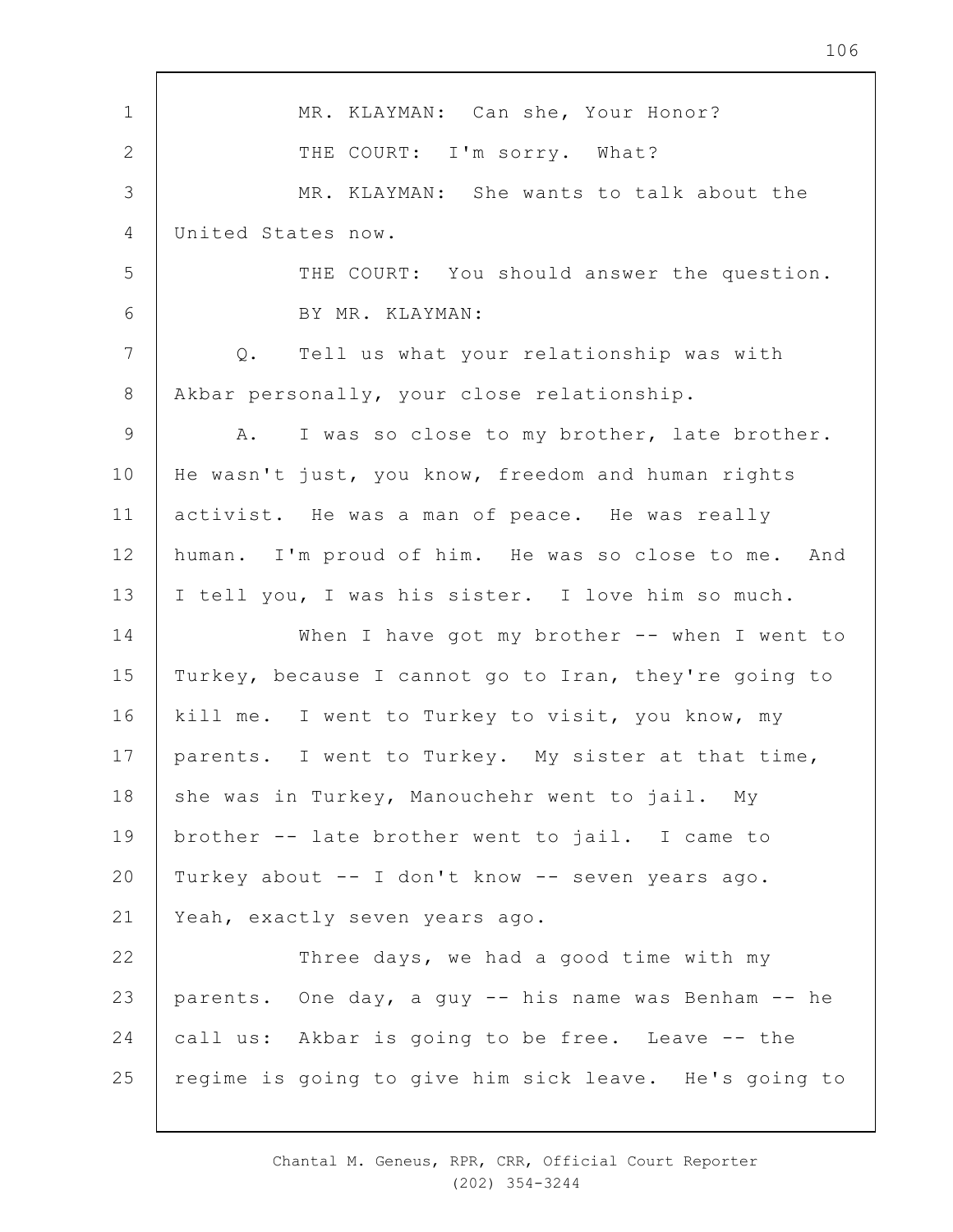1

be free in three days.

2 3 4 5 We had a party. We danced. We were so happy because Akbar was sick and, you know, we were so happy. Physically, he was sick, you know. I have a film about that, that night.

6 7 8 9 10 11 12 13 14 15 And the morning, day after that night, I think 7:30 a.m. or 8 a.m., my father's cell phone was ringing. My father go to answer the phone. Behnam from Iran. I know him. It was a student, but outside of jail. He told to pass the phone to your uncle, my brother -- told my father. And then my uncle took the phone. And suddenly, I understood. His face was pale, and he stepped so far from the living room. I follow him. I don't know. I knew Akbar was sick. Akbar was on hunger strike. Akbar is sick.

16 17 18 19  $20$ 21 22 23 24 25 And then, I don't know, my heart was beating so, you know, hard. And my body was shaking. I felt Akbar is so sick. I grabbed the phone and ran to a bedroom. I grabbed the phone from my uncle's hand and went to another bedroom and I told Behnam, "This is Nasrin. Listen to me. I'm a strong lady. Don't worry. Tell me about the situation. Tell me, please." I told him I was waiting, expecting he's going to tell me Akbar is sick because he's on hunger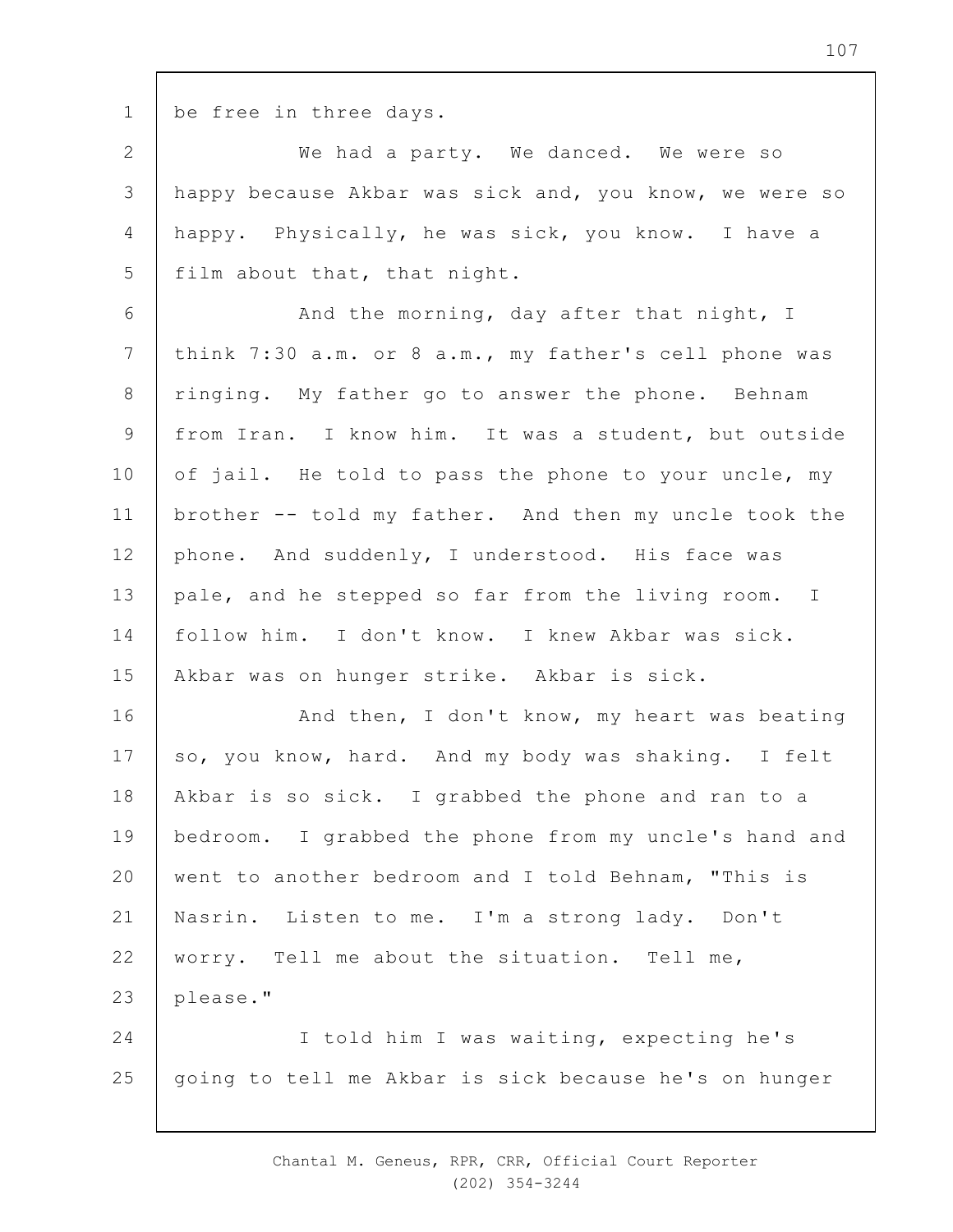1 2 3 4 5 6 7 8 9 10 11 12 13 14 15 16 17 18 19  $20$ 21 22 23 24 25 strike. They took him to the hospital. And Behnam told me, Nasrin, Akbar was killed. I don't know. At that time, I just -- I just scream loudly three times, "No. No. No." My body was shaking. My mom, dad, came to me. My mom from front, my dad -- I don't know - from front and back. They tried to hold me. My muscles open, my eyes were open, just screaming. They tried to hold me. And sat me down. I could not expect my brother, my dear brother -- he was killed. I couldn't expect. And my mom -- my mom told me, Nasrin, he tried to -- she tried to convince me, Nasrin, why you crying? Why you shaking? That was Akbar's way, wasn't it? My dad tried to calm me down. My mom tried to calm me down. But I cannot describe that day. Everybody -- everybody -- my dad got unconscious after hour. My mom just want the T-shirt I bought for Akbar, the red T-shirt, the color Akbar likes. Not because of communism. Akbar was just - we are not -- you know, Akbar was activist. He wasn't to any party. The red color, he loved that color. I bought that T-shirt. My mom took his T-shirt and wore my late brother's T-shirt and chanted and told to

> Chantal M. Geneus, RPR, CRR, Official Court Reporter (202) 354-3244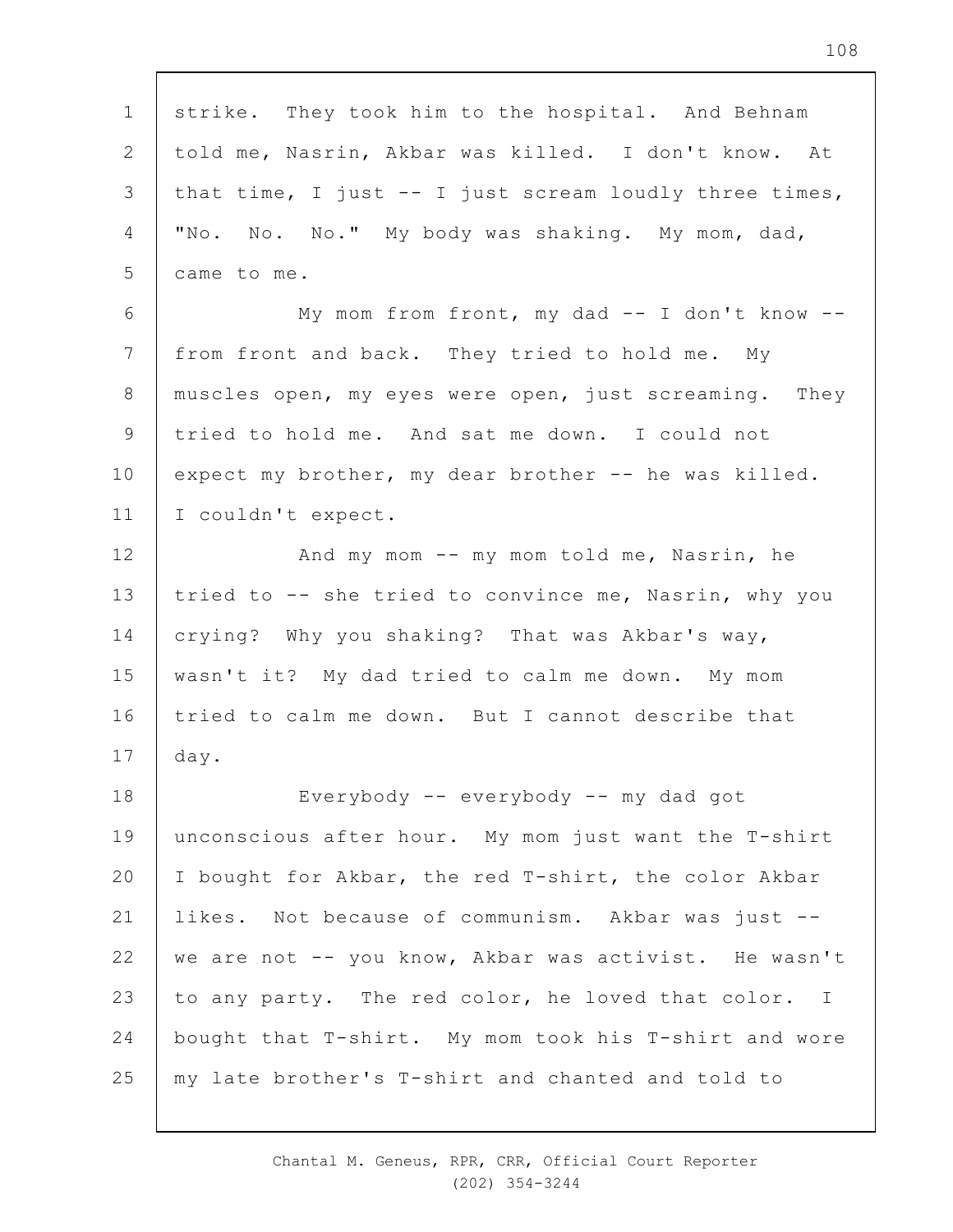1 2 3 4 5 6 7 8 9 10 11 12 13 14 15 16 17 18 19  $20$ 21 22 23 24 25 everybody, why you crying? I am Akbar today. Akbar is not dead. Even regime kill Akbar -- I am Akbar. I'm going to continue his fight. And there are many Akbars. Thousand and thousand Akbars are going to continue his path. Q. Have you ever -- A. My mom was shocked. Everybody was denial. I was denial. I was denying my brother is not alive. He was gone. I couldn't believe it. And even my nephew, Farhan, he was just eleven years old, he was crying. My nieces, two little nieces, Shamim, Shaghayegh, and three years old, they were crying. THE COURT: Thank you, Miss Mohammadi. Please, Mr. Klayman. BY MR. KLAYMAN: Q. Have you ever tried to commit suicide, Miss Mohammadi? A. Yes. When I came to -- when I came to the United States, it was too -- it was too heavy on my shoulders. I couldn't believe. I was in -- I was denying my brother is not alive anymore. And one day -- everybody tried to help me. I was at therapist. Everybody told me he was killed, he's not alive. It was so hard for me. I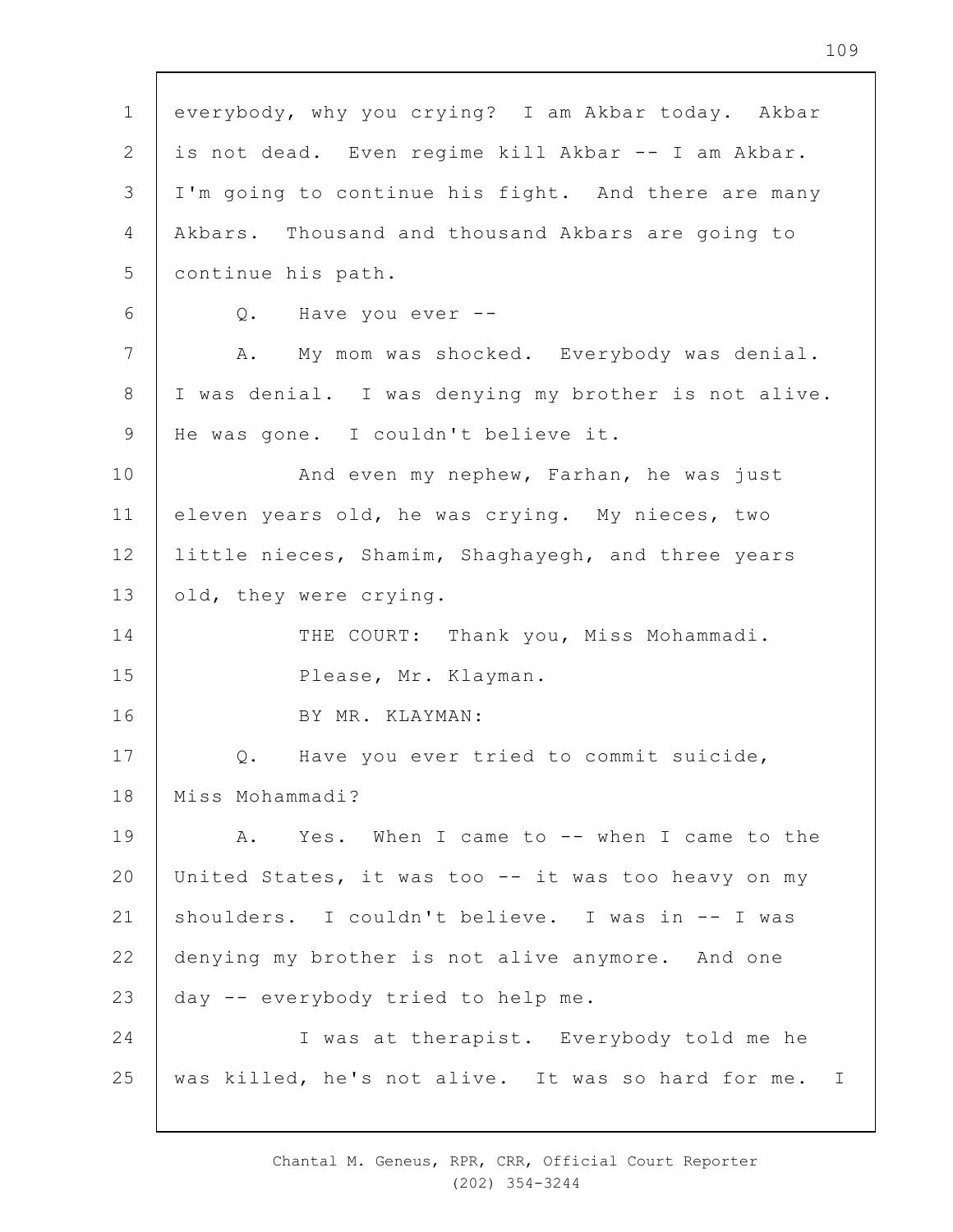1 2 3 4 5 6 7 8 9 10 11 12 13 14 15 16 17 18 19  $20$ 21 22 23 24 25 was so close to my late brother. I took the pills, more than ten pills. It was strong pills. Q. What kind of pills? A. It was -- I don't know the name. It was so strong. If I could take one pill, I could sleep more than fifteen -- fourteen or fifteen hours. I took more than ten pills. I want to -- I commit -- I committed suicide. I want to kill myself. I didn't want to be alive because the life didn't have any - you know, life wasn't -- had any meaning to me. And then my help -- at the same time, I call my therapist. I told her good-bye. She said, what happened? I said I took pills. I committed suicide. I want to die. I don't want to be alive. I don't like my life. And she call the friends, and the friend took me to hospital. And the doctor told them, she's going to -- she's not going to be alive. Ninety-nine percent, they get -- ninety-nine percent, and maybe one percent, God help her. She's going to be alive. Q. Who is your therapist? A. Anna Deutch. MR. KLAYMAN: Your Honor, we submitted an affidavit from Anna Deutch. I don't need to go into that unless Your Honor wants me to.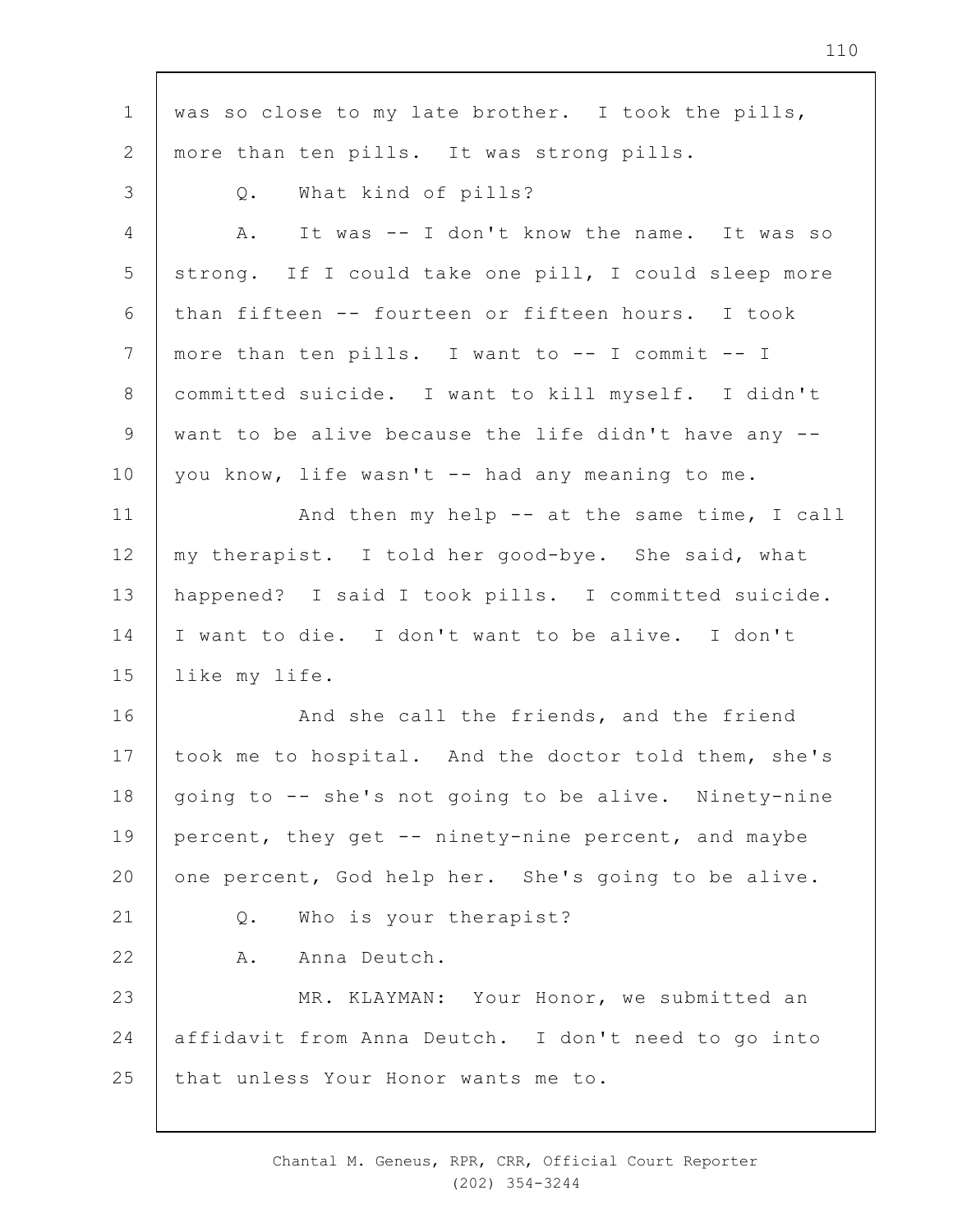1 2 3 4 5 6 7 8 9 10 11 12 13 14 15 16 17 18 19  $20$ 21 22 23 24 25 THE COURT: No. MR. KLAYMAN: Okay. BY MR. KLAYMAN: Q. I'm going to show you what I've marked as Plaintiffs' Exhibit 3. (Plaintiffs' Exhibit Number 3 was marked for identification.) BY MR. KLAYMAN: Q. It's a book. What is that book, Miss Mohammadi? A. The book, before my brother was killed by Islamic regime of Iran, I think eight or nine years ago, when I thought he was sick leave -- but, you know, the whole Amnesty International and human rights, they push government, Iranian government, because he was tortured alive, and he was sick in prison. Finally, they gave him sick leave. Q. Okay. Who wrote this book? A. And he wrote a book. Q. Go on. I'm sorry. A. Sorry. He wrote book, Farsi -- his diary to Farsi. He asked me to publish it. When I read that book, I was -- he said 30 percent is memory of the jail. But I understood, it's so dangerous for his life. He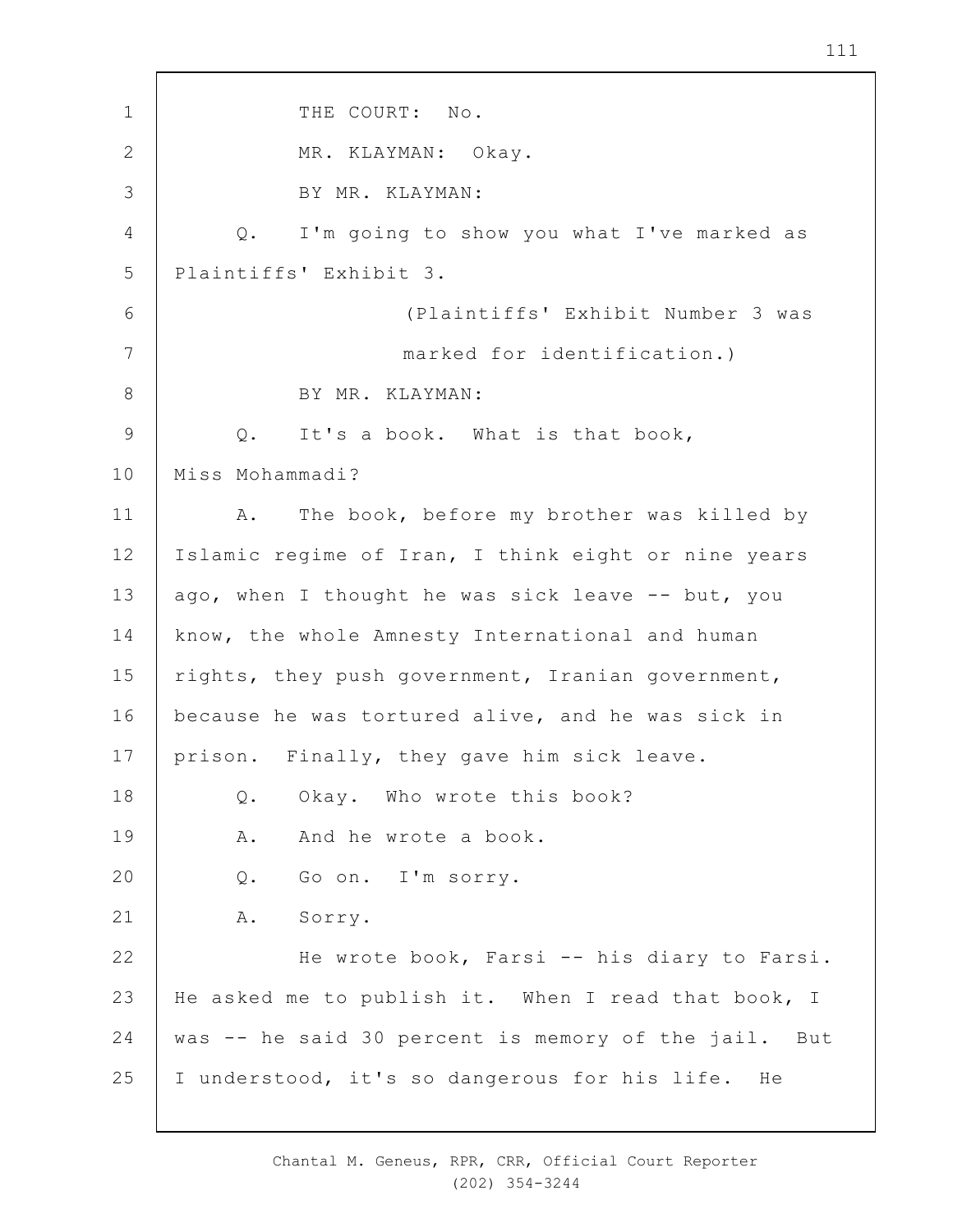| $\mathbf 1$    | asked me, beg me to publish it. I said okay. Today,   |
|----------------|-------------------------------------------------------|
| $\mathbf{2}$   | tomorrow.                                             |
| 3              | At that point, he understood. He told me,             |
| 4              | Nasrin, I know you are refusing to publish this book. |
| 5              | I said, I know. Akbar, why you want the regime        |
| 6              | torture you more or kill you?                         |
| $\overline{7}$ | He said, if you don't publish this book, I            |
| 8              | am going to call some friends in the United States.   |
| 9              | I'm going to publish it. And then I -- that day, I    |
| 10             | promise him to publish his book, his memory.          |
| 11             | You know, first I publish in Farsi, but his           |
| 12             | wish was, you know, to publish his book to English.   |
| 13             | And about three, four months ago, I publish           |
| 14             | his book in English, but I added. I'm second writer   |
| 15             | of this book. I added this book, who was Akbar, what  |
| 16             | happened to him, and what was the reaction in the     |
| 17             | whole world, how -- what my parents, you know -- how  |
| 18             | was reaction of my parents.                           |
| 19             | And then in this book, $I$ -- there's a lot of        |
| 20             | reality in this book, and then what Akbar wrote about |
| 21             | himself in the jail. And I continue his book and      |
| 22             | finish.                                               |
| 23             | But here, I'm telling Your Honor, I'm                 |
| 24             | telling thanks to the United States, thanks God, they |
| 25             | help my brother Manouchehr, help him to here, brought |
|                |                                                       |

 $\overline{\phantom{a}}$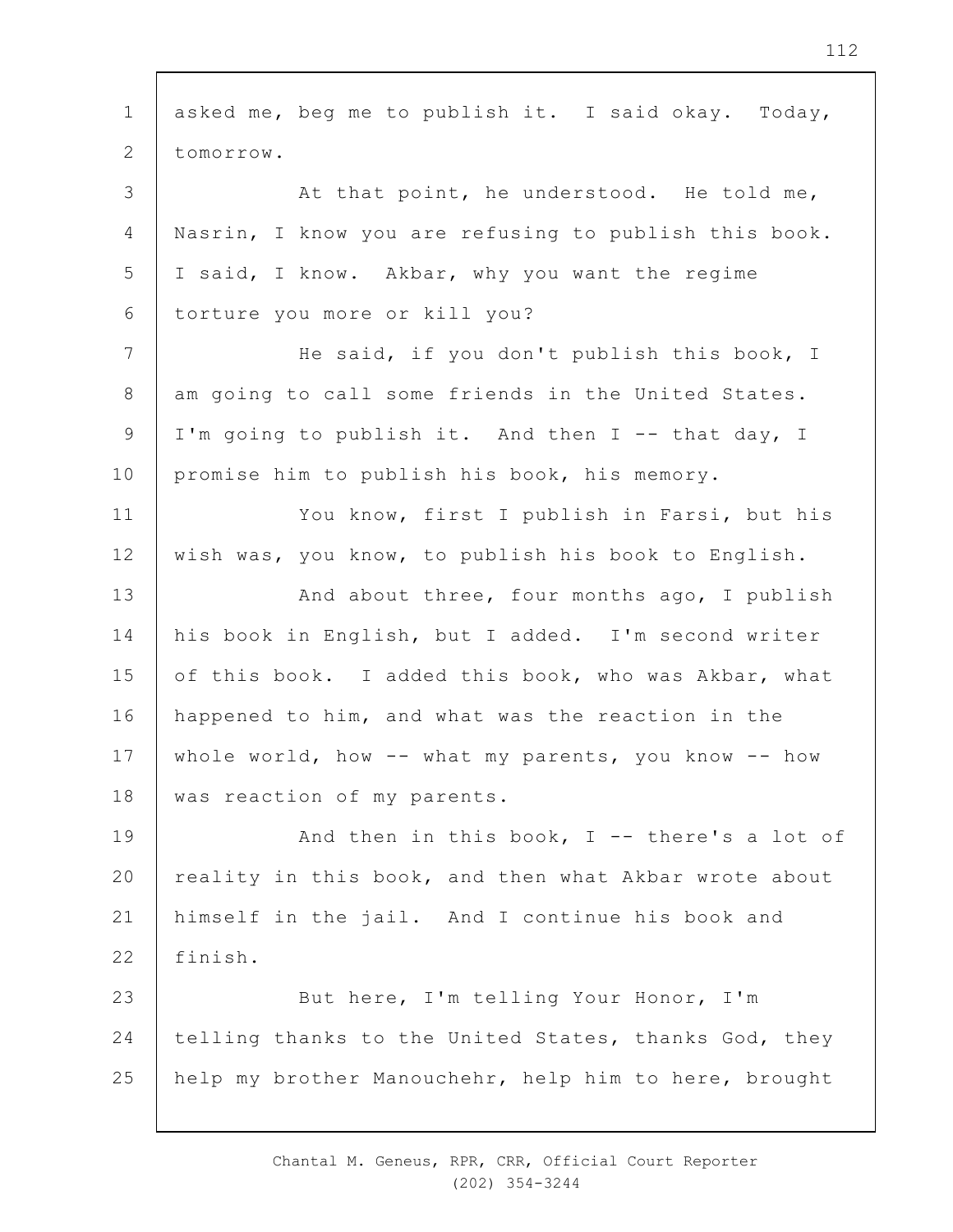1 2 3 4 5 6 7 8 9 10 11 12 13 14 15 16 17 18 19  $20$ 21 22 23 24 25 him to here. THE COURT: And when did he write this book? THE WITNESS: About eight years ago, when he was in sick leave. THE COURT: All right. We'll take our lunch break now until 2:00. MR. KLAYMAN: I'll move this into evidence, too, Your Honor. THE COURT: Why don't you move it into evidence now and then we'll take a break. MR. KLAYMAN: Yes. THE COURT: It will be admitted. (Plaintiffs' Exhibit Number 3, previously marked for identification, was received in evidence.) MR. KLAYMAN: Thank you. (Whereupon, at 1:00 p.m. a luncheon recess was taken.) A F T E R N O O N S E S S I O N (Whereupon, at 2:03 p.m. the proceedings commenced and the following ensued:) MR. KLAYMAN: Your Honor, we had scheduled former CIA Director James Woolsey at 2:00, so if we could take him at this time, and then we can bring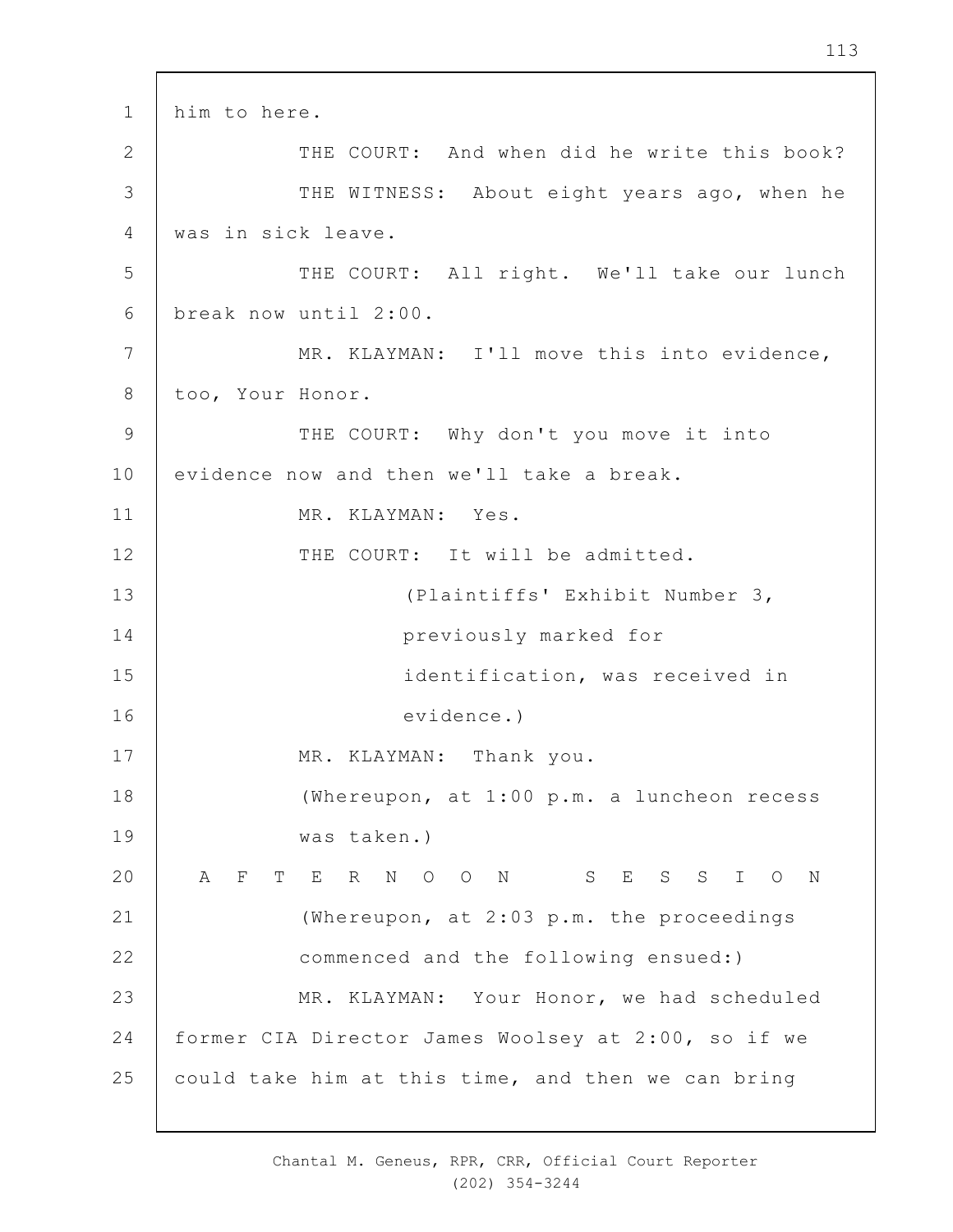1 2 3 4 5 6 7 8 9 10 11 12 13 14 15 16 17 18 19  $20$ 21 22 23 24 25 back Miss Mohammadi. THE COURT: That's fine. MR. KLAYMAN: I call to the witness stand James Woolsey. ROBERT JAMES WOOLSEY, JR., a witness produced on call of the plaintiff, having first been duly sworn, was examined and testified as follows: THE COURT: Good afternoon. Welcome to the court. THE WITNESS: Good afternoon, Your Honor. Thank you. THE COURT: Proceed, Mr. Klayman. DIRECT EXAMINATION BY MR. KLAYMAN: Q. Please state your name. A. Robert James Woolsey, Jr. Q. When were you born? A. September 21, 1941. Q. If you can run us through, briefly, your education. A. I went to public schools in Tulsa, Oklahoma. I have an undergraduate degree at Stanford, Master's degree at Oxford as a Rhodes scholar, LLB from Yale Law School.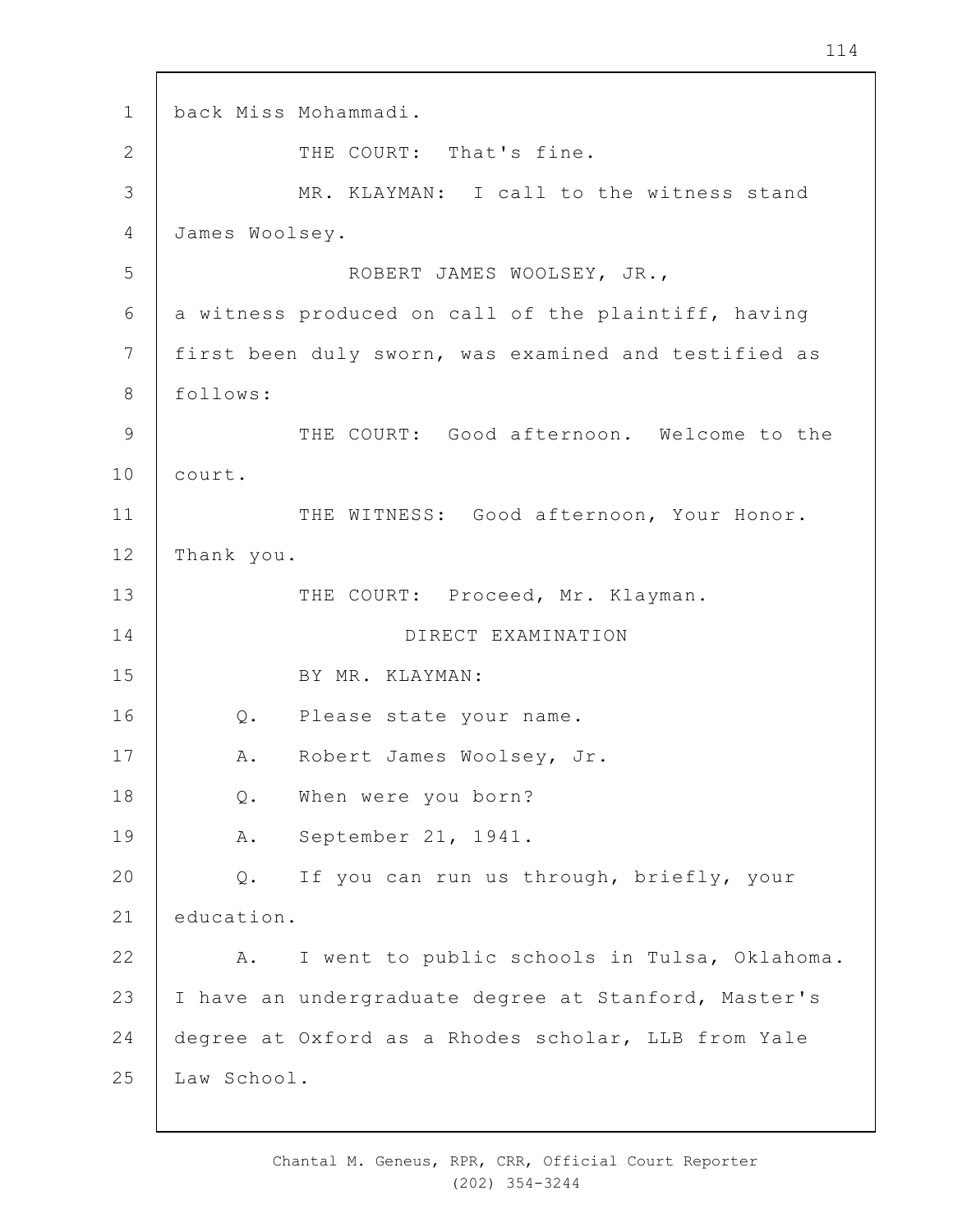| $\mathbf 1$     | What did you do after law school, if you can<br>Q.               |
|-----------------|------------------------------------------------------------------|
| 2               | run us through your employment history.                          |
| 3               | I went on active duty in the U.S. Army,<br>Α.                    |
| 4               | working on intelligence matters in the Pentagon. As              |
| 5               | part of that assignment, I was an adviser on the U.S.            |
| 6               | delegation to the Strategic Arms Limitation Talks with           |
| $7\phantom{.0}$ | the Soviets in Helsinki, Indiana. I then became                  |
| $8\,$           | General Counsel of the Senate Armed Services Committee           |
| 9               | in the early 70s.                                                |
| 10              | I went into private law practice with Shea &                     |
| 11              | Gardner in late '73, early '74. I practiced until                |
| 12              | '77, when I became Undersecretary of the Navy in the             |
| 13              | Carter administration.                                           |
| 14              | Following that, I returned to private law                        |
| 15              | practice, and in '83 I was asked by the President to             |
| 16              | serve as a delegate-at-large to the negotiations in              |
| 17              | Geneva on Nuclear and Space Arms Talks and SALT.<br>$\mathbb{I}$ |
| 18              | did that on a part-time basis, returned full time to             |
| 19              | the practice of law in '86.                                      |
| 20              | In '89, I was asked by the President to                          |
| 21              | serve as Ambassador and Chief Negotiator for the                 |
| 22              | Conventional Forces in Europe Treaty. I did that from            |
| 23              | '89 to '91, returned to private law practice.                    |
| 24              | I was asked by the President Elect in late                       |
| 25              | 1992 to serve as Director of Central Intelligence. I             |
|                 |                                                                  |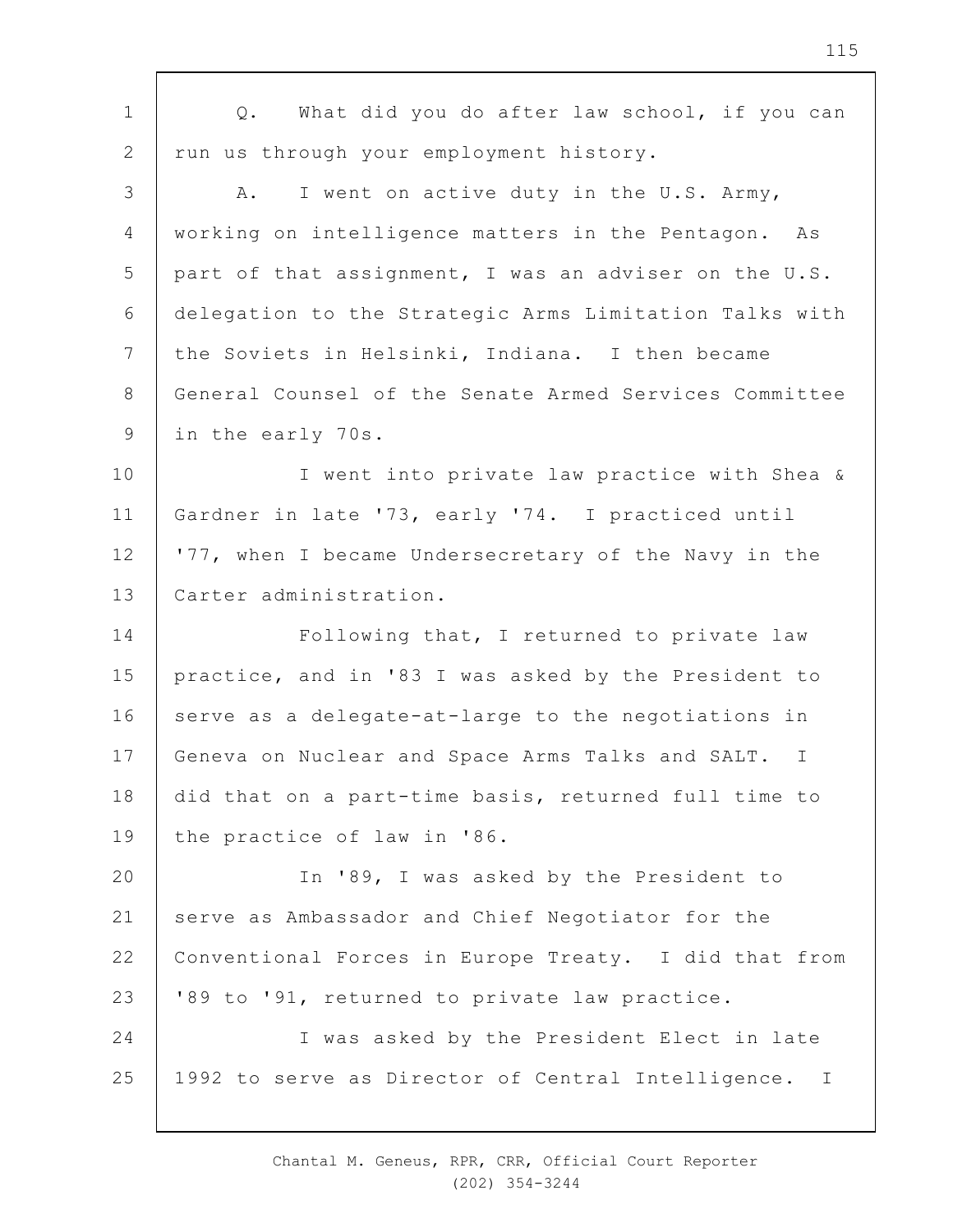1 2 3 4 5 6 7 8 9 10 11 12 13 14 15 16 17 18 19  $20$ 21 22 23  $24$ 25 did that for two years, until 1995, returned to private law practice. And then a year or so after 9/11, in 2002, I was asked by Booz Allen Hamilton to come with them as partner and to help set up their Homeland Security practice. I did that for five years, and then joined a venture capital fund, moved from one fund to the other, and also have been doing consulting, all of these in the area of alternative energy. And I'm now consulting and a venture partner in a venture capital fund in New York, again, all of this relating to alternative energy. Q. Were you and are you associated with any foundations, any nonprofit foundations in the last few years? A. Oh, my goodness, yes. I just filled out my security forms, and there are dozens. Virtually all of it is nonprofit and is advisory boards and the like. But there's a long list I can provide if the Court wants. Q. In the course of your considerable experience, did you become knowledgeable with regard to the country of Iran? A. To some extent, yes. Q. Okay. Are you knowledgeable with regard to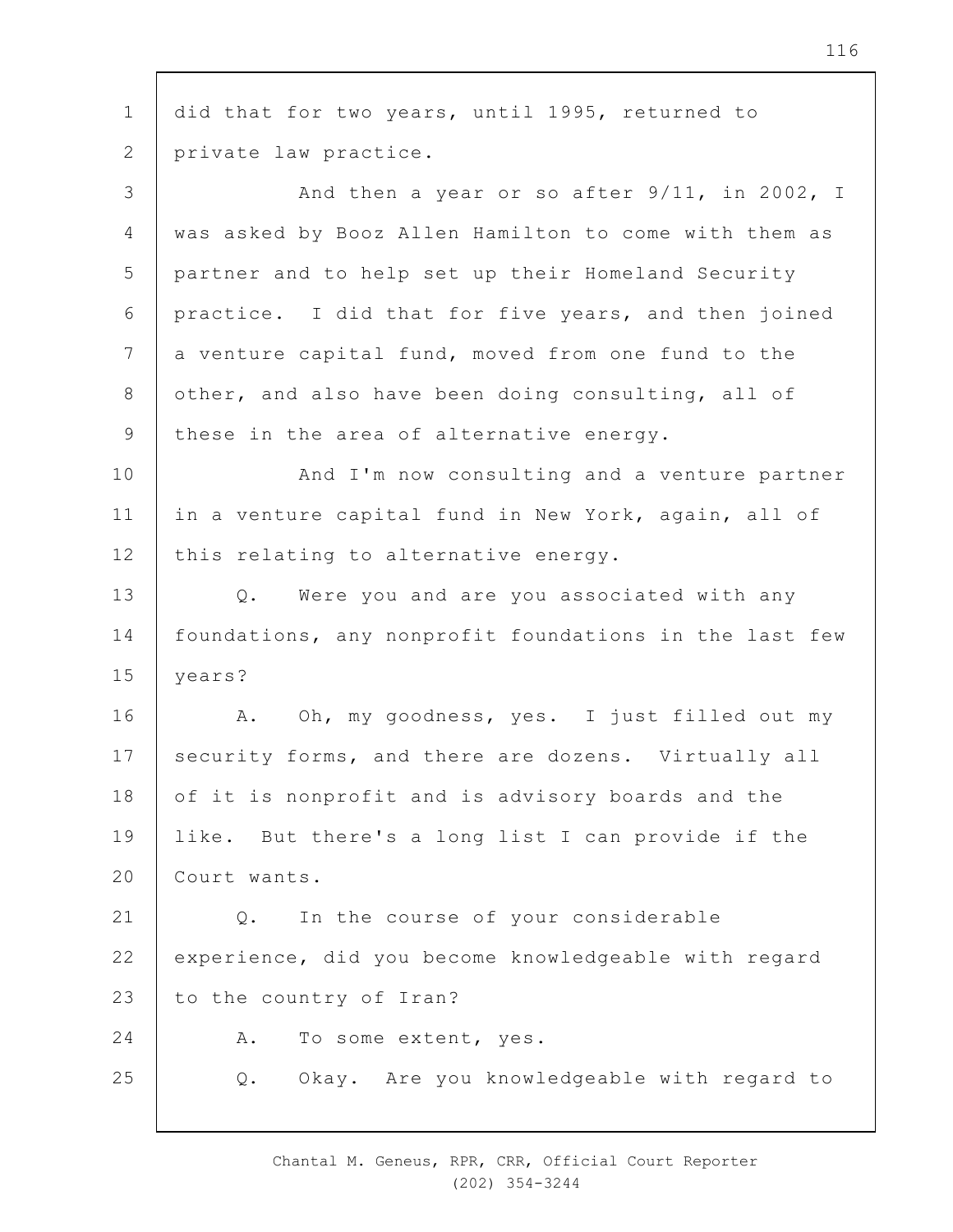1 2 3 4 5 6 7 8 9 10 11 12 13 14 15 16 17 18 19  $20$ 21 22 23 24 25 some of their intelligence activities? A. To some extent, yes. Q. And with regard to their presence here in the United States? A. Yes, to some extent. MR. KLAYMAN: I would proffer Mr. Woolsey as an expert. THE COURT: He can provide expert testimony -- MR. KLAYMAN: Okay. Thank you. THE COURT: -- on the issues, as I take it from your witness list submission, about, generally, human rights violations done by Iran or organs and instruments of Iran, both domestically and abroad. THE WITNESS: Yes. THE COURT: All right. THE WITNESS: I might add that for three years in the early 2000s, mid-2000s, I was chairman of the board of Freedom House, and I'm currently chairman of the Foundation for Defense of Democracies. MR. KLAYMAN: Thank you. THE COURT: Do you have any affiliation in Amnesty International? THE WITNESS: I don't have any affiliation with Amnesty International, no.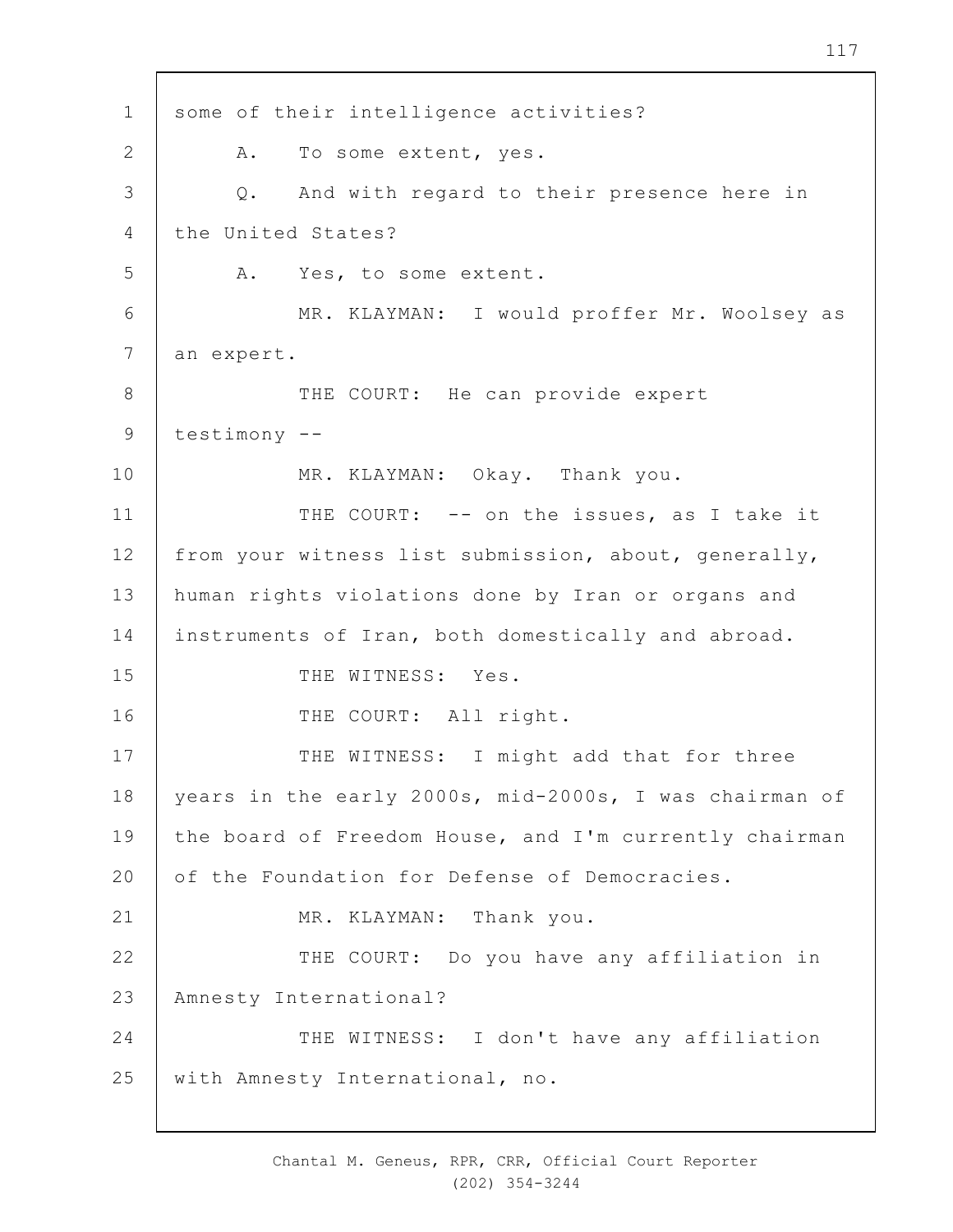| $\mathbf 1$    | THE COURT: Okay.                                       |
|----------------|--------------------------------------------------------|
| $\overline{2}$ | BY MR. KLAYMAN:                                        |
| 3              | In the course of your years with defense<br>Q.         |
| 4              | areas and intelligence areas, did you become aware of  |
| 5              | whether or not high-level dissidents in Iran could be  |
| 6              | imprisoned, tortured, or executed without the          |
| $\overline{7}$ | authority of the Supreme Leader and the President of   |
| $8\,$          | that country?                                          |
| 9              | I don't believe they could be imprisoned,<br>Α.        |
| 10             | tortured, or executed without the authority of the     |
| 11             | Supreme Leader.                                        |
| 12             | There's one $--$ if I may expand?                      |
| 13             | Q. Yes.                                                |
| 14             | There's one legal case that makes this case<br>A.      |
| 15             | very clearly. It's a German case. It was the German    |
| 16             | government's prosecution of the Mykonos murders that   |
| 17             | occurred in 1992 in Berlin. It's chronicled in         |
| 18             | several places, in one book that deals with it called  |
| 19             | The Assassins of the Turquoise Palace. And that very   |
| 20             | thorough and brave and detailed investigation by a     |
| 21             | German prosecutor produced a finding which effectively |
| 22             | said that the Supreme Leader was an unindicted         |
| 23             | coconspirator in the murders of Kurdish nationals of   |
| 24             | Mykonos. That's not the terminology in German. You     |
| 25             | can get it exactly, but it is approximately a role or  |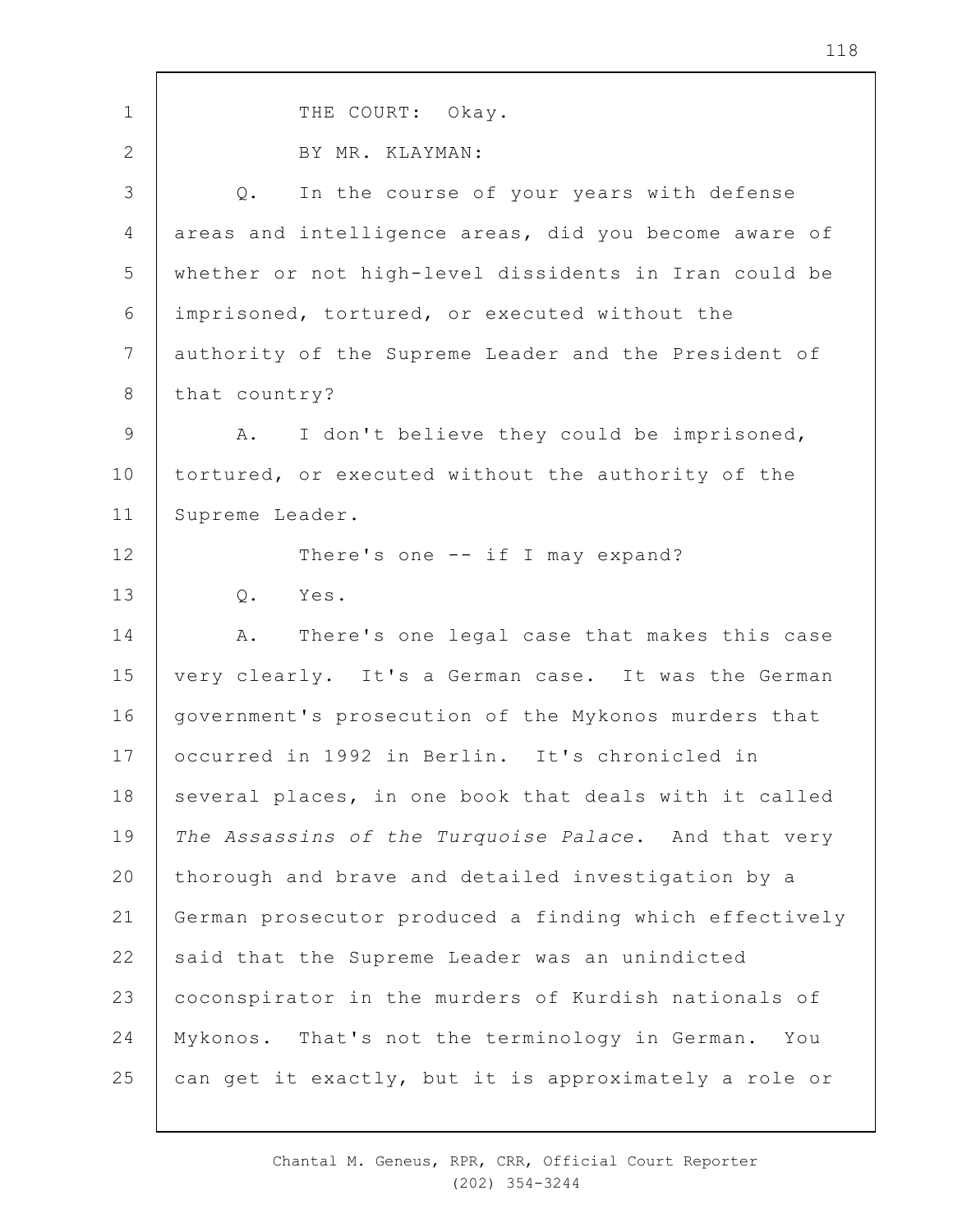1 2 3 4 5 6 7 8 9 10 11 12 13 14 15 16 17 18 19  $20$ 21 22 23 24 25 designation like being an unindicted coconspirator. Q. Based on your experience, to be able to imprison, arrest -- to arrest, imprison, torture, murder a high-level dissident, it would take an order of the Supreme Leader and the President? A. I would think so, yes. Q. Based on your knowledge and experience, is it correct to say that there are many Iranian intelligence and other operatives in this country? A. I would say definitely, yes. Q. And based on your experience, are these people placed in this country in order to effectively control, to monitor, to influence the activities of Iranians -- Iranian-Americans here? A. Yes. All three. Q. How do they do that? A. They do that through foundations whose real purpose is to influence American public opinion and to keep track of those who disagree with the Iranian government through various nonprofit organizations, through various cover organizations of different kinds. It's a very professional effort to influence events, as well as to inform themselves and to inform the Iranian government about what individuals are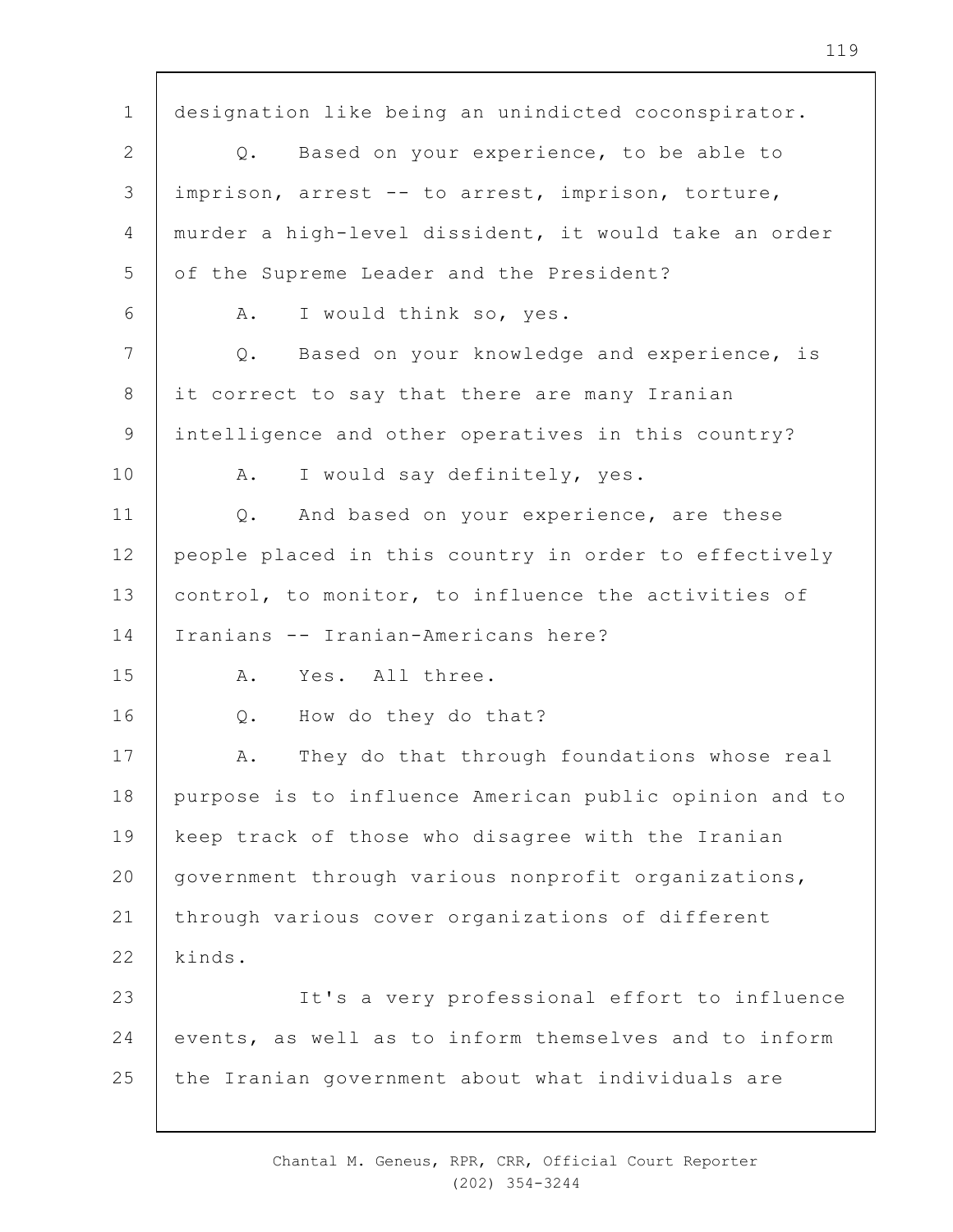1 saying and doing.

2 3 4 5 6 7 8 9 10 11 12 13 14 15 16 17 18 19  $20$ 21 22 23 24 25 Q. Quite apart from -- you are aware that a few years ago in Washington, DC, a plot was uncovered to kill the Saudi Arabian ambassador? A. Yes. I read about it at the time. Q. Is it fair to say that Iranian intelligence agents and other agents are used to intimidating people here in this country? A. Well, certainly, they would love to intimidate people in this country, and efforts of that sort would be geared toward that objective, among others. As I recall, the execution or the killing was to occur with a bomb or perhaps shooters in a major restaurant in downtown Washington, so, certainly, a number of Americans would have been killed as well as the Saudi ambassador. Q. Based on your knowledge and experience, are you aware of the Iranian government and the Supreme Leader and the President carrying out operations to harm Iranians overseas and others? A. Certainly, yes. Q. And that goes on in the United States as well? A. Certainly, yes.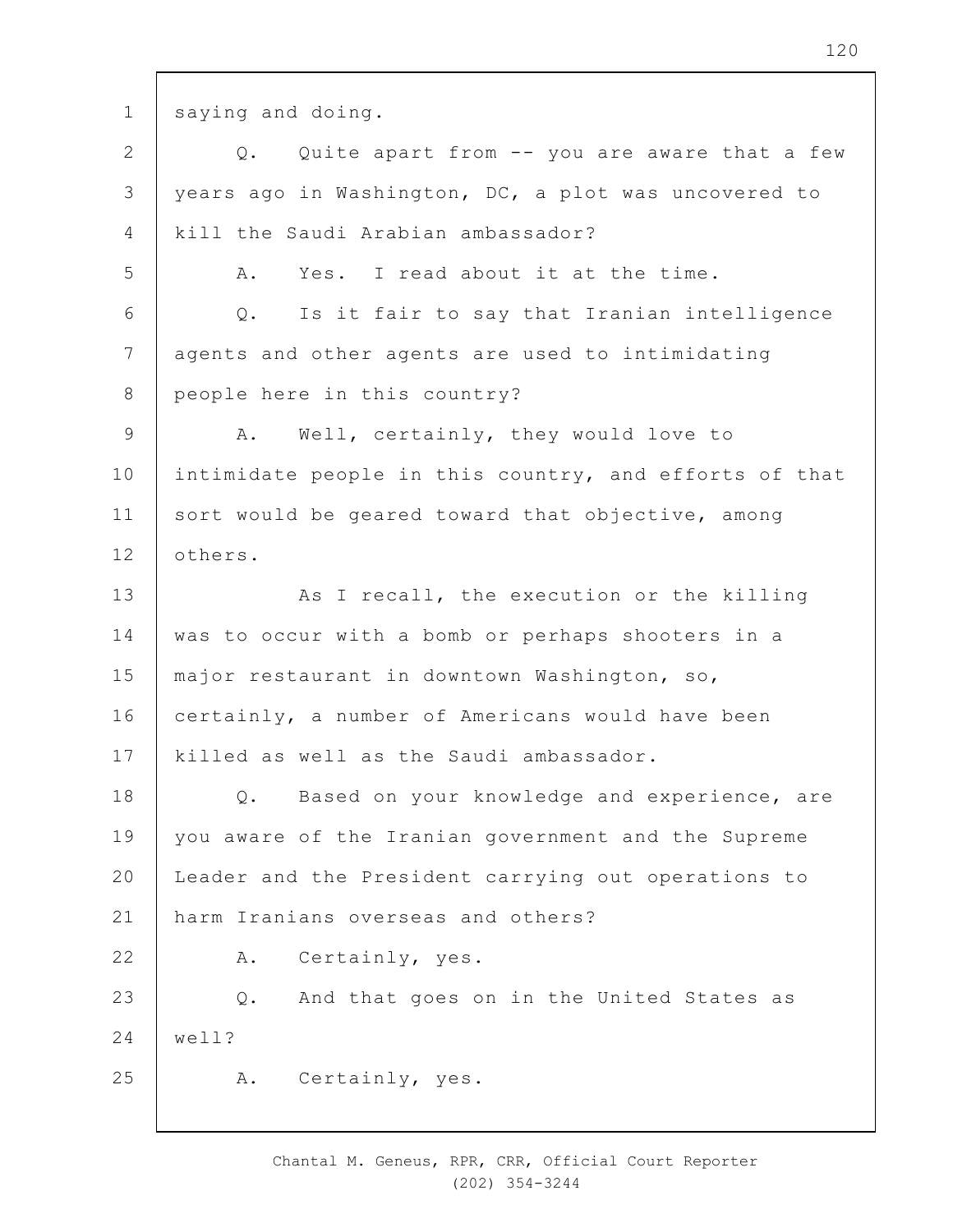1 2 3 4 5 6 7 8 9 10 11 12 13 14 15 16 17 18 19  $20$ 21 22 23 24 25 Q. Yes. MR. KLAYMAN: I have no further questions, Your Honor. THE COURT: Thank you, Mr. Woolsey. THE WITNESS: Thank you. MR. KLAYMAN: Thank you. (Whereupon, Mr. Woolsey left the courtroom.) THE COURT: Mr. Klayman, where is your next witness? MR. KLAYMAN: He's actually here now. Would you like to do that, Your Honor? THE COURT: Why don't we get all the expert testimony done, if you don't mind. Why don't you bring him up. MR. KLAYMAN: Okay. I call Ken Timmerman to the stand. THE COURT: As long as we're interrupting Miss Mohammadi's testimony, we might as well do it with both experts. MR. KLAYMAN: Mr. Ken Timmerman. (Whereupon, Mr. Timmerman took the witness stand.) KENNETH R. TIMMERMAN, a witness produced on call of the plaintiff, having first been duly sworn, was examined and testified as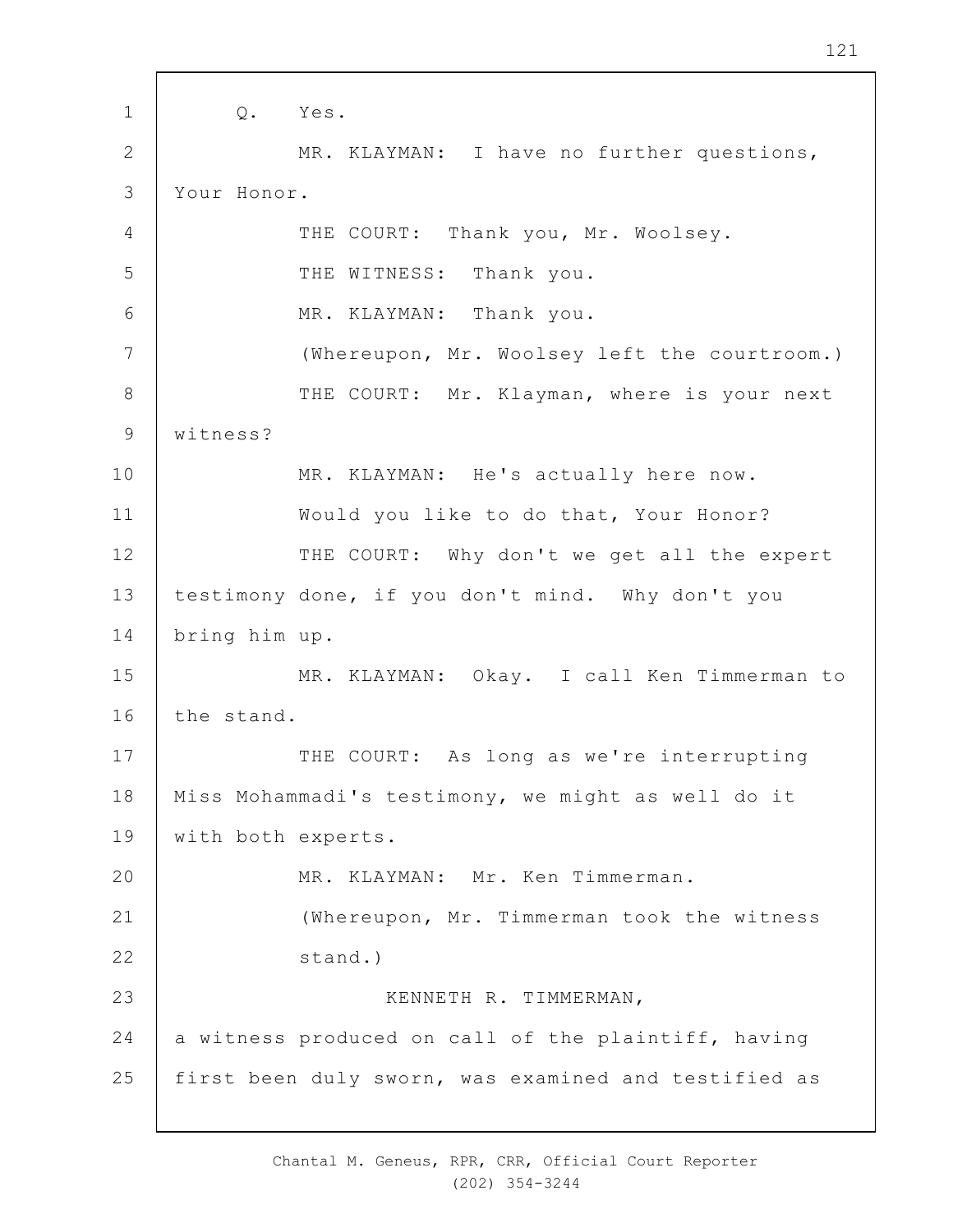| $\mathbf 1$    | follows:                                                 |
|----------------|----------------------------------------------------------|
| $\mathbf{2}$   | THE COURT: Good afternoon, Mr. Timmerman.                |
| 3              | THE WITNESS: Good afternoon.                             |
| $\overline{4}$ | DIRECT EXAMINATION                                       |
| 5              | BY MR. KLAYMAN:                                          |
| 6              | Mr. Timmerman, state your name, please.<br>$Q$ .         |
| $7\phantom{.}$ | My name is Kenneth R. Timmerman.<br>Α.                   |
| $8\,$          | And when were you born?<br>Q.                            |
| $\mathsf 9$    | November 4th, 1953.<br>Α.                                |
| 10             | Where was that?<br>$Q$ .                                 |
| 11             | Α.<br>In New York.                                       |
| 12             | Okay. Run us through, quickly, your<br>Q.                |
| 13             | educational background.                                  |
| 14             | I went to public schools in Ridgewood, New<br>Α.         |
| 15             | Jersey, Goddard College in Vermont. I have a BA; then    |
| 16             | went to Brown University and got a Master's degree at    |
| 17             | the age of twenty-two. Went overseas, lived overseas     |
| 18             | for about eighteen years, worked as an investigative     |
| 19             | reporter, translator/interpreter from French to          |
| 20             | English. Worked a lot in the Middle East, starting in    |
| 21             | the 1982 war in Lebanon, and used Paris as my base.<br>I |
| 22             | was hopping back and forth.                              |
| 23             | I lived for about six months in Egypt and                |
| 24             | lived in Europe quite a bit between '82 and '84.         |
| 25             | Covered the Iran-Iraq War. Have written nine books,      |

 $\mathsf{r}$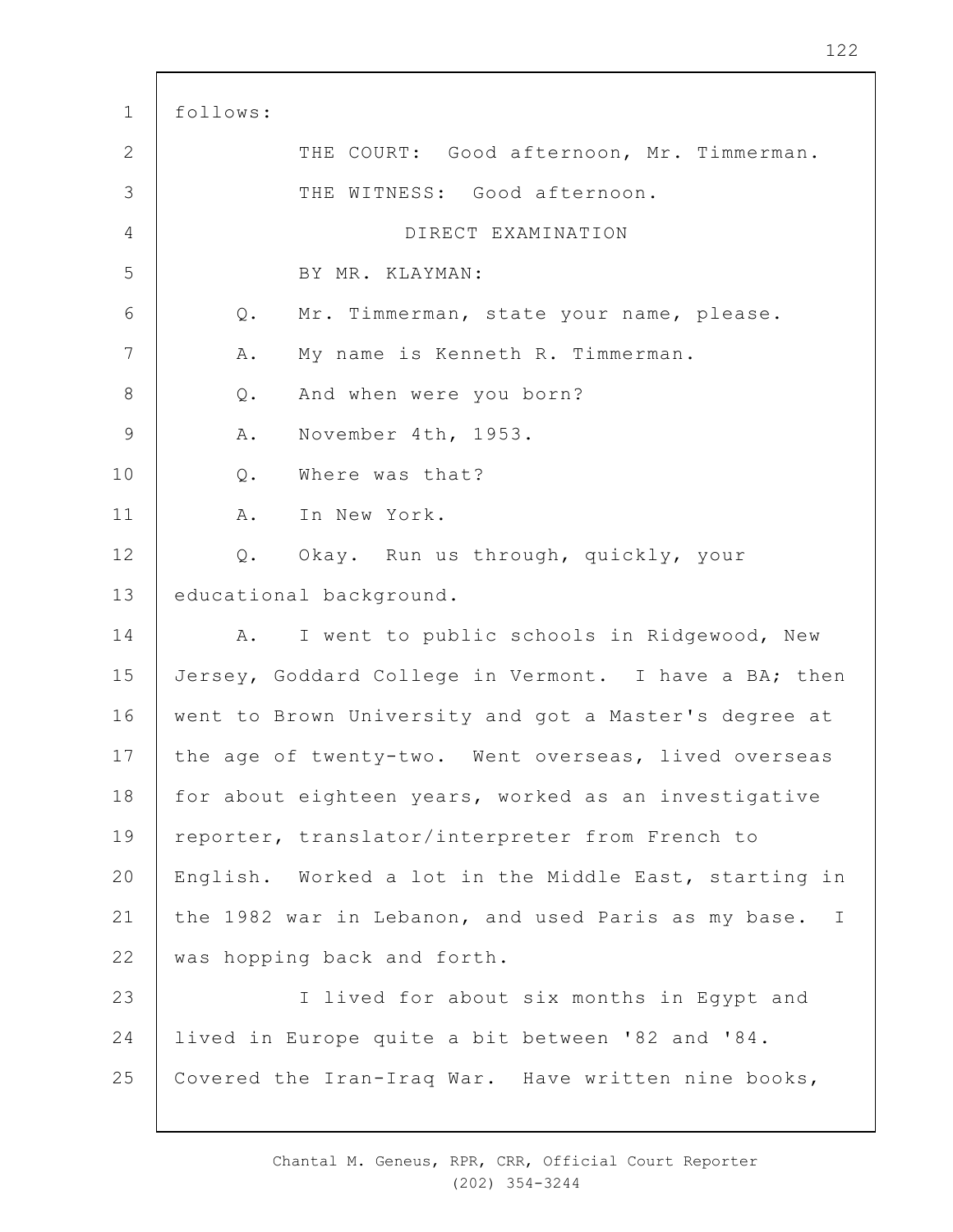1 2 3 4 5 6 7 8 9 10 11 12 13 14 15 16 17 18 19  $20$ 21 22 23 24 25 nonfiction, based on those experiences. The first one was on the Iran-Iraq War in 1987, syndicated by the New York Times Syndication Sales. Next one was on Saddam's weapons industry and how the west armed Iraq. It was called *The Death Lobby: How the West Armed Iraq*. It was published in 1992, detailing chemical suppliers and due east technology. I have -- my book on Iran is called *Countdown to Crisis: The Coming Nuclear Showdown with Iran*. It was first published in 2005. It details the U.S.-Iran relationship, the Iranian government's use of terrorism as a tool of foreign policy and, of course, their -- the nuclear weapons development. I was nominated for a Nobel Peace Prize for my work on Iran in 2006 from the former Deputy Premier of Sweden. Can I pull my chair closer? It's very difficult moving in any direction. Okay. I guess I can't move it. THE COURT: It's difficult. THE WITNESS: Since '95 -- I was the founder in 1995 of Foundation for Democracy in Iran, which is a nonprofit, initially funded by the National Endowment For Democracy for the first two years or so. Since then I have been working primarily pro bono.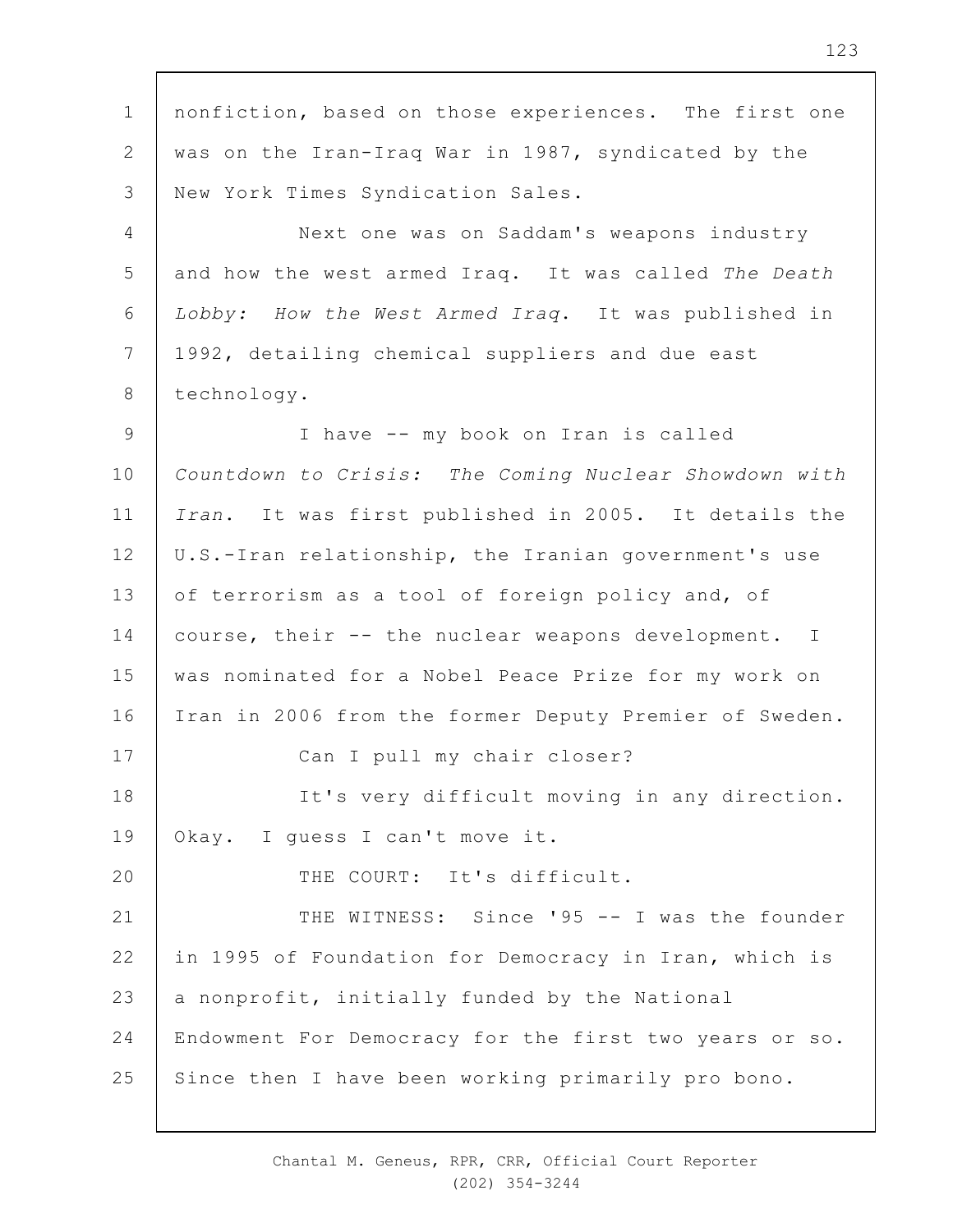1 2 3 4 5 6 7 8 9 10 11 12 13 14 15 16 17 18 19  $20$ 21 22 23 24 25 But the goal of that organization was to bring to light human rights abuses by the Iranian regime to the American people, to Congress, to the press in general, and to heighten awareness of what the regime is doing to its own people. Most recently, I was a Republican candidate for the United States Congress in the Eighth District of Maryland, nonsuccessful, in the 2012 election. But one of the things that I said during that campaign, which is relevant here, is that it is in our -- I believe it is in our national security interest as Americans to help the people of Iran get rid of this tyrannical regime. The problem with Iran is not the Iranian people. Our problem is the regime, which is ideological in nature, and which has stated repeatedly its intention to wipe Israel off the face -- off the map and to destroy America. So if you see what a regime does to its own people, torture and rape and executions and murders, look, you know, you can imagine what they would do to their neighbors and to their enemies. BY MR. KLAYMAN: Q. Were you, yourself, at one point a hostage in the Middle East?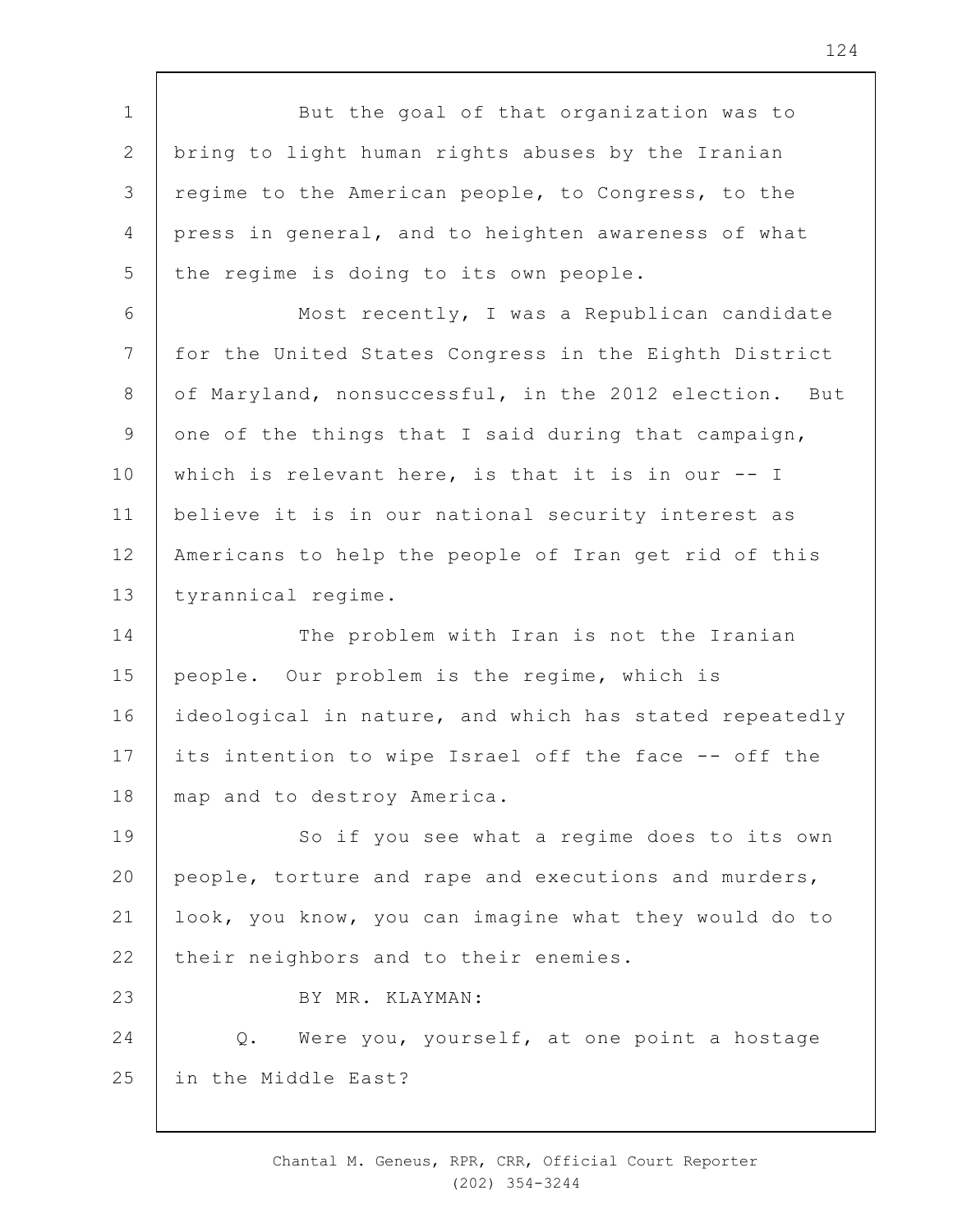1 2 3 4 5 6 7 8 9 10 11 12 13 14 15 16 17 18 19  $20$ 21 22 23 24 25 A. I was taken hostage in Lebanon in July of 1982 and held for twenty-four days underground, right kind of in the hot zone. The building I was kept in had eight floors when I went in and twenty-four days later, it had one and a half floors and pancakes on top. Q. Have you recently taken a trip to the Middle East? A. I just got back from Northern Iraq about a week ago. So I continue to travel to the Middle East. It's a regular business of mine. This particular trip was the -- for the commemoration of the 25th anniversary of the gassing of the Kurds by Saddam Hussein. Some of my research has been useful to victims of those chemical weapons attacks in going after the companies who supplied the technology. Q. Based on your knowledge and experience, would you consider yourself an expert on Iran? A. Yes. Q. And are you knowledgeable with regard to the human rights violations and crimes against humanity perpetrated in Iran? A. Yes. I've also been summoned -- I'm also an expert witness in other cases on this subject, yes. Q. Can you tell us what other cases you've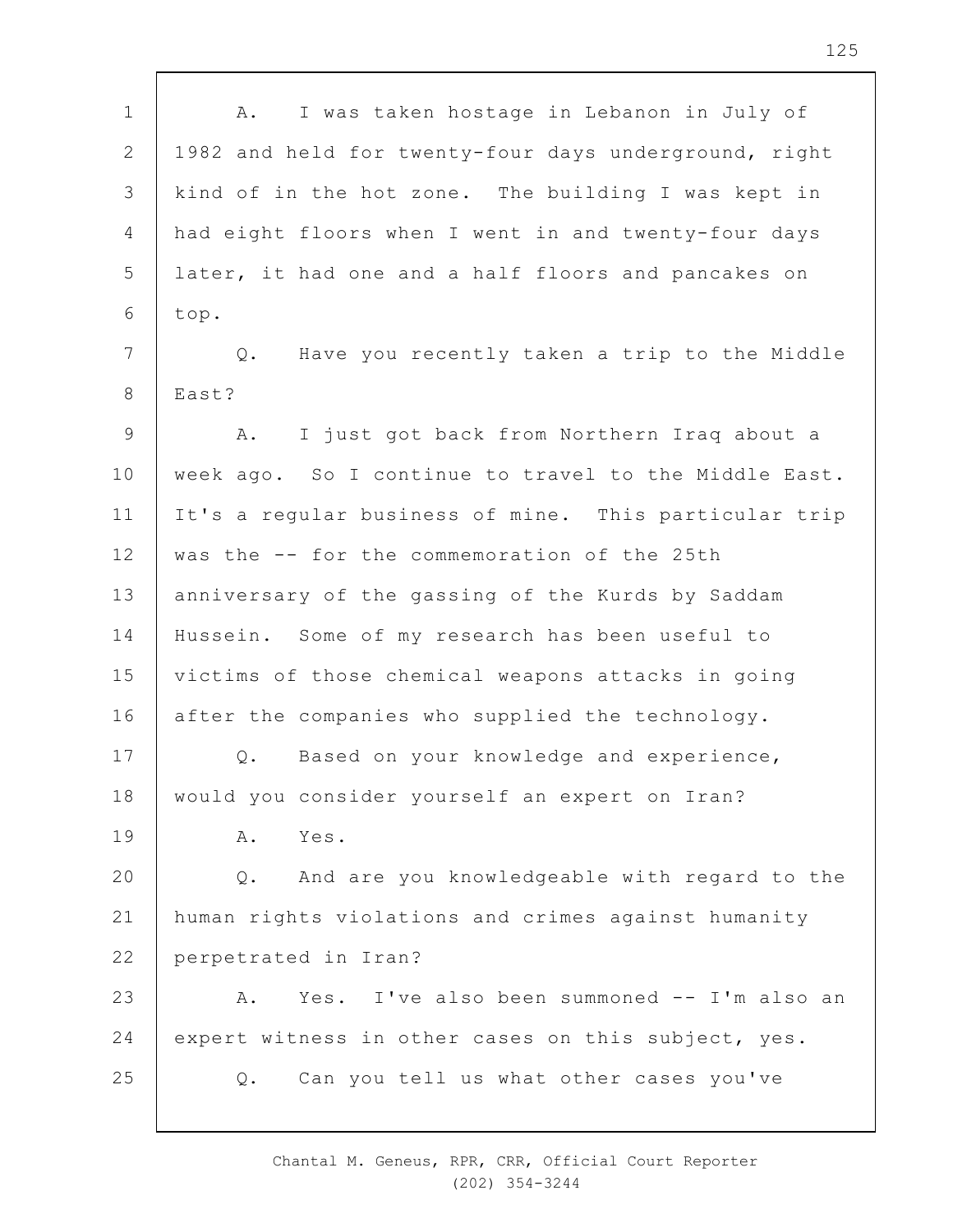1 testified in?

| $\overline{2}$ | Well, I was -- the Argentinian government<br>A.        |
|----------------|--------------------------------------------------------|
| $\mathcal{S}$  | has held a longstanding investigation of the Iranian   |
| 4              | involvement in the AMIA bombing. This is the           |
| 5              | Argentinian Jewish Community Center in 1994. And they  |
| 6              | ultimately came -- the judge in that case ultimately   |
| $7\phantom{.}$ | came to Washington, took my testimony here in          |
| $8\,$          | Washington and cited me in their final report as an    |
| $\mathsf 9$    | expert on Iranian terrorism and Iranian government     |
| 10             | organizations, and how they use terror as a weapon     |
| 11             | of -- as an arm of government policy.                  |
| 12             | Have you been involved in other cases as<br>$Q$ .      |
| 13             | well?                                                  |
| 14             | Yes. I testified in a number of terrorism<br>Α.        |
| 15             | cases. The Irahi trial. I was a consultant in the      |
| 16             | Havlish case, which just won a \$6 billion judgment in |
| 17             | New York. This was Iran's involvement as a             |
| 18             | coconspirator in the 9/11 attacks, helping Al Qaeda -- |
| 19             | providing material support to Al Qaeda in support of   |
| 20             | the 9/11 attacks.                                      |
| 21             | Based on that case and your experience, do<br>$Q$ .    |
| 22             | you have knowledge as to whether or not Iran has a     |
| 23             | significant presence here in the United States?        |
| 24             | Yes, I do.<br>Α.                                       |
| 25             | Tell us what you know.<br>Q.                           |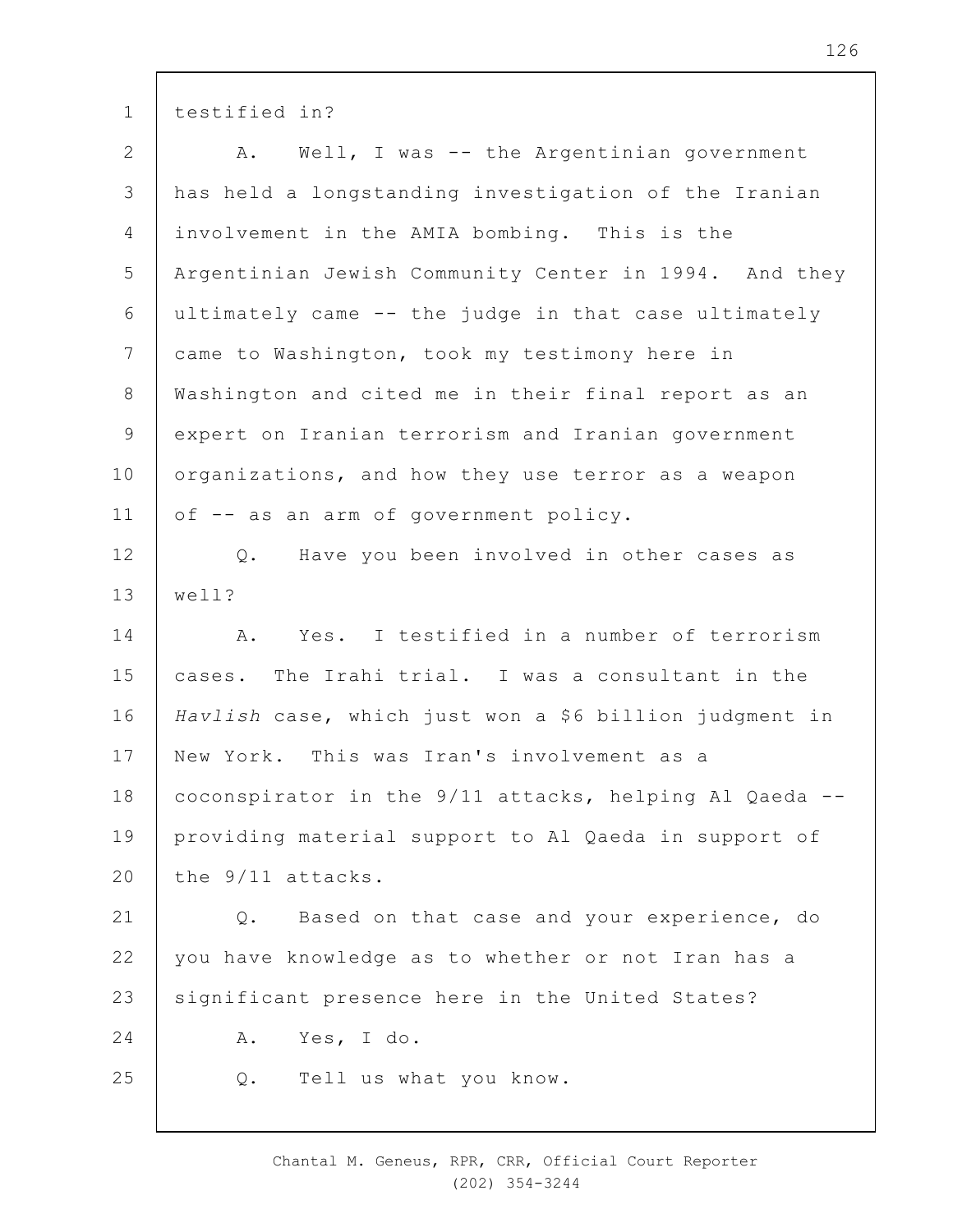1 2 3 4 5 6 7 A. Well, you know, I -- as an investigator reporter and as a human rights activist, I talk to people when they come out of Iran. I debrief them, whether they come out of Iranian intelligence or I just get their story, and have written many stories as a journalist and chronicled this at iran.org, which is a website of my foundation.

8 9 10 11 12 13 14 15 16 Many of the individuals who come out of Iran tend to go to Los Angeles. That seems to be the headquarters of the Iranian community. The climate is a little bit similar, the landscape is a little bit similar. It reminds them of Teheran. And there's an area of Los Angeles called Westwood, which is the locus of the Iranian-American community. That neighborhood is under high surveillance by Iranian government agents.

17 18 19  $20$ 21 22 23 24 I personally have been to some of the travel agencies that they use as covers. I have gone around with friends of mine in the community to look at some of these front -- literally storefronts that they use to keep track of local Iranians. Their goal -- THE COURT: How do you know that they're covers? THE WITNESS: Because they -- they -- in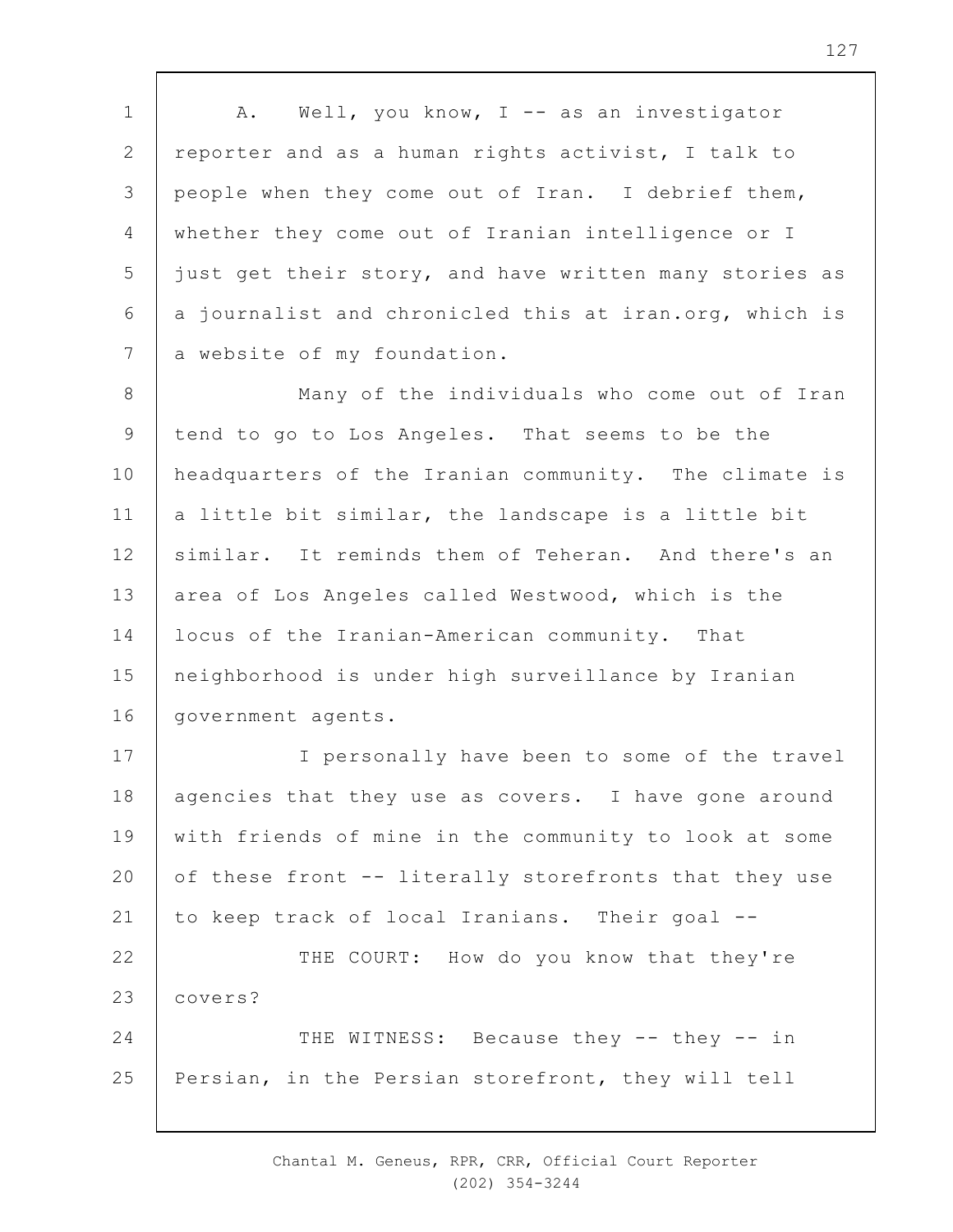1 2 3 4 5 6 7 8 9 10 11 12 13 14 15 16 17 18 19  $20$ 21 22 23 24 25 you, for example, that they are providing a visa - visas for Americans to go to Iran and will help Iranians with their visas. They're providing marriage certificates to the Iranian Interests Sections here in Washington, DC, something which is entirely illegal for them to do. So they're actually performing services for the Iranian regime -- notarial services, documentation services for the Iranian regime. But they don't advertise that in English. They advertise it in Persian in the storefronts. And that's, if you wish, just on the surface. Beneath the surface, it's the actual individuals involved, who I subsequently would research and talk to people, either in the FBI or other U.S. intelligence organizations. THE COURT: And in the course of your human rights work or in your assistance to human rights activists within Iran, have you helped members of the Mohammadi family? THE WITNESS: Have I --THE COURT: Other than providing testimony here today. THE WITNESS: No. I've gotten to know -- I first met Manouchehr Mohammadi in '97, but I did not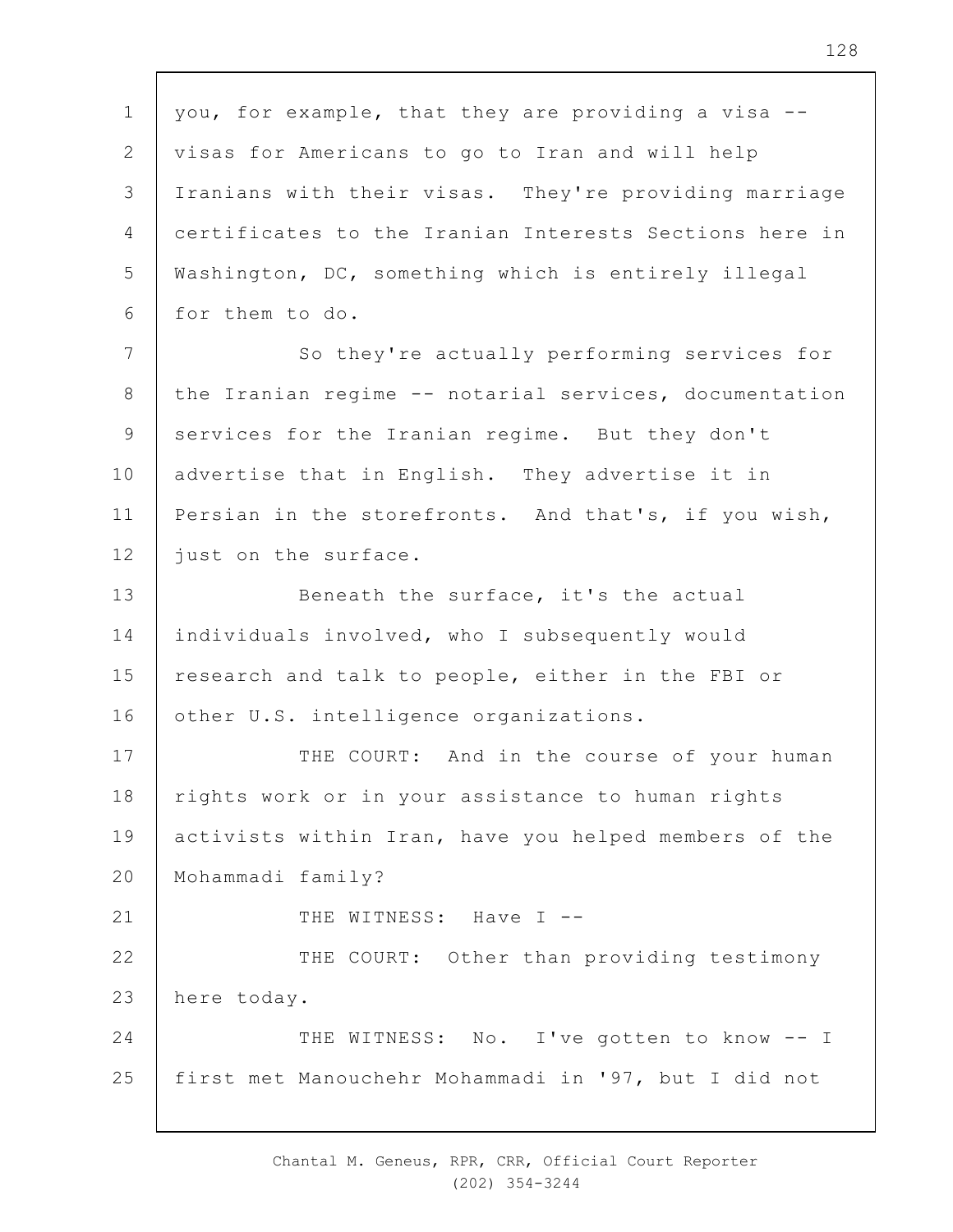| $\mathbf 1$     | provide assistance except for publicizing his case.    |
|-----------------|--------------------------------------------------------|
| $\overline{2}$  | BY MR. KLAYMAN:                                        |
| 3               | Okay. The Iranian presence in Los Angeles,<br>Q.       |
| $\overline{4}$  | does it also extend to radio and television networks?  |
| 5               | Yes. The Iranian regime have, surprisingly,<br>Α.      |
| 6               | an extensive media presence in this country. They      |
| $7\phantom{.0}$ | have an outfit called Press TV, in English, which      |
| $8\,$           | broadcasts in English. They have two production        |
| $\mathsf 9$     | companies here in Washington, DC. They have an office  |
| 10              | up in New York. They have correspondents in            |
| 11              | Los Angeles. They have several other -- excuse me --   |
| 12              | several other television channels in Persian that also |
| 13              | have correspondents in New York and especially in      |
| 14              | Los Angeles.                                           |
| 15              | Q. Approximately how many Persian stations are         |
| 16              | there in Los Angeles -- television stations?           |
| 17              | Run by the regime?<br>Α.                               |
| 18              | Generally, and then run by the regime.<br>Q.           |
| 19              | There's about sixteen -- roughly sixteen<br>Α.         |
| 20              | Persian language televisions [sic] in Los Angeles, but |
| 21              | those are mainly run by Iranian-Americans. But in      |
| 22              | addition to that, you have probably four or five that  |
| 23              | are regime organizations -- outfits.                   |
| 24              | Can you cite any of the names of these<br>$Q$ .        |
| 25              | networks?                                              |
|                 |                                                        |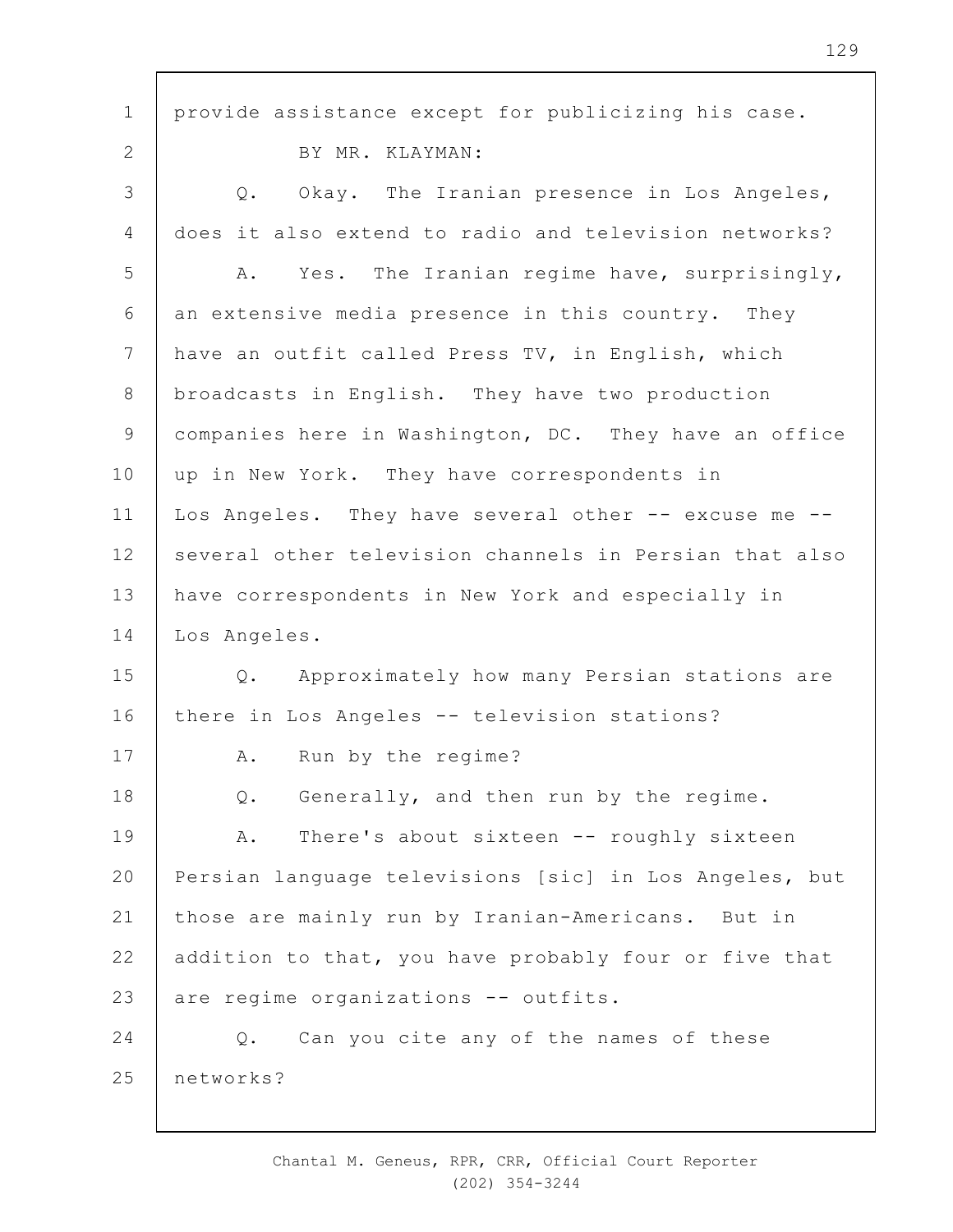1 2 3 4 5 6 7 8 9 10 11 12 13 14 15 16 17 18 19  $20$ 21 22 23 24 25 A. One is called Alam TV, A-L-A-M TV. They have the -- actually, the official IRIB, Islamic Republic of Iran Broadcasting, networks. They have two channels, IRIB, for example. THE COURT: Is this on cable channels, like one of the 500 channels? THE WITNESS: Satellite, Your Honor. THE COURT: Satellite. THE WITNESS: Satellite TV. BY MR. KLAYMAN: Q. You are familiar with Voice of America, are you not? A. Yes, indeed. Q. Did there come a point in time when Voice of America, in its Persian News Network, had a managing director who had ties to Iran? A. Well, yes, indeed. And I lectured at the Joint Counterintelligence Training Academy in Quantico to younger members of the intelligence community, and his case was one of the ones that I cited as Iranian infiltration. This was a couple of years ago. The managing director of the Persian Service of Voice of America was a gentleman whose father was a prominent Ayatollah in Teheran. His brother was the head of foreign currency exchange for the Central Bank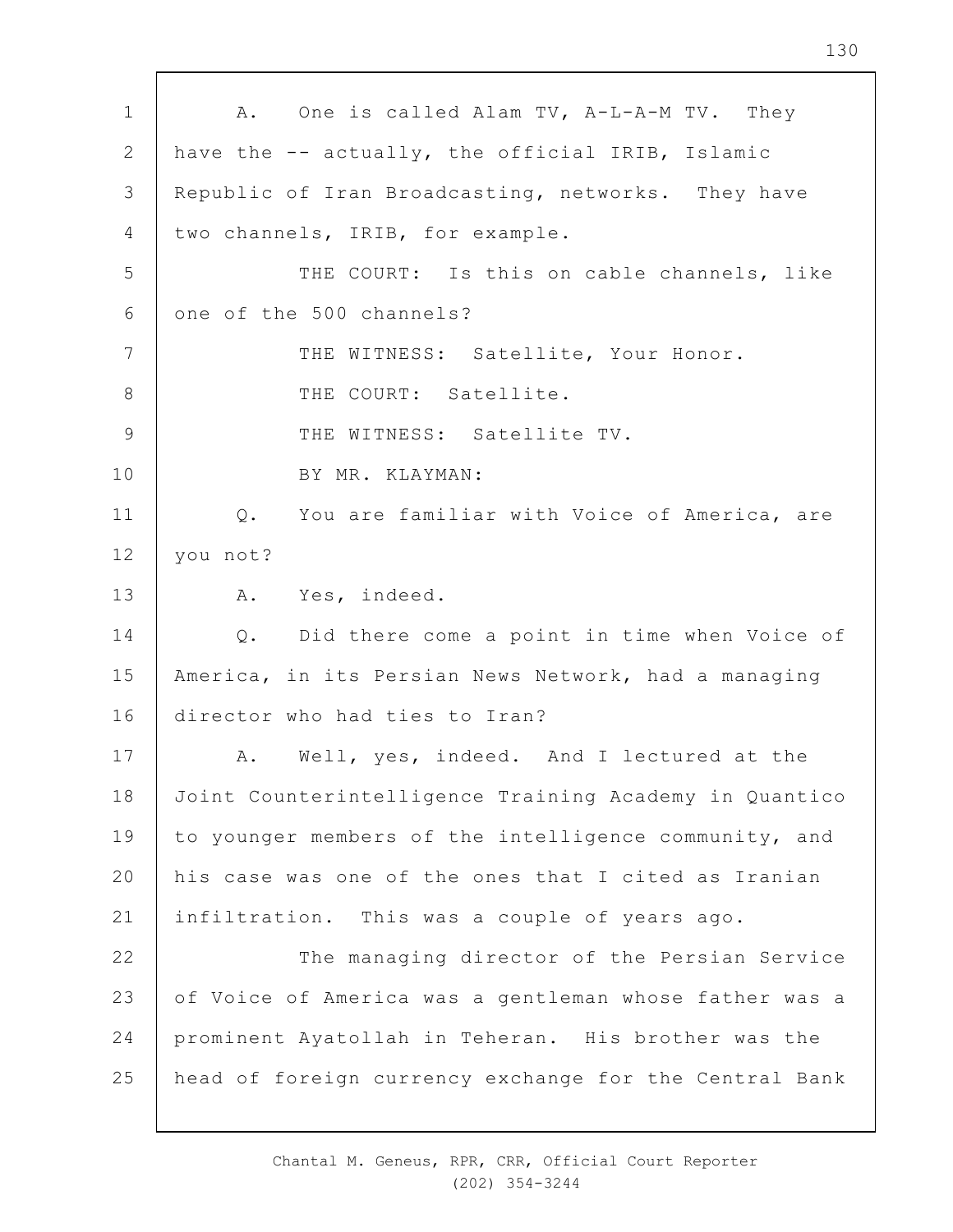1 2 3 4 5 6 7 8 9 10 11 12 13 14 15 16 17 18 19  $20$ 21 22 23  $24$ 25 of Iran -- Islamic Republic of Iran. And I can remember confronting him about this. He says, well, why should that be a problem for me to work at Persian News Network? And the answer to that, very simply, is that's how the regime exercises control over individuals. You don't have to be an agent of the regime -- and I don't know whether that individual himself personally was an agent. I think there were indications that he was -- but they control you through your family. And that is what is very specific about this regime. They will target individuals living in this country in positions of prominence, especially Iranian-Americans, and then go after their family members in Teheran. They will round them up, throw them in jail, torture them, and then word would go back that they're supposed to change what they're doing or change their activities. There's one broadcaster at the Voice of America who I got to know fairly well. His father was murdered, and he subsequently retired from Voice of America. Q. Who was that? A. Ahmad Baharloo.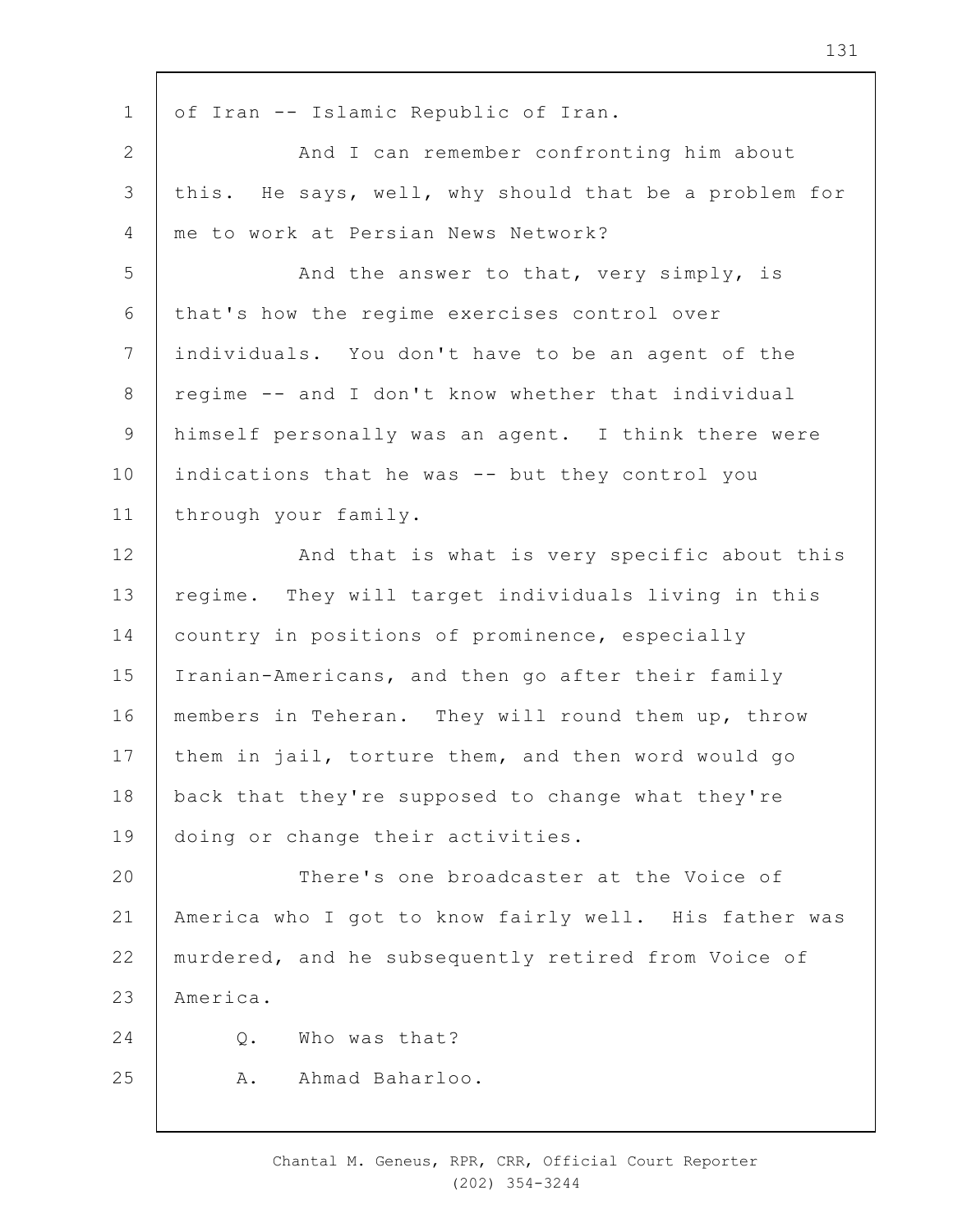| $\mathbf 1$     | The person you're describing was managing<br>$Q$ .     |
|-----------------|--------------------------------------------------------|
| $\mathbf{2}$    | editor of Voice of America?                            |
| 3               | A.<br>Yes.                                             |
| 4               | The one with the father who was a prominent<br>Q.      |
| 5               | Ayatollah?                                             |
| 6               | Α.<br>Yes.                                             |
| $7\phantom{.0}$ | His name is Ali Sajadi?<br>$Q$ .                       |
| $\,8\,$         | Sajadi, yes.<br>Α.                                     |
| 9               | And you've written about this?<br>$Q$ .                |
| 10              | Yes, I've written the story, spoken out<br>Α.          |
| 11              | about it in public, absolutely.                        |
| 12              | Did there come a point in time when you<br>$Q$ .       |
| 13              | became aware that approximately thirty broadcasters at |
| 14              | Voice of America felt intimidated and threatened by    |
| 15              | Ali Sajadi?                                            |
| 16              | I don't know the exact number, but there<br>A.         |
| 17              | were certainly a lot of them. I would say dozens of    |
| 18              | broadcasters. Many came to me personally to tell me    |
| 19              | their stories, that Sajadi was censoring their         |
| 20              | broadcasts and putting pressure on them not to         |
| 21              | broadcast about human rights violations or about       |
| 22              | regime repression.                                     |
| 23              | Specifically, the story of Neda.                       |
| 24              | You are able to recall this, Your Honor.               |
| 25              | Shortly after the June 2009 demonstrations after the   |
|                 |                                                        |

 $\Gamma$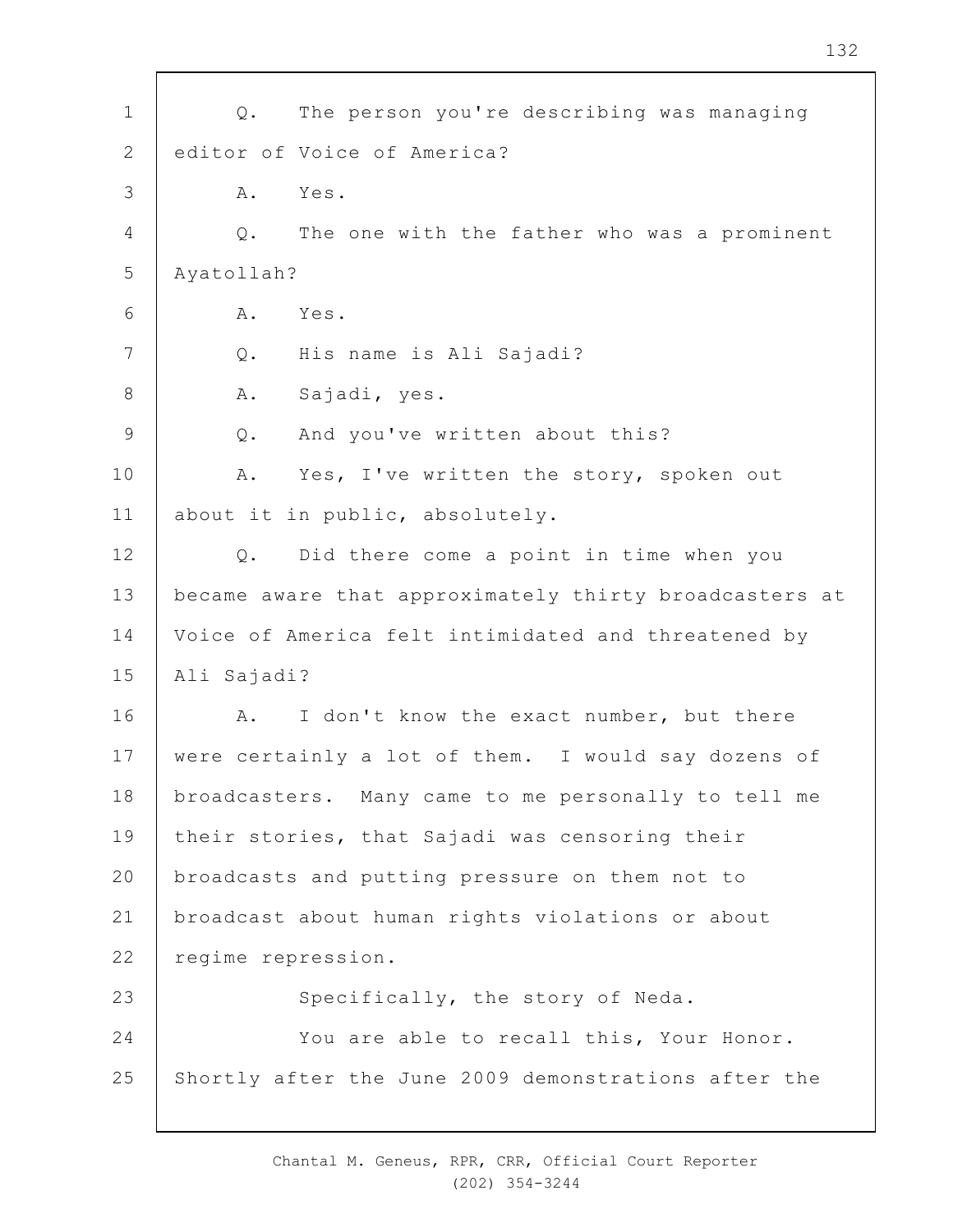1 2 3 4 5 6 7 8 9 10 11 12 13 14 15 16 17 18 19  $20$ 21 22 23 24 25 elections -- selection in Iran of the new president, three million people took to the streets. And during these demonstrations, there was a young woman who was struck by a bullet in her heart, actually -- a bullet in her heart -- and was captured on cell phone video. That video came to Voice of America, was transmitted over the Internet to Voice of America of her death. And Ali Sajadi sat on it for at least forty-eight hours -- THE INTERPRETER: Three days. THE WITNESS: -- and he sat on it for at least forty-eight hours as people who worked under him were saying, we have to publish this. This is absolutely extraordinary material. But he would not publish it. Ultimately, he allowed it to air after it had gone on CNN and BBC and other networks. BY MR. KLAYMAN: Q. In the course of your work and your expertise, are you aware whether or not prominent Iranian-Americans feel threatened by this presence of the Iranian regime here in this country? A. Absolutely. Most Iranians who live in this country, who come here fleeing the regime since 1979 still have family members who live back in Iran. And there's a tacit understanding that there are lines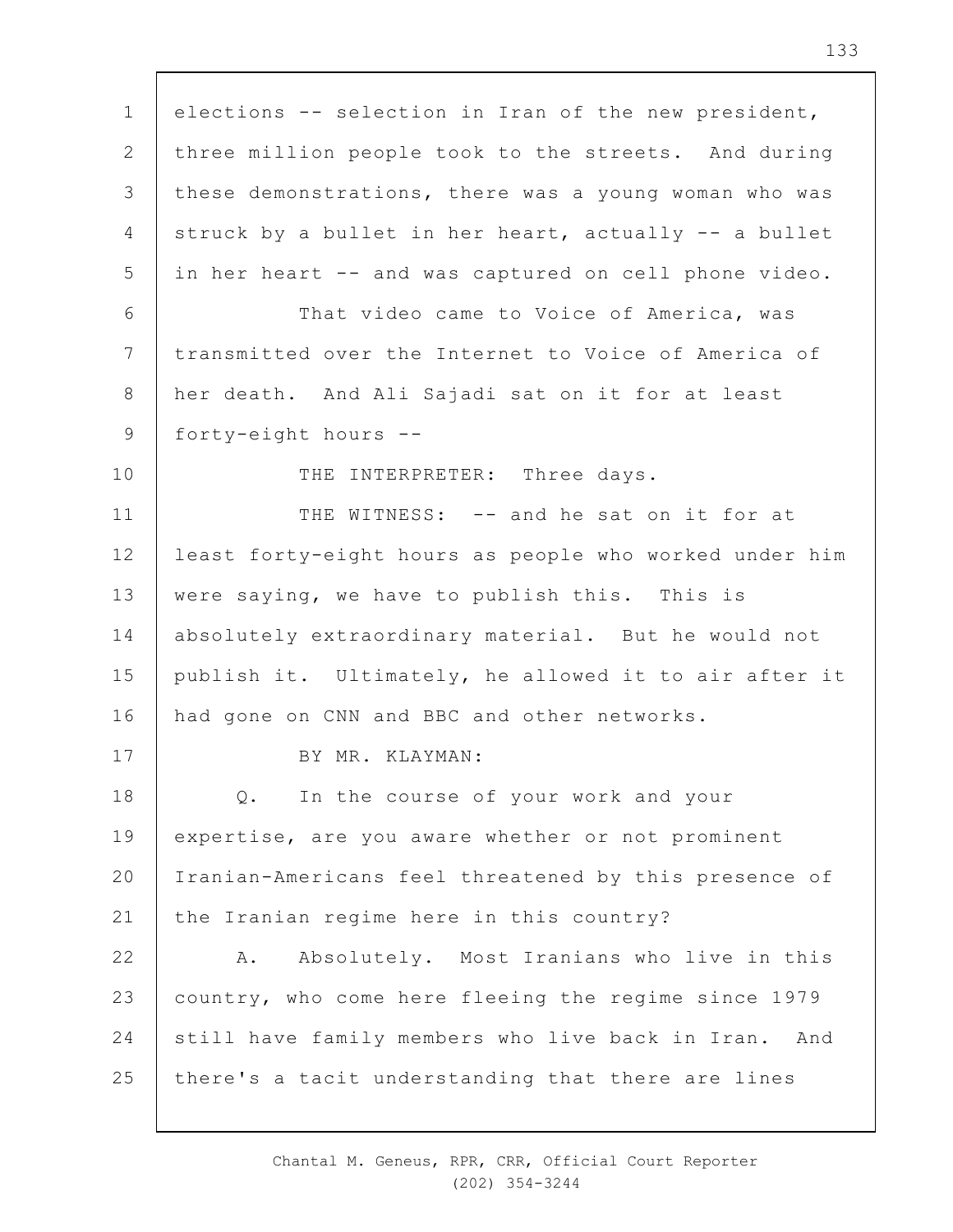1 2 3 4 5 6 7 8 9 10 11 12 13 14 15 16 17 18 19  $20$ 21 22 23 24 25 that they cannot cross in their public activities if they don't want those family members to suffer. And everybody understands that. You can pick up any Iranian over the age of thirty on the streets today and ask them, will you speak out against the regime, and some of them will, but the great majority will not do so. And you ask them, well, why? Well, they say, I've got my uncle, you know, Mahmoud who is back in Tehran and I'm afraid for him. Q. Has that fear been heightened during the current administration, based on your experience, by Iranian-Americans not to speak out? A. Yeah. THE COURT: When you say "the current administration," you are -- MR. KLAYMAN: I'm talking about the Obama administration. THE COURT: Okay. Go ahead. THE WITNESS: Well, I would actually set the beginning of the regime's intense overseas intimidation at the end of the Iran-Iraq War, at the end of 1988, 1989, for one very simple reason. Until that point, they were preoccupied with fighting Iraq. They didn't have time to go after ordinary Iranians.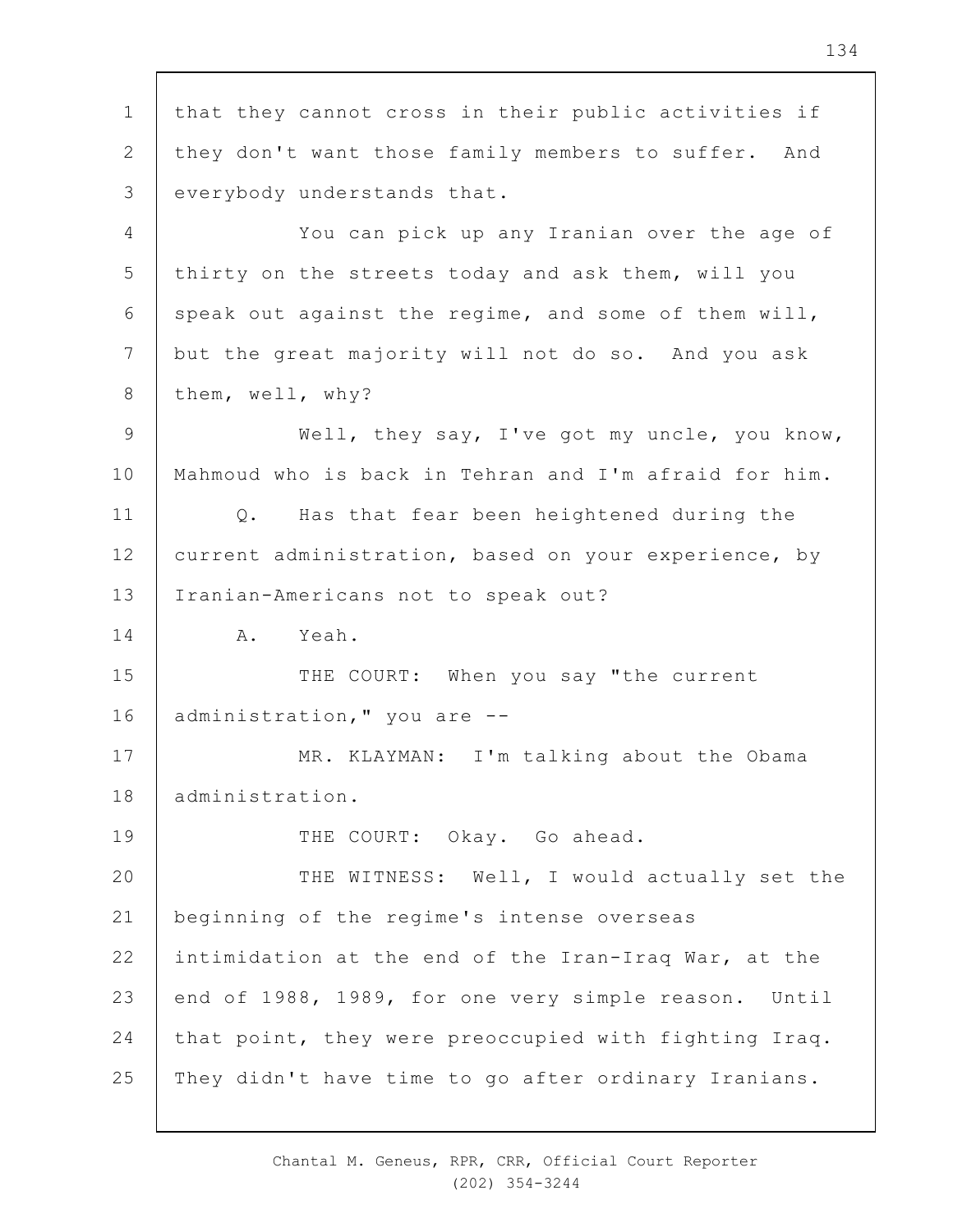1 2 3 4 5 6 7 8 9 10 11 12 13 14 15 16 17 18 19  $20$ 21 22 23 24 25 They were sending hit squads out around the world to assassinate leaders. That they did right from the beginning of the regime. And we have published a database listing something like 200 leaders of oppositional organizations who have been murdered around the world from 1980 to about 1997. But going after ordinary Iranians, I really put that, in an intense way and systematic way, starting in late '88, '89. BY MR. KLAYMAN: Q. Okay. So is it your -- THE COURT: But here we have ordinary Iranians who were gone after long before that, so I'm not sure what the relevancy of that is. MR. KLAYMAN: Well, I'll tie that up, Your Honor. BY MR. KLAYMAN: Q. You are aware -- let me ask you this question first. A. Excuse me. '88, '89 is when I think it started. Q. Is it your expert opinion that Iran exercises a control over Iranian-Americans in this country or people living in this country that came from Iran, that they seek to exercise a control and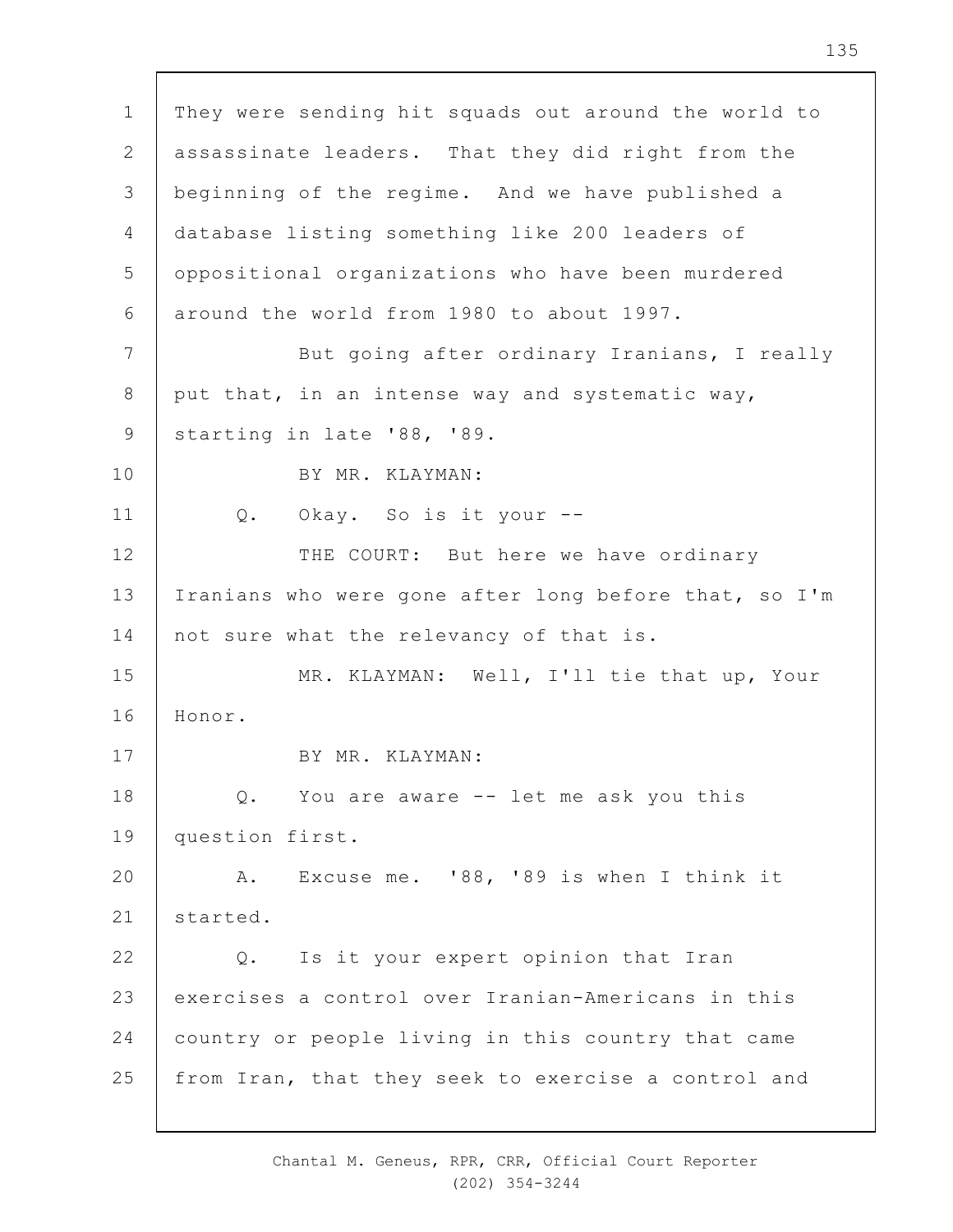1 intimidation and threat factor?

2 3 4 5 A. They certainly seek to exercise control and to intimidate them and to keep them from getting organized or helping organize the opposition inside Iran.

6 7 8 9 10 11 I'll give you just one very simple example. Whenever they have a presidential election, which is every four years, they set up ballot boxes around the United States. Now, you say, well, they are just exercising their democratic rights. It's not exactly that.

12 13 14 15 First of all, they don't have free elections in Iran. The candidates for president are selected by the Supreme Leader and the Guardians Council, so there's already pre-selection of the candidates.

16 17 18 19  $20$ 21 22 23 When they set up these ballot boxes, they will rent a hotel ballroom or they'll rent a restaurant in Detroit, Orange County, California or in Los Angeles, and you have to go and show your Iranian identity card to be able to vote. And it's a way for them to keep control over the community and to keep tabs on everybody and to let them know that they're watching.

24 25 Now, this is all illegal. And I tried to get the FBI engaged in this, because under the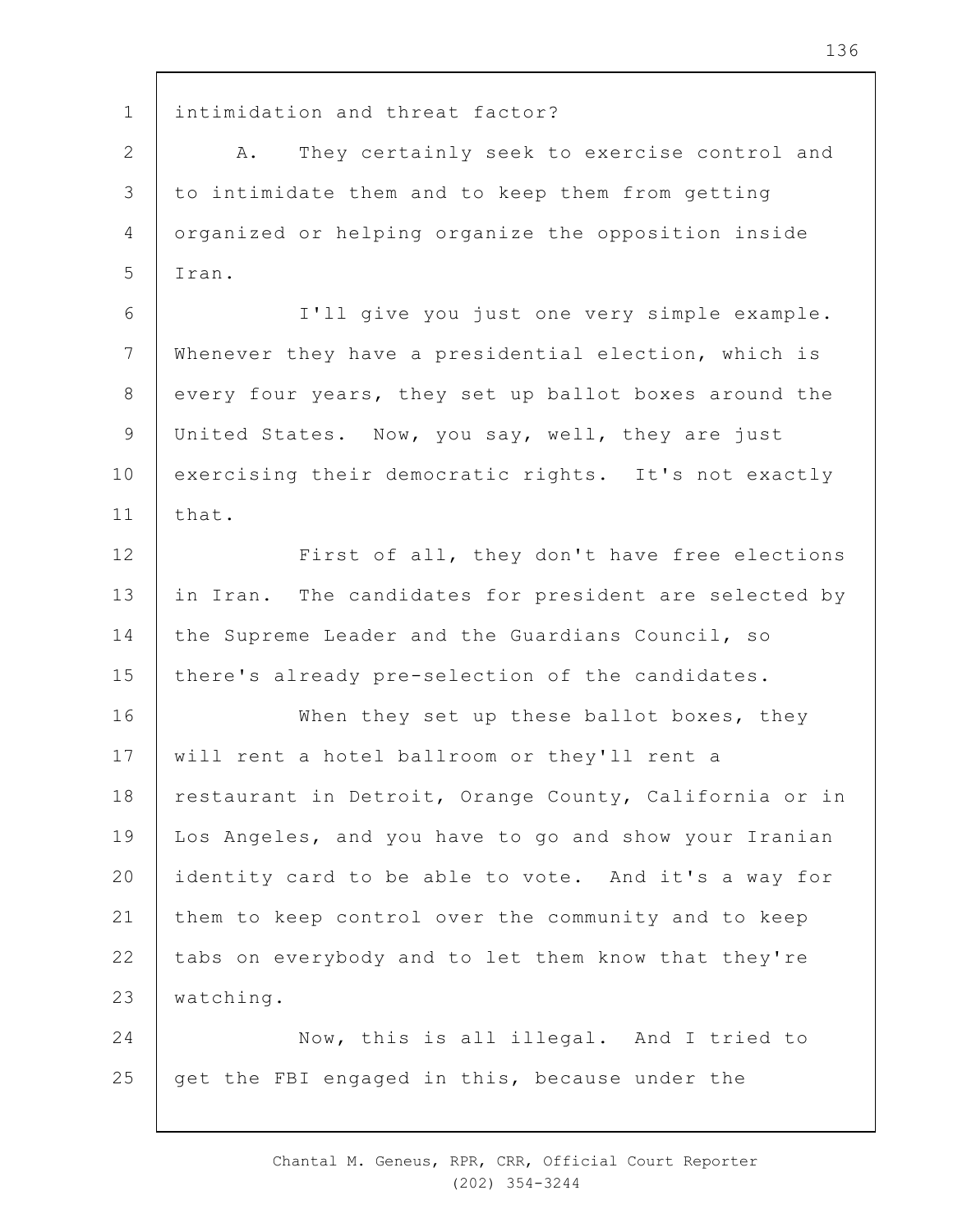1 2 3 4 5 6 7 8 9 10 11 12 13 14 15 16 17 18 19  $20$ 21 22 23 24 25 agreements, they are not allowed to have -- the Iranian regime is not allowed to have any other presence in the United States except for the United Nations mission in New York and the interest section here in Washington, and the restricted movement of Iranian diplomats is restricted to twenty-five miles from each of those places. So they have officers of the Iranian government in thirty-nine locations around the United States operating illegally during election times. That's just an example. Q. Approximately how many Iranians live in Los Angeles? A. At least 600,000. If you talk to Iranians, they will say two million, but I would say at least 600,000. Q. If you take the suburbs of Los Angeles, is it close to a million? A. Quite possibly. Q. In fact, the nickname for Los Angeles is little Tehran, is it not? A. "Tehrangeles." Q. Okay. In fact, based on your experience, you can exist in Los Angeles and not even be able to speak English, but only Farsi, correct?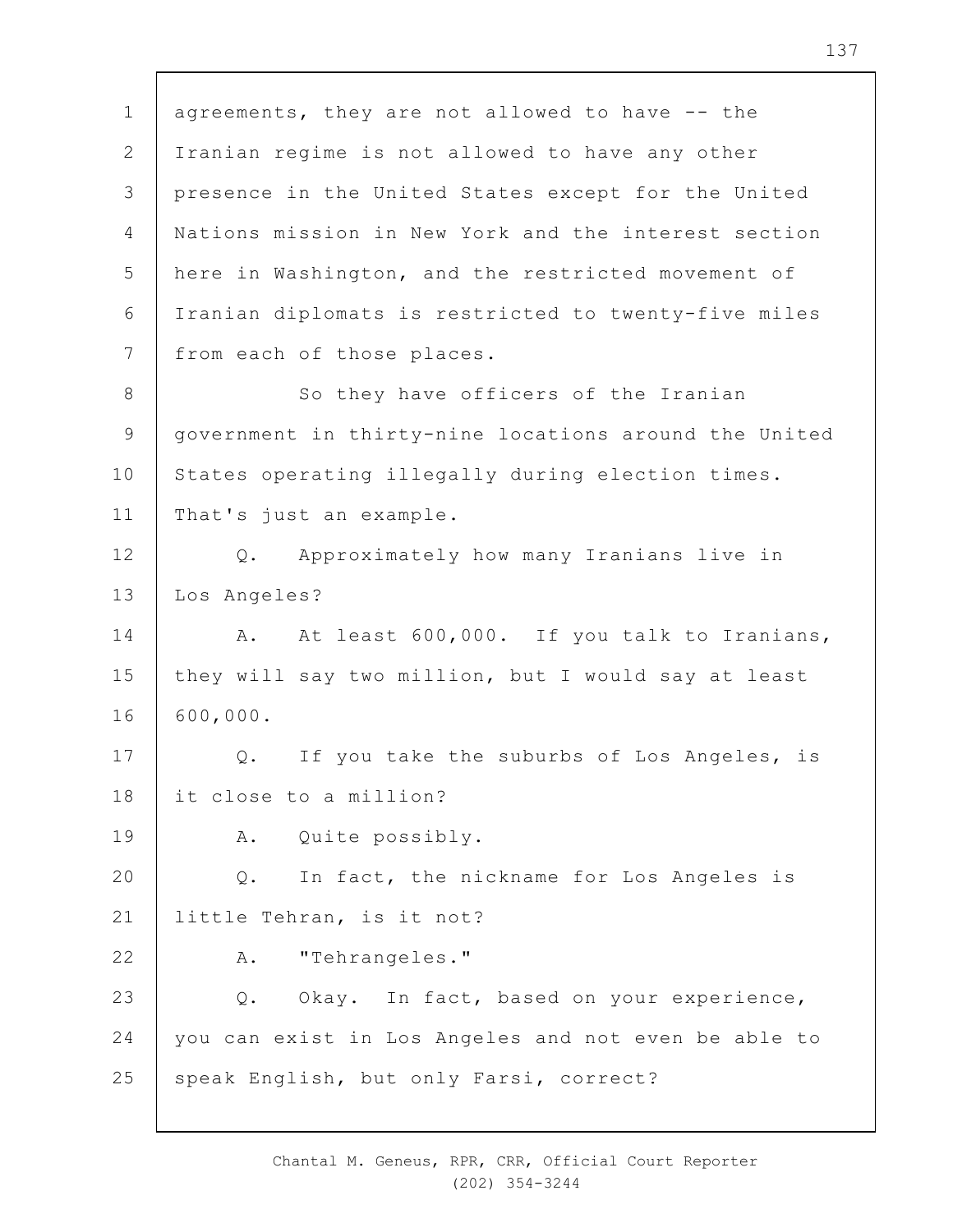| $\mathbf 1$    | I know a number of Iranians, older<br>Α.               |
|----------------|--------------------------------------------------------|
| 2              | immigrants, who do not speak English and have been     |
| 3              | here for thirty years.                                 |
| $\overline{4}$ | Q. Are you aware -- you said you had some              |
| 5              | experience with the Mohammadi family, Nasrin,          |
| 6              | Manouchehr. Were you aware of the history of Akbar     |
| 7              | Mohammadi and Manouchehr Mohammadi in being at the     |
| 8              | forefront of the student Freedom Movement?             |
| 9              | Α.<br>Yes.                                             |
| 10             | How did you learn about that?<br>$Q$ .                 |
| 11             | I first met Manouchehr when he came to the<br>Α.       |
| 12             | United States two years before the student uprising in |
| 13             | '99. The uprising was in '99. He came here in '97.     |
| 14             | I met him in Washington, Washington, DC, where he was  |
| 15             | hosted by Iranian-Americans. They wanted to meet him   |
| 16             | as a prominent student leader in Iran.                 |
| 17             | And so we went to a demonstration together,            |
| 18             | I believe it was someplace in Georgetown or something  |
| 19             | like that. And I spent several hours with him,         |
| 20             | talking about what he was doing back in Teheran. He    |
| 21             | agreed to talk to me on one condition, that I not      |
| 22             | publish anything until he gave me permission because   |
| 23             | it would be -- as he said, he would risk prison and    |
| 24             | torture if it became known that he was in the United   |
| 25             | States and especially talking to me. Because I'm       |
|                |                                                        |

Chantal M. Geneus, RPR, CRR, Official Court Reporter (202) 354-3244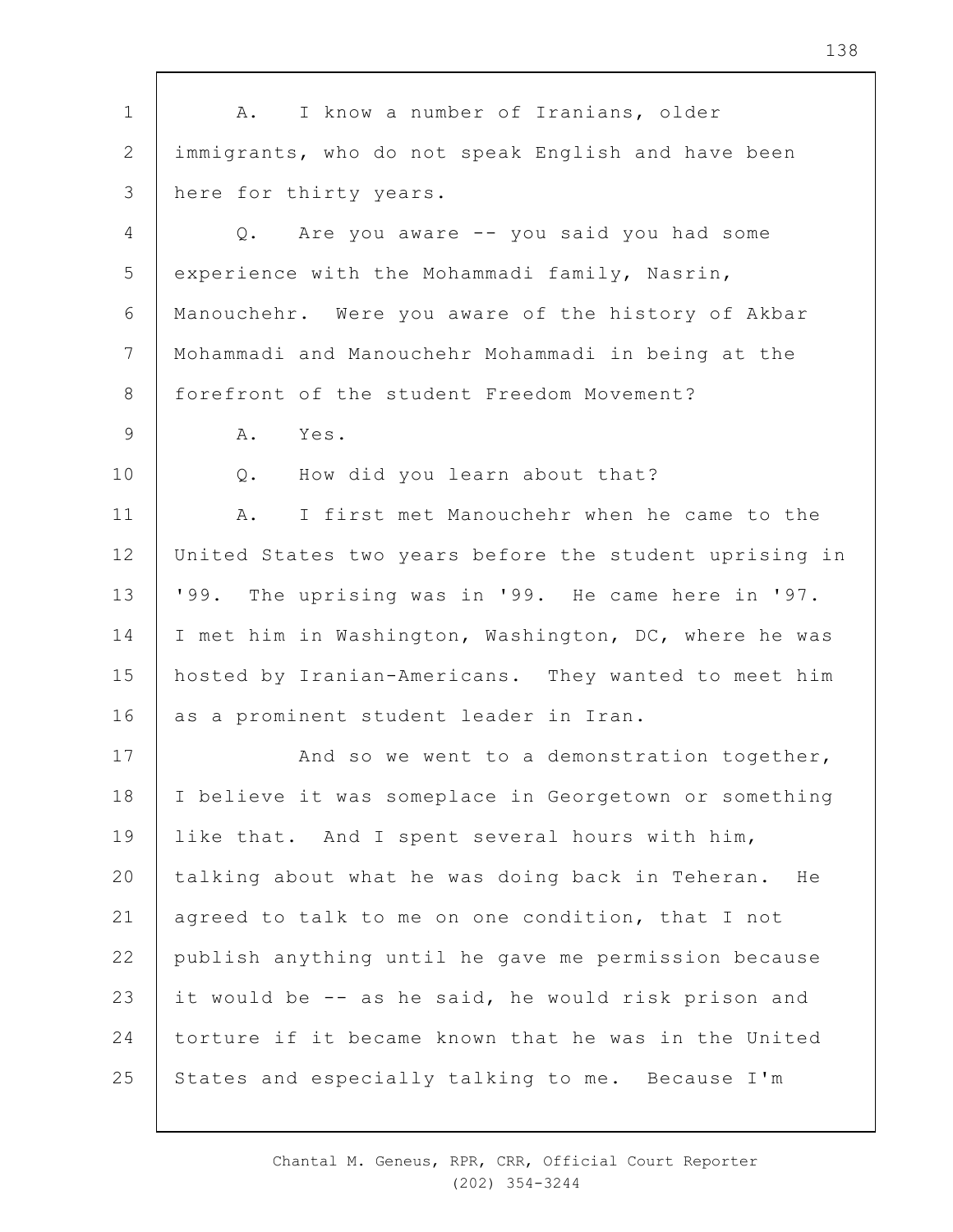1 2 3 4 5 6 7 8 9 10 11 12 13 14 15 16 17 18 19  $20$ 21 22 23 24 25 fairly well-known at that point as a journalist and somebody supporting the pro-freedom movement. Q. And what did you subsequently -- did you subsequently have knowledge as to Mr. Mohammadi's activities after he spoke with you that day, for what happened to him? A. Well, I learned -- as soon as the uprising began on July 6th, 1999, at Tehran University, it quickly became apparent that both he and his brother were involved in the forefront of that movement. They were arrested, I believe, twelve days later. I think it was the 18th of July, 1999. And we tracked those events on the iran.org website with a special page on the student movement and the student uprising, in part because of those contacts that I had with Manouchehr Mohammadi ahead of time. Q. And what was his brother's name? A. Akbar, A-K-B-A-R. Q. In tracking what was going on, what was your understanding as to what the student group intended to do in Iran -- or tried to do? A. Well, my understanding was the goal was to break out of the university. The regime had sealed the gates of the university. It was trying to keep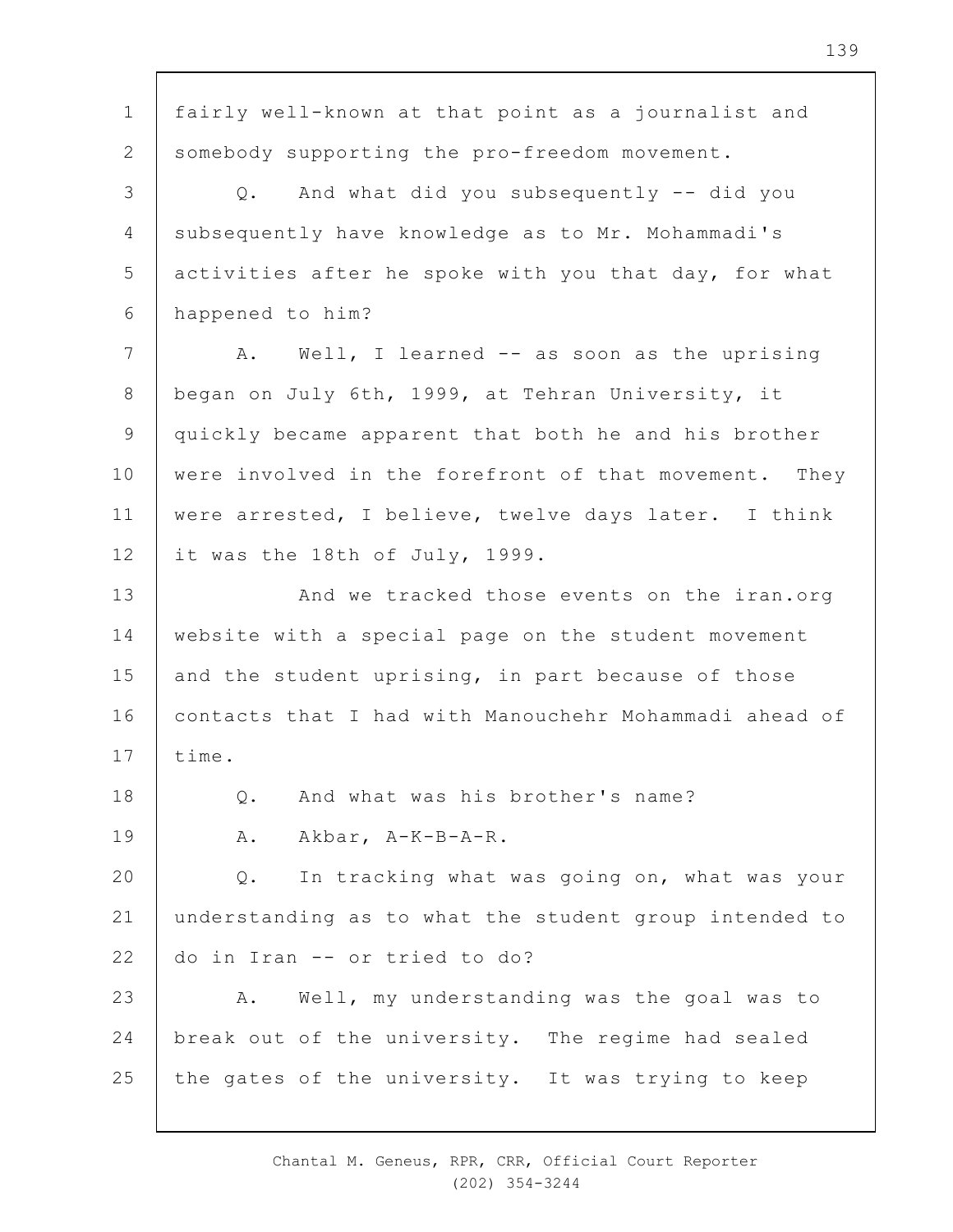1 2 3 4 5 6 7 8 9 10 11 12 13 14 15 16 17 18 19  $20$ 21 22 23 24 25 them inside and to kill in silence. It's what they do. And their goal was to break out of the university and to essentially link hands with ordinary Iranians in Teheran and to make it a broader movement against the regime. At one point, we published a whole page of slogans that they were chanting during these demonstrations, and it was -- they were anti-regime slogans. They were not student demands. They were anti-regime slogans. So they were trying to broaden the movement and to break out of the university and to link hands with other groups, nationalist groups and anti-regime groups. Q. What were some of the slogans that they were chanting? A. Khamenei, Khamenei, you are a murderer, you are an assassin; we want freedom, end to tyranny, that sort of thing. Q. Was this group secular in nature or religious in nature? A. Most of the students were secular, but there was also a student movement organization that was named Tahkim Vahdat, that was set up by the regime originally and still had a religious background but became a dissident organization.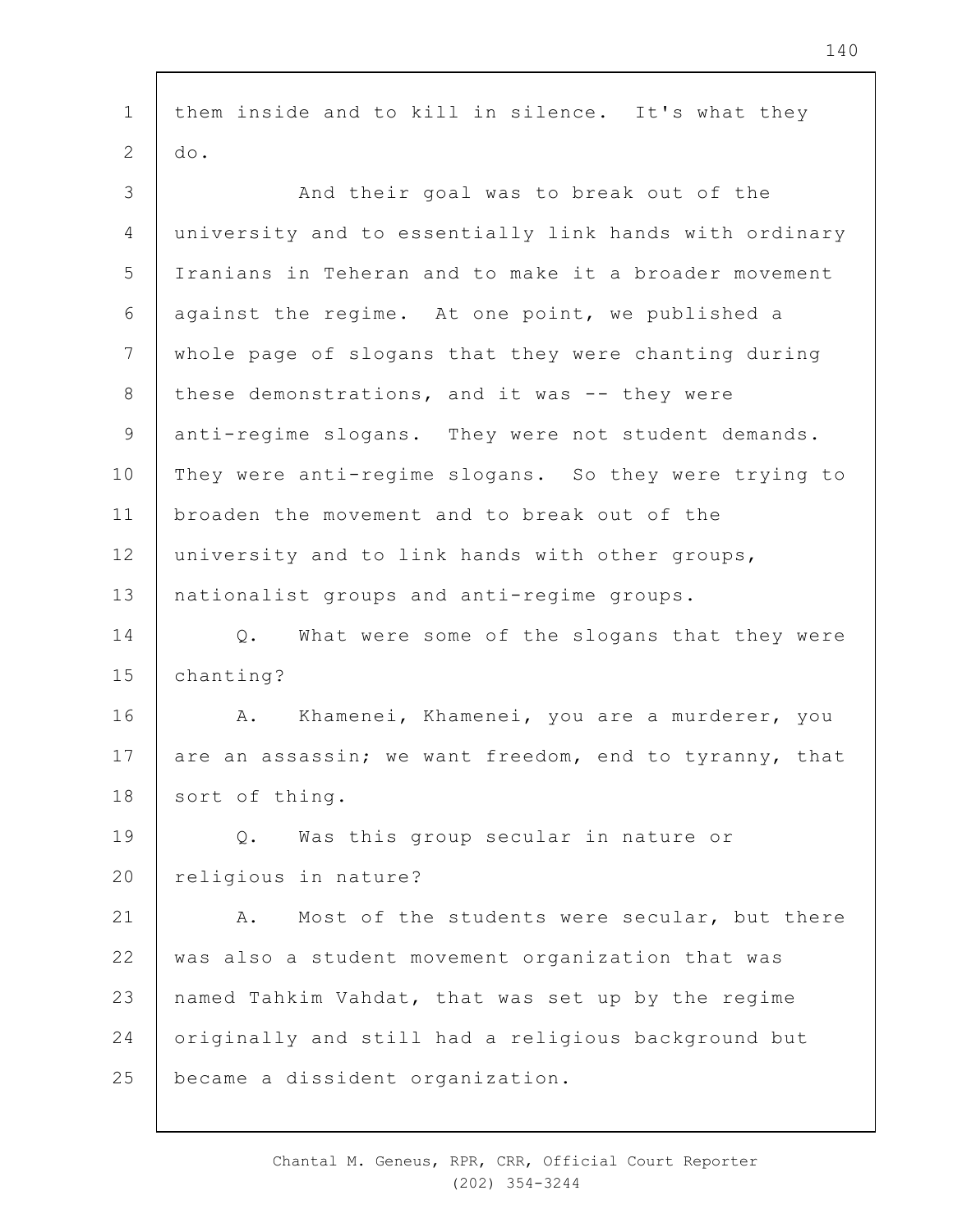1 2 3 4 5 6 7 8 9 10 11 12 13 14 15 16 17 18 19  $20$ 21 22 23 24 25 Q. Based upon your experience, what's the reaction -- what was been the reaction of the regime towards groups that are secular? A. Secularism is considered anti-Islamic by the regime, an insult to God, *mohareb*, and essentially opens people who are arrested and charged with this in the revolutionary courts to the death sentence. Q. You just testified that you were aware that Akbar Mohammadi and Manouchehr Mohammadi were arrested in Iran for their activities? A. Yes, that's correct. Q. Could those arrests have occurred without the authority and orders of the Supreme Leader and the president of Iran? A. No. The crackdown on the students -- and they were arrested during the crackdown on the students -- was ordered by the Supreme Leader after he was implored by a large number of Revolutionary Guard leaders to crack down. He gave the orders. THE COURT: And how do you know that? THE WITNESS: This all came out in the Iranian media, believe it or not, in the weeks or months afterwards. And we published a lot of this information on our website, iran.org. If you're interested, I can make that available to the Court.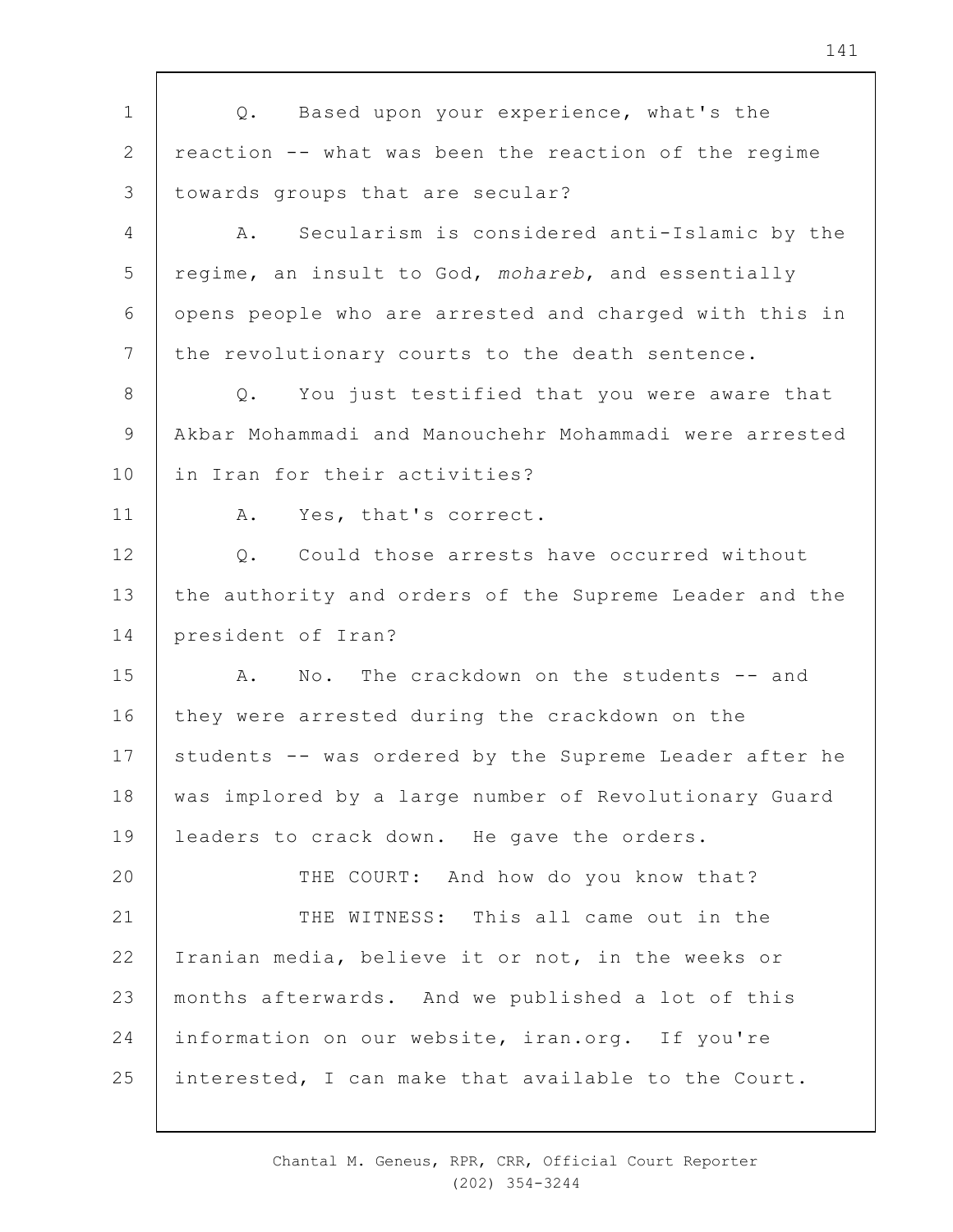1 2 3 4 5 6 7 8 9 10 11 12 13 14 15 16 17 18 19  $20$ 21 22 23 24 25 THE COURT: Well, I think Mr. Klayman would have to support that. MR. KLAYMAN: Okay. THE WITNESS: But the order was given by the Supreme Leader to crack down on the universities because the uprising was seen as a challenge to the regime. BY MR. KLAYMAN: Q. Was Akbar Mohammadi the first to call for a regime change among the student leaders? A. I don't know if he was the first, but he was certainly calling for regime change. I believe he may have been the first to openly and publicly call for regime change. Q. As part of your duties and responsibilities in running your foundation and your work, you do review works that come out -- books on Iran? A. Yes. Q. You are aware of a book called *Green Revolution*? You ever hear of that one? A. No. Q. Okay. I'll buy it for you for your birthday. A. Okay. Q. But there are books that have attributed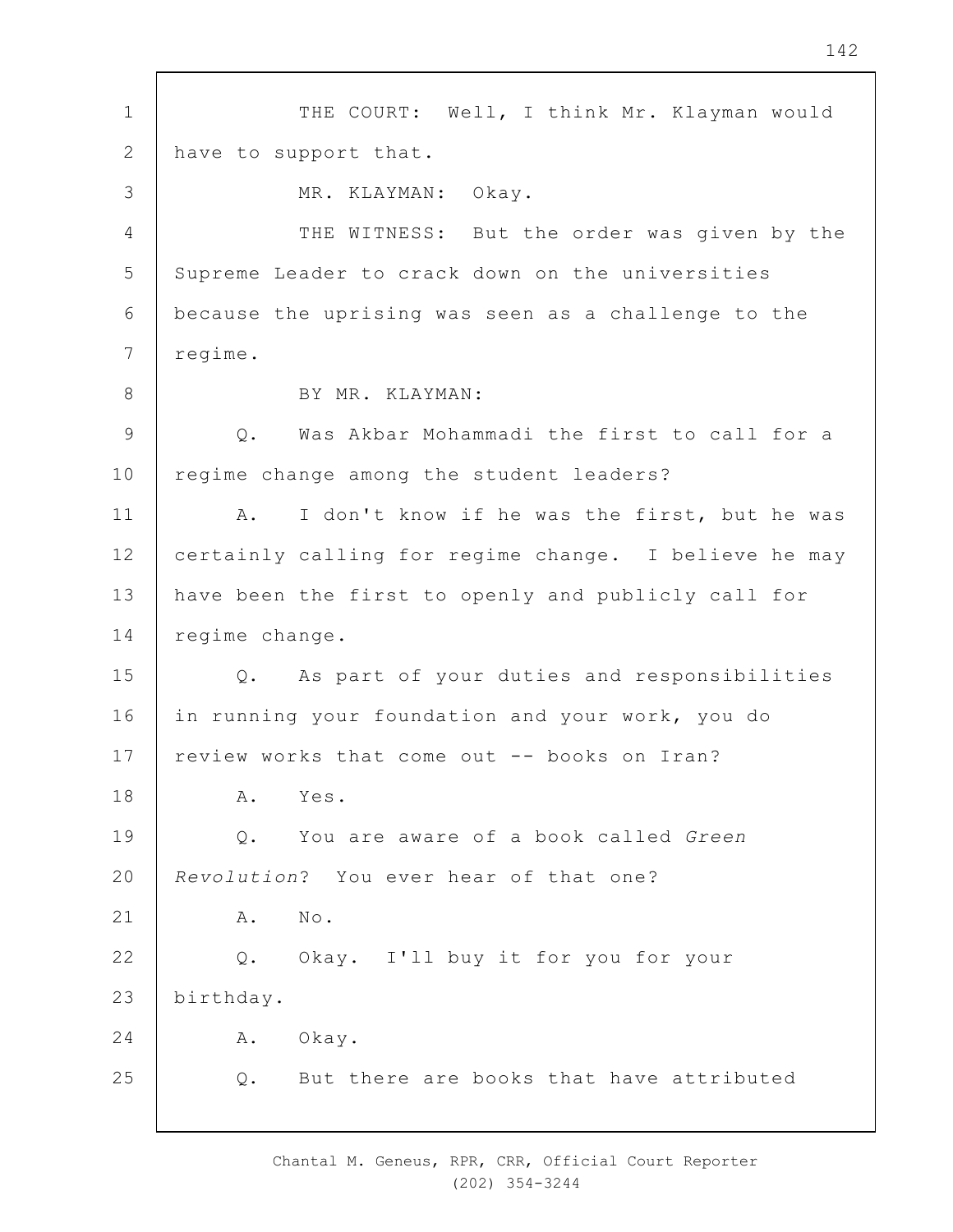1 2 3 4 5 6 7 8 9 10 11 12 13 14 15 16 17 18 19  $20$ 21 22 23 24 25 Akbar as the first student leader who called for regime change; is that correct? A. I have certainly heard that -- heard many people say that, yes. Q. Would the orders to torture and murder Akbar and Manouchehr also have to come from the Supreme Leader and the President? A. Akbar Mohammadi was in jail for many years, right? And he was beaten repeatedly within inches of death. He was ultimately furloughed and given a medical furlough because they didn't want to take care of him in the prison hospital, so they sent him home. According to his prison diary, which Nasrin has published in English, which is a limiting document, they tried to murder him on several occasions when he was on that medical furlough at home. They rearrested him in 2006. He went back on a hunger strike, and it was then that he was ultimately killed, apparently after being given some kind of injection at the -- by the prison doctor. He was a high-profile dissident and orders to kill high-profile dissidents come from the very top. This is a regime that does not freelance. This is a regime that has multiple centers of power, but when it comes to important things like killing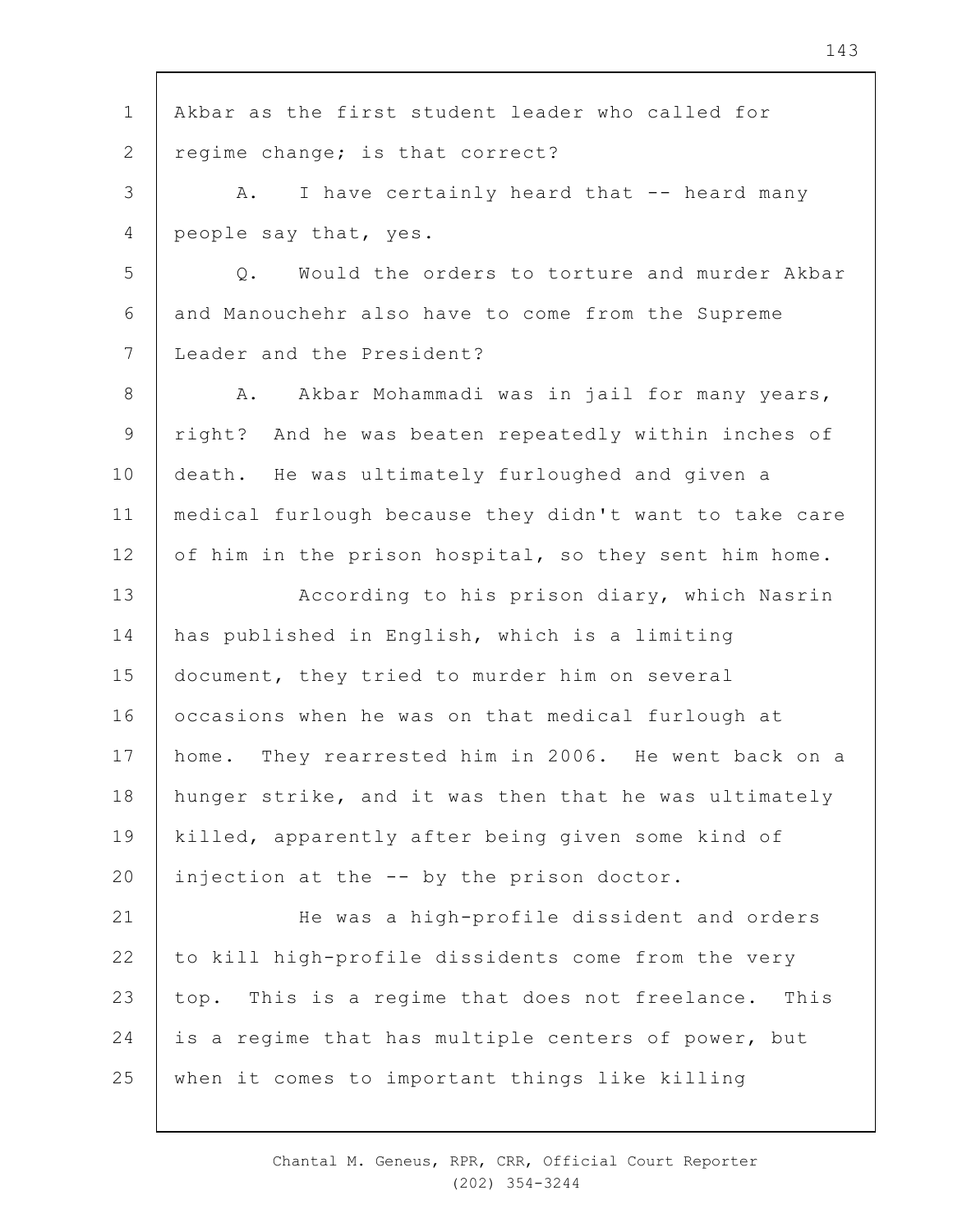1 2 3 4 5 6 7 8 9 10 11 12 13 14 15 16 17 18 19  $20$ 21 22 23  $24$ 25 dissidents, like building nuclear weapons, like sending terrorist teams overseas, they do not freelance. This is done at a very, very high level. Director Woolsey mentioned the case in Germany, 1992, that -- where the Supreme Leader and the President and the Foreign Minister and the Minister of Intelligence were considered as unindicted coconspirators or the American -- the German equivalent thereof. The same thing happened in the AMIA case in Argentina. The Supreme Leader, the President, the Foreign Minister, the Minister of Intelligence, the head of the Revolutionary Guards were not considered, in this case, not unindicted coconspirators. Arrest warrants were issued for several of them. So the orders to carry out terrorist operations, the orders to murder prominent dissidents, such as Forouhars, who we haven't spoken about here, come from the very top of the regime. These are not freelance orders. Q. Is there a case in Argentina -- is that where a synagogue was bombed? A. The Jewish Center, the AMIA Jewish Center was bombed in 1994. Q. You came, Mr. Timmerman, with certain

> Chantal M. Geneus, RPR, CRR, Official Court Reporter (202) 354-3244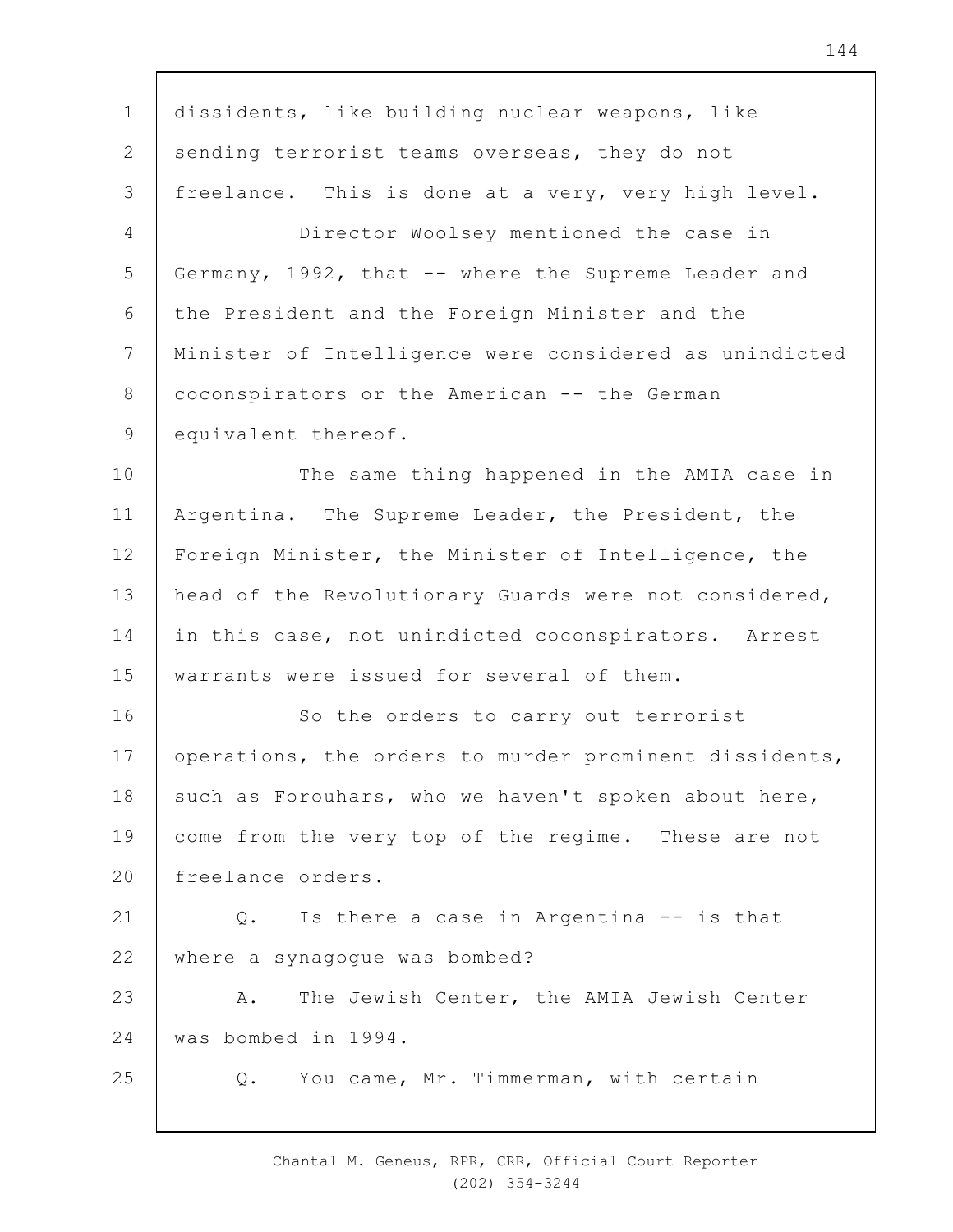1 2 3 4 5 6 7 8 9 10 11 12 13 14 15 16 17 18 19  $20$ 21 22 23 24 25 photographs today. Can I show them to you? A. Yes, please. MR. KLAYMAN: And I'll mark them, Your Honor. We'll make them Composite Exhibit 5. He only came with one copy. THE WITNESS: I have a very slow color printer. THE COURT: What was your Exhibit 4? MR. KLAYMAN: It's the affidavit of Mr. Timmerman. He wanted to correct something. THE COURT: I see. I just wanted to make sure I had not missed one. (Plaintiffs' Exhibit Number 5 was marked for identification.) MR. KLAYMAN: Would Your Honor like to see them first? THE COURT: No. Why don't you have them authenticated first. BY MR. KLAYMAN: Q. Would you describe what these photographs are and why you brought them. A. I wanted to just illustrate how the regime uses the torture and brutal punishment as a deterrent for  $--$ THE COURT: First, Mr. Timmerman, if I can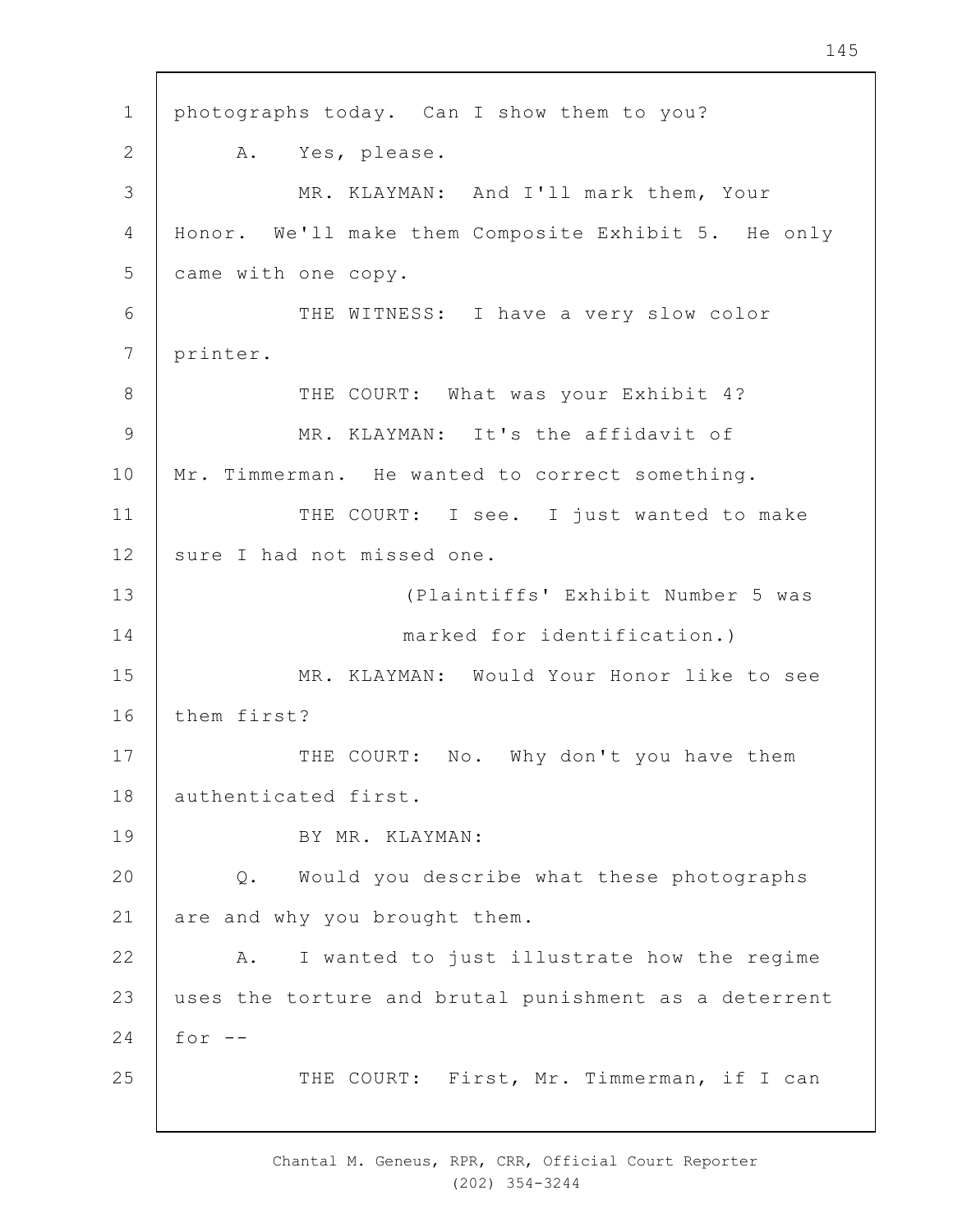1 2 3 4 5 6 7 8 9 10 11 12 13 14 15 16 17 18 19  $20$ 21 22 23 24 25 just interrupt you for a second. Even though we don't have a fully adversary proceeding here, I just need you to authenticate the photographs. Did you take the photographs? Did you collect the photographs? What are they of? Where were they taken? THE WITNESS: Okay. THE COURT: What do you know about them, so that they are all relevant of the proceedings? So why don't you describe them, first, generally. We'll admit them, and then you can talk about them more specifically. THE WITNESS: Okay. These photographs come from public sources. I did not take them. They are -- most of them are available from various human rights organizations on the Internet. They have not, as far as I'm aware, ever been disputed. Some of them have appeared in magazines. You know, there's one picture that was on the cover of *Time Magazine* in 1999, taken by a professional photographer in Tehran, and others have been seen on CNN and other news agencies. So they are public photographs -- public source photographs. THE COURT: For what years?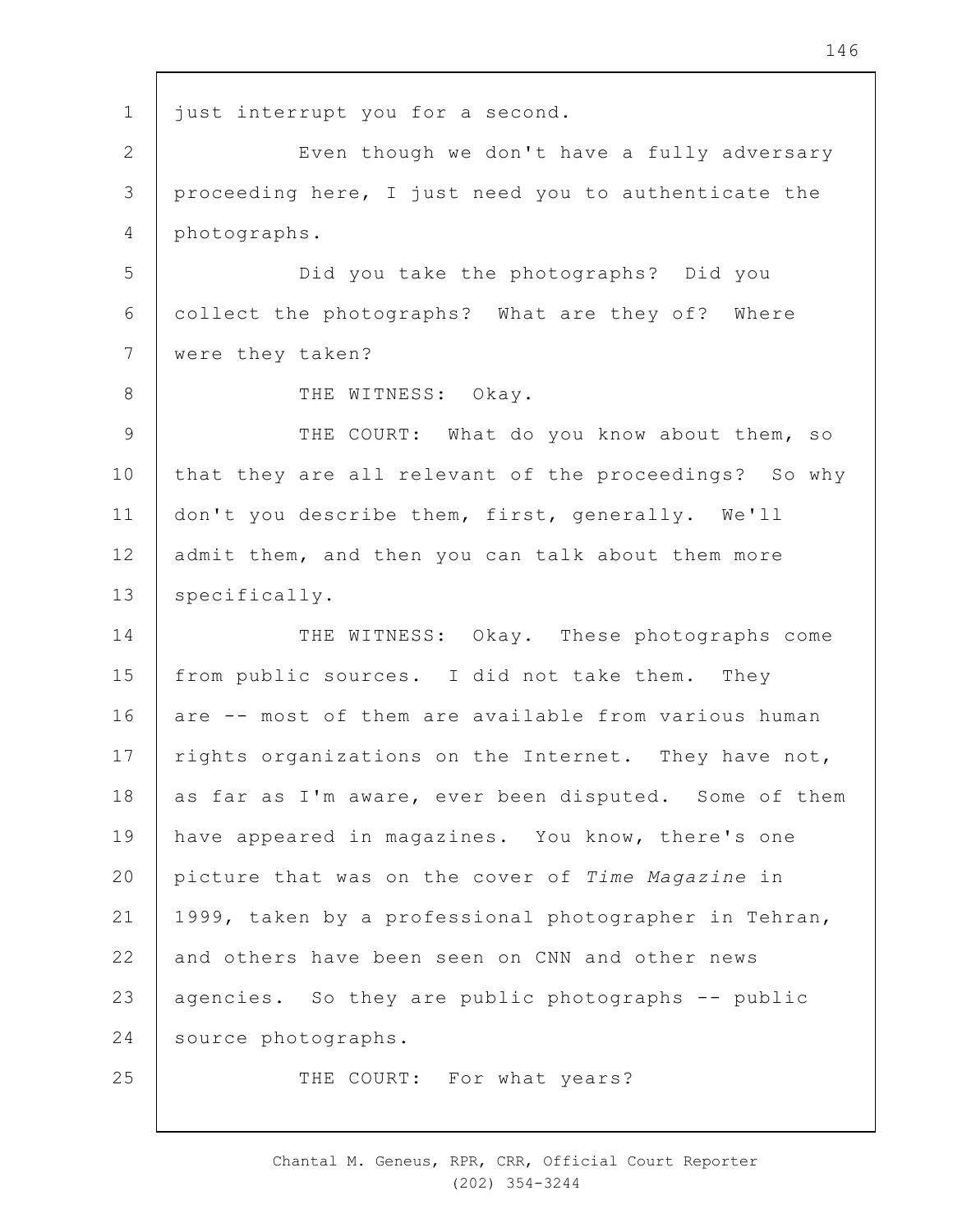1 2 3 4 5 6 7 8 9 10 11 12 13 14 15 16 17 18 19  $20$ 21 22 23 24 25 THE WITNESS: From 1988 to 19- -- to 2009. I offer these, Your Honor, merely as illustrations, to illustrate my point. THE COURT: All right. For purposes of illustration, they will be admitted. Now you can talk about them more specifically. (Plaintiffs' Exhibit Number 5, previously marked for identification, was received in evidence.) THE COURT: How many of them are there? THE WITNESS: They're are just four photographs, Your Honor. In 1988, for example, the regime carried out very public mass executions of dissidents who had been held in prison. And they let everybody know this was going on, and there were tens of thousand of people who were murdered at the end of the Iran-Iraq War. Again, a deterrent to dissidents. This is what will happen to you if you oppose the regime. Can  $I$   $-$ THE COURT: You can just leave it there. THE WITNESS: During the 1999 student uprising, July of 1999, my organization received, through the Internet, some of these pictures from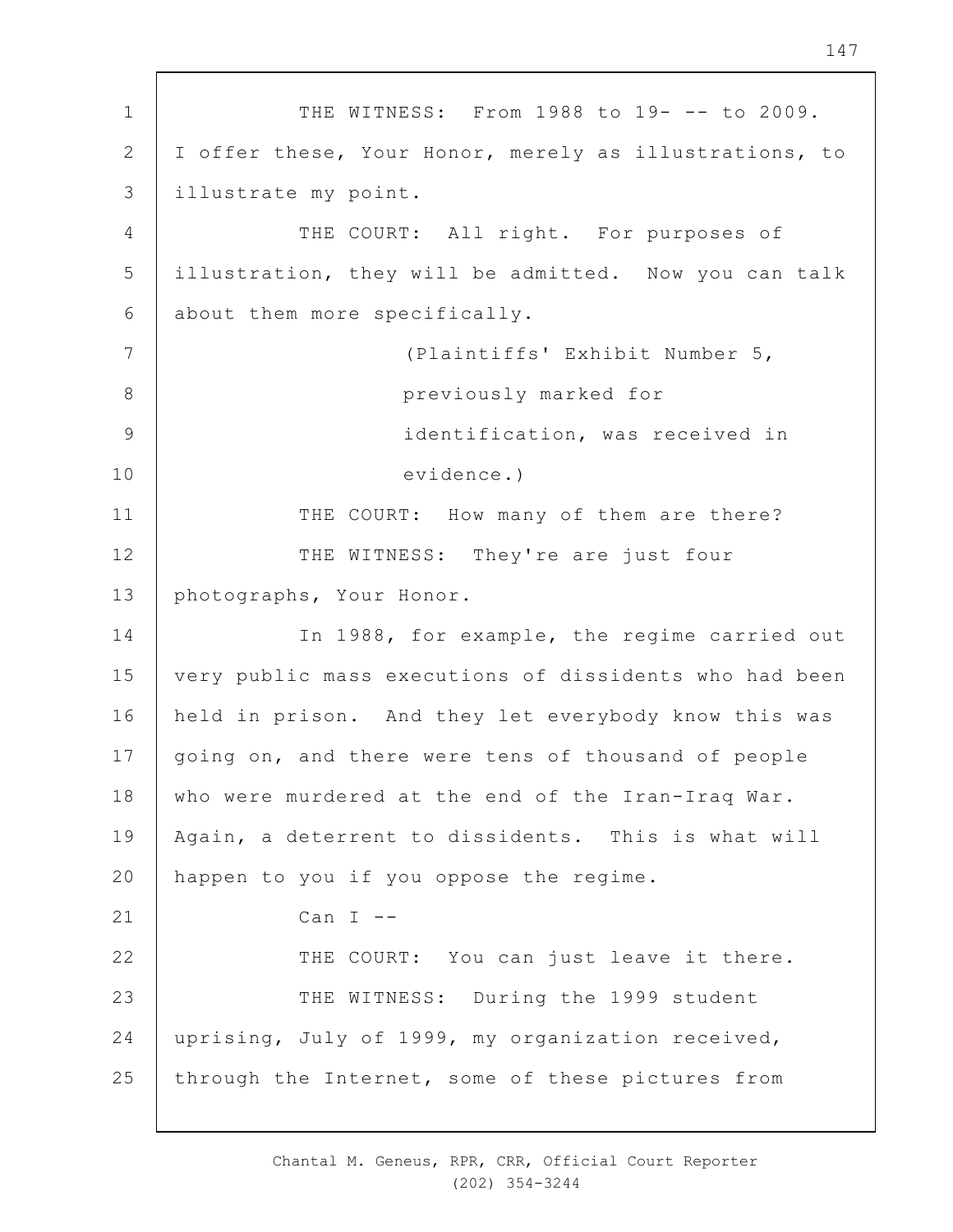1 2 3 4 5 6 people who have taken them with cell phones. What was unique about them was that the regime sent their plainclothes thugs into the student dormitories and trashed the dormitories at the University of Tehran and, in the end, took students and threw them out of the windows of the third floor to their death.

7 8 9 10 11 12 13 Again, they did this quite publicly. They made sure everybody knew it. You see them here in the riot gear, beating students at the university. This is the famous picture of Ahmad Batebi in 1999, holding up the bloody shirt of one of the students who had been thrown from the balcony and saying, this is what you did to my friend.

14 15 16 17 18 19  $20$ In 2009, now we go ten years forward, after the so-called reelection -- I call it the selection - of Ahmadinejad to a second term, where you have the massive demonstrations of green people in the streets. This is what I call The Empire Strikes Back. The subtitle is from a -- this is a PowerPoint that I give to the Joint Counterintelligence Training Academy.

21 22 23 24 25 This is simply to show the type of force that they use to counter demonstrations in the streets. They will have hundred of these plainclothes officers riding minibikes in the streets to chase the protesters and to track them down. In some cases,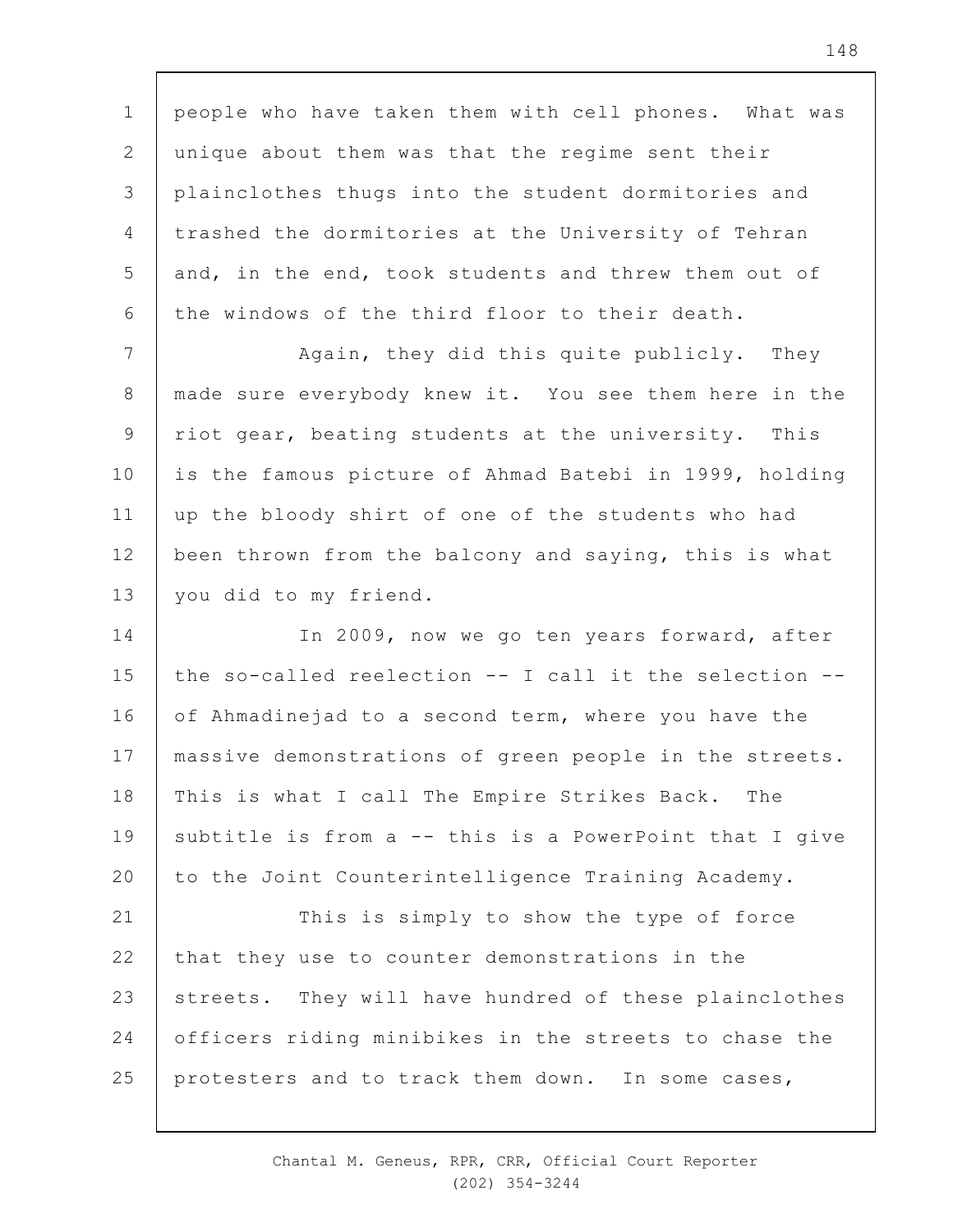1 2 3 4 5 6 7 8 9 they will take pickup trucks and run them over. Many of these individuals -- there are other pictures that are, again, available from human rights activists on the Internet. We have close-ups, and you can see them carrying knives and carrying pistols, and they fire randomly into the crowd and knife people randomly in the crowd. The goal is to create terror, to terrorize the population, and to break the back of the protest movement.

10 11 12 13 14 The final one that I want to show you is a little bit more obscure. This is the picture of the son of the Revolutionary Guards' general. His name is Mohsen Rouholamini. And I'm going to give you that in writing so you can have the spelling.

15 16 17 He was taken, among the protestors in June of 2009, to an Iranian prison and raped, brutally tortured, and ultimately murdered after three days.

18 19  $20$ 21 22 23 The father, who is a general, gathered a hundred of his friends from -- who were also generals and Revolutionary Guards, and confronted the Supreme Leader and said, now you, the Supreme Leader, are killing the sons of the revolution. You've got to stop.

24 25 Initially, the Leader just said, you know, I'm not going to listen to you; why should I pay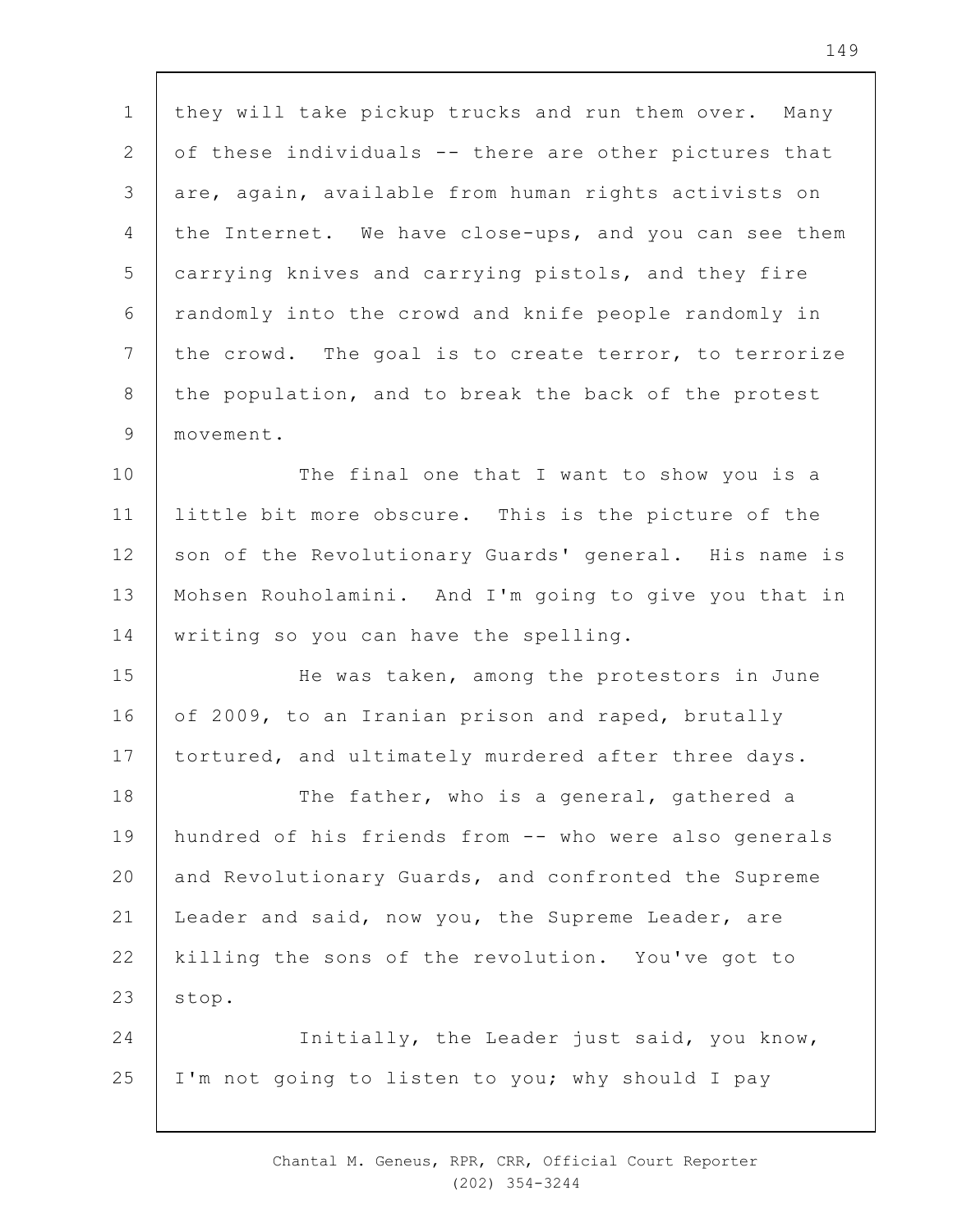1 2 3 4 5 6 7 8 9 10 attention to you? And then the father quoted a special sura of the Qu'ran to them, saying those who have the blood of innocents on their hands should have their own blood shed. It's basically an invitation to murder, to retribution murder. And Khamenei, according to people who told me the story, who were there, he said, okay. I will appoint someone to investigate. When they did ultimately investigate this murder, they found a few lackeys in prison who they

11 12 made -- they accused of disobeying orders who were made scapegoats.

13 14 15 16 17 18 19  $20$ 21 22 23 24 It's clear that that is not what happened, because the orders came from on high. The reason I say that is because those hundred Revolutionary Guards and generals, they knew who to interview. They knew who to go to. They didn't go to the head of the prisoners' organization. They didn't go to the head of this or that government ministry. They didn't go to the prison warden. They went to see the man in charge because they knew that Khamenei, the Supreme Leader, is the one who gave the orders. BY MR. KLAYMAN: Q. We heard testimony this morning that

25 Manouchehr Mohammadi -- we assume this to be true --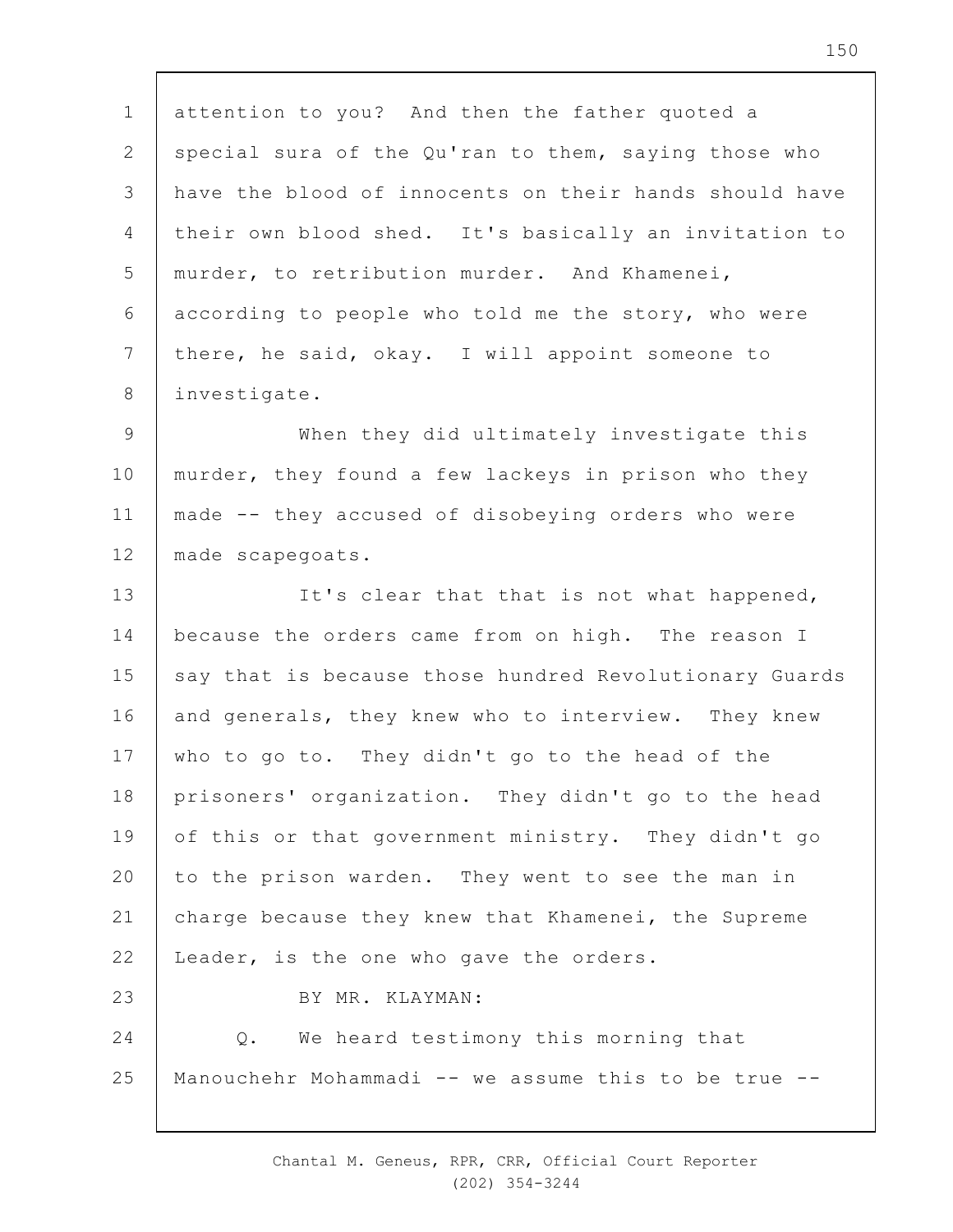| $\mathbf 1$    | continues it be threatened by the Iranian government   |
|----------------|--------------------------------------------------------|
| $\mathbf{2}$   | here in the United States, threatened with death.      |
| 3              | Would that come as a surprise to you in light of what  |
| 4              | you have learned and experienced?                      |
| 5              | No.<br>Α.                                              |
| 6              | Why?<br>$Q$ .                                          |
| $7\phantom{.}$ | Because the regime doesn't give up. They go<br>Α.      |
| $\,8\,$        | after dissidents. And if they can torture them to      |
| $\mathsf 9$    | death, they will. If they can silence them, they       |
| 10             | will. And if the dissidents continue to speak out,     |
| 11             | they will hound them.                                  |
| 12             | And I've seen this, you know, hundreds and             |
| 13             | hundreds of times. They'll let people out on           |
| 14             | furlough, out of prison, and let them go home. And if  |
| 15             | they open their mouth again, they're back in jail and  |
| 16             | tortured.                                              |
| 17             | If you read the Amnesty International                  |
| 18             | reports, not only the United Nations Rapporteur for    |
| 19             | Human Rights, Dr. Shahid -- Dr. Shahid -- every year,  |
| 20             | there are new cases where prisoners have been          |
| 21             | furloughed and then rearrested and tortured to death   |
| 22             | in prison.                                             |
| 23             | Is it your expert opinion that Iranians here<br>Q.     |
| 24             | in the United States still feel as if they are under   |
| 25             | the custody and control of the regime in Tehran -- the |
|                |                                                        |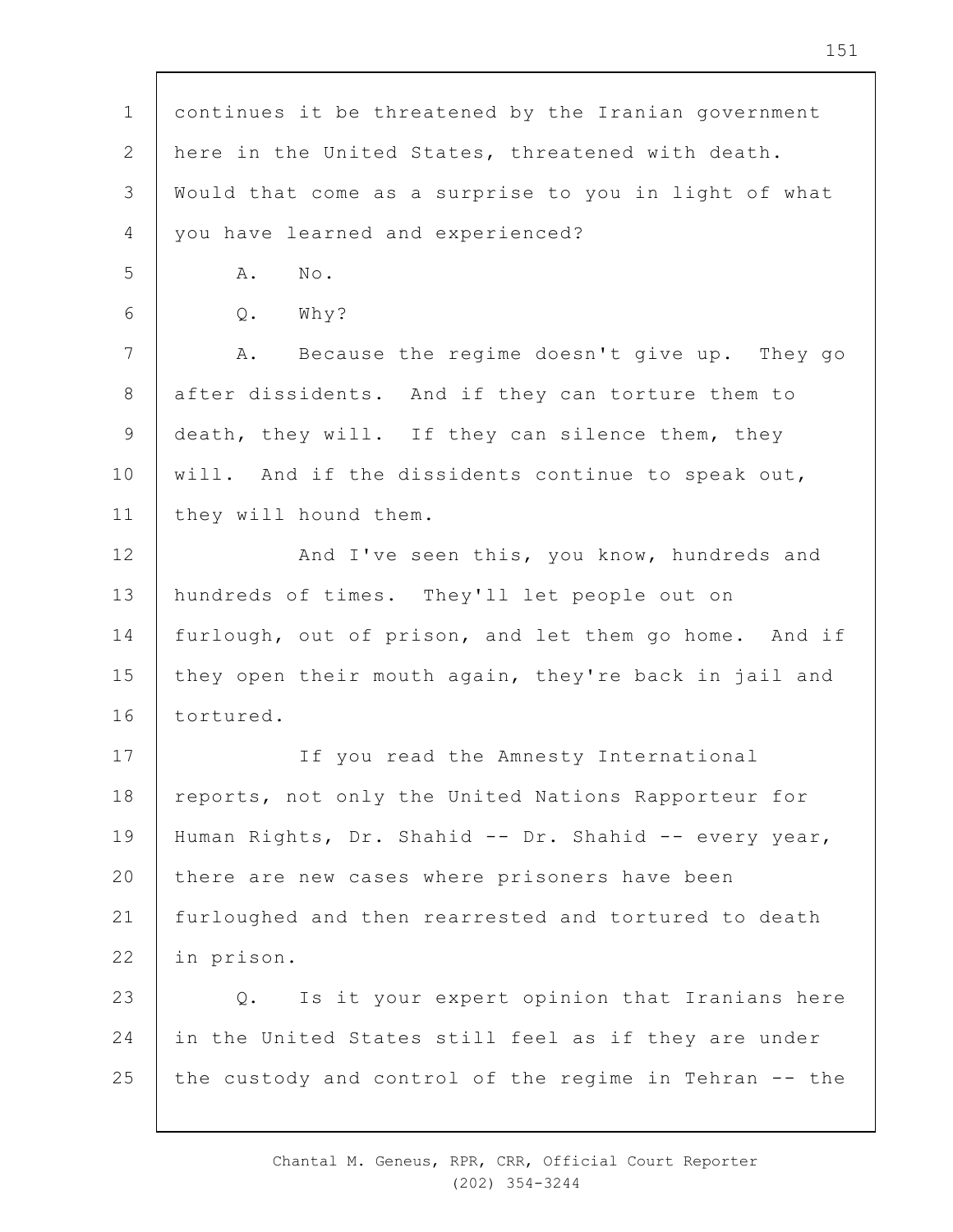1 dissidents?

| $\mathbf{2}$   | I think they all feel threatened and on<br>Α.          |
|----------------|--------------------------------------------------------|
| 3              | edge. And Iranian-Americans in general, especially     |
| 4              | those who go back to Iran periodically or who have     |
| 5              | family in Iran, know that there are limits to what     |
| 6              | they can do, what they can say. And those limits are,  |
| $7\phantom{.}$ | essentially, criticism of the regime.                  |
| $8\,$          | Q. Based on your experience, do they feel they         |
| 9              | can be retaliated against right here on American soil? |
| 10             | Yes.<br>Α.                                             |
| 11             | You previously offered an affidavit to this<br>$Q$ .   |
| 12             | Court?                                                 |
| 13             | Α.<br>Yes.                                             |
| 14             | It's marked as Exhibit 4. I believe you<br>$Q$ .       |
| 15             | pointed out to me over the recess lunch there's a      |
| 16             | small error you want to correct in that?               |
| 17             | Α.<br>Yes.                                             |
| 18             | Q.<br>Where is that?                                   |
| 19             | I had stated in the affidavit -- do you want<br>Α.     |
| 20             | me to find the place where I stated it?                |
| 21             | Here's the exhibit.                                    |
| 22             | THE COURT: Are you moving its admission?               |
| 23             | MR. KLAYMAN: Yes, Your Honor. It's already             |
| 24             | on the record.                                         |
| 25             | THE COURT: Okay. It may be in the record,              |
|                |                                                        |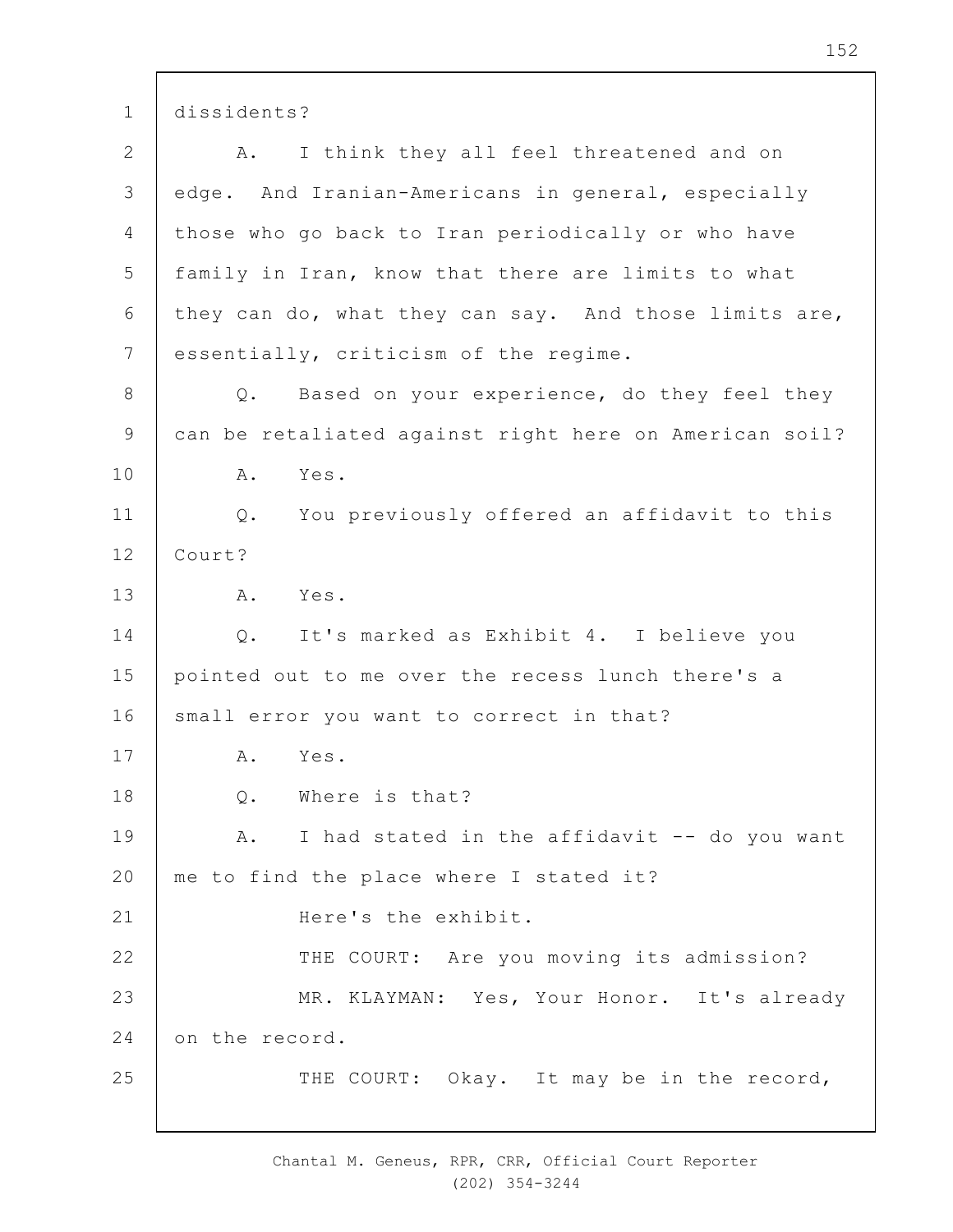1 2 3 4 5 6 7 8 9 10 11 12 13 14 15 16 17 18 19  $20$ 21 22 23 24 25 but it's not an exhibit at the bench trial. MR. KLAYMAN: Yeah. We can move its admission. Thank you. THE COURT: I will admit it. (Plaintiffs' Exhibit Number 4 was marked for identification.) (Plaintiffs' Exhibit Number 4 previously marked for identification was received in evidence.) THE WITNESS: I was reading over it. THE COURT: You don't have to take time now, Mr. Klayman. You can --MR. KLAYMAN: I'll correct it later on the record. THE COURT: -- give notice to the Court about the correction. MR. KLAYMAN: We are moving along very quickly, Your Honor, quicker than I thought we would. THE COURT: Yes. THE WITNESS: So I will make that correction and resubmit it to the Court. THE COURT: Yes. BY MR. KLAYMAN: Q. Is there anything else that you would like to add with regard to your testimony today?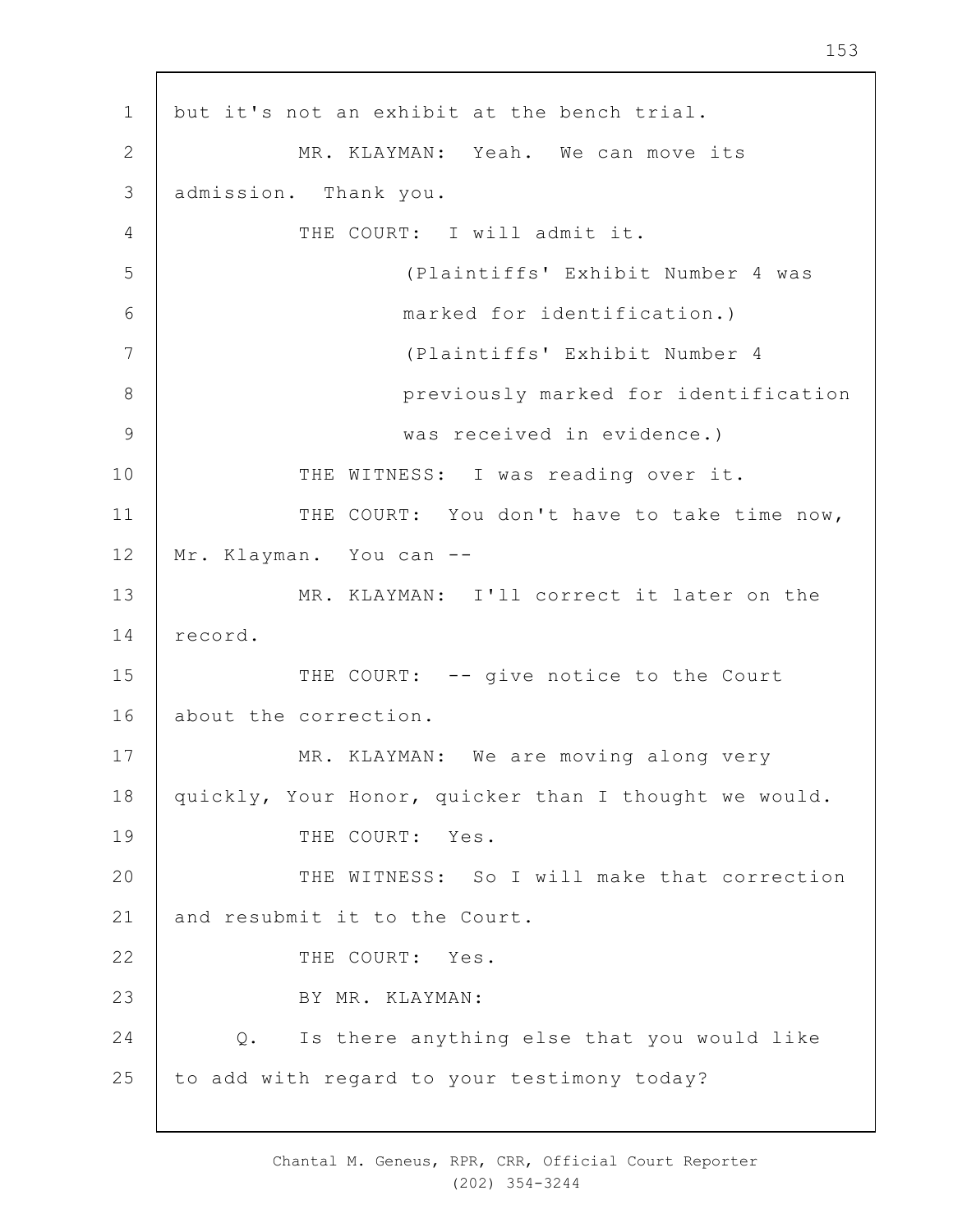1 2 3 4 5 6 7 8 9 10 11 12 13 14 15 16 17 18 19  $20$ 21 22 23  $24$ 25 A. Simply, I would simply like to emphasize one thing. This is a regime that operates under a reign of terror, and that is their MO. They've done it from the very beginning. They set out in the first twenty years or so to assassinate the leaders of the opposition. Once they've killed the leaders of all the opposition groups, Kurds, nationalists, you name it, then they went kind of lower down in the hierarchy and went after grassroots activities. Through terror, they seem to control the population and prevent any threats to the regime. They continue to do that today. They do it both inside Iran and outside Iran. Q. My question before was not to lay any issue on any particular American administration, but has it gotten worse in the last four years in terms of silencing opposition since the uprising a few years ago? THE COURT: My concern with this, Mr. Klayman, is: What is the relevance here, given the incidents in the second amended complaint end far earlier than four years ago? MR. KLAYMAN: Insofar as the threats are continuing at this point in time. Let me back up a little bit here. BY MR. KLAYMAN:

> Chantal M. Geneus, RPR, CRR, Official Court Reporter (202) 354-3244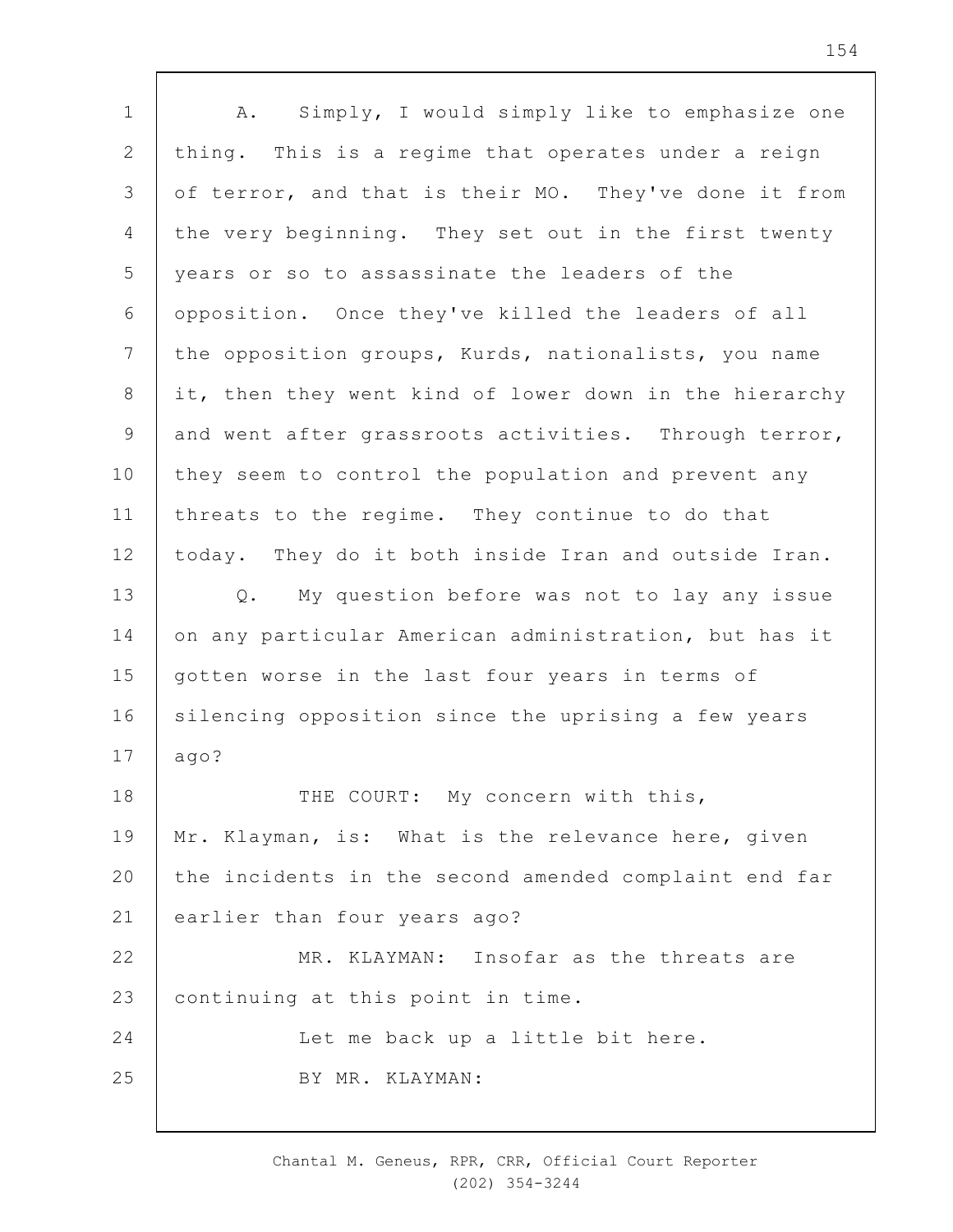| $\mathbf 1$     | About three years ago there was a<br>Q.                |  |  |  |  |
|-----------------|--------------------------------------------------------|--|--|--|--|
| 2               | significant uprising in Tehran, correct?               |  |  |  |  |
| 3               | Yes. That's correct.<br>Α.                             |  |  |  |  |
| $\overline{4}$  | There was a young lady -- a young girl named<br>Q.     |  |  |  |  |
| 5               | Neda, who was gunned down during that?                 |  |  |  |  |
| 6               | Yes. That's correct.<br>Α.                             |  |  |  |  |
| $7\phantom{.0}$ | And these uprisings occurred before the<br>Q.          |  |  |  |  |
| 8               | so-called Arab Spring, correct?                        |  |  |  |  |
| 9               | That is correct.<br>A.                                 |  |  |  |  |
| 10              | The Persian people were ahead of the Arabic<br>Q.      |  |  |  |  |
| 11              | people in terms of seeking democracy?                  |  |  |  |  |
| 12              | That's correct.<br>Α.                                  |  |  |  |  |
| 13              | Q. Yet, since that time, is it correct that            |  |  |  |  |
| 14              | we've seen attempted democratization in many Arab      |  |  |  |  |
| 15              | countries and revolution, which has overthrown the     |  |  |  |  |
| 16              | government?                                            |  |  |  |  |
| 17              | We haven't seen that in Iran in spite of the           |  |  |  |  |
| 18              | fact that in Iran, it happened first.                  |  |  |  |  |
| 19              | How do you explain that?                               |  |  |  |  |
| 20              | If I may, what is significant here is the<br>Α.        |  |  |  |  |
| 21              | U.S. response to the massive uprising of June of 2009. |  |  |  |  |
| 22              | Three million people in the streets, not just in       |  |  |  |  |
| 23              | Tehran, but in other major cities, in Shiraz, in       |  |  |  |  |
| 24              | Isfahan, and other places around Iran. And for three   |  |  |  |  |
| 25              | weeks, these people were calling out to us in this     |  |  |  |  |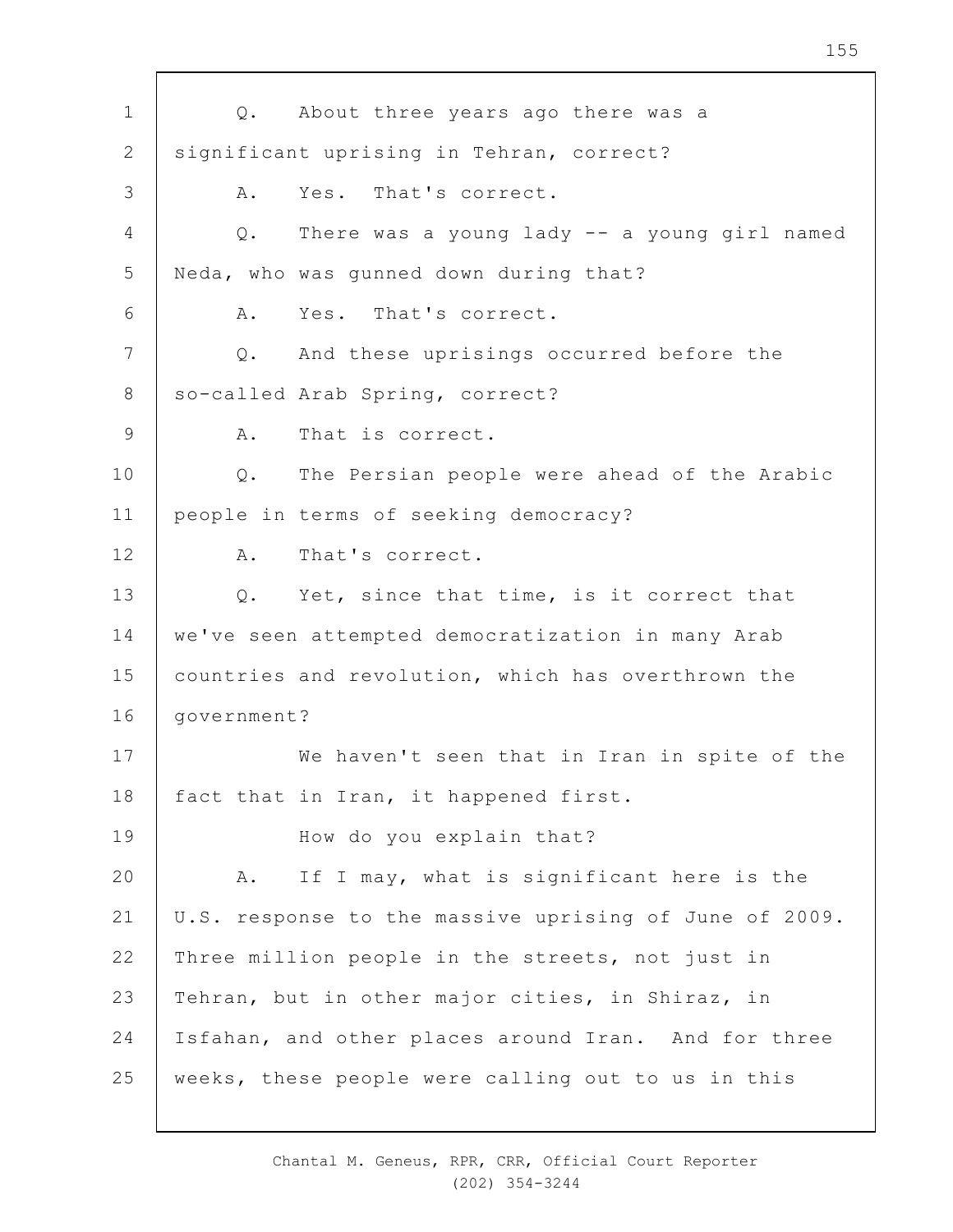1 2 3 4 5 6 7 8 9 10 11 12 13 14 15 16 17 18 19  $20$ 21 22 23 24 25 country to help them in their struggle for freedom, and our government stayed silent. And when our -- when the President of the United States did finally say something, what he said was we will not meddle -- we have a bad history of meddling in the internal affairs of Iran, and we are not going to do it. And that essentially sent the death knell to the grieved in Tehran. People lost hope; they went home, and the uprising ended. So that is the significant thing. When the people of Iran felt that they had no one to turn to and no one would back them up, they understood that the regime was stronger than they were. Q. And in your expert opinion, has that emboldened the Iranian authorities to be more aggressive with regard to dissidents and others around the world? A. I think it has emboldened them, and it's emboldened them also to operate here in this country in ways that they didn't before. You know, the Arbabsiar plot. This was the plot to murder the Saudi ambassador. We didn't have things like that in the past. That's the first one that I know of that's been documented, authenticated by the FBI where the Iranian intelligence network in this country planned to carry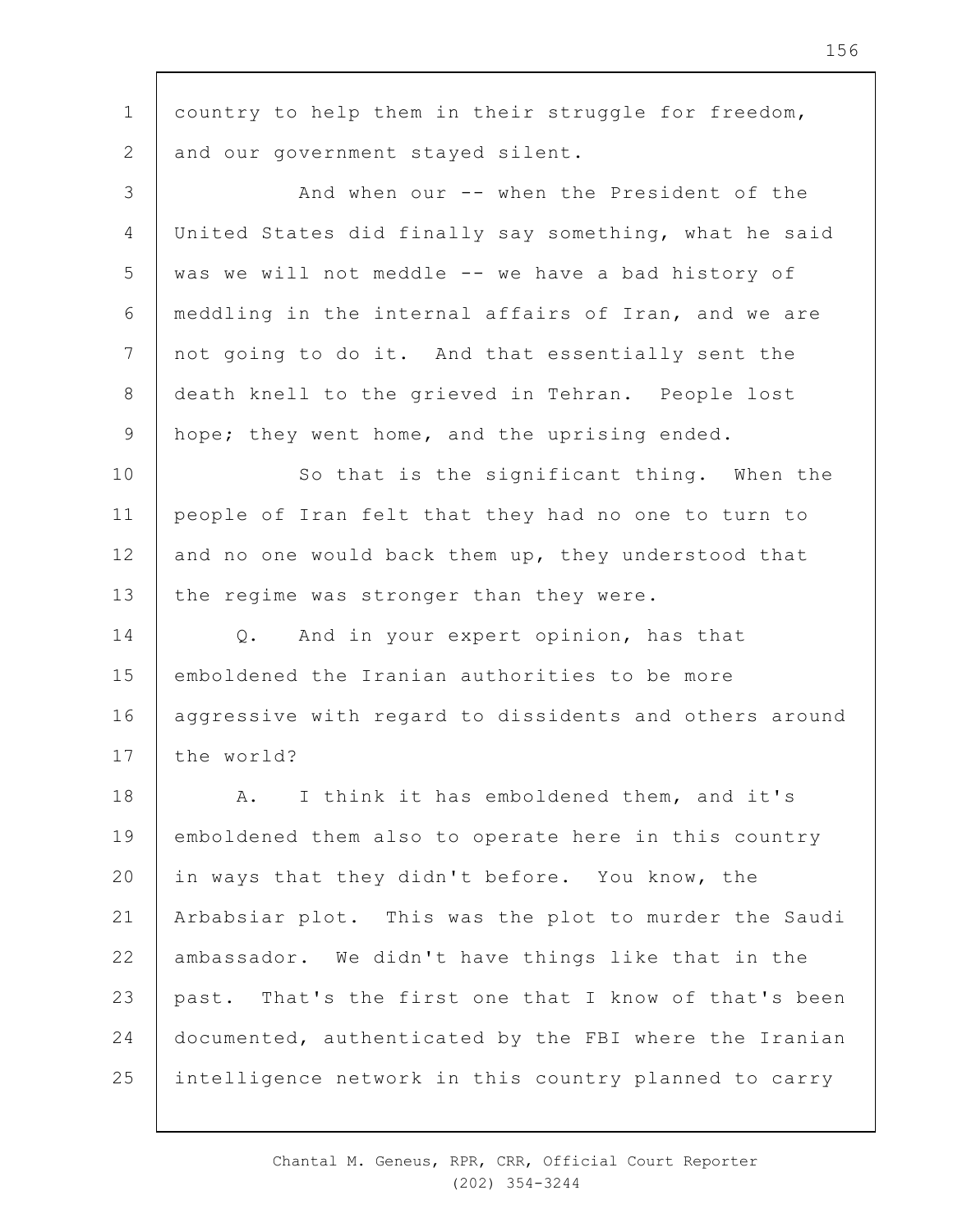1 2 3 4 5 6 7 8 9 10 11 12 13 14 15 16 17 18 19  $20$ 21 22 23 24 25 out that terrorist attack in this country. The last time there was an Iranian killing here was in 1980, right in the very, very beginning of the regime. Q. Are you aware that the FBI has a special section in Los Angeles dedicated just to Iran? A. Yes. MR. KLAYMAN: I proffer Mr. Timmerman as an expert, Your Honor. THE COURT: That's fine. MR. KLAYMAN: Okay. No further questions. THE COURT: Thank you, Mr. Timmerman. THE WITNESS: Thank you, Your Honor. THE COURT: All right. Mr. Klayman, is your next witness going to resume with Miss Mohammadi? MR. KLAYMAN: Yes, Miss Mohammadi. THE COURT: Why don't we take a ten-minute break, since it's 3:00, and we'll resume in ten minutes. (Whereupon, at 3:00 p.m., a recess was taken and at 3:10 p.m., the following ensued:) MR. KLAYMAN: Your Honor, we are moving much faster than I anticipated. THE COURT: How much longer for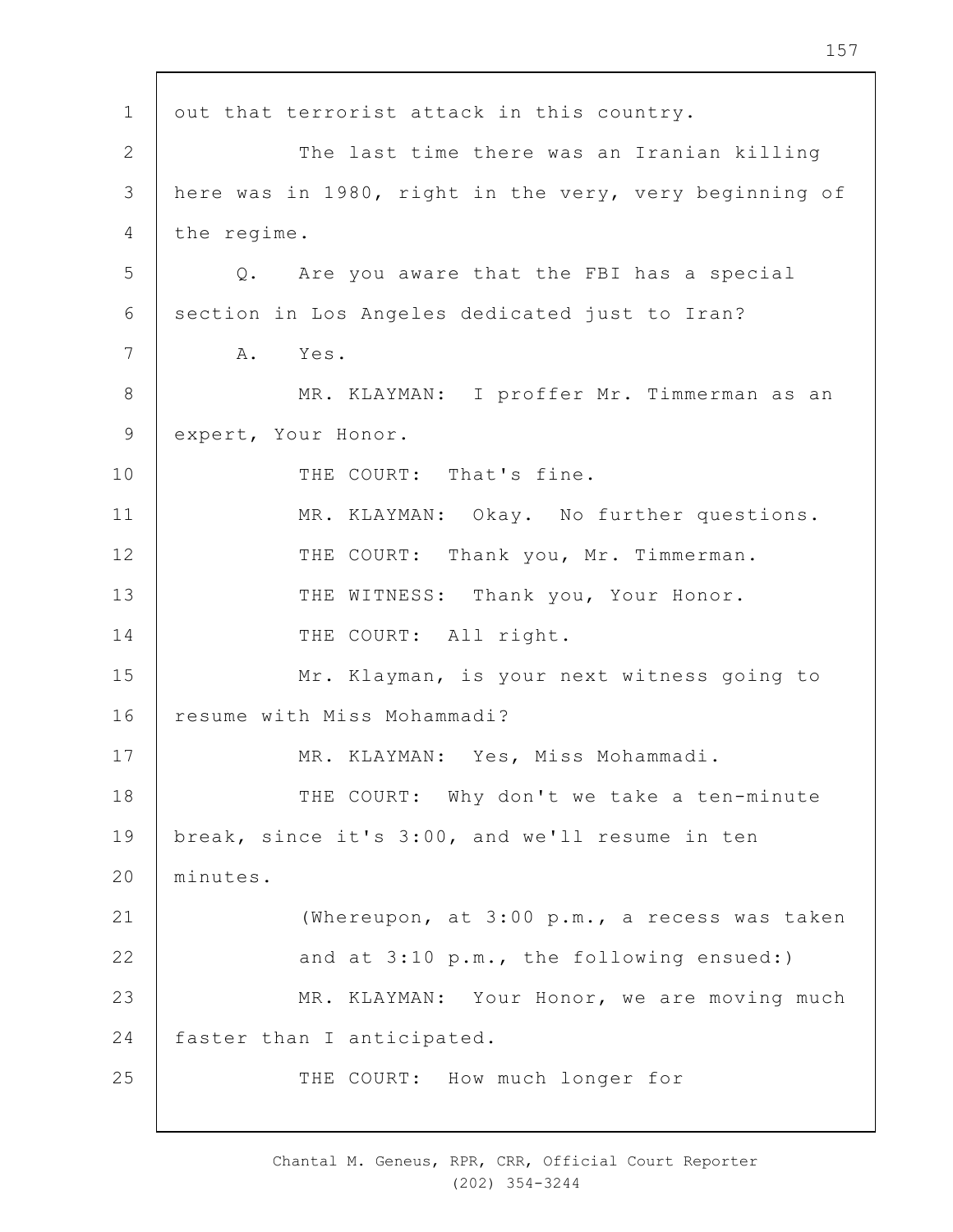```
1
2
3
 4
5
 6
7
8
9
10
11
12
13
14
15
16
17
18
19
2021
22
23
2425
     Miss Mohammadi? 
               MR. KLAYMAN: I think we can finish her 
     today and probably even before the close of business. 
     Probably maybe an hour. 
               THE COURT: I usually sit until 5 or 5:30.
               Do you have any of your other witnesses 
     ready? 
               MR. KLAYMAN: I tried to see if Mr. Ledeen 
     might be available to come over this afternoon. 
     Unfortunately, he's not. He has a meeting tomorrow
     and then a doctor's appointment, so it's scheduled for 
     3 p.m. tomorrow. So perhaps -- I can submit an 
     affidavit. 
               THE COURT: Why don't you do that by way of 
     affidavit, then --
               MR. KLAYMAN: Okay. 
               THE COURT: -- because I was hoping, if we
     could, and we're moving along, if we could wrap this 
     up. 
               Is that the last witness? 
               MR. KLAYMAN: Much of the testimony is 
     corroborative and duplicative in any event. So we'll 
     do an affidavit. 
               THE COURT: Is that Ledeen? 
               MR. KLAYMAN: Michael Ledeen.
```
Chantal M. Geneus, RPR, CRR, Official Court Reporter (202) 354-3244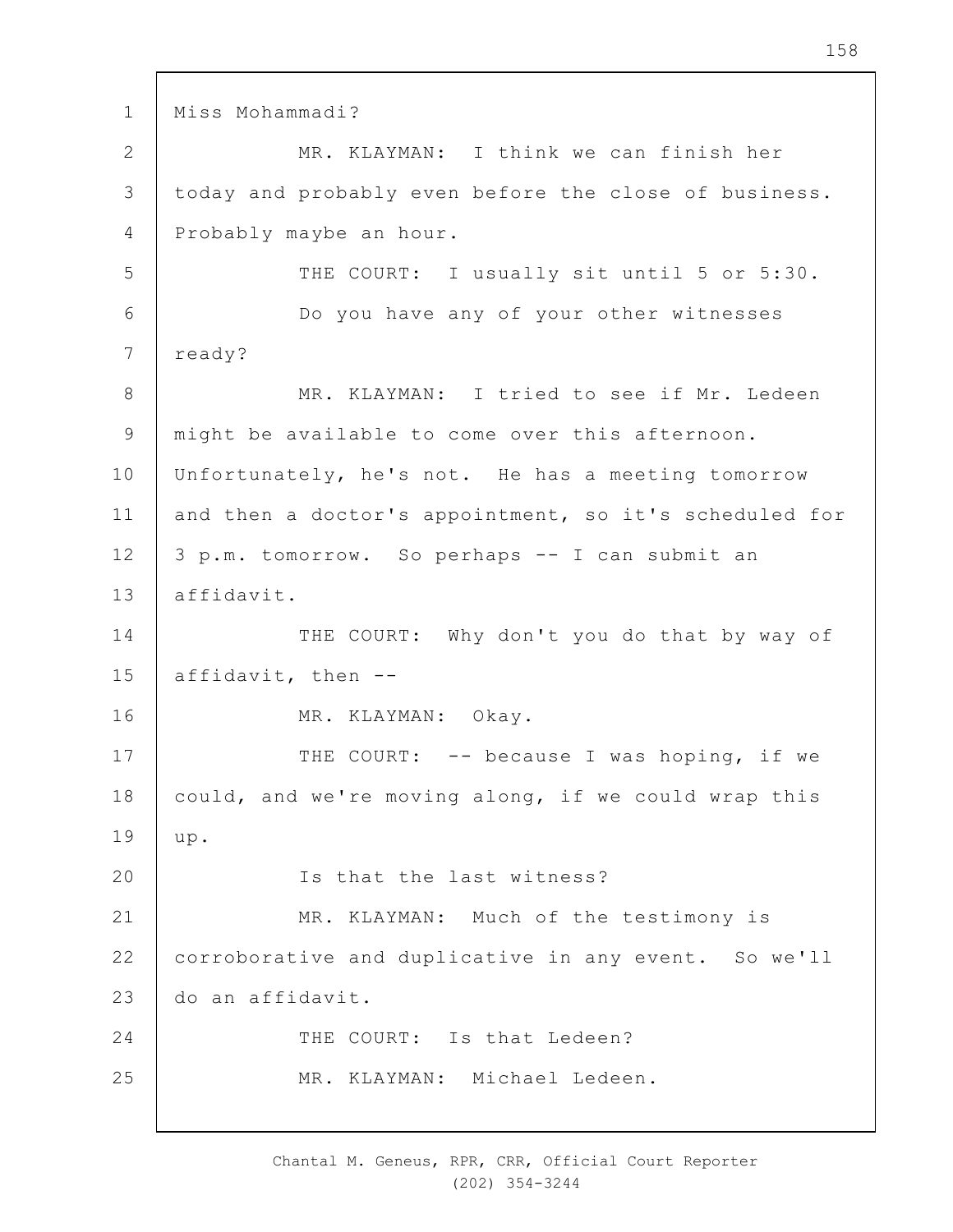1 2 3 4 5 6 7 8 9 10 11 12 13 14 15 16 17 18 19  $20$ 21 22 23 24 25 THE COURT: So you'll submit him by way of affidavit. MR. KLAYMAN: Mr. Keyes became unavailable too, so we can submit an affidavit for Mr. Keyes too. THE COURT: So we'll finish up with Miss Mohammadi -- Is it Miss or Mrs.? MR. KLAYMAN: Ms. THE COURT: -- Ms. Mohammadi this afternoon. And then before we close today, we'll figure out a schedule for any supplemental submissions that you may wish to make, and then we'll wait for those. But then we won't hear testimony tomorrow? MR. KLAYMAN: Correct. THE COURT: Okay. NASRIN MOHAMMADI, a witness produced on recall of the Plaintiff, having been previously duly sworn, was examined and testified further as follows: THE COURT: Ms. Mohammadi, could you please come forward and resume the witness stand. You remain under oath. You may be seated. Please continue, Mr. Klayman. MR. KLAYMAN: Can I ask that the last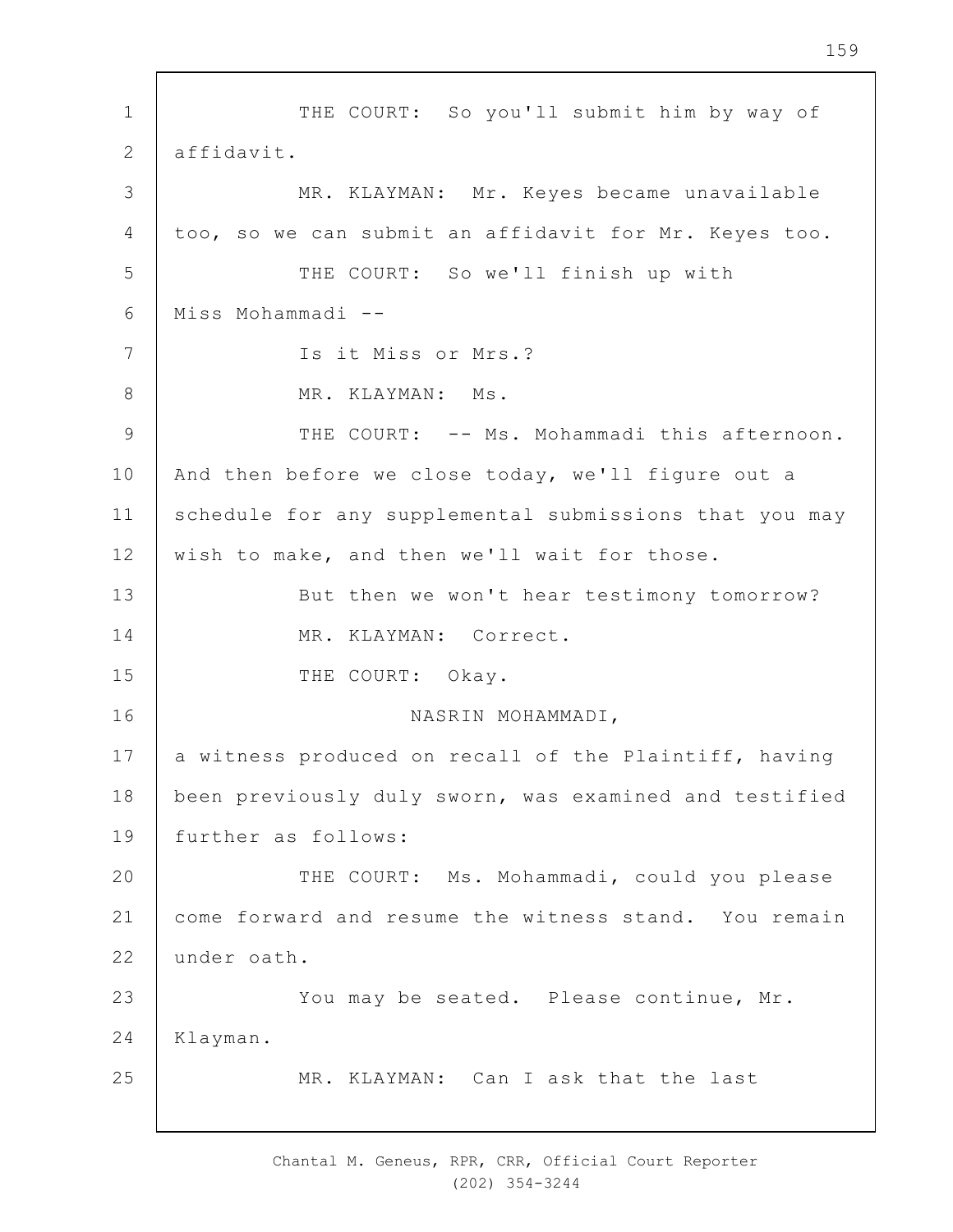1 2 3 4 5 6 7 8 9 10 11 12 13 14 15 16 17 18 19  $20$ 21 22 23 24 25 question be read back? I don't think she finished answering it. Would that be too difficult? Don't worry about it. THE COURT: It may be difficult. Why don't you resume. And I usually do not leave with a question pending. So whatever question there was, your last question, I'm confident it was answered. MR. KLAYMAN: Okay. Can she say something? THE WITNESS: Your Honor --THE COURT: No. MR. KLAYMAN: You have to have a question pending. THE COURT: There has to be a question pending. This is not a free-form conversation. DIRECT EXAMINATION (RESUMED) BY MR. KLAYMAN: Q. My general questions were, I had asked you to describe your close relationship with Akbar, and you described how his death greatly affected you. A. Yeah. Q. Okay. Can you describe in greater detail than what your brother Manouchehr described how it affected your sister Simin, based on your experience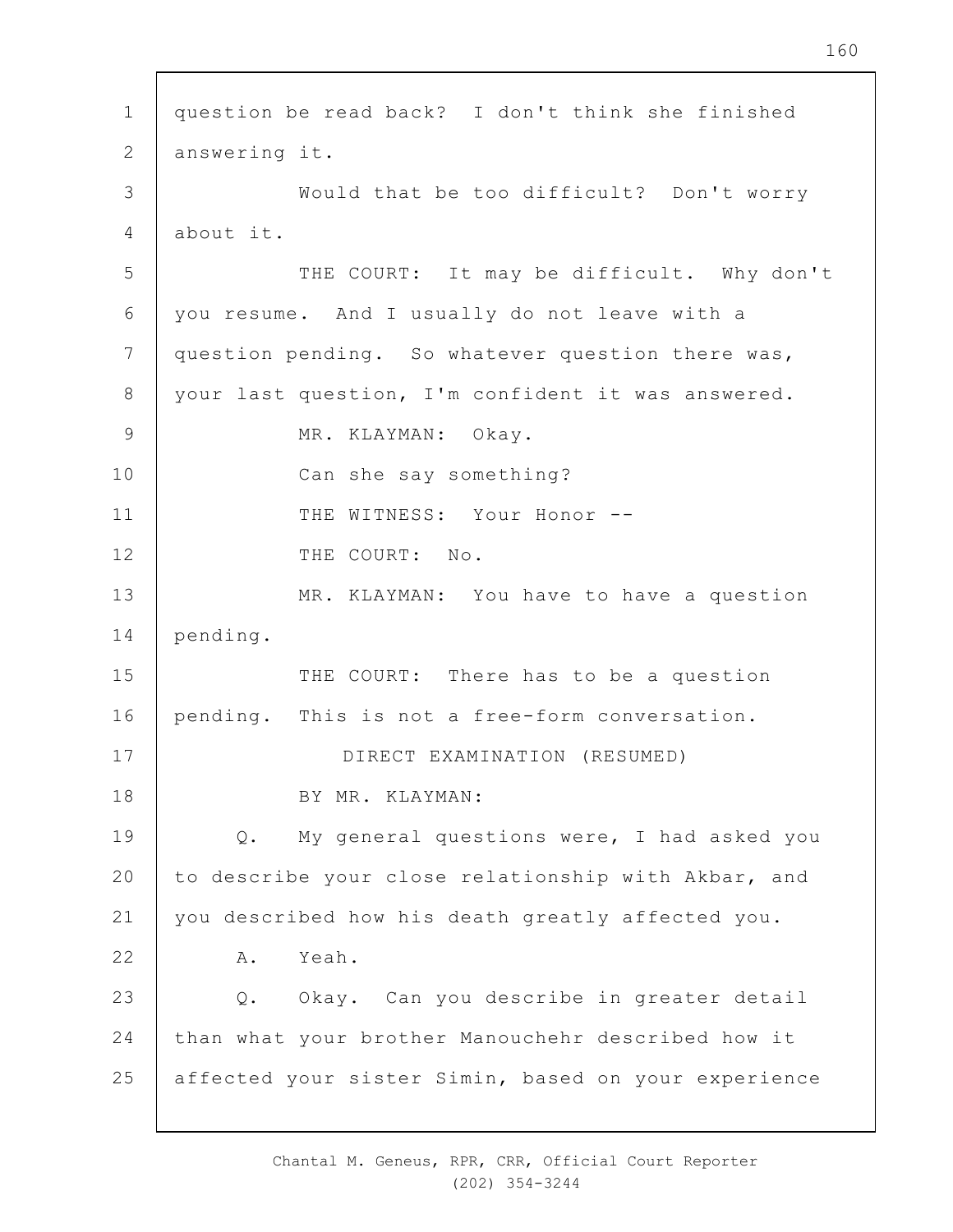1 2 3 4 5 6 7 8 9 10 11 12 13 14 15 16 17 18 19  $20$ 21 22 23 24 25 with her -- A. Sure. Q. -- and your brother Reza and your parents. A. Sure. Today, sorry, I was so down, I forgot to mention, you know, about my family. After -- you know, when we went to Ankara, I forgot to tell you when we heard about my late brother who was killed by Iran regime, my brother Reza, he was screaming at that time. He was shocked. My mom and dad, they were denying, and then -- THE COURT: How old was Reza at the time? How old was Reza at the time? Was he older? THE WITNESS: Reza is older than me, but one year younger than Akbar. And then Simin, she was quiet, so shocked. And after ten hours, she was just screaming when my parents left Turkey and they went -- came back to Iran. I want to mention Reza, my brother Reza. When my -- the regime arrested my two brothers, Manouchehr and Akbar, he -- he was married and he has a kid. And the regime fire him. He had a job. He could not find any job. They fire him, put him to jail for -- prison for short time.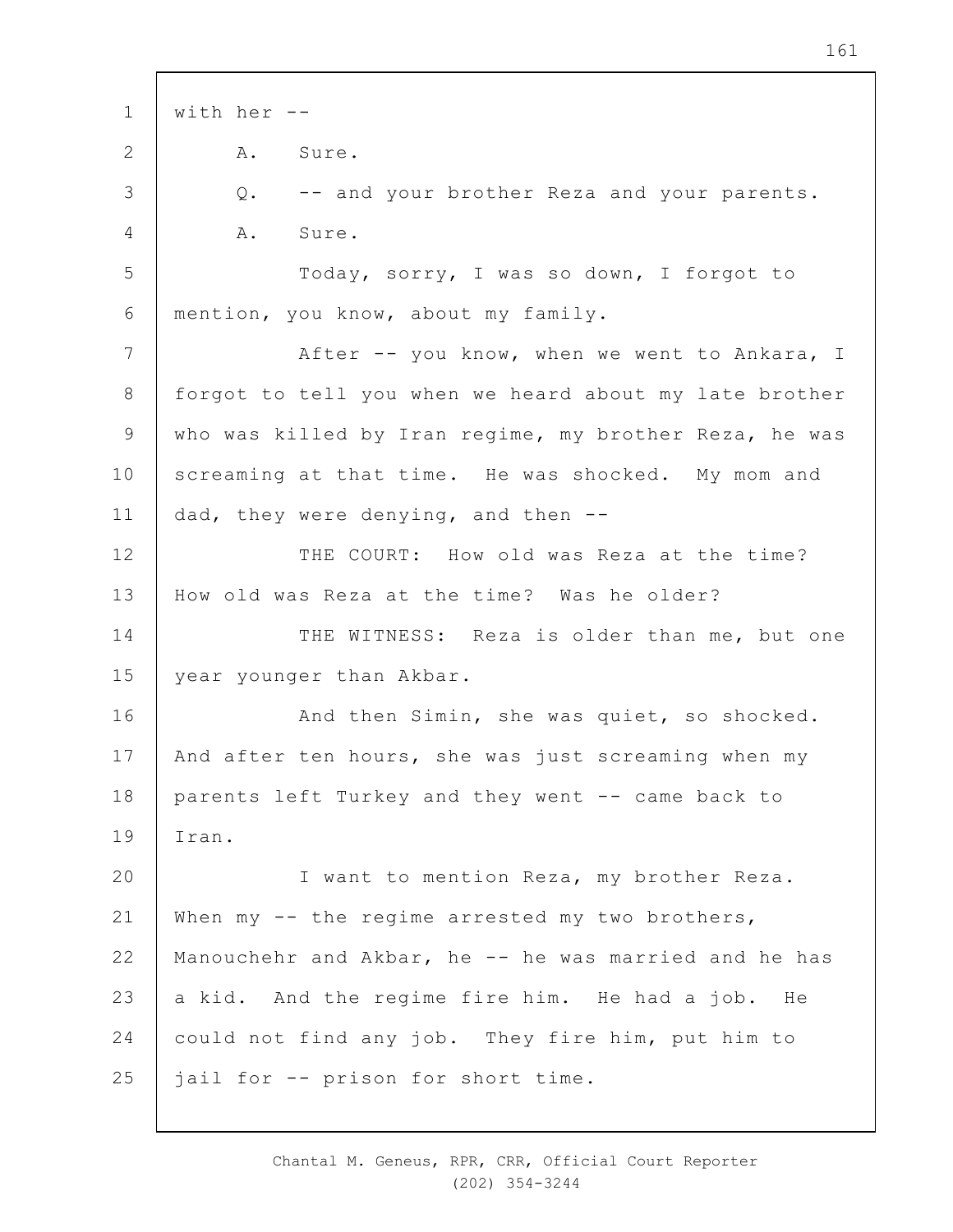1 2 3 4 5 6 7 8 9 10 11 12 13 14 15 16 17 18 19  $20$ 21 22 23 24 25 And then I was really close to my parents. My parents, they got  $--$  they went to  $--$  you know, through a lot. You know, they got -- they were - they got deep depression, and see, they are so sick, and then they see the therapist, long time until now. They got the age, not because of the age, but because they lost their son. You're a mother, maybe, and you understand, you know. And Akbar was so close to me. I'm still hurt, and I still have nightmare, long time. I saw therapist many times. You know, I'm -- I'm still seeing different doctors, but I have a nightmare a week. Two, three times per week, I have a nightmare and a lot of dizziness. I got it because of stress. I was really close to him. He was like a - he was -- he wasn't that much older than me, but he was like a father to me. He was so close to me. I wish he was alive. I could hug him, kiss him. I don't know. God knows my heart was injured. I can't believe -- always, I try to deny. Still I try to deny. Always, I'm waiting. Akbar, one day my parents tell me, knock the door and say Akbar has come home. THE COURT: All right, Mr. --

> Chantal M. Geneus, RPR, CRR, Official Court Reporter (202) 354-3244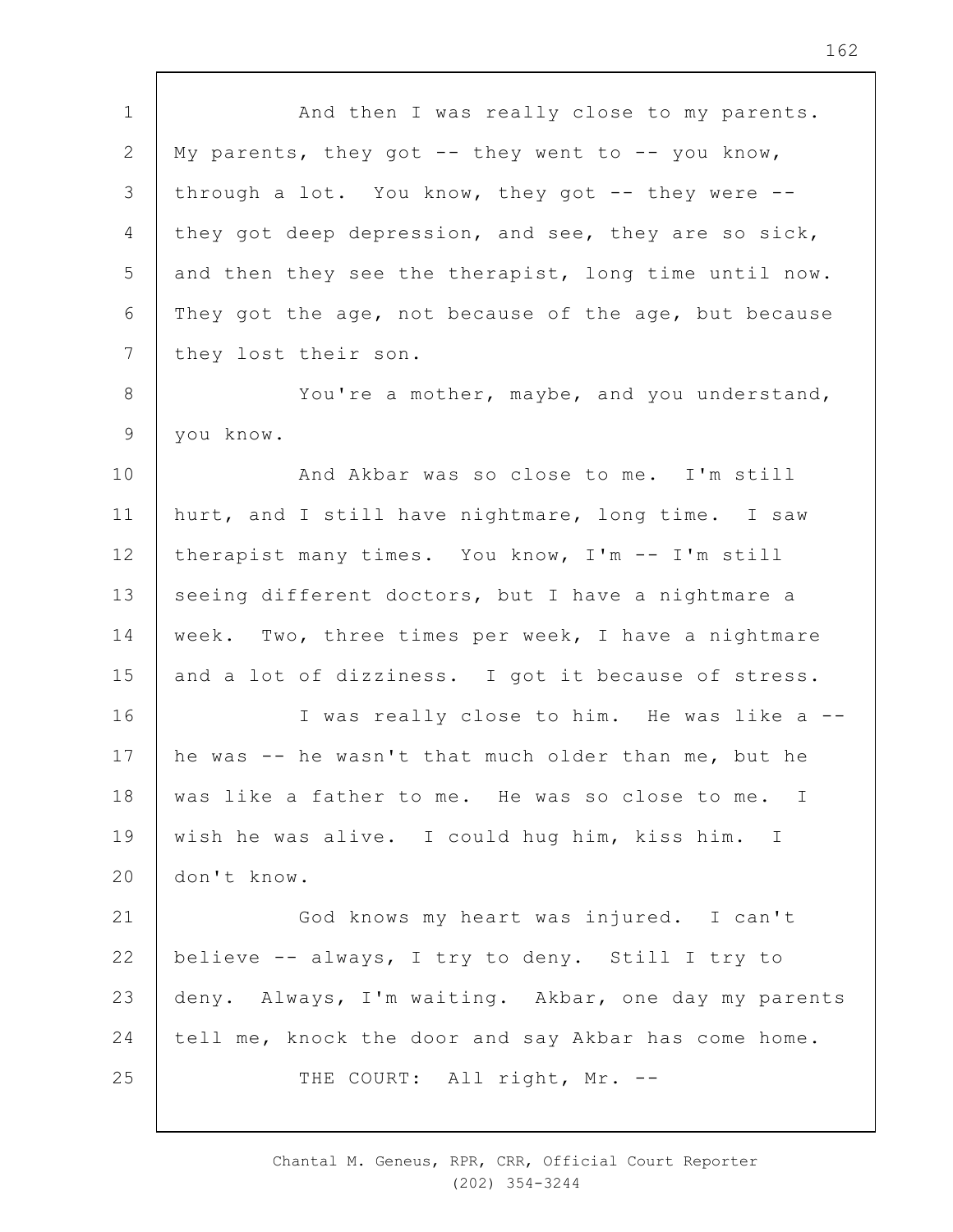1 2 3 4 5 6 7 8 9 10 11 12 13 14 15 16 17 18 19  $20$ 21 22 23 24 25 THE WITNESS: And Akbar --THE COURT: I understand that. And you've said that before. Mr. Klayman, what -- what other information is important to elicit from this witness? BY MR. KLAYMAN: Q. Just refresh the Court's recollection as to when you became a citizen, when you applied for citizenship. A. Three years ago. Q. When did you apply for citizenship? A. About more than three years, and three years ago became citizen. Q. Did you first apply for permanent residency? A. Yeah, I was. Q. And when did you apply for that? A. More than seven years ago. More than seven years. After one year I came here, I have a green card. Q. And Manouchehr was killed in what year? 2005? A. Akbar was killed. Q. Akbar.  $A. 2000 -$ Q. '6?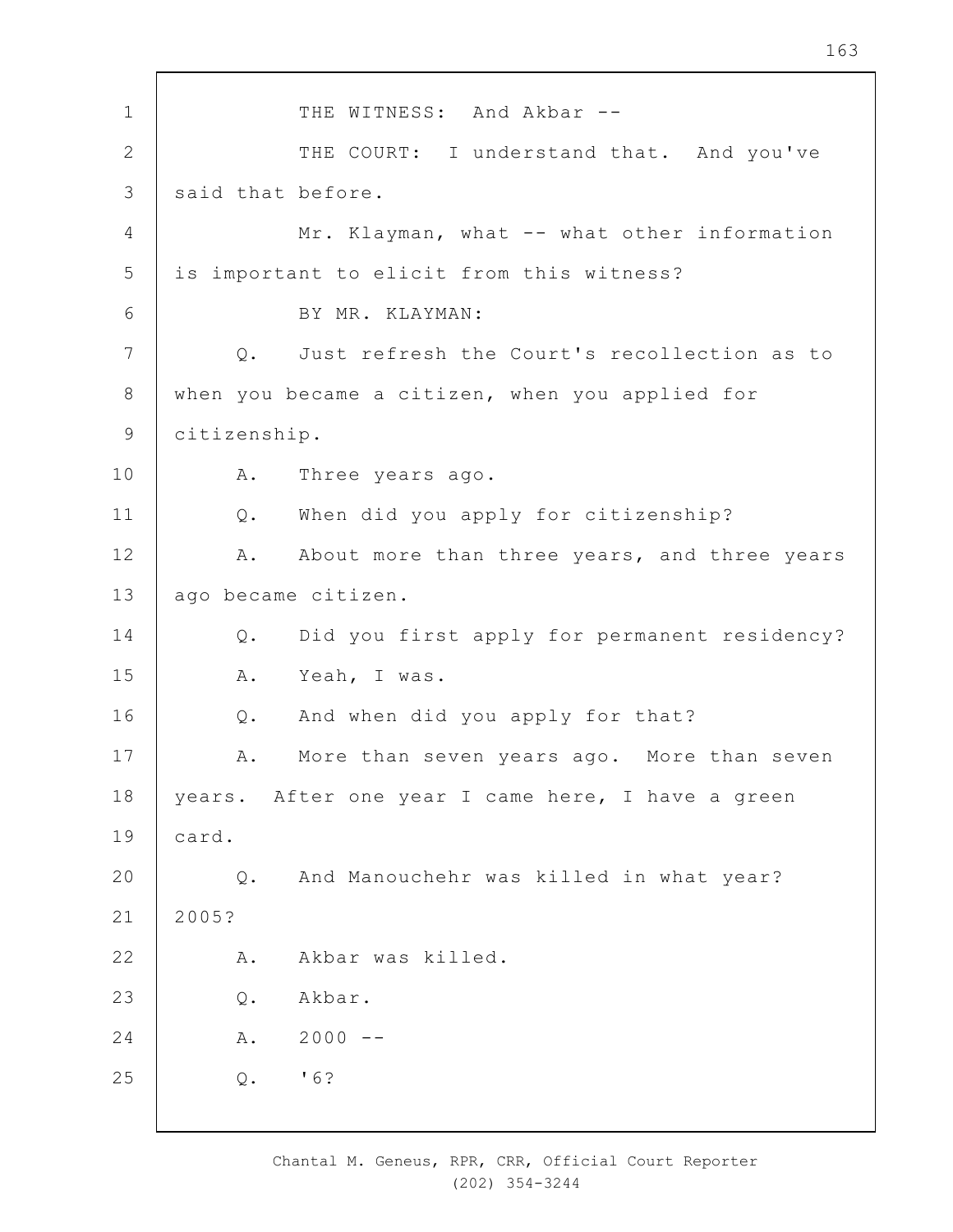| $\mathbf 1$    | $'6$ , yeah.<br>Α.                                     |
|----------------|--------------------------------------------------------|
| $\overline{2}$ | So you applied for permanent residency<br>Q.           |
| 3              | before Akbar was killed?                               |
| 4              | Yes.<br>Α.                                             |
| 5              | Q. Can you tell us, since the time that you            |
| 6              | applied for permanent residency, how you've been       |
| $\overline{7}$ | threatened by the defendants in this case?             |
| $\,8\,$        | Sure. You asking about the regime,<br>Α.               |
| $\mathsf 9$    | something like that?                                   |
| 10             | Yes. Yes.<br>Q.                                        |
| 11             | I was -- still my parents calling me,<br>Α.            |
| 12             | Nasrin, be careful when you are there because the      |
| 13             | regime, agent of the regime, you know, threatening     |
| 14             | them, telling about me and my brother, and we're going |
| 15             | to hurt them, we're going to kill them. We have an     |
| 16             | agent.                                                 |
| 17             | Like when I went to Germany, they told my              |
| 18             | parents, and they tried to kill me. You have the       |
| 19             | documents. And my parents, they're afraid of my life,  |
| 20             | my brother's life.                                     |
| 21             | Sorry. I forgot. What did you -- could you             |
| 22             | repeat your question? I'm sorry.                       |
| 23             | Since you applied for permanent residency,<br>Q.       |
| 24             | have you been threatened by the defendants in this     |
| 25             | case that we'll just call collectively "the regime"?   |
|                |                                                        |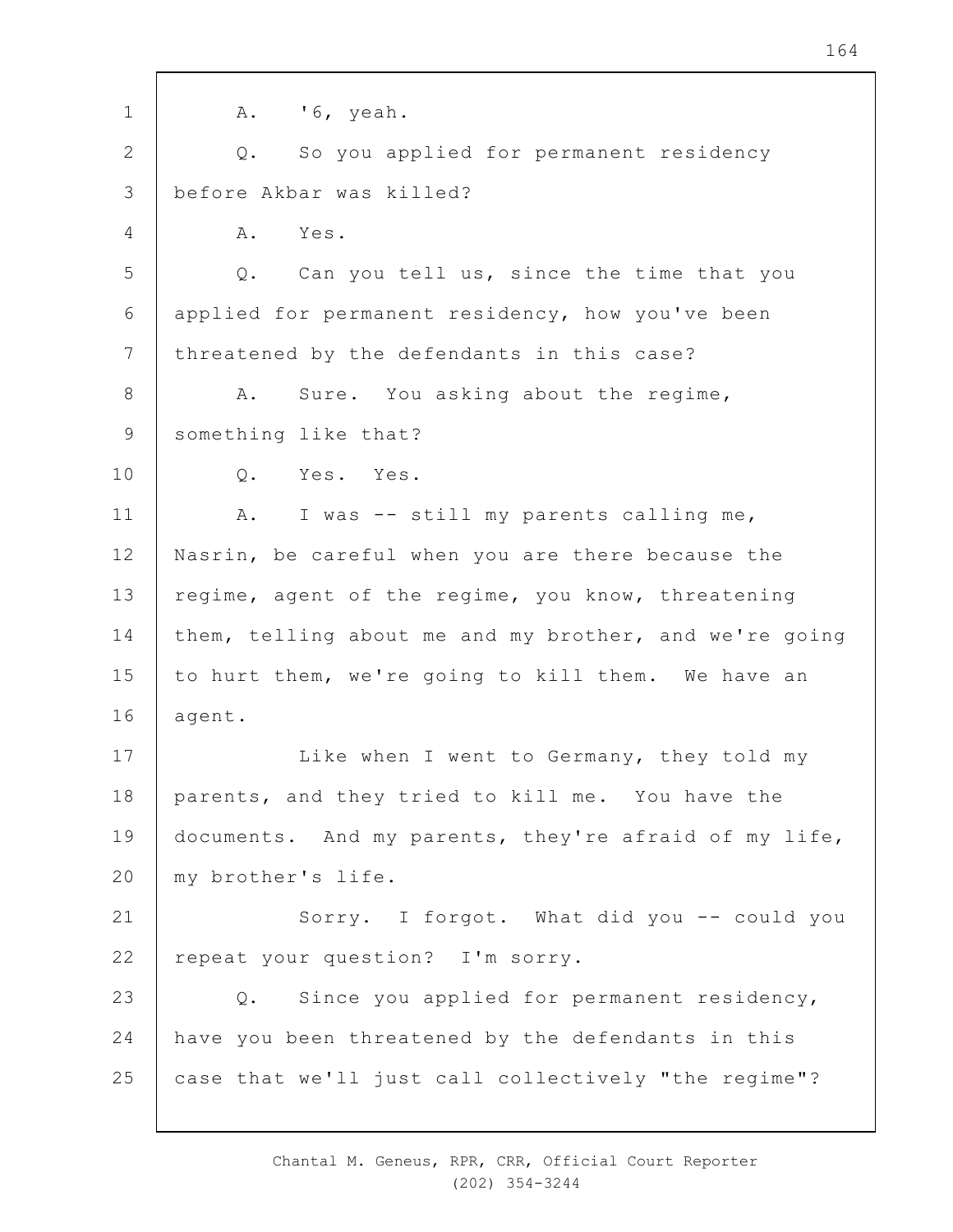| $\mathbf 1$    | Yes. About three years ago, I think --<br>A.           |
|----------------|--------------------------------------------------------|
| $\mathbf{2}$   | three years ago, my Facebook, my e-mail to --          |
| 3              | important e-mails. I have senators, many senators      |
| 4              | from Washington, DC, and Amnesty International and     |
| 5              | many important people in Europe, and my two Facebooks, |
| 6              | and my e-mail address, my brother Manouchehr's         |
| $\overline{7}$ | Facebook, my own family, my sister, my sister-in-law,  |
| 8              | my brother, other brother, and more than twelve or     |
| $\mathsf 9$    | thirteen people, political activists and numerous      |
| 10             | activists were hacked.                                 |
| 11             | And then we suffer -- they were using                  |
| 12             | Facebook, my picture, my name, and sending -- I can't  |
| 13             | explain. It's really difficult for me -- you know,     |
| 14             | sexy picture. Sending, you know, and they -- with      |
| 15             | someone, they mix -- I don't know how they could fix   |
| 16             | it, sending sexy picture. And there are people --      |
| 17             | insulting people with bad word. The people thought     |
| 18             | it's me or happened for my brother Manouchehr. And     |
| 19             | it's still my Facebook. They have it.                  |
| 20             | You know, I told -- I talked with police,              |
| 21             | and more than four, five times. I had a meeting with   |
| 22             | FBI. I explained to them. They try, but they           |
| 23             | couldn't do anything.                                  |
| 24             | They playing with other people's reputation.           |
| 25             | Many times, nighttime until morning I'm                |
|                |                                                        |

 $\overline{\phantom{a}}$ 

Chantal M. Geneus, RPR, CRR, Official Court Reporter (202) 354-3244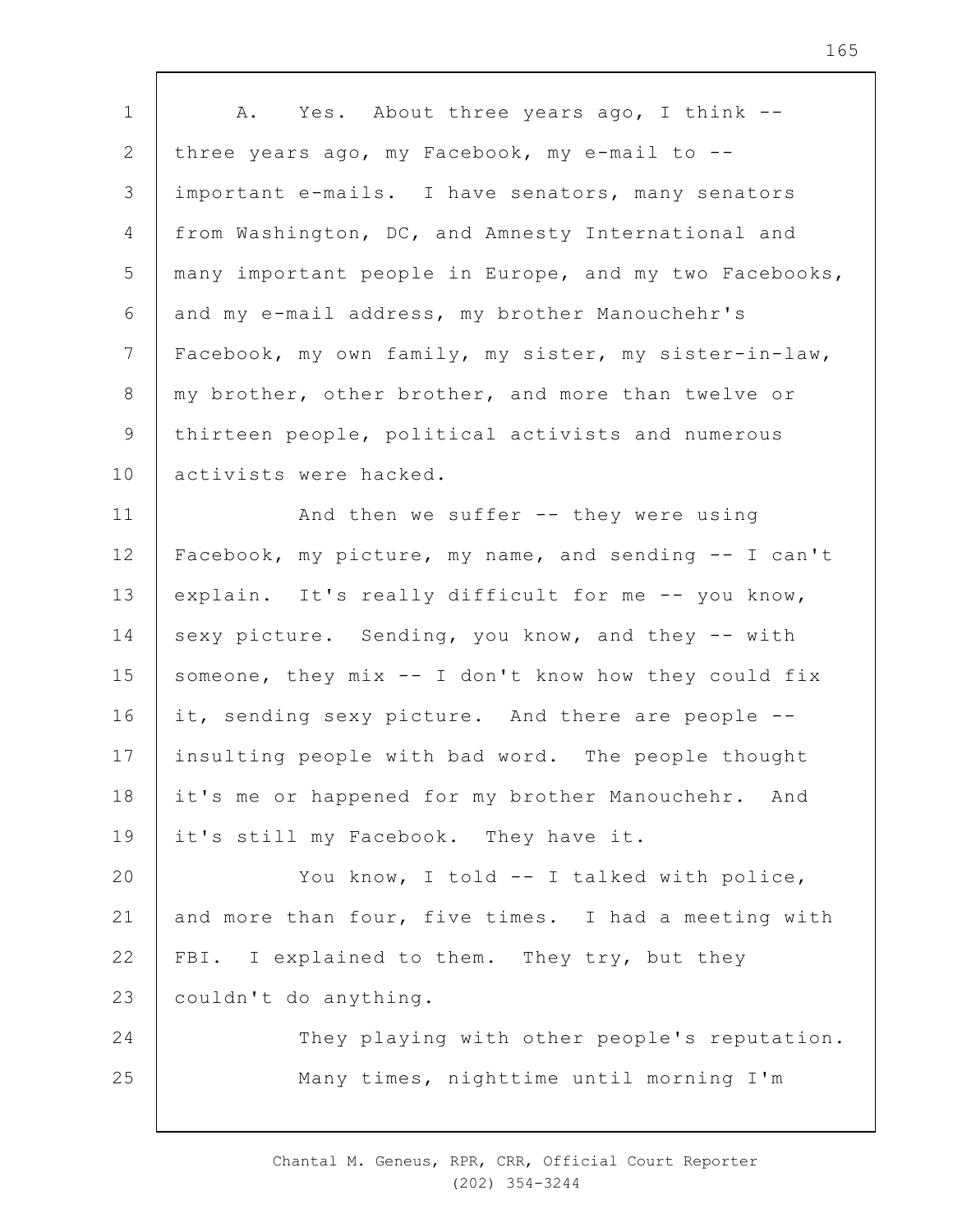1 2 3 4 5 6 7 8 9 10 11 12 13 14 15 16 17 18 19  $20$ 21 22 23 24 25 crying because of my reputation. The people from Europe call me asking me, it's you? It's you with that picture? Are you insulting us with the bad words? More than three months. But after that, you know -- THE COURT: When did this happen? THE WITNESS: Three years -- three years ago. BY MR. KLAYMAN: Q. After you became -- after you applied for permanent residency? A. Yeah. I was a citizen then. Q. You were already a citizen? A. Citizen, yeah. Q. Is it a practice, based on your knowledge of the regime, to disparage someone's sexuality to harm them? A. Yes. The regime can do anything. You know, if they want to apply to reputation, if they want to -- or kill. You know, we know. There are many agents of regime in the United States, especially in Los Angeles. And they're going to many parties; they're telling them we are political activists, against the government, but they are not. You know, they are agent of regime. They are covering their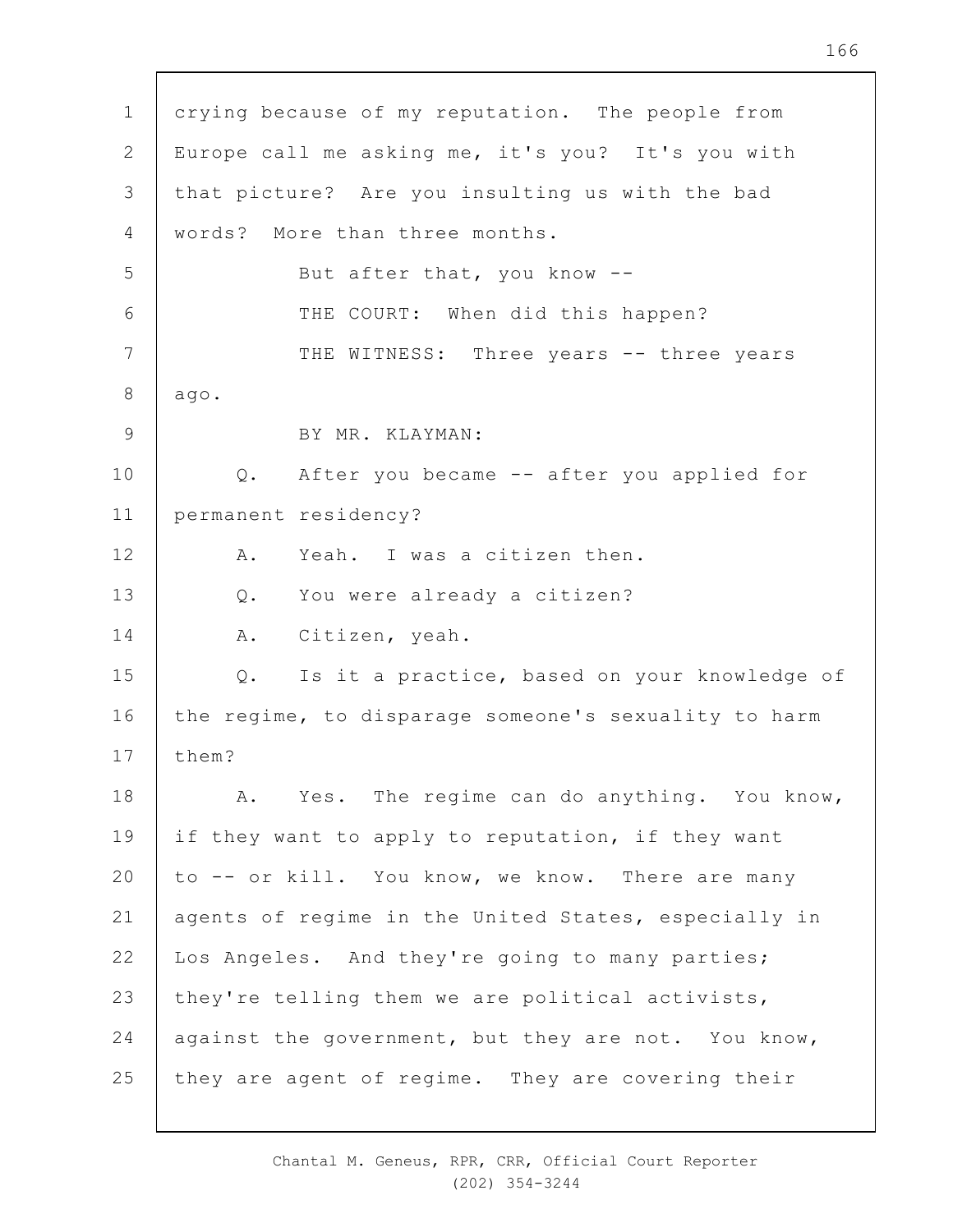1 2 3 4 5 6 7 8 9 10 11 12 13 14 15 16 17 18 19  $20$ 21 22 23 24 25 face, you know, as political activist but they are agent of regime. I don't know. We are living in the United States, but there are agents of the regime. You know, they are getting money from the regime. They are working here, and they want to hurt the people or kill people. You can see, you know. Q. Is that widely known in the Iranian community in Los Angeles? A. Yes. Q. Iran is a Muslim country, correct? A. Yes. Q. It practices Sharia law? Sharia law is the law of Iran? A. I know what you asking. Okay. Q. Okay. To be naked, to have sexy pictures in public, or to appear in public, what is the effect of that on a woman? What can happen to a woman that shows their body in a sexy way in Iranian culture? A. It's really bad. They think she's -- sorry. I'm really -- it's difficult to use that word. I'm going to -- Q. Whore? A. Yes. I'm really shy to use that word, you know. So bad person, as attorney said that word, you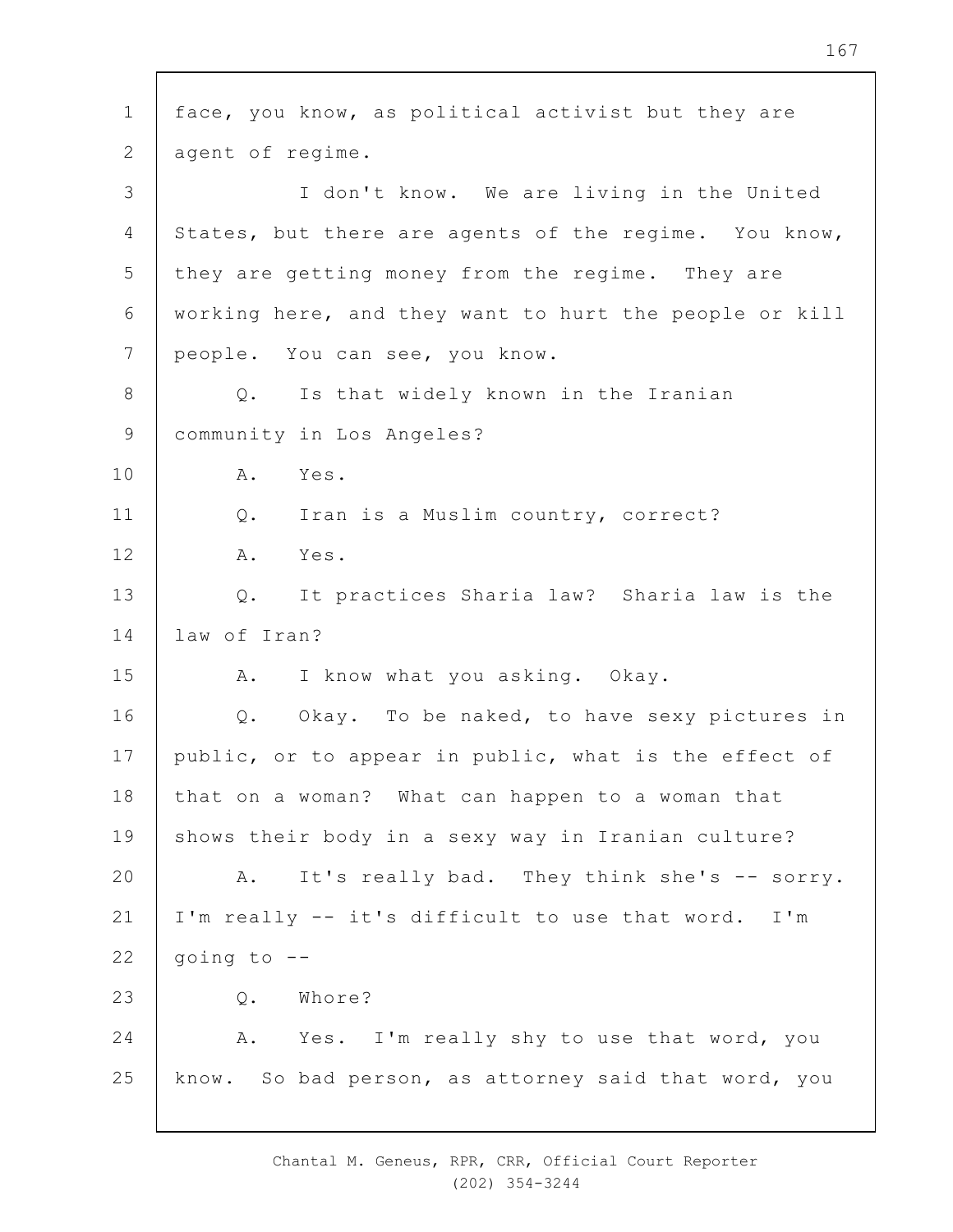1 know.

| $\mathbf{2}$    | They use my face for a lot of picture like             |
|-----------------|--------------------------------------------------------|
| $\mathfrak{Z}$  | that, you know. The people can do easily, you know.    |
| 4               | It's really bad, showing the -- me or many activists,  |
| 5               | the women, you know, the naked body. You know, they    |
| 6               | losing their reputation. You know, they think, oh,     |
| $7\phantom{.0}$ | she's a political human rights activist? Is she? You   |
| 8               | know, it's really bad for our reputation. But it was   |
| 9               | emotionally, I was hurt a lot.                         |
| 10              | Q. Quite apart from reputation, is it your             |
| 11              | experience and understanding that women can actually   |
| 12              | be stoned and killed for doing that in Iran?           |
| 13              | I haven't experienced. I can explain to you<br>A.      |
| 14              | about the stoning, if you want.                        |
| 15              | Your Honor, if you allow me, I can explain             |
| 16              | to you.                                                |
| 17              | THE COURT: I think what Mr. Klayman is just            |
| 18              | trying to say is what is the penalty under Sharia law  |
| 19              | for women revealing their bodies in such a way, if you |
| 20              | know?                                                  |
| 21              | THE WITNESS: It's really bad, you know. I              |
| 22              | explained to him. To show their body, you know, is     |
| 23              | really bad, for the Muslim country, you know. If you   |
| 24              | want to explain more, I can.                           |
| 25              | BY MR. KLAYMAN:                                        |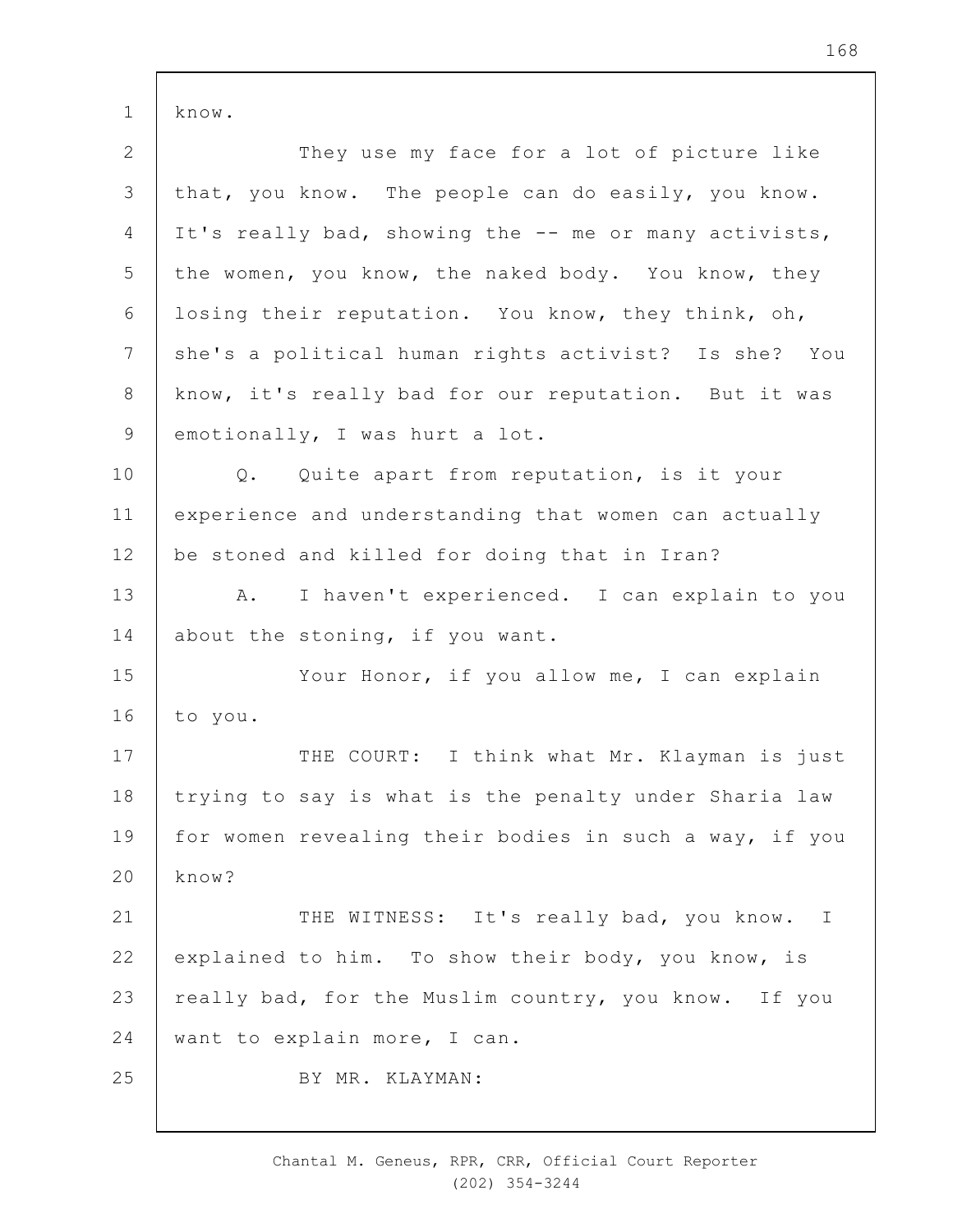| $\mathbf 1$     | Q. Were these pictures, to use a slang word,           |
|-----------------|--------------------------------------------------------|
| $\mathbf{2}$    | doctored? Were they manipulated of you, the sexy       |
| 3               | pictures? They weren't pictures of you naked? They     |
| 4               | were manufactured?                                     |
| 5               | They made it. Yeah, they made it. It was<br>A.         |
| 6               | really difficult for me. I was -- the night it         |
| $7\phantom{.0}$ | happened, I was -- until morning, I took sleeping pill |
| $8\,$           | to sleep. I couldn't. And I was seeing doctor. And     |
| $\mathsf 9$     | doctor said this sleeping pill I gave to you, if I     |
| 10              | gave to elephant, elephant would just sleep. You with  |
| 11              | a lot of stress. That was because I was a lot of       |
| 12              | stress, you know. It was big deal for me. It was so    |
| 13              | difficult and hard.                                    |
| 14              | Q. Since you applied for permanent residency,          |
| 15              | have you felt threatened in other ways by the regime?  |
| 16              | What's mean, "other ways"?<br>Α.                       |
| 17              | In addition to the sexy pictures.<br>$Q$ .             |
| 18              | Α.<br>Yeah.                                            |
| 19              | Tell us.<br>$Q$ .                                      |
| 20              | I just -- you know, I'm always activist, you<br>Α.     |
| 21              | know. More than seven, eight months ago, I'm not in    |
| 22              | the TV people. I was a host in the TV. I had a show    |
| 23              | in the TV as a human right and political activist. I   |
| 24              | was defending the people in Iran and especially        |
| 25              | student prisoner and women. And that reason, the       |

 $\mathsf{r}$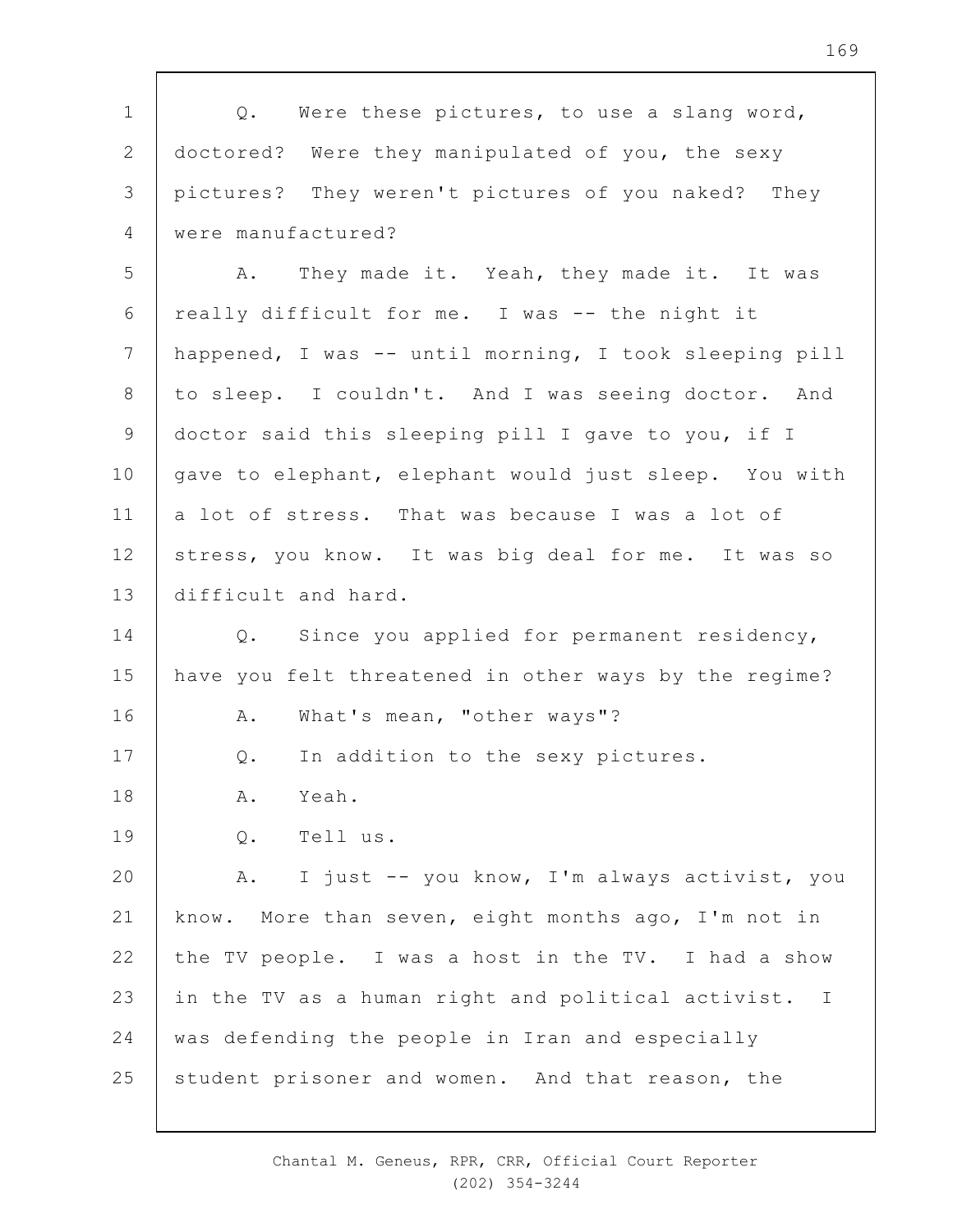1 2 3 4 5 6 regime brought excuse for my parents, and they didn't allow them to come to the United States because of me and my brother. And they say Nasrin has a TV show, and she's, you know, talking against the government. She is talking about overthrow the regime or changing the regime.

7 8 9 And then, you know, they didn't allow my parents to leave in Iran. They are stationed in Iran, and there are a lot happening.

10 11 12 13 14 Q. Did you fear for the safety of your parents? A. I'm so worried about my parents. They are worried about us, and we are worried about them, but I'm in the country as a freedom. But I know there are many agent of the regime in this country.

15 16 17 18 But my parents, their house is bugged, the phone. They're listening to the phone. They are controlling them. They are emotionally torturing them.

19  $20$ 21 22 23 24 25 My mom is so sick, and my father took her to many doctors, the best doctors. They told my father she's  $--$  because it's emotionally, she's  $--$  you know, she was hurt, and that reason she's with pain. She cannot watch, she cannot -- with pain, she's just laying down on the bed. And she's sixty, like ninety years old. And they got age because it's emotionally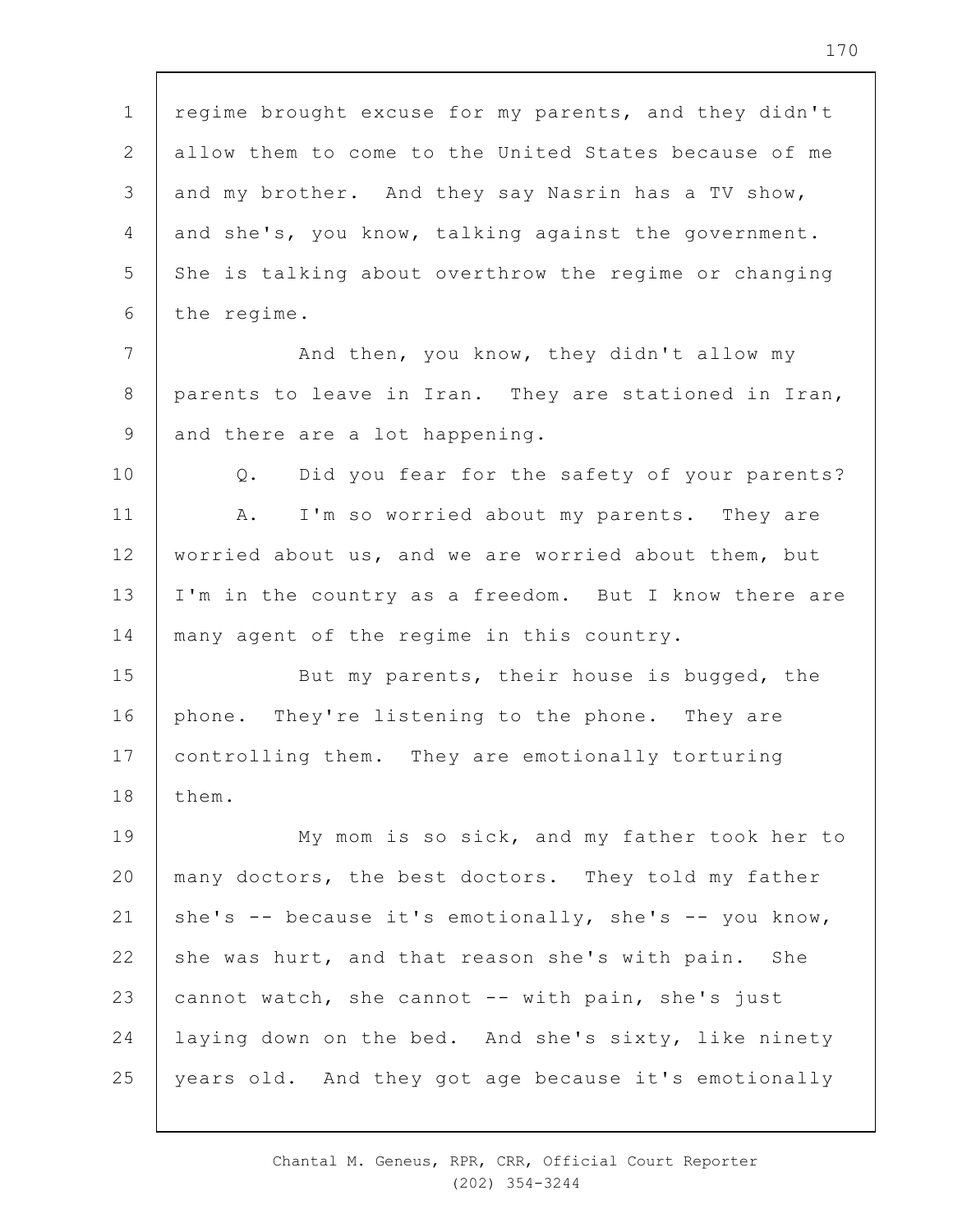1 2 3 4 5 6 7 8 9 10 11 12 13 14 15 16 17 18 19  $20$ 21 22 23 24 25 hurt and the regime hurting them. They are a hostage in Iran. Even they can't go to Turkey or Dubai. We are okay. I understand, you know. I adore them. We are a close family. Adore my parents. I'm hurt, but they are hurt too. Most of their children, they are all here. Just I have one brother in Iran. Q. Your parents know that you are here today? A. They don't know. I didn't want to - because the phone, they are listening their phone, the regime. I didn't tell them. I hope they will understand by other way, by media or -- you know, I don't want directly to tell them. Q. But you're here representing Akbar and your parents and your sister, giving testimony on their behalf? A. Yes. Q. As did Manouchehr? A. Yes. MR. KLAYMAN: Okay. I have no further questions, Your Honor. THE COURT: Thank you. You are excused, Miss Mohammadi. THE WITNESS: Okay. Thanks. Thank you so much.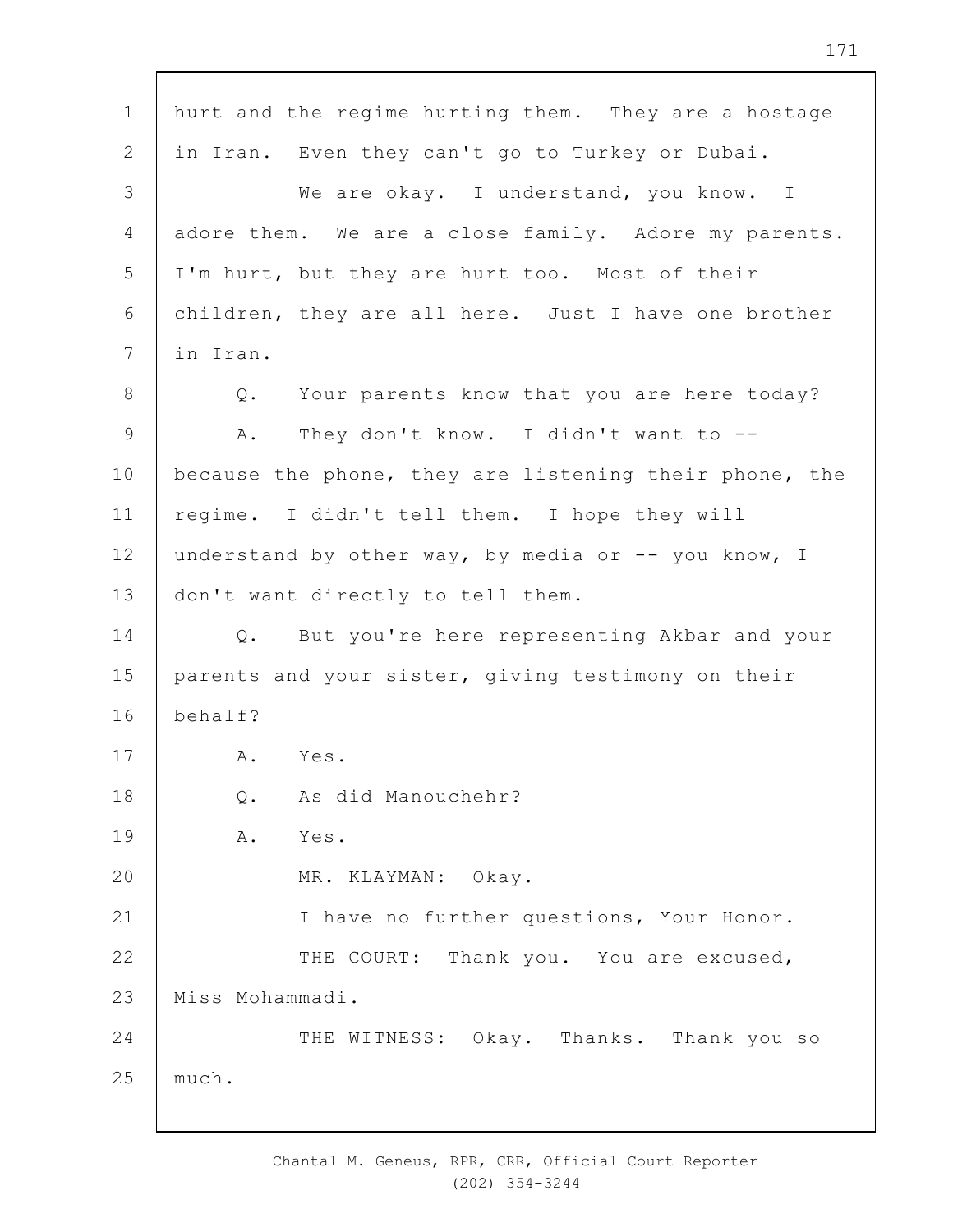1 2 3 4 5 6 7 8 9 10 11 12 13 14 15 16 17 18 19  $20$ 21 22 23 24 25 THE COURT: All right. So for the last two witnesses, you are going to present Mr. Ledeen and Mr. Keyes -- you're going to present that testimony by way of affidavit? MR. KLAYMAN: Yes. THE COURT: And when do you anticipate submitting those affidavits? MR. KLAYMAN: Can we have ten days, Your Honor? THE COURT: Yes, you may have ten days. In fact, why don't we give you ten days to produce or submit to the Court any supplemental material covering scope and jurisdictional -- both subject matter and personal jurisdiction issues that we discussed first thing this morning, as well as those affidavits. MR. KLAYMAN: And I'll also be submitting supplemental material or evidence on damages, on the economic damages, so I don't have to -- we don't have to go through that today. THE COURT: I think that will be probably appropriate as well. All right. Anything further? MR. KLAYMAN: No, Your Honor. I just thank you for your courtesy and --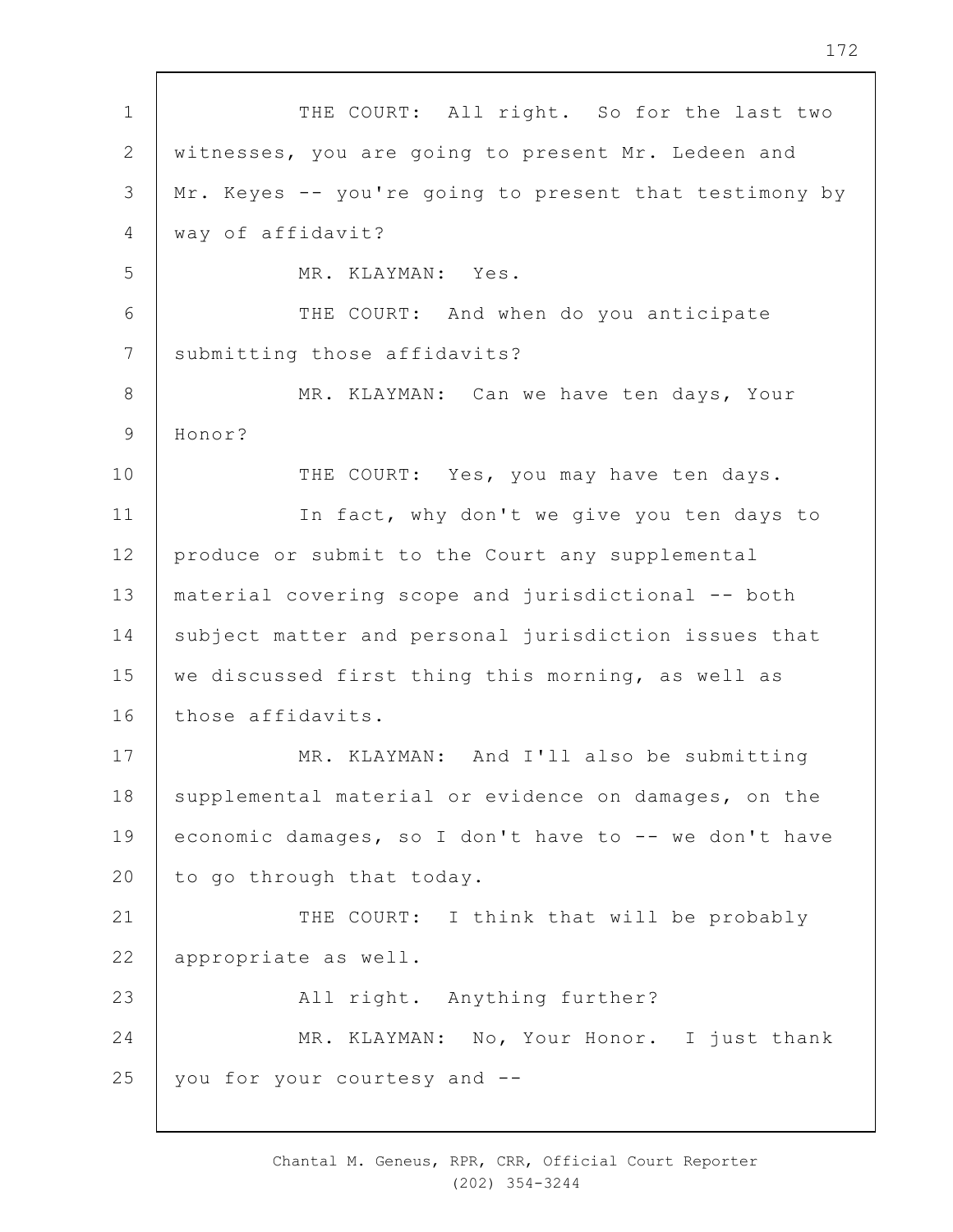1 2 3 4 5 6 7 8 9 10 11 12 13 14 15 16 17 18 19  $20$ 21 22 23 24 25 Oh, he wanted to make one correction on his translation, Mr. Moslehi. THE COURT: Yes, please. THE INTERPRETER: Instead of being set free to go to the graveyard of his brother, "furlough" is the proper word, not free. Free means is forever. But I'm just trying to correct it. THE COURT: He was given a sick -- a furlough. THE INTERPRETER: Legal word is "furlough." THE COURT: Thank you very much for that correction. THE INTERPRETER: Thank you. THE COURT: All right. Thank you all very much. You're all excused. And I will await your further submissions, Mr. Klayman. MR. KLAYMAN: Thank you, Your Honor. May I ask one -- how quickly can we get a transcript here? THE COURT: You can talk to my court reporter. MR. KLAYMAN: If I could get ten days from the point of the transcript, if that would be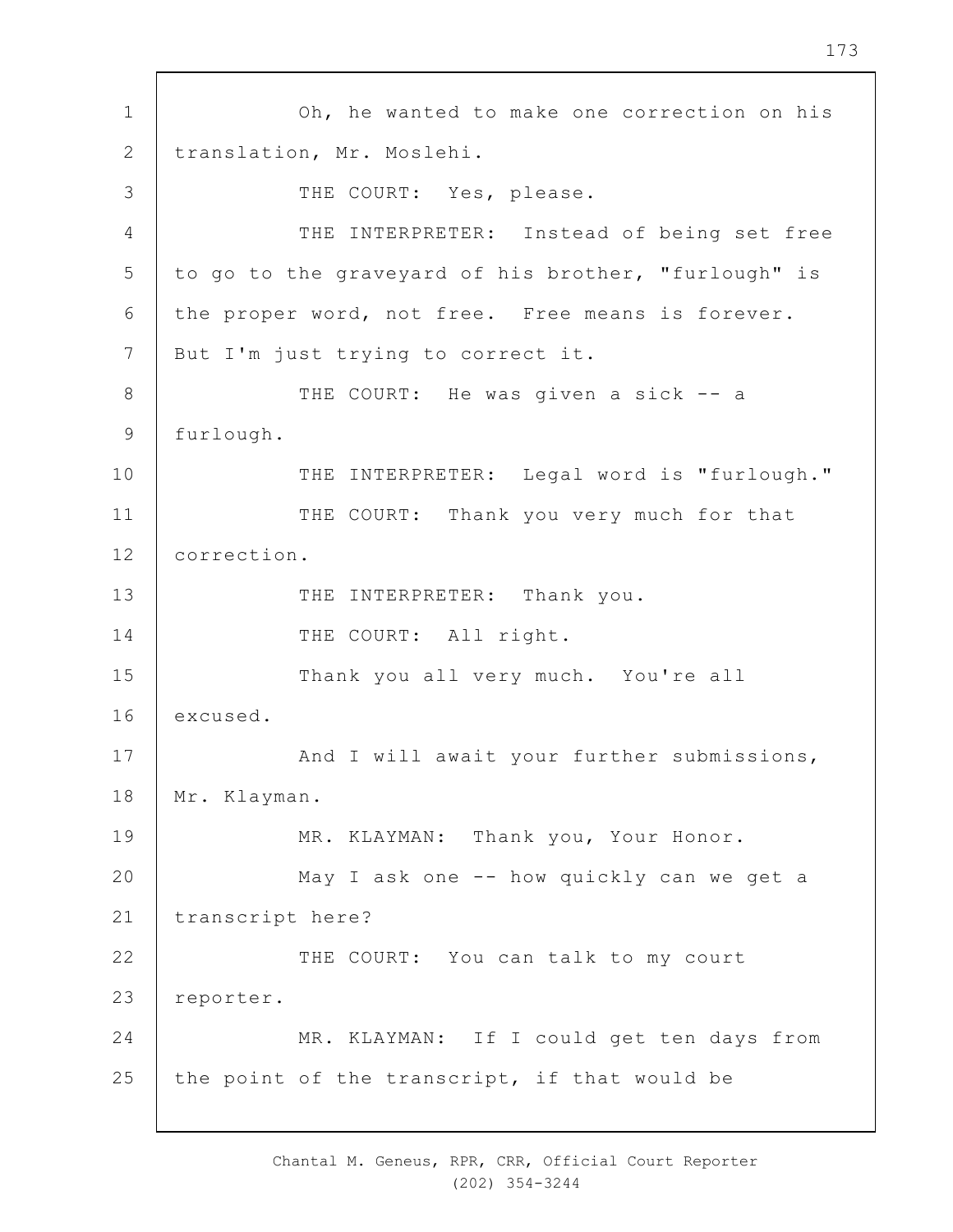1 2 3 4 5 6 7 8 9 10 11 12 13 14 15 16 17 18 19  $20$ 21 22 23 24 25 possible. I will order an expedited copy. THE COURT: You want ten days from the date of receipt? MR. KLAYMAN: Of the transcript. THE COURT: I actually don't like to do that. I like to do a date certain, so I will give you fifteen days. And if you order expedited, I think you can talk to my court reporter, Chantal Geneus, who will get you the transcript in as expedited a fashion as possible. MR. KLAYMAN: Okay. That's fine. THE COURT: So I will give you fifteen days to make accommodations for the ordering of the transcript. MR. KLAYMAN: Thank you. THE COURT: I'll enter a minute order to that effect. MR. KLAYMAN: Thank you. THE COURT: Thank you. (Whereupon, at 3:36 p.m. the proceedings concluded.)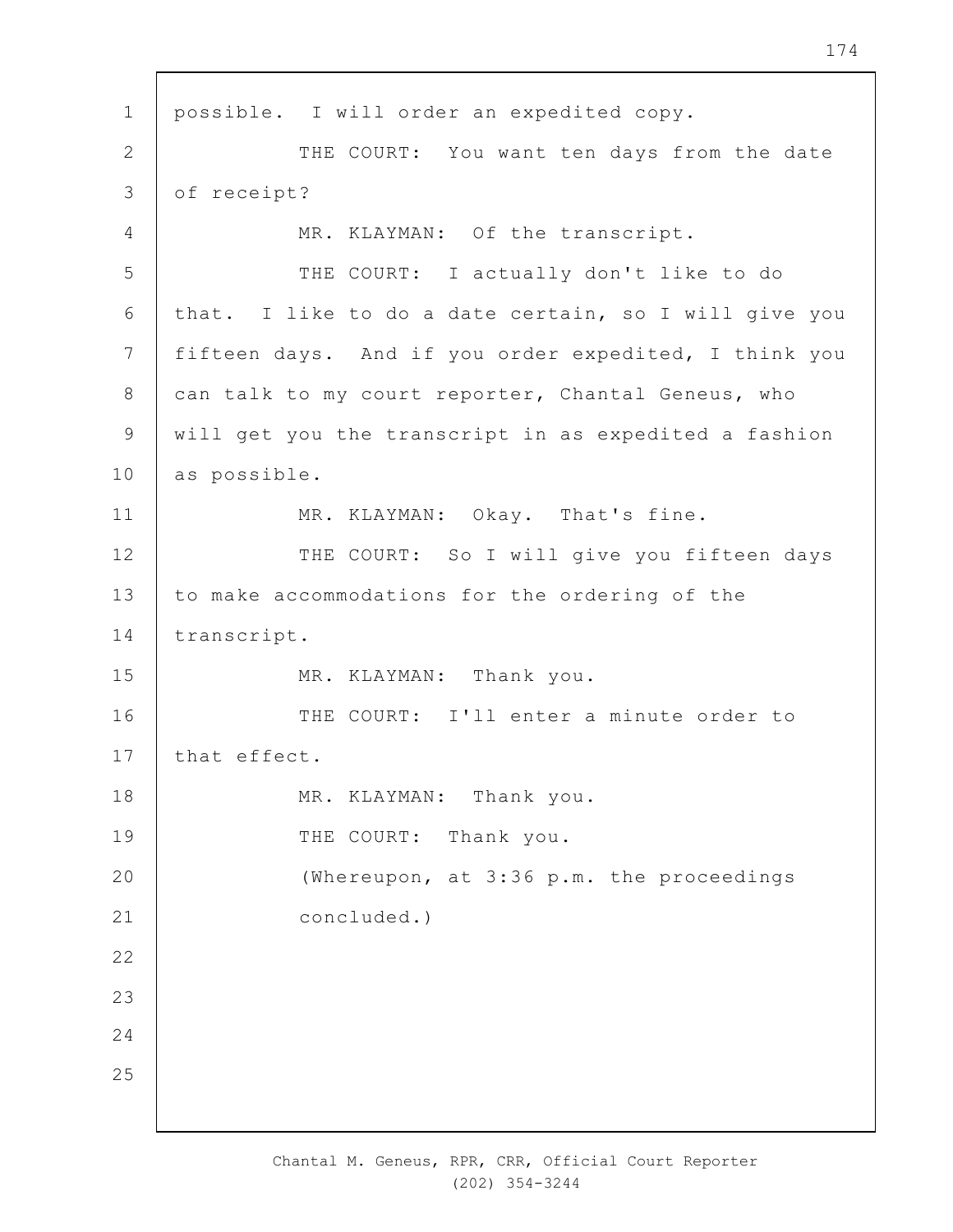| $\mathbf 1$    | REPORTER'S CERTIFICATE                                 |
|----------------|--------------------------------------------------------|
| 2              |                                                        |
| $\mathfrak{Z}$ | I, Chantal M. Geneus, a Certified Realtime             |
| $\overline{4}$ | Reporter and Registered Professional Reporter of the   |
| 5              | United States District Court for the District of       |
| 6              | Columbia, do hereby certify that I stenographically    |
| 7              | reported the proceedings in the matter of CA 09-1289,  |
| $8\,$          | Mohammadi, et al., versus Islamic Republic of Iran, et |
| 9              | al., on Thursday, April 4, 2013, in the United States  |
| 10             | District Court for the District of Columbia, before    |
| 11             | the Honorable Beryl A. Howell, United States District  |
| 12             | Judge.                                                 |
| 13             | I further certify that the Page Numbers 1 through      |
| 14             | 175 constitute the official transcript of the          |
| 15             | proceedings as transcribed by me from my stenographic  |
| 16             | notes to the within typewritten matter.                |
| 17             | In witness whereof, I have affixed my signature        |
| 18             | on April 12, 2013.                                     |
| 19             |                                                        |
| 20             | /s/ Chantal M. Geneus<br>Chantal M. Geneus, RPR, CRR   |
| 21             | Official Court Reporter                                |
| 22             |                                                        |
| 23             |                                                        |
| 24             |                                                        |
| 25             |                                                        |
|                |                                                        |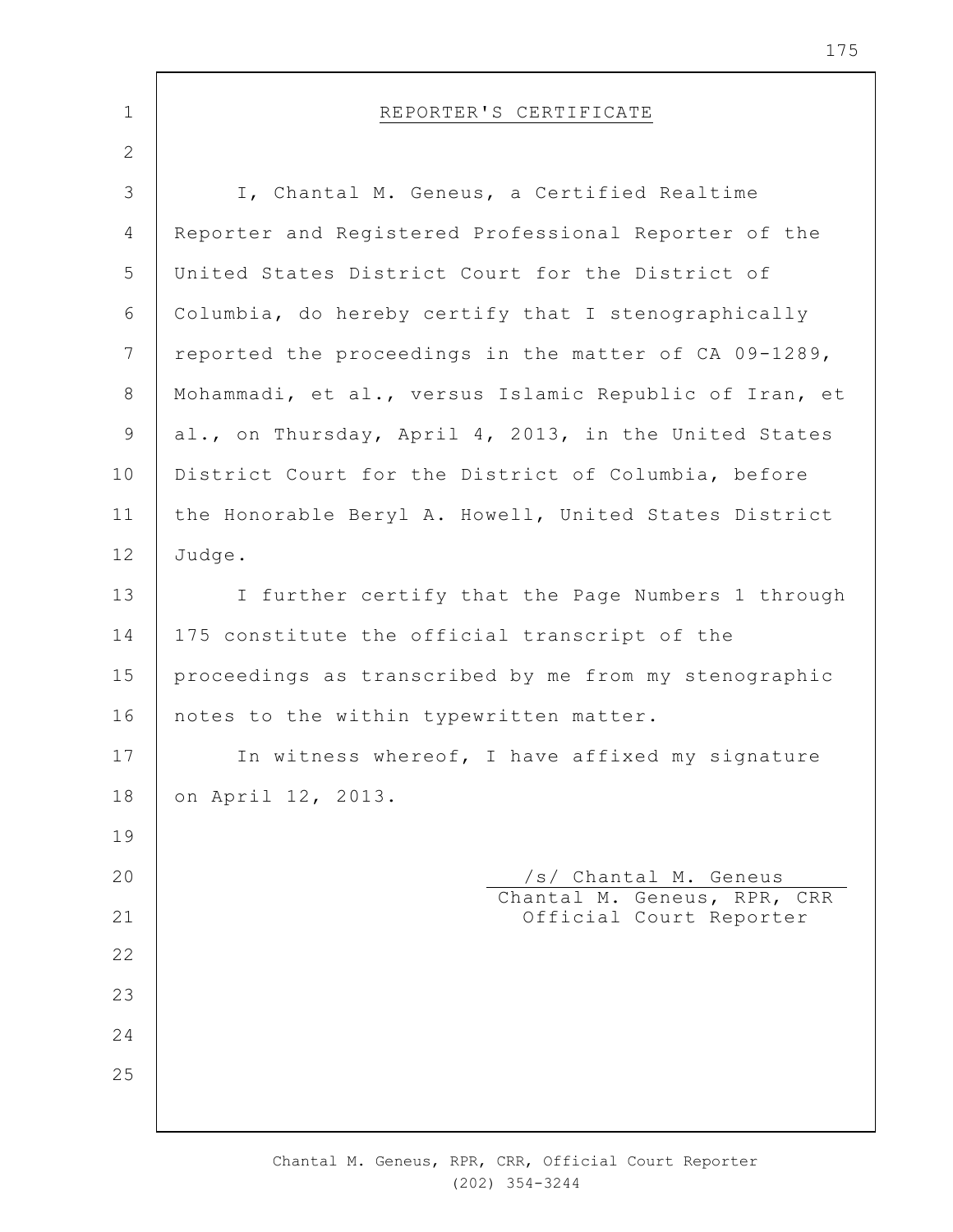| \$                                          | $1605(a)$ [1] - 8:3<br>1605(a)(c [2] - 12:6, | 149:16, 155:21<br>$2010$ [1] - 22:12        | 7                                              | 14:1, 17:1, 17:20,<br>19:1, 19:16, 22:13, |
|---------------------------------------------|----------------------------------------------|---------------------------------------------|------------------------------------------------|-------------------------------------------|
| $$10$ [8] - 73:14, 74:2,                    | 14:23                                        | $2012$ [1] - 124:8                          | 7 [5] - 76:6, 77:24,                           | 22:14, 22:15, 25:24,                      |
| 74:3, 74:8, 74:15,                          | 1608 $[1] - 23:17$                           | $2013$ [3] - 1:6, 175:9,                    | 78:2, 78:3                                     | 26:2, 26:9                                |
| 74:17, 76:24                                | $175$ [1] - 175:14                           | 175:18                                      | $70s$ [1] - 115:9                              | $act$ <sub>[5]</sub> - 15:24, 16:2,       |
| $$300,000$ [1] - 85:2                       | $18$ [1] - 33:17                             | $2020$ [1] - 1:14                           | $7:30$ [1] - 107:7                             | 19:17, 19:25, 26:2                        |
| \$46 $[2] - 85:7, 85:8$                     | 18th [3] - 33:16, 33:20,                     | $21$ [1] - 114:19                           |                                                | Act's $[1] - 23.9$                        |
| $$500$ [3] - 87:10,                         | 139:12                                       | $2278$ [1] - 22:12                          | 8                                              | acting [1] - 23:1                         |
| 87:14, 87:15                                | $19$ [1] - 147:1                             | 25th [1] - 125:12                           |                                                | <b>action</b> $[1] - 4:23$                |
| \$700,000 [1] - 78:14                       | 1941 $[1] - 114:19$                          | 28 [3] - 2:5, 18:2,                         | $8$ [1] - 107:7                                | <b>Action</b> [1] - 3:5                   |
| $$800$ [1] - 78:3                           | 1953 $[1]$ - 122:9                           | 23:16                                       | $86$ [1] - 2:7                                 | actions [4] - 13:22.                      |
| \$800,000 [3] - 77:24,                      | 1967 [1] - 29:6                              | $29$ [1] - 29:6                             |                                                | 22:14, 24:3, 24:12                        |
| 78:2, 78:3                                  | 1979 [3] - 76:5, 133:23                      | $2:00$ [2] - 113:6,                         | 9                                              | active [2] - 90:12,                       |
|                                             | 1980 [2] - 135:6, 157:3                      | 113:24                                      | $9/11$ [3] - 116:3,                            | 115:3                                     |
|                                             | 1982 [2] - 122:21,                           | 2:03 [1] - 113:21                           | 126:18, 126:20                                 | activist [13] - 77:17,                    |
| $73$ [1] - 115:11                           | 125:2                                        |                                             | $96$ [1] - 2:19                                | 89:4, 89:5, 90:8,<br>103:16, 104:4,       |
| $74$ [1] - 115:11                           | 1987 $[1]$ - 123:2                           | 3                                           | $98$ [1] - 2:19                                | 106:11, 108:22,                           |
| $77$ [1] - 115:12                           | 1988 [3] - 134:23,<br>147:1, 147:14          | $3$ [6] - 2:20, 11:3,                       | $9:07$ [2] - 1:5, 3:2                          | 127:2, 167:1, 168:7,                      |
| $'82$ [1] - 122:24                          | 1989 [1] - 134:23                            | 111:5, 111:6,                               |                                                | 169:20, 169:23                            |
| $"83$ [1] - 115:15                          | 1992 [4] - 115:25,                           | 113:13, 158:12                              | A                                              | activists $[8] - 5:18$ ,                  |
| $'84$ [1] - 122:24                          | 118:17, 123:7, 144:5                         | $3,500$ [1] - 76:2                          |                                                | 89:1, 128:19, 149:3,                      |
| $'86$ [1] - 115:19                          | 1994 [4] - 29:23,                            | $30$ [1] - 111:24                           | A(2)(A)(i)"[1] - 15:21                         | 165:9, 165:10,                            |
| $'88$ [2] - 135:9, 135:20                   | 29:25, 126:5, 144:24                         | 310 [1] - 1:16                              | <b>A-K-B-A-R</b> [1] -                         | 166:23, 168:4                             |
| $'89$ [4] - 115:20,                         | 1995 [2] - 116:1.                            | $333$ [1] - 1:20                            | 139:19                                         | activities $[9] - 15:13$ ,                |
| 115:23, 135:9,                              | 123:22                                       | $345$ [1] - 1:15                            | A-M-O-L [1] - 29:4                             | 57:20, 117:1,                             |
| 135:20                                      | 1997 $[1] - 135.6$                           | $35$ [1] - 76:2                             | $a.m$ [6] - 1:5, 3:2, 47:2,                    | 119:13, 131:19,                           |
| $'91$ [1] - 115:23                          | 1999 [11] - 33:17, 39:9,                     | $3:00$ [2] - 157:19,                        | 47:3, 107:7                                    | 134:1, 139:5,                             |
| $95$ [1] - 123:21                           | 75:10, 75:11, 76:8,                          | 157:21                                      | able [10] - 23:8, 37:2,                        | 141:10, 154:9                             |
| $'97$ [2] - 128:25,                         | 139:8, 139:12,                               | $3:10$ [1] - 157:22                         | 70:9, 78:23, 80:14,                            | activity [1] - 100:7                      |
| 138:13                                      | 146:21, 147:23,                              | $3:36$ [1] - 174:20                         | 94:7, 119:2, 132:24,<br>136:20, 137:24         | acts [19] - 6:8, 12:10,                   |
| <b>'99</b> [2] - 138:13                     | 147:24, 148:10                               |                                             | abroad [1] - 117:14                            | 12:11, 13:14, 14:5,<br>15:4, 15:17, 16:5, |
|                                             | 1:00 [2] - 79:1, 113:18                      | 4                                           | absolutely [6] - 19:11,                        | 24:14, 24:24, 25:8,                       |
| 0                                           |                                              | 4 [8] - 1:6, 2:23, 8:9,                     | 36:21, 36:24,                                  | 25:18, 25:21, 25:22,                      |
| 04/27/74 [1] - 86:15                        | $\boldsymbol{2}$                             | 145:8, 152:14,                              | 132:11, 133:14,                                | 26:7, 27:3, 79:5,                         |
| 09-1289 [3] - 1:4, 3:5,                     | $2[8]-2:19, 11:1,$                           | 153:5, 153:7, 175:9                         | 133:22                                         | 102:6                                     |
| 175:7                                       | 95:25, 96:3, 96:6,                           | 4,000 [1] - $76:3$                          | <b>abuses</b> [1] - 124:2                      | actual [1] - 128:13                       |
|                                             | 96:16, 96:18, 97:19                          | 4th [1] - 122:9                             | abusing [1] - 85:12                            | add [3] - 46:3, 117:17,                   |
| 1                                           | $20$ [1] - 23:6                              |                                             | Academy [2] - 130:18,                          | 153:25                                    |
|                                             | 200 [2] - 85:2, 135:4                        | 5                                           | 148:20                                         | added [2] - 112:14,                       |
| <b>1</b> [9] - 2:18, 12:10,                 | 200,000 [2] - 59:22,                         |                                             | accept [1] - 23:23                             | 112:15                                    |
| 12:23, 63:18, 63:19,                        | 60:1                                         | $5$ [5] - 2:22, 145:4,                      | <b>accepted</b> $[2] - 71:13$ ,                | <b>addition</b> $[3] - 46:5$ ,            |
| 69:14, 95:5, 175:13                         | $2000$ [1] - 163:24                          | 145:13, 147:7, 158:5                        | 72:6                                           | 129:22, 169:17                            |
| <b>10</b> [1] - 74:7                        | 20001 $[1] - 1:21$                           | 500 [1] - 130:6                             | accepting $[1]$ - 93:10<br>accommodating [1] - | additional $[2] - 15:6$ ,<br>21:22        |
| 10:38 [1] - 47:2<br><b>10:47</b> [1] - 47:3 | $20006$ [1] - 1:15                           | $500,000$ [1] - 87:6<br>595-0800 [1] - 1:16 | 3:16                                           | <b>address</b> $[5] - 12:16$ ,            |
| <b>111</b> [1] - 2:20                       | 2000s [1] - 117:18                           | $5:30$ [1] - 158:5                          | accommodations [1]                             | 21:17, 45:13, 74:20,                      |
| <b>113</b> [1] - 2:20                       | $2001$ [1] - 89:18                           |                                             | $-174:13$                                      | 165:6                                     |
| $114$ [1] - 2:9                             | $2002$ [5] - 89:18,                          | 6                                           | accomplished [1] -                             | addresses [1] - 45:12                     |
| <b>12</b> [1] - 175:18                      | 103:13, 104:13,<br>104:14, 116:3             |                                             | 23:16                                          | administration [5] -                      |
| <b>122</b> [1] - 2:11                       | <b>2003</b> [1] - 89:19                      | 6 [3] - 126:16, 163:25,                     | accordance [2] -                               | 115:13, 134:12,                           |
| <b>130</b> [1] - 22:12                      | $2004$ [1] - 88:8                            | 164:1                                       | 23:16, 26:10                                   | 134:16, 134:18,                           |
| <b>1350</b> [2] - 18:3, 18:4                | $2005$ [2] - 123:11,                         | 600,000 $[2] - 137:14$ ,                    | $according$ [2] -                              | 154:14                                    |
| <b>145</b> [1] - 2:22                       | 163:21                                       | 137:16                                      | 143:13, 150:6                                  | admission [2] -                           |
| 147 $[1] - 2:22$                            | 2006 [2] - 123:16,                           | 63 $[1] - 2:18$                             | <b>accurate</b> $[1] - 97:3$                   | 152:22, 153:3                             |
| <b>153</b> [2] - 2:23                       | 143:17                                       | 6th $[1]$ - 139:8                           | accurately $[1]$ - 97:8                        | admit [2] - 146:12,                       |
| <b>160</b> [1] - 2:13                       | <b>2008</b> [1] - 103:13                     |                                             | accused [3] - 13:16,                           | 153:4                                     |
| <b>1605(a</b> [3] - 8:5, 12:19,             | <b>2009</b> [5] - 132:25,                    |                                             | 100:17, 150:11                                 | <b>ADMITTED</b> [1] - 2:17                |
| 12:23                                       | 147:1, 148:14,                               |                                             | Act $[14] - 7:9, 13:8,$                        | <b>admitted</b> $[3] - 97:18$ ,           |
|                                             |                                              |                                             |                                                |                                           |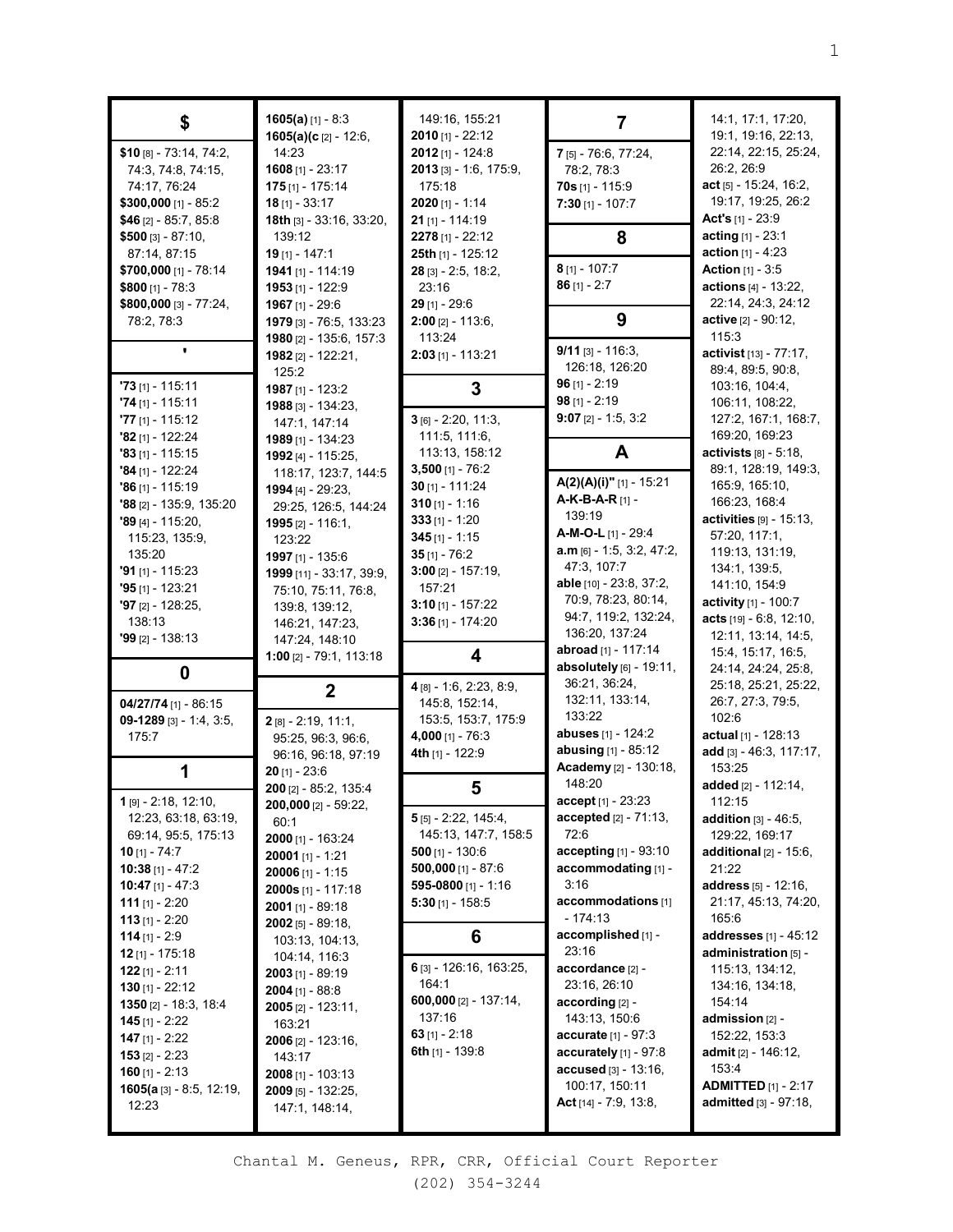| 113:12, 147:5                                                                                    | 69:13, 71:15, 74:21,                                                                               | 108:22, 109:1,                                                                                     | America [13] - 32:2,                                                                                            | answering [1] - 160:2                                                                       |
|--------------------------------------------------------------------------------------------------|----------------------------------------------------------------------------------------------------|----------------------------------------------------------------------------------------------------|-----------------------------------------------------------------------------------------------------------------|---------------------------------------------------------------------------------------------|
| adore [2] - 171:4                                                                                | 75:4, 76:3, 79:19,                                                                                 | 109:2, 112:5,                                                                                      | 36:8, 36:9, 124:18,                                                                                             | <b>answers</b> [2] - 31:9,                                                                  |
| adversary [1] - 146:2                                                                            | 80:12, 88:17, 96:25,                                                                               | 112:15, 112:20,                                                                                    | 130:11, 130:15,                                                                                                 | 82:25                                                                                       |
| advertise [2] - 128:10                                                                           | 101:14, 101:20,                                                                                    | 138:6, 139:19,                                                                                     | 130:23, 131:21,                                                                                                 | anti [4] - 140:9,                                                                           |
| advertising $[2] - 36:1$ ,                                                                       | 106:20, 106:21,                                                                                    | 141:9, 142:9, 143:1,                                                                               | 131:23, 132:2,                                                                                                  | 140:10, 140:13,                                                                             |
| 36:3<br>adviser <sub>[1]</sub> - 115:5<br><b>Adviser</b> [1] - 42:12<br>advisory [1] - 116:18    | 111:13, 112:13,<br>113:3, 120:3,<br>125:10, 130:21,<br>154:17, 154:21,<br>155:1, 163:10,           | 143:5, 143:8,<br>160:20, 161:15,<br>161:22, 162:10,<br>162:23, 162:24,<br>163:1, 163:22,           | 132:14, 133:6, 133:7<br>American [13] - 26:9,<br>32:11, 35:15, 43:24,<br>87:8, 105:5, 105:21,<br>119:18, 124:3, | 141:4<br>anti-Islamic [1] -<br>141:4<br>anti-regime [3] -                                   |
| affairs [1] - 156:6<br><b>affected</b> $[3] - 51:2$<br>160:21, 160:25<br>affidavit [14] - 29:16, | 163:13, 163:17,<br>165:1, 165:2, 166:8,<br>169:21                                                  | 163:23, 164:3,<br>171:14<br>Akbar's [13] - 2:18,                                                   | 127:14, 144:8,<br>152:9, 154:14<br>Americans [11] -                                                             | 140:9, 140:10,<br>140:13<br>anticipate [2] - 46:23,<br>172:6                                |
| 38:18, 38:20, 84:19,                                                                             | agree [1] - 38:15                                                                                  | 47:10, 48:16, 49:3,                                                                                | 119:14, 120:16,                                                                                                 | anticipated $[2]$ - 36:2,                                                                   |
| 110:24, 145:9,                                                                                   | agreed [2] - 71:8,                                                                                 | 57:23, 60:3, 61:12,                                                                                | 124:12, 128:2,                                                                                                  | 157:24                                                                                      |
| 152:11, 152:19,                                                                                  | 138:21                                                                                             | 62:6, 62:7, 65:1,                                                                                  | 129:21, 131:15,                                                                                                 | antirevolutionary [1] -                                                                     |
| 158:13, 158:15,                                                                                  | agreements [1] -                                                                                   | 70:4, 70:14, 108:14                                                                                | 133:20, 134:13,                                                                                                 | 46:17                                                                                       |
| 158:23, 159:2,                                                                                   | 137:1                                                                                              | <b>Akbars</b> [2] - 109:4                                                                          | 135:23, 138:15,                                                                                                 | apart [3] - 68:6, 120:2,                                                                    |
| 159:4, 172:4                                                                                     | ahead [4] - 68:19,                                                                                 | al $[6] - 1:3, 1:6, 3:6,$                                                                          | 152:3                                                                                                           | 168:10                                                                                      |
| <b>Affidavit</b> [1] - 2:23                                                                      | 134:19, 139:16,                                                                                    | 3:7, 175:8, 175:9                                                                                  | AMIA [3] - 126:4,                                                                                               | <b>apologize</b> $[1] - 8:10$                                                               |
| affidavits $[6] - 24:2$ ,                                                                        | 155:10                                                                                             | <b>Al</b> $[2]$ - 126:18, 126:19                                                                   | 144:10, 144:23                                                                                                  | apparent [1] - 139:9                                                                        |
| 29:20, 45:21, 76:21,                                                                             | Ahmad [2] - 131:25,                                                                                | <b>Alam</b> [1] - 130:1                                                                            | Amnesty [15] - 2:19,                                                                                            | appear [1] - 167:17                                                                         |
| 172:7, 172:16                                                                                    | 148:10                                                                                             | <b>ALAM</b> [1] - 130:1                                                                            | 71:2, 89:8, 89:10,                                                                                              | APPEARANCES [1] -                                                                           |
| <b>affiliation</b> $[4] - 100:23$ ,                                                              | Ahmadinejad [8] -                                                                                  | Ali [3] - 132:7, 132:15,                                                                           | 89:20, 90:9, 91:10,                                                                                             | 1:12                                                                                        |
| 101:8, 117:22,                                                                                   | 22:4, 22:5, 24:6,                                                                                  | 133:8                                                                                              | 96:21, 96:22,                                                                                                   | appeared [1] - 146:19                                                                       |
| 117:24<br><b>affixed</b> [1] - 175:17<br><b>afforded</b> $[1] - 8:21$                            | 26:1, 34:4, 34:16,<br>39:21, 148:16<br>aided [1] - 1:24<br><b>aim</b> $[1] - 35:6$                 | Alien [5] - 7:9, 22:14,<br>25:24, 26:2, 26:8<br><b>alive</b> [12] - 92:15,<br>92:16, 98:24, 109:8, | 103:22, 111:14,<br>117:23, 117:25,<br>151:17, 165:4<br><b>Amol</b> [5] - 28:19,                                 | applicable $[1]$ - $7:12$<br>application [2] -<br>13:23, 46:3                               |
| <b>affording</b> $[1] - 10:1$                                                                    | Air [2] - 43:25, 44:1                                                                              | 109:22, 109:25,                                                                                    | 60:11, 62:16, 63:1,                                                                                             | applications [1] -                                                                          |
| <b>afraid</b> $[5] - 62:13$ ,                                                                    | air [1] - 133:15                                                                                   | 110:9, 110:14,                                                                                     | 86:17                                                                                                           | 44:13                                                                                       |
| 105:3, 105:8,                                                                                    | <b>aircraft</b> [1] - 15:25                                                                        | 110:18, 110:20,                                                                                    | amount $[1] - 7:21$                                                                                             | applied $[7] - 41:6$ ,                                                                      |
| 134:10, 164:19                                                                                   | airplane [1] - 85:5                                                                                | 111:16, 162:19                                                                                     | analogy [1] - 24:17                                                                                             | 163:8, 164:2, 164:6,                                                                        |
| <b>afternoon</b> $[6] - 114:9$ ,<br>114:11, 122:2,<br>122:3, 158:9, 159:9<br>afterwards [1] -    | airport [2] - 43:16,<br>46:14<br>Akbar [96] - 2:21,                                                | allegation $[4]$ - 5:25,<br>6:1, 6:2, 6:14<br>allegations [2] -                                    | anchor [2] - 98:10<br>Angeles [19] - 20:16,<br>20:18, 32:5, 93:4,                                               | 164:23, 166:10,<br>169:14<br>applies [1] - 23:15<br>apply [6] - 42:18, 45:8,                |
| 141:23                                                                                           | 17:11, 30:17, 30:18,                                                                               | 26:22, 26:24                                                                                       | 127:9, 127:13,                                                                                                  | 163:11, 163:14,                                                                             |
| age [6] - 91:17,                                                                                 | 30:20, 33:4, 35:4,                                                                                 | allegiance [11] - 13:4,                                                                            | 129:3, 129:11,                                                                                                  | 163:16, 166:19                                                                              |
| 122:17, 134:4,                                                                                   | 36:19, 38:5, 39:8,                                                                                 | 13:19, 13:21, 36:7,                                                                                | 129:14, 129:16,                                                                                                 | applying $[1]$ - 14:2                                                                       |
| 162:6, 170:25                                                                                    | 39:9, 40:5, 42:22,                                                                                 | 36:22, 38:4, 40:6,                                                                                 | 129:20, 136:19,                                                                                                 | appoint [1] - 150:7                                                                         |
| agencies [2] - 127:18,                                                                           | 47:10, 47:12, 47:22,                                                                               | 44:18, 44:22,                                                                                      | 137:13, 137:17,                                                                                                 | appointment [1] -                                                                           |
| 146:23                                                                                           | 48:17, 48:24, 49:1,                                                                                | 104:18, 104:21                                                                                     | 137:20, 137:24,                                                                                                 | 158:11                                                                                      |
| agent [14] - 13:16,                                                                              | 50:2, 50:4, 50:5,                                                                                  | Allen [1] - 116:4                                                                                  | 157:6, 166:22, 167:9                                                                                            | appreciate $[4]$ - 3:15,                                                                    |
| 35:15, 89:7, 89:8,                                                                               | 51:14, 55:5, 55:7,                                                                                 | allocated $[1] - 57:17$                                                                            | <b>Ankara</b> [1] - 161:7                                                                                       | 8:12, 11:9, 29:19                                                                           |
| 90:16, 97:5, 99:11,                                                                              | 56:23, 56:25, 57:8,                                                                                | allow $[5] - 21:16, 61:4,$                                                                         | <b>Anna</b> [2] - 110:22,                                                                                       | appropriate [3] -                                                                           |
| 131:7, 131:9,                                                                                    | 57:16, 58:9, 58:10,                                                                                | 168:15, 170:2, 170:7                                                                               | 110:24                                                                                                          | 22:22, 70:18, 172:22                                                                        |
| 164:13, 164:16,                                                                                  | 59:6, 59:16, 59:19,                                                                                | allowed $[4] - 30:23$ ,                                                                            | anniversary [1] -                                                                                               | April [3] - 1:6, 175:9,                                                                     |
| 166:25, 167:2,                                                                                   | 60:19, 61:5, 61:8,                                                                                 | 133:15, 137:1, 137:2                                                                               | 125:13                                                                                                          | 175:18                                                                                      |
| 170:14                                                                                           | 62:12, 62:24, 63:3,                                                                                | alone [1] - 20:12                                                                                  | <b>announce</b> $[1]$ - 81:22                                                                                   | Arab [2] - 155:8,                                                                           |
| agents [10] - 20:15,                                                                             | 65:8, 68:7, 69:5,                                                                                  | alternative [5] - 15:5,                                                                            | announced $[1]$ - $99:8$                                                                                        | 155:14                                                                                      |
| 21:2, 21:11, 84:14,                                                                              | 69:25, 70:22, 75:16,                                                                               | 15:6, 22:10, 116:9,                                                                                | announces [1] - 83:15                                                                                           | Arabian [1] - 120:4                                                                         |
| 100:18, 120:7,                                                                                   | 75:18, 83:22, 84:9,                                                                                | 116:12                                                                                             | announcing $[1]$ - 99:7                                                                                         | <b>Arabic</b> [1] - 155:10                                                                  |
| 127:16, 166:21,<br>167:4<br>aggressive [1] -<br>156:16                                           | 87:22, 94:18, 94:21,<br>98:1, 98:12, 104:8,<br>105:15, 105:22,<br>106:8, 106:24,<br>107:3, 107:14, | ambassador [4] -<br>20:24, 120:4,<br>120:17, 156:22<br>Ambassador [1] -                            | annual [2] - 74:13,<br>75:21<br><b>answer</b> $[9] - 4:11$ ,<br>57:7, 58:8, 71:13,                              | <b>Arbabsiar</b> [1] - 156:21<br><b>arbitrate</b> $[5] - 8:22$<br>9:19, 10:2, 10:4,<br>10:7 |
| ago $[40] - 20:25$ ,<br>41:11, 44:10, 45:11,<br>46:10, 65:20, 65:21,<br>65:22, 66:5, 67:15,      | 107:15, 107:18,<br>107:25, 108:2,<br>108:20, 108:21,                                               | 115:21<br>amended [7] - 4:25,<br>5:6, 5:25, 6:14, 6:24,<br>26:23, 154:20                           | 76:16, 101:16,<br>106:5, 107:8, 131:5<br>answered [3] - 51:11,<br>62:24, 160:8                                  | arbitration $[2] - 8:25$ ,<br>9:5<br><b>area</b> [3] - 24:17, 116:9,<br>127:13              |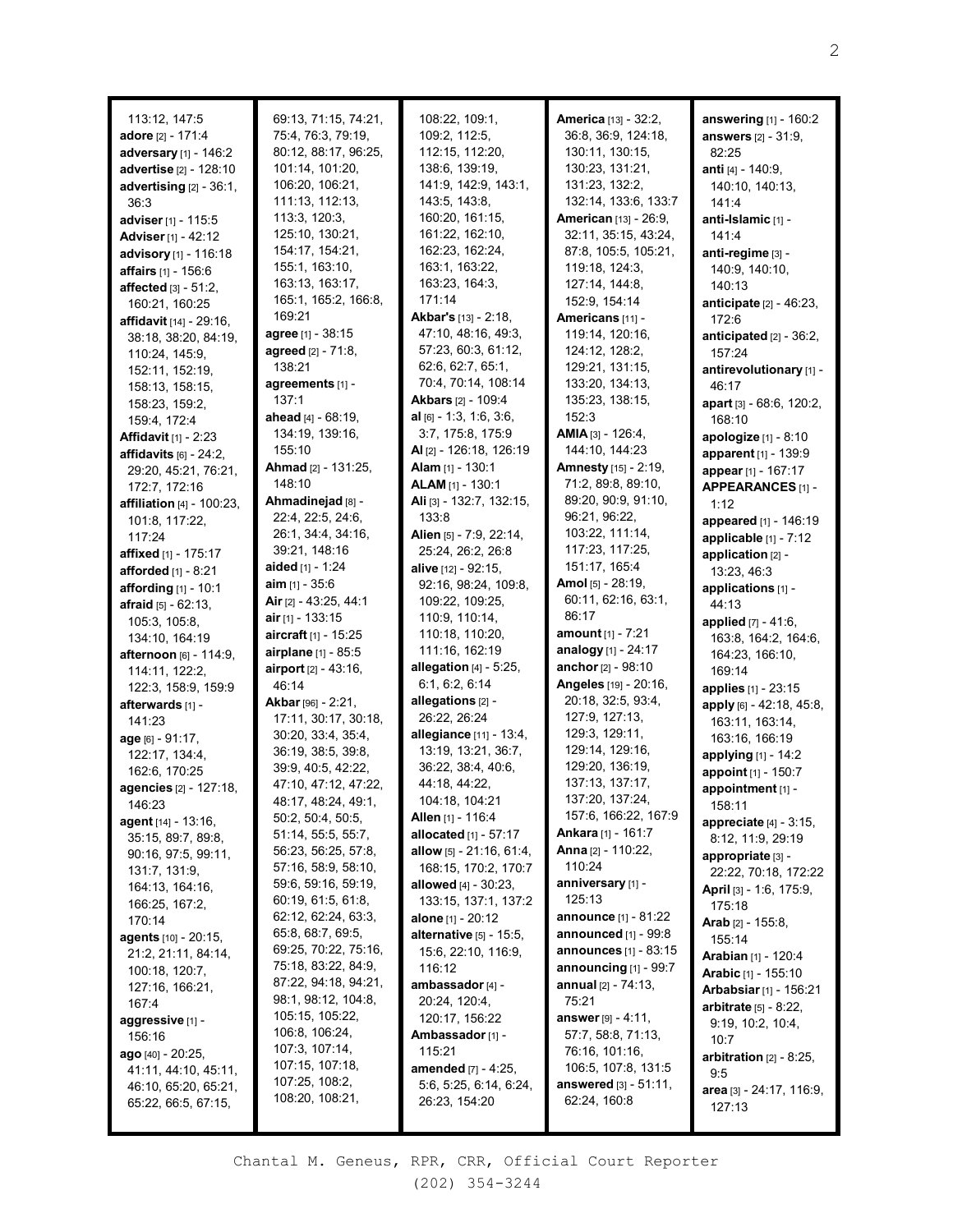| areas [3] - 78:17,                           | associate [2] - 11:25,                  | <b>bachelor's</b> [1] - 86:21                              | <b>became</b> [21] - 12:13,                           | <b>billions</b> $[1]$ - 50:12                          |
|----------------------------------------------|-----------------------------------------|------------------------------------------------------------|-------------------------------------------------------|--------------------------------------------------------|
| 118:4                                        | 41:19                                   | background [6] -<br>29:10, 29:20, 78:12,                   | 12:14, 36:13, 41:6,<br>41:9, 63:5, 78:20,             | <b>birthday</b> $[1]$ - 142:23                         |
| Argentina [2] -<br>144:11, 144:21            | associated [1] -<br>116:13              | 86:19, 122:13,                                             | 88:13, 88:14,                                         | <b>bit</b> $[7]$ - 91:5, 100:3,<br>122:24, 127:11,     |
| Argentinian [2] -                            | assume [2] - 15:10,                     | 140:24                                                     | 101:13, 101:16,                                       | 149:11, 154:24                                         |
| 126:2, 126:5                                 | 150:25                                  | backwards [1] - 54:1                                       | 115:7, 115:12,                                        | <b>blanket</b> [2] - 54:12                             |
| argument [1] - 27:1                          | <b>assured</b> [1] - 9:24               | <b>bad</b> $[10] - 84:7, 156:5,$                           | 132:13, 138:24,                                       | bleeding [5] - 56:5,                                   |
| arisen [1] - 19:5                            | asylum [1] - 90:4                       | 165:17, 166:3,                                             | 139:9, 140:25,                                        | 56:7, 57:24, 57:25                                     |
| <b>arm</b> [1] - 126:11                      | atmosphere [1] - 84:7                   | 167:20, 167:25,                                            | 159:3, 163:8,                                         | <b>blind</b> $[1] - 48:15$                             |
| <b>Arm</b> $[1] - 24:25$                     | attachments [1] -                       | 168:4, 168:8,                                              | 163:13, 166:10                                        | <b>blindfold</b> [2] - 47:24,                          |
| <b>Armed</b> $[2] - 115:8$                   | 38:20                                   | 168:21, 168:23                                             | <b>become</b> [15] - 15:7,                            | 48:1                                                   |
| 123:6                                        | <b>attack</b> [2] - 58:24,              | Baharloo [1] - 131:25                                      | 34:8, 36:15, 40:17,                                   | blindfolded $[1] - 47:23$                              |
| armed [1] - 123:5                            | 157:1                                   | <b>bakeries</b> [1] - 73:15                                | 40:23, 42:8, 46:7,                                    | <b>blood</b> $[4] - 51:8$ ,                            |
| arms [2] - 52:6, 53:15                       | attacks [3] - 125:15,                   | <b>bakery</b> [17] - $72:18$ ,                             | 53:6, 54:15, 56:1,                                    | 92:17, 150:3, 150:4                                    |
| <b>Arms</b> $[2] - 115:6$ ,                  | 126:18, 126:20                          | 72:20, 72:21, 72:23,                                       | 79:4, 88:15, 116:22,                                  | <b>bloody</b> $[2] - 57:9$ ,                           |
| 115:17                                       | attaining $[1] - 42.9$                  | 73:14, 73:17, 73:19,                                       | 118:4                                                 | 148:11                                                 |
| Army [3] - 43:7, 43:19,                      | attempted [1] - 155:14                  | 74:12, 74:14, 74:23,                                       | <b>bed</b> [3] $-51:18$ , 56:3,                       | <b>board</b> [1] - 117:19                              |
| 115:3                                        | <b>attention</b> $[5] - 31:24$ ,        | 75:6, 75:11, 75:12,                                        | 170:24                                                | <b>boarded</b> $[2] - 43:21$ ,                         |
| <b>arose</b> $[1] - 26:3$                    | 31:25, 32:7, 59:20,                     | 75:14, 75:21, 76:8,                                        | <b>bedroom</b> [2] - 107:19,                          | 43:25                                                  |
| arrest [8] - 34:3.                           | 150:1                                   | 76:24                                                      | 107:20                                                | <b>boarding</b> $[1] - 17:5$                           |
| 39:16, 49:19, 99:8,                          | attorney [1] - 167:25                   | balcony [1] - 148:12                                       | <b>BEFORE</b> [1] - 1:10                              | <b>boards</b> $[1] - 116:18$                           |
| 99:11, 119:3, 144:14                         | <b>Attorney</b> [1] - 90:22             | <b>ballot</b> $[2] - 136:8$                                | <b>beg</b> [1] - 112:1<br><b>began</b> $[2] - 39:7$ , | <b>bodies</b> $[1]$ - 168:19                           |
| arrested [34] - 25:19,                       | attributed [1] - 142:25                 | 136:16                                                     | 139:8                                                 | <b>bodily</b> [2] - 5:16,                              |
| 33:20, 33:21, 33:22,                         | August [1] - 29:6                       | <b>ballroom</b> $[1]$ - 136:17<br><b>Bank</b> [1] - 130:25 | beginning [7] - 4:15,                                 | 16:17                                                  |
| 33:23, 34:22, 37:18,                         | authenticate [1] -                      | <b>baptized</b> [2] - 101:13,                              | 51:21, 134:21,                                        | <b>Bodoff</b> [1] - 7:14                               |
| 37:19, 39:9, 39:11,                          | 146:3                                   | 101:19                                                     | 135:3, 154:4, 157:3                                   | <b>body</b> $[44] - 2:18$ , $35:1$ ,                   |
| 39:12, 39:13, 39:15,<br>39:17, 39:19, 43:16, | authenticated [5] -                     | <b>bar</b> [1] - $22:25$                                   | <b>behalf</b> [3] - 4:22, 5:19,                       | 50:15, 51:22, 52:7,                                    |
| 44:22, 47:12, 47:22,                         | 63:12, 67:14, 95:5,<br>145:18, 156:24   | <b>Barbary</b> [1] - 26:3                                  | 171:16                                                | 52:12, 52:24, 53:5,<br>53:11, 56:4, 57:9,              |
| 49:16, 49:18, 49:23,                         | authorities $[4] - 57:12$ ,             | barely [1] - 57:11                                         | <b>behavior</b> $[3] - 7:4$ ,                         | 57:23, 57:24, 60:3,                                    |
| 72:17, 73:10, 75:1,                          | 60:5, 60:8, 156:15                      | <b>base</b> $[3] - 43:25, 44:2,$                           | 102:6                                                 | 60:13, 60:24, 61:2,                                    |
| 89:1, 98:23, 102:15,                         | authority $[6]$ - $6:18$ ,              | 122:21                                                     | <b>behind</b> [3] - 47:25,                            | 61:3, 61:13, 61:14,                                    |
| 139:11, 141:6,                               | 23:19, 24:5, 118:7,                     | <b>based</b> $[24] - 4:20$ ,                               | 48:14, 103:4                                          | 62:5, 62:12, 62:14,                                    |
| 141:9, 141:16,                               | 118:10, 141:13                          | 12:12, 20:3, 26:22,                                        | <b>Behnam</b> [3] - 107:8,                            | 63:4, 63:6, 63:7,                                      |
| 161:21                                       | authorization [1] -                     | 34:2, 72:11, 73:13,                                        | 107:20, 108:1                                         | 68:4, 68:5, 68:9,                                      |
| arrests [1] - 141:12                         | 24:7                                    | 77:20, 77:23, 79:20,                                       | <b>belief</b> $[1] - 30:3$                            | 69:8, 70:4, 70:14,                                     |
| arrive [1] - 10:19                           | automatic [1] - 23:14                   | 83:22, 119:2, 119:7,                                       | <b>belongs</b> $[1] - 36:25$                          | 71:16, 71:23, 72:5,                                    |
| <b>arrived</b> [2] - 13:15,                  | autopsied [2] - 61:2,                   | 119:11, 120:18,                                            | bench [9] - 4:6, 4:10,                                | 94:25, 107:17,                                         |
| 65:4                                         | 61:3                                    | 123:1, 125:17,                                             | 4:15, 6:4, 7:25, 8:21,                                | 108:4, 167:19,                                         |
| aside [2] - 29:16,                           | autopsy [1] - 62:15                     | 126:21, 134:12,                                            | 19:8, 26:25, 153:1                                    | 168:5, 168:22                                          |
| 102:9                                        | available [4] - 141:25,                 | 137:23, 141:1,                                             | <b>BENCH</b> [1] - 1:10                               | bomb [1] - 120:14                                      |
| <b>asleep</b> [1] - 92:1                     | 146:16, 149:3, 158:9                    | 152:8, 160:25,                                             | <b>bending</b> $[1]$ - 53:16                          | <b>bombed</b> [2] - 144:22,                            |
| aspect [1] - 74:4                            | <b>Avenue</b> [2] - 1:14,               | 166:15<br><b>bases</b> $[1] - 43:4$                        | <b>beneath</b> $[1]$ - 128:13                         | 144:24                                                 |
| assassin [1] - 140:17                        | 1:20                                    | <b>basic</b> $[1] - 29:20$                                 | <b>benefit</b> $[2] - 23:13$ ,<br>28:22               | <b>bombing</b> $[1]$ - 126:4                           |
| assassinate [2] -                            | await [2] - 41:23,                      | <b>basis</b> $[7] - 6:21, 6:25,$                           | <b>benefited</b> $[1]$ - $35:23$                      | <b>bone</b> $[1] - 69:8$                               |
| 135:2, 154:5                                 | 173:17                                  | 17:8, 23:18, 24:22,                                        | <b>Benham</b> [1] - 106:23                            | <b>bono</b> $[1]$ - 123:25<br><b>Book</b> [1] - $2:20$ |
| Assassins [1] -<br>118:19                    | aware [14] - 77:6,                      | 75:21, 115:18                                              | <b>bent</b> $[1] - 56:2$                              | <b>book</b> $[22] - 33:11$ ,                           |
| <b>assault</b> $[5] - 5:8, 5:12,$            | 100:6, 118:4, 120:2,<br>120:19, 132:13, | basket [1] - 16:21                                         | <b>Berkeley</b> [1] - 32:15                           | 111:9, 111:11,                                         |
| 16:13, 16:15, 16:16                          | 133:19, 135:18,                         | <b>Batebi</b> [1] - 148:10                                 | <b>Berlin</b> [1] - 118:17                            | 111:18, 111:19,                                        |
| <b>assaulted</b> $[1]$ - 46:14               | 138:4, 138:6, 141:8,                    | <b>baton</b> $[1] - 56:3$                                  | <b>BERYL</b> $[1]$ - 1:10                             | 111:22, 111:23,                                        |
| <b>assert</b> [1] - 9:18                     | 142:19, 146:18,                         | <b>battery</b> $[2] - 5:9, 5:12$                           | Beryl [1] - 175:11                                    | 112:4, 112:7,                                          |
| asserting $[1]$ - 23:18                      | 157:5                                   | <b>BBC</b> $[1]$ - 133:16                                  | <b>best</b> [3] $-50:19, 61:10,$                      | 112:10, 112:12,                                        |
| assignment [1] -                             | awareness [1] - 124:4                   | <b>beat</b> $[1] - 52:18$                                  | 170:20                                                | 112:14, 112:15,                                        |
| 115:5                                        | <b>Ayatollah</b> $[3] - 24:5$ ,         | <b>beaten</b> $[3] - 18:18$ ,                              | <b>better</b> [1] - 80:6                              | 112:19, 112:20,                                        |
| assistance [2] -                             | 130:24, 132:5                           | 56:4, 143:9                                                | <b>between</b> [5] - 40:13,                           | 112:21, 113:2,                                         |
| 128:18, 129:1                                |                                         | <b>beating</b> $[4] - 51:20$ ,                             | 44:10, 65:21, 65:22,                                  | 118:18, 123:9,                                         |
| <b>Assistant</b> $[1] - 44:5$                | В                                       | 51:22, 107:16, 148:9                                       | 122:24                                                | 142:19                                                 |
| <b>assisted</b> $[2] - 42:13$ ,              |                                         | <b>beauties</b> $[3] - 50:3$ ,                             | <b>big</b> $[1]$ - 169:12                             | <b>books</b> $[3] - 122:25$ ,                          |
| 43:1                                         | <b>BA</b> <sub>[1]</sub> - 122:15       | 50:15                                                      | <b>billion</b> $[1]$ - 126:16                         | 142:17, 142:25                                         |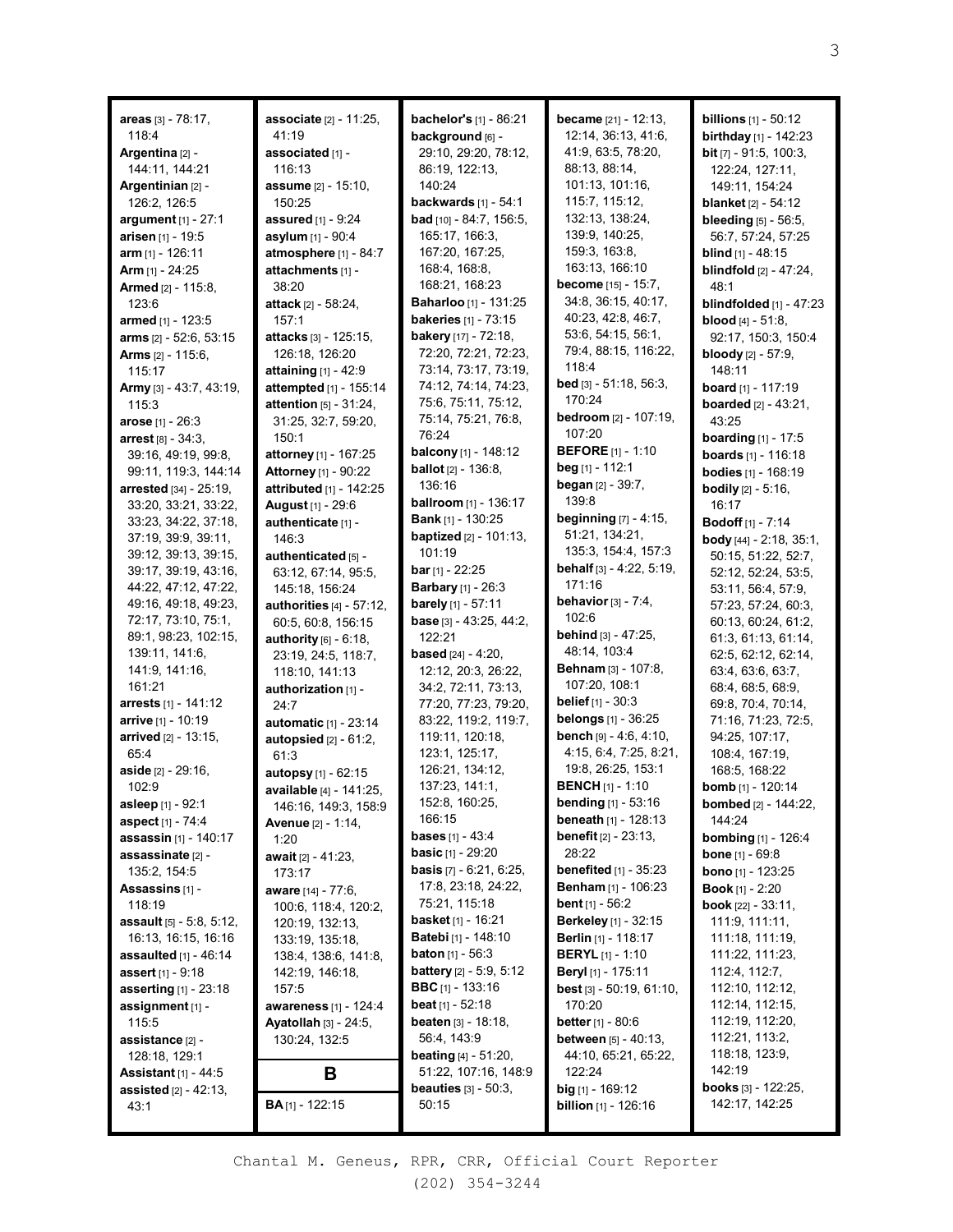| <b>boots</b> $[1] - 52:17$        | broken [5] - 53:24,              | <b>buries</b> $[1] - 60:21$    | candidate [1] - 124:6        | cemetery [1] - 60:17                  |
|-----------------------------------|----------------------------------|--------------------------------|------------------------------|---------------------------------------|
| <b>Booz</b> $[1] - 116:4$         | 54:3, 54:9, 54:22,               | <b>burned</b> $[1] - 51:6$     | candidates [2] -             | censoring [1] - 132:19                |
| <b>born</b> $[10] - 28:17$ ,      | 54:23                            | <b>bury</b> $[4] - 60:10$ ,    | 136:13, 136:15               | Center [3] - 126:5,                   |
| 28:20, 29:3, 29:5,                | brother [60] - 30:17,            | 60:11, 60:16, 60:20            | cannot [14] - 27:5,          | 144:23                                |
| 86:14, 86:16, 101:1,              | 31:16, 33:4, 33:6,               | <b>business</b> [4] - 56:16,   | 34:8, 45:19, 46:20,          | centers [1] - 143:24                  |
| 101:15, 114:18,                   | 33:21, 34:21, 36:3,              | 56:18, 125:11, 158:3           | 66:16, 66:18, 85:3,          | Central [2] - 115:25,                 |
| 122:8                             | 37:5, 37:21, 37:24,              | <b>buy</b> $[3] - 78:5, 78:8,$ | 92:11, 106:15,               | 130:25                                |
| borrow [1] - 85:11                | 37:25, 38:8, 42:22,              | 142:22                         | 108:16, 134:1,               | certain [3] - 72:18,                  |
| <b>bought</b> [2] - 108:20,       | 48:24, 69:9, 71:9,               | BY [76] - 2:5, 2:7, 2:9,       | 170:23                       | 144:25, 174:6                         |
| 108:24                            | 71:15, 72:3, 77:18,              | 2:11, 2:14, 28:10,             | capacity [1] - 23:2          | certainly [10] - 6:7,                 |
| <b>bounds</b> [1] - 27:5          | 79:15, 85:5, 91:7,               | 28:16, 29:1, 29:22,            | capital [2] - 116:7,         | 7:12, 120:9, 120:16,                  |
| <b>boxes</b> $[2] - 136:8$ ,      | 98:11, 98:14, 98:20,             | 30:15, 31:8, 33:25,            | 116:11                       | 120:22, 120:25,                       |
| 136:16                            | 102:4, 103:6, 103:9,             | 38:21, 42:16, 44:11,           | captured [1] - 133:5         | 132:17, 136:2,                        |
| boyfriend $[3] - 37:14$ ,         | 104:7, 105:18,                   | 47:8, 51:1, 55:4,              | card $[3] - 88:14$ ,         | 142:12, 143:3                         |
| 37:15                             | 106:9, 106:14,                   | 60:2, 63:21, 64:7,             | 136:20, 163:19               | <b>CERTIFICATE [1] -</b>              |
| <b>brains</b> $[2] - 50:20$       | 106:19, 107:11,                  | 64:10, 64:14, 65:6,            | cards [4] - 81:14,           | 175:1                                 |
| brainwashed [1] -                 | 108:10, 109:8,                   | 65:11, 66:3, 67:21,            | 81:16, 81:17                 | certificates [1] - 128:4              |
| 35:16                             | 109:22, 110:1,                   | 67:25, 69:23, 70:8,            | care [3] - 43:6, 46:21,      | Certified [2] - 1:19,                 |
| <b>brave</b> [1] - 118:20         | 111:11, 112:25,                  | 70:20, 71:22, 72:16,           | 143:11                       | 175:3                                 |
|                                   | 130:24, 139:9,                   | 73:23, 74:19, 75:5,            | careful [2] - 90:15,         | certify [2] - 175:6,                  |
| <b>break</b> $[17] - 46:25$ ,     | 160:24, 161:3,                   | 77:10, 79:3, 81:6,             | 164:12                       | 175:13                                |
| 47:16, 48:18, 49:20,              | 161:8, 161:9,                    | 82:8, 82:19, 83:4,             |                              |                                       |
| 54:24, 61:22, 78:24,              | 161:20, 164:14,                  | 83:20, 86:8, 88:6,             | Caribbean [1] - 26:4         | chain [6] - 53:13.                    |
| 79:1, 85:24, 99:4,                | 165:6, 165:8,                    | 88:18, 93:22, 96:5,            | carried [2] - 57:8.          | 53:15, 53:20, 55:25,                  |
| 113:6, 113:10,                    | 165:18, 170:3,                   |                                | 147:14                       | 56:1, 56:2                            |
| 139:24, 140:3,                    | 171:6, 173:5                     | 96:15, 97:23,                  | carry [2] - 144:16,          | chair $[1]$ - 123:17                  |
| 140:11, 149:8,                    | <b>brother's</b> $[4] - 99:7$ ,  | 100:11, 101:23,                | 156:25                       | chairman [2] - 117:18,                |
| 157:19                            |                                  | 102:13, 105:13,                | carrying [3] - 120:20,       | 117:19                                |
| <b>breath</b> $[4] - 58:1, 58:5,$ | 108:25, 139:18,                  | 106:6, 109:16,                 | 149:5                        | challenge [1] - 142:6                 |
| 58:25, 59:1                       | 164:20                           | 111:3, 111:8,                  | <b>Carter</b> $[1] - 115:13$ | chambers [1] - 59:15                  |
| breed [1] - 30:24                 | <b>brothers</b> $[12] - 37:8$ ,  | 114:15, 118:2,                 | case $[34] - 4:8, 4:21,$     | chance [3] - 31:10,                   |
| <b>brief</b> $[5] - 7:4, 9:15,$   | 46:12, 86:24, 87:19,             | 122:5, 124:23,                 | 4:24, 7:12, 7:15,            | 31:13, 31:16                          |
| 21:18, 22:10, 26:13               | 87:22, 98:23, 100:6,             | 129:2, 130:10,                 | 7:21, 8:17, 9:9, 9:13,       | change [8] - 36:6,                    |
| <b>briefing</b> $[4] - 9:21$ ,    | 100:17, 102:14,                  | 133:17, 135:10,                | 10:25, 11:22, 22:10,         | 101:16, 131:18,                       |
| 21:20, 27:12, 41:24               | 103:3, 103:18,                   | 135:17, 142:8,                 | 22:16, 23:7, 23:20,          | 131:19, 142:10,                       |
| briefly [1] - 114:20              | 161:21                           | 145:19, 150:23,                | 26:1, 51:23, 59:6,           | 142:12, 142:14,                       |
| <b>bring</b> [11] - 15:2,         | <b>brought</b> $[14] - 4:21$ ,   | 153:23, 154:25,                | 83:8, 83:10, 118:14,         | 143:2                                 |
| 17:20, 17:22, 43:6,               | 22:14, 24:21, 25:25,             | 160:18, 163:6,                 | 118:15, 126:6,               | changed [1] - 104:6                   |
| 43:8, 51:5, 51:6,                 | 31:20, 32:22, 33:19,             | 166:9, 168:25                  | 126:16, 126:21,              | changing [2] - 45:12,                 |
| 58:12, 113:25,                    | 43:23, 44:1, 44:7,               | bye [1] - 110:12               | 129:1, 130:20,               | 170:5                                 |
| 121:14, 124:2                     | 71:4, 112:25,                    |                                | 144:4, 144:10,               | channels [4] - 129:12,                |
| <b>bringing</b> $[1] - 52:4$      | 145:21, 170:1                    | C                              | 144:14, 144:21,              | 130:4, 130:5, 130:6                   |
| <b>broad</b> [3] - 18:8, 20:7,    | Brown [1] - 122:16               |                                | 164:7, 164:25                | <b>CHANTAL</b> [1] - 1:18             |
| 23:23                             | <b>Brussels</b> [2] - 90:9,      | $CA_{[2]} - 1:4, 175:7$        | cases $[10] - 9:14$ ,        |                                       |
| <b>broadcast</b> [1] - 132:21     | 103:20                           | cable [3] - 51:21,             | 16:14, 16:21, 19:6,          | Chantal [3] - 174:8,<br>175:3, 175:20 |
|                                   | <b>brutal</b> $[2] - 17:17$ ,    | 51:22, 130:5                   | 125:24, 125:25,              |                                       |
| broadcasted [2] -                 | 145:23                           | cables [1] - 51:19             | 126:12, 126:15,              | chanted [1] - 108:25                  |
| 33:1, 35:11                       | <b>brutally</b> $[1]$ - 149:16   | calculate [3] - 73:1,          | 148:25, 151:20               | chanting $[2] - 140:7$ ,              |
| broadcaster <sub>[1]</sub> -      | <b>bugged</b> [1] - 170:15       | 75:24, 78:15                   | <b>Caspian</b> $[1] - 86:18$ | 140:15                                |
| 131:20                            | <b>building</b> $[3] - 78:14$ ,  | calculating [2] -              | caused [7] - 15:24,          | charge [1] - 150:21                   |
| broadcasters [2] -                | 125:3, 144:1                     | 73:13, 77:23                   |                              | charged [2] - 47:20,                  |
| 132:13, 132:18                    | <b>buildings</b> $[2] - 77:23$ , | calendar $[1]$ - 33:17         | 32:6, 39:21, 42:25,          | 141:6                                 |
| Broadcasting [1] -                | 78:1                             | <b>California</b> [2] - 39:5,  | 62:5, 73:3, 91:4             | chase [1] - 148:24                    |
| 130:3                             | <b>bullet</b> $[2] - 133:4$      | 136:18                         | ceiling [3] - 52:2, 52:3,    | check [1] - 41:19                     |
| broadcasts [2] -                  | <b>bunch</b> $[1] - 37:1$        | caller [5] - 80:15,            | 52:4                         | chemical [2] - 123:7,                 |
| 129:8, 132:20                     |                                  | 80:17, 80:20, 80:25,           | cell [13] - 21:14, 48:17,    | 125:15                                |
| <b>broaden</b> [2] - 14:25,       | <b>burial</b> $[7]$ - $64:19$ ,  | 81:2                           | 54:11, 54:18, 56:8,          | Chicago [1] - 32:17                   |
| 140:11                            | 64:24, 65:1, 65:2,               |                                | 57:17, 58:15, 64:15,         | Chief [1] - 115:21                    |
| <b>broader</b> $[3] - 13:9$ ,     | 69:5, 69:6, 71:9                 | calm $[2] - 108:15$ ,          | 67:17, 68:11, 107:7,         | chief <sub>[2]</sub> - 47:20, 48:10   |
| 20:20, 140:5                      | <b>buried</b> $[5]$ - $60:23$ ,  | 108:16                         | 133:5, 148:1                 | child's [1] - 17:18                   |
| <b>broadly</b> $[3] - 14:2$ ,     | 65:10, 65:16, 69:14,             | campaign [1] - 124:9           | cells $[4] - 37:17$ ,        | children [3] - 94:17,                 |
| 21:13, 21:15                      | 71:15                            | <b>Canada</b> [1] - 94:1       | 47:23, 49:13, 53:13          | 102:25, 171:6                         |
|                                   |                                  |                                |                              |                                       |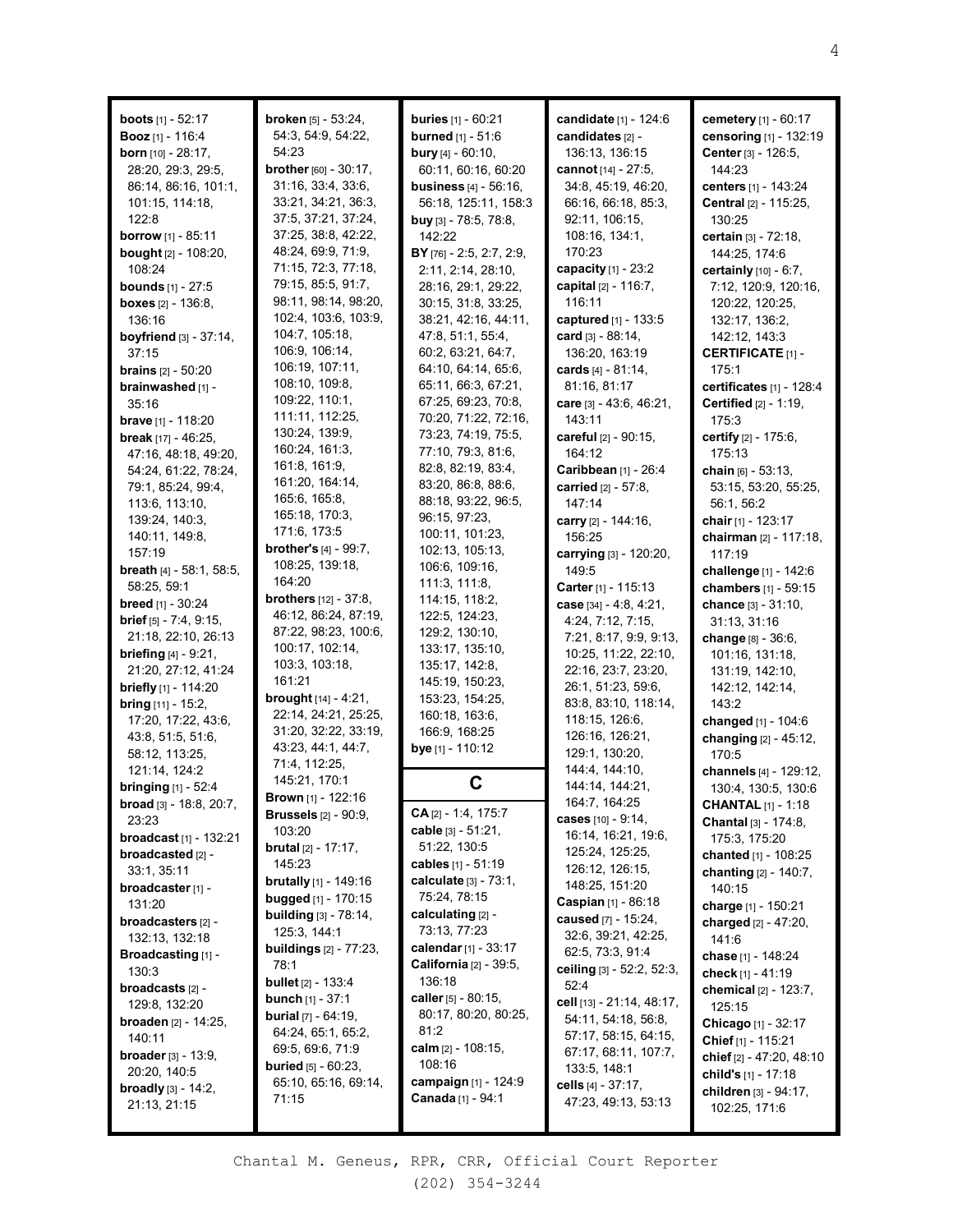**Chilé** [1] - 25:17 **choose** [1] - 37:15 **Christian** [3] - 33:18, 101:13, 101:19 **chronicled** [2] - 118:17, 127:6 **CIA** [9] - 11:3, 13:16, 34:25, 35:7, 84:14, 99:10, 99:11, 100:20, 113:24 **cigarette** [1] - 51:7 **circumstance** [1] - 61:13 **cite** [1] - 129:24 **cited** [2] - 126:8, 130:20 **cities** [1] - 155:23 **citizen** [16] - 11:12, 11:15, 36:15, 38:25, 39:2, 39:3, 40:17, 40:23, 41:12, 88:14, 88:16, 163:8, 163:13, 166:12, 166:13, 166:14 **citizens** [3] - 11:10, 15:15, 18:12 **citizenship** [7] - 13:6, 13:23, 14:3, 41:20, 42:9, 163:9, 163:11 **city** [5] - 20:23, 29:2, 60:18, 72:23, 73:15 **City** [1] - 28:19 **Civil** [1] - 3:5 **claimant** [4] - 8:19, 11:7, 12:5, 12:8 **Claims** [5] - 7:9, 22:14, 25:24, 26:2, 26:9 **claims** [11] - 4:17, 5:5, 7:2, 7:13, 10:5, 22:1, 22:7, 26:19, 27:11, 27:16 **clarified** [1] - 41:16 **clarify** [1] - 41:8 **clarity** [2] - 28:22, 38:13 **class** [2] - 4:22, 4:23 **clean** [1] - 38:16 **clear** [8] - 5:13, 12:12, 16:13, 19:11, 22:21, 38:6, 54:3, 150:13 **Clear** [3] - 30:1, 30:2, 30:10 **clearly** [5] - 15:15, 15:23, 27:3, 38:3, 118:15 **clergyman** [1] - 48:1 **clerk** [1] - 17:22 **CLERK** [2] - 18:1, 18:4 **client** [2] - 63:25, 64:2

**clients** [1] - 27:7 **climate** [1] - 127:10 **clinic** [12] - 54:16, 54:17, 55:23, 55:24, 56:9, 56:10, 56:20, 56:25, 58:4, 58:12, 59:8 **clinics** [1] - 59:14 **clock** [1] - 79:24 **close** [15] - 92:5, 106:8, 106:9, 106:12, 110:1, 137:18, 149:4, 158:3, 159:10, 160:20, 162:1, 162:10, 162:16, 162:18, 171:4 **close-ups** [1] - 149:4 **closer** [1] - 123:17 **clumsy** [1] - 31:7 **CNN** [2] - 133:16, 146:22 **coconspirator** [3] - 118:23, 119:1, 126:18 **coconspirators** [2] - 144:8, 144:14 **coercing** [1] - 20:2 **coffin** [2] - 52:9, 52:13 **cold** [4] - 52:11, 53:11, 54:14 **collect** [1] - 146:6 **collectively** [2] - 33:22, 164:25 **College** [1] - 122:15 **color** [4] - 108:20, 108:23, 145:6 **Columbia** [3] - 32:14, 175:6, 175:10 **COLUMBIA** [1] - 1:1 **Coming** [1] - 123:10 **coming** [8] - 32:12, 41:5, 42:3, 42:13, 54:10, 54:23, 57:11, 85:5 **commemoration** [1] - 125:12 **commenced** [2] - 3:3, 113:22 **commit** [2] - 109:17, 110:7 **committed** [5] - 20:1, 20:2, 25:18, 110:8, 110:13 **Committee** [2] - 30:13, 115:8 **common** [1] - 7:2 **communicated** [1] - 15:12 **communication** [1] -

16:16 **communism** [1] - 108:21 **community** [6] - 127:10, 127:14, 127:19, 130:19, 136:21, 167:9 **Community** [1] - 126:5 **companies** [2] - 125:16, 129:9 **compared** [2] - 17:7, 78:6 **comparing** [1] - 87:10 **complaint** [16] - 4:25, 5:6, 5:13, 5:25, 6:14, 6:24, 9:2, 9:3, 9:25, 10:3, 12:13, 14:16, 14:19, 14:21, 26:23, 154:20 **complaints** [1] - 47:18 **comport** [1] - 26:24 **Composite** [1] - 145:4 **computer** [1] - 1:24 **computer-aided** [1] - 1:24 **concentrate** [1] - 45:19 **concern** [3] - 6:18, 11:6, 154:18 **concerning** [1] - 33:12 **conclude** [1] - 20:19 **concluded** [1] - 174:21 **conclusion** [3] - 36:10, 47:14, 59:10 **condition** [5] - 62:11, 71:8, 71:10, 78:19, 138:21 **conditions** [2] - 16:20, 79:21 **conducted** [1] - 48:20 **conference** [2] - 4:16, 4:20 **conferences** [1] - 3:14 **confession** [1] - 19:24 **confident** [2] - 31:5, 160:8 **confinement** [5] - 17:5, 37:17, 49:13, 54:7, 54:8 **confronted** [1] - 149:20 **confronting** [1] - 131:2 **Congress** [2] - 124:3, 124:7 **connected** [1] - 53:14 **consequence** [1] - 23:22

**consequently** [8] - 9:17, 16:18, 36:12, 48:18, 58:22, 78:4, 84:14, 84:17 **consider** [1] - 125:18 **considerable** [2] - 16:11, 116:21 **considered** [3] - 141:4, 144:7, 144:13 **consistent** [1] - 81:7 **constantly** [3] - 18:17, 45:12, 54:19 **constitute** [2] - 16:4, 175:14 **Constitution** [1] - 1:20 **consul** [1] - 88:22 **consultant** [1] - 126:15 **consulting** [2] - 116:8, 116:10 **contacts** [2] - 25:1, 139:16 **contain** [1] - 20:9 **context** [6] - 13:7, 13:10, 14:2, 15:1, 19:6, 67:19 **continue** [12] - 5:21, 6:8, 16:7, 31:12, 31:14, 109:3, 109:5, 112:21, 125:10, 151:10, 154:11, 159:23 **continued** [4] - 6:2, 14:7, 14:13, 79:6 **continues** [4] - 14:12, 79:7, 79:8, 151:1 **continuing** [8] - 6:15, 13:1, 14:5, 15:8, 16:7, 16:19, 27:8, 154:23 **control** [12] - 19:19, 20:12, 79:22, 119:13, 131:6, 131:10, 135:23, 135:25, 136:2, 136:21, 151:25, 154:10 **controlling** [1] - 170:17 **Conventional** [1] - 115:22 **conversation** [1] - 160:16 **convicted** [1] - 25:20 **convince** [1] - 108:13 **convinced** [1] - 26:14 **cooperated** [1] - 40:3 **copy** [4] - 7:17, 33:13, 145:5, 174:1 **correct** [27] - 4:21,

5:1, 5:2, 8:4, 8:18, 9:6, 9:8, 41:12, 69:15, 70:1, 119:8, 137:25, 141:11, 143:2, 145:10, 152:16, 153:13, 155:2, 155:3, 155:6, 155:8, 155:9, 155:12, 155:13, 159:14, 167:11, 173:7 **correction** [4] - 153:16, 153:20, 173:1, 173:12 **correspondents** [2] - 129:10, 129:13 **corroboration** [1] - 84:2 **corroborative** [1] - 158:22 **cost** [2] - 35:23, 78:14 **cotton** [3] - 56:7, 57:22, 57:23 **cough** [2] - 91:4, 91:21 **coughing** [1] - 91:2 **Council** [1] - 136:14 **counsel** [2] - 3:8, 10:13 **Counsel** [1] - 115:8 **Countdown** [1] - 123:10 **counter** [1] - 148:22 **Counterintelligence** [2] - 130:18, 148:20 **countries** [5] - 21:8, 89:5, 103:21, 155:15 **country** [38] - 20:15, 20:22, 21:4, 21:7, 21:10, 44:16, 48:11, 62:14, 72:6, 72:11, 79:11, 80:7, 105:3, 105:5, 105:6, 105:7, 105:9, 105:11, 116:23, 118:8, 119:9, 119:12, 120:8, 120:10, 129:6, 131:14, 133:21, 133:23, 135:24, 156:1, 156:19, 156:25, 157:1, 167:11, 168:23, 170:13, 170:14 **County** [1] - 136:18 **couple** [1] - 130:21 **course** [9] - 31:18, 39:16, 43:10, 62:1, 116:21, 118:3, 123:14, 128:17,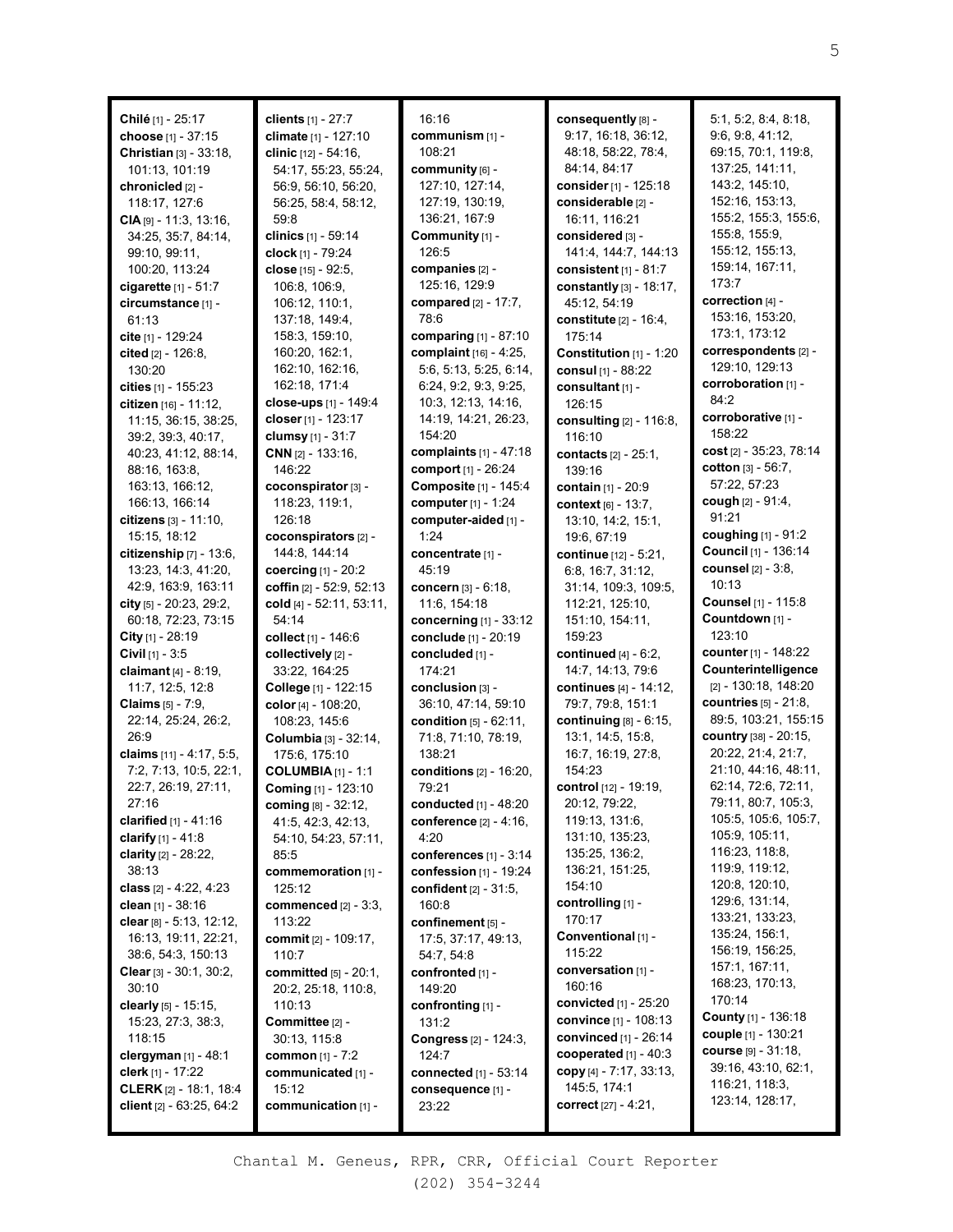| 133:18                                      | 106:5, 109:14,                             | 141:7                                       | 102:19, 103:2,                                 | 65:1, 79:9, 133:8,                |
|---------------------------------------------|--------------------------------------------|---------------------------------------------|------------------------------------------------|-----------------------------------|
| court [8] - 23:3, 27:4,                     | 111:1, 113:2, 113:5,                       | cousin $[7] - 64:8$ ,                       | 108:4, 108:6,                                  | 141:7, 143:10,                    |
| 28:22, 31:5, 95:25,                         | 113:9, 113:12,                             | 64:11, 67:11, 67:16,                        | 108:15, 108:18,                                | 148:6, 151:2, 151:9,              |
| 114:10, 173:22,                             | 114:2, 114:9,                              | 68:6, 68:10, 70:11                          | 161:11                                         | 151:21, 156:8,                    |
| 174:8                                       | 114:13, 117:8,                             | cover [7] - 10:2, 18:9,                     | <b>damage</b> [2] - 73:2,                      | 160:21                            |
| <b>COURT</b> $[254] - 1:1$ ,                | 117:11, 117:16,                            | 18:10, 54:13, 72:23,                        | 77:2                                           | debrief [1] - 127:3               |
| 3:12, 3:17, 3:23, 4:4,                      | 117:22, 118:1,                             | 119:21, 146:20                              | damaged $[3] - 37:12$ ,                        | deceive [1] - 35:14               |
| 4:14, 4:19, 5:3, 5:8,                       | 121:4, 121:8,                              | covered [1] - 122:25                        | 45:18, 50:9                                    | <b>decided</b> $[5] - 36:17$ ,    |
| 5:11, 5:23, 6:2, 6:10,                      | 121:12, 121:17,                            | covering [4] - 73:12,                       | damages [10] - 6:17,                           | 44:17, 44:21, 44:25,              |
| 6:13, 7:1, 7:14, 7:18,                      | 122:2, 123:20,                             | 73:15, 166:25,                              | 6:19, 6:22, 7:2, 7:10,                         | 71:16                             |
| 7:22, 8:5, 8:12, 8:19,                      | 127:22, 128:17,                            | 172:13                                      | 7:20, 7:21, 76:23,                             | decision $[2] - 9:12$ ,           |
| 9:7, 9:9, 9:20, 9:24,                       | 128:22, 130:5,                             | covers [2] - 127:18,                        | 172:18, 172:19                                 | 36:14                             |
| 10:11, 10:16, 10:18,                        | 130:8, 134:15,                             | 127:23                                      | dance [1] - 53:19                              | decisions $[2] - 7:8$ ,           |
| 10:22, 11:4, 11:18,<br>11:22, 12:3, 14:14,  | 134:19, 135:12,<br>141:20, 142:1,          | crack [2] - 141:19,                         | danced [1] - 107:2                             | 19:12                             |
| 14:17, 14:19, 16:24,                        | 145:8, 145:11,                             | 142:5                                       | danger [1] - 93:20                             | declaration [1] - 13:5            |
| 17:19, 18:3, 18:5,                          | 145:17, 145:25,                            | crackdown [2] -<br>141:15, 141:16           | dangerous [1] -                                | declared [1] - 40:5               |
| 18:21, 18:25, 19:7,                         | 146:9, 146:25,                             | <b>create</b> [3] - 21:11,                  | 111:25<br>dangers [1] - 43:14                  | dedicated [2] - 20:18,<br>157:6   |
| 21:15, 21:20, 21:22,                        | 147:4, 147:11,                             | 34:25, 149:7                                | dark [2] - 52:9, 52:10                         | deeds [1] - 13:22                 |
| 22:5, 22:20, 24:10,                         | 147:22, 152:22,                            | creating $[1] - 19:3$                       | darkness [1] - 52:11                           | deep [4] - 58:1, 58:24,           |
| 24:21, 25:4, 25:13,                         | 152:25, 153:4,                             | creative [1] - 27:18                        | database [1] - 135:4                           | 59:1, 162:4                       |
| 26:12, 26:14, 27:22,                        | 153:11, 153:15,                            | credit [1] - 15:10                          | date $[12] - 33:18$ ,                          | deeper [1] - 58:5                 |
| 28:5, 28:8, 28:21,                          | 153:19, 153:22,                            | credits [1] - 85:10                         | 65:19, 65:24, 66:13,                           | default [1] - 26:21               |
| 29:18, 30:7, 30:25,                         | 154:18, 157:10,                            | cries [2] - 49:14, 49:15                    | 67:15, 69:13, 75:9,                            | defend [2] - 55:20,               |
| 33:2, 38:2, 38:17,                          | 157:12, 157:14,                            | crimes [2] - 25:9,                          | 89:19, 89:20, 94:13,                           | 91:7                              |
| 41:8, 41:14, 41:16,                         | 157:18, 157:25,                            | 125:21                                      | 174:2, 174:6                                   | defendant $[1]$ - 22:2            |
| 41:23, 42:5, 44:7,                          | 158:5, 158:14,                             | Crisis $[1]$ - 123:10                       | dates $[3] - 3:16$ , $38:19$ ,                 | Defendants [1] - 1:7              |
| 45:7, 45:20, 45:23,                         | 158:17, 158:24,                            | critical $[2] - 38:14$ ,                    | 66:2                                           | defendants $[8] - 6:22$ ,         |
| 46:1, 46:25, 47:6,                          | 159:1, 159:5, 159:9,                       | 71:1                                        | daughter [1] - 93:7                            | 6:23, 7:10, 22:2,                 |
| 48:23, 54:5, 55:1,                          | 159:15, 159:20,<br>160:5, 160:12,          | criticism $[1]$ - 152:7                     | daughters [1] - 46:15                          | 23:20, 26:21, 164:7,              |
| 57:3, 59:24, 61:15,<br>61:18, 61:23, 63:10, | 160:15, 161:12,                            | cross $[4] - 53.8$ ,                        | days [39] - 39:20,                             | 164:24                            |
| 63:25, 64:4, 64:22,                         | 162:25, 163:2,                             | 53:10, 134:1                                | 56:7, 56:9, 64:18,                             | Defending [1] - 30:13             |
| 64:25, 65:18, 65:23,                        | 166:6, 168:17,                             | crowd [2] - 149:6,                          | 64:19, 64:20, 64:22,                           | defending [2] - 31:19,            |
| 66:12, 66:17, 66:20,                        | 171:22, 172:1,                             | 149:7                                       | 64:25, 65:4, 65:5,                             | 169:24                            |
| 66:23, 67:2, 67:5,                          | 172:6, 172:10,                             | <b>CRR</b> $[2] - 1:18, 175:20$             | 65:14, 65:16, 69:25,                           | defense [1] - 118:3               |
| 67:7, 67:12, 68:19,                         | 172:21, 173:3,                             | crush [1] - 53:14                           | 70:22, 71:6, 71:15,                            | Defense [1] - 117:20              |
| 68:22, 69:2, 69:11,                         | 173:8, 173:11,                             | crying [13] - 62:4,                         | 72:7, 76:15, 79:19,                            | defined [2] - 15:23,              |
| 69:16, 69:19, 70:5,                         | 173:14, 173:22,                            | 68:15, 68:16, 70:4,                         | 80:2, 80:12, 91:10,<br>106:22, 107:1,          | 19:15                             |
| 70:18, 71:20, 72:12,                        | 174:2, 174:5,                              | 94:20, 98:19, 99:4,<br>99:5, 108:14, 109:1, | 125:2, 125:4,                                  | definitely [2] - 40:10,<br>119:10 |
| 72:14, 73:17, 73:20,                        | 174:12, 174:16,                            | 109:11, 109:13,                             | 133:10, 139:11,                                | definition [10] - 13:7,           |
| 74:11, 74:22, 75:12,                        | 174:19                                     | 166:1                                       | 149:17, 172:8,                                 | 13:25, 14:25, 16:9,               |
| 75:14, 75:20, 76:4,                         | <b>Court</b> $[26] - 1:18, 1:20,$          | culture [1] - 167:19                        | 172:10, 172:11,                                | 16:25, 17:24, 18:8,               |
| 76:7, 76:17, 76:23,                         | 3:5, 8:7, 22:11,                           | cure [1] - 71:6                             | 173:24, 174:2,                                 | 27:19, 41:21, 56:18               |
| 78:17, 78:22, 79:1,<br>79:16, 80:11, 80:17, | 22:12, 22:15, 23:12,<br>27:4, 29:9, 30:16, | cures [1] - 14:21                           | 174:7, 174:12                                  | definitional $[1]$ - 20:10        |
| 80:21, 81:5, 81:11,                         | 30:20, 54:6, 83:14,                        | <b>curious</b> $[2] - 101:5$ ,              | DC $[10] - 1:5, 1:15,$                         | degree [4] - 33:10,               |
| 81:24, 82:4, 82:6,                          | 83:15, 94:6, 116:20,                       | 101:9                                       | 1:21, 8:11, 24:25,                             | 114:23, 114:24,                   |
| 82:21, 83:18, 83:24,                        | 141:25, 152:12,                            | <b>currency</b> [1] - 130:25                | 120:3, 128:5, 129:9,                           | 122:16                            |
| 84:3, 84:21, 84:24,                         | 153:15, 153:21,                            | <b>current</b> [2] - 134:12,                | 138:14, 165:4                                  | degrees [1] - 86:21               |
| 85:14, 85:18, 85:24,                        | 172:12, 175:5,                             | 134:15                                      | dead $[3] - 52:13$ ,                           | delegate [1] - 115:16             |
| 87:23, 88:1, 88:15,                         | 175:10, 175:21                             | custody [9] - 19:19,                        | 52:14, 109:2                                   | delegate-at-large [1] -           |
| 89:13, 89:17, 89:22,                        | <b>Court's</b> $[3] - 23:7$ ,              | 20:11, 20:20, 21:5,                         | deadlock [1] - 55:18                           | 115:16                            |
| 90:4, 91:13, 92:25,                         | 95:19, 163:7                               | 21:12, 25:19, 37:11,                        | <b>deal</b> [1] - 169:12<br>deals [1] - 118:18 | delegation [1] - 115:6            |
| 95:10, 95:13, 95:15,                        | courtesy [1] - 172:25                      | 43:20, 151:25                               | <b>dear</b> [1] - 108:10                       | demands [1] - 140:9               |
| 95:19, 96:1, 96:7,                          | <b>COURTROOM</b> [2] -                     |                                             | <b>Death</b> $[1]$ - 123:5                     | Democracies [1] -                 |
| 96:10, 96:13, 97:18,                        | 3:4, 3:21                                  | D                                           | death [21] - 5:17,                             | 117:20                            |
| 99:23, 99:25, 100:9,                        | courtroom $[2] - 96:1$ ,                   | $D-Y-K-E$ [1] - 91:15                       | 14:10, 14:12, 15:24,                           | Democracy [2] -<br>123:22, 123:24 |
| 100:22, 101:5,                              | 121:7                                      | dad $[10] - 93:18$ ,                        | 16:7, 16:17, 20:9,                             | democracy [1] -                   |
| 101:7, 101:21,<br>102:11, 106:2,            | <b>courts</b> $[2] - 26:10,$               | 98:16, 99:21,                               | 46:24, 47:10, 59:12,                           | 155:11                            |
|                                             |                                            |                                             |                                                |                                   |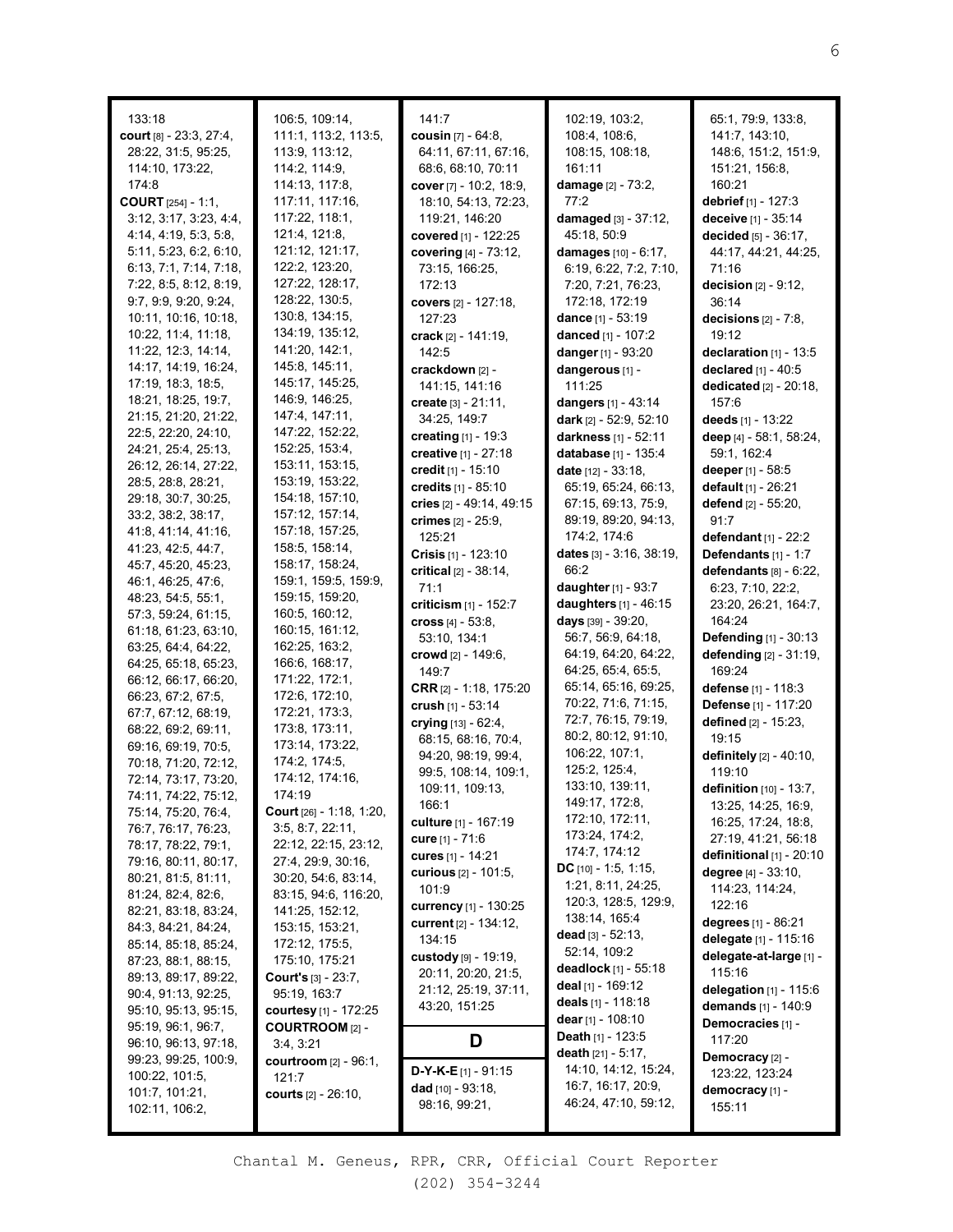| Democratic [3] - 43:2,           | devices $[3] - 62:9$ ,           | disputed [1] - 146:18         | dozens [2] - 116:17,             | educational [3] -          |
|----------------------------------|----------------------------------|-------------------------------|----------------------------------|----------------------------|
| 72:10                            | 62:15, 62:22                     | dissident $[3] - 119:4$ ,     | 132:17                           | 29:10, 86:19, 122:13       |
| democratic [1] -                 | dialogue [1] - 9:18              | 140:25, 143:21                | $Dr$ <sub>[2]</sub> - 151:19     | effect [12] - 5:22,        |
| 136:10                           | diary [2] - 111:22,              | dissidents [11] - 24:8,       | Drewery [1] - 91:11              | 13:11, 16:14, 16:21,       |
| democratization [1] -            | 143:13                           | 118:5, 143:22,                | <b>DREWERY</b> [1] - 91:14       | 18:20, 18:24, 20:19,       |
| 155:14                           | dictatorship [1] -               | 144:1, 144:17,                | <b>drop</b> $[2] - 92:13, 92:14$ | 21:2, 40:8, 83:21,         |
| demonstration [1] -              | 30:24                            | 147:15, 147:19,               | dropped [1] - 52:12              | 167:17, 174:17             |
| 138:17                           | die [5] - 46:19, 57:14,          | 151:8, 151:10,                | dropping [1] - 52:15             | effectively [4] - 17:4,    |
| demonstrations [5] -             | 58:18, 59:6, 110:14              | 152:1, 156:16                 | drops [5] - 52:11,               | 21:4, 118:21, 119:12       |
| 132:25, 133:3,                   | died $[1] - 65:8$                | District թլ - 1:20,           | 91:23, 91:24, 92:13              | effectuate $[1]$ - 38:6    |
| 140:8, 148:17,                   | dies $[2] - 58:5, 59:2$          | 23:11, 124:7, 175:5,          | Dubai [1] - 171:2                | effort [1] - 119:23        |
| 148:22                           | difference [2] - 40:13,          | 175:10, 175:11                | due [1] - 123:7                  | efforts [3] - 13:2, 40:1,  |
| denial [2] - 109:7,              | 78:7                             | <b>DISTRICT</b> $[3] - 1:1$ , | dug [8] - 60:8, 60:12,           | 120:10                     |
| 109:8                            | different [6] - 23:24,           | 1:1, 1:11                     | 60:16, 62:7, 62:17,              | Egypt [1] - 122:23         |
| deny [3] $-27:16$ ,              | 45:13, 49:12, 94:21,             | dizziness [1] - 162:15        | 63:1, 68:3, 72:2                 | eight [8] - 65:22, 68:2,   |
| 162:22, 162:23                   | 119:21, 162:13                   | Docket [1] - 1:4              | duly $[5]$ - 28:3, 86:4,         | 111:12, 113:3,             |
| denying [3] - 109:8,             | differently [1] - 82:25          | doctor [8] - 91:19,           | 114:7, 121:25,                   | 125:4, 133:9,              |
| 109:22, 161:11                   | difficult $[11] - 31:4$ ,        | 92:6, 92:7, 92:18,            | 159:18                           | 133:12, 169:21             |
| Department [4] -                 | 49:10, 50:11,                    | 110:17, 143:20,               | duplicative [2] -                | eighteen [2] - 79:19,      |
| 42:25, 43:17, 62:16,             | 123:18, 123:20,                  | 169:8, 169:9                  | 29:17, 158:22                    | 122:18                     |
| 71:3                             | 160:3, 160:5,                    | doctor's [1] - 158:11         | during [11] - 18:11,             | Eighth [1] - 124:7         |
| deport [1] - 43:12               | 165:13, 167:21,                  | doctored [1] - 169:2          | 26:3, 67:8, 124:9,               | either [4] - 6:7, 26:18,   |
| depression [1] - 162:4           | 169:6, 169:13                    | doctors [3] - 162:13,         | 133:2, 134:11,                   | 50:4, 128:15               |
| <b>DEPUTY</b> [2] - 3:4, 3:21    | difficulty [1] - 31:6            | 170:20                        | 137:10, 140:7,                   | elaborated $[1]$ - 14:20   |
| <b>Deputy</b> [1] - 123:16       | dig $11 - 62:25$                 | document [1] - 143:15         | 141:16, 147:23,                  | Elect $[1]$ - 115:24       |
| deputy [1] - 96:2                | diplomats $[1] - 137:6$          | documentation [1] -           | 155:5                            | election [3] - 124:8,      |
| describe [14] - 20:5,            | direct $[1] - 31:1$              | 128:8                         | dust $[4] - 58:17$ ,             | 136:7, 137:10              |
| 29:9, 79:5, 86:19,               | <b>DIRECT</b> $[10] - 2:5, 2:7,$ | documented [1] -              | 58:22, 59:7, 68:5                | elections $[2] - 133:1,$   |
| 87:20, 96:18, 97:24,             | 2:9, 2:11, 2:13, 28:9,           | 156:24                        | duties [1] - 142:15              | 136:12                     |
| 99:2, 105:14,                    | 86:7, 114:14, 122:4,             | documents [2] - 66:1,         | duty $[1] - 115:3$               | elements [2] - 60:22,      |
| 108:16, 145:20,                  | 160:17                           | 164:19                        | Dyke [1] - 91:11                 | 84:14                      |
| 146:11, 160:20,                  | directed [1] - 19:18             | dog [1] - 57:14               |                                  | elephant [2] - 169:10      |
| 160:23                           | direction $[4]$ - 24:5,          | dollar [4] - 76:2, 76:3,      | Е                                | elevated [1] - 32:8        |
| <b>described</b> $[7] - 12:10$ , | 34:3, 34:12, 123:18              | 76:6, 77:24                   |                                  | eleven [2] - 38:20,        |
| 12:23, 15:20, 51:13,             | directly $[3] - 40:17$ ,         | dollars $[3] - 50:12$ ,       | e-mail [3] - 80:9,               | 109:11                     |
| 83:5, 160:21, 160:24             | 55:10, 171:13                    | 73:14, 87:8                   | 165:2, 165:6                     | elicit [1] - 163:5         |
| describing [1] - 132:1           | director [4] - 11:3,             | domestically [1] -            | e-mails [1] - 165:3              | elsewhere [2] - 20:22,     |
| <b>DESCRIPTION</b> [1] -         | 130:16, 130:22,                  | 117:14                        | ear $[1] - 77:9$                 | 26:4                       |
| 2:17                             | 144:4                            | done [11] - 17:7,             | early [3] - 115:9,               | emboldened [3] -           |
| designation [1] -                | Director [2] - 113:24,           | 20:22, 37:16, 43:21,          | 115:11, 117:18                   | 156:15, 156:18,            |
| 119:1                            | 115:25                           | 49:25, 57:18, 95:23,          | earning [1] - 78:10              | 156:19                     |
| desk [1] - 91:12                 | disagree [1] - 119:19            | 117:13, 121:13,               | ears [4] - 56:5, 56:6,           | emotional $[1]$ - 77:6     |
| destroy [5] - 58:17,             | discreetly $[1] - 62:14$         | 144:3, 154:3                  | 57:23, 58:12                     | emotionally [5] -          |
| 58:20, 80:4, 80:6,               | discrimination [1] -             | door $[2] - 102:25$ ,         | easier [1] - 45:25               | 18:18, 168:9,              |
| 124:18                           | 20:4                             | 162:24                        | easily $[1]$ - 168:3             | 170:17, 170:21,            |
| destroyed [1] - 58:18            | discussed $[2] - 4:16$ ,         | dormitories [2] -             | <b>East</b> [4] - 122:20,        | 170:25                     |
| destroying $[1]$ - 45:2          | 172:15                           | 148:3, 148:4                  | 124:25, 125:8,                   | emphasize [1] - 154:1      |
| <b>detail</b> [2] - 95:3,        | Discussion $[1]$ - $64:6$        | dose $[1]$ - 92:13            | 125:10                           | <b>Empire</b> [1] - 148:18 |
| 160:23                           | disintegrate [2] - 63:8,         | <b>dossier</b> [1] - 32:24    | east $[1]$ - 123:7               | employed [1] - 77:11       |
| detailed [1] - 118:20            | 68:6                             | down [22] - 26:3,             | eavesdropping [1] -              | employment [1] -           |
| detailing [1] - 123:7            | disintegrated [1] -              | 47:16, 48:19, 51:20,          | 62:9                             | 115:2                      |
| <b>details</b> $[3] - 41:9$ ,    | 50:22                            | 51:24, 52:5, 52:23,           | echoing [1] - 100:4              | enacted [1] - 25:25        |
| 45:24, 123:11                    | <b>disk</b> [1] - 95:7           | 53:1, 53:4, 77:7,             | economic $[4] - 73:2,$           | end [7] - 56:2, 134:22,    |
| <b>deterrent</b> [2] - 145:23,   | disobeying [1] -                 | 89:13, 108:9,                 | 77:2, 172:19                     | 134:23, 140:17,            |
| 147:19                           | 150:11                           | 108:15, 108:16,               | economics $[1] - 29:12$          | 147:18, 148:5,             |
| <b>Detroit</b> [1] - 136:18      | disparage [1] - 166:16           | 141:19, 142:5,                | economy [1] - 86:24              | 154:20                     |
| <b>Deutch</b> $[2] - 110:22$     | display $[2] - 54:4$ ,           | 148:25, 154:8,                | edge [1] - 152:3                 | ended $[1] - 156.9$        |
| 110:24                           | 66:13                            | 155:5, 161:5, 170:24          | editor $[1]$ - 132:2             | Endowment [1] -            |
| development [1] -                | displayed [3] - 61:14,           | downtown [1] -                | <b>educate</b> [1] - 10:8        | 123:24                     |
| 123:14                           | 62:4, 68:5                       | 120:15                        | education [1] - 114:21           | enemies [1] - 124:22       |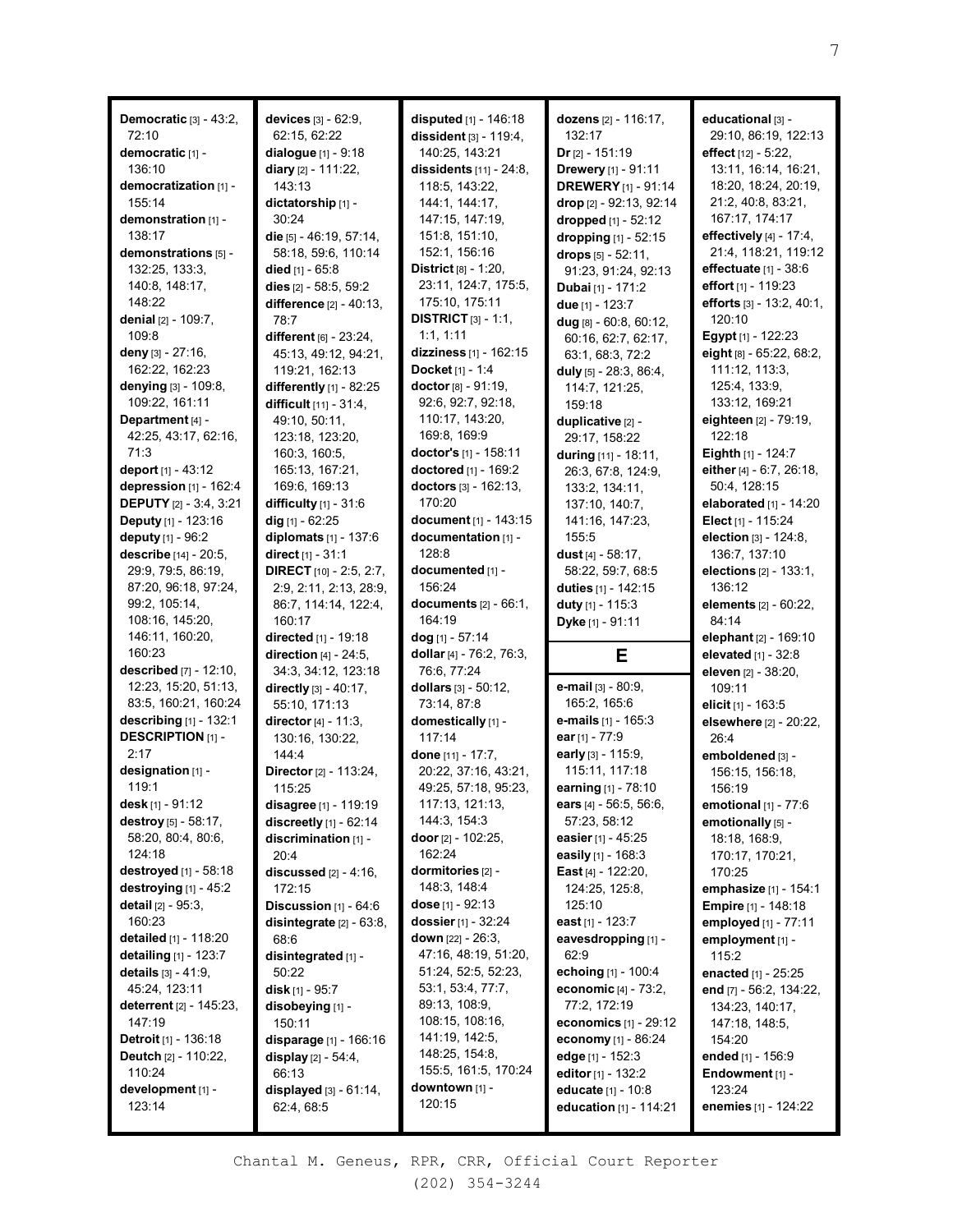| energy [2] - 116:9,<br>116:12               | 42:24, 71:3<br>evaluate [2] - 22:7, | 55:12<br>executions [3] - 55:8,                | 96:19, 98:4, 102:16,<br>104:7, 105:20, | 138:5, 152:5, 161:6,<br>165:7, 171:4   |
|---------------------------------------------|-------------------------------------|------------------------------------------------|----------------------------------------|----------------------------------------|
| enforcement [1] -                           | 25:1                                | 124:20, 147:15                                 | 155:19, 165:13,                        | family's [1] - 100:22                  |
| 47:21                                       | evening [4] - 54:20,                | <b>exercise</b> $[7] - 8:7$ ,                  | 168:13, 168:15,                        | family-owned [2] -                     |
| engaged [1] - 136:25                        | 58:15, 58:21, 102:23                | 22:23, 23:19, 24:23,                           | 168:24                                 | 73:17, 73:18                           |
| <b>English</b> $[24] - 4:1, 6:9,$           | event [3] - 43:10, 99:6,            | 25:5, 135:25, 136:2                            | explained [4] - 72:9,                  | famous [1] - 148:10                    |
| 28:14, 47:5, 50:17,                         | 158:22                              | exercises [2] - 131:6,                         | 165:22, 168:22                         | far $[9] - 3:14, 21:15,$               |
| 61:9, 85:3, 85:23,                          | events [4] - 68:21,                 | 135:23                                         | explicit $[1] - 10:6$                  | 27:1, 40:14, 46:22,                    |
| 86:22, 93:25, 94:2,                         | 78:11, 119:24,                      | exercising [1] -                               | explicitly $[1]$ - $6:7$               | 50:24, 107:13,                         |
| 95:17, 95:18, 95:20,                        | 139:13                              | 136:10                                         | extend [1] - 129:4                     | 146:18, 154:20                         |
| 95:21, 112:12,                              | evidence [8] - 97:17,               | exhibit $[5] - 63:16$ ,                        | extensive [1] - 129:6                  | farfetched [1] - 21:3                  |
| 112:14, 122:20,                             | 97:22, 113:7,                       | 69:21, 96:8, 152:21,                           | extent $[3] - 116:24$ ,                | Farhan [1] - 109:10                    |
| 128:10, 129:7,                              | 113:10, 113:16,                     | 153:1                                          | 117:2, 117:5                           | Farsi [6] - 70:24,                     |
| 129:8, 137:25,                              | 147:10, 153:9,                      | <b>Exhibit</b> $[21] - 63:18$ ,                | extrajudicial [1] -                    | 86:21, 111:22,                         |
| 138:2, 143:14                               | 172:18                              | 63:19, 69:14, 95:5,                            | 15:25                                  | 112:11, 137:25                         |
| <b>English]</b> [3] - 28:13,                | exact [3] - 65:19, 67:4,            | 95:25, 96:3, 96:6,                             | extraordinary [1] -                    | <b>Farsi]</b> [1] - 64:12              |
| 66:5, 73:22                                 | 132:16                              | 96:16, 96:18, 97:19,                           | 133:14                                 | fashion [1] - 174:9                    |
| enjoy [3] - 50:3, 50:8,                     | exactly [20] - 12:13,               | 111:5, 111:6,                                  | extreme [1] - 7:4                      | faster [1] - 157:24                    |
| 50:15                                       | 19:9, 33:17, 34:14,                 | 113:13, 145:4,                                 | eyes [6] - 37:6, 47:15,                | father [18] - 37:18,                   |
| enjoying [1] - 12:22                        | 39:14, 46:1, 47:9,                  | 145:8, 145:13,                                 | 49:2, 49:3, 57:10,                     | 37:24, 39:16, 46:20,                   |
| ensued [4] - 3:3, 47:3,                     | 64:18, 64:19, 64:21,                | 147:7, 152:14,                                 | 108:8                                  | 62:16, 62:19, 62:22,                   |
| 113:22, 157:22                              | 65:15, 65:17, 68:12,                | 153:5, 153:7                                   |                                        | 93:6, 107:8, 107:11,                   |
| enter $[2] - 26:20$ ,                       | 70:12, 75:9, 106:21,                | exist $[2] - 61:11$ ,                          | F                                      | 130:23, 131:21,                        |
| 174:16                                      | 118:25, 136:10                      | 137:24                                         |                                        | 132:4, 149:18,                         |
| entered [2] - 43:15,                        | <b>EXAMINATION [10] -</b>           | existence [2] - 74:12,                         | face [12] - 47:19, 48:2,               | 150:1, 162:18,                         |
| 56:25                                       | 2:5, 2:7, 2:9, 2:11,                | 74:23                                          | 48:13, 51:20, 53:23,                   | 170:19, 170:20                         |
| entire [2] - 51:22, 56:4                    | 2:13, 28:9, 86:7,                   | <b>exists</b> $[1]$ - 49:24                    | 54:2, 92:2, 92:4,<br>107:12, 124:17,   | father's [2] - 49:14,                  |
| entirely [1] - 128:5                        | 114:14, 122:4,<br>160:17            | expand [1] - 118:12<br>expect $[2] - 108:10$ , | 167:1, 168:2                           | 107:7                                  |
| entitled [2] - 2:20,                        | <b>examined</b> $[5]$ - 28:3,       | 108:11                                         | Facebook [4] - 165:2,                  | favor [1] - 105:19                     |
| 6:21                                        | 86:4, 114:7, 121:25,                | expecting [2] - 10:19,                         | 165:7, 165:12,                         | FBI $[6] - 20:17$ ,<br>128:15, 136:25, |
| entity $[1]$ - 24:15<br>entry $[1] - 44:12$ | 159:18                              | 107:24                                         | 165:19                                 | 156:24, 157:5,                         |
| equivalent $[2]$ - 33:18,                   | example [7] - 10:3,                 | expedited $[3] - 174:1$ ,                      | <b>Facebooks</b> [1] - 165:5           | 165:22                                 |
| 144:9                                       | 25:12, 128:1, 130:4,                | 174:7, 174:9                                   | fact [12] - 9:2, 13:14,                | fear [4] - 48:22, 49:6,                |
| error $[1]$ - 152:16                        | 136:6, 137:11,                      | experience [16] - 34:2,                        | 15:3, 20:17, 20:24,                    | 134:11, 170:10                         |
| escape [3] - 41:4,                          | 147:14                              | 97:25, 116:22,                                 | 25:18, 25:24, 25:25,                   | feelings [1] - 27:8                    |
| 47:11, 89:2                                 | exceed [1] - 27:5                   | 119:2, 119:7,                                  | 137:20, 137:23,                        | feet [3] - 46:20, 51:21,               |
| escaped [1] - 72:7                          | except [2] - 129:1,                 | 119:11, 120:18,                                | 155:18, 172:11                         | 51:23                                  |
| especially $[8] - 32:1$ ,                   | 137:3                               | 125:17, 126:21,                                | factor [1] - 136:1                     | fellow [1] - 92:25                     |
| 54:20, 129:13,                              | exception [1] - 23:15               | 134:12, 137:23,                                | facts $[1] - 88:2$                     | felt [9] - 36:15, 36:20,               |
| 131:14, 138:25,                             | exchange [1] - 130:25               | 138:5, 141:1, 152:8,                           | factual $[1] - 29:20$                  | 92:1, 104:17,                          |
| 152:3, 166:21,                              | <b>excited</b> [1] - 91:5           | 160:25, 168:11                                 | factually $[1]$ - 19:6                 | 104:21, 107:17,                        |
| 169:24                                      | excuse [9] - 17:19,                 | experienced [2] -                              | fair $[1]$ - 120:6                     | 132:14, 156:11,                        |
| <b>ESQ</b> [1] - 1:13                       | 30:25, 32:22, 33:2,                 | 151:4, 168:13                                  | fairly $[4] - 4:1$ , 38:19,            | 169:15                                 |
| essentially [4] - 140:4,                    | 33:19, 64:9, 129:11,                | experiences [1] -                              | 131:21, 139:1                          | <b>few</b> [14] - 39:19, 39:20,        |
| 141:5, 152:7, 156:7                         | 135:20, 170:1                       | 123:1                                          | <b>faithful</b> $[8] - 44:17$ ,        | 49:23, 56:24, 69:25,                   |
| <b>establish</b> $[6] - 23:11$ ,            | <b>excused</b> [3] - 85:15,         | expert [10] - 117:7,                           | 44:18, 44:21, 44:25,                   | 70:21, 71:5, 71:15,                    |
| 69:19, 74:12, 74:18,                        | 171:22, 173:16                      | 117:8, 121:12,                                 | 105:2, 105:4,                          | 72:7, 76:3, 116:14,                    |
| 87:24, 88:1                                 | excuses $[1] - 49:12$               | 125:18, 125:24,                                | 105:11, 105:20                         | 120:2, 150:10,                         |
| established $[6]$ - $75:6$ ,                | execute [2] - 49:6,                 | 126:9, 135:22,                                 | <b>fall</b> $[2] - 16.9, 68.6$         | 154:16                                 |
| 75:10, 75:11, 75:12,                        | 49:7                                | 151:23, 156:14,                                | <b>familiar</b> $[4] - 48:3$ ,         | <b>field</b> [1] - 29:11               |
| 75:14, 75:15                                | <b>executed</b> $[8] - 35:3$ ,      | 157:9                                          | 97:1, 130:11                           | <b>fifteen</b> $[5]$ - $75:4$ ,        |
| et $[7]$ - 1:3, 1:6, 3:6,                   | 59:23, 84:12, 84:17,                | expertise [2] - 77:20,                         | families [1] - 50:22                   | 110:6, 174:7, 174:12                   |
| 3:7, 8:1, 175:8                             | 99:13, 99:16, 118:6,                | 133:19                                         | <b>family</b> $[22] - 26:4,$           | <b>fight</b> $[1]$ - 109:3             |
| <b>Europe</b> $[10] - 25:19$ ,              | 118:10                              | experts [3] - 22:19,                           | 42:14, 46:12, 50:21,                   | <b>fighting</b> $[5] - 30:4$ ,         |
| 25:22, 89:5, 90:12,                         | <b>executes</b> [1] - 34:19         | 24:1, 121:19                                   | 72:20, 73:17, 73:18,                   | 30:5, 31:19, 37:20,                    |
| 103:21, 103:22,                             | <b>execution</b> $[5] - 48:15$ ,    | <b>explain</b> $[20] - 6:20$ ,                 | 75:7, 75:16, 87:1,                     | 134:24                                 |
| 115:22, 122:24,                             | 48:20, 48:22, 49:7,                 | 51:6, 51:16, 56:17,                            | 93:3, 93:5, 128:20,                    | <b>figure</b> $[2] - 74:18$ ,          |
| 165:5, 166:2                                | 120:13                              | 57:6, 58:11, 61:13,                            | 131:11, 131:15,                        | 159:10                                 |
| <b>European</b> [3] - 32:12,                | executioner [1] -                   | 61:25, 82:24, 83:1,                            | 133:24, 134:2,                         | figures [1] - 17:12                    |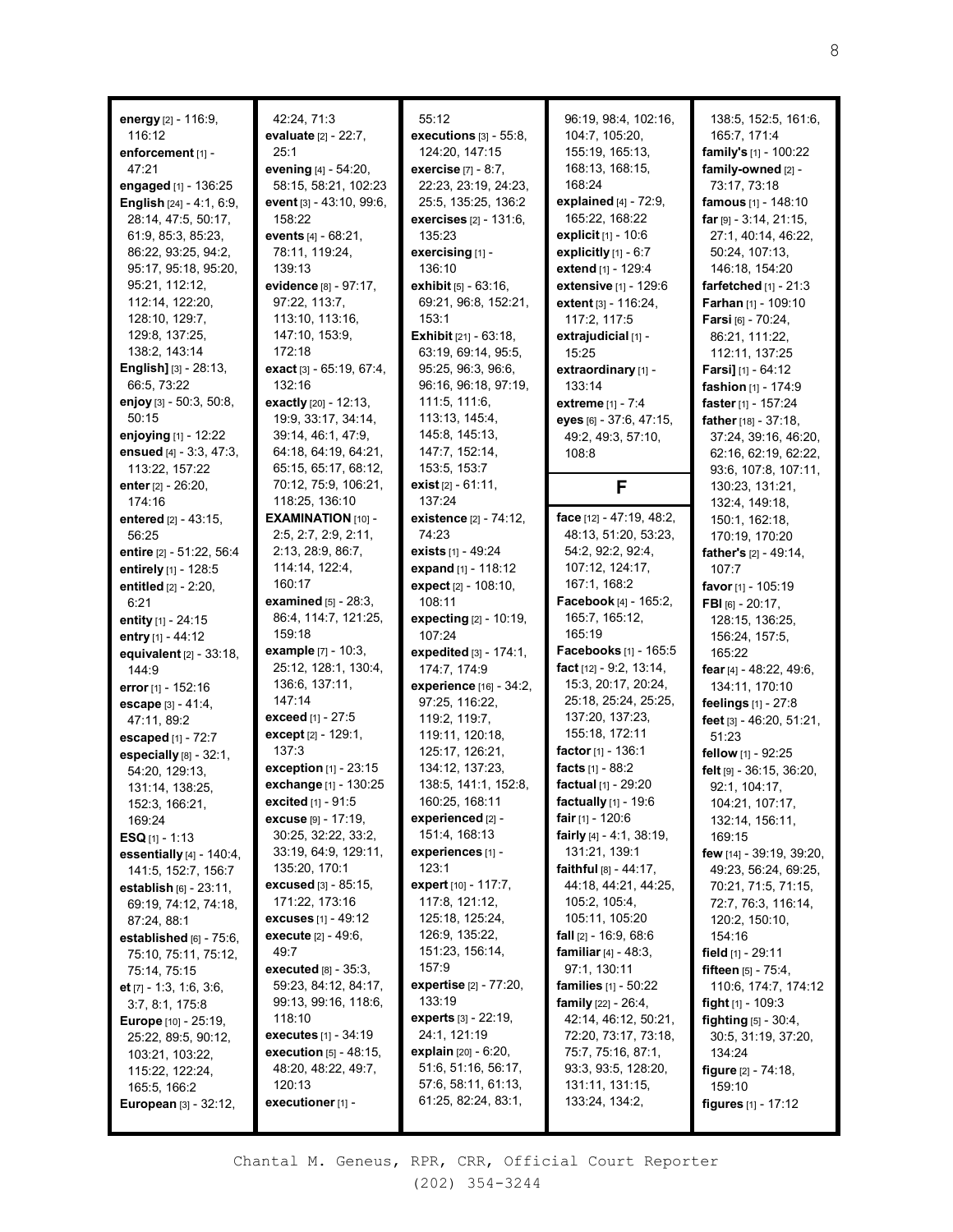| filed $[1]$ - 9:2               | 21:6                                        | Foundation [2] -                  | full $[1]$ - 115:18         | 54:11, 71:5, 71:12,             |
|---------------------------------|---------------------------------------------|-----------------------------------|-----------------------------|---------------------------------|
| filing [1] - 32:23              | followers [1] - 33:22                       | 117:20, 123:22                    | fully [3] - 26:17, 26:23,   | 78:12, 142:4,                   |
| filled $[1]$ - 116:16           | following $[5]$ - $3:3$ ,                   | foundations [3] -                 | 146:2                       | 143:10, 143:19,                 |
| film $[2] - 35:11, 107:5$       | 47:3, 113:22,                               | 116:14, 119:17                    | fund [3] - 116:7,           | 154:19, 173:8                   |
| filming $[1] - 70:11$           | 115:14, 157:22                              | founder [1] - 123:21              | 116:11                      | glad [1] - 24:21                |
| final $[2] - 126:8$ ,           | <b>follows</b> [5] - 28:4,                  | founders [1] - 17:13              | funded [1] - 123:23         | glasses [2] - 103:4,            |
| 149:10                          | 86:5, 114:8, 122:1,                         | four [25] - 4:24, 5:4,            | furlough [6] - 143:11,      | 103:5                           |
| finally [6] - 42:7, 43:7,       | 159:19                                      | 5:5, 5:11, 6:22, 6:23,            | 143:16, 151:14,             | goal [6] - 35:8, 124:1,         |
| 91:25, 103:24,                  | foot [2] - 52:23, 52:24                     | 26:21, 29:8, 45:23,               | 173:5, 173:9, 173:10        | 127:21, 139:23,                 |
| 111:17, 156:4                   | footage [1] - 67:12                         | 64:18, 64:20, 64:22,              | furloughed [2] -            | 140:3, 149:7                    |
| <b>financial</b> $[1]$ - 85:10  | Footnote [1] - 23:6                         | 64:25, 65:16, 79:24,              | 143:10, 151:21              | God [12] - 76:15, 92:3,         |
| <b>fine</b> $[3] - 114:2$ ,     | <b>FOR</b> $[1]$ - 1:1                      | 82:3, 112:13, 125:2,              |                             | 92:14, 92:22, 93:16,            |
| 157:10, 174:11                  | force $[3] - 47:16$ ,                       | 125:4, 129:22,                    | G                           | 100:25, 101:4,                  |
| finish $[7] - 10:24$ ,          | 48:21, 148:21                               | 136:8, 147:12,                    |                             | 110:20, 112:24,                 |
| 56:15, 56:17,                   | <b>Force</b> $[2] - 43:25, 44:1$            | 154:15, 154:21,                   | gain [3] - 44:12, 50:5,     | 141:5, 162:21                   |
| 112:22, 158:2, 159:5            | <b>Forces</b> [1] - 115:22                  | 165:21                            | 50:13                       | Goddard [1] - 122:15            |
| <b>finished</b> $[1]$ - 160:1   | forcibly [1] - 55:23                        | <b>Four</b> [1] - 2:22            | gallow [1] - 49:5           | good-bye [1] - 110:12           |
| fire [7] - 17:15, 37:20,        | forefront [2] - 138:8,                      | fourteen [1] - 110:6              | Gardner [1] - 115:11        | goodness [1] - 116:16           |
| 73:7, 87:1, 149:5,              | 139:10                                      | France [1] - 103:20               | gassing [1] - 125:13        | govern [1] - 30:24              |
| 161:23, 161:24                  | foreign [11] - 8:21,                        | <b>Francisco</b> $[1] - 33:9$     | gates [1] - 139:25          | government [29] -               |
| fired $[3] - 37:24$             | 10:1, 15:19, 21:12,                         | <b>free</b> $[10] - 36:16$ ,      | gathered [1] - 149:18       | 30:2, 30:4, 30:5                |
| 38:10, 74:4                     | 23:8, 23:14, 25:22,                         | 39:21, 40:15,                     | gear [1] - 148:9            | 30:21, 32:19, 34:10,            |
| firm $[2] - 24:18$ , 24:19      | 31:25, 32:23,                               | 106:24, 107:1,                    | geared [1] - 120:11         | 35:1, 35:10, 40:20,             |
| first $[44] - 4:14$ , $15:19$ , | 123:13, 130:25                              | 136:12, 160:16,                   | general [7] - 25:16,        | 43:6, 43:19, 99:19,             |
| 23:25, 27:23, 28:3,             | <b>Foreign</b> [6] - 7:8, 13:8,             | 173:4, 173:6                      | 38:23, 124:4,               | 101:2, 111:15,                  |
| 38:23, 41:17, 44:19,            | 14:1, 22:13, 144:6,                         | free-form $[1]$ - 160:16          | 149:12, 149:18,             | 119:20, 119:25,                 |
| 44:20, 45:8, 58:24,             | 144:12                                      | freed [2] - 40:9, 40:16           | 152:3, 160:19               | 120:19, 126:2,                  |
| 67:14, 69:12, 86:4,             | forever $[1] - 173.6$                       | Freedom [2] - 117:19,             | <b>General</b> [2] - 90:22, | 126:9, 126:11,                  |
| 87:23, 88:2, 88:13,             | forgot $[4] - 105:22$ ,                     | 138:8                             | 115:8                       | 127:16, 137:9,                  |
| 95:6, 98:9, 105:24,             | 161:5, 161:8, 164:21                        | freedom [18] - 5:19,              | generally [6] - 65:12,      | 150:19, 151:1,                  |
| 112:11, 114:7,                  | <b>form</b> $[5] - 16:18$ , 17:3,           | 13:13, 17:12, 17:13,              | 76:12, 87:9, 117:12,        | 155:16, 156:2,                  |
| 121:25, 123:1,                  | 26:20, 29:23, 160:16                        | 31:21, 36:8, 36:9,                | 129:18, 146:11              | 166:24, 170:4                   |
| 123:11, 123:24,                 | formal $[2] - 13:5$ ,                       | 36:11, 36:13, 37:3,               | generals [2] - 149:19,      | government's [2] -              |
| 128:25, 135:19,                 | 13:23                                       | 40:21, 50:5, 106:10,              | 150:16                      | 118:16, 123:12                  |
| 136:12, 138:11,                 | <b>formally</b> $[1] - 41:6$                | 139:2, 140:17,                    | <b>Geneus</b> [3] - 174:8,  | grabbed [2] - 107:18,           |
| 142:9, 142:11,                  | formed [3] - 31:17,                         | 156:1, 170:13                     | 175:3, 175:20               | 107:19                          |
| 142:13, 143:1,                  | 31:18, 33:15                                | freelance [3] - 143:23,           | <b>GENEUS</b> $[1]$ - 1:18  | graduated [1] - 33:10           |
| 145:16, 145:18,                 | <b>former</b> $[3] - 11:3$ ,                | 144:3, 144:20                     | Geneva [1] - 115:17         | grant [1] - 7:10                |
| 145:25, 146:11,                 | 113:24, 123:16                              | <b>French</b> [1] - 122:19        | genital [1] - 51:6          | grassroots [1] - 154:9          |
| 154:4, 155:18,                  | forms $[2] - 51:12$ ,                       | frequency [1] - 82:12             | gentleman [1] -             | <b>grave</b> $[12] - 60:8$ ,    |
| 156:23, 163:14,                 |                                             | frequent $[7] - 82:14$ ,          | 130:23                      | 60:12, 60:16, 62:6,             |
| 172:15                          | 116:17                                      | 82:16, 82:17, 82:20,              | Georgetown [1] -            | 62:7, 62:17, 62:24,             |
| five $[16] - 38:1, 48:19,$      | formulation $[1]$ - 11:7<br>Forouhars [1] - | 83:2, 83:13, 83:16                | 138:18                      | 62:25, 63:2, 68:3,              |
| 49:4, 49:11, 56:7,              |                                             | <b>frequently</b> $[2] - 81:11$ , | German [5] - 118:15,        | 72:2, 72:4                      |
| 61:19, 61:20, 74:25,            | 144:18<br><b>forth</b> $[2] - 26:24$ ,      | 81:24                             | 118:21, 118:24,             | $graveyard$ [2] - 62:23,        |
| 91:10, 91:17, 95:1,             |                                             | <b>Fresno</b> [2] - 39:5, 85:6    | 144:8                       | 173:5                           |
| 95:11, 116:6,                   | 122:22                                      | <b>friend</b> $[6]$ - 92:5, 92:8, | Germany [28] - 32:18,       | great [1] - 134:7               |
| 129:22, 137:6,                  | <b>forty</b> $[8] - 29:8, 35:12,$           | 94:1, 110:16, 148:13              | 32:19, 43:24, 43:25,        | greater [1] - 160:23            |
| 165:21                          | 58:1, 58:24, 95:1,                          | friend's $[1] - 85.9$             | 88:11, 88:19, 88:22,        | <b>greatest</b> $[2] - 33:14$ , |
| <b>fix</b> [1] - 165:15         | 95:11, 133:9, 133:12                        | <b>friendly</b> $[1]$ - 71:17     | 89:3, 89:23, 89:24,         | 61:10                           |
| fleeing $[1]$ - 133:23          | <b>forty-eight</b> $[2] - 133.9$ ,          | friends $[6] - 63:24$ ,           | 90:18, 91:16, 93:5,         | greatly $[1]$ - 160:21          |
| floor $[1]$ - 148:6             | 133:12                                      |                                   | 93:10, 93:13, 93:20,        | green [3] - 88:14,              |
| floors $[2] - 125:4,$           | forty-five [1] - 95:1                       | 71:17, 110:16,                    |                             | 148:17, 163:18                  |
| 125:5                           | forty-five-minute [1] -                     | 112:8, 127:19,                    | 96:24, 103:8,               | <b>Green</b> $[3] - 32:18$ ,    |
| fluent $[3] - 4:1, 4:2,$        | 95:11                                       | 149:19                            | 103:14, 103:15,             |                                 |
| 4:3                             | forty-four [1] - 29:8                       | <b>frighten</b> $[1] - 57:18$     | 103:24, 103:25,             | 32:19, 142:19                   |
|                                 | forward $[4] - 3.8, 42.9,$                  | <b>front</b> $[5] - 37:4, 48:1,$  | 104:24, 144:5,              | grieved [1] - 156:8             |
| focus $[1] - 77:7$              | 148:14, 159:21                              | 108:6, 108:7, 127:20              | 164:17                      | grieving [2] - 84:5,            |
| <b>follow</b> $[3] - 24:22$ ,   | fought $[1] - 50:5$                         | <b>FSIA</b> $[7] - 8:1, 16:24,$   | <b>girl</b> [1] - 155:4     | 84:6                            |
| 63:11, 107:14                   | foundation $[3] - 77:1$ ,                   | 19:17, 22:23, 23:13,              | given [15] - 4:7, 16:10,    | grounds $[1] - 22:11$           |
| <b>followed</b> $[2] - 18:17$ , | 127:7, 142:16                               | 23:24, 27:20                      | 17:10, 35:17, 42:25,        | group [11] - 30:8,              |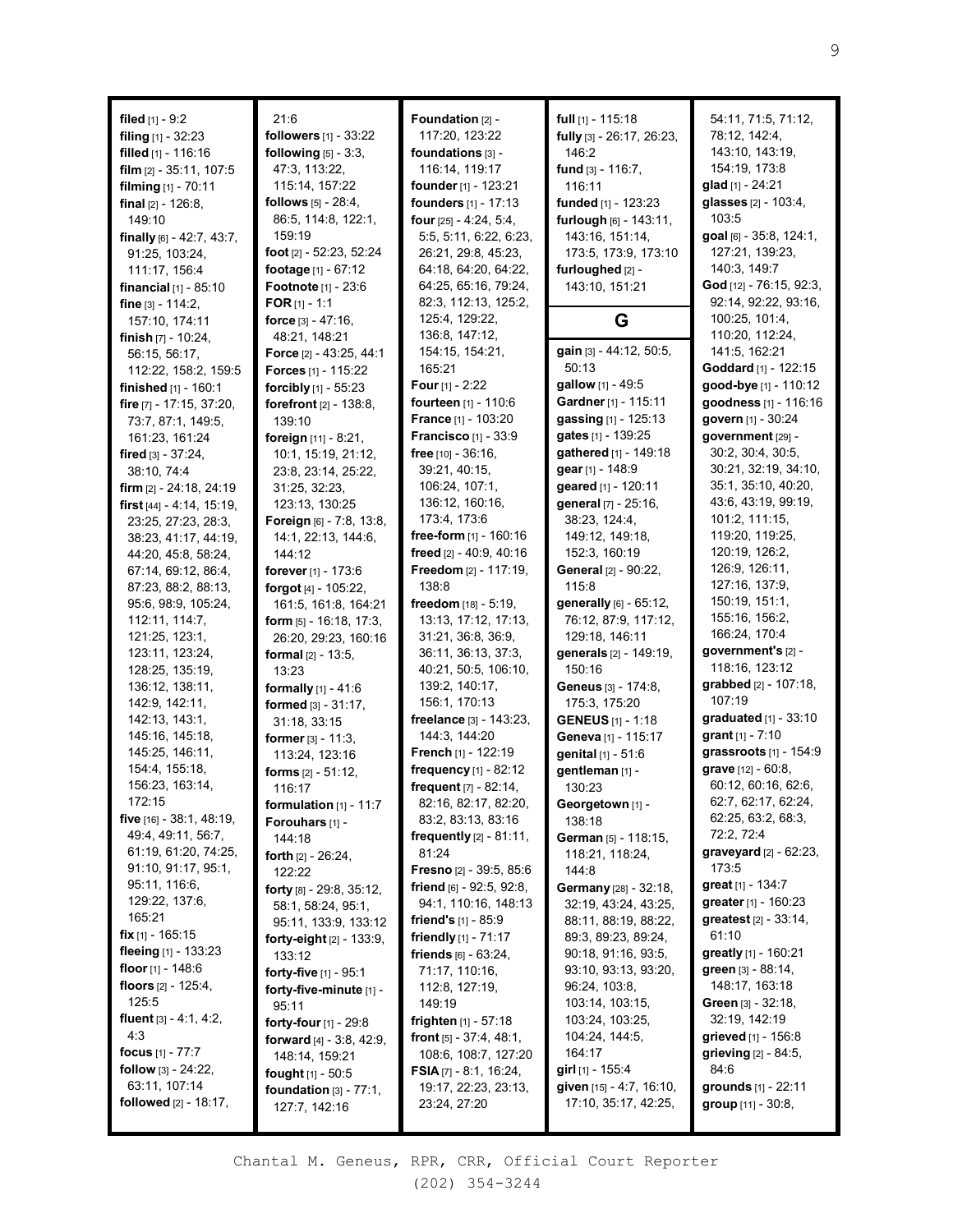| 30:18, 30:21, 31:16,<br>31:19, 32:5, 33:23,<br>60:18, 69:12,<br>139:21, 140:19 | 166:16<br>harmed [1] - 5:22<br>harsh [3] - 30:6.<br>36:18, 51:5 | highest [1] - 90:1<br><b>himself</b> $[4] - 39:5$ ,<br>71:6, 112:21, 131:9<br>history [3] - 115:2, | <b>hospital</b> $[5] - 84:8$ ,<br>92:12, 108:1,<br>110:17, 143:12<br><b>hospitals</b> $[1] - 59:14$ | 171:1, 171:5<br>hurting [1] - 171:1<br>Hussein [1] - 125:14 |
|--------------------------------------------------------------------------------|-----------------------------------------------------------------|----------------------------------------------------------------------------------------------------|-----------------------------------------------------------------------------------------------------|-------------------------------------------------------------|
| groups [5] - 140:12,                                                           | hate [2] - 101:12,                                              | 138:6, 156:5                                                                                       | host $[1]$ - 169:22                                                                                 |                                                             |
| 140:13, 141:3, 154:7<br>growing $[1] - 37:12$                                  | 101:15                                                          | hit $[1] - 135:1$                                                                                  | hostage [6] - 16:1,                                                                                 | ID [5] - 80:15, 80:17,                                      |
| guard [1] - 60:23                                                              | hates $[2] - 37:13$<br>Havlish [1] - 126:16                     | <b>hmm</b> $[1] - 97:9$<br>hold [2] - 108:7, 108:9                                                 | 18:20, 79:10,<br>124:24, 125:1, 171:1                                                               | 80:20, 81:1, 81:2                                           |
| Guard [2] - 23:23,                                                             | head $[5] - 52:12$ ,                                            | holding [3] - 59:12,                                                                               | hosted [1] - 138:15                                                                                 | ideas [1] - 31:20                                           |
| 141:18                                                                         | 130:25, 144:13,                                                 | 59:13, 148:10                                                                                      | hostel [2] - 85:7, 85:8                                                                             | <b>Ideas</b> $[1] - 2:20$                                   |
| Guardians [1] -                                                                | 150:17, 150:18                                                  | Hollywood [1] - 17:17                                                                              | <b>hot</b> $[1]$ - 125:3                                                                            | identification [9] -                                        |
| 136:14                                                                         | headquarters [1] -                                              | home [11] - 60:7.                                                                                  | <b>hotel</b> $[2] - 85:7$ ,                                                                         | 63:20, 96:4, 97:21,                                         |
| Guards [3] - 144:13,                                                           | 127:10                                                          | 98:15, 98:16, 98:21,                                                                               | 136:17                                                                                              | 111:7, 113:15,                                              |
| 149:20, 150:15                                                                 | healthy [1] - 92:21                                             | 99:1, 103:1, 143:12,                                                                               | hound [1] - 151:11                                                                                  | 145:14, 147:9,                                              |
| Guards' [1] - 149:12                                                           | hear [13] - 15:11, 22:7,                                        | 143:17, 151:14,                                                                                    | hour $[3] - 35:12$ ,                                                                                | 153:6, 153:8                                                |
| guess $[3] - 8:9, 9:1,$                                                        | 22:18, 24:1, 26:18,                                             | 156:9, 162:24                                                                                      | 108:19, 158:4                                                                                       | identified [1] - 81:19                                      |
| 123:19                                                                         | 27:6, 31:4, 58:13,                                              | Homeland [1] - 116:5                                                                               | hours $[8] - 52:14$ ,                                                                               | <b>identify</b> $[4] - 3:8$ ,<br>68:20, 94:3, 94:7          |
| <b>gum</b> $[2] - 54:2$                                                        | 94:15, 102:10,                                                  | homeland [3] - 36:10,                                                                              | 52:21, 52:25, 110:6,                                                                                | <b>identity</b> [1] - 136:20                                |
| gums [2] - 54:1, 54:6<br>gunned [1] - 155:5                                    | 142:20, 159:13<br>hearable [1] - 57:12                          | 44:16, 45:1<br>Honor [69] - 3:10,                                                                  | 133:9, 133:12,<br>138:19, 161:17                                                                    | ideological [1] -                                           |
| gurney $[3] - 57:1$ ,                                                          | heard $[7] - 27:16$ ,                                           | 3:21, 6:6, 6:25, 7:5,                                                                              | house [9] - 37:21,                                                                                  | 124:16                                                      |
| 57:8, 58:2                                                                     | 71:14, 100:5, 143:3,                                            | 7:17, 9:15, 10:23,                                                                                 | 73:7, 84:6, 85:9,                                                                                   | <b>ignoring</b> [1] - 9:25                                  |
| guy [7] - 59:19, 91:17,                                                        | 150:24, 161:8                                                   | 13:1, 14:4, 14:15,                                                                                 | 90:23, 93:8, 102:20,                                                                                | <b>illegal</b> [2] - 128:5,                                 |
| 92:23, 93:2, 93:11,                                                            | <b>hearing</b> $[6] - 49:14$ ,                                  | 17:3, 18:14, 20:15,                                                                                | 170:15                                                                                              | 136:24                                                      |
| 106:23                                                                         | 49:21, 62:9, 62:15,                                             | 21:19, 22:18, 24:14,                                                                               | House [1] - 117:19                                                                                  | illegally [1] - 137:10                                      |
|                                                                                | 62:21, 94:17                                                    | 25:15, 27:21, 29:15,                                                                               | houses [7] - 78:3,                                                                                  | <b>illustrate</b> [2] - 145:22,                             |
| н                                                                              | heart $[6] - 58:23$ ,                                           | 35:14, 40:25, 45:6,                                                                                | 78:5, 78:6, 78:7,                                                                                   | 147:3                                                       |
|                                                                                | 92:19, 107:16,                                                  | 47:17, 61:17, 61:22,                                                                               | 78:9, 78:14, 78:16                                                                                  | <b>illustration</b> $[1]$ - 147:5                           |
| H-A-J-A-G-H-A [1] -                                                            | 133:4, 133:5, 162:21                                            | 63:18, 64:3, 66:11,                                                                                | Howell [1] - 175:11                                                                                 | illustrations [1] -                                         |
| 56:12                                                                          | heavy [1] - 109:20                                              | 66:22, 66:25, 67:23,                                                                               | <b>HOWELL</b> $[1] - 1:10$                                                                          | 147:2                                                       |
| <b>hacked</b> $[3] - 14:9$ ,<br>80:10, 165:10                                  | heighten [1] - 124:4                                            | 68:18, 69:1, 76:20,<br>77:5, 84:18, 85:22,                                                         | howl [1] - 57:14                                                                                    | <b>images</b> [1] - 66:21                                   |
| <b>hacking</b> $[3] - 15:12$ ,                                                 | heightened [1] -<br>134:11                                      | 95:4, 95:8, 101:10,                                                                                | hug [1] - 162:19                                                                                    | imagine [1] - 124:21<br>imitating $[1]$ - 49:16             |
| 16:3, 20:12                                                                    | held [5] - 22:12, 64:6,                                         | 104:9, 106:1,                                                                                      | Human [2] - 71:2,<br>151:19                                                                         | <b>immigrants</b> [1] - 138:2                               |
| Hajagha [1] - 56:11                                                            | 125:2, 126:3, 147:16                                            | 110:23, 110:25,                                                                                    | human [23] - 25:8,                                                                                  | <b>immigration</b> $[1]$ - 13:9                             |
| hajagha [1] - 56:20                                                            | help [15] - 85:11.                                              | 112:23, 113:8,                                                                                     | 26:5, 30:12, 31:18,                                                                                 | Immunities $[2] - 13:8$ ,                                   |
| hajis [2] - 58:15, 58:16                                                       | 88:22, 92:9, 92:14,                                             | 113:23, 114:11,                                                                                    | 89:4, 94:15, 94:16,                                                                                 | 14:1                                                        |
| half [3] - 20:25, 50:16,                                                       | 94:17, 98:22,                                                   | 121:3, 121:11,                                                                                     | 104:4, 106:10,                                                                                      | <b>immunity</b> [1] - 23:15                                 |
| 125:5                                                                          | 109:23, 110:11,                                                 | 130:7, 132:24,                                                                                     | 106:12, 111:14,                                                                                     | <b>Immunity</b> [2] - 7:9,                                  |
| Hamilton [1] - 116:4                                                           | 110:20, 112:25,                                                 | 135:16, 145:4,                                                                                     | 117:13, 124:2,                                                                                      | 22:13                                                       |
| hand [4] - 36:3, 86:1,                                                         | 116:5, 124:12,                                                  | 145:15, 147:2,                                                                                     | 125:21, 127:2,                                                                                      | <b>implement</b> [2] - 35:18,                               |
| 96:2, 107:19                                                                   | 128:2, 156:1                                                    | 147:13, 152:23,                                                                                    | 128:17, 128:18,                                                                                     | 56:21                                                       |
| <b>handcuff</b> $[1]$ - 58:14                                                  | helped $[4] - 43:5$ ,                                           | 153:18, 157:9,<br>157:13, 157:23,                                                                  | 132:21, 146:16,                                                                                     | implements [1] -                                            |
| handled [1] - 42:4                                                             | 88:23, 92:22, 128:19                                            | 160:11, 168:15,                                                                                    | 149:3, 168:7, 169:23                                                                                | 34:19                                                       |
| <b>hands</b> $[7] - 51:19$<br>52:3, 53:20, 58:25,                              | helpful [1] - 4:11<br>helping [2] - 126:18,                     | 171:21, 172:9,                                                                                     | humanity [2] - 25:9,<br>125:21                                                                      | implicitly [1] - 6:7                                        |
| 140:4, 140:12, 150:3                                                           | 136:4                                                           | 172:24, 173:19                                                                                     | hundred [3] - 148:23,                                                                               | implored [1] - 141:18<br>important $[7] - 12:3$ ,           |
| <b>hang</b> $[1]$ - 48:16                                                      | Helsinki [1] - 115:7                                            | Honor's [1] - 19:4                                                                                 | 149:19, 150:15                                                                                      | 60:24, 105:25,                                              |
| <b>hanging</b> $[1] - 52:2$                                                    | hereby [1] - 175:6                                              | HONORABLE [1] -                                                                                    | <b>hundreds</b> $[4]$ - $33:21$ ,                                                                   | 143:25, 163:5,                                              |
| happy [3] - 37:14,                                                             | <b>hide</b> $[1] - 81:23$                                       | 1:10                                                                                               | 33:23, 151:12,                                                                                      | 165:3, 165:5                                                |
| 107:3, 107:4                                                                   | hierarchy [1] - 154:8                                           | Honorable [1] -                                                                                    | 151:13                                                                                              | <b>imposes</b> [1] - 34:7                                   |
| <b>harassed</b> [1] - 5:22                                                     | high [10] - 17:11, 24:7,                                        | 175:11                                                                                             | hunger [12] - 55:17,                                                                                | <b>imprison</b> [2] - 119:3                                 |
| <b>harassing</b> $[1] - 18:10$                                                 | 76:18, 118:5, 119:4,                                            | hope [3] - 104:5,                                                                                  | 55:19, 55:21, 55:22,                                                                                | imprisoned [3] -                                            |
| harassment $[3] - 6:3$ ,                                                       | 127:15, 143:21,                                                 | 156:9, 171:11                                                                                      | 56:8, 90:10, 91:7,                                                                                  | 13:16, 118:6, 118:9                                         |
| 15:8, 79:5                                                                     | 143:22, 144:3,                                                  | hoping $[1]$ - 158:17                                                                              | 91:10, 107:15,                                                                                      | imprisonment [1] -                                          |
| hard [6] - 9:17, 49:10,                                                        | 150:14                                                          | hopping $[1]$ - 122:22<br><b>hornbook</b> $[1]$ - 23:4                                             | 107:25, 143:18                                                                                      | 13:15                                                       |
| 77:7, 107:17,                                                                  | high-level [2] - 118:5,                                         | horrible [2] - 20:9,                                                                               | <b>hurry</b> [1] - 98:21                                                                            | inches [1] - 143:9                                          |
| 109:25, 169:13                                                                 | 119:4<br>high-profile [2] -                                     | 27:3                                                                                               | <b>hurt</b> $[8] - 162:11$ ,<br>164:15, 167:6,                                                      | incidents [3] - 18:11,                                      |
| <b>hardly</b> [1] - 69:10<br>harm $[2] - 120:21$ ,                             | 143:21, 143:22                                                  | horror $[1] - 17:17$                                                                               | 168:9, 170:22,                                                                                      | 38:7, 154:20<br>including $[1] - 5.8$                       |
|                                                                                |                                                                 |                                                                                                    |                                                                                                     |                                                             |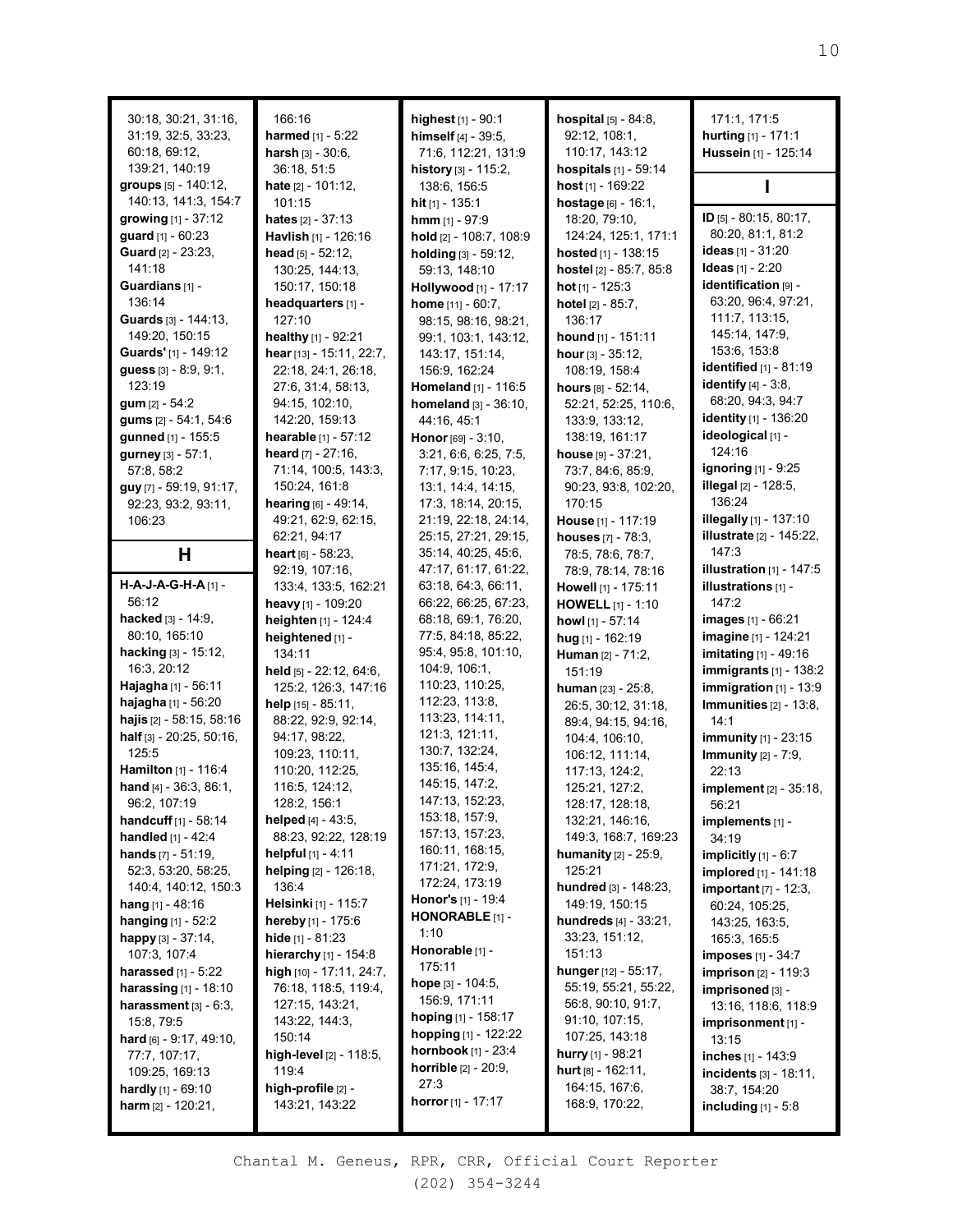|                                                  | 173:4                                 | 75:2, 75:8, 75:13,                             | 126:4, 126:17                              | 126:17                                    |
|--------------------------------------------------|---------------------------------------|------------------------------------------------|--------------------------------------------|-------------------------------------------|
| income [3] - 78:5,<br>78:15, 87:17               | $instructed$ [3] - 35:7,              | 75:24, 76:1, 76:5,                             | involving [1] - 38:7                       | Iran-Iraq [4] - 122:25,                   |
| incorporate [1] - 8:2                            | 43:8, 55:9                            | 76:10, 76:14, 76:16,                           | Irahi [1] - 126:15                         | 123:2, 134:22,                            |
| incorporated [1] -                               | instructions [1] -                    | 80:19, 80:25, 82:18,                           | <b>IRAN</b> $[1] - 1:6$                    | 147:18                                    |
| 19:17                                            | 55:14                                 | 82:24, 83:11, 85:23,                           | Iran $[142] - 3:6, 7:15,$                  | iran.org [3] - 127:6,                     |
| incorrect [1] - 97:13                            | instructor $[1]$ - 74:4               | 105:1, 133:10,                                 | 7:17, 9:3, 9:16,                           | 139:13, 141:24                            |
| incurred [1] - 70:25                             | instrumentality [1] -                 | 173:4, 173:10,                                 | 12:16, 13:15, 17:7,                        | Iranian [62] - 5:19,                      |
| indeed [3] - 44:15,                              | 22:24                                 | 173:13                                         | 17:9, 20:18, 21:3,                         | 17:12, 20:16, 31:23,                      |
| 130:13, 130:17                                   | instruments [1] -                     | interpreter [7] - 3:20,                        | 21:8, 23:22, 28:19,                        | 31:24, 32:9, 32:16,                       |
| Independent [2] -                                | 117:14                                | 3:22, 3:24, 28:4,                              | 30:10, 31:21, 31:22,                       | 35:11, 36:16, 36:25,                      |
| 30:1, 30:2                                       | insult $[1]$ - 141:5                  | 31:2, 31:10, 31:11                             | 33:6, 33:14, 35:18,                        | 40:19, 89:14, 91:12,                      |
| independently [1] -                              | insulting [2] - 165:17,               | interrelated $[1]$ - 21:25                     | 35:20, 36:7, 36:24,                        | 93:3, 99:7, 101:15,                       |
| 22:10                                            | 166:3                                 | <b>interrupt</b> $[3] - 17:2$ ,                | 36:25, 38:9, 40:14,                        | 102:8, 104:17,                            |
| Indiana [1] - 115:7                              | Intelligence [10] -                   | 67:24, 146:1                                   | 40:16, 41:17, 43:2,                        | 111:15, 119:8,                            |
| indicates [1] - 65:24                            | 32:25, 34:18, 55:12,                  | interrupting [1] -                             | 43:3, 43:12, 45:2,                         | 119:14, 119:19,                           |
| indicating [1] - 101:25                          | 62:10, 63:1, 72:1,                    | 121:17                                         | 45:3, 46:11, 47:11,                        | 119:25, 120:6,                            |
| indicating) [1] - 54:4                           | 81:22, 115:25,                        | intervene [1] - 39:21                          | 59:15, 59:22, 71:1,                        | 120:19, 123:12,                           |
| indication $[1]$ - 66:24                         | 144:7, 144:12                         | intervened $[2] - 43:11$ ,                     | 72:10, 72:18, 73:11,                       | 124:2, 124:14,                            |
| indications [1] -                                | intelligence [10] -                   | 43:18                                          | 77:13, 77:17, 77:19,                       | 126:3, 126:9, 127:4,                      |
| 131:10                                           | 100:15, 115:4,                        | <b>interview</b> $[2] - 71:11$ ,               | 78:7, 78:11, 79:12,                        | 127:10, 127:14,                           |
| indicted [1] - 25:17                             | 117:1, 118:4, 119:9,                  | 150:16                                         | 79:20, 81:4, 81:12,                        | 127:15, 128:4,<br>128:8, 128:9, 129:3,    |
| individual [15] - 19:18,                         | 120:6, 127:4,                         | interviewed [1] -                              | 86:17, 86:20, 88:21,                       |                                           |
| 19:22, 19:23, 19:25,                             | 128:16, 130:19,                       | 46:16                                          | 88:24, 90:19, 93:10,<br>94:22, 98:4, 98:5, | 129:5, 129:21,<br>130:20, 131:15,         |
| 20:2, 20:11, 22:2,                               | 156:25                                | interviewing $[1]$ - 32:4                      | 98:6, 98:8, 98:9,                          | 133:20, 133:21,                           |
| 23:20, 24:13, 24:16,                             | <b>intended</b> $[3] - 40:6$ ,        | interviews [9] - 32:25,<br>34:21, 34:23, 35:5, | 103:6, 103:7, 103:8,                       | 134:4, 134:13,                            |
| 24:20, 26:20, 33:8,                              | 72:8, 139:21<br>intense [2] - 134:21, | 71:11, 79:25, 82:13,                           | 103:10, 103:13,                            | 135:23, 136:19,                           |
| 131:8                                            | 135:8                                 | 82:15, 83:12                                   | 104:5, 104:10,                             | 137:2, 137:6, 137:8,                      |
| <b>individuals</b> $[12] - 22:8$ ,               | intention $[3] - 68:3$ ,              | intimacy [1] - 37:13                           | 104:11, 104:13,                            | 138:15, 141:22,                           |
| 23:2, 23:3, 23:5,<br>25:2, 25:23, 119:25,        | 72:5, 124:17                          | intimidate [2] -                               | 105:4, 105:7, 105:8,                       | 149:16, 151:1,                            |
| 127:8, 128:14,                                   | intentionally [2] -                   | 120:10, 136:3                                  | 105:12, 105:15,                            | 152:3, 156:15,                            |
| 131:7, 131:13, 149:2                             | 19:22, 54:24                          | intimidated [1] -                              | 106:15, 107:9,                             | 156:24, 157:2,                            |
| <b>industry</b> [1] - 123:4                      | <b>interest</b> [2] - 124:11,         | 132:14                                         | 111:12, 116:23,                            | 167:8, 167:19                             |
| infiltration [1] -                               | 137:4                                 | <b>intimidating</b> $[2] - 20:2$ ,             | 117:13, 117:14,                            | Iranian-American [1] -                    |
| 130:21                                           | interested [1] - 141:25               | 120:7                                          | 118:5, 122:25,                             | 127:14                                    |
| <b>inflicted</b> $[1]$ - 19:22                   | interesting [1] -                     | intimidation $[2]$ -                           | 123:2, 123:9,                              | Iranian-Americans <sup>[8]</sup>          |
| influence [3] - 119:13,                          | 102:10                                | 134:22, 136:1                                  | 123:11, 123:16,                            | - 119:14, 129:21,                         |
| 119:18, 119:23                                   | <b>Interests</b> [1] - 128:4          | introduce [2] - 10:12,                         | 123:22, 124:12,                            | 131:15, 133:20,                           |
| inform $[2] - 119:24$                            | <b>internal</b> $[2] - 92:10$ ,       | 70:16                                          | 124:14, 125:18,                            | 134:13, 135:23,                           |
| information [3] -                                | 156:6                                 | <b>inure</b> $[2] - 24:15$ ,                   | 125:22, 126:22,                            | 138:15, 152:3                             |
| 19:24, 141:24, 163:4                             | International [15] -                  | 24:16                                          | 127:3, 127:8, 128:2,<br>128:19, 130:3,     | Iranians [14] - 18:23,<br>119:14, 120:21, |
| <b>informed</b> [1] - 72:1                       | 2:19, 71:2, 89:8,                     | <b>invest</b> [1] - $78:8$                     | 130:16, 131:1,                             | 127:21, 128:3,                            |
| inject [1] - 55:24                               | 89:11, 89:20, 90:9,                   | investigate [2] -                              | 133:1, 133:24,                             | 133:22, 134:25,                           |
| injection [1] - 143:20                           | 91:11, 96:21, 96:22,                  | 150:8, 150:9                                   | 134:22, 135:22,                            | 135:7, 135:13,                            |
| injured [1] - 162:21                             | 103:22, 111:14,                       | investigation [2] -                            | 135:25, 136:5,                             | 137:12, 137:14,                           |
| <b>injuries</b> $[1] - 51.8$                     | 117:23, 117:25,                       | 118:20, 126:3                                  | 136:13, 138:16,                            | 138:1, 140:5, 151:23                      |
| <b>injury</b> $[3] - 5:16$ ,                     | 151:17, 165:4                         | investigative [1] -                            | 139:22, 141:10,                            | $Iraq$ [14] - 43:2, 43:4,                 |
| 15:24, 16:17                                     | international [2] -<br>25:9, 26:11    | 122:18                                         | 141:14, 142:17,                            | 43:11, 43:19, 43:22,                      |
| innocents [1] - 150:3                            | <b>Internet</b> $[5] - 5:16$ ,        | investigator [1] -<br>127:1                    | 147:18, 152:4,                             | 72:11, 122:25,                            |
| inside [10] - 54:10,                             | 133:7, 146:17,                        | <b>invitation</b> $[1]$ - 150:4                | 152:5, 154:12,                             | 123:2, 123:5, 123:6,                      |
| 54:23, 55:16, 57:20,                             | 147:25, 149:4                         | invitations $[1]$ - 32:10                      | 155:17, 155:18,                            | 125:9, 134:22,                            |
| 70:25, 79:12, 80:9,                              | <b>interpret</b> $[3] - 18:7,$        | <b>invite</b> $[1] - 10.9$                     | 155:24, 156:6,                             | 134:24, 147:18                            |
| 136:4, 140:1, 154:12                             | 18:10, 31:3                           | <b>invited</b> $[3] - 35:16$ ,                 | 156:11, 157:6,                             | <b>Iraqi</b> [2] - 43:6, 43:8             |
| <b>insofar</b> [1] - 154:22                      | interpretations [1] -                 | 93:8, 93:15                                    | 161:9, 161:19,                             | <b>IRIB</b> $[2] - 130:2, 130:4$          |
| $inspect_{[1]} - 63:4$<br>inspected $[2] - 63.6$ | 27:19                                 | <b>involved</b> $[6] - 15:11$ ,                | 167:11, 167:14,                            | <b>Isfahan</b> [1] - 155:24               |
| <b>installed</b> $[1] - 62:22$                   | <b>INTERPRETER [29] -</b>             | 15:15, 100:7,                                  | 168:12, 169:24,                            | <b>Islam</b> $[3] - 101:1$ ,              |
| <b>instance</b> [4] - 13:12,                     | 48:6, 53:2, 56:12,                    | 126:12, 128:14,                                | 170:8, 171:2, 171:7,<br>175:8              | 101:3, 101:12                             |
| 24:16, 24:18, 25:16                              | 56:17, 64:9, 64:24,                   | 139:10                                         | <b>Iran's</b> $[2] - 84:16$ ,              | <b>Islamic</b> $[14] - 3.6$ ,             |
| <b>instead</b> $[2]$ - 55:25,                    | 65:9, 68:11, 74:24,                   | involvement [2] -                              |                                            | 7:16, 31:21, 32:22,                       |
|                                                  |                                       |                                                |                                            |                                           |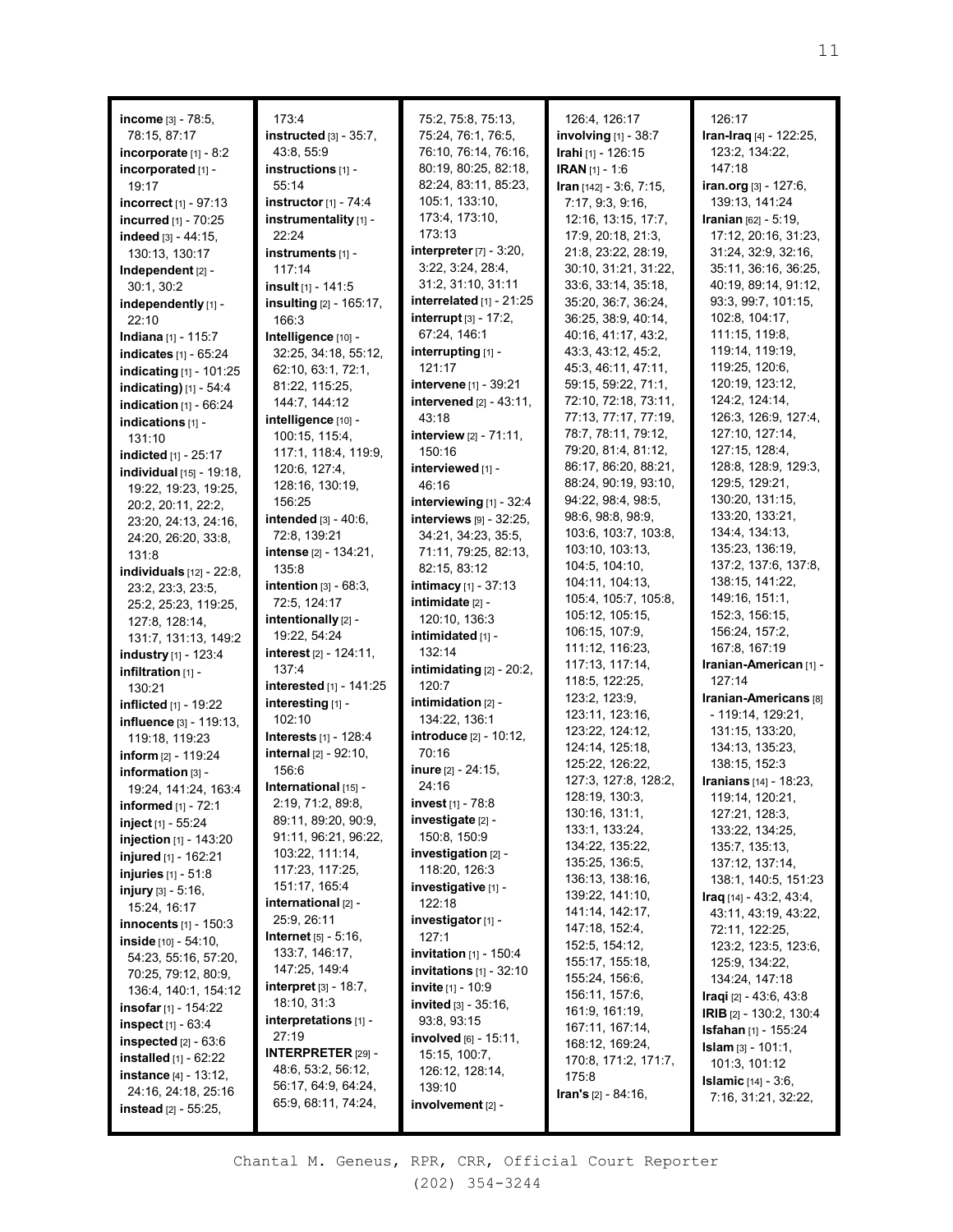| 33:19, 61:3, 84:8,<br>84:15, 101:2,<br>111:12, 130:2,<br>131:1, 141:4, 175:8<br><b>ISLAMIC</b> $[1] - 1:6$<br><b>isolated</b> $[1] - 31:23$<br><b>Israel</b> [1] - 124:17<br><b>Israeli</b> [2] - 100:14,<br>100:15<br><b>issue</b> [4] - 14:22, 19:2,<br>61:3, 154:13<br><b>issued</b> $[3] - 34:12$ ,<br>34:15, 144:15<br><b>issues</b> $[5] - 4:8$ , $7:24$ ,<br>27:10, 117:11,<br>172:14<br>IV [2] - 55:24, 55:25 | 48:14, 126:16<br>July [4] - 125:1, 139:8,<br>139:12, 147:24<br>jump [2] - 52:24, 53:4<br>June [3] - 132:25,<br>149:15, 155:21<br>jurisdiction [26] - 8:7,<br>11:5, 12:8, 14:22,<br>19:10, 21:24, 21:25,<br>22:7, 22:23, 23:5,<br>23:12, 23:14, 23:19,<br>23:21, 23:22, 24:13,<br>24:23, 25:2, 25:5,<br>25:11, 25:23, 26:9,<br>26:18, 26:19, 27:4,<br>172:14<br>jurisdictional $[8] - 4:7$ , | 167:6<br>killed [28] - 16:8, 37:1,<br>42:22, 50:6, 55:5,<br>55:7, 59:17, 59:21,<br>59:23, 60:4, 61:5,<br>61:8, 69:25, 70:22,<br>77:19, 79:15, 108:2,<br>108:10, 109:25,<br>111:11, 120:17,<br>143:19, 154:6,<br>161:9, 163:20,<br>163:22, 164:3,<br>168:12<br><b>killing</b> [6] - 15:25,<br>101:2, 120:13,<br>143:25, 149:22,<br>157:2<br><b>killings</b> $[1]$ - 55:8 | 63:9, 63:17, 63:21,<br>64:7, 64:10, 64:14,<br>65:6, 65:11, 66:3,<br>66:11, 66:22, 66:25,<br>67:3, 67:11, 67:21,<br>67:23, 67:25, 68:17,<br>68:20, 68:23, 68:25,<br>69:5, 69:15, 69:18,<br>69:22, 69:23, 70:8,<br>70:16, 70:19, 70:20,<br>71:21, 71:22, 72:15,<br>72:16, 73:23, 74:19,<br>75:5, 75:25, 76:12,<br>76:20, 77:5, 77:10,<br>78:19, 78:23, 79:2,<br>79:3, 81:6, 82:8,<br>82:19, 82:23, 83:4,<br>83:20, 84:1, 84:18, | 172:24, 173:19,<br>173:24, 174:4,<br>174:11, 174:15,<br>174:18<br>Klayman [45] - 1:14,<br>3:12, 4:5, 10:9,<br>14:22, 17:19, 18:7,<br>26:15, 28:8, 28:21,<br>31:1, 33:2, 38:2,<br>41:12, 45:20, 47:7,<br>55:1, 59:24, 61:16,<br>63:10, 63:25, 66:17,<br>69:4, 72:12, 74:11,<br>78:17, 82:7, 82:21,<br>83:18, 89:10, 93:17,<br>96:8, 100:9, 101:22,<br>109:15, 114:13,<br>121:8, 142:1, |
|-----------------------------------------------------------------------------------------------------------------------------------------------------------------------------------------------------------------------------------------------------------------------------------------------------------------------------------------------------------------------------------------------------------------------|---------------------------------------------------------------------------------------------------------------------------------------------------------------------------------------------------------------------------------------------------------------------------------------------------------------------------------------------------------------------------------------------|-------------------------------------------------------------------------------------------------------------------------------------------------------------------------------------------------------------------------------------------------------------------------------------------------------------------------------------------------------------------------|-------------------------------------------------------------------------------------------------------------------------------------------------------------------------------------------------------------------------------------------------------------------------------------------------------------------------------------------------------------------------------------------------------------------------------|---------------------------------------------------------------------------------------------------------------------------------------------------------------------------------------------------------------------------------------------------------------------------------------------------------------------------------------------------------------------------------------|
| J                                                                                                                                                                                                                                                                                                                                                                                                                     | 7:24, 23:10, 27:5,<br>27:9, 27:10, 88:2,                                                                                                                                                                                                                                                                                                                                                    | kind [18] - 15:8, 20:4,                                                                                                                                                                                                                                                                                                                                                 | 84:22, 85:16, 85:21,                                                                                                                                                                                                                                                                                                                                                                                                          | 153:12, 154:19,                                                                                                                                                                                                                                                                                                                                                                       |
|                                                                                                                                                                                                                                                                                                                                                                                                                       | 172:13                                                                                                                                                                                                                                                                                                                                                                                      | 24:8, 49:16, 51:24,                                                                                                                                                                                                                                                                                                                                                     | 86:8, 87:25, 88:3,                                                                                                                                                                                                                                                                                                                                                                                                            | 157:15, 159:24,                                                                                                                                                                                                                                                                                                                                                                       |
| jail [33] - 37:25, 39:10,<br>39:24, 40:3, 43:17,                                                                                                                                                                                                                                                                                                                                                                      | justifiable [1] - 17:8<br>justified $[1] - 17.8$                                                                                                                                                                                                                                                                                                                                            | 52:1, 52:8, 52:20,<br>52:22, 53:12, 58:17,                                                                                                                                                                                                                                                                                                                              | 88:6, 88:18, 93:22,<br>95:4, 95:12, 95:14,                                                                                                                                                                                                                                                                                                                                                                                    | 163:4, 168:17,<br>173:18                                                                                                                                                                                                                                                                                                                                                              |
| 53:24, 54:16, 55:15,                                                                                                                                                                                                                                                                                                                                                                                                  | justify [1] - 77:1                                                                                                                                                                                                                                                                                                                                                                          | 62:18, 88:24, 94:19,                                                                                                                                                                                                                                                                                                                                                    | 95:22, 96:5, 96:9,                                                                                                                                                                                                                                                                                                                                                                                                            | knees $[3] - 53:16$ ,                                                                                                                                                                                                                                                                                                                                                                 |
| 55:16, 57:12, 57:13,                                                                                                                                                                                                                                                                                                                                                                                                  |                                                                                                                                                                                                                                                                                                                                                                                             | 110:3, 125:3,                                                                                                                                                                                                                                                                                                                                                           | 96:12, 96:15, 97:16,                                                                                                                                                                                                                                                                                                                                                                                                          | 53:17                                                                                                                                                                                                                                                                                                                                                                                 |
| 57:21, 59:15, 62:6,                                                                                                                                                                                                                                                                                                                                                                                                   | Κ                                                                                                                                                                                                                                                                                                                                                                                           | 143:19, 154:8                                                                                                                                                                                                                                                                                                                                                           | 97:23, 100:11,                                                                                                                                                                                                                                                                                                                                                                                                                | knell [1] - 156:8                                                                                                                                                                                                                                                                                                                                                                     |
| 65:13, 70:24, 71:8,                                                                                                                                                                                                                                                                                                                                                                                                   |                                                                                                                                                                                                                                                                                                                                                                                             | kinds [6] - 15:13, 26:6,                                                                                                                                                                                                                                                                                                                                                | 101:23, 102:9,                                                                                                                                                                                                                                                                                                                                                                                                                | <b>knife</b> [1] - 149:6                                                                                                                                                                                                                                                                                                                                                              |
| 72:2, 72:8, 86:25,                                                                                                                                                                                                                                                                                                                                                                                                    | keep [7] - 31:9,                                                                                                                                                                                                                                                                                                                                                                            | 52:15, 53:22, 81:13,                                                                                                                                                                                                                                                                                                                                                    | 102:12, 102:13,<br>105:13, 106:1,                                                                                                                                                                                                                                                                                                                                                                                             | knives [1] - 149:5<br>knock [2] - 102:25,                                                                                                                                                                                                                                                                                                                                             |
| 94:21, 103:19,<br>106:18, 106:19,                                                                                                                                                                                                                                                                                                                                                                                     | 119:19, 127:21,<br>136:3, 136:21,                                                                                                                                                                                                                                                                                                                                                           | 119:22<br><b>kiss</b> $[2] - 105:6$ ,                                                                                                                                                                                                                                                                                                                                   | 106:3, 106:6,                                                                                                                                                                                                                                                                                                                                                                                                                 | 162:24                                                                                                                                                                                                                                                                                                                                                                                |
| 107:10, 111:24,                                                                                                                                                                                                                                                                                                                                                                                                       | 139:25                                                                                                                                                                                                                                                                                                                                                                                      | 162:19                                                                                                                                                                                                                                                                                                                                                                  | 109:16, 110:23,                                                                                                                                                                                                                                                                                                                                                                                                               | knowledge [10] - 34:2,                                                                                                                                                                                                                                                                                                                                                                |
| 112:21, 131:17,                                                                                                                                                                                                                                                                                                                                                                                                       | Ken [3] - 11:2, 121:15,                                                                                                                                                                                                                                                                                                                                                                     | <b>KLAYMAN [248] -</b>                                                                                                                                                                                                                                                                                                                                                  | 111:2, 111:3, 111:8,                                                                                                                                                                                                                                                                                                                                                                                                          | 67:4, 87:21, 102:15,                                                                                                                                                                                                                                                                                                                                                                  |
| 143:8, 151:15,                                                                                                                                                                                                                                                                                                                                                                                                        | 121:20                                                                                                                                                                                                                                                                                                                                                                                      | 1:13, 2:5, 2:7, 2:9,                                                                                                                                                                                                                                                                                                                                                    | 113:7, 113:11,                                                                                                                                                                                                                                                                                                                                                                                                                | 119:7, 120:18,                                                                                                                                                                                                                                                                                                                                                                        |
| 161:25                                                                                                                                                                                                                                                                                                                                                                                                                | <b>KENNETH</b> $[2] - 2:10$ ,                                                                                                                                                                                                                                                                                                                                                               | 2:11, 2:14, 3:10,                                                                                                                                                                                                                                                                                                                                                       | 113:17, 113:23,                                                                                                                                                                                                                                                                                                                                                                                                               | 125:17, 126:22,                                                                                                                                                                                                                                                                                                                                                                       |
| <b>jail's</b> [1] - 58:11                                                                                                                                                                                                                                                                                                                                                                                             | 121:23                                                                                                                                                                                                                                                                                                                                                                                      | 3:15, 3:18, 4:3, 4:13,                                                                                                                                                                                                                                                                                                                                                  | 114:3, 114:15,                                                                                                                                                                                                                                                                                                                                                                                                                | 139:4, 166:15                                                                                                                                                                                                                                                                                                                                                                         |
| <b>James</b> [3] - 113:24,                                                                                                                                                                                                                                                                                                                                                                                            | Kenneth [1] - 122:7                                                                                                                                                                                                                                                                                                                                                                         | 4:18, 5:2, 5:7, 5:10,                                                                                                                                                                                                                                                                                                                                                   | 117:6, 117:10,<br>117:21, 118:2,                                                                                                                                                                                                                                                                                                                                                                                              | knowledgeable [3] -                                                                                                                                                                                                                                                                                                                                                                   |
| 114:4, 114:17                                                                                                                                                                                                                                                                                                                                                                                                         | kept [2] - 46:22, 125:3                                                                                                                                                                                                                                                                                                                                                                     | 5:14, 6:1, 6:5, 6:11,                                                                                                                                                                                                                                                                                                                                                   | 121:2, 121:6,                                                                                                                                                                                                                                                                                                                                                                                                                 | 116:22, 116:25,                                                                                                                                                                                                                                                                                                                                                                       |
| <b>JAMES</b> $[2] - 2:8, 114:5$                                                                                                                                                                                                                                                                                                                                                                                       | Keyes [3] - 159:3,                                                                                                                                                                                                                                                                                                                                                                          | 6:25, 7:3, 7:16, 7:19,<br>8:4, 8:10, 8:18, 9:6,                                                                                                                                                                                                                                                                                                                         | 121:10, 121:15,                                                                                                                                                                                                                                                                                                                                                                                                               | 125:20<br><b>known</b> [4] - 59:19,                                                                                                                                                                                                                                                                                                                                                   |
| <b>January</b> [1] - 81:25<br>Jersey [1] - 122:15                                                                                                                                                                                                                                                                                                                                                                     | 159:4, 172:3<br><b>Khamenei</b> [7] - 22:2,                                                                                                                                                                                                                                                                                                                                                 | 9:8, 9:11, 9:23,                                                                                                                                                                                                                                                                                                                                                        | 121:20, 122:5,                                                                                                                                                                                                                                                                                                                                                                                                                | 138:24, 139:1, 167:8                                                                                                                                                                                                                                                                                                                                                                  |
| <b>Jewish</b> [4] - 101:8,                                                                                                                                                                                                                                                                                                                                                                                            | 24:5, 34:4, 140:16,                                                                                                                                                                                                                                                                                                                                                                         | 10:10, 10:14, 10:20,                                                                                                                                                                                                                                                                                                                                                    | 124:23, 129:2,                                                                                                                                                                                                                                                                                                                                                                                                                | knows [6] - 24:15,                                                                                                                                                                                                                                                                                                                                                                    |
| 126:5, 144:23                                                                                                                                                                                                                                                                                                                                                                                                         | 150:5, 150:21                                                                                                                                                                                                                                                                                                                                                                               | 10:23, 11:11, 11:21,                                                                                                                                                                                                                                                                                                                                                    | 130:10, 133:17,                                                                                                                                                                                                                                                                                                                                                                                                               | 59:21, 63:15, 80:25,                                                                                                                                                                                                                                                                                                                                                                  |
| $Jim [1] - 11:3$                                                                                                                                                                                                                                                                                                                                                                                                      | kick [2] - 52:19, 53:5                                                                                                                                                                                                                                                                                                                                                                      | 11:24, 12:25, 14:15,                                                                                                                                                                                                                                                                                                                                                    | 134:17, 135:10,                                                                                                                                                                                                                                                                                                                                                                                                               | 91:15, 162:21                                                                                                                                                                                                                                                                                                                                                                         |
| <b>job</b> $[4] - 38:10, 85:3,$                                                                                                                                                                                                                                                                                                                                                                                       | <b>kicking</b> [1] - 53:17                                                                                                                                                                                                                                                                                                                                                                  | 14:18, 16:6, 17:2,                                                                                                                                                                                                                                                                                                                                                      | 135:15, 135:17,                                                                                                                                                                                                                                                                                                                                                                                                               | <b>Kurdish</b> $[3] - 43:13$ ,                                                                                                                                                                                                                                                                                                                                                        |
| 161:23, 161:24                                                                                                                                                                                                                                                                                                                                                                                                        | <b>kid</b> [1] - 161:23                                                                                                                                                                                                                                                                                                                                                                     | 18:14, 18:22, 19:3,                                                                                                                                                                                                                                                                                                                                                     | 142:3, 142:8, 145:3,<br>145:9, 145:15,                                                                                                                                                                                                                                                                                                                                                                                        | 72:10, 118:23                                                                                                                                                                                                                                                                                                                                                                         |
| joined [1] - 116:6                                                                                                                                                                                                                                                                                                                                                                                                    | <b>kidnap</b> [1] - 37:22                                                                                                                                                                                                                                                                                                                                                                   | 20:14, 21:18, 21:21,<br>22:4, 22:9, 23:25,                                                                                                                                                                                                                                                                                                                              | 145:19, 150:23,                                                                                                                                                                                                                                                                                                                                                                                                               | <b>Kurdistan</b> [2] - 43:8                                                                                                                                                                                                                                                                                                                                                           |
| <b>Joint</b> $[2] - 130:18$ ,                                                                                                                                                                                                                                                                                                                                                                                         | <b>kidnapped</b> $[1] - 16:8$                                                                                                                                                                                                                                                                                                                                                               | 24:14, 25:3, 25:6,                                                                                                                                                                                                                                                                                                                                                      | 152:23, 153:2,                                                                                                                                                                                                                                                                                                                                                                                                                | <b>Kurds</b> $[2] - 125:13$ ,                                                                                                                                                                                                                                                                                                                                                         |
| 148:20                                                                                                                                                                                                                                                                                                                                                                                                                | kidnapping $[1]$ - 26:4                                                                                                                                                                                                                                                                                                                                                                     | 25:15, 26:13, 27:21,                                                                                                                                                                                                                                                                                                                                                    | 153:13, 153:17,                                                                                                                                                                                                                                                                                                                                                                                                               | 154:7                                                                                                                                                                                                                                                                                                                                                                                 |
| <b>joking</b> [1] - 90:25<br>journalism $[1]$ - 86:22                                                                                                                                                                                                                                                                                                                                                                 | kidney [1] - 92:19<br><b>kids</b> $[3] - 46:15, 62:17,$                                                                                                                                                                                                                                                                                                                                     | 27:24, 28:10, 28:14,                                                                                                                                                                                                                                                                                                                                                    | 153:23, 154:22,                                                                                                                                                                                                                                                                                                                                                                                                               | L                                                                                                                                                                                                                                                                                                                                                                                     |
| <b>journalist</b> [2] - 127:6,                                                                                                                                                                                                                                                                                                                                                                                        | 68:14                                                                                                                                                                                                                                                                                                                                                                                       | 28:16, 28:25, 29:1,                                                                                                                                                                                                                                                                                                                                                     | 154:25, 157:8,                                                                                                                                                                                                                                                                                                                                                                                                                |                                                                                                                                                                                                                                                                                                                                                                                       |
| 139:1                                                                                                                                                                                                                                                                                                                                                                                                                 | kill [27] - 20:21, 21:1,                                                                                                                                                                                                                                                                                                                                                                    | 29:15, 29:21, 29:22,                                                                                                                                                                                                                                                                                                                                                    | 157:11, 157:17,                                                                                                                                                                                                                                                                                                                                                                                                               | <b>lack</b> [1] - $38:12$                                                                                                                                                                                                                                                                                                                                                             |
| <b>JR</b> $[2] - 2:8, 114:5$                                                                                                                                                                                                                                                                                                                                                                                          | 37:23, 56:18, 79:14,                                                                                                                                                                                                                                                                                                                                                                        | 30:15, 31:8, 33:25,                                                                                                                                                                                                                                                                                                                                                     | 157:23, 158:2,<br>158:8, 158:16,                                                                                                                                                                                                                                                                                                                                                                                              | lackeys [1] - 150:10                                                                                                                                                                                                                                                                                                                                                                  |
| <b>Jr</b> [1] - 114:17                                                                                                                                                                                                                                                                                                                                                                                                | 89:9, 89:15, 90:7,                                                                                                                                                                                                                                                                                                                                                                          | 38:15, 38:18, 38:21,<br>40:25, 41:13, 41:15,                                                                                                                                                                                                                                                                                                                            | 158:21, 158:25,                                                                                                                                                                                                                                                                                                                                                                                                               | lady [4] - $93:12$ , $94:2$ ,                                                                                                                                                                                                                                                                                                                                                         |
| Judge [5] - 7:7, 7:20,                                                                                                                                                                                                                                                                                                                                                                                                | 90:17, 90:25, 92:23,                                                                                                                                                                                                                                                                                                                                                                        | 41:18, 41:25, 42:10,                                                                                                                                                                                                                                                                                                                                                    | 159:3, 159:8,                                                                                                                                                                                                                                                                                                                                                                                                                 | 107:21, 155:4                                                                                                                                                                                                                                                                                                                                                                         |
| 9:12, 83:6, 175:12                                                                                                                                                                                                                                                                                                                                                                                                    | 93:21, 97:6, 99:17,                                                                                                                                                                                                                                                                                                                                                                         | 42:16, 44:11, 45:22,                                                                                                                                                                                                                                                                                                                                                    | 159:14, 159:25,                                                                                                                                                                                                                                                                                                                                                                                                               | <b>Lamberth</b> $[2] - 7:20$ ,<br>9:12                                                                                                                                                                                                                                                                                                                                                |
| <b>JUDGE</b> $[1] - 1:11$                                                                                                                                                                                                                                                                                                                                                                                             | 103:25, 106:16,<br>109:2, 110:8, 112:6,                                                                                                                                                                                                                                                                                                                                                     | 45:25, 47:4, 47:8,                                                                                                                                                                                                                                                                                                                                                      | 160:9, 160:13,                                                                                                                                                                                                                                                                                                                                                                                                                | <b>Lamberth's</b> $[1] - 7:7$                                                                                                                                                                                                                                                                                                                                                         |
| <b>judge</b> [2] - 47:19,<br>126:6                                                                                                                                                                                                                                                                                                                                                                                    | 120:4, 140:1,                                                                                                                                                                                                                                                                                                                                                                               | 51:1, 55:3, 55:4,                                                                                                                                                                                                                                                                                                                                                       | 160:18, 163:6,                                                                                                                                                                                                                                                                                                                                                                                                                | land [2] - 105:6, 105:7                                                                                                                                                                                                                                                                                                                                                               |
| Judge's [1] - 74:20                                                                                                                                                                                                                                                                                                                                                                                                   | 143:22, 164:15,                                                                                                                                                                                                                                                                                                                                                                             | 59:25, 60:2, 61:17,                                                                                                                                                                                                                                                                                                                                                     | 166:9, 168:25,                                                                                                                                                                                                                                                                                                                                                                                                                | landscape [1] -                                                                                                                                                                                                                                                                                                                                                                       |
| <b>judgment</b> [3] - 26:21,                                                                                                                                                                                                                                                                                                                                                                                          | 164:18, 166:20,                                                                                                                                                                                                                                                                                                                                                                             | 61:20, 61:24, 62:2,                                                                                                                                                                                                                                                                                                                                                     | 171:20, 172:5,<br>172:8, 172:17,                                                                                                                                                                                                                                                                                                                                                                                              | 127:11                                                                                                                                                                                                                                                                                                                                                                                |
|                                                                                                                                                                                                                                                                                                                                                                                                                       |                                                                                                                                                                                                                                                                                                                                                                                             |                                                                                                                                                                                                                                                                                                                                                                         |                                                                                                                                                                                                                                                                                                                                                                                                                               |                                                                                                                                                                                                                                                                                                                                                                                       |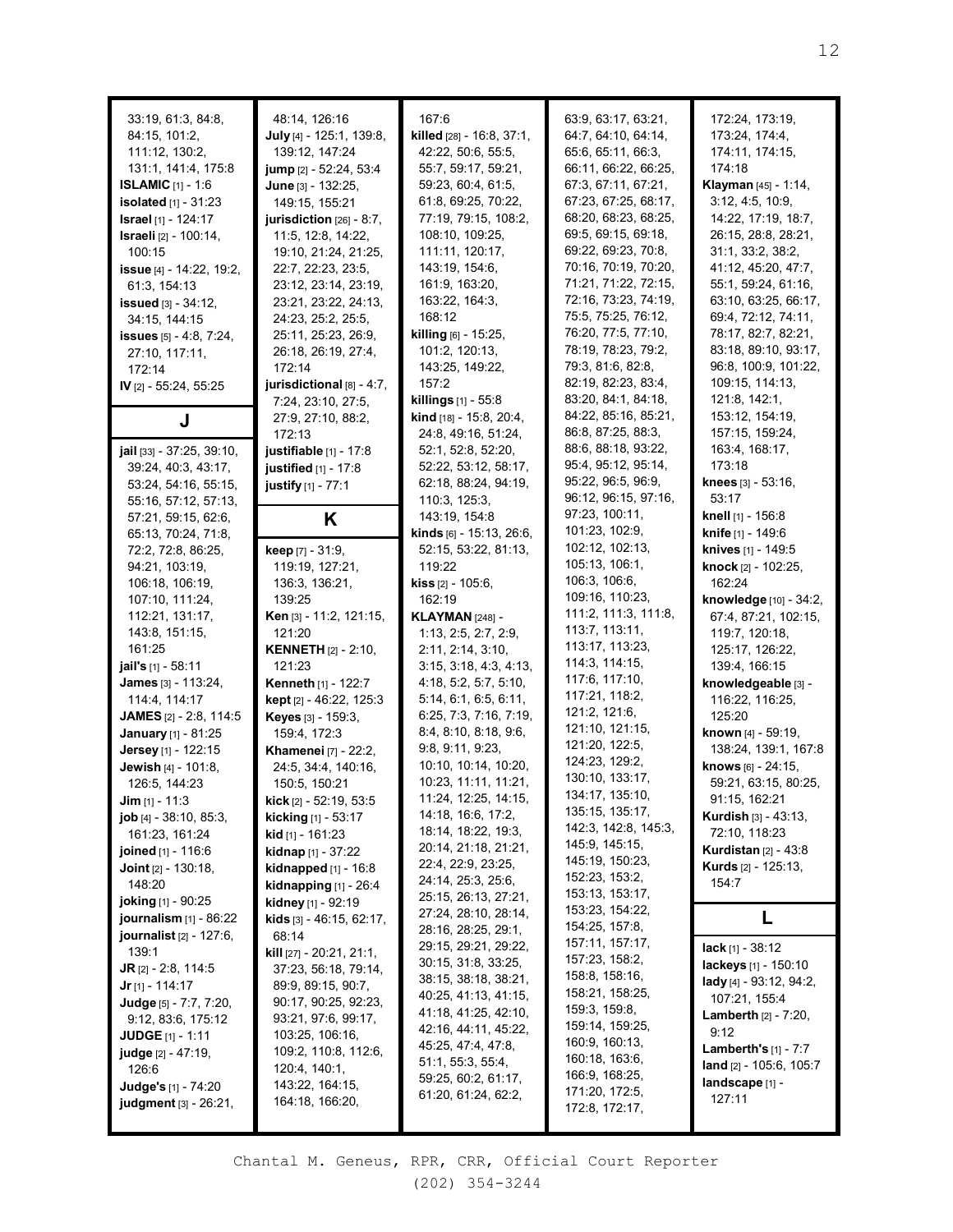| language [2] - 21:16,                  | 135:4, 141:19,                                           | light [2] - 124:2, 151:3             | 129:3, 129:11,               | MANOUCHEHR [2] -                                 |
|----------------------------------------|----------------------------------------------------------|--------------------------------------|------------------------------|--------------------------------------------------|
| 129:20                                 | 142:10, 154:5, 154:6                                     | <b>lighter</b> $[1] - 51:7$          | 129:14, 129:16,              | 2:4,28:1                                         |
| large [2] - 115:16,                    | leadership $[7] - 33:7$ ,                                | Limitation $[1]$ - 115:6             | 129:20, 136:19,              | Manouchehr [32] -                                |
| 141:18                                 | 34:6, 34:8, 34:20,                                       | limited [2] - 16:5, 27:4             | 137:13, 137:17,              | 3:5, 10:24, 11:12,                               |
| <b>largest</b> [1] - 72:22             | 40:2, 48:12, 55:10                                       | limiting [1] - 143:14                | 137:20, 137:24,              | 13:12, 14:11, 17:11,                             |
| <b>LARRY</b> [1] - 1:13                | leading $[1] - 47:10$                                    | limits [2] - 152:5,                  | 157:6, 166:22, 167:9         | 27:25, 28:12, 62:17,                             |
| Larry [7] - 1:14, 33:12,               | learn [2] - 50:17,                                       | 152:6                                | <b>lose</b> [1] $-52:25$     | 63:1, 71:5, 87:22,                               |
| 33:18, 35:13, 61:9,                    | 138:10                                                   | line [4] - 15:19, 17:14,             | $\log_{10}[1] - 168.6$       | 94:18, 94:21, 98:1,                              |
| 89:10, 93:17                           | <b>learned</b> $[2] - 139:7$ ,                           | 17:15, 80:13                         | lost [4] - 73:9, 76:25,      | 98:12, 105:22,                                   |
| Larry's $[1] - 51:11$                  | 151:4                                                    | lines [1] - 133:25                   | 156:8, 162:7                 | 106:18, 112:25,                                  |
| <b>Lashes</b> $[1] - 2:20$             | least [8] - 15:14,                                       | link [2] - 140:4, 140:12             | loudly [1] - 108:3           | 128:25, 138:6,                                   |
| $last$ [17] - 22:9, 60:19,             | 18:12, 41:21, 62:2,                                      | $lips$ [2] - 57:10, 58:12            | love [8] - 45:2, 50:9,       | 138:7, 138:11,                                   |
| 68:7, 79:16, 82:4,                     | 133:8, 133:12,                                           | <b>list</b> $[2] - 116:19$ ,         | 105:3, 105:5,                | 139:16, 141:9,                                   |
| 82:5, 82:9, 83:6,                      | 137:14, 137:15                                           | 117:12                               | 106:13, 120:9                | 143:6, 150:25,                                   |
| 86:12, 91:14,                          | <b>leave</b> $[16] - 22:20$ ,                            | <b>listen</b> $[2] - 107:21$ ,       | loved $[2] - 32:9$ ,         | 160:24, 161:22,                                  |
| 116:14, 154:15,                        | 84:24, 85:18, 103:6,                                     | 149:25                               | 108:23                       | 163:20, 165:18,                                  |
| 157:2, 158:20,                         | 103:7, 103:10,                                           | listening [2] - 170:16,              | <b>low</b> [1] - 76:18       | 171:18                                           |
| 159:25, 160:8, 172:1                   | 104:11, 104:12,                                          | 171:10                               | lower $[2] - 54:2, 154:8$    | Manouchehr's [2] -                               |
| <b>late</b> $[10] - 102:4$ ,           | 106:24, 106:25,                                          | listing [1] - 135:4                  | loyal [2] - 105:9,           | 48:15, 165:6                                     |
| 103:6, 106:9,                          | 111:13, 111:17,                                          | literally [1] - 127:20               | 105:20                       | manufactured [1] -                               |
| 106:19, 108:25,                        | 113:4, 147:22,                                           | literature [1] - 86:21               | lucky $[1] - 92:16$          | 169:4                                            |
| 110:1, 115:11,                         | 160:6, 170:8                                             | live [6] - 6:11, 20:17,              | lunch [3] - 78:24,           | map [1] - 124:18                                 |
| 115:24, 135:9, 161:8                   | leaves $[1] - 38:12$                                     | 39:4, 133:22,                        | 113:5, 152:15                | mark [4] - 63:17,                                |
| laughing $[1] - 53:18$                 | Lebanon [2] - 122:21,                                    | 133:24, 137:12                       | luncheon [1] - 113:18        | 95:25, 96:8, 145:3                               |
| law [28] - 7:2, 9:9,                   | 125:1                                                    | lived [3] - 122:17,                  | <b>lunchtime</b> [1] - 6:6   | <b>MARKED</b> [1] - 2:17                         |
| 11:23, 17:22, 18:6,                    | lecture [1] - 32:14                                      | 122:23, 122:24                       |                              | marked [14] - 63:15,                             |
| 22:6, 23:4, 24:18,                     | lectured [1] - 130:17                                    | lives [4] - 33:9, 39:5,              | M                            | 63:20, 96:4, 96:7,                               |
| 24:19, 25:10, 25:17,                   | Ledeen [7] - 42:11,                                      | 46:12, 85:6                          |                              | 96:11, 97:20, 111:4,                             |
| 26:10, 26:11, 27:2,                    | 43:5, 43:11, 158:8,                                      | living [6] - 77:13,                  | M-O-H-A-J-E-R-I-N-E          | 111:7, 113:14,                                   |
| 29:13, 41:18, 47:20,                   | 158:24, 158:25,                                          | 77:19, 107:13,                       | $-J-A-D$ [1] - 33:9          | 145:14, 147:8,                                   |
| 115:1, 115:10,                         | 172:2                                                    | 131:13, 135:24,                      | M-O-H-A-M-M-A-D-I            | 152:14, 153:6, 153:8                             |
|                                        |                                                          |                                      |                              |                                                  |
| 115:14, 115:19,                        | <b>left</b> [16] - $3:19$ , 11:25,                       |                                      | $[1] - 86:13$                | marking [7] - 65:23,                             |
| 115:23, 116:2,                         |                                                          | 167:3                                |                              | 66:4, 66:6, 66:8,                                |
| 165:7, 167:13,                         | 12:4, 56:23, 56:24,<br>98:5, 103:8, 103:13,              | <b>LLB</b> $[1] - 114:24$            | M-O-S-S-A-D [1] -<br>100:13  | 66:9, 66:13, 66:21                               |
| 167:14, 168:18                         | 103:24, 103:25,                                          | <b>Lobby</b> $[1] - 123:6$           |                              | marriage [1] - 128:3                             |
| <b>LAW</b> [2] - 18:1, 18:4            | 104:10, 104:13,                                          | local [1] - 127:21                   | M-O-U-R [1] - 29:14          | married [2] - 93:12,                             |
| <b>Law</b> $[2] - 1:14, 114:25$        | 104:23, 105:15,                                          | <b>located</b> $[2] - 32:1$ ,        | machine [1] - 1:23           | 161:22                                           |
| lawyer [1] - 64:5                      | 121:7, 161:18                                            | 32:5                                 | magazine [2] - 86:24         | Maryland [1] - 124:8                             |
|                                        | $leg_{[1]} - 52:21$                                      | locations [1] - 137:9                | <b>Magazine</b> [1] - 146:20 | mass $[1] - 147:15$                              |
| lawyers [1] - 24:20                    | legal [3] - 55:20,                                       | $lock$ [2] - 53:13, 53:14            | magazines [1] -              |                                                  |
| $lay_{[7]} - 24:1, 51:24,$             |                                                          | locus [1] - 127:14                   | 146:19                       | massive [2] - 148:17,<br>155:21                  |
| 52:23, 53:1, 53:3,                     | 118:14, 173:10                                           | London [3] - 90:10,                  | Mahmoud [1] - 134:10         |                                                  |
| 53:4, 154:13                           | legs [5] - 51:20, 52:19,                                 | 91:6, 91:11                          | mail [3] - 80:9, 165:2,      | Master's [3] - 33:10,                            |
| laying $[3] - 51:18$ ,<br>52:8, 170:24 | 53:15, 55:25, 58:14<br><b>lengthy</b> $[1]$ - 38:19      | <b>Long-Arm</b> $[1]$ - 24:25        | 165:6                        | 114:23, 122:16<br><b>material</b> $[5] - 16:1$ , |
|                                        |                                                          | longstanding [1] -                   | mails [3] - 45:12,           |                                                  |
| lead [1] - $48:16$                     | <b>less</b> $[1] - 61:18$<br><b>lesson</b> $[1]$ - 57:19 | 126:3                                | 45:15, 165:3                 | 126:19, 133:14,<br>172:13, 172:18                |
| leader $[4] - 34:11$ ,                 |                                                          | <b>look</b> $[13] - 7:5, 17:18,$     | main $[4] - 75:16$ ,         |                                                  |
| 59:10, 138:16, 143:1                   | letter $[4] - 10:2$ , 33:12,                             | 17:23, 24:25, 50:21,                 | 75:17, 75:18, 75:19          | matter [15] - 3:4, 7:24,<br>8:7, 11:5, 12:7,     |
| <b>Leader</b> $[24] - 26:1$ ,          | 61:8, 89:20                                              | 66:12, 66:16, 66:18,                 | <b>maintain</b> [1] - 21:2   | 14:21, 19:9, 21:23,                              |
| 34:4, 34:6, 34:13,                     | <b>letting</b> $[1] - 38:11$                             | 77:22, 92:4, 92:10,                  | major $[3] - 17:12$ ,        | 21:24, 23:21, 26:18,                             |
| 34:15, 40:2, 55:9,<br>59:11, 118:7,    | level [5] - 17:16, 24:7,                                 | 124:21, 127:19                       | 120:15, 155:23               | 27:10, 172:14,                                   |
| 118:11, 118:22,                        | 118:5, 119:4, 144:3                                      | looked $[2] - 6:13$ ,                | majority $[1] - 134:7$       | 175:7, 175:16                                    |
| 119:5, 120:20,                         | <b>liability</b> $[1] - 24:11$                           | 66:20                                | malpractice [1] -            | <b>matters</b> [1] - 115:4                       |
| 136:14, 141:13,                        | <b>liar</b> [1] - $35:22$                                | looking $[6]$ - 12:25,               | 24:18                        | <b>mattress</b> [1] - 54:12                      |
|                                        | <b>life</b> $[13] - 44:15, 50:10,$                       | 14:16, 19:6, 69:20,                  | $man_{[2]} - 106:11,$        | Mazanderan [3] -                                 |
| 141:17, 142:5,<br>143:7, 144:5,        | 51:3, 93:19, 103:2,                                      | 96:6, 102:22                         | 150:20                       | 60:5, 60:7, 60:8                                 |
| 144:11, 149:21,                        | 105:6, 105:10,                                           | <b>looks</b> $[1]$ - $67:12$         | managing $[4]$ - 72:22,      |                                                  |
| 149:24, 150:22                         | 110:9, 110:10,                                           | $Iord$ [1] - 56:14                   | 130:15, 130:22,              | MAZANDERIAN [1] -<br>60:6                        |
| <b>Leader's</b> $[1] - 55:13$          | 110:15, 111:25,                                          | $Loss [19] - 20:16,$                 | 132:1                        | mean $[8] - 5:24$ , 17:2,                        |
| <b>leaders</b> $[6] - 135:2$           | 164:19, 164:20<br>$lift [1] - 58:2$                      | 20:18, 32:5, 93:4,<br>127:9, 127:13, | manipulated [1] -<br>169:2   | 29:19, 62:18, 67:24,                             |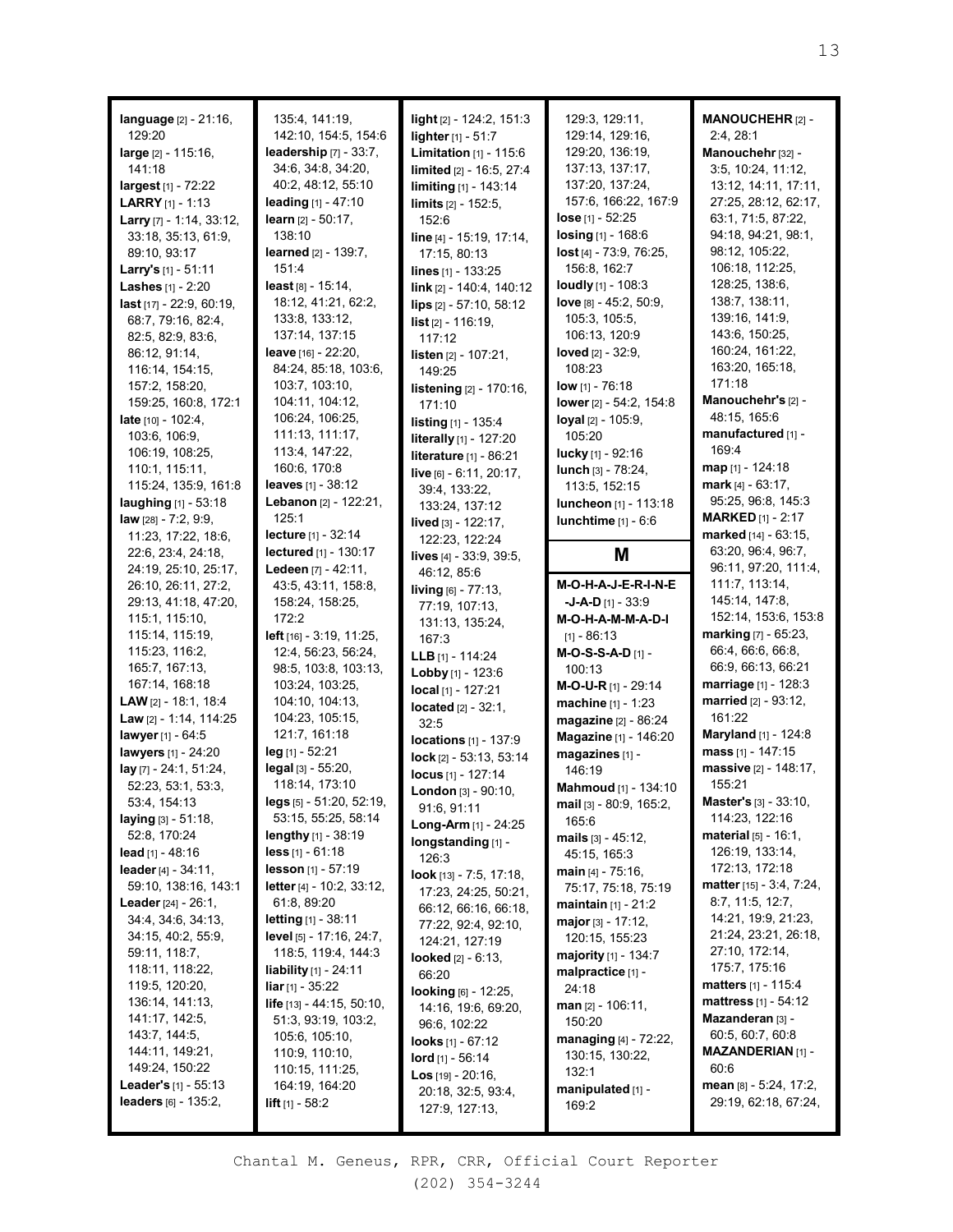| 76:12, 90:11, 169:16<br>meaning $[3] - 8:2$ ,    | 100:2<br>mid-2000s [1] - 117:18                    | $MO$ [1] - 154:3<br>mobile [4] - 62:23,      | 49:18, 63:5, 68:9<br>money $[4] - 73:9$ ,   | moving [7] - 57:10,<br>57:11, 123:18,       |
|--------------------------------------------------|----------------------------------------------------|----------------------------------------------|---------------------------------------------|---------------------------------------------|
| 23:9, 110:10                                     | middle [1] - 91:17<br>Middle [4] - 122:20,         | 68:10, 68:11                                 | 78:10, 87:2, 167:5<br>monitor [1] - 119:13  | 152:22, 153:17,<br>157:23, 158:18           |
| <b>means</b> [7] - 15:1,<br>17:24, 19:17, 56:18, | 124:25, 125:7,                                     | mobiles $[1] - 63:24$<br>Mohajerinejad [1] - | month $[5] - 32:13$ ,                       | MR [248] - 2:5, 2:7,                        |
| 61:18, 105:2, 173:6                              | 125:10                                             | 33:8                                         | 33:4, 33:18, 87:14,                         | 2:9, 2:11, 2:14, 3:10,                      |
| <b>meant</b> [1] - 17:19                         | $mid_{[5]}$ - 19:12,                               | <b>Mohammad</b> $[1] - 3:20$                 | 87:15                                       | 3:15, 3:18, 4:3, 4:13,                      |
| measure [1] - 7:19                               | 84:1, 117:17,                                      | MOHAMMADI [12] -                             | <b>months</b> [18] - 35:25,                 | 4:18, 5:2, 5:7, 5:10,                       |
| meddle [1] - 156:5                               | 121:18, 158:9                                      | 1:3, 2:4, 2:6, 2:12,                         | 39:10, 39:25, 60:22,                        | 5:14, 6:1, 6:5, 6:11,                       |
| meddling [1] - 156:6                             | miles $[1]$ - 137:6                                | 10:17, 28:1, 28:6,                           | 76:3, 82:4, 82:5,                           | 6:25, 7:3, 7:16, 7:19,                      |
| media [10] - 31:25,                              | military $[3] - 43:23$ ,                           | 64:3, 64:12, 69:7,                           | 82:9, 83:6, 90:20,                          | 8:4, 8:10, 8:18, 9:6,                       |
| 39:20, 46:16, 70:24,                             | 43:24, 44:1                                        | 86:2, 159:16                                 | 102:22, 102:23,                             | 9:8, 9:11, 9:23                             |
| 71:11, 71:12, 79:25,                             | million [17] - 73:14,                              | Mohammadi [68] -                             | 112:13, 122:23,                             | 10:10, 10:14, 10:20,                        |
| 129:6, 141:22,                                   | 74:2, 74:3, 74:7,                                  | 2:21, 3:6, 3:18, 4:1,                        | 141:23, 166:4,                              | 10:23, 11:11, 11:21,                        |
| 171:12                                           | 74:9, 74:15, 74:17,                                | 10:14, 10:16, 10:24,                         | 169:21                                      | 11:24, 12:25, 14:15,                        |
| $\blacksquare$ medical [6] - 16:19,              | 75:23, 76:9, 76:22,                                | 11:1, 11:11, 11:12,                          | <b>morning</b> $[17] - 3:12$ ,              | 14:18, 16:6, 17:2,                          |
| 78:19, 91:18, 92:6,                              | 76:24, 78:3, 133:2,                                | 13:12, 14:8, 14:11,                          | 4:6, 5:21, 10:16,                           | 18:14, 18:22, 19:3,                         |
| 143:11, 143:16                                   | 137:15, 137:18,                                    | 17:11, 17:12, 27:25,                         | 10:17, 26:17, 27:1,                         | 20:14, 21:18, 21:21,                        |
| <b>medicine</b> [7] - 89:9,                      | 155:22                                             | 28:5, 28:12, 31:9,                           | 28:5, 28:6, 92:2,                           | 22:4, 22:9, 23:25,                          |
| 91:19, 91:22, 92:7,                              | mind $[5] - 4:9, 50:5,$                            | 33:3, 35:15, 42:17,                          | 99:5, 102:23, 107:6,                        | 24:14, 25:3, 25:6,                          |
| 92:8, 92:11                                      | 78:8, 85:9, 121:13                                 | 46:7, 47:4, 48:23,                           | 150:24, 165:25,                             | 25:15, 26:13, 27:21,<br>27:24, 28:6, 28:10, |
| $meet$ [8] - 3:11, 9:4,                          | mine [2] - 125:11,                                 | 53:19, 57:3, 60:3,                           | 169:7, 172:15                               | 28:14, 28:16, 28:25,                        |
| 10:1, 11:20, 20:10,                              | 127:19                                             | 67:3, 67:8, 70:6,<br>70:17, 79:16, 80:11,    | morphine [1] - 92:14<br>Moslehi [2] - 3:20, | 29:1, 29:15, 29:21,                         |
| 20:13, 92:25, 138:15<br>meeting [2] - 158:10,    | minibikes $[1]$ - 148:24                           | 84:23, 84:24, 85:15,                         | 173:2                                       | 29:22, 30:15, 31:8,                         |
| 165:21                                           | $minimum [2] - 25:1,$<br>78:13                     | 85:17, 85:25, 86:10,                         | Mossad [6] - 99:10,                         | 33:25, 38:15, 38:18,                        |
| member [2] - 89:14,                              | <b>Minister</b> [5] - 55:12,                       | 86:12, 96:16, 99:6,                          | 99:11, 100:12,                              | 38:21, 40:25, 41:13,                        |
| 91:12                                            | 144:6, 144:7, 144:12                               | 99:25, 100:5,                                | 100:14, 100:18,                             | 41:15, 41:18, 41:25,                        |
| <b>members</b> $[8] - 26:5$ ,                    | minister $[1] - 22:17$                             | 109:14, 109:18,                              | 101:7                                       | 42:10, 42:16, 44:11,                        |
| 42:15, 75:6, 128:19,                             | ministry [1] - 150:19                              | 111:10, 114:1,                               | <b>most</b> [11] - 8:24, 11:6,              | 45:22, 45:25, 47:4,                         |
| 130:19, 131:16,                                  | Ministry [6] - 32:24,                              | 128:20, 128:25,                              | 53:6, 73:5, 73:12,                          | 47:8, 51:1, 55:3,                           |
| 133:24, 134:2                                    | 34:18, 62:10, 62:25,                               | 138:5, 138:7,                                | 77:15, 124:6,                               | 55:4, 59:25, 60:2,                          |
| memo [9] - 4:6, 4:10,                            | 71:25, 81:21                                       | 139:16, 141:9,                               | 133:22, 140:21,                             | 61:17, 61:20, 61:24,                        |
| 5:21, 5:24, 6:4, 7:25,                           | <b>minor</b> [1] - 17:6                            | 142:9, 143:8,                                | 146:16, 171:5                               | 62:2, 63:9, 63:17,                          |
| 8:21, 26:25                                      | minute [3] - 95:11,                                | 150:25, 157:16,                              | <b>mostly</b> [1] - 84:10                   | 63:21, 64:7, 64:10,                         |
| <b>memorize</b> [1] - $35:2$                     | 157:18, 174:16                                     | 157:17, 158:1,                               | mother $[4] - 37:18$ ,                      | 64:14, 65:6, 65:11,<br>66:3, 66:11, 66:22,  |
| <b>memory</b> $[3] - 66:1$ ,                     | $minus$ [9] - 35:12,                               | 159:6, 159:9,                                | 69:9, 93:7, 162:8                           | 66:25, 67:3, 67:11,                         |
| 111:24, 112:10                                   | 47:1, 58:1, 58:24,                                 | 159:20, 171:23,<br>175:8                     | mother's [1] - 49:15                        | 67:21, 67:23, 67:25,                        |
| men [2] - 37:13, 69:12                           | 61:19, 62:2, 92:1,                                 | Mohammadi's [2] -                            | mountains $[3] - 43:4,$                     | 68:17, 68:20, 68:23,                        |
| mental [3] - 19:21,                              | 95:1, 157:20                                       | 121:18, 139:4                                | 43:15                                       | 68:25, 69:5, 69:15,                         |
| 20:5, 20:7                                       | <b>mirror</b> [1] - 92:3                           | Mohammadis [1] -                             | Mour [1] - 29:13                            | 69:18, 69:22, 69:23,                        |
| <b>mentally</b> $[1] - 5:22$                     | $misimpression$ [1] -                              | 11:9                                         | mouth [3] - 90:24,<br>100:3, 151:15         | 70:8, 70:16, 70:19,                         |
| <b>mention</b> $[3] - 101:7$ ,                   | 27:8<br>Miss [25] - 10:14,                         | mohareb [1] - 141:5                          | move $[14] - 42:9$ ,                        | 70:20, 71:21, 71:22,                        |
| 161:6, 161:20<br>mentioned [5] - 53:22,          | 10:16, 11:11, 14:8,                                | Mohsen [1] - 149:13                          | 53:21, 54:15, 57:2,                         | 72:15, 72:16, 73:23,                        |
| 56:23, 97:4, 100:12,                             | 47:4, 67:3, 70:17,                                 | $MOI_{[8]} - 32:24, 34:18,$                  | 76:17, 77:4, 78:22,                         | 74:19, 75:5, 75:25,                         |
| 144:4                                            | 83:24, 84:22, 85:25,                               | 55:12, 62:16, 62:25,                         | 97:16, 100:2, 100:3,                        | 76:12, 76:20, 77:5,                         |
| <b>mercy</b> [1] - 101:3                         | 96:16, 99:6, 99:25,                                | 71:25, 81:21, 81:25                          | 113:7, 113:9,                               | 77:10, 78:19, 78:23,                        |
| merely [2] - 9:25,                               | 100:5, 109:14,                                     | <b>mom</b> [25] - 37:25,                     | 123:19, 153:2                               | 79:2, 79:3, 81:6,                           |
| 147:2                                            | 109:18, 111:10,                                    | 46:19, 46:24, 50:25,                         | moved $[1] - 116:7$                         | 82:8, 82:19, 82:23,                         |
| met [6] - 8:17, 94:23,                           | 114:1, 121:18,                                     | 79:21, 79:22, 82:14,                         | Movement [1] - 138:8                        | 83:4, 83:20, 84:1,<br>84:18, 84:22, 85:16,  |
| 103:22, 128:25,                                  | 157:16, 157:17,                                    | 90:14, 90:20, 93:18,                         | movement [17] - 5:19,                       | 85:21, 86:8, 87:25,                         |
| 138:11, 138:14                                   | 158:1, 159:6, 159:7,                               | 98:16, 99:21,                                | 17:13, 17:14, 33:15,                        | 88:3, 88:6, 88:18,                          |
| method $[3]$ - 53:12,                            | 171:23                                             | 102:19, 103:2,<br>108:4, 108:6,              | 33:20, 34:25, 39:23,                        | 93:22, 95:4, 95:12,                         |
| 54:19, 79:14                                     | missed $[1]$ - 145:12                              | 108:12, 108:15,                              | 57:1, 57:9, 137:5,                          | 95:14, 95:22, 96:5,                         |
| methods $[3] - 52:16$ ,                          | $missing$ [2] - 63:3,                              | 108:19, 108:24,                              | 139:2, 139:10,                              | 96:9, 96:12, 96:15,                         |
| 52:17, 53:22                                     | 72:3                                               | 109:7, 161:10,                               | 139:14, 140:5,<br>140:11, 140:22,           | 97:16, 97:23,                               |
| <b>Michael</b> [4] - 42:11,                      | mission [1] - 137:4<br><b>mistake</b> $[1] - 80:3$ | 170:19                                       | 149:9                                       | 100:11, 101:23,                             |
| 43:5, 43:11, 158:25<br>microphone [1] -          | $mix$ [1] - 165:15                                 | moment [4] - 46:23,                          | <b>movie</b> [1] - 17:17                    | 102:9, 102:12,                              |
|                                                  |                                                    |                                              |                                             | 102:13, 105:13,                             |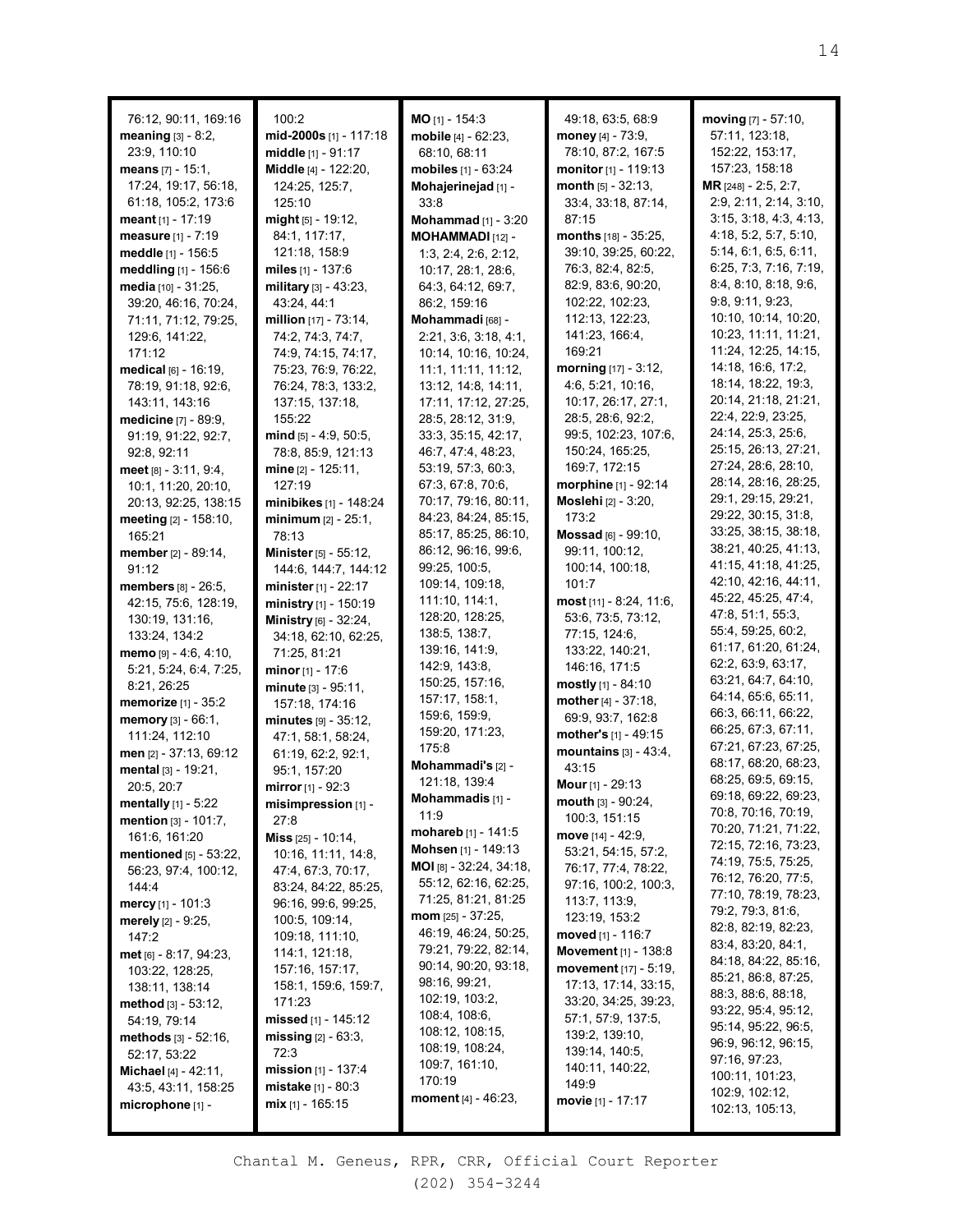| 106:1, 106:3, 106:6,<br>109:16, 110:23, | Mykonos [2] - 118:16,<br>118:24   | necessarily [1] - 95:9<br>necessary $[1]$ - 31:7 | 137:9<br>ninety [3] - 110:18,       | obeys [1] - 34:10<br>objective [1] - 120:11 |
|-----------------------------------------|-----------------------------------|--------------------------------------------------|-------------------------------------|---------------------------------------------|
| 111:2, 111:3, 111:8,                    |                                   | necessity $[1]$ - $23:4$                         | 110:19, 170:24                      | obscure [1] - 149:11                        |
| 113:7, 113:11,                          | N                                 | Neda [2] - 132:23,                               | ninety-nine [2] -                   | observation [1] -                           |
| 113:17, 113:23,                         |                                   | 155:5                                            | 110:18, 110:19                      | 83:23                                       |
| 114:3, 114:15,                          | nails [1] - 52:18                 | need [9] - 27:13,                                | $NO$ [1] - 2:17                     | observations [1] -                          |
| 117:6, 117:10,                          | naive [1] - 93:9                  | 63:11, 63:12, 63:14,                             | Nobel [1] - 123:15                  | 97:25                                       |
| 117:21, 118:2,                          | naked [3] - $167:16$ ,            | 74:11, 95:9, 98:22,                              | $\boldsymbol{n}$ obody [6] - 30:23, | observe [1] - 62:11                         |
| 121:2, 121:6,                           | 168:5, 169:3                      | 110:24, 146:3                                    | 31:15, 37:2, 59:21,                 | <b>obtained</b> $[3] - 45:11$ ,             |
| 121:10, 121:15,                         | name [23] - 28:11,                | <b>needs</b> $[1] - 63:15$                       | 60:23, 105:8                        | 46:2, 46:9                                  |
| 121:20, 122:5,                          | 28:12, 29:2, 29:25,               | negotiations [1] -                               | noise $[1] - 59:20$                 | <b>obtaining</b> [1] - 19:23                |
| 124:23, 129:2,                          | 30:7, 48:3, 56:13,                | 115:16                                           | nominated [1] -                     | obvious [1] - 54:2                          |
| 130:10, 133:17,                         | 71:4, 86:9, 86:12,                | Negotiator [1] -                                 | 123:15                              | occasion [1] - 70:13                        |
| 134:17, 135:10,                         | 90:2, 91:13, 91:15,               | 115:21                                           | <b>none</b> [1] - 25:20             | occasionally [3] -                          |
| 135:15, 135:17,                         | 106:23, 110:4,                    | neighborhood [1] -                               | nonfiction [1] - 123:1              | 76:10, 76:11, 76:12                         |
| 142:3, 142:8, 145:3,                    | 114:16, 122:6,                    | 127:15                                           | nonprofit [4] - 116:14,             |                                             |
| 145:9, 145:15,                          | 122:7, 132:7,                     | neighbors [1] - 124:22                           | 116:18, 119:20,                     | occasions [1] -                             |
| 145:19, 150:23,                         | 139:18, 149:12,                   | nephew [1] - 109:10                              | 123:23                              | 143:16                                      |
| 152:23, 153:2,                          | 154:7, 165:12                     |                                                  |                                     | occur $[3] - 65:2$ ,                        |
| 153:13, 153:17,                         | named [6] - 4:25,                 | Network [2] - 130:15,                            | nonsuccessful [1] -                 | 89:22, 120:14                               |
| 153:23, 154:22,                         | 30:13, 33:8, 33:16,               | 131:4                                            | 124:8                               | occurred [15] - 9:11,                       |
| 154:25, 157:8,                          | 140:23, 155:4                     | network [1] - 156:25                             | normal [1] - 92:4                   | 13:14, 15:5, 18:11,                         |
| 157:11, 157:17,                         | names [3] - 28:23,                | networks [4] - 129:4,                            | north $[1]$ - 86:17                 | 26:7, 38:8, 38:9,                           |
| 157:23, 158:2,                          | 28:24, 129:24                     | 129:25, 130:3,                                   | Northern [1] - 125:9                | 38:10, 68:21, 98:2,                         |
| 158:8, 158:16,                          | Nasrin [30] - 10:14,              | 133:16                                           | <b>notarial</b> [1] - 128:8         | 104:19, 118:17,                             |
| 158:21, 158:25,                         | 11:1, 11:11, 14:8,                | never [4] - 9:16, 30:5,                          | notes [1] - 175:16                  | 141:12, 155:7                               |
| 159:3, 159:8,                           | 37:9, 83:22, 83:24,               | 101:18                                           | nothing [2] - 77:13,                | ocean [1] - 50:4                            |
| 159:14, 159:25,                         | 84:4, 84:22, 85:17,               | $new$ [2] - 133:1,                               | 81:22                               | OF [3] - 1:1, 1:6, 1:10                     |
| 160:9, 160:13,                          | 86:10, 86:11, 86:12,              | 151:20                                           | notice [1] - 153:15                 | offender's [2] - 19:18,                     |
| 160:18, 163:6,                          | 90:15, 90:17, 90:23,              | <b>New</b> $[9] - 32:15$ ,                       | noticed [2] - 63:6,                 | 20:11                                       |
| 166:9, 168:25,                          | 91:18, 92:15, 103:5,              | 116:11, 122:11,                                  | 68:4                                | offer [5] - 10:6, 11:14,                    |
| 171:20, 172:5,                          | 103:7, 107:21,                    | 122:14, 123:3,                                   | <b>notorious</b> $[1] - 21:8$       | 13:11, 14:6, 147:2                          |
| 172:8, 172:17,                          | 108:2, 108:12,                    | 126:17, 129:10,                                  | November [1] - 122:9                | offered [1] - 152:11                        |
| 172:24, 173:19,                         | 108:13, 112:4,                    | 129:13, 137:4                                    | <b>Nuclear</b> [2] - 115:17,        | office [2] - 11:25,                         |
| 173:24, 174:4,                          | 138:5, 143:13,                    | news [1] - 146:22                                | 123:10                              | 129:9                                       |
| 174:11, 174:15,                         | 164:12, 170:3                     | News [2] - 130:15,                               | nuclear [2] - 123:14,               | <b>Office</b> [1] - 1:14                    |
| 174:18                                  | <b>NASRIN</b> [7] - 1:3, 2:6,     | 131:4                                            | 144:1                               | officers [2] - 137:8,                       |
| <b>MS</b> $[4] - 10:17$ , 64:3,         | 2:12, 37:10, 86:2,                | newspaper [4] -                                  | nude [1] - 53:10                    | 148:24                                      |
| 64:12, 69:7                             | 86:12, 159:16                     | 99:13, 99:14, 99:15,                             | number [12] - 13:7,                 | <b>Official</b> [1] - 175:21                |
| Mullahcracy [1] -                       | Nasrin's [1] - 93:19              | 99:18                                            | 20:15, 22:18, 58:6,                 | <b>OFFICIAL [1] - 1:10</b>                  |
| 36:12                                   | National [3] - 42:12,             | newspapers [1] -                                 | 58:7, 69:21, 90:1,                  | official [5] - 23:1,                        |
| $mullahs$ [1] - 37:1                    | 44:5, 123:23                      | 70:25                                            | 120:16, 126:14,                     | 23:8, 23:12, 130:2,                         |
| <b>multiple</b> [1] - 143:24            | <b>national</b> [10] - 8:20,      | $next[10] - 5:3, 69:3,$                          | 132:16, 138:1,                      | 175:14                                      |
| murder [9] - 59:15,                     | 11:7, 12:6, 12:9,                 | 71:20, 72:14, 86:17,                             | 141:18                              | officially [1] - 71:4                       |
| 119:4, 143:5,                           | 12:21, 14:24, 15:1,               | 91:10, 99:12, 121:8,                             | Number [10] - 3:5.                  | officials $[4] - 23:1$ ,                    |
| 143:15, 144:17,                         | 15:3, 18:8, 124:11                | 123:4, 157:15                                    | 63:19, 96:3, 97:19,                 | 24:13, 24:24, 26:20                         |
| 150:5, 150:10,                          | nationalist <sub>[1]</sub> -      | $nice$ [3] - 3:10, 3:13,                         | 111:6, 113:13,                      | Oklahoma [1] - 114:22                       |
| 156:21                                  | 140:13                            | 93:15                                            | 145:13, 147:7,                      | old $[7] - 29:7, 102:8,$                    |
| murdered [4] - 131:22,                  | nationalists [1] -                | nickname [1] - 137:20                            | 153:5, 153:7                        | 109:11, 109:13,                             |
| 135:5, 147:18,                          | 154:7                             | nieces [2] - 109:11,                             | <b>Numbers</b> [1] - 175:13         | 161:12, 161:13,                             |
| 149:17                                  | <b>nationals</b> [5] - 12:13,     | 109:12                                           | numbers [1] - 81:2                  | 170:25                                      |
| murderer [2] - 59:11,                   | 12:14, 12:19, 15:7,               | $night$ [6] - 85:7, 99:2,                        | numerous [1] - 165:9                | older $[4] - 138:1$ ,                       |
| 140:16                                  | 118:23                            | 99:4, 107:5, 107:6,                              | NW [2] - 1:14, 1:20                 | 161:13, 161:14,                             |
| murders [3] - 118:16,                   | <b>Nations</b> [2] - 137:4,       | 169:6                                            |                                     | 162:17                                      |
| 118:23, 124:20                          | 151:18                            | <b>nightmare</b> $[4] - 99:3$ ,                  | O                                   | <b>oldest</b> [2] - 98:14,                  |
| muscles $[1] - 108.8$                   | <b>nature</b> $[9] - 7:4, 15:22,$ | 162:11, 162:13,                                  |                                     | 98:20                                       |
| <b>Muslim</b> $[5] - 101:1$ ,           | 17:10, 50:4, 50:15,               | 162:14                                           | <b>O'Brien</b> $[2] - 7:16$ ,       | once [5] - 6:15, 15:7,                      |
| 101:15, 167:11,                         | 124:16, 140:19,                   | nighttime [1] - 165:25                           | 9:13                                | 51:7, 56:2, 154:6                           |
| 168:23                                  | 140:20                            | nine [7] - 53:23, 53:25,                         | <b>oath</b> [1] - 159:22            | one [89] - 5:20, 7:19,                      |
| $must$ [3] - 20:11, 61:2                | Navy [1] - 115:12                 | 110:18, 110:19,                                  | <b>Obama</b> [1] - 134:17           | 8:14, 8:24, 12:3,                           |
|                                         |                                   | 111:12, 122:25,                                  | obey [1] - 35:5                     | 13:7, 16:4, 18:7,                           |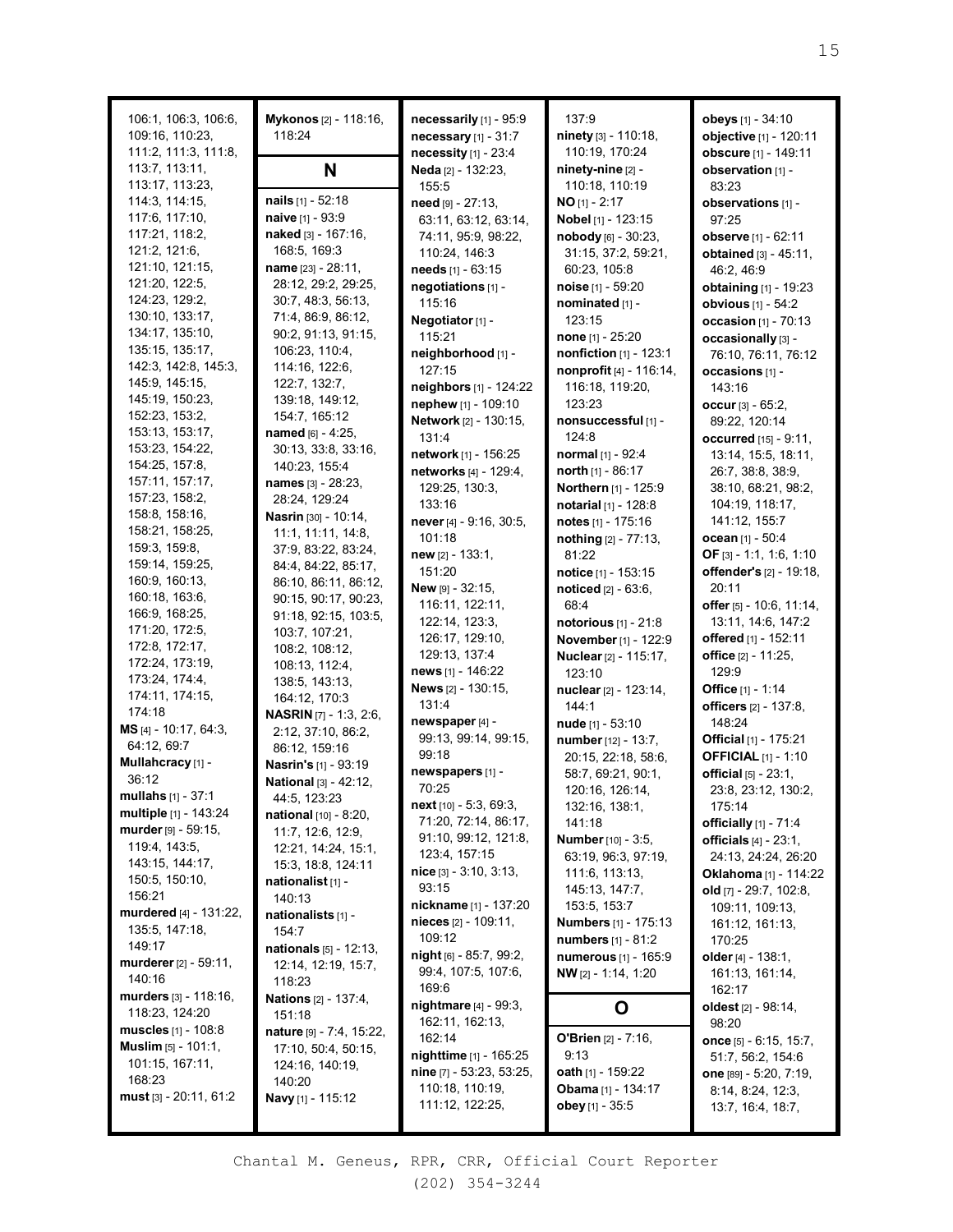| 19:19, 20:19, 21:1,                                                                      | 135:5                                                                                     | 35:17, 40:1, 170:5                                                                                 | 161:3, 161:18,                                                                                         | 36:24, 36:25, 37:2,                                                                                 |
|------------------------------------------------------------------------------------------|-------------------------------------------------------------------------------------------|----------------------------------------------------------------------------------------------------|--------------------------------------------------------------------------------------------------------|-----------------------------------------------------------------------------------------------------|
| 30:25, 31:22, 45:14,                                                                     | oppressed [1] - 36:18                                                                     | overthrowing [2] -                                                                                 | 162:1, 162:2,                                                                                          | 37:23, 40:19, 40:22,                                                                                |
| 46:11, 50:20, 51:15,                                                                     | oppressor [1] - 35:22                                                                     | 35:9, 35:19                                                                                        | 162:23, 164:11,                                                                                        | 43:13, 45:3, 47:18,                                                                                 |
| 51:24, 52:15, 52:21,                                                                     | oral [2] - 16:15, 26:25                                                                   | overthrown [1] -                                                                                   | 164:18, 164:19,                                                                                        | 56:10, 56:24, 58:9,                                                                                 |
| 52:24, 54:11, 56:2,                                                                      | Orange [1] - 136:18                                                                       | 155:15                                                                                             | 170:1, 170:8,                                                                                          | 59:20, 59:22, 60:17,                                                                                |
| 58:6, 58:7, 59:16,                                                                       | order [15] - 15:1, 25:4,                                                                  | owe [3] - 44:15, 85:2,                                                                             | 170:10, 170:11,                                                                                        | 60:18, 61:6, 62:10,                                                                                 |
| 61:21, 62:4, 66:15,                                                                      | 26:16, 26:20, 34:5,                                                                       | 85:4                                                                                               | 170:15, 171:4,                                                                                         | 67:18, 68:2, 68:9,                                                                                  |
| 70:15, 70:17, 71:7,                                                                      | 41:3, 41:6, 47:15,                                                                        | own [8] - 34:7, 72:18,                                                                             | 171:8, 171:15                                                                                          | 68:14, 74:13, 85:11,                                                                                |
| 71:17, 75:22, 76:8,                                                                      | 119:4, 119:12,                                                                            | 73:20, 78:13, 124:5,                                                                               | parents' [1] - 102:20                                                                                  | 90:2, 93:3, 93:24,                                                                                  |
| 76:22, 77:8, 85:6,                                                                       | 142:4, 174:1, 174:7,                                                                      | 124:19, 150:4, 165:7                                                                               | Paris [1] - 122:21                                                                                     | 94:14, 94:16,                                                                                       |
| 89:6, 89:7, 89:8,                                                                        | 174:16                                                                                    | owned [5] - 73:17,                                                                                 | part [11] - 12:4, 21:4,                                                                                | 102:24, 105:5,                                                                                      |
| 90:13, 91:23, 92:12,                                                                     | ordered [4] - 7:20,                                                                       | 73:18, 74:13, 76:24,                                                                               | 22:9, 30:18, 69:16,                                                                                    | 105:21, 119:12,                                                                                     |
| 101:25, 104:5,                                                                           | 34:24, 34:25, 141:17                                                                      | 78:4                                                                                               | 95:4, 95:5, 115:5,                                                                                     | 120:8, 120:10,                                                                                      |
| 106:23, 109:22,                                                                          | ordering [1] - 174:13                                                                     | owner [1] - 48:12                                                                                  | 115:18, 139:15,                                                                                        | 124:3, 124:5,                                                                                       |
| 110:5, 110:20,                                                                           | orders [13] - 34:3,                                                                       | ownership [4] - 73:24,                                                                             | 142:15                                                                                                 | 124:12, 124:15,                                                                                     |
| 116:7, 118:12,                                                                           | 34:11, 34:12,                                                                             | 73:25, 74:1, 74:8                                                                                  | part-time [1] - 115:18                                                                                 | 124:20, 127:3,                                                                                      |
| 118:14, 118:18,                                                                          | 141:13, 141:19,                                                                           | <b>Oxford</b> [1] - 114:24                                                                         | participant [1] - 75:17                                                                                | 128:15, 133:2,                                                                                      |
| 123:1, 123:4, 124:9,                                                                     | 143:5, 143:21,                                                                            | P                                                                                                  | participate $[2] - 29:24$ ,                                                                            | 133:12, 135:24,                                                                                     |
| 124:24, 125:5,                                                                           | 144:16, 144:17,                                                                           |                                                                                                    | 71:9                                                                                                   | 141:6, 143:4,                                                                                       |
| 130:1, 130:6,                                                                            | 144:20, 150:11,                                                                           |                                                                                                    | particular $[4] - 7:1$ ,                                                                               | 147:17, 148:1,                                                                                      |
| 130:20, 131:20,                                                                          | 150:14, 150:22                                                                            | $p.m$ [7] - 11:1, 113:18,                                                                          | 8:5, 125:11, 154:14                                                                                    | 148:17, 149:6,                                                                                      |
| 132:4, 134:23,                                                                           | ordinary [5] - 18:22,                                                                     | 113:21, 157:21,                                                                                    | particularly [6] -                                                                                     | 150:6, 151:13,                                                                                      |
| 136:6, 138:21,                                                                           | 134:25, 135:7,                                                                            | 157:22, 158:12,                                                                                    | 16:10, 16:19, 20:16,                                                                                   | 155:10, 155:11,                                                                                     |
| 140:6, 142:20,                                                                           | 135:12, 140:4                                                                             | 174:20                                                                                             | 24:7, 26:22, 95:15                                                                                     | 155:22, 155:25,                                                                                     |
| 145:5, 145:12,                                                                           | organ [1] - 22:24                                                                         | pagans [1] - 84:17                                                                                 | parties [2] - 10:19,                                                                                   | 156:8, 156:11,                                                                                      |
| 146:19, 148:11,                                                                          | organization [11] -                                                                       | Page [2] - 8:9, 175:13                                                                             | 166:22                                                                                                 | 165:5, 165:9,                                                                                       |
| 149:10, 150:22,                                                                          | 30:1, 30:11, 30:12,                                                                       | <b>PAGE</b> [1] - 2:3                                                                              | partner [2] - 116:5,                                                                                   | 165:16, 165:17,                                                                                     |
| 154:1, 156:11,                                                                           | 31:17, 33:15, 42:24,                                                                      | page [4] - 8:13, 96:17,                                                                            | 116:10                                                                                                 | 166:1, 167:6, 167:7,                                                                                |
| 156:12, 156:23,                                                                          | 124:1, 140:22,                                                                            | 139:14, 140:7                                                                                      | Party [5] - 32:19, 43:2,                                                                               | 168:3, 169:22,                                                                                      |
| 161:14, 162:23,                                                                          | 140:25, 147:24,                                                                           | pages [1] - 38:20                                                                                  | 72:10                                                                                                  | 169:24                                                                                              |
| 163:18, 171:6,                                                                           | 150:18                                                                                    | paginated $[1]$ - 8:8                                                                              | <b>party</b> [3] - 43:13,                                                                              | people's [1] - 165:24                                                                               |
| 173:1, 173:20                                                                            | Organization [1] -                                                                        | paid [2] - 31:24, 31:25                                                                            | 107:2, 108:23                                                                                          | per [8] - 75:23, 76:3,                                                                              |
| ones $[4] - 20:9, 32:1,$                                                                 | 30:9                                                                                      | pain [6] - 19:20, 20:6,                                                                            | pass [3] - 50:24,                                                                                      | 76:9, 77:21, 85:7,                                                                                  |
| 32:12, 130:20                                                                            | organizations [10] -                                                                      | 20:8, 46:21, 170:22,                                                                               | 79:23, 107:10                                                                                          | 87:14, 87:15, 162:14                                                                                |
| onward [1] - 74:21<br>open [4] - 47:24,<br>108:8, 151:15<br>opened [1] - 47:25           | 29:24, 32:11, 32:16,<br>119:20, 119:21,<br>126:10, 128:16,<br>129:23, 135:5,              | 170:23<br><b>pains</b> $[1] - 85:10$<br>Palace [1] - 118:19<br>pale [1] - 107:13                   | <b>passports</b> $[1] - 46:13$<br><b>past</b> $[2] - 74:16$ ,<br>156:23                                | percent [4] - 110:19,<br>110:20, 111:24<br><b>performed</b> $[1] - 51:13$<br>performing [1] - 128:7 |
| openly [1] - 142:13<br>opens [1] - 141:6<br>operate [2] - 21:8,                          | 146:17<br>organize [1] - 136:4<br>organized [1] - 136:4                                   | pancakes [1] - 125:5<br>paper [1] - 103:6<br>paperwork [2] - 46:4,                                 | path [1] - 109:5<br>patience [1] - 85:21<br>patient [1] - 92:12<br>pause [2] - 31:6, 31:12             | perhaps [2] - 120:14,<br>158:12<br>periodically [1] -                                               |
| 156:19<br><b>operates</b> [1] - 154:2<br>operating [2] - 21:7,<br>137:10                 | <b>organs</b> [1] - 117:13<br>originally $[2] - 4:21$ ,<br>140:24                         | 46:6<br><b>Paragraph</b> $[2] - 12:10$ ,<br>12:23                                                  | pay [3] - 32:7, 85:8,<br>149:25<br>Payam $[2] - 29:13$                                                 | 152:4<br>Perle [2] - 43:5, 43:11<br>permanent [33] -                                                |
| operation $[1] - 43:3$<br>operations [2] -<br>120:20, 144:17                             | originating [2] -<br>80:24, 81:12<br>origination $[1]$ - 80:14<br>otherwise [3] - 35:3,   | <b>pardon</b> $[1] - 75:13$<br>parents [56] - 11:16,<br>18:14, 18:19, 18:23,<br>39:15, 46:6, 46:7, | <b>PAYAM</b> $[1]$ - 29:13<br><b>paying</b> $[1] - 85:7$<br>peace [1] - 106:11<br>Peace $[1]$ - 123:15 | 11:12, 11:16, 11:18,<br>11:19, 12:21, 13:6,<br>18:9, 18:15, 18:16,<br>36:22, 40:6, 41:6,            |
| <b>operatives</b> $[1] - 119.9$<br>opinion $[5] - 83:7$ ,<br>119:18, 135:22,             | 36:2, 90:24<br>outfit $[1]$ - 129:7<br>outfits [1] - 129:23                               | 46:9, 49:16, 49:22,<br>49:23, 50:23, 60:15,<br>60:19, 61:1, 65:3,                                  | <b>peaceful</b> $[1] - 30:5$<br>penalty [1] - 168:18<br>pending [3] - 160:7,                           | 41:13, 41:14, 41:19,<br>42:8, 42:18, 44:13,<br>45:4, 45:8, 45:11,<br>46:8, 46:10, 78:20,            |
| 151:23, 156:14<br>opportunity $[5]$ - 8:22,<br>10:2, 27:17, 43:1,<br>62:7                | outlined [1] - 8:8<br>outrageous [1] - 7:3<br>outside [7] - 24:17,<br>26:7, 66:14, 66:23, | 65:4, 73:20, 75:16,<br>77:19, 79:10, 80:4,<br>81:17, 84:7, 90:20,<br>90:21, 94:4, 94:7,            | 160:14, 160:16<br>Pennsylvania [1] -<br>1:14<br>Pentagon [1] - 115:4                                   | 79:4, 88:13, 104:18,<br>163:14, 164:2,<br>164:6, 164:23,                                            |
| <b>oppose</b> [2] - 34:7,<br>147:20<br>opposition $[4]$ - 136:4,<br>154:6, 154:7, 154:16 | 79:11, 107:9, 154:12<br>overseas [5] - 120:21,<br>122:17, 134:21,                         | 94:12, 94:14, 94:23,<br>98:13, 98:15, 98:16,<br>99:20, 101:18,                                     | people [85] - 13:3,<br>17:4, 18:24, 20:21,<br>31:23, 31:25, 32:9,                                      | 166:11, 169:14<br>permission $[3] - 19:4$ ,<br>61:4, 138:22<br>permit [2] - 21:16,                  |
| oppositional [1] -                                                                       | 144:2<br>overthrow [4] - 35:1,                                                            | 106:17, 106:23,<br>112:17, 112:18,                                                                 | 33:22, 33:23, 35:15,<br>35:20, 36:9, 36:16,                                                            | 27:11                                                                                               |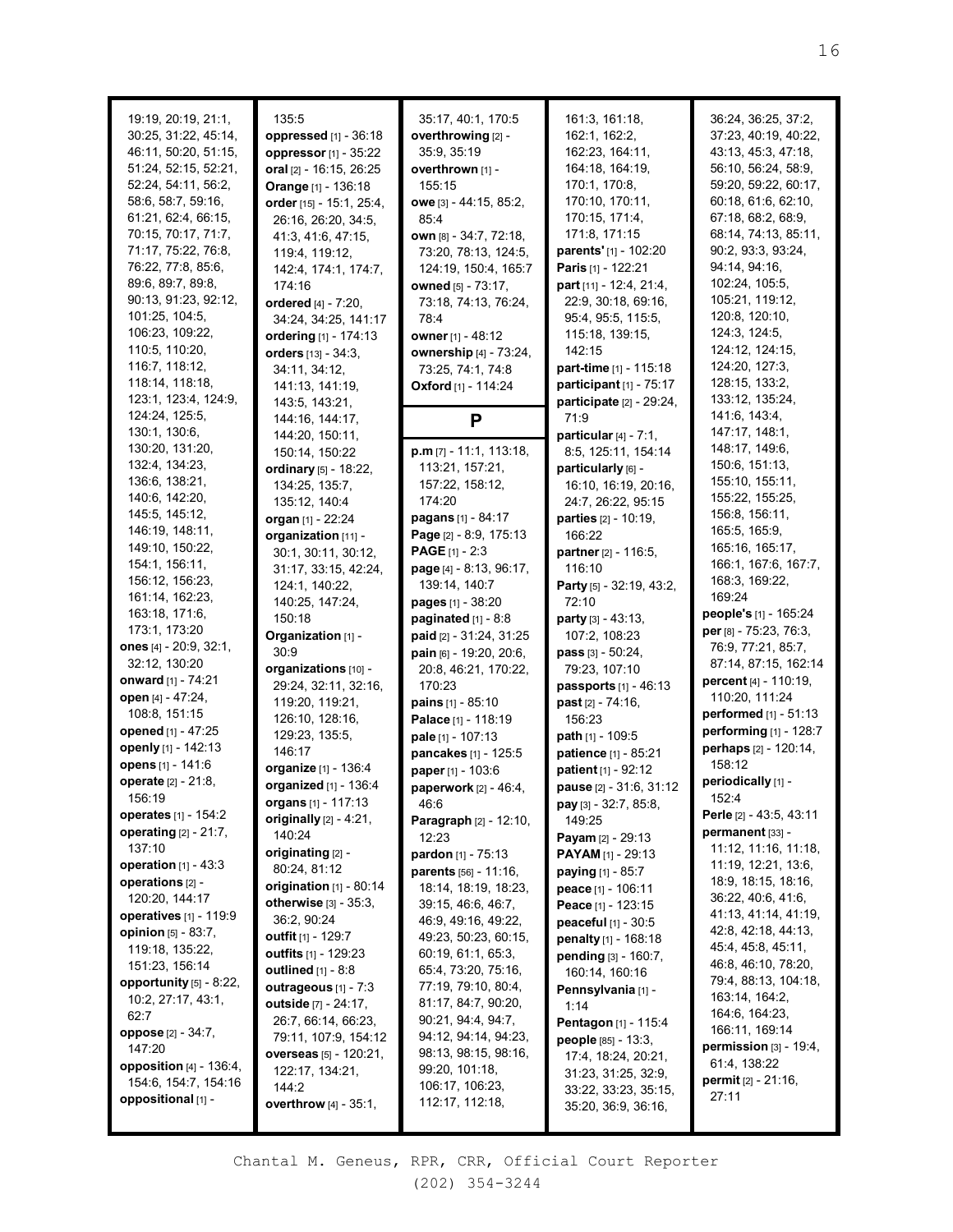**perpetrated** [1] - 125:22 **persecuted** [2] - 13:4, 77:19 **Persian** [11] - 93:14, 127:25, 128:11, 129:12, 129:15, 129:20, 130:15, 130:22, 131:4, 155:10 **person** [12] - 3:13, 10:11, 10:12, 19:24, 20:1, 20:3, 47:19, 62:4, 77:15, 98:10, 132:1, 167:25 **personal** [19] - 15:24, 19:14, 23:4, 23:12, 23:14, 23:19, 23:22, 24:12, 24:23, 25:5, 25:22, 26:9, 26:19, 27:10, 83:23, 87:21, 102:15, 105:17, 172:14 **personally** [4] - 106:8, 127:17, 131:9, 132:18 **persuade** [1] - 27:18 **persuaded** [1] - 26:17 **pharmacy** [1] - 92:11 **phone** [30] - 15:13, 20:8, 32:4, 41:22, 64:15, 67:17, 68:11, 79:17, 79:19, 79:22, 80:12, 80:18, 80:22, 80:23, 81:12, 81:25, 82:15, 83:12, 83:17, 107:7, 107:8, 107:10, 107:12, 107:18, 107:19, 133:5, 170:16, 171:10 **phones** [2] - 79:21, 148:1 **photographer** [1] - 146:21 **photographs** [10] - 2:22, 145:1, 145:20, 146:4, 146:5, 146:6, 146:14, 146:23, 146:24, 147:13 **physical** [6] - 16:12, 16:15, 19:19, 19:21, 20:12, 49:8 **physically** [3] - 50:10, 58:19, 107:4 **pick** [4] - 37:13, 37:15, 84:18, 134:4 **picking** [1] - 83:7 **pickup** [1] - 149:1 **picture** [11] - 70:3,

91:8, 102:24, 146:20, 148:10, 149:11, 165:12, 165:14, 165:16, 166:3, 168:2 **pictures** [7] - 147:25, 149:2, 167:16, 169:1, 169:3, 169:17 **piece** [1] - 103:6 **pill** [5] - 91:23, 91:25, 110:5, 169:7, 169:9 **pillow** [1] - 54:13 **pills** [8] - 92:20, 93:16, 110:1, 110:2, 110:3, 110:7, 110:13 **Pinochet** [1] - 25:16 **pirates** [1] - 26:3 **pistols** [1] - 149:5 **place** [7] - 24:3, 24:4, 25:21, 70:10, 84:6, 152:20 **placed** [1] - 119:12 **places** [4] - 38:19, 118:18, 137:7, 155:24 **plainclothes** [2] - 148:3, 148:23 **plaintiff** [11] - 3:19, 10:15, 10:19, 11:14, 14:23, 23:7, 23:11, 28:2, 86:3, 114:6, 121:24 **Plaintiff** [2] - 1:13, 159:17 **plaintiffs** [15] - 4:23, 4:25, 5:4, 5:12, 6:15, 6:21, 7:11, 12:13, 15:14, 17:10, 18:11, 24:4, 27:3, 27:14, 45:24 **Plaintiffs** [1] - 1:4 **Plaintiffs'** [13] - 63:18, 63:19, 69:14, 95:25, 96:3, 97:19, 111:5, 111:6, 113:13, 145:13, 147:7, 153:5, 153:7 **plan** [8] - 35:17, 35:19, 37:21, 40:8, 56:21, 56:22, 58:20, 62:18 **plane** [4] - 43:22, 43:23, 43:24, 44:1 **planned** [2] - 43:3, 156:25 **plant** [1] - 73:12 **planted** [1] - 62:10 **play** [4] - 17:18, 63:9, 63:10, 66:11 **played** [2] - 67:6, 68:24

**playing** [4] - 53:16, 67:13, 69:4, 165:24 **pledge** [1] - 13:4 **pledged** [4] - 13:19, 13:22, 36:22, 38:4 **plenty** [2] - 39:18, 43:14 **PLF.S'** [1] - 2:17 **plot** [4] - 21:1, 120:3, 156:21 **plugged** [1] - 56:6 **point** [19] - 9:22, 13:19, 26:15, 36:6, 73:10, 104:16, 104:17, 104:19, 104:20, 112:3, 124:24, 130:14, 132:12, 134:24, 139:1, 140:6, 147:3, 154:23, 173:25 **pointed** [1] - 152:15 **points** [1] - 26:15 **police** [2] - 43:16, 165:20 **policy** [3] - 31:21, 123:13, 126:11 **political** [35] - 30:11, 31:17, 31:19, 31:21, 32:16, 33:10, 57:15, 57:16, 57:17, 57:19, 57:20, 58:2, 58:10, 59:1, 59:4, 59:15, 59:17, 61:7, 77:17, 88:25, 89:4, 89:25, 90:1, 90:3, 90:4, 90:5, 100:7, 104:4, 165:9, 166:23, 167:1, 168:7, 169:23 **Political** [1] - 30:14 **politically** [1] - 13:3 **popular** [1] - 48:21 **population** [2] - 149:8, 154:10 **position** [5] - 7:11, 9:1, 15:6, 15:7, 74:5 **positions** [1] - 131:14 **possession** [2] - 35:13, 60:13 **possible** [2] - 174:1, 174:10 **possibly** [1] - 137:19 **pour** [1] - 53:11 **poured** [1] - 63:7 **powder** [1] - 63:7 **power** [1] - 143:24 **powerful** [3] - 25:13, 25:14, 25:15 **PowerPoint** [1] - 148:19 **practice** [7] - 115:10,

115:15, 115:19, 115:23, 116:2, 116:6, 166:15 **practiced** [2] - 101:18, 115:11 **practices** [1] - 167:13 **practicing** [4] - 101:4, 101:17, 101:18, 101:19 **pre** [1] - 136:15 **pre-selection** [1] - 136:15 **precedent** [1] - 19:4 **precedential** [1] - 19:13 **precedential-setting**  $[1] - 19:13$ **precisely** [1] - 38:5 **preclude** [1] - 22:13 **predicated** [1] - 15:18 **prefer** [1] - 95:8 **Premier** [1] - 123:16 **preoccupied** [1] - 134:24 **preparation** [1] - 19:8 **prepare** [1] - 95:16 **prepared** [2] - 96:20, 96:23 **presence** [7] - 50:1, 117:3, 126:23, 129:3, 129:6, 133:20, 137:3 **present** [9] - 67:7, 67:8, 67:9, 67:22, 68:1, 70:13, 70:21, 172:2, 172:3 **presidency** [1] - 40:2 **President** [18] - 34:4, 34:6, 34:13, 39:21, 42:12, 55:11, 55:13, 88:22, 115:15, 115:20, 115:24, 118:7, 119:5, 120:20, 143:7, 144:6, 144:11, 156:3 **president** [5] - 34:8, 34:10, 133:1, 136:13, 141:14 **presidential** [1] - 136:7 **press** [2] - 83:15, 124:4 **Press** [1] - 129:7 **pressure** [9] - 39:20, 42:23, 43:12, 50:18, 62:5, 70:25, 71:7, 132:20 **presume** [1] - 12:20 **pretty** [1] - 78:24 **prevent** [3] - 56:7,

62:12, 154:10 **previously** [6] - 97:20, 113:14, 147:8, 152:11, 153:8, 159:18 **price** [1] - 78:8 **primarily** [1] - 123:25 **primary** [1] - 10:25 **prime** [1] - 22:17 **printer** [1] - 145:7 **prison** [22] - 21:14, 39:18, 42:3, 57:13, 61:5, 70:23, 81:8, 89:1, 89:2, 103:4, 111:17, 138:23, 143:12, 143:13, 143:20, 147:16, 149:16, 150:10, 150:20, 151:14, 151:22, 161:25 **prisoner** [1] - 169:25 **Prisoners** [1] - 30:14 **prisoners** [17] - 31:20, 57:15, 57:16, 57:18, 57:19, 58:2, 58:11, 59:1, 59:4, 59:16, 59:17, 61:7, 91:8, 103:9, 103:18, 151:20 **prisoners'** [1] - 150:18 **private** [5] - 32:6, 115:10, 115:14, 115:23, 116:2 **Prize** [1] - 123:15 **pro** [2] - 123:25, 139:2 **pro-freedom** [1] - 139:2 **probable** [1] - 58:16 **problem** [6] - 92:19, 92:20, 124:14, 124:15, 131:3 **procedure** [1] - 63:11 **proceed** [14] - 19:14, 22:16, 23:3, 28:8, 38:12, 47:7, 67:5, 68:22, 82:7, 83:19, 96:14, 100:10, 101:22, 114:13 **proceeding** [2] - 42:9, 146:3 **proceedings** [7] - 1:23, 3:2, 113:21, 146:10, 174:20, 175:7, 175:15 **proceeds** [1] - 22:10 **process** [3] - 23:10, 23:16, 46:3 **produce** [1] - 172:12 **produced** [7] - 1:24, 28:2, 86:3, 114:6,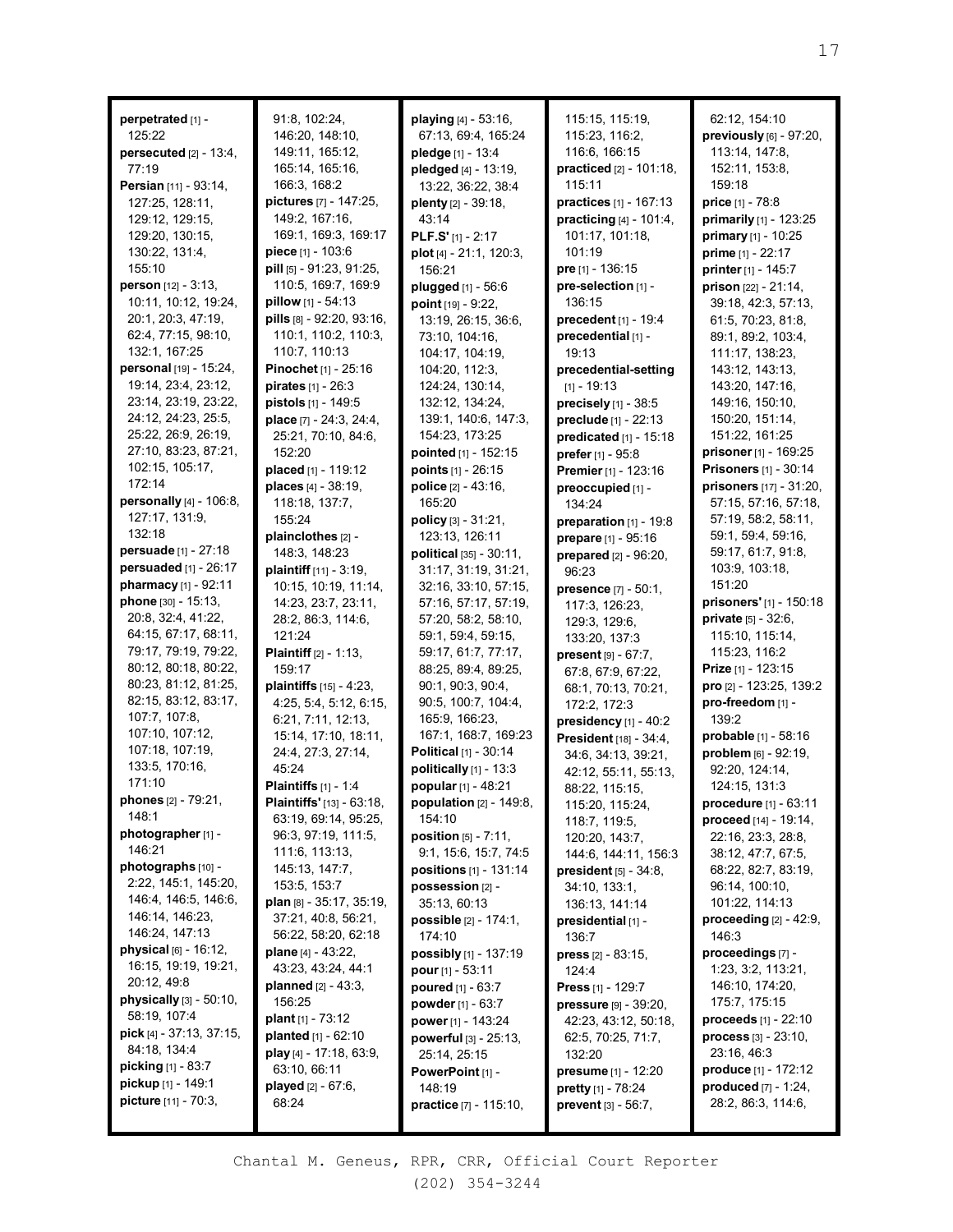| 118:21, 121:24,<br>159:17<br><b>product</b> $[1] - 73:16$<br>production $[1]$ - 129:8<br>productive [2] - 72:23,<br>73:12<br>profession $[1] - 87:3$<br>professional [2] -<br>119:23, 146:21<br>Professional [2] -<br>1:19, 175:4<br>proffer [2] - 117:6.<br>157:8<br>proffering [1] - 14:9<br>profile $[3] - 17:11$ ,<br>143:21, 143:22<br>progression [2] -<br>41:4, 42:2<br>prominence [1] -<br>131:14<br>prominent [5] -<br>130:24, 132:4,<br>133:19, 138:16,<br>144:17<br>promise [1] - 112:10<br>promptly [1] - 39:22<br>proof [1] - 14:5<br>proper [2] - 63:11,<br>173:6<br>property $[1]$ - 72:18<br>prosecution [1] -<br>118:16<br>prosecutor [2] -<br>48:10, 118:21<br>prosecutors [2] -<br>47:25, 48:13<br><b>protection</b> $[1] - 15:16$<br><b>Protection</b> [5] - 17:1,<br>17:20, 19:1, 19:16,<br>22:15<br>protest [1] - 149:8 | provisions $[2] - 23:10$ ,<br>23:24<br>psychological [4] -<br>49:9, 49:24, 50:8,<br>50:18<br>psychologically [8] -<br>45:18, 45:19, 46:23,<br>48:19, 49:21, 50:9,<br>50:10, 73:5<br>psychology [2] -<br>37:12, 50:14<br><b>public</b> $[13] - 32:3$<br>36:17, 114:22,<br>119:18, 122:14,<br>132:11, 134:1,<br>146:15, 146:23,<br>147:15, 167:17<br>publicizing $[1]$ - 129:1<br>publicly [2] - 142:13,<br>148:7<br>publish [12] - 111:23,<br>112:1, 112:4, 112:7,<br>112:9, 112:10,<br>112:11, 112:12,<br>112:13, 133:13,<br>133:15, 138:22<br>published [6] - 123:6,<br>123:11, 135:3,<br>140:6, 141:23,<br>143:14<br>pull [2] - 54:3, 123:17<br>pulled [1] - 53:25<br>pulling [2] - 52:4, 52:5<br>punches [1] - 56:3<br>punching [1] - 53:23<br>punishing [1] - 19:24<br>punishment [1] -<br>145:23<br>punitive [6] - 6:17,<br>6:19, 6:21, 7:2, 7:10,<br>7:21 | qualifies [1] - 12:21<br>qualify [2] - 11:20,<br>15:17<br>Quantico [1] - 130:18<br>questioned $[1]$ - 34:20<br>questions [13] - 4:7.<br>4:10, 21:23, 26:16,<br>38:13, 38:23, 38:24,<br>58:6, 69:1, 121:2,<br>157:11, 160:19,<br>171:21<br>quick [1] - 4:6<br>quicker [1] - 153:18<br>quickly [7] - 8:11,<br>8:25, 78:24, 122:12,<br>139:9, 153:18,<br>173:20<br>quiet [1] - 161:16<br>quite [8] - 25:14, 27:9,<br>54:2, 120:2, 122:24,<br>137:19, 148:7,<br>168:10<br>quoted [1] - 150:1<br>R<br>R-A-H-B-A-R-P-O-U-<br>$R_{[1]} - 48:7$<br>radio [3] - 32:3, 71:12,<br>129:4<br><b>radios</b> $[2] - 33:1$ ,<br>35:25<br>Rahbarpour [2] - 48:5,<br>48:9<br><b>Rahmat</b> [2] - 98:14,<br>98:20<br>rain [2] - 54:10, 54:23<br>rainy [2] - 54:10, 54:20<br>raise [1] - 85:25<br>raised [1] - 27:10<br>rally [1] - 90:11 | reading [4] - 20:7,<br>23:6, 23:23, 153:10<br>ready $[2] - 96:13$ ,<br>158:7<br>Reagan [1] - 42:12<br>real [2] - 44:16, 119:17<br>reality [1] - 112:20<br>realized [1] - 40:13<br>really [20] - 4:2, 21:25,<br>42:6, 49:7, 69:10,<br>74:14, 76:25,<br>106:11, 135:7,<br>162:1, 162:16,<br>165:13, 167:20,<br>167:21, 167:24,<br>168:4, 168:8,<br>168:21, 168:23,<br>169:6<br><b>Realtime</b> [2] - 1:19,<br>175:3<br>rearrested [2] -<br>143:17, 151:21<br><b>reason</b> [13] - 20:3,<br>25:25, 45:17, 49:8,<br>55:7, 56:20, 83:9,<br>92:10, 104:23,<br>134:23, 150:14,<br>169:25, 170:22<br>reasoned [1] - 83:7<br>receipt [1] - 174:3<br>receive [3] - 80:8,<br>81:12, 83:17<br>received [10] - 9:2,<br>79:17, 80:12, 80:22,<br>81:25, 97:21,<br>113:15, 147:9,<br>147:24, 153:9<br>receiving [1] - 82:10<br>recent $[1] - 7:7$<br>recently [3] - 33:11,<br>124:6, 125:7 | recording [1] - 32:25<br>red [3] - 92:4, 108:20,<br>108:23<br>reduced [1] - 83:13<br>reelection [1] - 148:15<br>reference [1] - 8:1<br>referring [1] - 7:14<br>reflect [1] - 54:5<br>reformists $[1] - 71:1$<br>refresh [1] - 163:7<br>refugee [1] - 90:3<br>refugees [1] - 13:3<br>refusing [1] - 112:4<br>regard [14] - 7:8, 9:12,<br>13:14, 14:4, 16:11,<br>30:21, 39:8, 51:4,<br>116:22, 116:25,<br>117:3, 125:20,<br>153:25, 156:16<br>regarding [1] - 46:6<br>regime [112] - 13:21,<br>20:16, 20:20, 20:23,<br>21:5, 32:7, 32:9,<br>35:17, 35:21, 36:13,<br>37:20, 39:25, 40:1,<br>59:11, 59:18, 60:20,<br>60:22, 69:7, 71:2,<br>71:7, 73:4, 89:8,<br>89:14, 90:7, 90:13,<br>90:16, 90:23, 93:20,<br>94:20, 97:5, 98:23,<br>99:17, 99:18,<br>101:13, 103:25,<br>104:5, 106:25,<br>109:2, 111:12,<br>112:5, 124:3, 124:5,<br>124:13, 124:15,<br>124:19, 128:8,<br>128:9, 129:5,<br>129:17, 129:18,<br>129:23, 131:6, |
|-----------------------------------------------------------------------------------------------------------------------------------------------------------------------------------------------------------------------------------------------------------------------------------------------------------------------------------------------------------------------------------------------------------------------------------------------------------------------------------------------------------------------------------------------------------------------------------------------------------------------------------------------------------------------------------------------------------------------------------------------------------------------------------------------------------------------------------------------|-----------------------------------------------------------------------------------------------------------------------------------------------------------------------------------------------------------------------------------------------------------------------------------------------------------------------------------------------------------------------------------------------------------------------------------------------------------------------------------------------------------------------------------------------------------------------------------------------------------------------------------------------------------------------------------------------------------------------------------------------------------------------------------------------------------------------------------------------------------------|-----------------------------------------------------------------------------------------------------------------------------------------------------------------------------------------------------------------------------------------------------------------------------------------------------------------------------------------------------------------------------------------------------------------------------------------------------------------------------------------------------------------------------------------------------------------------------------------------------------------------------------------------------------------------------------------------------------------------------------------------------------------------------------------------------------------------|----------------------------------------------------------------------------------------------------------------------------------------------------------------------------------------------------------------------------------------------------------------------------------------------------------------------------------------------------------------------------------------------------------------------------------------------------------------------------------------------------------------------------------------------------------------------------------------------------------------------------------------------------------------------------------------------------------------------------------------------------------------------------------------------------------------------------------------------------------------------------|---------------------------------------------------------------------------------------------------------------------------------------------------------------------------------------------------------------------------------------------------------------------------------------------------------------------------------------------------------------------------------------------------------------------------------------------------------------------------------------------------------------------------------------------------------------------------------------------------------------------------------------------------------------------------------------------------------------------------------------------------------------------------------------------------------------------------------------------------------------------------------------------------------------------------|
|                                                                                                                                                                                                                                                                                                                                                                                                                                                                                                                                                                                                                                                                                                                                                                                                                                               |                                                                                                                                                                                                                                                                                                                                                                                                                                                                                                                                                                                                                                                                                                                                                                                                                                                                 |                                                                                                                                                                                                                                                                                                                                                                                                                                                                                                                                                                                                                                                                                                                                                                                                                       |                                                                                                                                                                                                                                                                                                                                                                                                                                                                                                                                                                                                                                                                                                                                                                                                                                                                            |                                                                                                                                                                                                                                                                                                                                                                                                                                                                                                                                                                                                                                                                                                                                                                                                                                                                                                                           |
|                                                                                                                                                                                                                                                                                                                                                                                                                                                                                                                                                                                                                                                                                                                                                                                                                                               |                                                                                                                                                                                                                                                                                                                                                                                                                                                                                                                                                                                                                                                                                                                                                                                                                                                                 |                                                                                                                                                                                                                                                                                                                                                                                                                                                                                                                                                                                                                                                                                                                                                                                                                       |                                                                                                                                                                                                                                                                                                                                                                                                                                                                                                                                                                                                                                                                                                                                                                                                                                                                            |                                                                                                                                                                                                                                                                                                                                                                                                                                                                                                                                                                                                                                                                                                                                                                                                                                                                                                                           |
|                                                                                                                                                                                                                                                                                                                                                                                                                                                                                                                                                                                                                                                                                                                                                                                                                                               |                                                                                                                                                                                                                                                                                                                                                                                                                                                                                                                                                                                                                                                                                                                                                                                                                                                                 |                                                                                                                                                                                                                                                                                                                                                                                                                                                                                                                                                                                                                                                                                                                                                                                                                       |                                                                                                                                                                                                                                                                                                                                                                                                                                                                                                                                                                                                                                                                                                                                                                                                                                                                            |                                                                                                                                                                                                                                                                                                                                                                                                                                                                                                                                                                                                                                                                                                                                                                                                                                                                                                                           |
|                                                                                                                                                                                                                                                                                                                                                                                                                                                                                                                                                                                                                                                                                                                                                                                                                                               |                                                                                                                                                                                                                                                                                                                                                                                                                                                                                                                                                                                                                                                                                                                                                                                                                                                                 |                                                                                                                                                                                                                                                                                                                                                                                                                                                                                                                                                                                                                                                                                                                                                                                                                       |                                                                                                                                                                                                                                                                                                                                                                                                                                                                                                                                                                                                                                                                                                                                                                                                                                                                            |                                                                                                                                                                                                                                                                                                                                                                                                                                                                                                                                                                                                                                                                                                                                                                                                                                                                                                                           |
|                                                                                                                                                                                                                                                                                                                                                                                                                                                                                                                                                                                                                                                                                                                                                                                                                                               |                                                                                                                                                                                                                                                                                                                                                                                                                                                                                                                                                                                                                                                                                                                                                                                                                                                                 |                                                                                                                                                                                                                                                                                                                                                                                                                                                                                                                                                                                                                                                                                                                                                                                                                       |                                                                                                                                                                                                                                                                                                                                                                                                                                                                                                                                                                                                                                                                                                                                                                                                                                                                            |                                                                                                                                                                                                                                                                                                                                                                                                                                                                                                                                                                                                                                                                                                                                                                                                                                                                                                                           |
|                                                                                                                                                                                                                                                                                                                                                                                                                                                                                                                                                                                                                                                                                                                                                                                                                                               |                                                                                                                                                                                                                                                                                                                                                                                                                                                                                                                                                                                                                                                                                                                                                                                                                                                                 |                                                                                                                                                                                                                                                                                                                                                                                                                                                                                                                                                                                                                                                                                                                                                                                                                       |                                                                                                                                                                                                                                                                                                                                                                                                                                                                                                                                                                                                                                                                                                                                                                                                                                                                            |                                                                                                                                                                                                                                                                                                                                                                                                                                                                                                                                                                                                                                                                                                                                                                                                                                                                                                                           |
| protesters [1] - 148:25                                                                                                                                                                                                                                                                                                                                                                                                                                                                                                                                                                                                                                                                                                                                                                                                                       | punitives $[1]$ - 7:12                                                                                                                                                                                                                                                                                                                                                                                                                                                                                                                                                                                                                                                                                                                                                                                                                                          | ran [1] - 107:18                                                                                                                                                                                                                                                                                                                                                                                                                                                                                                                                                                                                                                                                                                                                                                                                      | <b>recess</b> [4] - 47:2,                                                                                                                                                                                                                                                                                                                                                                                                                                                                                                                                                                                                                                                                                                                                                                                                                                                  | 131:8, 131:13,<br>132:22, 133:21,                                                                                                                                                                                                                                                                                                                                                                                                                                                                                                                                                                                                                                                                                                                                                                                                                                                                                         |
| protestors [1] -                                                                                                                                                                                                                                                                                                                                                                                                                                                                                                                                                                                                                                                                                                                                                                                                                              | purpose [1] - 119:18<br>purposely [1] - 79:22                                                                                                                                                                                                                                                                                                                                                                                                                                                                                                                                                                                                                                                                                                                                                                                                                   | randomly [2] - 149:6<br><b>rape</b> [1] - 124:20                                                                                                                                                                                                                                                                                                                                                                                                                                                                                                                                                                                                                                                                                                                                                                      | 113:18, 152:15,<br>157:21                                                                                                                                                                                                                                                                                                                                                                                                                                                                                                                                                                                                                                                                                                                                                                                                                                                  | 133:23, 134:6,                                                                                                                                                                                                                                                                                                                                                                                                                                                                                                                                                                                                                                                                                                                                                                                                                                                                                                            |
| 149:15<br>proud $[2] - 45:3$ ,                                                                                                                                                                                                                                                                                                                                                                                                                                                                                                                                                                                                                                                                                                                                                                                                                | <b>purposes</b> [2] - 19:23,                                                                                                                                                                                                                                                                                                                                                                                                                                                                                                                                                                                                                                                                                                                                                                                                                                    | raped $[3] - 37:11$ ,                                                                                                                                                                                                                                                                                                                                                                                                                                                                                                                                                                                                                                                                                                                                                                                                 | recognizable [1] -                                                                                                                                                                                                                                                                                                                                                                                                                                                                                                                                                                                                                                                                                                                                                                                                                                                         | 135:3, 137:2,                                                                                                                                                                                                                                                                                                                                                                                                                                                                                                                                                                                                                                                                                                                                                                                                                                                                                                             |
| 106:12                                                                                                                                                                                                                                                                                                                                                                                                                                                                                                                                                                                                                                                                                                                                                                                                                                        | 147:4                                                                                                                                                                                                                                                                                                                                                                                                                                                                                                                                                                                                                                                                                                                                                                                                                                                           | 37:16, 149:16                                                                                                                                                                                                                                                                                                                                                                                                                                                                                                                                                                                                                                                                                                                                                                                                         | 81:15                                                                                                                                                                                                                                                                                                                                                                                                                                                                                                                                                                                                                                                                                                                                                                                                                                                                      | 139:24, 140:6,                                                                                                                                                                                                                                                                                                                                                                                                                                                                                                                                                                                                                                                                                                                                                                                                                                                                                                            |
| provide [12] - 6:19,                                                                                                                                                                                                                                                                                                                                                                                                                                                                                                                                                                                                                                                                                                                                                                                                                          | <b>pursued</b> $[1] - 4:22$                                                                                                                                                                                                                                                                                                                                                                                                                                                                                                                                                                                                                                                                                                                                                                                                                                     | Rapporteur [1] -                                                                                                                                                                                                                                                                                                                                                                                                                                                                                                                                                                                                                                                                                                                                                                                                      | recognize [2] - 70:9,                                                                                                                                                                                                                                                                                                                                                                                                                                                                                                                                                                                                                                                                                                                                                                                                                                                      | 140:9, 140:10,                                                                                                                                                                                                                                                                                                                                                                                                                                                                                                                                                                                                                                                                                                                                                                                                                                                                                                            |
| 11:22, 14:10, 22:25,                                                                                                                                                                                                                                                                                                                                                                                                                                                                                                                                                                                                                                                                                                                                                                                                                          | push [1] - 111:15                                                                                                                                                                                                                                                                                                                                                                                                                                                                                                                                                                                                                                                                                                                                                                                                                                               | 151:18                                                                                                                                                                                                                                                                                                                                                                                                                                                                                                                                                                                                                                                                                                                                                                                                                | 81:3                                                                                                                                                                                                                                                                                                                                                                                                                                                                                                                                                                                                                                                                                                                                                                                                                                                                       | 140:13, 140:23,<br>141:2, 141:5, 142:7,                                                                                                                                                                                                                                                                                                                                                                                                                                                                                                                                                                                                                                                                                                                                                                                                                                                                                   |
| 24:10, 24:11, 27:2,                                                                                                                                                                                                                                                                                                                                                                                                                                                                                                                                                                                                                                                                                                                                                                                                                           | put [10] - 4:14, 5:20,<br>24:2, 25:7, 40:8,                                                                                                                                                                                                                                                                                                                                                                                                                                                                                                                                                                                                                                                                                                                                                                                                                     | <b>rather</b> $[1] - 36:7$<br>re $[1]$ - 21:18                                                                                                                                                                                                                                                                                                                                                                                                                                                                                                                                                                                                                                                                                                                                                                        | recognized $[1]$ - $69:10$<br>recognizes $[1] - 25:10$                                                                                                                                                                                                                                                                                                                                                                                                                                                                                                                                                                                                                                                                                                                                                                                                                     | 142:10, 142:12,                                                                                                                                                                                                                                                                                                                                                                                                                                                                                                                                                                                                                                                                                                                                                                                                                                                                                                           |
| 27:13, 41:18,<br>116:19, 117:8, 129:1                                                                                                                                                                                                                                                                                                                                                                                                                                                                                                                                                                                                                                                                                                                                                                                                         | 43:12, 52:22, 56:25,                                                                                                                                                                                                                                                                                                                                                                                                                                                                                                                                                                                                                                                                                                                                                                                                                                            | re-brief [1] - 21:18                                                                                                                                                                                                                                                                                                                                                                                                                                                                                                                                                                                                                                                                                                                                                                                                  | recollect [1] - 66:22                                                                                                                                                                                                                                                                                                                                                                                                                                                                                                                                                                                                                                                                                                                                                                                                                                                      | 142:14, 143:2,                                                                                                                                                                                                                                                                                                                                                                                                                                                                                                                                                                                                                                                                                                                                                                                                                                                                                                            |
| providing [6] - 45:24,                                                                                                                                                                                                                                                                                                                                                                                                                                                                                                                                                                                                                                                                                                                                                                                                                        | 135:8, 161:24                                                                                                                                                                                                                                                                                                                                                                                                                                                                                                                                                                                                                                                                                                                                                                                                                                                   | reach $[3] - 27:20$ ,                                                                                                                                                                                                                                                                                                                                                                                                                                                                                                                                                                                                                                                                                                                                                                                                 | recollection [1] -                                                                                                                                                                                                                                                                                                                                                                                                                                                                                                                                                                                                                                                                                                                                                                                                                                                         | 143:23, 143:24,                                                                                                                                                                                                                                                                                                                                                                                                                                                                                                                                                                                                                                                                                                                                                                                                                                                                                                           |
| 46:4, 126:19, 128:1,                                                                                                                                                                                                                                                                                                                                                                                                                                                                                                                                                                                                                                                                                                                                                                                                                          | <b>putting</b> $[1]$ - 132:20                                                                                                                                                                                                                                                                                                                                                                                                                                                                                                                                                                                                                                                                                                                                                                                                                                   | 36:16, 104:16                                                                                                                                                                                                                                                                                                                                                                                                                                                                                                                                                                                                                                                                                                                                                                                                         | 163:7                                                                                                                                                                                                                                                                                                                                                                                                                                                                                                                                                                                                                                                                                                                                                                                                                                                                      | 144:19, 145:22,                                                                                                                                                                                                                                                                                                                                                                                                                                                                                                                                                                                                                                                                                                                                                                                                                                                                                                           |
| 128:3, 128:22                                                                                                                                                                                                                                                                                                                                                                                                                                                                                                                                                                                                                                                                                                                                                                                                                                 | puzzled [1] - 19:9                                                                                                                                                                                                                                                                                                                                                                                                                                                                                                                                                                                                                                                                                                                                                                                                                                              | <b>reached</b> $[1] - 6:16$                                                                                                                                                                                                                                                                                                                                                                                                                                                                                                                                                                                                                                                                                                                                                                                           | record [11] - 3:9, 3:24,                                                                                                                                                                                                                                                                                                                                                                                                                                                                                                                                                                                                                                                                                                                                                                                                                                                   | 147:14, 147:20,<br>148:2, 151:7,                                                                                                                                                                                                                                                                                                                                                                                                                                                                                                                                                                                                                                                                                                                                                                                                                                                                                          |
| <b>province</b> $[2] - 48:10$ ,                                                                                                                                                                                                                                                                                                                                                                                                                                                                                                                                                                                                                                                                                                                                                                                                               |                                                                                                                                                                                                                                                                                                                                                                                                                                                                                                                                                                                                                                                                                                                                                                                                                                                                 | reaction [4] - 112:16,                                                                                                                                                                                                                                                                                                                                                                                                                                                                                                                                                                                                                                                                                                                                                                                                | 4:15, 24:2, 28:23,<br>29:16, 54:5, 64:6,                                                                                                                                                                                                                                                                                                                                                                                                                                                                                                                                                                                                                                                                                                                                                                                                                                   | 151:25, 152:7,                                                                                                                                                                                                                                                                                                                                                                                                                                                                                                                                                                                                                                                                                                                                                                                                                                                                                                            |
| 60:6<br>provision $[8]$ - $8:6$ ,                                                                                                                                                                                                                                                                                                                                                                                                                                                                                                                                                                                                                                                                                                                                                                                                             | Q                                                                                                                                                                                                                                                                                                                                                                                                                                                                                                                                                                                                                                                                                                                                                                                                                                                               | 112:18, 141:2<br>read [10] - 14:1, 21:12,                                                                                                                                                                                                                                                                                                                                                                                                                                                                                                                                                                                                                                                                                                                                                                             | 152:24, 152:25,                                                                                                                                                                                                                                                                                                                                                                                                                                                                                                                                                                                                                                                                                                                                                                                                                                                            | 154:2, 154:11,                                                                                                                                                                                                                                                                                                                                                                                                                                                                                                                                                                                                                                                                                                                                                                                                                                                                                                            |
| 11:5, 12:7, 15:2,                                                                                                                                                                                                                                                                                                                                                                                                                                                                                                                                                                                                                                                                                                                                                                                                                             | Qaeda [2] - 126:18,                                                                                                                                                                                                                                                                                                                                                                                                                                                                                                                                                                                                                                                                                                                                                                                                                                             | 22:21, 89:11, 97:2,                                                                                                                                                                                                                                                                                                                                                                                                                                                                                                                                                                                                                                                                                                                                                                                                   | 153:14                                                                                                                                                                                                                                                                                                                                                                                                                                                                                                                                                                                                                                                                                                                                                                                                                                                                     | 156:13, 157:4,                                                                                                                                                                                                                                                                                                                                                                                                                                                                                                                                                                                                                                                                                                                                                                                                                                                                                                            |
| 15:23, 16:1, 22:6,                                                                                                                                                                                                                                                                                                                                                                                                                                                                                                                                                                                                                                                                                                                                                                                                                            | 126:19                                                                                                                                                                                                                                                                                                                                                                                                                                                                                                                                                                                                                                                                                                                                                                                                                                                          | 111:23, 120:5,                                                                                                                                                                                                                                                                                                                                                                                                                                                                                                                                                                                                                                                                                                                                                                                                        | <b>recorded</b> $[2] - 97:7$ ,                                                                                                                                                                                                                                                                                                                                                                                                                                                                                                                                                                                                                                                                                                                                                                                                                                             | 161:9, 161:21,                                                                                                                                                                                                                                                                                                                                                                                                                                                                                                                                                                                                                                                                                                                                                                                                                                                                                                            |
| 23:13                                                                                                                                                                                                                                                                                                                                                                                                                                                                                                                                                                                                                                                                                                                                                                                                                                         | Qu'ran [1] - 150:2                                                                                                                                                                                                                                                                                                                                                                                                                                                                                                                                                                                                                                                                                                                                                                                                                                              | 151:17, 160:1                                                                                                                                                                                                                                                                                                                                                                                                                                                                                                                                                                                                                                                                                                                                                                                                         | 97:8                                                                                                                                                                                                                                                                                                                                                                                                                                                                                                                                                                                                                                                                                                                                                                                                                                                                       | 161:23, 164:8,                                                                                                                                                                                                                                                                                                                                                                                                                                                                                                                                                                                                                                                                                                                                                                                                                                                                                                            |
|                                                                                                                                                                                                                                                                                                                                                                                                                                                                                                                                                                                                                                                                                                                                                                                                                                               |                                                                                                                                                                                                                                                                                                                                                                                                                                                                                                                                                                                                                                                                                                                                                                                                                                                                 |                                                                                                                                                                                                                                                                                                                                                                                                                                                                                                                                                                                                                                                                                                                                                                                                                       |                                                                                                                                                                                                                                                                                                                                                                                                                                                                                                                                                                                                                                                                                                                                                                                                                                                                            |                                                                                                                                                                                                                                                                                                                                                                                                                                                                                                                                                                                                                                                                                                                                                                                                                                                                                                                           |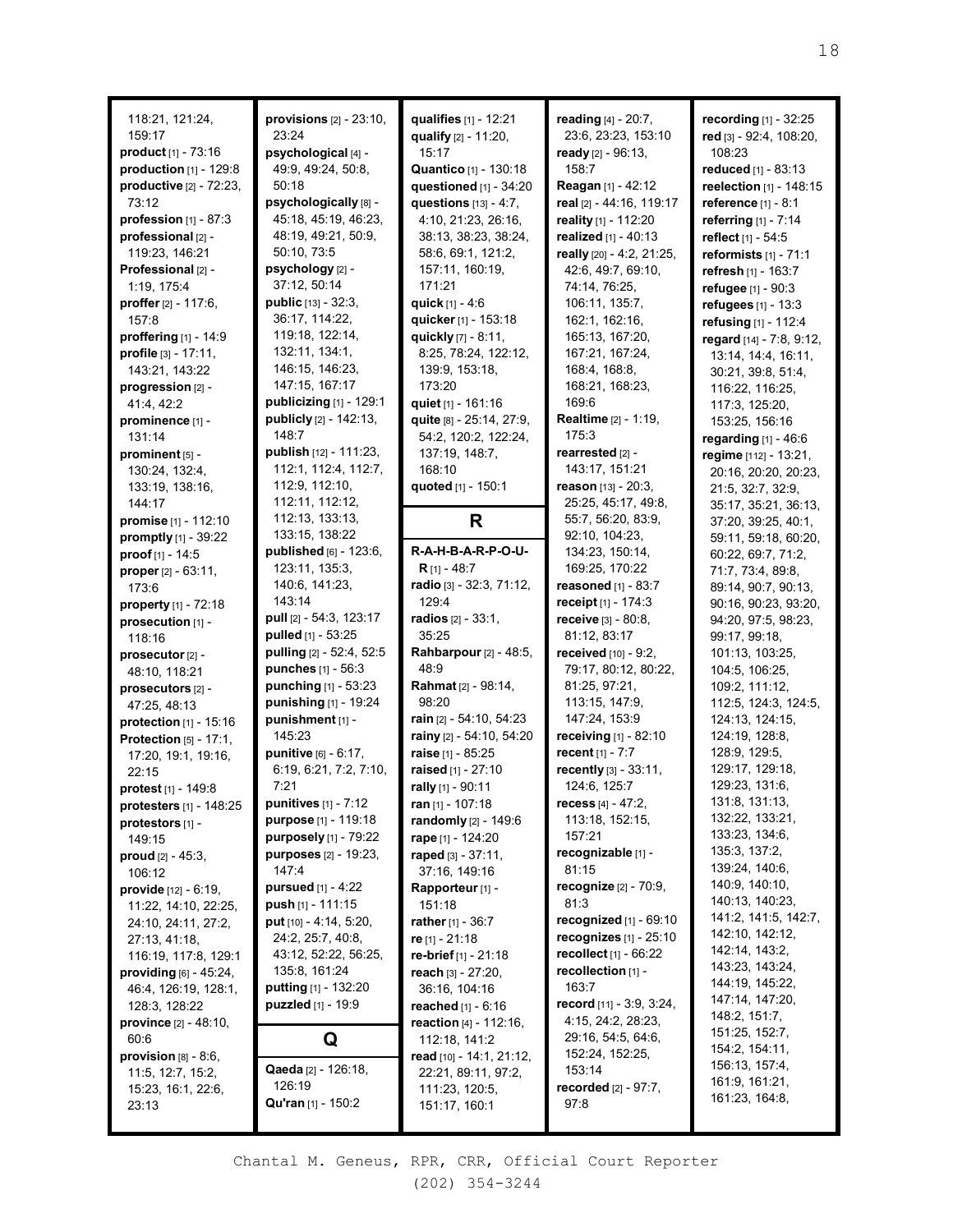|                                 | 175:21                                                  |                               |                                |
|---------------------------------|---------------------------------------------------------|-------------------------------|--------------------------------|
| 164:13, 164:25,                 |                                                         | resisting [4] - 49:8,         | $ribs$ [1] - 53:5              |
| 166:16, 166:18,                 | reporter [10] - 28:22,                                  | 49:9, 55:15, 58:19            | Richard [2] - 43:5,            |
| 166:21, 166:25,                 | 31:5, 86:23, 88:12,                                     | resources $[1]$ - 16:2        | 43:11                          |
| 167:2, 167:4, 167:5,            | 88:21, 95:25,                                           | respect [2] - 6:12,           | rid [1] - 124:12               |
| 169:15, 170:1,                  | 122:19, 127:2,                                          | 101:11                        | Ridgewood [1] -                |
| 170:5, 170:6,                   | 173:23, 174:8                                           | <b>respects</b> $[1] - 36:10$ | 122:14                         |
| 170:14, 171:1,                  | <b>REPORTER'S [2] -</b>                                 | respond [1] - 58:7            | ridiculing [1] - 53:19         |
| 171:11                          | 1:10, 175:1                                             | responded [1] - 62:21         | riding [1] - 148:24            |
| regime's [1] - 134:21           | <b>reports</b> $[2] - 83:15$ ,                          | responds $[1] - 9:17$         | rights [22] - 25:8, 26:6,      |
| <b>Registered</b> [2] - 1:19,   | 151:18                                                  | response [5] - 9:4,           | 30:12, 31:18, 42:23,           |
| 175:4                           | representing [1] -                                      | 9:13, 30:22, 31:12,           | 89:5, 94:16, 104:4,            |
| regular [1] - 125:11            | 171:14                                                  | 155:21                        | 106:10, 111:15,                |
| reign [1] - 154:2               | repression [1] -                                        | responsibilities [1] -        | 117:13, 124:2,                 |
| related [1] - 30:2              | 132:22                                                  | 142:15                        | 125:21, 127:2,                 |
| relating [1] - 116:12           | Republic [9] - 3:6,                                     | responsible [2] -             | 128:18, 132:21,                |
| relationship [6] -              | 7:17, 31:21, 32:22,                                     | 59:12, 59:13                  | 136:10, 146:17,                |
| 105:14, 105:17,                 | 33:19, 84:16, 130:3,                                    |                               |                                |
|                                 |                                                         | rest [2] - 105:6, 105:10      | 149:3, 168:7                   |
| 106:7, 106:8,                   | 131:1, 175:8                                            | restaurant [2] -              | <b>Rights</b> $[2] - 71:2$ ,   |
| 123:12, 160:20                  | <b>REPUBLIC</b> $[1] - 1:6$                             | 120:15, 136:18                | 151:19                         |
| relationships [1] -             | <b>Republic's [1] - 84:9</b>                            | restricted [2] - 137:5,       | <b>ringing</b> [1] - 107:8     |
| 51:3                            | Republican [1] - 124:6                                  | 137:6                         | <b>riot</b> [1] - 148:9        |
| release [2] - 71:6, 71:8        | reputation [6] -                                        | resubmit [1] - 153:21         | risk $[1]$ - 138:23            |
| released [4] - 53:24,           | 165:24, 166:1,                                          | result [2] - 36:1, 73:3       | Robert [1] - 114:17            |
| 62:6, 71:10, 71:14              | 166:19, 168:6,                                          | resume [4] - 157:16,          | <b>ROBERT</b> $[2] - 2:8$      |
| relevance [1] - 154:19          | 168:8, 168:10                                           | 157:19, 159:21,               | 114:5                          |
| relevancy [1] - 135:14          | requesting $[2] - 18:6$ ,                               | 160:6                         | role [5] - 75:17, 75:18,       |
| relevant [2] - 124:10,          | 18:7                                                    | <b>RESUMED</b> [2] - 2:13,    | 75:19, 118:25                  |
| 146:10                          | <b>required</b> [1] - 24:25                             | 160:17                        | <b>rooftop</b> [2] - 48:15,    |
| relief [3] - 4:24, 5:5,         | requirement [12] -                                      | retaliated $[1]$ - 152:9      | 49:4                           |
| 27:2                            | 8:17, 8:23, 9:1, 9:4,                                   |                               | <b>rooftops</b> [1] - 49:11    |
| <b>religion</b> $[5] - 30:3$ ,  | 9:7, 10:1, 11:20,                                       | retired [1] - 131:22          | room $[2] - 52:9$ ,            |
| 101:11, 101:17,                 | 12:4, 12:19, 19:20,                                     | retribution $[1]$ - 150:5     | 107:13                         |
| 102:7, 102:8                    | 20:10, 20:13                                            | return [2] - 41:17,           |                                |
| religious [5] - 100:22,         | requirements [1] -                                      | 46:13                         | <b>roots</b> [1] - 54:1        |
|                                 |                                                         |                               |                                |
|                                 |                                                         | returned [6] - 33:14,         | rope [2] - 49:5, 52:2          |
| 100:24, 100:25,                 | 8:14                                                    | 46:10, 115:14,                | rough [1] - 24:16              |
| 140:20, 140:24                  | <b>requires</b> $[2] - 8:6$ ,                           | 115:18, 115:23,               | roughly [1] - 129:19           |
| rely [1] - 23:9                 | 12:24                                                   | 116:1                         | Rouholamini [1] -              |
| relying [1] - 12:7              | rescued [1] - 37:23                                     | returning [1] - 49:12         | 149:13                         |
| remain [2] - 44:18,             | research $[4] - 13:2$ ,                                 | revealing [1] - 168:19        | round $[1]$ - 131:16           |
| 159:21                          | 25:7, 125:14, 128:15                                    | revenue [5] - 74:13,          | RPR [2] - 1:18, 175:20         |
| remember [5] - 50:2,            | researched $[1]$ - 12:1                                 |                               |                                |
| 87:6, 89:19, 94:13,             | residency [17] - 13:6,                                  | 74:16, 75:20, 75:22,<br>76:11 | rubric [1] - 15:2              |
| 131:2                           | 13:23, 14:3, 18:16,                                     |                               | ruled [1] - 22:16              |
| <b>reminds</b> [1] - 127:12     | 41:20, 42:18, 44:14,                                    | review [2] - 95:19,           | rulers [2] - 31:22, 45:2       |
|                                 | 45:5, 45:9, 45:11,                                      | 142:17                        | rules [1] - 34:11              |
| <b>removed</b> [1] - 57:23      | 46:10, 163:14,                                          | Revolution [1] -              | run [7] - 114:20,              |
| render [1] - 48:14              |                                                         | 142:20                        | 115:2, 122:12,                 |
| rent $[2] - 136:17$             | 164:2, 164:6,                                           | revolution [2] -              | 129:17, 129:18,                |
| repeat [2] - 82:22,             | 164:23, 166:11,                                         | 149:22, 155:15                | 129:21, 149:1                  |
| 164:22                          | 169:14                                                  | Revolutionary [6] -           | running [1] - 142:16           |
| <b>repeated</b> $[2] - 51:25$ , | resident $[9] - 11:13$ ,                                | 23:23, 141:18,                |                                |
| 54:19                           | 12:21, 41:7, 41:13,                                     | 144:13, 149:12,               | S                              |
| repeatedly [2] -                | 41:14, 42:8, 78:21,                                     | 149:20, 150:15                |                                |
| 124:16, 143:9                   | 79:5, 88:14                                             | revolutionary [1] -           | <b>S-I-M-I-N</b> $[1]$ - 37:10 |
| report [6] - 2:19,              | residents $[6] - 11:17$ ,                               | 141:7                         | sabotage [1] - 15:25           |
| 96:20, 96:23, 97:1,             | 11:19, 18:9, 18:15,                                     | <b>Reza</b> [12] - $33:8$ ,   | Saddam [1] - 125:13            |
| 100:6, 126:8                    | 46:8                                                    | 37:21, 38:25, 39:2,           | Saddam's [1] - 123:4           |
| <b>reported</b> $[2] - 1:23$ ,  | resist $[2] - 50:11$ ,                                  | 39:4, 161:3, 161:9,           | safe [3] - 90:19, 105:8        |
| 175:7                           | 55:19                                                   | 161:12, 161:13,               | safety [1] - 170:10            |
| <b>Reporter</b> $[6] - 1:18$ ,  | <b>resistance</b> $[4] - 47:14$ ,<br>52:25, 55:8, 55:16 | 161:14, 161:20                | Sajadi [5] - 132:7,            |

132:19, 133:8 **Sales** [1] - 123:3 **SALT** [1] - 115:17 **Samantar** [3] - 22:11, 22:20, 22:21 **San** [1] - 33:9 **sat** [3] - 108:9, 133:8, 133:11 **satellite** [3] - 130:7, 130:8, 130:9 **satisfactory** [1] - 77:1 **satisfy** [2] - 12:18, 15:3 **Saudi** [4] - 20:24, 120:4, 120:17, 156:21 **saw** [13] - 5:24, 36:8, 37:19, 48:1, 60:19, 66:15, 69:12, 69:24, 71:23, 92:2, 94:24, 95:6, 162:11 **scapegoats** [1] - 150:12 **scar** [1] - 51:8 **scene** [1] - 70:9 **schedule** [1] - 159:11 **scheduled** [2] - 113:23, 158:11 **scholar** [1] - 114:24 **school** [2] - 36:15, 115:1 **School** [1] - 114:25 **schools** [2] - 114:22, 122:14 **science** [1] - 33:11 **scope** [5] - 4:17, 6:18, 22:1, 27:20, 172:13 **scream** [1] - 108:3 **screaming** [3] - 108:8, 161:10, 161:17 **screams** [2] - 49:17, 49:22 **Sea** [1] - 86:18 **sealed** [1] - 139:24 **seaside** [1] - 50:8 **seated** [1] - 159:23 **second** [21] - 4:25, 5:6, 5:25, 6:13, 6:23, 8:19, 8:23, 12:4, 26:23, 30:25, 44:21, 46:11, 58:5, 59:1, 69:11, 69:18, 95:7, 112:14, 146:1, 148:16, 154:20 **secondly** [1] - 55:11 **Section** [2] - 8:3, 23:17 **section** [3] - 20:18, 137:4, 157:6 **Sections** [1] - 128:4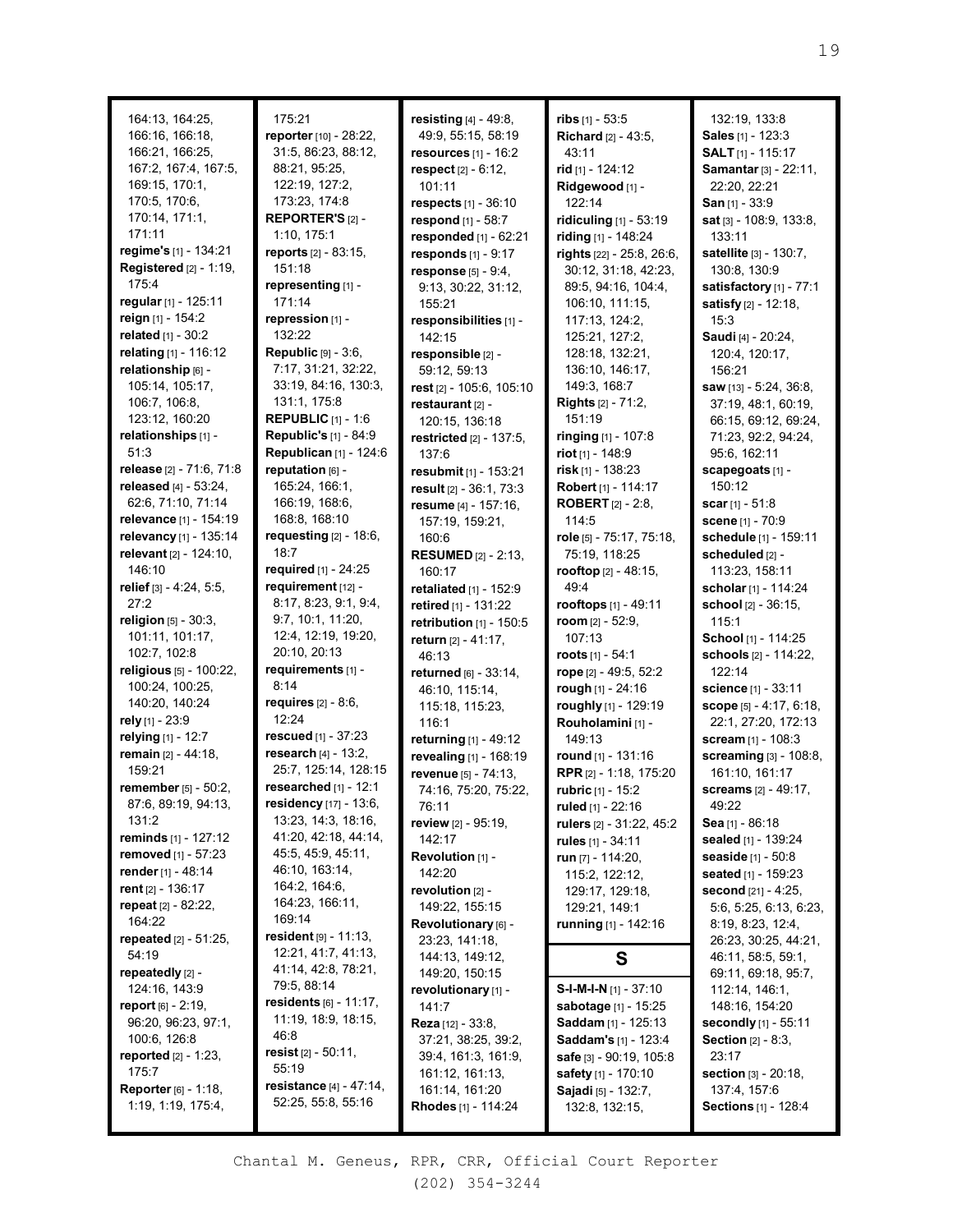| secular [3] - 140:19,                        | Service [1] - 130:22                            | 161:10, 161:16                                       | 148:21, 154:1                   | <b>somewhat</b> $[2] - 13:8$ , |
|----------------------------------------------|-------------------------------------------------|------------------------------------------------------|---------------------------------|--------------------------------|
| 140:21, 141:3                                | <b>service</b> [5] - 22:22,                     | shooters [1] - 120:14                                | simultaneously [1] -            | 21:13                          |
| secularism [1] - 141:4                       | 23:9, 23:15, 71:9,                              | short $[2] - 31:10$ ,                                | 47:18                           | somewhere [3] - 59:8,          |
| <b>security</b> $[3] - 37:3$ ,               | 100:15                                          | 161:25                                               | <b>sister</b> $[13] - 11:13$ ,  | 60:10, 99:12                   |
| 116:17, 124:11                               | <b>Services</b> [1] - 115:8                     | shorthand $[1] - 1:23$                               | 37:25, 83:22, 85:19,            | son $[4] - 46:15, 60:17$ ,     |
| Security [3] - 42:12,                        | services [3] - 128:7,                           | shortly [2] - 102:16,                                | 98:13, 98:15, 99:1,             | 149:12, 162:7                  |
| 44:5, 116:5                                  | 128:8, 128:9                                    | 132:25                                               | 106:13, 106:17,                 | sons [1] - 149:22              |
| see $[31] - 3:13, 4:4,$                      | <b>set</b> $[10] - 26:24$ , 37:20,              | shoulders [1] - 109:21                               | 160:25, 165:7,                  | soon $[1]$ - 139:7             |
| 6:15, 16:3, 16:21,                           | 73:7, 116:5, 134:20,                            | show [18] - 13:17,                                   | 171:15                          | <b>sooner</b> [1] - 50:23      |
| 17:15, 17:16, 28:18,                         | 136:8, 136:16,                                  | 53:25, 54:4, 61:12,                                  | sister-in-law [1] -             | sophisticated [1] -            |
| 50:23, 52:10, 58:4,                          | 140:23, 154:4, 173:4                            | 61:21, 94:3, 94:6,                                   | 165:7                           | 21:9                           |
| 63:4, 67:2, 67:17,                           | sets [2] - 77:22, 78:14                         | 95:9, 95:24, 103:5,                                  | <b>sisters</b> [2] - 37:8, 37:9 | <b>sorry</b> $[14] - 64:22$ ,  |
| 68:7, 68:15, 79:23,                          | setting [2] - 19:13,                            | 111:4, 136:19,                                       | sit $[2] - 77:7, 158:5$         | 67:23, 78:2, 86:22,            |
| 80:14, 80:21, 81:5,                          | 29:19                                           | 145:1, 148:21,                                       | <b>site</b> $[1] - 62:24$       | 89:18, 91:5, 101:11,           |
| 103:4, 124:19,                               | Seven [1] - 66:5                                | 149:10, 168:22,                                      | sitting [4] - 3:18,             | 106:2, 111:20,                 |
| 145:11, 145:15,                              | seven [17] - 39:10,                             | 169:22, 170:3                                        | 10:12, 102:20,                  | 111:21, 161:5,                 |
| 148:8, 149:4,                                | 39:25, 44:9, 44:10,                             | Showdown [1] -                                       | 102:21                          | 164:21, 164:22,                |
| 150:20, 158:8,                               | 61:6, 65:20, 65:21,                             | 123:10                                               | situation $[6] - 13:10$ ,       | 167:20                         |
| 162:4, 162:5, 167:7                          | 65:22, 67:15, 69:13,                            | showed [1] - 92:6                                    | 18:23, 19:5, 21:11,             | <b>sort</b> $[2] - 120:11$ ,   |
| seeing $[7] - 47:13$ .                       | 106:20, 106:21,                                 | shower [1] - 92:2                                    | 80:1, 107:22                    | 140:18                         |
| 57:4, 84:11, 90:9,                           | 163:17, 169:21                                  | showing [5] - 54:6,                                  | situations $[1]$ - 13:2         | sought [1] - 6:17              |
| 90:12, 162:13, 169:8                         | seventeen [2] - 79:18,                          | 69:8, 84:9, 84:10,                                   | <b>six</b> [5] - 42:19, 44:10,  | sounds [1] - 17:25             |
| seek [2] - 135:25,                           | 80:12                                           | 168:4                                                | 50:16, 74:25, 122:23            | <b>source</b> [1] - 146:24     |
| 136:2                                        | several [8] - 61:1.                             | shows [1] - 167:19                                   | sixteen [5] - 74:21,            | <b>sources</b> [2] - 87:17,    |
| seeking [4] - 4:24, 5:5,                     | 92:17, 118:18,                                  | shut [2] - 90:24                                     | 90:1, 90:3, 129:19              | 146:15                         |
| 23:8, 155:11                                 | 129:11, 129:12,                                 | shy [1] - 167:24                                     | sixty $[2] - 91:17$ ,           | sovereign [1] - 21:12          |
| seem $[1] - 154:10$                          | 138:19, 143:15,                                 | shying [1] - 85:13                                   | 170:24                          | Sovereign [4] - 7:8,           |
| seized [1] - 46:13                           | 144:15                                          | sic $[4] - 7:10, 46:20,$                             | <b>sixty-five</b> [1] - 91:17   | 13:8, 14:1, 22:13              |
| selected [1] - 136:13                        | severe [2] - 19:20,                             | 60:6, 129:20                                         | skin $[1]$ - 69:9               | <b>Soviets</b> [1] - 115:7     |
| <b>selection</b> $[3] - 133:1$ ,             | 54:14                                           | sic] $[1] - 29:8$                                    | skip [1] - 29:18                | Space [1] - 115:17             |
| 136:15, 148:15                               | <b>sex</b> [1] - 51:3                           | sick [16] - 71:5, 94:24,                             | slang [1] - 169:1               | Spain [3] - 25:18,             |
| <b>semi</b> [1] - 48:20                      | sexuality [1] - 166:16                          | 106:25, 107:3,                                       | slap [1] - 47:19                | 25:20, 25:21                   |
| semi-execution [1] -                         | sexy [6] - 165:14,                              | 107:4, 107:14,                                       | slapped [1] - 48:12             | Spanish [1] - 25:17            |
| 48:20                                        | 165:16, 167:16,                                 | 107:15, 107:18,                                      | sleep [4] - 91:21,              | speaking [4] - 5:19,           |
| Senate [1] - 115:8                           | 167:19, 169:2,                                  | 107:25, 111:13,                                      | 110:5, 169:8, 169:10            | 13:13, 65:12, 87:9             |
| senators [4] - 90:12,                        | 169:17                                          | 111:16, 111:17,                                      | sleeping [2] - 169:7,           | speaks [2] - 47:5,             |
| 103:22, 165:3                                | <b>SFIA's</b> $[1]$ - 23:9                      | 113:4, 162:4,                                        | 169:9                           | 85:23                          |
| sending [5] - 135:1,                         | Shaghayegh [1] -                                | 170:19, 173:8                                        | slept [1] - 91:25               | special [6] - 51:19,           |
| 144:2, 165:12,                               | 109:12                                          | sides $[1] - 53:5$                                   | slogans [4] - 140:7,            | 57:17, 92:12,                  |
| 165:14, 165:16                               | Shahid [2] - 151:19                             | sign [3] - 94:24, 102:5                              | 140:9, 140:10,                  | 139:14, 150:2, 157:5           |
| sense [1] - 20:20                            | shaking [4] - 90:14,                            | signature [1] - 175:17                               | 140:14                          | specific [4] - 17:23,          |
| sensitivity $[1]$ - 32:7                     | 107:17, 108:4,                                  | significant $[7]$ - $7:23$ ,                         | slow $[2] - 89:13, 145:6$       | 20:13, 38:18, 131:12           |
| sent $[4] - 35:18$ ,                         | 108:14                                          | 19:20, 20:15,                                        | <b>small</b> $[2] - 60:18$ ,    | specifically [5] -             |
| 143:12, 148:2, 156:7                         | shall $[1] - 66:11$                             | 126:23, 155:2,                                       | 152:16                          | 15:18, 79:8, 132:23,           |
| <b>sentence</b> [1] - 141:7                  | <b>Shamim</b> [1] - 109:12                      | 155:20, 156:10                                       | so-called [3] - 71:1.           | 146:13, 147:6                  |
| <b>separate</b> $[3] - 20:17$ ,              | shampoo [1] - 51:9                              | silence [2] - 140:1,                                 | 148:15, 155:8                   | speech [1] - 89:6              |
| 47:23, 69:17                                 | <b>share</b> $[7] - 73:13$ ,                    | 151:9                                                | <b>soil</b> $[1]$ - 152:9       | <b>speeches</b> $[2] - 90:8$ , |
| separated $[1] - 52:6$                       | 73:24, 73:25, 74:1,                             | silencing [1] - 154:16                               | <b>soldiers</b> [2] - 56:25,    | 103:23                         |
| separately [2] - 47:13,<br>47:15             | 74:8, 74:14, 74:16                              | <b>silent</b> [1] - 156:2                            | 57:13                           | speechless [1] - 98:4          |
|                                              | <b>Sharia</b> [3] - 167:13,<br>168:18           | <b>similar</b> $[7] - 7:11$ ,                        | solitary [6] - 37:17,           | spell [6] - 28:24, 29:2,       |
| separation $[1] - 30:3$                      | Shea [1] - 115:10                               | 46:5, 81:8, 81:10,                                   | 49:13, 53:13, 54:7,             | 48:6, 75:25, 86:11,            |
| September [2] -<br>105:23, 114:19            | shed [1] - 150:4                                | 81:13, 127:11,<br>127:12                             | 54:8                            | 91:13                          |
|                                              |                                                 |                                                      | Somalian [1] - 22:16            | spelled [1] - 100:13           |
| seq $[1] - 8:2$                              | <b>Shiraz</b> [1] - 155:23                      | <b>Simin</b> $[10] - 11:13$ ,<br>37:10, 39:8, 39:12, | <b>someone</b> [4] - 16:17,     | spelling [1] - 149:14          |
| <b>series</b> [1] - 9:14                     | <b>shirt</b> $[6]$ - 108:19,<br>108:20, 108:24, | 84:5, 98:13, 98:15,                                  | 68:13, 150:7, 165:15            | <b>spending</b> $[1] - 84:8$   |
| <b>serious</b> $[3] - 5:16$ ,<br>16:17, 91:1 | 108:25, 148:11                                  | 160:25, 161:16                                       | someplace [1] -                 | <b>spent</b> $[3] - 39:18$     |
|                                              | shocked $[9]$ - 45:18,                          | simple $[4]$ - 10:4, 14:2,                           | 138:18                          | 39:24, 138:19                  |
| serve [3] - 115:16,<br>115:21, 115:25        | 98:12, 98:13, 98:14,                            | 134:23, 136:6                                        | sometimes $[5] - 17:4$ ,        | <b>spite</b> [1] - 155:17      |
|                                              | 98:17, 99:20, 109:7,                            | simply $[4] - 131:5$ ,                               | 38:11, 75:22, 81:15,            | spoken [2] - 132:10,           |
| <b>served</b> [1] - 9:3                      |                                                 |                                                      | 93:14                           | 144:18                         |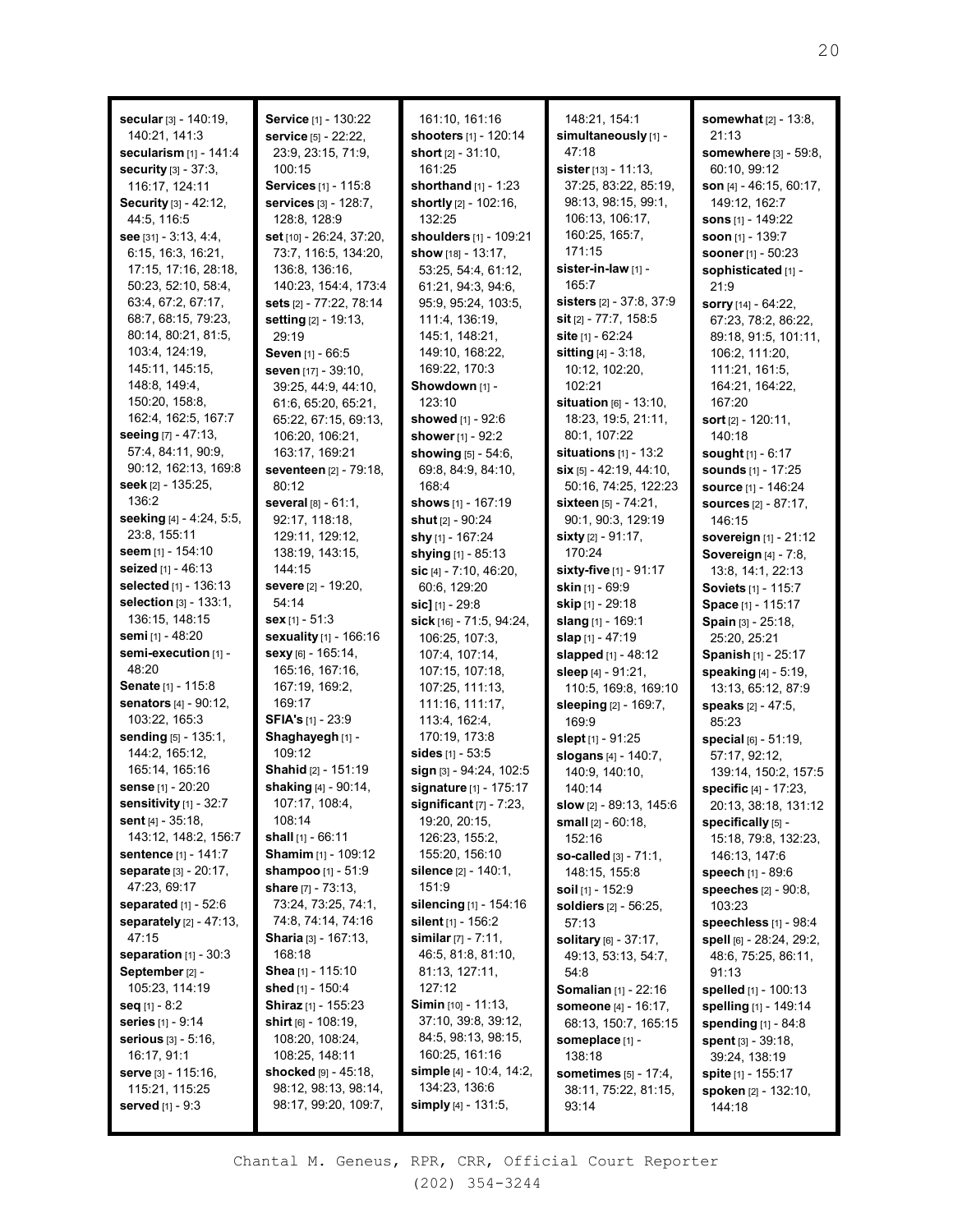**sponsor** [2] - 8:14, 15:20 **sponsored** [7] - 8:6, 12:11, 12:15, 15:4, 15:17, 15:22, 16:5 **spray** [1] - 58:23 **sprayed** [2] - 58:17, 59:7 **Spring** [1] - 155:8 **squads** [1] - 135:1 **stair** [1] - 102:21 **stand** [13] - 27:24, 46:20, 51:23, 52:21, 84:23, 84:25, 85:17, 85:18, 85:25, 114:3, 121:16, 121:22, 159:21 **standing** [2] - 48:14, 52:24 **Stanford** [1] - 114:23 **start** [3] - 4:12, 36:17, 38:17 **started** [10] - 31:19, 32:12, 32:23, 34:22, 39:12, 46:2, 51:20, 57:24, 57:25, 135:21 **starting** [3] - 76:8, 122:20, 135:9 **State** [3] - 42:25, 43:17, 71:3 **state** [25] - 8:6, 8:14, 8:21, 10:1, 12:5, 12:11, 12:15, 15:4, 15:17, 15:19, 15:20, 15:22, 16:5, 21:12, 22:24, 23:14, 24:11, 28:11, 60:7, 77:6, 86:9, 114:16, 122:6 **state-sponsored** [7] - 8:6, 12:11, 12:15, 15:4, 15:17, 15:22, 16:5 **statement** [2] - 42:24, 80:13 **STATES** [2] - 1:1, 1:11 **States** [90] - 1:20, 6:16, 8:20, 11:8, 11:10, 11:16, 11:17, 12:6, 12:9, 12:20, 13:5, 13:13, 13:20, 14:3, 14:24, 15:9, 18:13, 25:10, 26:8, 32:2, 32:14, 34:24, 36:7, 36:14, 36:23, 37:22, 38:4, 38:9, 39:1, 40:6, 40:11, 40:13, 40:18, 40:20, 40:22, 40:23, 40:24, 41:5, 41:11, 42:7, 42:18, 43:7, 43:9,

43:18, 44:2, 44:6, 44:8, 44:15, 44:16, 44:20, 45:1, 45:9, 46:8, 71:4, 78:6, 80:9, 85:1, 87:24, 88:5, 88:7, 88:10, 88:12, 88:20, 93:25, 104:1, 104:18, 104:22, 106:4, 109:20, 112:8, 112:24, 117:4, 120:23, 124:7, 126:23, 136:9, 137:3, 137:10, 138:12, 138:25, 151:2, 151:24, 156:4, 166:21, 167:4, 170:2, 175:5, 175:9, 175:11 **states** [1] - 44:4 **stating** [1] - 84:16 **station** [1] - 43:2 **stationed** [1] - 170:8 **stations** [3] - 32:5, 129:15, 129:16 **status** [4] - 12:22, 46:1, 46:2, 46:3 **statute** [1] - 15:16 **Statute** [1] - 24:25 **statutory** [1] - 7:13 **stay** [6] - 36:14, 40:16, 46:19, 56:19, 85:7, 105:5 **stayed** [1] - 156:2 **steal** [3] - 60:23, 68:3, 71:16 **stealing** [2] - 62:12, 72:5 **stenographic** [1] - 175:15 **stenographically** [1] - 175:6 **stepped** [1] - 107:13 **steps** [5] - 38:5, 40:7, 41:2, 44:12, 45:4 **sticker** [2] - 96:8, 96:11 **still** [17] - 5:14, 20:19, 21:4, 63:13, 77:16, 79:7, 90:7, 104:2, 133:24, 140:24, 151:24, 162:10, 162:11, 162:12, 162:22, 164:11, 165:19 **stoned** [1] - 168:12 **stoning** [1] - 168:14 **stop** [13] - 31:12, 34:1,  $36:5, 40:4, 41:1$ 57:20, 67:10, 67:13,

69:1, 69:2, 84:19, 104:3, 149:23 **storefront** [1] - 127:25 **storefronts** [2] - 127:20, 128:11 **stores** [3] - 72:24, 73:13, 73:15 **stories** [2] - 127:5, 132:19 **stormy** [2] - 54:10, 54:20 **story** [7] - 27:15, 98:3, 102:10, 127:5, 132:10, 132:23, 150:6 **Strategic** [1] - 115:6 **streamline** [1] - 95:8 **streets** [6] - 133:2, 134:5, 148:17, 148:23, 148:24, 155:22 **stress** [5] - 91:3, 91:4, 162:15, 169:11, 169:12 **stretched** [1] - 27:2 **stretching** [1] - 18:6 **strike** [11] - 55:17, 55:19, 55:21, 55:22, 56:8, 90:10, 91:7, 91:10, 107:15, 108:1, 143:18 **Strikes** [1] - 148:18 **strong** [4] - 58:19, 107:21, 110:2, 110:5 **stronger** [2] - 92:14, 156:13 **struck** [1] - 133:4 **struggle** [1] - 156:1 **student** [27] - 29:11, 29:13, 29:24, 30:8, 31:17, 33:15, 39:23, 50:19, 72:25, 88:25, 90:11, 103:18, 107:9, 138:8, 138:12, 138:16, 139:14, 139:15, 139:21, 140:9, 140:22, 142:10, 143:1, 147:23, 148:3, 169:25 **Students** [4] - 30:1, 30:10, 30:13 **students** [10] - 31:16, 33:7, 39:6, 50:20, 140:21, 141:15, 141:17, 148:5, 148:9, 148:11 **style** [1] - 30:4 **subject** [15] - 5:12, 7:24, 8:7, 11:5, 12:7,

14:21, 15:8, 19:9, 21:23, 21:24, 23:21, 26:18, 27:9, 125:24, 172:14 **subjected** [2] - 5:15, 12:15 **submission** [1] - 117:12 **submissions** [2] - 159:11, 173:17 **submit** [5] - 16:6, 158:12, 159:1, 159:4, 172:12 **submitted** [1] - 110:23 **submitting** [2] - 172:7, 172:17 **Subsection** [1] - 15:21 **subsequently** [4] - 128:14, 131:22, 139:3, 139:4 **subsided** [3] - 82:15, 82:16, 83:13 **substantial** [1] - 7:20 **subtitle** [1] - 148:19 **suburbs** [1] - 137:17 **successful** [1] - 77:15 **suddenly** [1] - 107:12 **sue** [3] - 23:8, 24:19, 92:23 **suffer** [4] - 50:11, 54:25, 134:2, 165:11 **suffered** [5] - 43:14, 73:2, 73:5, 84:4, 84:5 **suffering** [9] - 19:21, 20:6, 20:8, 46:21, 46:22, 50:24, 54:21, 85:10, 91:20 **sufficient** [4] - 9:4, 9:25, 27:17, 68:17 **suicide** [3] - 109:17, 110:8, 110:13 **suing** [1] - 24:18 **suit** [2] - 22:25, 23:2 **Suite** [1] - 1:15 **summary** [1] - 12:5 **summoned** [1] - 125:23 **summons** [3] - 9:3, 9:25, 10:3 **supplement** [4] - 9:21, 45:21, 76:20, 77:3 **supplemental** [6] - 21:20, 27:12, 84:19, 159:11, 172:12, 172:18 **supplied** [1] - 125:16 **suppliers** [1] - 123:7 **support** [5] - 16:1, 27:1, 126:19, 142:2

**supporting** [2] - 84:25, 139:2 **supposed** [3] - 60:9, 60:10, 131:18 **suppressed** [1] - 36:18 **Supreme** [27] - 22:11, 22:12, 23:7, 26:1, 34:3, 34:6, 34:13, 34:15, 40:2, 55:9, 55:13, 59:11, 118:7, 118:11, 118:22, 119:5, 120:19, 136:14, 141:13, 141:17, 142:5, 143:6, 144:5, 144:11, 149:20, 149:21, 150:21 **sura** [1] - 150:2 **surface** [2] - 128:12, 128:13 **surprise** [1] - 151:3 **surprisingly** [1] - 129:5 **surround** [1] - 57:16 **surrounded** [1] - 58:10 **surveillance** [1] - 127:15 **suspected** [1] - 20:1 **suspicious** [3] - 56:10, 56:24, 58:20 **swear** [1] - 40:14 **Sweden** [1] - 123:16 **swore** [2] - 40:22, 105:9 **sworn** [7] - 3:22, 3:25, 28:3, 86:4, 114:7, 121:25, 159:18 **synagogue** [1] - 144:22 **syndicated** [1] - 123:2 **Syndication** [1] - 123:3 **system** [2] - 45:16, 45:17 **systematic** [1] - 135:8 **T T-shirt** [5] - 108:19, 108:20, 108:24, 108:25 **table** [1] - 10:13

**tabs** [1] - 136:22 **tacit** [1] - 133:25 **Tahkim** [1] - 140:23 **Talks** [2] - 115:6, 115:17 **tapped** [1] - 79:20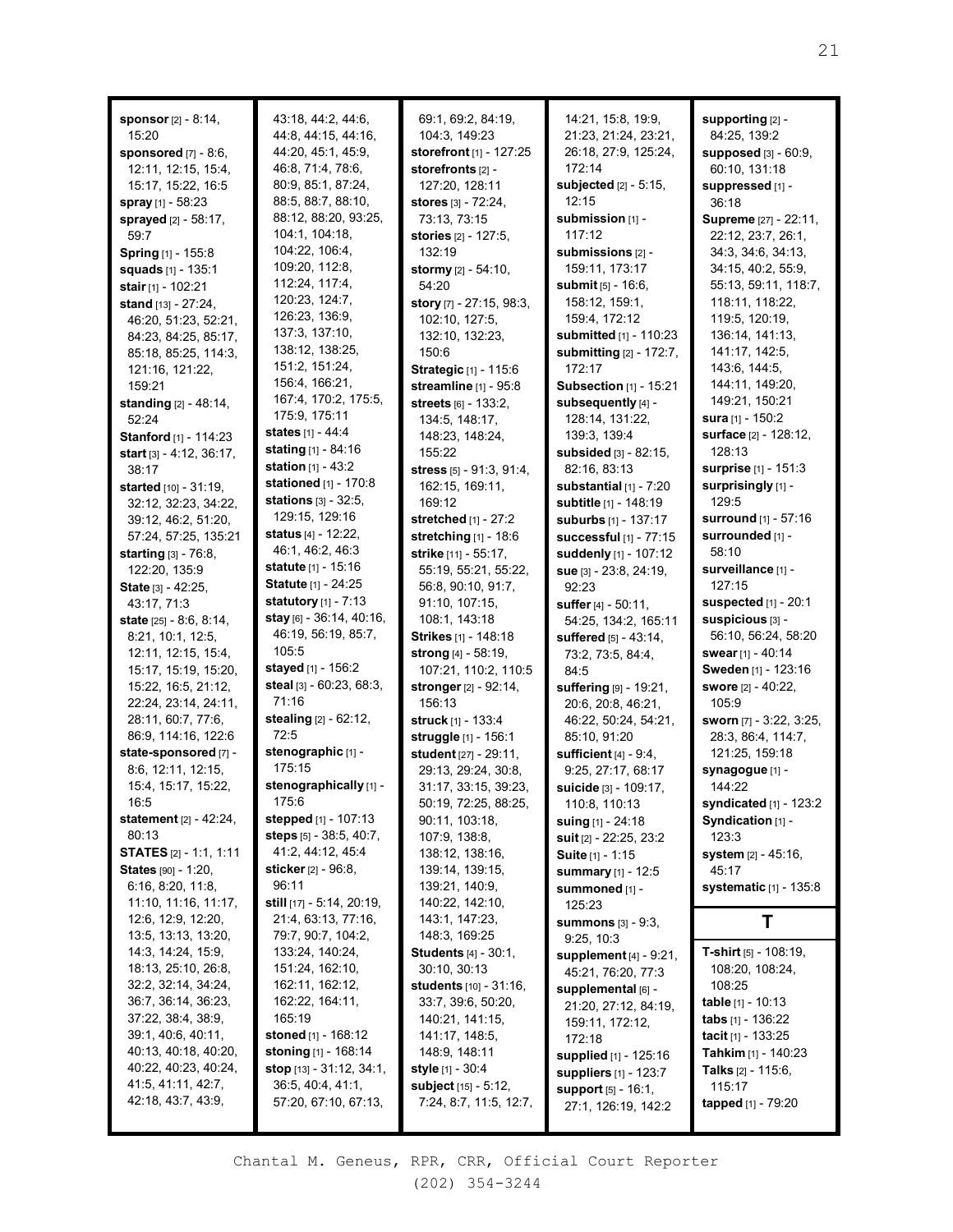| tapping [1] - 32:24             | 25:8, 25:22, 123:13,             | 61:18, 61:23, 61:25, | 117:24, 118:1,                    | 154:3, 154:6                      |
|---------------------------------|----------------------------------|----------------------|-----------------------------------|-----------------------------------|
| <b>target</b> $[1]$ - 131:13    | 126:9, 126:14                    | 62:3, 63:10, 63:25,  | 121:4, 121:5, 121:8,              | <b>Thinker</b> [1] - 30:10        |
| teacher [2] - 72:24,            | <b>terrorist</b> $[3] - 144:2$ , | 64:4, 64:9, 64:22,   | 121:12, 121:17,                   | thinking [1] - 85:12              |
| 74:5                            | 144:16, 157:1                    | 64:24, 64:25, 65:3,  | 122:2, 122:3,                     | <b>third</b> $[5]$ - 19:23,       |
| teams [1] - 144:2               | terroristic $[1]$ - 31:22        | 65:9, 65:18, 65:20,  | 123:20, 123:21,                   | 19:25, 20:3, 21:10,               |
| technology [2] -                | <b>terrorize</b> [1] - 149:7     | 65:23, 65:25, 66:12, | 127:22, 127:24,                   | 148:6                             |
| 123:8, 125:16                   | terrorized $[1]$ - 16:23         | 66:15, 66:17, 66:18, | 128:17, 128:21,                   | thirteen [1] - 165:9              |
|                                 |                                  | 66:20, 66:23, 67:2,  | 128:22, 128:24,                   |                                   |
| teeth $[4] - 53:23$ ,           | <b>testified</b> $[11] - 28:3$ , | 67:5, 67:7, 67:12,   | 130:5, 130:7, 130:8,              | thirty [4] - 132:13,              |
| 53:25, 54:3, 54:6               | 71:18, 71:19, 72:13,             |                      |                                   | 134:5, 137:9, 138:3               |
| <b>Teheran</b> [5] - 127:12,    | 86:4, 114:7, 121:25,             | 68:11, 68:12, 68:19, | 130:9, 133:10,                    | thirty-nine [1] - 137:9           |
| 130:24, 131:16,                 | 126:1, 126:14,                   | 68:22, 69:2, 69:11,  | 133:11, 134:15,                   | thorough [1] - 118:20             |
| 138:20, 140:5                   | 141:8, 159:18                    | 69:16, 69:19, 70:5,  | 134:19, 134:20,                   | thousand $[3] - 109:4$ ,          |
| <b>Tehran</b> [17] - 18:15,     | <b>testify</b> $[4] - 10:20$ ,   | 70:7, 70:18, 71:20,  | 135:12, 141:20,                   | 147:17                            |
| 18:20, 18:24, 29:12,            | 10:24, 16:12, 67:4               | 72:12, 72:13, 72:14, | 141:21, 142:1,                    | thousands $[3]$ - $33:22$ ,       |
| 33:16, 39:23, 47:21,            | testifying $[1]$ - 83:25         | 73:17, 73:18, 73:20, | 142:4, 145:6, 145:8,              | 37:2, 59:17                       |
| 48:10, 134:10,                  | testimony [26] - 6:11,           | 73:21, 74:11, 74:22, | 145:11, 145:17,                   | <b>threat</b> $[2] - 37:16$ ,     |
| 137:21, 139:8,                  | 11:14, 13:11, 13:17,             | 74:24, 74:25, 75:2,  | 145:25, 146:8,                    | 136:1                             |
|                                 |                                  | 75:4, 75:8, 75:10,   | 146:9, 146:14,                    |                                   |
| 146:21, 148:4,                  | 14:6, 14:9, 15:11,               | 75:12, 75:13, 75:14, | 146:25, 147:1,                    | <b>threaten</b> $[6] - 16:17$ ,   |
| 151:25, 155:2,                  | 16:22, 22:18, 24:1,              | 75:15, 75:20, 75:22, | 147:4, 147:11,                    | 17:4, 17:5, 17:6,                 |
| 155:23, 156:8                   | 27:6, 38:7, 38:14,               | 75:24, 76:1, 76:4,   | 147:12, 147:22,                   | 79:9                              |
| Tehrangeles [1] -               | 42:11, 42:14, 117:9,             |                      |                                   | <b>threatened</b> $[14] - 5:15$ , |
| 137:22                          | 121:13, 121:18,                  | 76:5, 76:7, 76:10,   | 147:23, 152:22,                   | 14:10, 14:12, 18:18,              |
| telephone [4] - 5:16,           | 126:7, 128:22,                   | 76:14, 76:15, 76:16, | 152:25, 153:4,                    | 21:6, 37:11, 132:14,              |
| 15:11, 81:15, 81:17             | 150:24, 153:25,                  | 76:17, 76:18, 76:22, | 153:10, 153:11,                   | 133:20, 151:1,                    |
| telephones [1] - 32:24          | 158:21, 159:13,                  | 76:23, 78:17, 78:22, | 153:15, 153:19,                   | 151:2, 152:2, 164:7,              |
| telephonic $[4]$ - 3:13,        | 171:15, 172:3                    | 79:1, 79:16, 79:18,  | 153:20, 153:22,                   | 164:24, 169:15                    |
| 4:16, 4:20, 16:4                | tests $[2] - 92:17$              | 80:11, 80:16, 80:17, | 154:18, 157:10,                   | threatening [3] -                 |
| television $[8] - 84:9$ ,       | THE [379] - 1:1, 1:10,           | 80:19, 80:21, 80:25, | 157:12, 157:13,                   | 20:21, 79:11, 164:13              |
|                                 | 3:4, 3:12, 3:17, 3:21,           | 81:5, 81:11, 81:14,  | 157:14, 157:18,                   |                                   |
| 84:13, 99:7, 99:9,              | 3:23, 4:4, 4:14, 4:19,           | 81:24, 82:2, 82:4,   | 157:25, 158:5,                    | threats [16] - 15:12,             |
| 100:6, 129:4,                   |                                  | 82:5, 82:6, 82:18,   | 158:14, 158:17,                   | 16:4, 16:7, 18:17,                |
| 129:12, 129:16                  | 5:3, 5:8, 5:11, 5:23,            | 82:21, 82:24, 83:2,  | 158:24, 159:1,                    | 20:10, 37:14, 79:6,               |
| televisions [1] -               | 6:2, 6:10, 6:13, 7:1,            | 83:11, 83:14, 83:18, | 159:5, 159:9,                     | 80:8, 81:7, 81:8,                 |
| 129:20                          | 7:14, 7:18, 7:22, 8:5,           | 83:24, 84:3, 84:4,   | 159:15, 159:20,                   | 81:9, 81:13, 83:16,               |
| ten [18] - 47:1, 62:2,          | 8:12, 8:19, 9:7, 9:9,            |                      |                                   | 154:11, 154:22                    |
| 68:2, 74:16, 91:25,             | 9:20, 9:24, 10:11,               | 84:21, 84:24, 85:2,  | 160:5, 160:11,                    | three [48] - 8:14, 8:21,          |
| 96:24, 96:25, 110:2,            | 10:16, 10:18, 10:22,             | 85:14, 85:18, 85:20, | 160:12, 160:15,                   | 32:13, 33:4, 39:13,               |
| 110:7, 148:14,                  | 11:4, 11:18, 11:22,              | 85:23, 85:24, 87:23, | 161:12, 161:14,                   | 45:10, 56:9, 64:18,               |
| 157:18, 157:19,                 | 12:3, 14:14, 14:17,              | 88:1, 88:4, 88:15,   | 162:25, 163:1,                    | 64:20, 64:22, 64:25,              |
| 161:17, 172:8,                  | 14:19, 16:24, 17:19,             | 88:17, 89:13, 89:16, | 163:2, 166:6, 166:7,              | 65:4, 65:5, 65:16,                |
| 172:10, 172:11,                 | 18:1, 18:3, 18:4,                | 89:17, 89:18, 89:22, | 168:17, 168:21,                   | 71:16, 77:22, 78:1,               |
| 173:24, 174:2                   | 18:5, 18:21, 18:25,              | 89:24, 90:4, 90:6,   | 171:22, 171:24,                   | 78:3, 82:2, 82:4,                 |
|                                 | 19:7, 21:15, 21:20,              | 91:13, 91:14, 92:25, | 172:1, 172:6,                     |                                   |
| ten-minute [1] -                | 21:22, 22:5, 22:20,              | 93:2, 95:10, 95:13,  | 172:10, 172:21,                   | 82:5, 82:9, 83:6,                 |
| 157:18                          | 24:10, 24:21, 25:4,              | 95:15, 95:18, 95:19, | 173:3, 173:4, 173:8,              | 88:17, 106:22,                    |
| tend $[1]$ - 127:9              |                                  | 95:20, 96:1, 96:7,   | 173:10, 173:11,                   | 107:1, 108:3,                     |
| tens [1] - 147:17               | 25:13, 26:12, 26:14,             | 96:10, 96:13, 97:18, | 173:13, 173:14,                   | 109:12, 112:13,                   |
| <b>term</b> [3] $-6:3$ , 19:15, | 27:22, 28:5, 28:8,               | 99:23, 99:24, 99:25, | 173:22, 174:2,                    | 117:17, 119:15,                   |
| 148:16                          | 28:21, 29:18, 30:7,              | 100:8, 100:9,        | 174:5, 174:12,                    | 133:2, 133:10,                    |
| terminology [1] -               | 30:9, 30:25, 33:2,               | 100:22, 100:24,      | 174:16, 174:19                    | 149:17, 155:1,                    |
| 118:24                          | 33:6, 38:2, 38:17,               |                      |                                   | 155:22, 155:24,                   |
| terms [6] - 18:6,               | 41:8, 41:14, 41:16,              | 101:5, 101:6, 101:7, | themselves [6] -                  | 162:14, 163:10,                   |
| 44:13, 73:9, 87:21,             | 41:23, 42:5, 44:7,               | 101:10, 101:21,      | 31:23, 36:25, 59:14,              | 163:12, 165:1,                    |
| 154:15, 155:11                  | 44:9, 45:7, 45:10,               | 102:11, 105:1,       | 60:20, 81:19, 119:24              | 165:2, 166:4, 166:7               |
| territorial $[1]$ - 26:7        | 45:20, 45:23, 46:1,              | 105:2, 106:2, 106:5, | <b>therapist</b> $[5] - 109:24$ , | three-month [2] -                 |
| <b>terror</b> [5] - $37:21$ ,   | 46:9, 46:25, 47:6,               | 109:14, 111:1,       | 110:12, 110:21,                   | 32:13, 33:4                       |
|                                 | 48:6, 48:8, 48:23,               | 113:2, 113:3, 113:5, | 162:5, 162:12                     | <b>threw</b> [1] - 148:5          |
| 126:10, 149:7,                  | 49:1, 53:2, 53:3,                | 113:9, 113:12,       | <b>therefore</b> $[6] - 32:10$ ,  | <b>throw</b> [1] - 131:16         |
| 154:3, 154:9                    | 54:5, 54:7, 55:1,                | 114:2, 114:9,        | 32:21, 36:13, 43:21,              |                                   |
| <b>terrorism</b> $[15] - 8:6,$  | 56:12, 56:15, 56:17,             | 114:11, 114:13,      | 55:17, 78:4                       | <b>thrown</b> $[1]$ - 148:12      |
| 8:15, 12:11, 12:15,             | 56:19, 57:3, 57:5,               | 117:8, 117:11,       | <b>thereof</b> $[1]$ - 144:9      | thugs $[1]$ - 148:3               |
| 15:4, 15:17, 15:20,             | 59:24, 60:1, 61:15,              | 117:15, 117:16,      | they've $[3] - 16:23$ ,           | Thursday [2] - 1:5,               |
| 15:23, 16:5, 24:17,             |                                  | 117:17, 117:22,      |                                   | 175:9                             |
|                                 |                                  |                      |                                   |                                   |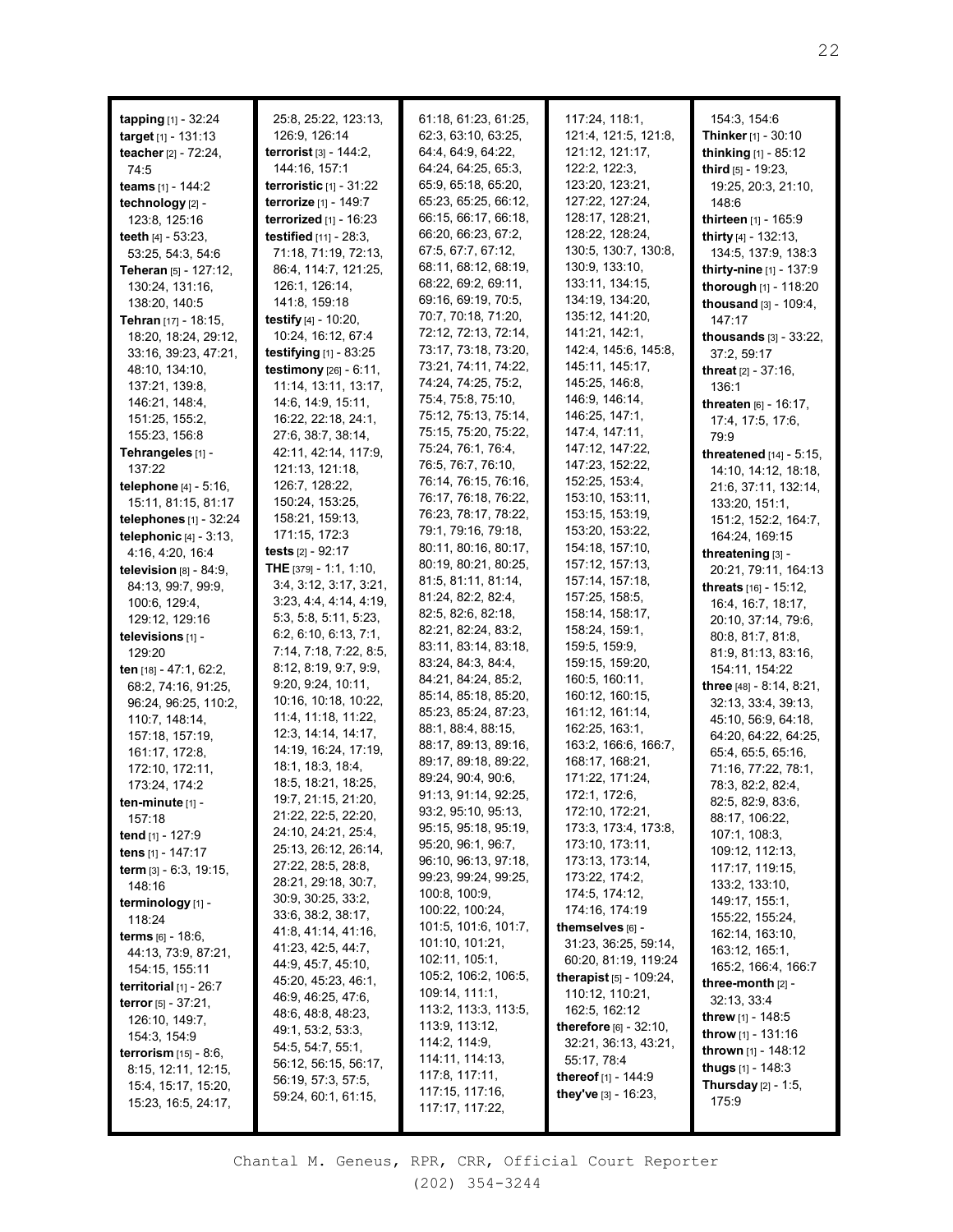| ticket $[1]$ - 85:5<br>tie [5] - 53:9, 53:10,        | 16:9, 16:10, 16:11,<br>16:12, 16:19, 16:25,       | <b>translates</b> $[1] - 31:11$<br>translation $[1]$ - 173:2 | Turquoise [1] - 118:19<br>TV $[16] - 32:5, 35:11,$ | 46:17, 79:25, 80:6,<br>115:3, 115:5,       |
|------------------------------------------------------|---------------------------------------------------|--------------------------------------------------------------|----------------------------------------------------|--------------------------------------------|
| 53:15, 56:1, 135:15                                  | 17:3, 17:16, 17:24,                               | translator $[3]$ - 3:20,                                     | 35:14, 71:12, 84:15,                               | 128:16, 155:21                             |
| tied [4] - 53:20, 55:25,                             | 18:10, 18:19, 19:1,                               | 95:14, 95:23                                                 | 84:16, 98:10, 98:11,                               | U.S.-Iran [1] - 123:12                     |
| 56:2, 58:14                                          | 19:15, 20:13, 27:19,                              | translator/                                                  | 129:7, 130:1, 130:9,                               | $U.S.C$ <sub>[1]</sub> - 18:2              |
| ties $[1] - 130:16$                                  | 36:4, 37:7, 39:7,                                 | interpreter <sub>[1]</sub> -                                 | 169:22, 169:23,                                    | $UC$ <sub>[1]</sub> - 32:15                |
| Timmerman [13] -                                     | 40:10, 40:12, 41:4,<br>42:2, 44:23, 47:14,        | 122:19                                                       | 170:3<br><b>TVs</b> $[2] - 35:3, 35:25$            | ultimately [7] - 126:6,                    |
| 2:23, 11:2, 121:15,<br>121:20, 121:21,               | 49:22, 49:24, 50:2,                               | transmitted $[1]$ - 133:7<br>transmitting [1] - 32:3         | twelve [5] - 47:24,                                | 133:15, 143:10,<br>143:18, 149:17,         |
| 122:2, 122:6, 122:7,                                 | 51:12, 51:24, 52:1,                               | trashed [1] - 148:4                                          | 48:13, 58:9, 139:11,                               | 150:9                                      |
| 144:25, 145:10,                                      | 52:8, 52:16, 52:20,                               | travel [4] - 33:3, 40:23,                                    | 165:8                                              | unable [3] - 50:14,                        |
| 145:25, 157:8,                                       | 52:22, 53:9, 53:23,                               | 125:10, 127:17                                               | twenty [11] - 61:6,                                | 50:17, 50:22                               |
| 157:12                                               | 58:18, 59:6, 94:19,                               | traveling [3] - 8:11,                                        | 78:13, 79:24, 91:23,                               | unavailable [1] -                          |
| TIMMERMAN [2] -                                      | 94:24, 112:6, 119:3,                              | 33:8, 103:16                                                 | 91:24, 122:17,                                     | 159:3                                      |
| 2:10, 121:23                                         | 124:20, 131:17,                                   | <b>travels</b> $[1] - 32:23$                                 | 125:2, 125:4, 137:6,                               | uncle [4] - 71:17,                         |
| <b>Tir</b> [3] - 33:16, 33:17,                       | 138:24, 143:5,                                    | <b>treat</b> $[1] - 59.9$                                    | 154:4                                              | 107:10, 107:11,                            |
| 33:20                                                | 145:23, 151:8                                     | treated [1] - 41:20                                          | twenty-five [1] - 137:6                            | 134:9                                      |
| title [2] - 56:13                                    | <b>Torture</b> [5] - 17:1,<br>17:20, 19:1, 19:16, | Treaty [1] - 115:22                                          | twenty-four [3] -                                  | uncle's [1] - 107:19                       |
| today [28] - 5:24, 7:6,                              | 22:15                                             | trial $[8] - 4:15$ , 19:8,                                   | 79:24, 125:2, 125:4                                | unconscious [7] -                          |
| 10:21, 10:23, 13:17,<br>16:20, 17:16, 27:6,          | tortured [19] - 5:22,                             | 26:25, 63:16, 83:8,                                          | twenty-seven [2] -<br>61:6                         | 53:6, 53:7, 54:15,<br>57:10, 63:5, 68:14,  |
| 42:11, 59:14, 73:10,                                 | 16:8, 33:24, 37:4,                                | 83:10, 126:15, 153:1                                         | twenty-two [1] -                                   | 108:19                                     |
| 73:11, 76:2, 78:11,                                  | 37:5, 37:19, 47:9,                                | <b>TRIAL</b> $[1] - 1:10$<br>tried [22] - 25:20,             | 122:17                                             | uncovered [2] - 20:25,                     |
| 92:16, 104:3, 109:1,                                 | 47:10, 49:1, 49:2,                                | 35:14, 89:7, 89:9,                                           | twice [2] - 37:23,                                 | 120:3                                      |
| 112:1, 128:23,                                       | 50:9, 69:7, 77:18,                                | 89:14, 90:7, 92:23,                                          | 44:17                                              | under [40] - 5:5, 7:12,                    |
| 134:5, 145:1,                                        | 111:16, 118:6,                                    | 97:5, 103:25, 108:7,                                         | two [42] - 11:15,                                  | 12:6, 12:19, 14:23,                        |
| 153:25, 154:12,                                      | 118:10, 149:17,                                   | 108:9, 108:13,                                               | 11:16, 15:14, 16:20,                               | 15:15, 16:19, 18:17,                       |
| 158:3, 159:10,                                       | 151:16, 151:21                                    | 108:15, 108:16,                                              | 18:9, 18:12, 22:8,                                 | 22:6, 22:14, 22:23,                        |
| 161:5, 171:8, 172:20                                 | <b>tortures</b> [4] - 33:12,                      | 109:17, 109:23,                                              | 23:5, 23:20, 24:13,                                | 25:9, 25:17, 25:22,                        |
| together [3] - 73:21,                                | 49:9, 51:15                                       | 136:24, 139:22,                                              | 25:1, 26:19, 37:9,                                 | 26:1, 27:7, 36:4,                          |
| 73:22, 138:17                                        | torturing [5] - 26:5,<br>34:22, 39:12, 47:13,     | 143:15, 158:8,                                               | 39:10, 39:25, 45:14,                               | 40:10, 40:12, 42:12,                       |
| toman [7] - 75:23,<br>75:25, 76:1, 76:9,             | 170:17                                            | 164:18                                                       | 46:10, 47:17, 58:6,<br>61:20, 65:4, 80:2,          | 44:23, 49:18, 49:22,<br>50:2, 56:8, 58:18, |
| 76:22, 87:6                                          | tour [1] - 33:4                                   | trip $[3]$ - 32:13, 125:7,                                   | 82:2, 86:21, 91:16,                                | 59:6, 69:8, 71:7,                          |
| tomans [3] - 76:2,                                   | toward [1] - 120:11                               | 125:11                                                       | 92:12, 93:24,                                      | 71:9, 79:21, 127:15,                       |
| 76:3, 76:6                                           | towards [1] - 141:3                               | troubled [1] - 27:9<br>troubling $[1]$ - 8:24                | 101:13, 101:19,                                    | 133:12, 136:25,                            |
| <b>tomorrow</b> [4] - 112:2,                         | townhouse [1] -                                   | trucks [1] - 149:1                                           | 109:11, 116:1,                                     | 151:24, 154:2,                             |
| 158:10, 158:12,                                      | 102:21                                            | true [5] - 15:10, 35:7,                                      | 122:17, 123:24,                                    | 159:22, 168:18                             |
| 159:13                                               | track [3] - 119:19,                               | 35:8, 59:4, 150:25                                           | 129:8, 130:4,                                      | undergraduate [1] -                        |
| tonight $[1] - 91:23$                                | 127:21, 148:25                                    | trust [5] - 91:20, 93:9,                                     | 137:15, 138:12,                                    | 114:23                                     |
| took [30] - 25:21, 38:6,                             | tracked [1] - 139:13                              | 93:11, 93:14                                                 | 161:21, 162:14,                                    | underground [1] -                          |
| 43:4, 55:15, 58:1,                                   | tracking [1] - 139:20                             | try [7] - 27:18, 29:17,                                      | 165:5, 172:1                                       | 125:2                                      |
| 58:4, 58:24, 60:13,                                  | tragedy [1] - 99:24                               | 77:2, 95:7, 162:22,                                          | tying $[4] - 51:18$ ,<br>51:19, 51:20, 52:3        | undersecretaries [1] -<br>44:4             |
| 63:12, 72:11, 91:24,<br>92:6, 92:20, 93:16,          | Training [2] - 130:18,<br>148:20                  | 165:22                                                       | <b>type</b> [10] - 16:10,                          | Undersecretary [1] -                       |
| 93:23, 93:24,                                        | transcribed [1] -                                 | trying $[8] - 14:25$ ,                                       | 16:16, 18:18, 52:2,                                | 115:12                                     |
| 107:11, 108:1,                                       | 175:15                                            | 43:12, 53:2, 83:1,                                           | 53:8, 56:13, 58:23,                                | understood [5] -                           |
| 108:24, 110:1,                                       | <b>Transcript</b> $[1] - 1:23$                    | 139:25, 140:10,<br>168:18, 173:7                             | 72:20, 148:21                                      | 86:25, 107:12,                             |
| 110:6, 110:13,                                       | <b>transcript</b> $[7] - 95:16$ ,                 | Tulsa [1] - 114:22                                           | types $[1] - 81:7$                                 | 111:25, 112:3,                             |
| 110:17, 121:21,                                      | 173:21, 173:25,                                   | Turkey [12] - 43:13,                                         | typewritten [1] -                                  | 156:12                                     |
| 126:7, 133:2, 148:5,                                 | 174:4, 174:9,                                     | 43:15, 43:22, 65:3,                                          | 175:16                                             | undoubtedly [1] -                          |
| 169:7, 170:19                                        | 174:14, 175:14                                    | 104:8, 106:15,                                               | tyrannical [1] - 124:13                            | 40:9                                       |
| <b>tool</b> $[1]$ - 123:13                           | <b>TRANSCRIPT</b> [1] -                           | 106:16, 106:17,                                              | tyranny [1] - 140:17                               | unearth [1] - 72:4                         |
| top [4] - 8:13, 125:6,                               | 1:10                                              | 106:18, 106:20,                                              |                                                    | unfortunately [1] -                        |
| 143:23, 144:19                                       | transcription $[1]$ -                             | 161:18, 171:2                                                | U                                                  | 158:10                                     |
| <b>Tort</b> $[5]$ - 7:9, 22:14,<br>25:24, 26:2, 26:8 | 1:24<br><b>translate</b> $[3] - 31:10$ ,          | <b>Turkish</b> $[2] - 43:16$ ,                               | $U.S$ [19] - 15:15, 18:12,                         | unindicted [4] -<br>118:22, 119:1,         |
| <b>tortious</b> $[2] - 24:14$ ,                      | 31:13, 105:1                                      | 43:18                                                        | 35:16, 40:17, 42:19,                               | 144:7, 144:14                              |
| 24:24                                                | translated $[3] - 61:9$ ,                         | turn $[5]$ - 7:22, 8:25,<br>11:4, 19:1, 156:11               | 43:7, 43:19, 43:24,                                | Union [2] - 42:24, 71:3                    |
| torture [50] - 15:25,                                | 94:2, 95:16                                       | turnaround $[1] - 4:7$                                       | 44:1, 46:13, 46:16,                                | unique [1] - 148:2                         |
|                                                      |                                                   |                                                              |                                                    |                                            |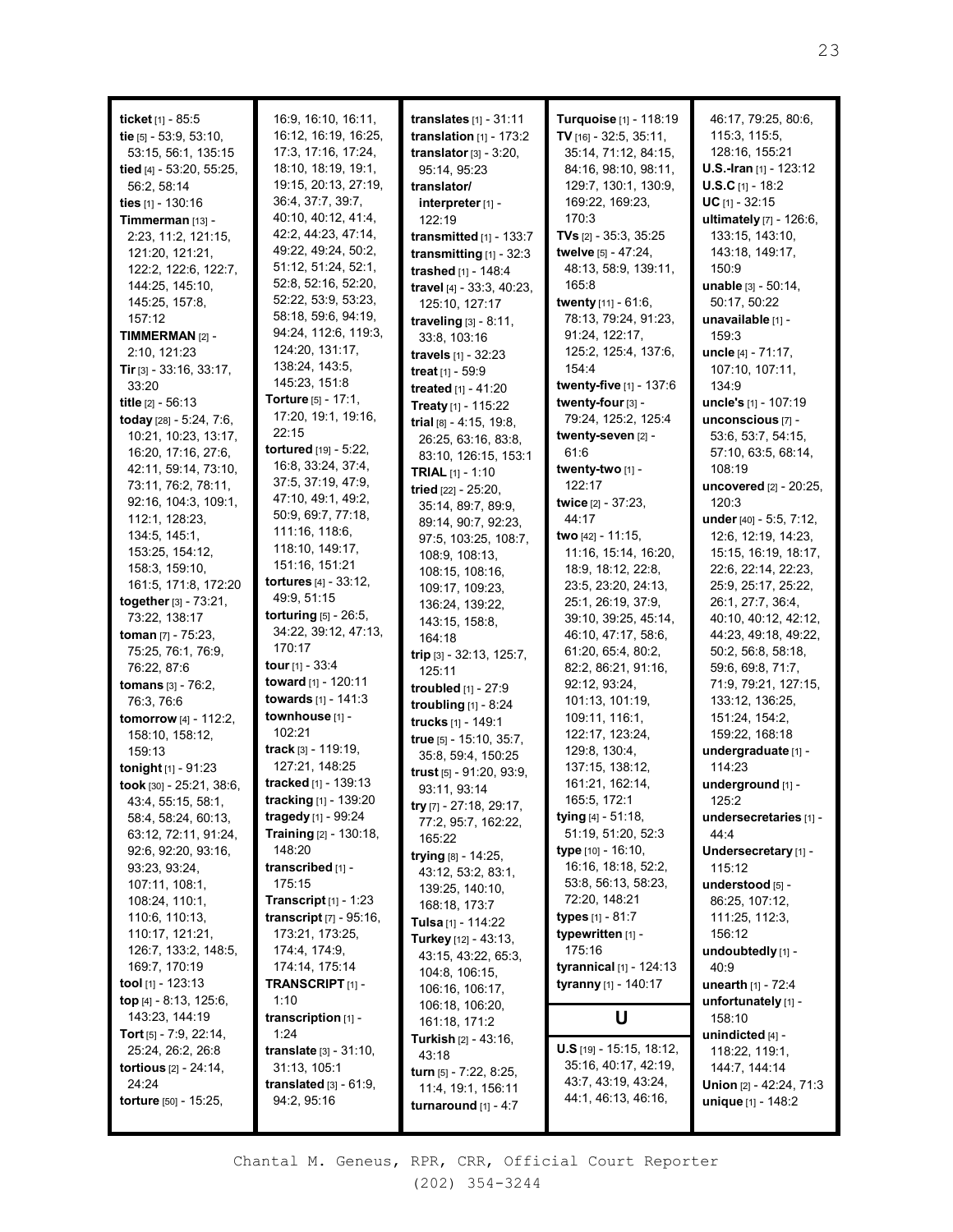| <b>united</b> $[1] - 1:20$      | 83:7, 84:19, 85:19,                         | 94:25, 95:1, 95:3,                 | 95:10, 95:21, 170:23                         | 40:21, 64:1                  |
|---------------------------------|---------------------------------------------|------------------------------------|----------------------------------------------|------------------------------|
| <b>UNITED</b> $[2] - 1:1, 1:11$ | 90:24, 92:1, 96:2,                          | 95:6, 95:7, 95:11,                 | <b>Watch</b> [1] - 71:2                      | witness [26] - 10:25,        |
| United [91] - 6:16,             | 98:21, 116:5,                               | 133:5, 133:6                       | watched [1] - 93:18                          | 27:23, 28:2, 28:24,          |
| 8:20, 11:7, 11:10,              | 121:14, 129:10,                             | videoed [2] - 68:10,               | watching [2] - 98:10,                        | 31:1, 38:12, 48:24,          |
| 11:16, 11:17, 12:6,             | 131:16, 134:4,                              | 68:13                              | 136:23                                       | 54:6, 61:10, 67:16,          |
| 12:9, 12:20, 13:4,              | 135:15, 136:8,                              | <b>videotape</b> $[9] - 65:24$ ,   | water [4] - 17:5, 52:11,                     | 78:18, 85:18, 86:3,          |
| 13:13, 13:20, 14:3,             | 136:16, 140:23,                             | 66:14, 66:20, 66:24,               | 52:15, 53:11                                 | 114:3, 114:6,                |
| 14:24, 15:9, 18:13,             | 148:11, 151:7,                              | 67:17, 69:17, 96:11                | water-boarding [1] -                         | 117:12, 121:9,               |
| 25:10, 26:8, 32:1,              | 154:24, 156:12,                             | view $[1]$ - 11:19                 | 17:5                                         | 121:21, 121:24,              |
| 32:13, 34:24, 36:7,             | 158:19, 159:5                               | views [1] - 27:1                   | waters [1] - 26:8                            | 125:24, 157:15,              |
| 36:14, 36:23, 37:22,            | <b>upper</b> [1] - 54:1                     | village [4] - 60:12,               | ways [5] - 30:6, 55:19,                      | 158:20, 159:17,              |
| 38:4, 38:9, 38:25,              | uprising [11] - 36:17,                      | 60:14, 60:16, 60:19                | 156:20, 169:15,                              | 159:21, 163:5,               |
| 40:6, 40:11, 40:13,             | 138:12, 138:13,                             | violating $[1]$ - 26:5             | 169:16                                       | 175:17                       |
| 40:18, 40:20, 40:22,            | 139:7, 139:15,                              | violations $[4]$ - $25:8$ ,        | weapon [1] - 126:10                          | <b>WITNESS</b> [91] - 30:9,  |
| 40:23, 40:24, 41:5,             | 142:6, 147:24,                              | 117:13, 125:21,                    | weapons [4] - 123:4,                         | 33:6, 44:9, 45:10,           |
| 41:10, 42:7, 42:18,             | 154:16, 155:2,                              | 132:21                             | 123:14, 125:15,                              | 46:9, 48:8, 49:1,            |
| 43:7, 43:9, 43:18,              | 155:21, 156:9                               | <b>virtually</b> $[1]$ - 116:17    | 144:1                                        | 53:3, 54:7, 56:15,           |
| 44:2, 44:5, 44:8,               | uprisings [1] - 155:7                       | visa [4] - 88:11, 88:23,           | wearing [1] - 101:24                         | 56:19, 57:5, 60:1,           |
| 44:15, 44:16, 44:20,            | ups [1] - 149:4                             | 128:1                              | website [6] - 14:8,                          | 61:25, 62:3, 65:3,           |
| 44:25, 45:1, 45:9,              | <b>USC</b> $[1] - 23:17$                    | $visas$ [3] - 44:13,               | 16:3, 20:12, 127:7,                          | 65:20, 65:25, 66:15,         |
| 46:8, 71:4, 78:6,               | useful [2] - 38:14,                         | 128:2, 128:3                       | 139:14, 141:24                               | 66:18, 68:12, 70:7,          |
| 80:9, 85:1, 87:24,              | 125:14                                      | visit $[3] - 44:3, 103:4,$         | websites $[1] - 15:12$                       | 72:13, 73:18, 73:21,         |
| 88:4, 88:7, 88:9,               | uses [1] - 145:23                           | 106:16                             |                                              | 74:25, 75:4, 75:10,          |
| 88:12, 88:20, 93:25,            |                                             | voice $[7] - 57:11$ ,              | week [4] - 99:12,                            | 75:15, 75:22, 76:15,         |
| 104:1, 104:18,                  | V                                           |                                    | 125:10, 162:14                               | 76:18, 76:22, 79:18,         |
| 104:21, 106:4,                  |                                             | 88:25, 90:14, 94:15,               | weeks [4] - 39:20,                           | 80:16, 81:14, 82:2,          |
| 109:20, 112:8,                  | <b>vacation</b> $[1] - 43:1$                | 94:17, 103:8                       | 91:16, 141:22,                               | 82:5, 83:2, 83:14,           |
| 112:24, 117:4,                  | vague [1] - 67:15                           | <b>Voice</b> $[10] - 32:2$ ,       | 155:25                                       | 84:4, 85:2, 85:20,           |
| 120:23, 124:7,                  | Vahdat [1] - 140:23                         | 130:11, 130:14,                    | weighing $[1] - 52:2$                        | 88:4, 88:17, 89:16,          |
| 126:23, 136:9,                  | <b>Valifheih</b> $[2] - 35:1$ ,             | 130:23, 131:20,                    | welcome [2] - 77:2,                          | 89:18, 89:24, 90:6,          |
| 137:3, 137:9,                   |                                             | 131:22, 132:2,                     | 114:9                                        | 91:14, 93:2, 95:18,          |
| 138:12, 138:24,                 | 35:9                                        | 132:14, 133:6, 133:7               | welcomed [2] - 32:19,                        |                              |
|                                 |                                             |                                    |                                              |                              |
|                                 | <b>VALIFHEIH</b> [1] - 35:9                 | voices [1] - 49:17                 | 32:21                                        | 95:20, 99:24, 100:8,         |
| 151:2, 151:18,                  | value [2] - 77:24, 78:5                     | vote [1] - 136:20                  | well-known [2] -                             | 100:24, 101:6,               |
| 151:24, 156:4,                  | various [3] - 119:20,                       | vow [1] - 105:9                    | 59:19, 139:1                                 | 101:10, 105:2,               |
| 166:21, 167:3,                  | 119:21, 146:16                              | $vs$ [1] - 1:5                     | west $[1]$ - 123:5                           | 113:3, 114:11,               |
| 170:2, 175:5, 175:9,            | venture [3] - 116:7,                        |                                    | West [1] - 123:6                             | 117:15, 117:17,              |
| 175:11                          | 116:10, 116:11                              | W                                  | Westwood [1] -                               | 117:24, 121:5,               |
| universities [3] -              | verbally [1] - 15:13                        |                                    | 127:13                                       | 122:3, 123:21,               |
| 32:17, 32:20, 142:5             | Vermont [1] - 122:15                        | wait [1] - 159:12                  | whereof [1] - 175:17                         | 127:24, 128:21,              |
| university $[8]$ - $31:18$ ,    | versus [4] - 3:6, 7:16,                     | waiting [4] - 27:14,               | whole [6] - 9:14,                            | 128:24, 130:7,               |
| 32:11, 50:19,                   | 22:11, 175:8                                | 102:25, 107:24,                    | 49:21, 99:4, 111:14,                         | 130:9, 133:11,               |
| 139:24, 139:25,                 | vicarious [1] - 24:11                       | 162:23                             |                                              | 134:20, 141:21,              |
| 140:4, 140:12, 148:9            | <b>Victim</b> $[3] - 17:1$ ,                | walked [1] - 10:11                 | 112:17, 140:7                                | 142:4, 145:6, 146:8,         |
| <b>University [8] - 29:12,</b>  | 19:16, 22:15                                | <b>wants</b> $[4] - 34:7$ ,        | whore [1] - 167:23                           | 146:14, 147:1,               |
| 32:14, 32:16, 33:16,            | <b>victim</b> [1] - 12:8                    | 106:3, 110:25,                     | widely [1] - 167:8                           | 147:12, 147:23,              |
| 39:23, 122:16,                  | <b>victims</b> $[1] - 125:15$               | 116:20                             | wife [4] - 39:2, 39:6,                       | 153:10, 153:20,              |
| 139:8, 148:4                    | Video [1] - 2:18                            | <b>war</b> [1] - 122:21            | 93:13, 93:15                                 | 157:13, 160:11,              |
| unknown [1] - 59:21             | video [45] - 17:15,                         | <b>War</b> [4] - 122:25,           | <b>willing</b> $[1]$ - 10:5                  | 161:14, 163:1,               |
| unless $[1] - 110:25$           |                                             | 123:2, 134:22,                     | <b>wills</b> $[1] - 34:7$                    | 166:7, 168:21,               |
| unsophisticated [1] -           | 61:12, 61:15, 62:1,                         | 147:18                             | window [2] - 54:22,                          | 171:24                       |
| 21:10                           | 63:9, 63:11, 63:12,<br>63:14, 63:15, 63:22, |                                    | 102:22                                       | <b>WITNESSES</b> $[1]$ - 2:3 |
| <b>unusual</b> $[1]$ - 28:23    | 64:8, 64:11, 65:7,                          | <b>ward</b> [1] - 57:13            | windows $[5] - 54:8$ ,                       | witnesses [5] - 11:15,       |
| up [47] - 24:22, 30:17,         | 66:6, 66:8, 66:12,                          | warden [1] - 150:20                | 54:22, 54:24, 148:6                          | 24:1, 61:11, 158:6,          |
| 31:20, 37:13, 37:15,            |                                             | <b>warrants</b> $[1] - 144:15$     | <b>windy</b> $[1] - 54:9$                    | 172:2                        |
| 38:16, 46:20, 47:10,            | 67:1, 67:6, 67:22,                          | Washington [15] - 1:5,             | <b>winter</b> $[1] - 54:9$                   | woke [1] - 92:1              |
| 47:24, 51:6, 52:4,              | 68:1, 68:24, 68:25,                         | 1:15, 1:21, 20:23,                 | wipe [1] - 124:17                            | <b>woman</b> $[3] - 133:3$ , |
| 52:5, 52:18, 53:9,              | 69:3, 69:18, 69:24,                         | 21:1, 120:3, 120:15,               | wish $[6] - 40:19$ ,                         | 167:18                       |
| 53:10, 53:15, 56:1,             | 70:3, 70:10, 70:14,                         | 126:7, 126:8, 128:5,               | 112:12, 128:11,                              | <b>women</b> $[5] - 51:3$ ,  |
| 56:4, 56:15, 56:18,             | 93:17, 93:18, 93:23,                        | 129:9, 137:5,                      | 159:12, 162:19                               | 168:5, 168:11,               |
| 71:4, 74:15, 78:23,             | 93:24, 94:3, 94:4,<br>94:9, 94:10, 94:12,   | 138:14, 165:4<br>watch [4] - 95:1, | wished $[1] - 40:21$<br>wishing [3] - 40:19, | 168:19, 169:25               |

П